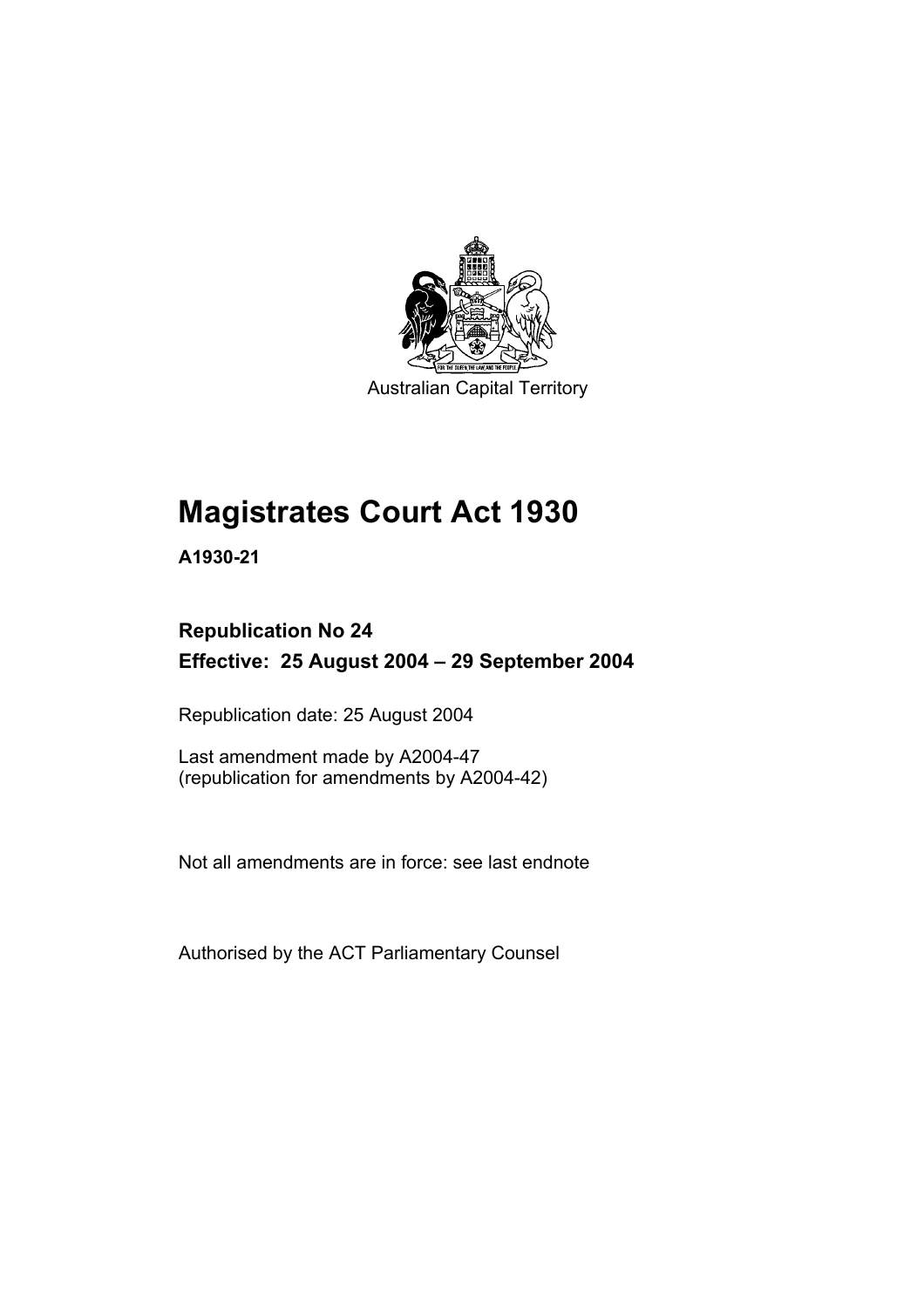#### **About this republication**

#### **The republished law**

This is a republication of the *Magistrates Court Act 1930* (including any amendment made under the *Legislation Act 2001*, part 11.3 (Editorial changes)) as in force on 25 August 2004*.* It also includes any amendment, repeal or expiry affecting the republished law to 25 August 2004.

The legislation history and amendment history of the republished law are set out in endnotes 3 and 4.

#### **Kinds of republications**

The Parliamentary Counsel's Office prepares 2 kinds of republications of ACT laws (see the ACT legislation register at www.legislation.act.gov.au):

- authorised republications to which the *Legislation Act 2001* applies
- unauthorised republications.

The status of this republication appears on the bottom of each page.

#### **Editorial changes**

The *Legislation Act 2001*, part 11.3 authorises the Parliamentary Counsel to make editorial amendments and other changes of a formal nature when preparing a law for republication. Editorial changes do not change the effect of the law, but have effect as if they had been made by an Act commencing on the republication date (see *Legislation Act 2001*, s 115 and s 117). The changes are made if the Parliamentary Counsel considers they are desirable to bring the law into line, or more closely into line, with current legislative drafting practice.

This republication does not include amendments made under part 11.3 (see endnote 1).

#### **Uncommenced provisions and amendments**

If a provision of the republished law has not commenced or is affected by an uncommenced amendment, the symbol  $\mathbf{U}$  appears immediately before the provision heading. The text of the uncommenced provision or amendment appears only in the last endnote.

#### **Modifications**

If a provision of the republished law is affected by a current modification, the symbol  $\mathbf{M}$ appears immediately before the provision heading. The text of the modifying provision appears in the endnotes. For the legal status of modifications, see *Legislation Act 2001*, section 95.

#### **Penalties**

The value of a penalty unit for an offence against this republished law at the republication date is—

- (a) if the person charged is an individual—\$100; or
- (b) if the person charged is a corporation—\$500.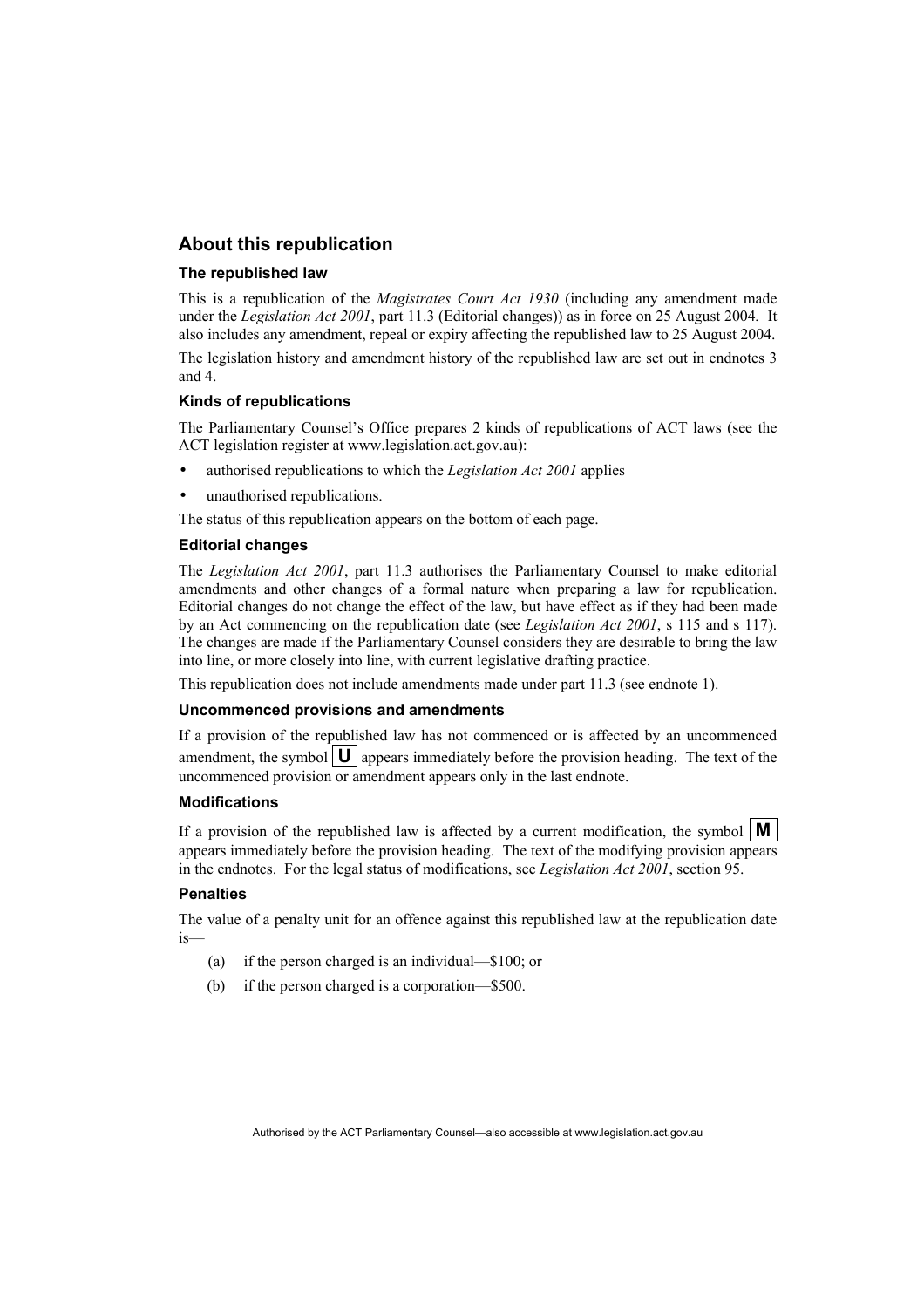

**Magistrates Court Act 1930** 

## **Contents**

|                     |                                                        | Page       |
|---------------------|--------------------------------------------------------|------------|
| Part 1              | <b>Preliminary</b>                                     |            |
| 1                   | Name of Act                                            | 2          |
| 5                   | Interpretation for Act                                 | 2          |
| 6                   | Application to Jervis Bay Territory                    | 4          |
| Part 2              | Appointment and jurisdiction of magistrates            |            |
| <b>Division 2.1</b> | <b>Appointment of Chief Magistrate and magistrates</b> |            |
| 6A                  | Meaning of <i>magistrate</i> in div 2.1                | 5          |
| 7                   | Chief Magistrate and other magistrates                 | 5          |
| 8                   | Eligibility for appointment as magistrate              | 5          |
| 9                   | Seniority of magistrates                               | 6          |
| 10                  | Terms and conditions of appointment                    | 6          |
| 10A                 | Tenure of office                                       | 6          |
| 10B                 | Resignation                                            | 6          |
| R <sub>24</sub>     | Magistrates Court Act 1930                             | contents 1 |
| 25/08/04            | Effective: 25/08/04-29/09/04                           |            |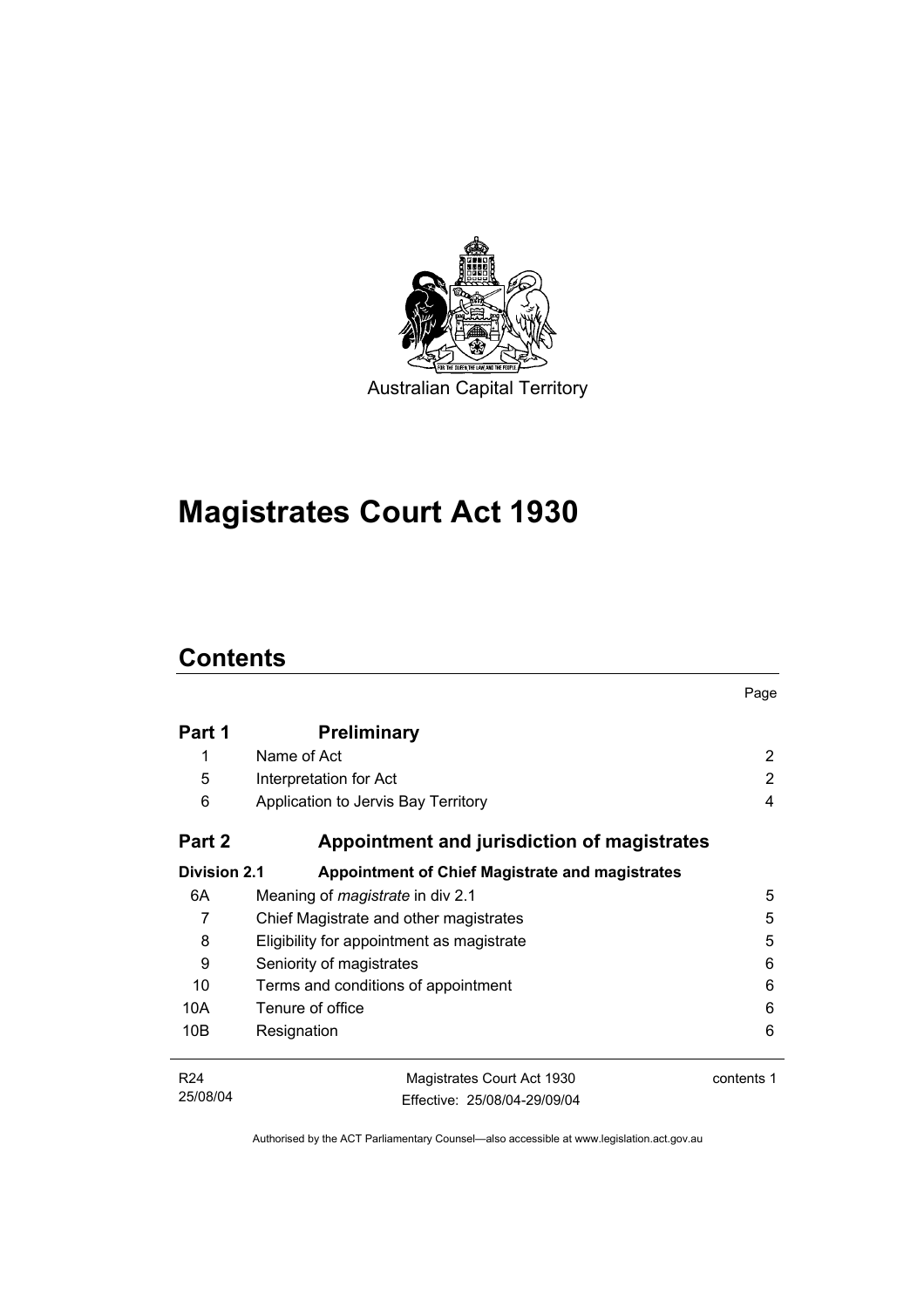| Contents |
|----------|
|----------|

|                     |                                                                                    | Page            |
|---------------------|------------------------------------------------------------------------------------|-----------------|
| 10 <sub>C</sub>     | <b>Acting Chief Magistrate</b>                                                     | 6               |
| 10 <sub>D</sub>     | Retirement                                                                         | 8               |
| 10E                 | Magistrates not to undertake other work                                            | 8               |
| 10F                 | Rights of public servants                                                          | 9               |
| 10G                 | Arrangement of business of courts                                                  | 9               |
| <b>Division 2.2</b> | <b>Special magistrates</b>                                                         |                 |
| 10H                 | Appointment of special magistrates                                                 | 9               |
| 10J                 | Tenure of office                                                                   | 9               |
| 10K                 | Resignation                                                                        | 10              |
| 10L                 | Terms and conditions of appointment                                                | 10              |
| <b>Division 2.3</b> | <b>Registrar and other officers of Magistrates Court</b>                           |                 |
| 10M                 | Appointment of registrar etc                                                       | 10              |
| 10MA                | Staff assisting registrar                                                          | 10              |
| <b>10N</b>          | Duties of registrar                                                                | 10              |
| Division 2.4        | <b>Jurisdiction of magistrates</b>                                                 |                 |
| 10P                 | Oath etc of office                                                                 | 11              |
| 10Q                 | Acts done beyond Territory                                                         | 11              |
| 11                  | Authentication of acts of magistrate or registrar                                  | 11              |
| 12                  | Acts by magistrate or registrar                                                    | 11              |
| 13                  | Issue of warrant of commitment or writ of execution                                | 12              |
| 15                  | Process not avoided by death of magistrate or registrar                            | 12 <sup>2</sup> |
| 16                  | Order instead of mandamus                                                          | 12 <sup>2</sup> |
| 17                  | Powers and functions of magistrates                                                | 13              |
| Part 3              | <b>Magistrates Court</b>                                                           |                 |
| <b>Division 3.1</b> | <b>Establishment of Magistrates Court</b>                                          |                 |
| 18                  | Constitution of court                                                              | 14              |
| <b>Division 3.2</b> | <b>Jurisdiction of Magistrates Court</b>                                           |                 |
| 19                  | Jurisdiction of court                                                              | 14              |
| 21                  | Jurisdiction of court if defendant absent from Territory                           | 15              |
| 22                  | Proceedings of court if it considers offence should be dealt with on<br>indictment | 15              |
| 23                  | Ex parte order may be set aside                                                    | 15              |
| contents 2          | Magistrates Court Act 1930                                                         | R <sub>24</sub> |
|                     | Effective: 25/08/04-29/09/04                                                       | 25/08/04        |
|                     |                                                                                    |                 |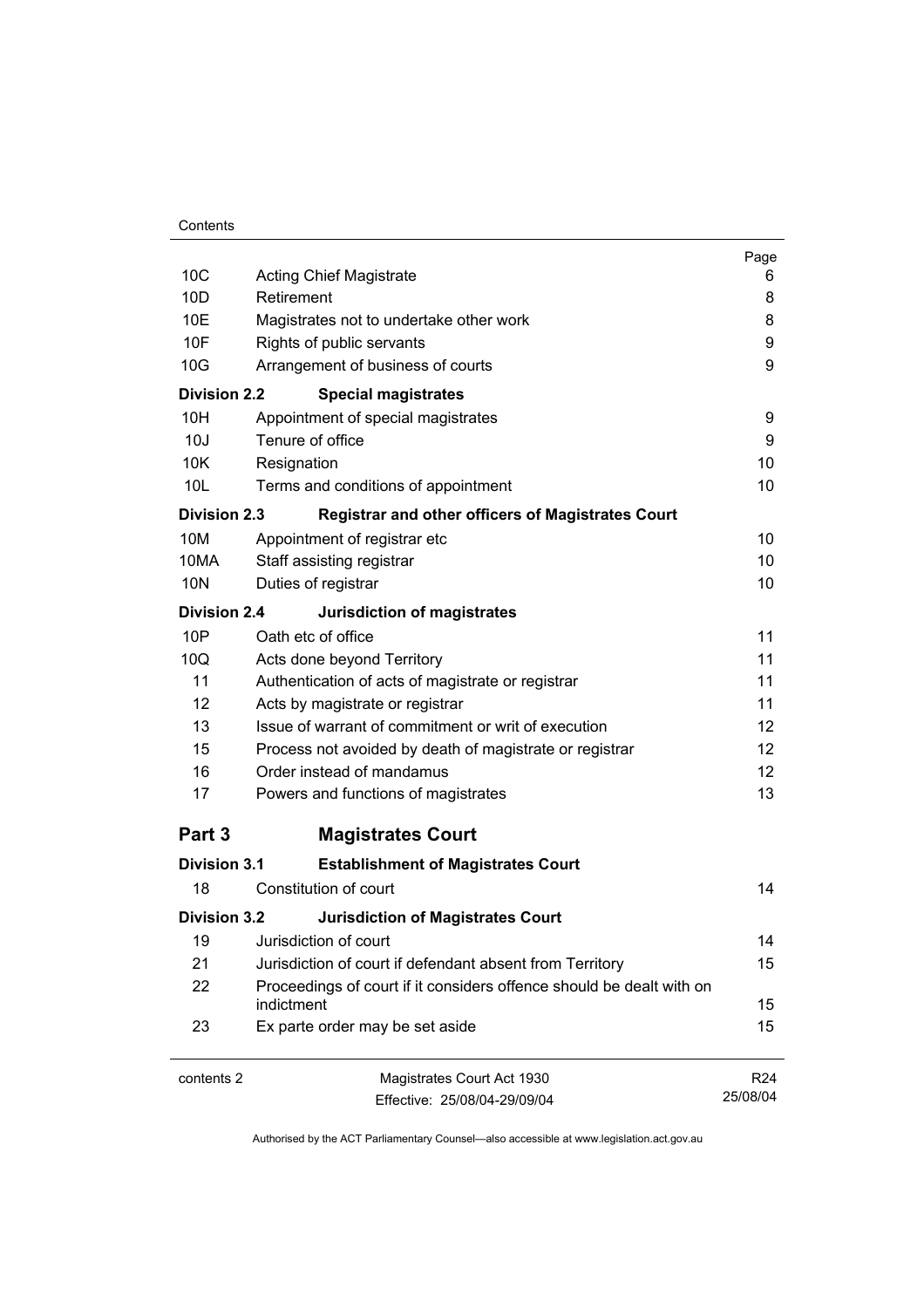|                     |                                                                                           | Contents   |
|---------------------|-------------------------------------------------------------------------------------------|------------|
|                     |                                                                                           | Page       |
| 23AA                | Ex parte conviction may be set aside on application by informant                          | 16         |
| 23A                 | Requests under conventions regarding legal proceedings in civil and<br>commercial matters | 17         |
| 23B                 | Rectification of certain orders etc                                                       | 17         |
|                     |                                                                                           |            |
| Part 4              | <b>Commencement of proceedings</b>                                                        |            |
| Division 4.1        | General                                                                                   |            |
| 25                  | Informations                                                                              | 20         |
| Division 4.2        | <b>Informations</b>                                                                       |            |
| 26                  | Laying of informations                                                                    | 20         |
| 27                  | Description of persons and property and of offences                                       | 20         |
| 28                  | Power of court to amend information                                                       | 20         |
| 29                  | Court may adjourn hearing if amendment made                                               | 21         |
| 30                  | Form of information                                                                       | 21         |
| Division 4.4        | <b>Summonses</b>                                                                          |            |
| 37                  | When magistrate may issue summons                                                         | 21         |
| 38                  | Form of summons                                                                           | 21         |
| 41                  | Service of summons                                                                        | 22         |
| <b>Division 4.5</b> | <b>Warrants of arrest</b>                                                                 |            |
| 42                  | Issue of warrant and summons                                                              | 22         |
| 43                  | Procedure on filing indictment                                                            | 23         |
| 44                  | Direction of warrant                                                                      | 24         |
| 45                  | Any police officer may execute warrant                                                    | 24         |
| 47                  | Form of arrest warrant                                                                    | 24         |
| 48                  | Warrant to be in force till executed                                                      | 24         |
| 49                  | Sunday warrants                                                                           | 25         |
| Part 5              | <b>Hearing</b>                                                                            |            |
| <b>Division 5.1</b> | General                                                                                   |            |
| 51                  | Hearings to be in public except in special circumstances                                  | 26         |
| 53                  | Conduct of case                                                                           | 27         |
| 54                  | If both parties present in court to hear case                                             | 27         |
| 54A                 | Recording of proceedings                                                                  | 27         |
| R <sub>24</sub>     | Magistrates Court Act 1930                                                                | contents 3 |

Effective: 25/08/04-29/09/04

25/08/04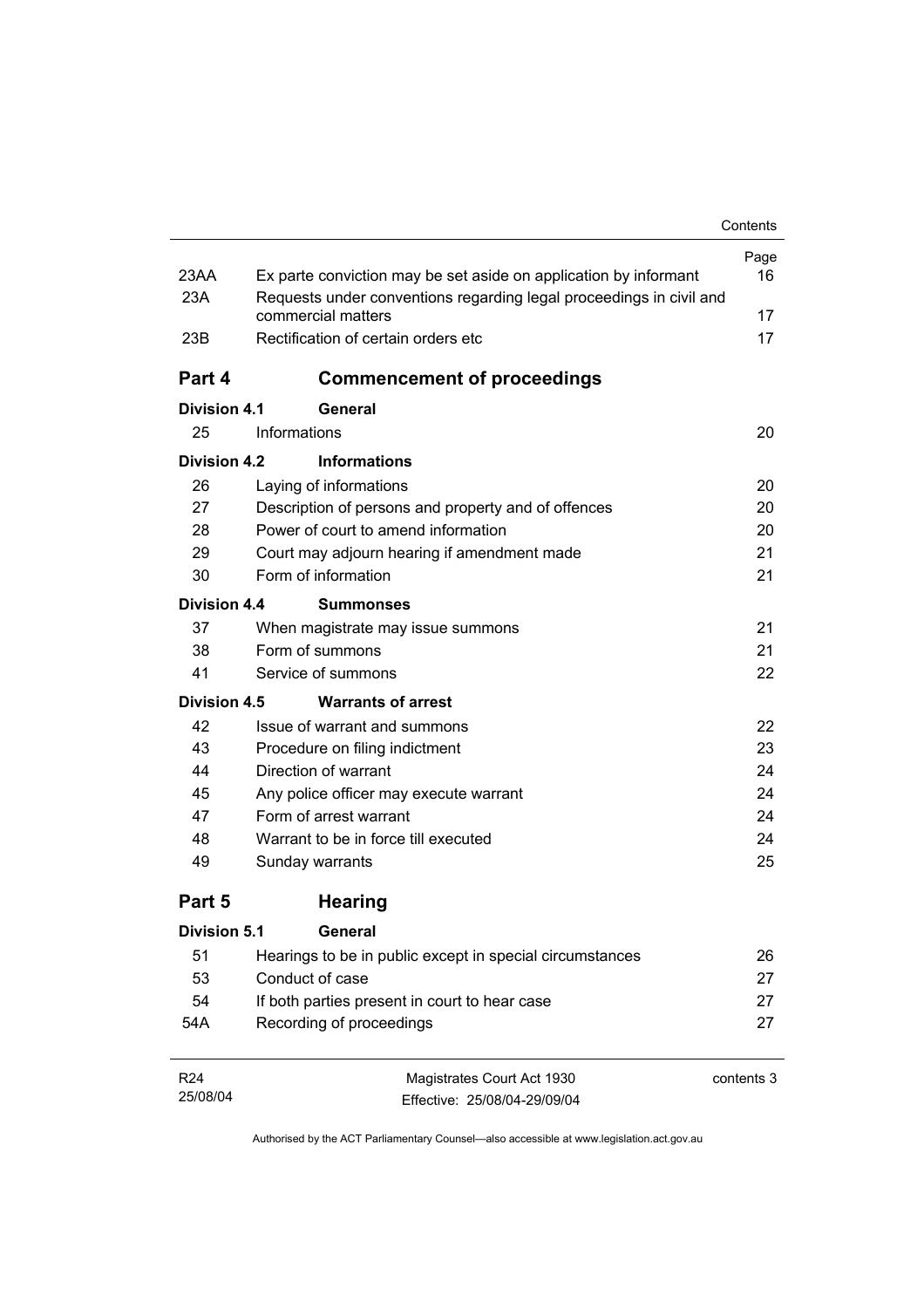#### **Contents**

| <b>Division 5.2</b> | <b>Evidence</b>                                                                       | Page            |
|---------------------|---------------------------------------------------------------------------------------|-----------------|
| 55                  | Examination to be on oath                                                             | 29              |
| 60                  | Record of proceedings and transcript                                                  | 29              |
| 60A                 | Informant may request witnesses to attend                                             | 31              |
| 61                  | Power of magistrate to summon witnesses                                               | 31              |
| 62                  | Service of summons on witness                                                         | 31              |
| 62A                 | Witnesses entitled to claim expenses                                                  | 32              |
| 63                  | Warrant to bring witness to court                                                     | 32              |
| 64                  | Warrant in the first instance                                                         | 33              |
| 66                  | Production of documents before magistrate                                             | 33              |
| 66A                 | Setting aside summons                                                                 | 33              |
| 67                  | Person about to leave Territory may be ordered to be examined or<br>produce documents | 33              |
| 67A                 | Examination of witnesses—application of Magistrates Court (Civil<br>Jurisdiction) Act | 34              |
| 67B                 | Affidavits-application of Magistrates Court (Civil Jurisdiction) Act                  | 34              |
| 68                  | Witnesses' rights and liabilities                                                     | 34              |
| 69                  | Depositions to be delivered to registrar                                              | 35              |
| <b>Division 5.3</b> | Remand                                                                                |                 |
| 70                  | Remand of defendant                                                                   | 35              |
| 72                  | Bringing up during remand                                                             | 37              |
| 72A                 | Hearing of bail applications                                                          | 37              |
| 72B                 | Defendant's appearance in proceedings other than bail proceedings                     | 37              |
| 73                  | Bail of defendant during examination                                                  | 37              |
| <b>Division 5.4</b> | <b>Committal and recognisance</b>                                                     |                 |
| 73A                 | Application of div 5.4                                                                | 38              |
| 74                  | Committal or detention before decision                                                | 38              |
| 75                  | Committal of witness or of defendant after decision                                   | 38              |
| 76                  | Witnesses may be discharged on recognisance                                           | 38              |
| 77                  | Recognisances                                                                         | 38              |
| 78                  | Issue of warrant for non-appearance                                                   | 39              |
| 79                  | Recognisances taken out of court                                                      | 39              |
| 80                  | Forfeited recognisances-how enforced                                                  | 39              |
| 82                  | Conveying persons to custody                                                          | 39              |
| contents 4          | Magistrates Court Act 1930                                                            | R <sub>24</sub> |

Effective: 25/08/04-29/09/04

25/08/04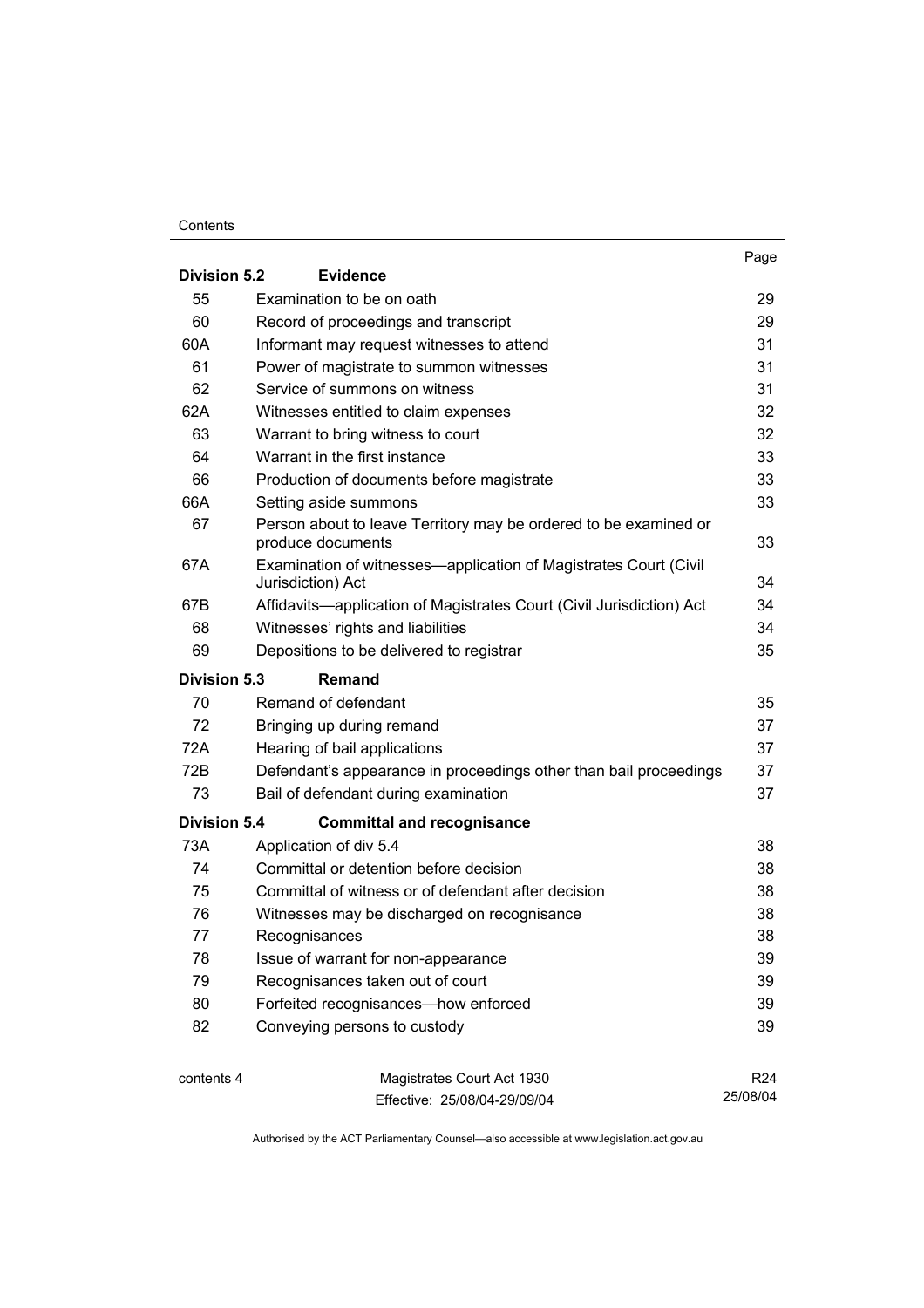|                      |                                                                               | Contents   |
|----------------------|-------------------------------------------------------------------------------|------------|
|                      |                                                                               | Page       |
| <b>Division 5.5</b>  | <b>Adjournment of proceedings</b>                                             |            |
| 83                   | Magistrate may adjourn court generally                                        | 40         |
| 84                   | Particular cases may be adjourned                                             | 40         |
| 85                   | Proceedings if either party not present at adjourned hearing                  | 40         |
| 86                   | Proceedings if both parties present at adjourned hearing                      | 41         |
| 87                   | Witnesses to attend adjourned sittings                                        | 41         |
| 88                   | Postponement of hearing                                                       | 41         |
| Part 6               | Proceedings in case of indictable offences                                    |            |
| Division 6.1A        | Preliminary                                                                   |            |
| 88A                  | Meaning of jury in pt 6                                                       | 42         |
| Division 6.1         | Institution of proceedings                                                    |            |
| 89                   | Disobedience of summons                                                       | 42         |
| 89A                  | Accused person may be excused from attendance before court                    | 42         |
| 90                   | Procedure if informant proposes to tender written statements to court         | 44         |
| 90AA                 | Written statements may be admitted in evidence                                | 46         |
| 90AB                 | Preliminary examination if written statements not tendered                    | 48         |
| 90ABA                | Attendance not required under s 90AA or s 90AB if order made under s<br>89(1) | 48         |
| 90A                  | Plea of guilty in committal proceedings                                       | 48         |
| 91                   | Court may discharge accused                                                   | 51         |
| 92                   | Proceedings if evidence sufficient to put accused on trial                    | 51         |
| 92A                  | Committal for sentence for indictable offence tried summarily                 | 52         |
| 92B                  | Depositions as evidence                                                       | 53         |
| 93                   | Admissions and confessions                                                    | 53         |
| Division 6.2         | Proceedings subsequent to hearing of evidence                                 |            |
| 94                   | Discharge or committal for trial                                              | 53         |
| 95                   | Depositions of dead or absent persons                                         | 54         |
| 96                   | Evidence for defence                                                          | 55         |
| <b>Division 6.2A</b> | Costs                                                                         |            |
| 97                   | Discontinued proceedings                                                      | 55         |
| <b>Division 6.3</b>  | <b>Recognisances of witnesses</b>                                             |            |
| 103                  | Recognisance of witnesses etc                                                 | 55         |
| R <sub>24</sub>      | Magistrates Court Act 1930                                                    | contents 5 |
| 25/08/04             | Effective: 25/08/04-29/09/04                                                  |            |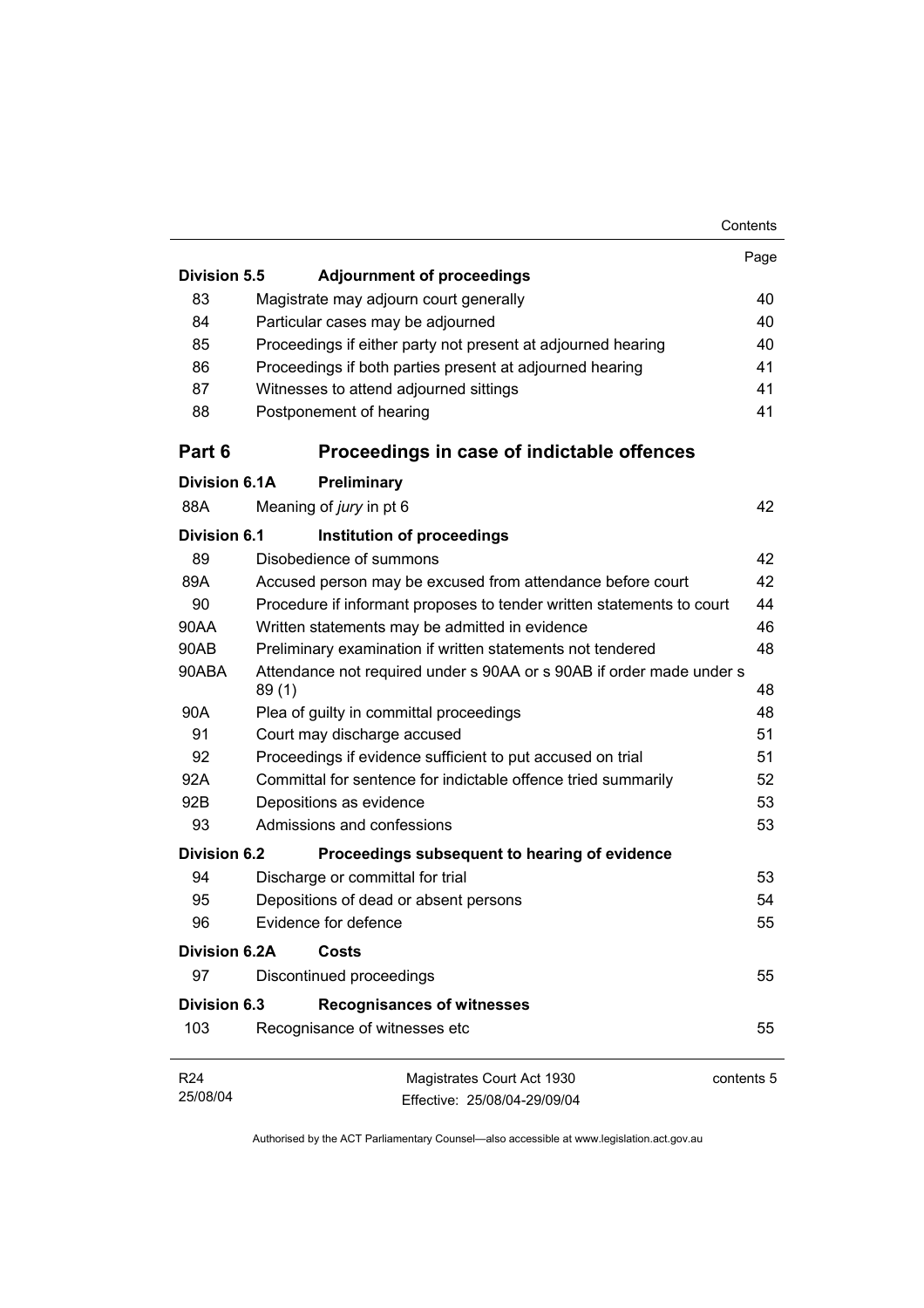| Contents |
|----------|

| 104                 | Signature of magistrate-notice to witnesses                              | Page<br>56 |
|---------------------|--------------------------------------------------------------------------|------------|
| 105                 | Court may commit refractory witness                                      | 56         |
|                     |                                                                          |            |
| <b>Division 6.4</b> | <b>Miscellaneous</b>                                                     |            |
| 106                 | Transmission of depositions etc to director of public prosecutions       | 57         |
| 107                 | Delivery of documents to proper officer of court                         | 57         |
| 108                 | Copies of depositions may be obtained by accused                         | 58         |
| Part 7              | Proceedings for offences punishable summarily                            |            |
| 108A                | Indictable offences dealt with summarily                                 | 59         |
| 109                 | Dismissal or adjournment in absence of informant                         | 59         |
| 110                 | Ex parte hearing in absence of defendant                                 | 60         |
| 111                 | Magistrate may adjourn case                                              | 61         |
| 112                 | Both parties appearing                                                   | 61         |
| 113                 | Proceedings at hearing on defendant's confession                         | 61         |
| 114                 | If defendant does not admit the case                                     | 61         |
| 115                 | Court may proceed to hearing in absence of both or either of the parties | 62         |
| 116                 | Conduct of summary proceedings regulated                                 | 62         |
| Part 7A             | Service and pleading by post for certain                                 |            |
|                     | offences                                                                 |            |
| 116A                | Interpretation for pt 7A                                                 | 63         |
| 116AA               | Meaning of prescribed offence for pt 7A                                  | 63         |
| 116B                | Service of summons                                                       | 64         |
| 116BA               | Giving of notice                                                         | 65         |
| 116C                | Proof of service                                                         | 65         |
| 116D                | Pleas                                                                    | 66         |
| 116E                | Procedure if plea of guilty entered                                      | 66         |
| 116F                | Procedure if notice of intention to defend given                         | 67         |
| 116FA               | Procedure if defendant pleads not guilty                                 | 67         |
| 116G                | Procedure if defendant does not plead                                    | 68         |
| 116H                | Restricted penalties under pt 7A                                         | 68         |
| 1161                | Consequences of conviction ex parte                                      | 69         |

contents 6 Magistrates Court Act 1930 Effective: 25/08/04-29/09/04

R24 25/08/04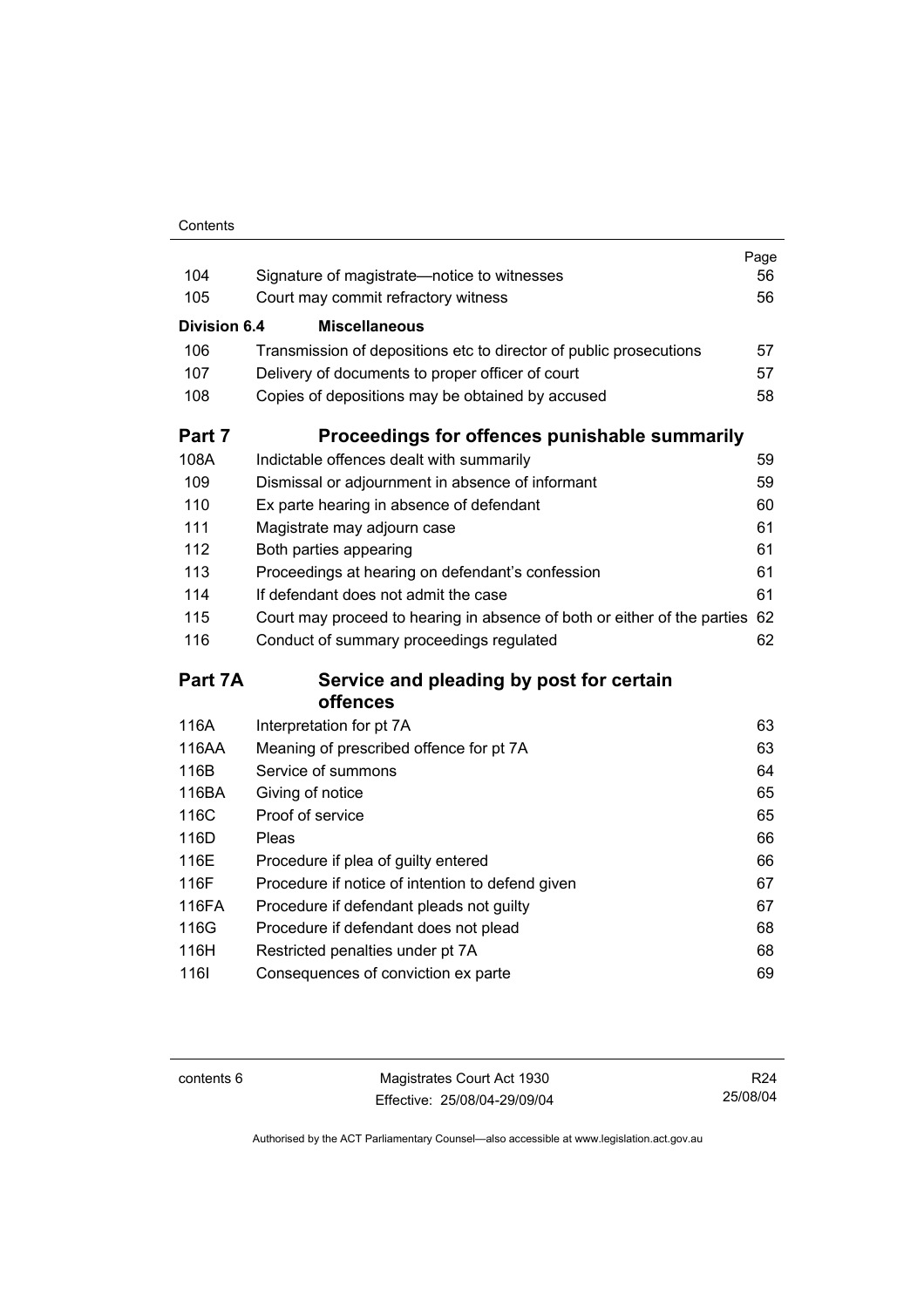| Contents |
|----------|
|----------|

|                             |                                                                   | Page       |
|-----------------------------|-------------------------------------------------------------------|------------|
| Part 8                      | Infringement notices for certain offences                         |            |
| <b>Division 8.1</b>         | Preliminary                                                       |            |
| 117                         | Definitions for pt 8                                              | 71         |
| 118                         | Purpose and effect of pt 8                                        | 72         |
| 119                         | Regulations about infringement notice offences                    | 72         |
| <b>Division 8.2</b>         | Infringement and reminder notices                                 |            |
| 120                         | Service of infringement notices                                   | 73         |
| 121                         | Contents of infringement notices                                  | 74         |
| 122                         | Additional information in infringement notices                    | 75         |
| 123                         | Time for payment of infringement notice penalty                   | 76         |
| 124                         | Extension of time to pay penalty                                  | 77         |
| 125                         | Effect of payment of infringement notice penalty                  | 77         |
| 126                         | Application for withdrawal of infringement notice                 | 78         |
| 127                         | Withdrawal of infringement notice                                 | 78         |
| 128                         | Guidelines about withdrawal of infringement notices               | 79         |
| 129                         | Reminder notices                                                  | 80         |
| 130                         | Contents of reminder notices                                      | 80         |
| 131                         | Additional information in reminder notices                        | 81         |
| <b>Division 8.2A</b>        | Additional provisions for vehicle-related offences                |            |
| 131A                        | Meaning of infringement notice                                    | 83         |
| 131B                        | Service of infringement notice on responsible person for vehicles | 83         |
| 131C                        | Liability for vehicle-related offences                            | 83         |
| 131D                        | Illegal user declarations                                         | 83         |
| 131E                        | Known offender declarations                                       | 83         |
| 131F                        | Sold vehicle declarations                                         | 83         |
| 131G                        | Unknown offender declarations                                     | 83         |
| <b>Division 8.3</b>         | <b>Disputing liability</b>                                        |            |
| 132                         | Disputing liability for infringement notice offence               | 83         |
| 133                         | Extension of time to dispute liability                            | 84         |
| 134                         | Procedure if liability disputed                                   | 84         |
| <b>Division 8.4</b>         | <b>Miscellaneous</b>                                              |            |
| 134A                        | Authorised people for infringement notice offences                | 86         |
| R <sub>24</sub><br>25/08/04 | Magistrates Court Act 1930<br>Effective: 25/08/04-29/09/04        | contents 7 |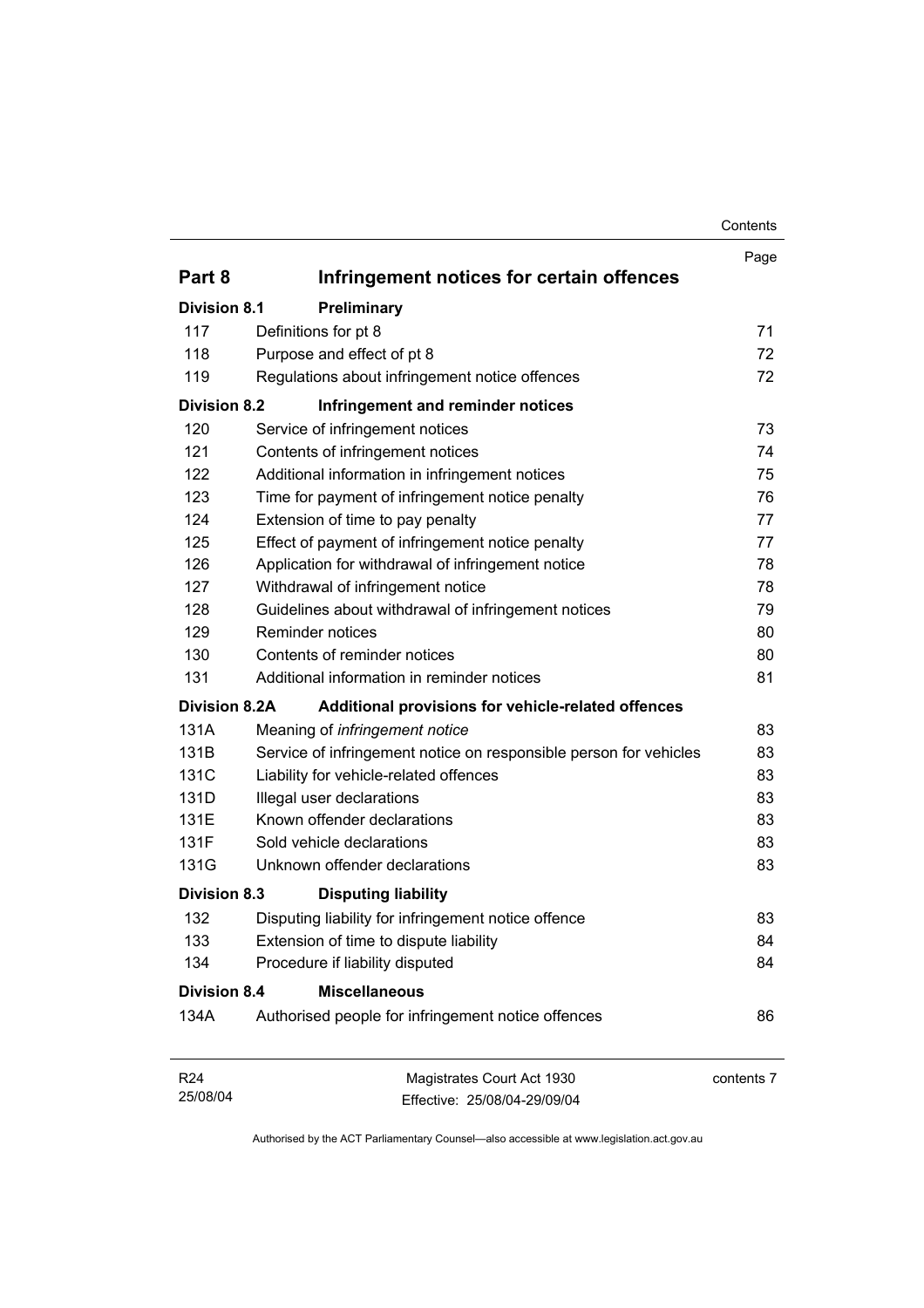| 135                 | Delegation of administering authority's functions                | Page<br>87                  |
|---------------------|------------------------------------------------------------------|-----------------------------|
| 136                 | Evidentiary certificates                                         | 87                          |
| Part 9              | <b>Enforcement of decisions</b>                                  |                             |
| Division 9.1        | General                                                          |                             |
| 141                 | Minute of decision and notice to defendant                       | 89                          |
| 142                 | Formal convictions and orders                                    | 89                          |
| 143                 | Proceedings in case of dismissal                                 | 90                          |
| 144                 | Copies of informations and other documents                       | 90                          |
| 145                 | Imprisonment in first instance                                   | 90                          |
| <b>Division 9.2</b> | <b>Enforcement of fines</b>                                      |                             |
| 146                 | Definitions for div 9.2                                          | 91                          |
| 147                 | Payment of fine                                                  | 92                          |
| 147A                | Notice of address etc                                            | 93                          |
| 147B                | Access to particulars of address                                 | 93                          |
| 147C                | Doubtful service                                                 | 93                          |
| 148                 | Court may allow time to pay                                      | 94                          |
| 149                 | Penalty notice                                                   | 95                          |
| 150                 | Default                                                          | 96                          |
| 151                 | Default notice                                                   | 96                          |
| 152                 | Special arrangements                                             | 97                          |
| 153                 | Notice for suspension of driver licence etc                      | 98                          |
| 154                 | Access to personal information                                   | 99                          |
| 154A                | Ascertainment of capacity to pay fine                            | 99                          |
| 154B                | Garnishee orders and writs of execution                          | 100                         |
| 154C                | Application of Magistrates Court (Civil Jurisdiction) Act, pt 19 | 101                         |
| 154D                | Committal to prison-fine defaulters                              | 103                         |
| 155                 | Money to be paid to registrar                                    | 104                         |
| 156                 | Execution to cease on payment of amount due                      | 104                         |
| 157                 | Payment of amount to keeper or superintendent                    | 104                         |
| 158                 | Fine satisfied by imprisonment                                   | 105                         |
| 159                 | Remission                                                        | 105                         |
| 160                 | Conviction or order quashed or set aside                         | 105                         |
| 161                 | Other enforcement provisions not affected                        | 106                         |
| contents 8          | Magistrates Court Act 1930                                       | R <sub>24</sub><br>25/08/04 |
|                     | Effective: 25/08/04-29/09/04                                     |                             |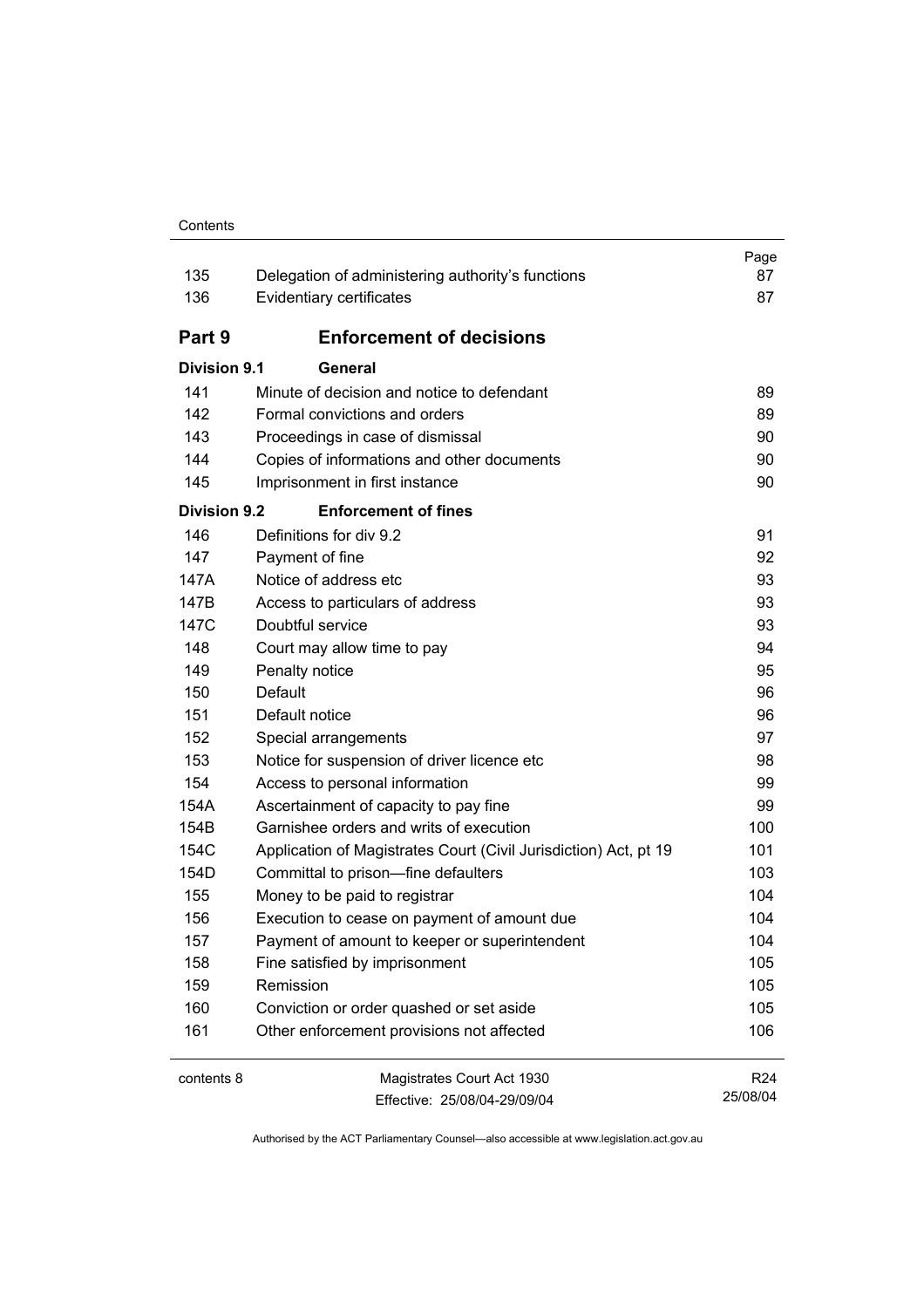|                      |                                                                      | Contents |
|----------------------|----------------------------------------------------------------------|----------|
|                      |                                                                      | Page     |
| <b>Division 9.2A</b> | Reciprocal enforcement of fines against bodies corporate             |          |
| 166A                 | Definitions for div 9.2A                                             | 106      |
| 166B                 | Declarations relating to reciprocating courts                        | 107      |
| 166C                 | Enforcement of fine                                                  | 107      |
| 166D                 | Effect of enforcement by reciprocating court                         | 109      |
| 166E                 | Registrar to notify payment of Territory fine                        | 109      |
| <b>Division 9.6</b>  | <b>Miscellaneous</b>                                                 |          |
| 184                  | Enforcement of costs against informant                               | 109      |
| 185                  | Committal to prison-orders not involving payment of money            | 110      |
| 186                  | Warrant of commitment to prison                                      | 110      |
| 187                  | Warrant of commitment if defendant already in prison                 | 111      |
| 188                  | Mitigation of payment by court                                       | 111      |
| 191                  | Accounts to be kept in approved form                                 | 112      |
| 193                  | Forfeited goods may be sold                                          | 112      |
| 194                  | Warrant of commitment or writ of execution not void for form only    | 112      |
| 195                  | Convictions etc to be transmitted to registrar of Supreme Court      | 112      |
| Part 11              | <b>Appeals to Supreme Court</b>                                      |          |
| <b>Division 11.1</b> | <b>Appellate jurisdiction of Supreme Court</b>                       |          |
| 207                  | Jurisdiction of Supreme Court                                        | 114      |
| <b>Division 11.2</b> | <b>Appeals</b>                                                       |          |
| 208                  | Appeals to which div 11.2 applies                                    | 114      |
| 209                  | Institution of appeal                                                | 115      |
| 210                  | Substituted service of notice of appeal                              | 116      |
| 214                  | Appeals in cases other than civil cases                              | 116      |
| 216                  | Stay of execution pending appeal in certain cases                    | 117      |
| 218                  | Orders by Supreme Court on appeals                                   | 118      |
| 219                  | Barring of right of appeal under div 11.2 if order to review granted | 118      |
| <b>Division 11.3</b> | <b>Orders to review</b>                                              |          |
| 219B                 | Appeals by way of orders to review                                   | 119      |
| 219C                 | Grant of order nisi to review                                        | 120      |
| 219D                 | Security for costs and stay of execution                             | 121      |
| 219E                 | Non-appearance of applicant                                          | 122      |
|                      |                                                                      |          |

Magistrates Court Act 1930 Effective: 25/08/04-29/09/04 contents 9

R24 25/08/04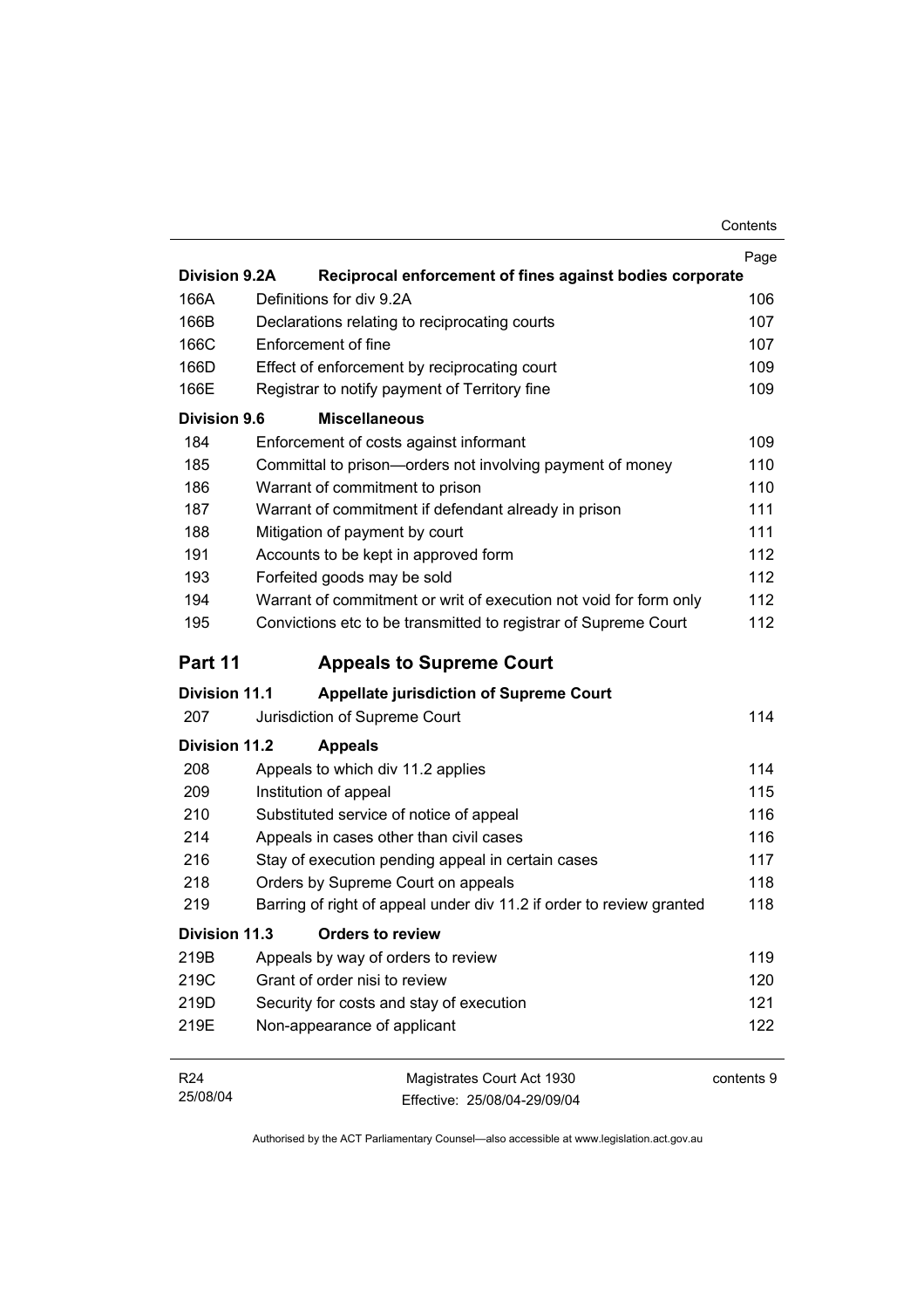#### **Contents**

| 219F                 | Powers of Supreme Court                                                                                                               | Page<br>122                 |
|----------------------|---------------------------------------------------------------------------------------------------------------------------------------|-----------------------------|
| <b>Division 11.4</b> | <b>General provisions</b>                                                                                                             |                             |
| 222                  | Control of Supreme Court over summary convictions                                                                                     | 125                         |
| 223                  | Amendment                                                                                                                             | 125                         |
| 224                  | In cases of certiorari                                                                                                                | 126                         |
| 225                  | Notice dispensed with                                                                                                                 | 126                         |
| 226                  | Power of court to admit to bail                                                                                                       | 126                         |
| 227                  | Respecting the amendment of convictions etc                                                                                           | 127                         |
| 228                  | Want of summons or information                                                                                                        | 127                         |
| 229                  | Distribution of penalty                                                                                                               | 127                         |
| 230                  | Provisions applicable in relation to security given for costs of appeal                                                               | 127                         |
| Part 12              | Protection of magistrates in the execution of<br>their office                                                                         |                             |
| 231                  | Magistrate sued for act not within jurisdiction                                                                                       | 129                         |
| 232                  | No action against magistrate after order nisi to quash conviction has<br>been granted                                                 | 130                         |
| 233                  | Warrant or writ by magistrate on order of court                                                                                       | 130                         |
| 234                  | No action for acts done under order of Supreme Court                                                                                  | 130                         |
| 235                  | No action where proceedings confirmed on appeal                                                                                       | 130                         |
| 236                  | Actions in cases prohibited                                                                                                           | 130                         |
| 239                  | Payment of money into court                                                                                                           | 131                         |
| 240                  | No action against magistrate for judicial acts in Magistrates Court                                                                   | 131                         |
| 241                  | Magistrate sued for acts within his or her jurisdiction only liable in case<br>of malice and absence of reasonable and probable cause | 131                         |
| 242                  | Verdict for defendant                                                                                                                 | 132                         |
| 243                  | Damages                                                                                                                               | 132                         |
| Part 13              | Costs                                                                                                                                 |                             |
|                      |                                                                                                                                       |                             |
| 244                  | Award of costs                                                                                                                        | 133                         |
| 247                  | Witnesses expenses                                                                                                                    | 134                         |
| Part 13A             | <b>Court and tribunal fees</b>                                                                                                        |                             |
| 248                  | Definitions for pt 13A                                                                                                                | 135                         |
| 248A                 | Determination of fees                                                                                                                 | 136                         |
| contents 10          | Magistrates Court Act 1930<br>Effective: 25/08/04-29/09/04                                                                            | R <sub>24</sub><br>25/08/04 |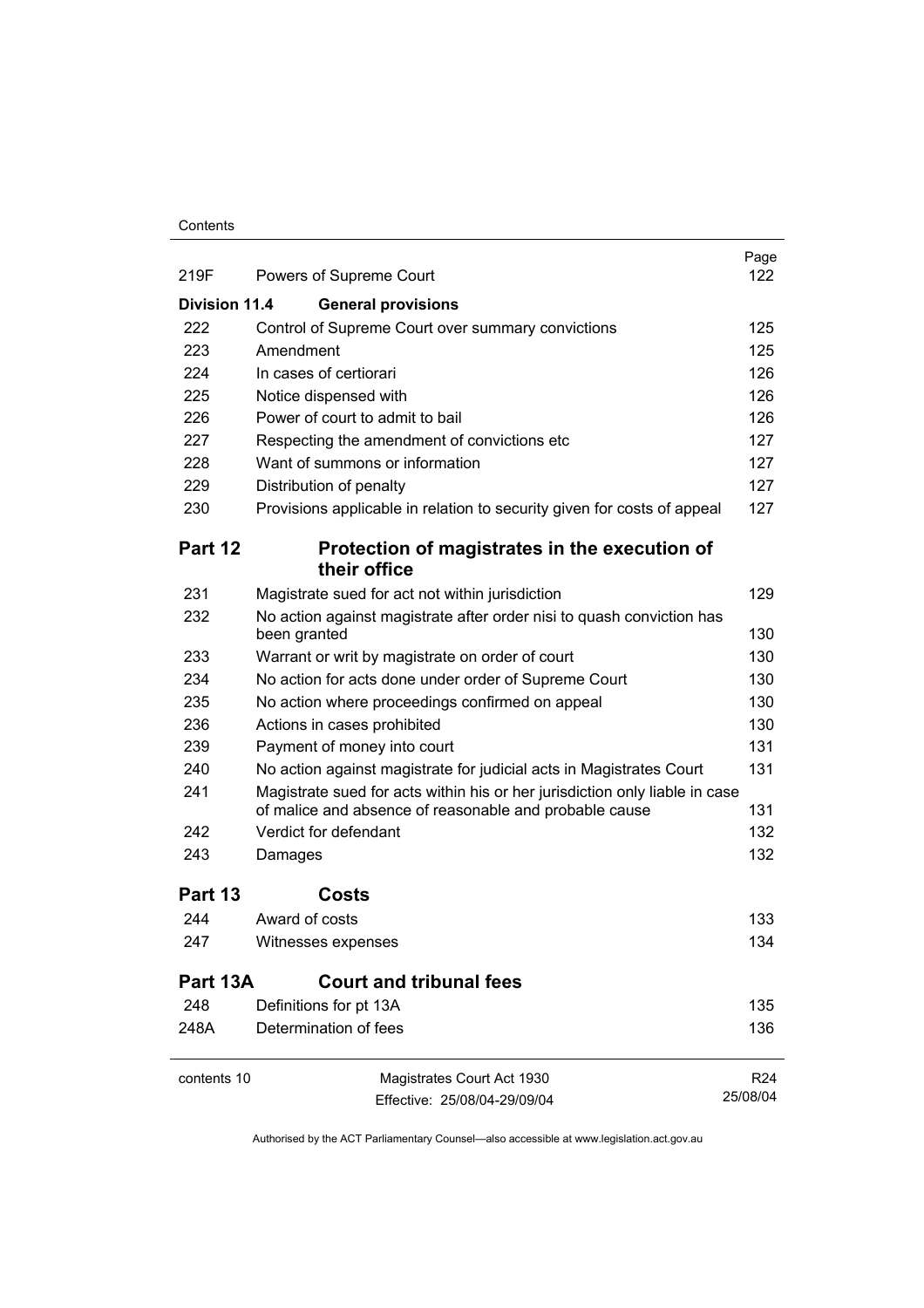| Page<br>248B<br>137<br>Payment of fees<br>248C<br>137<br>Remission, refund, deferral, waiver and exemption of fees<br>248D<br>Recovery of fees in non-criminal proceedings if fees otherwise not<br>138<br>payable<br>139<br>248E<br>Recovery of fees in criminal proceedings if fees not otherwise payable<br>Review of decisions<br>248F<br>139<br><b>Securities</b><br>Part 14<br>Securities taken under Act<br>249<br>141<br>250<br>141<br>Recovery of sum due under security<br>252<br>Sums paid by surety may be recovered from principal<br>141<br>141<br>253<br>Payment enforced by security<br>142<br>254<br>Enforcement of recognisance<br>143<br>254A<br>Directions as to procedure<br><b>Miscellaneous</b><br>Part 15 |
|-----------------------------------------------------------------------------------------------------------------------------------------------------------------------------------------------------------------------------------------------------------------------------------------------------------------------------------------------------------------------------------------------------------------------------------------------------------------------------------------------------------------------------------------------------------------------------------------------------------------------------------------------------------------------------------------------------------------------------------|
|                                                                                                                                                                                                                                                                                                                                                                                                                                                                                                                                                                                                                                                                                                                                   |
|                                                                                                                                                                                                                                                                                                                                                                                                                                                                                                                                                                                                                                                                                                                                   |
|                                                                                                                                                                                                                                                                                                                                                                                                                                                                                                                                                                                                                                                                                                                                   |
|                                                                                                                                                                                                                                                                                                                                                                                                                                                                                                                                                                                                                                                                                                                                   |
|                                                                                                                                                                                                                                                                                                                                                                                                                                                                                                                                                                                                                                                                                                                                   |
|                                                                                                                                                                                                                                                                                                                                                                                                                                                                                                                                                                                                                                                                                                                                   |
|                                                                                                                                                                                                                                                                                                                                                                                                                                                                                                                                                                                                                                                                                                                                   |
|                                                                                                                                                                                                                                                                                                                                                                                                                                                                                                                                                                                                                                                                                                                                   |
|                                                                                                                                                                                                                                                                                                                                                                                                                                                                                                                                                                                                                                                                                                                                   |
|                                                                                                                                                                                                                                                                                                                                                                                                                                                                                                                                                                                                                                                                                                                                   |
|                                                                                                                                                                                                                                                                                                                                                                                                                                                                                                                                                                                                                                                                                                                                   |
|                                                                                                                                                                                                                                                                                                                                                                                                                                                                                                                                                                                                                                                                                                                                   |
|                                                                                                                                                                                                                                                                                                                                                                                                                                                                                                                                                                                                                                                                                                                                   |
|                                                                                                                                                                                                                                                                                                                                                                                                                                                                                                                                                                                                                                                                                                                                   |
| 254B<br>Appearance by audiovisual or audio links<br>144                                                                                                                                                                                                                                                                                                                                                                                                                                                                                                                                                                                                                                                                           |
| 144<br>255<br>Contempt in face of court                                                                                                                                                                                                                                                                                                                                                                                                                                                                                                                                                                                                                                                                                           |
| 255AA<br>146<br>Refusal or failure to give evidence-offence                                                                                                                                                                                                                                                                                                                                                                                                                                                                                                                                                                                                                                                                       |
| 255AB<br>Refusal or failure to give evidence-committal<br>147                                                                                                                                                                                                                                                                                                                                                                                                                                                                                                                                                                                                                                                                     |
| Commitment to remand centre<br>148<br>255A                                                                                                                                                                                                                                                                                                                                                                                                                                                                                                                                                                                                                                                                                        |
| 255B<br>Registrar to give directions for preparation of transcript<br>148                                                                                                                                                                                                                                                                                                                                                                                                                                                                                                                                                                                                                                                         |
| 255C<br>Applications for transcripts<br>149                                                                                                                                                                                                                                                                                                                                                                                                                                                                                                                                                                                                                                                                                       |
| 256<br>Forms<br>151                                                                                                                                                                                                                                                                                                                                                                                                                                                                                                                                                                                                                                                                                                               |
| 258<br>151<br>Power to make rules or regulations                                                                                                                                                                                                                                                                                                                                                                                                                                                                                                                                                                                                                                                                                  |
| <b>Schedule 1</b><br>153                                                                                                                                                                                                                                                                                                                                                                                                                                                                                                                                                                                                                                                                                                          |
|                                                                                                                                                                                                                                                                                                                                                                                                                                                                                                                                                                                                                                                                                                                                   |
| <b>Endnotes</b>                                                                                                                                                                                                                                                                                                                                                                                                                                                                                                                                                                                                                                                                                                                   |
| 1<br>About the endnotes<br>154                                                                                                                                                                                                                                                                                                                                                                                                                                                                                                                                                                                                                                                                                                    |
| $\overline{2}$<br>154<br>Abbreviation key                                                                                                                                                                                                                                                                                                                                                                                                                                                                                                                                                                                                                                                                                         |
| 3<br>Legislation history<br>155                                                                                                                                                                                                                                                                                                                                                                                                                                                                                                                                                                                                                                                                                                   |
| Amendment history<br>170<br>4                                                                                                                                                                                                                                                                                                                                                                                                                                                                                                                                                                                                                                                                                                     |
| 5<br>Earlier republications<br>205                                                                                                                                                                                                                                                                                                                                                                                                                                                                                                                                                                                                                                                                                                |

| R24      | Magistrates Court Act 1930   | contents 11 |
|----------|------------------------------|-------------|
| 25/08/04 | Effective: 25/08/04-29/09/04 |             |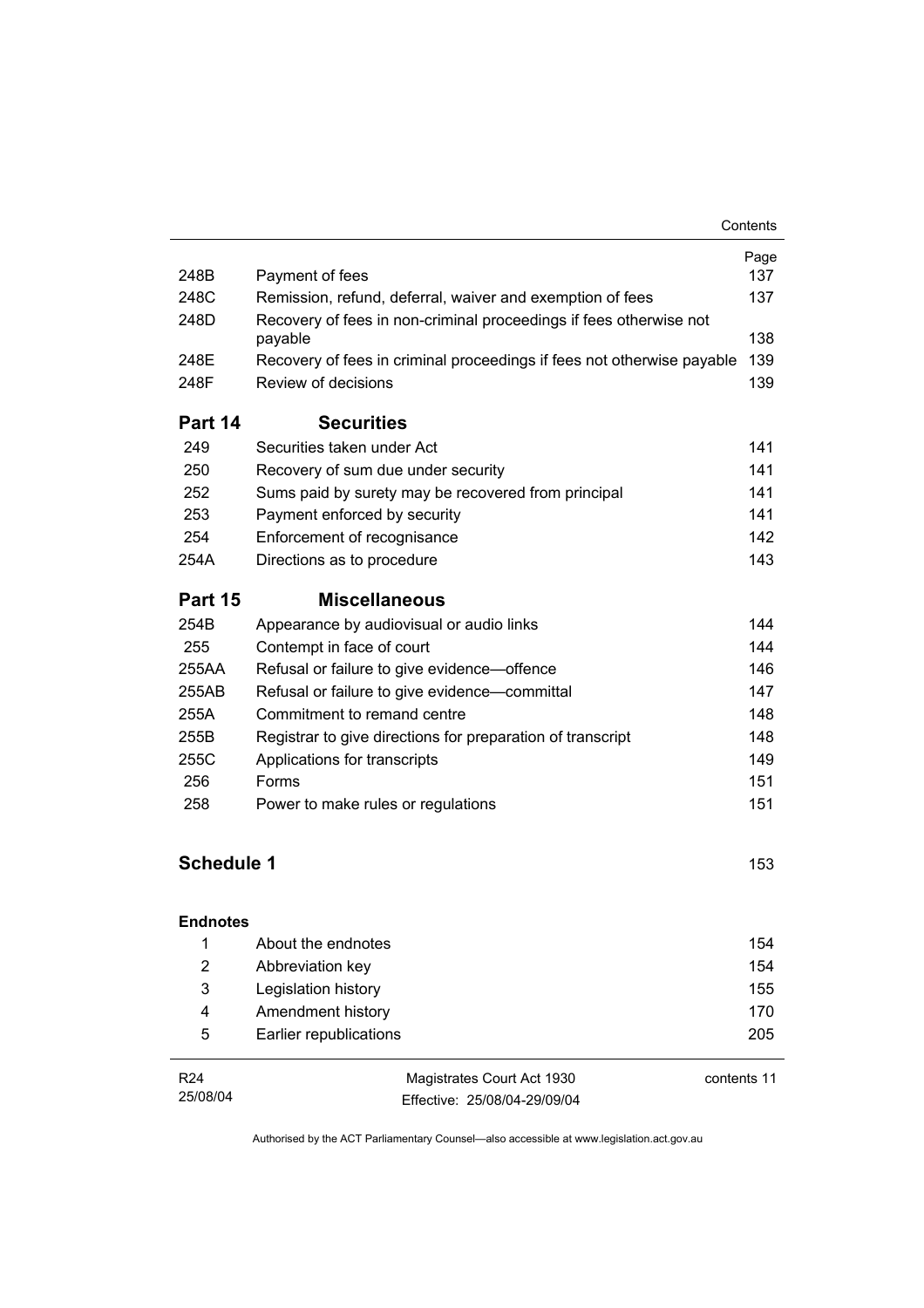**Contents** 

6 Uncommenced amendments

Page<br>206

contents 12 Magistrates Court Act 1930 Effective: 25/08/04-29/09/04

R24 25/08/04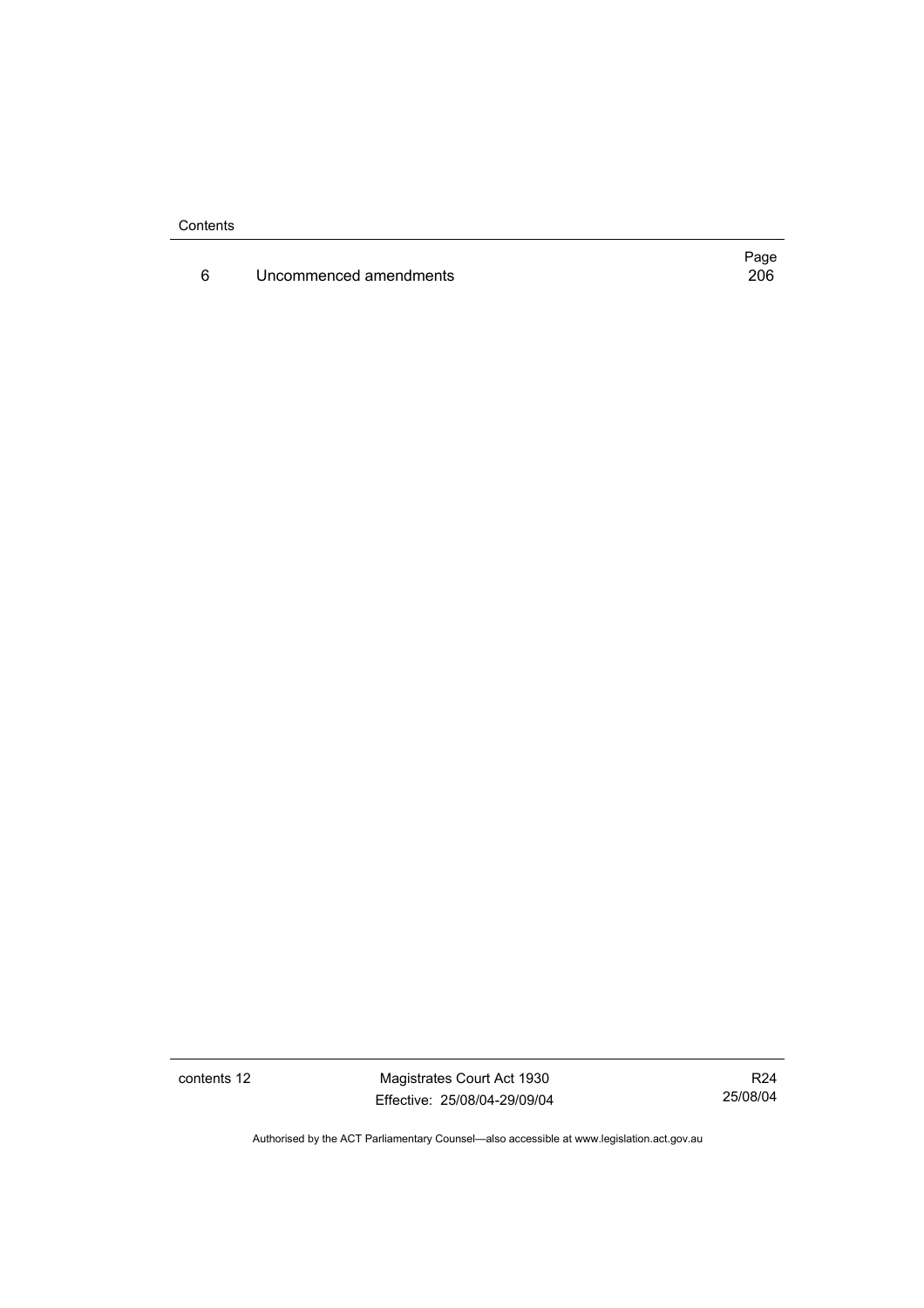

Australian Capital Territory

# **Magistrates Court Act 1930**

An Act to establish a Magistrates Court, to provide for the appointment of magistrates, and for other purposes

R24 25/08/04

I

Magistrates Court Act 1930 Effective: 25/08/04-29/09/04 page 1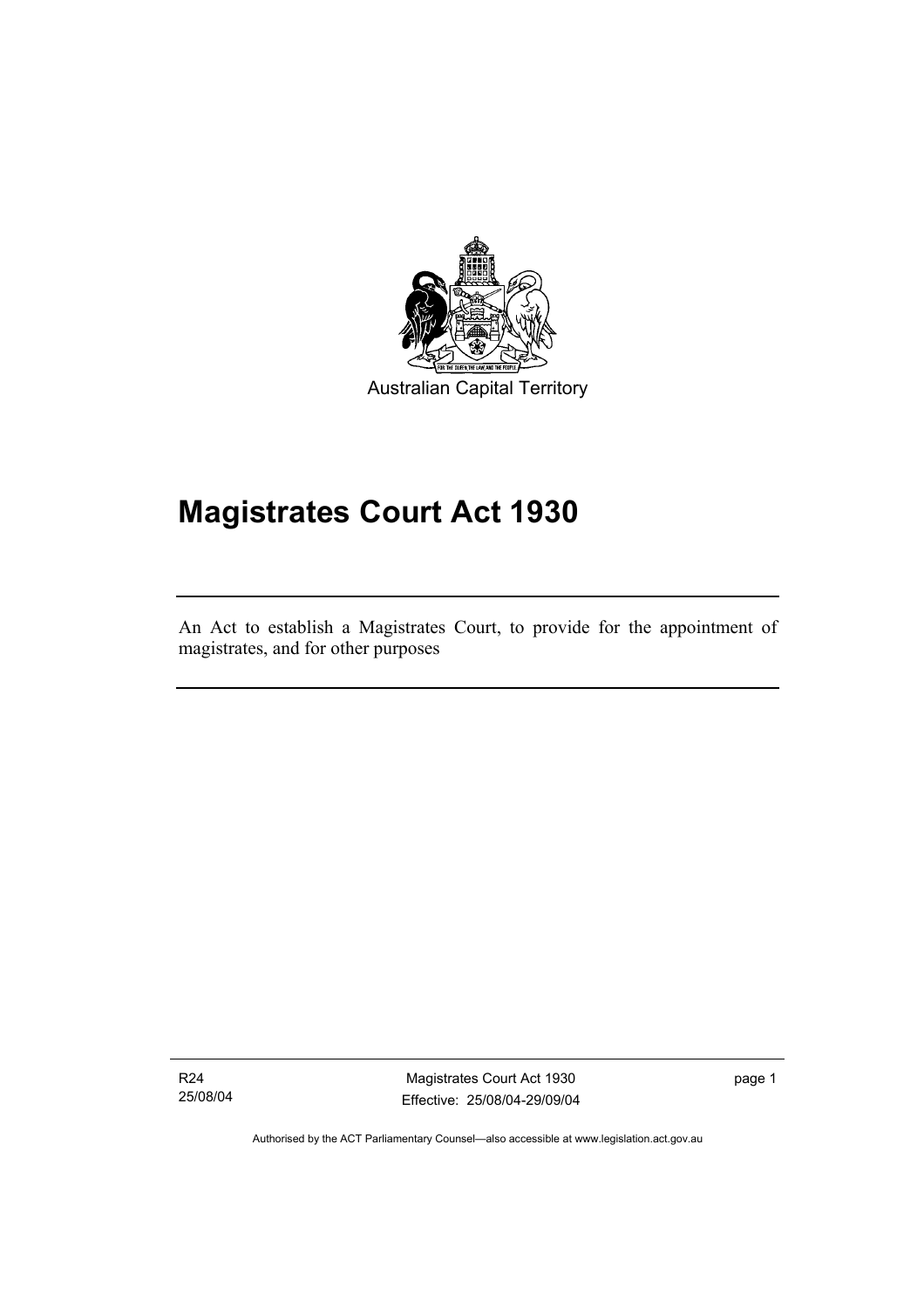#### **Part 1** Preliminary

Section 1

## **Part 1** Preliminary

#### **1 Name of Act**

This Act is the *Magistrates Court Act 1930*.

#### **5 Interpretation for Act**

- (1) In this Act:
	- *Note* A definition applies except so far as the contrary intention appears (see *Legislation Act 2001*, s 155).

*administrator*—see the *Remand Centres Act 1976*.

*approved form* means a form approved under section 256 (Forms).

*bail undertaking* means an undertaking given by a person charged with an offence in order to obtain bail in relation to the offence.

*bailiff* means a bailiff appointed under this Act.

*charge of an indictable offence* means charge of an indictable offence as such and an order to a committal for trial therefore.

*claim* means a claim under the *Magistrates Court (Civil Jurisdiction) Act 1982*.

*court* means Magistrates Court.

*Crimes Act* means the *Crimes Act 1900*.

*decision* includes a committal for trial and an admission to bail, and a conviction, order, order of dismissal, or other determination.

*defendant* means a person against whom an information is laid.

*escort* means an escort under the *Custodial Escorts Act 1998*.

*hearing* includes the examination of a person charged with an indictable offence.

page 2 Magistrates Court Act 1930 Effective: 25/08/04-29/09/04

R24 25/08/04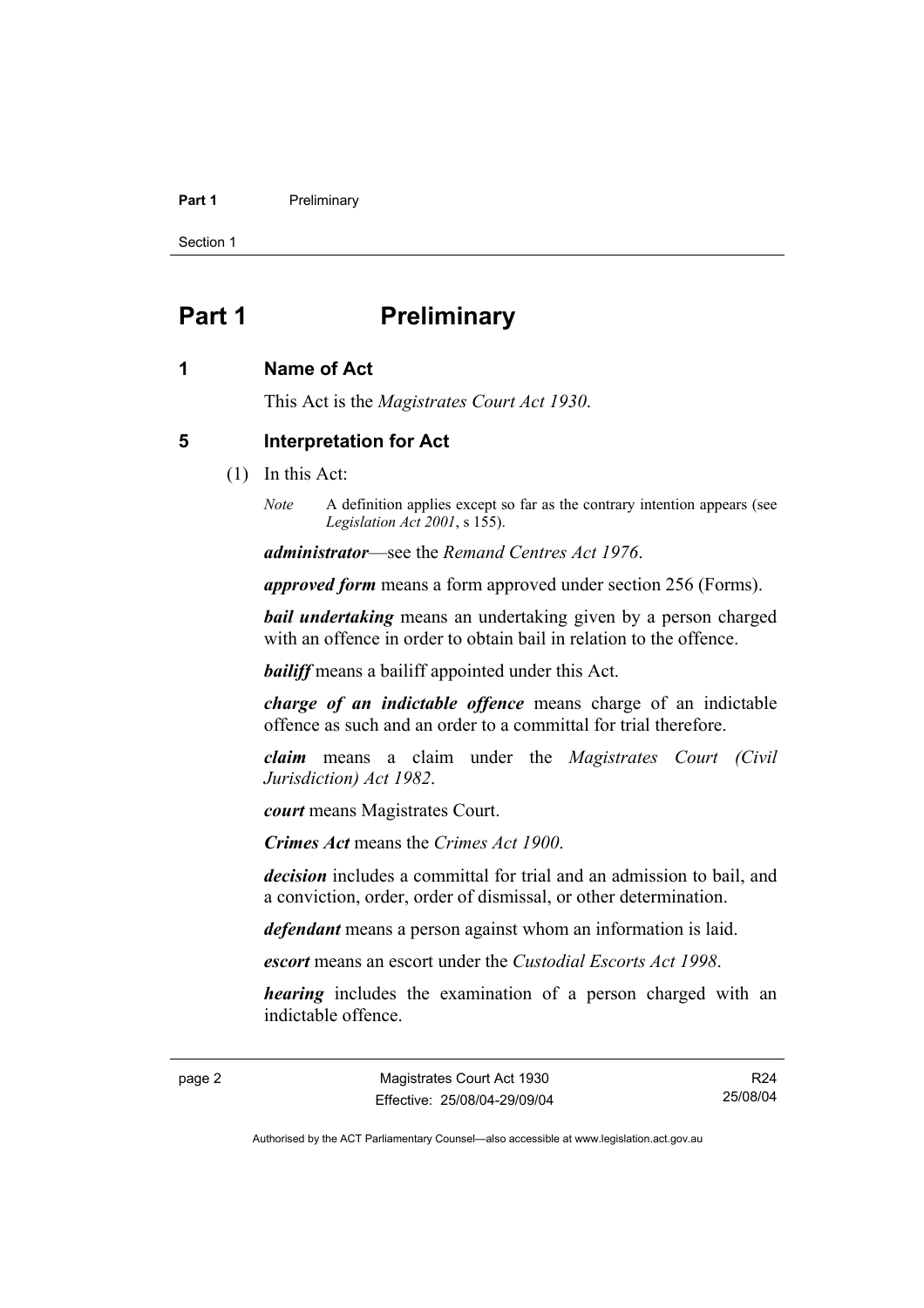*indictable offence* means an offence that may be prosecuted before the Supreme Court by charge or indictment.

*indictment* means an information for an indictable offence presented by some authorised officer to a court having jurisdiction to try the accused person.

*information* includes a complaint on which an order may be made for the payment of money under a Territory law.

*judge* means a judge of the Supreme Court.

*magistrate* means the Chief Magistrate, a magistrate or a special magistrate appointed under this Act and, where any power or function of a magistrate is exercisable by a registrar, includes a registrar.

*notice to defendant form* means the approved form containing the heading 'Notice to Defendant'.

*notice of intention to defend form* means the approved form containing the heading 'Notice of Intention to Defend'.

*plea of guilty form* means the approved form containing the heading 'Plea of Guilty'.

*registrar* means the registrar of the court, and includes a deputy registrar of the court.

*remand centre* means a remand centre or a temporary remand centre established under the *Remand Centres Act 1976*.

*summary conviction* or *conviction* means a conviction by a magistrate for an offence.

*superintendent*—see the *Remand Centres Act 1976*.

*the Territory* includes the Territory accepted by the Commonwealth under the *Jervis Bay Territory Acceptance Act 1915* (Cwlth).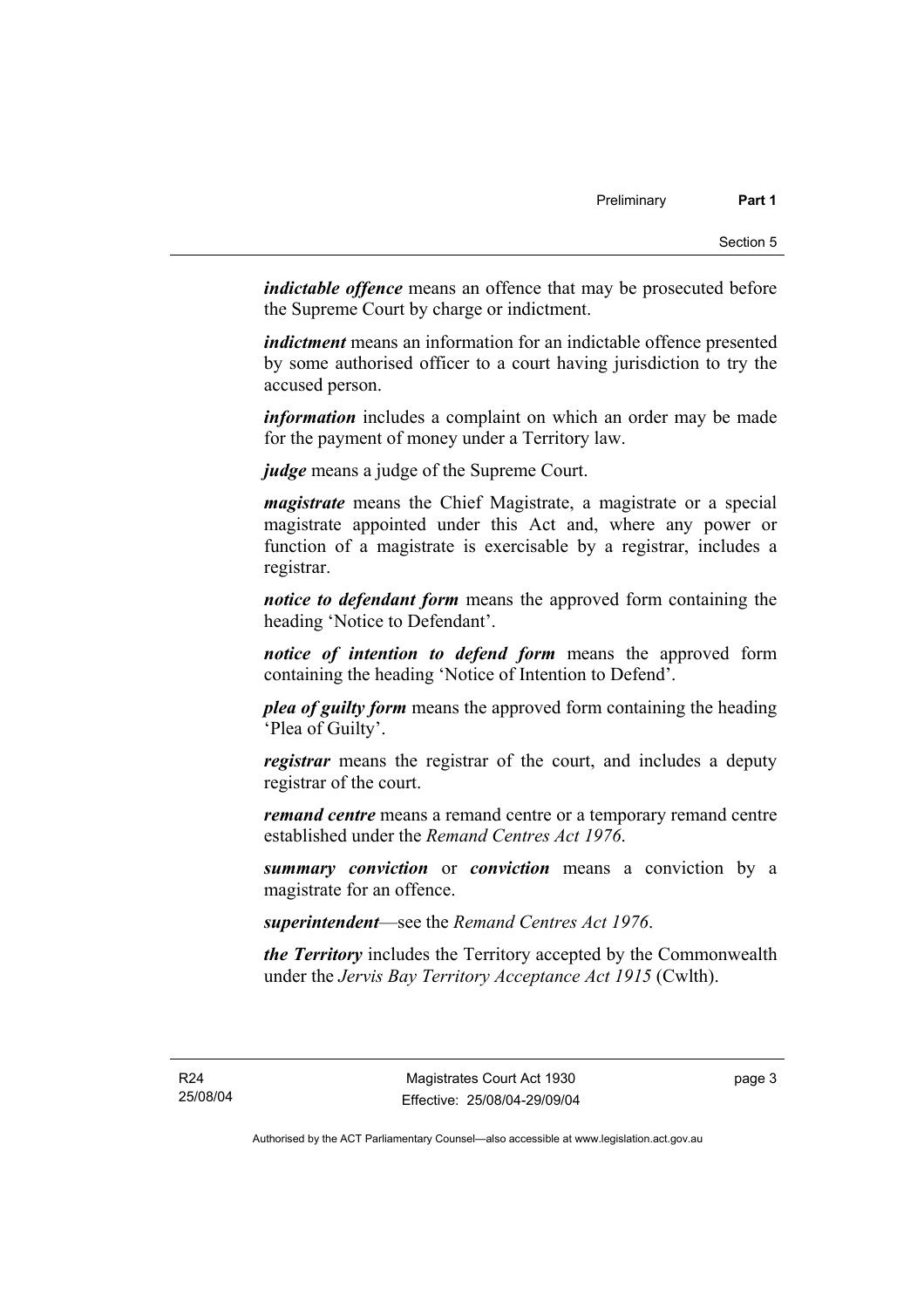#### **Part 1** Preliminary

#### Section 6

- (2) A reference in this Act to a certified copy of depositions or to a certified copy of a statement made by a person in reply to the question referred to in section 92 (1) is a reference to—
	- (a) if a record of the depositions or statement was made in accordance with section 54A (2)—a transcript of the record certified in accordance with section 255B (2); or
	- (b) if the depositions were or the statement was taken down in writing and signed in accordance with section 54A (3)—the depositions or statement as so taken down and signed.
- (3) A reference in this Act to appearance in proceedings, whether by a party or any other person, includes, if section 254B applies, appearance in accordance with that section.

#### **6 Application to Jervis Bay Territory**

This Act extends to the Territory accepted by the Commonwealth under the *Jervis Bay Territory Acceptance Act 1915* (Cwlth).

page 4 Magistrates Court Act 1930 Effective: 25/08/04-29/09/04

R24 25/08/04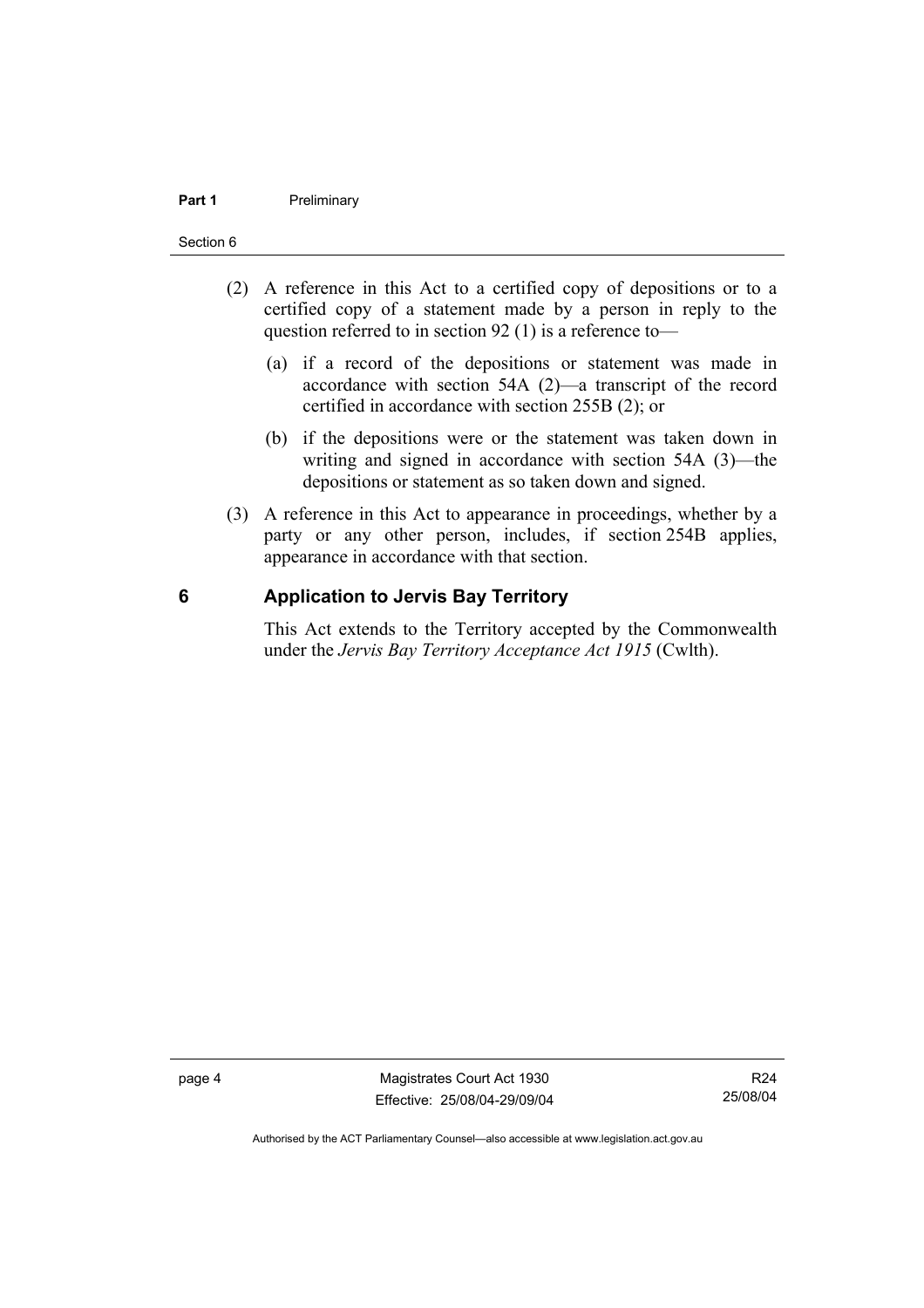## **Part 2 Appointment and jurisdiction of magistrates**

### **Division 2.1 Appointment of Chief Magistrate and magistrates**

### **6A Meaning of** *magistrate* **in div 2.1**

In this division:

*magistrate* means—

- (a) a person who holds the office of Chief Magistrate; or
- (b) a person who is appointed under section 7 to hold an office of magistrate.

### **7 Chief Magistrate and other magistrates**

- (1) For this Act, there shall be a Chief Magistrate and such other magistrates as from time to time hold office in accordance with this Act.
- (2) The Chief Magistrate and each other magistrate shall be appointed by the Executive.
- (3) If a person holding an office of magistrate is appointed to hold the office of Chief Magistrate, the person ceases to hold the office of magistrate.

#### **8 Eligibility for appointment as magistrate**

A person is not eligible for appointment under section 7 (2) unless he or she is a legal practitioner and has been for not less than 5 years.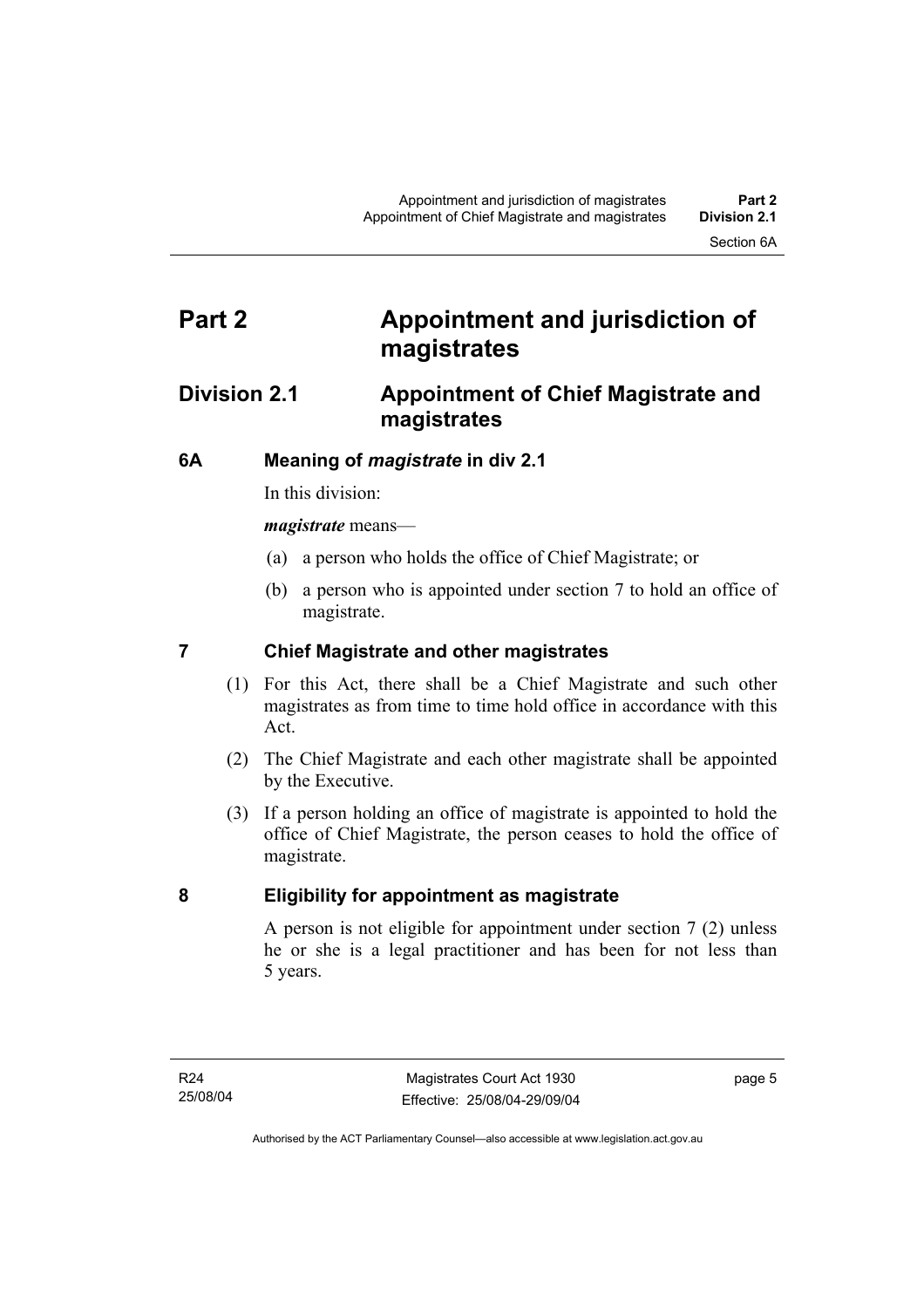**Part 2 Appointment and jurisdiction of magistrates**<br>**Division 2.1** Appointment of Chief Magistrate and magis Appointment of Chief Magistrate and magistrates Section 9

#### **9 Seniority of magistrates**

The magistrates other than the Chief Magistrate have seniority according to the dates when their appointments took effect or, if the appointments of 2 or more of them took effect on the same date, according to the precedence assigned to them by the instruments of their appointment.

#### **10 Terms and conditions of appointment**

A magistrate holds office on such terms and conditions as the Executive, from time to time, determines.

#### **10A Tenure of office**

- (1) Subject to this Act, a magistrate holds office until he or she attains the age of 65 years.
- (2) A person who has attained the age of 65 years shall not be appointed under section 7.

#### **10B Resignation**

A magistrate may resign his or her office by writing signed by him or her and delivered to the Executive.

#### **10C Acting Chief Magistrate**

- $(1)$  If—
	- (a) there is a vacancy in the office of Chief Magistrate; or
	- (b) the Chief Magistrate is absent from duty or from the Territory or, for any other reason, is unable to carry out the duties of his or her office;

the Executive may appoint a magistrate to act as Chief Magistrate during that vacancy, absence or inability, as the case may be.

R24 25/08/04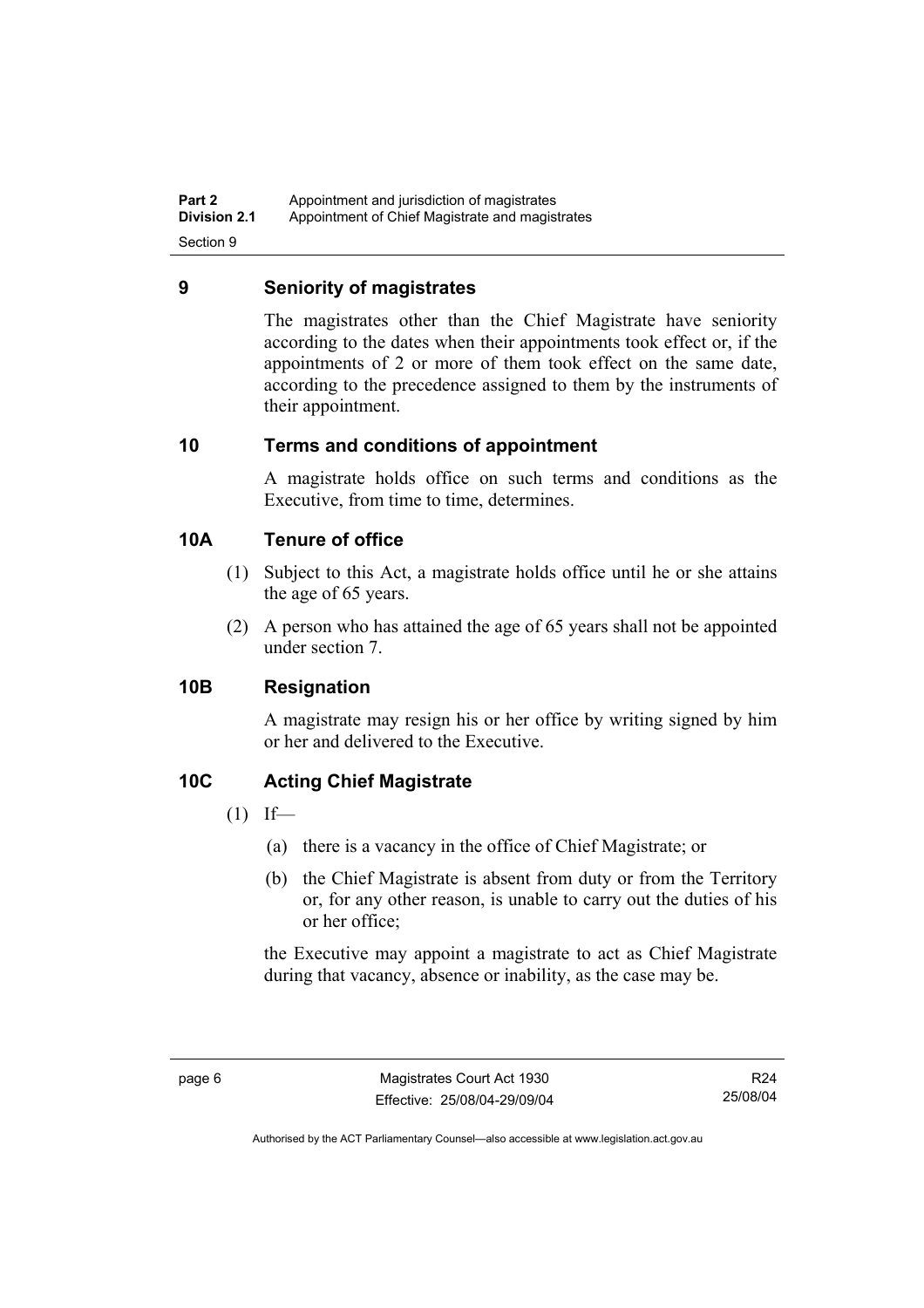#### $(2)$  If—

- (a) either—
	- (i) there is a vacancy in the office of Chief Magistrate; or
	- (ii) the Chief Magistrate is absent from duty or from the Territory or, for any other reason, is unable to carry out the duties of his or her office; and
- (b) no appointment is in force under subsection (1);

the senior magistrate who is in the Territory and is able and willing to do so shall act as Chief Magistrate.

- (3) Subject to this section, a person appointed under subsection (1) shall not continue to act as Chief Magistrate for more than 12 months.
- (4) If a person is acting as Chief Magistrate under subsection (1) or  $(2)$ —
	- (a) a reference in a law of the Territory (including this Act) to the Chief Magistrate includes a reference to that person; and
	- (b) that person has all the powers, functions and duties given to or imposed on the Chief Magistrate by this Act or by any other Territory law.
- (5) The Executive may—
	- (a) determine the terms and conditions of appointment of a person under this section; and
	- (b) at any time terminate such an appointment.
- (6) If a person is acting as Chief Magistrate under an appointment under subsection (1) and the office of Chief Magistrate becomes vacant while that person is so acting, that person may continue so to act until the Executive otherwise directs, the vacancy is filled or a period of 12 months from the date when the vacancy occurred expires, whichever first happens.

page 7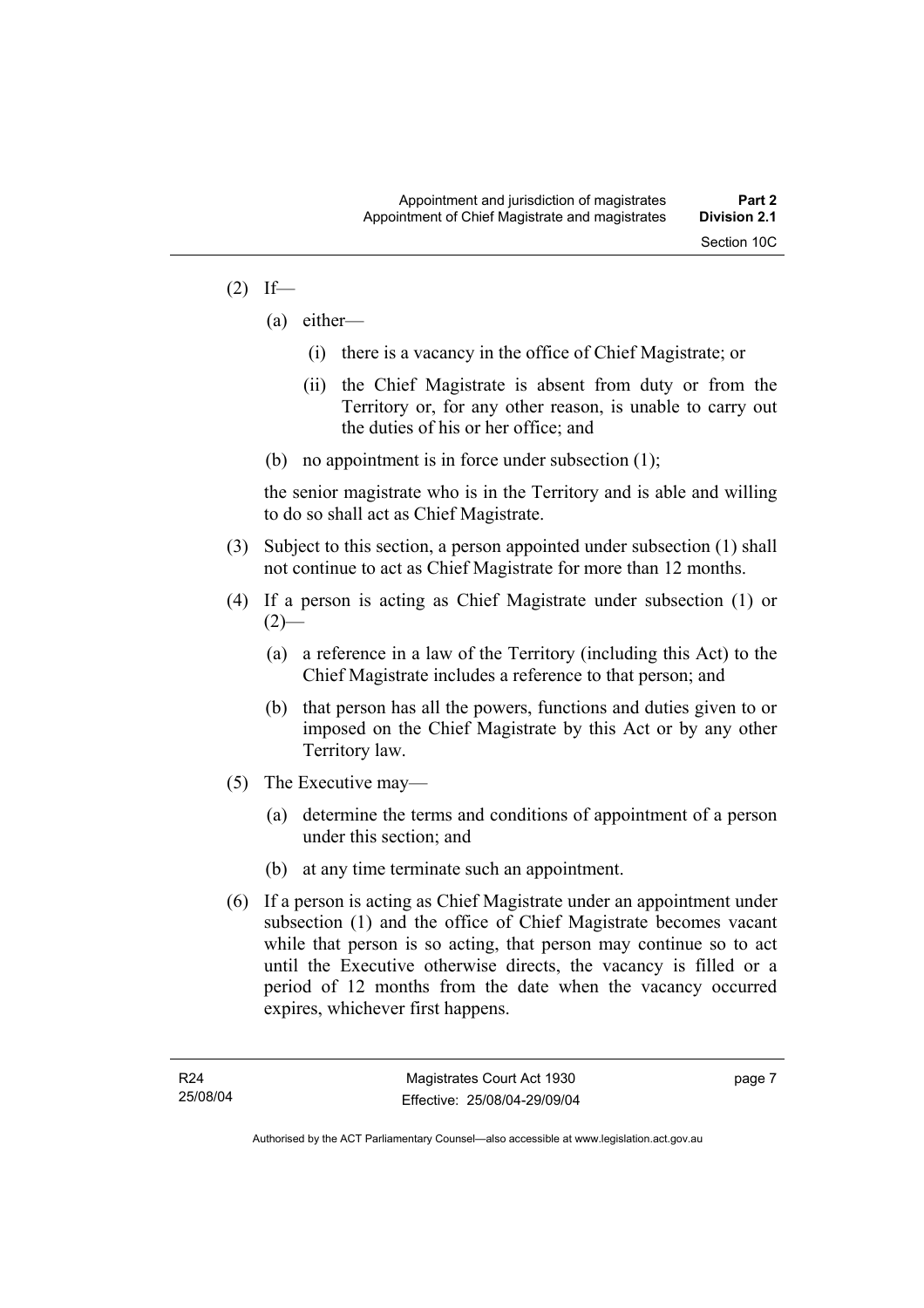| Part 2       | Appointment and jurisdiction of magistrates     |
|--------------|-------------------------------------------------|
| Division 2.1 | Appointment of Chief Magistrate and magistrates |
| Section 10D  |                                                 |

- (7) A person may resign an appointment under subsection (1) by writing signed by him or her and delivered to the Executive.
- (8) The validity of anything done by a person acting as Chief Magistrate under this section shall not be called in question—
	- (a) on the ground that the occasion for his or her action had not arisen or had ceased; or
	- (b) for a person acting under an appointment under subsection (1)—by reason of any defect or irregularity in, or in connection with, that appointment.

#### **10D Retirement**

The Executive may, with the consent of a magistrate who is—

- (a) an eligible employee for the *Superannuation Act 1976* (Cwlth); or
- (b) a member of the Superannuation Scheme for the *Superannuation Act 1990* (Cwlth);

retire the magistrate from office on the ground of invalidity.

#### **10E Magistrates not to undertake other work**

- (1) A magistrate shall not engage in practice as a legal practitioner.
- (2) A magistrate is not, without the written consent of the Attorney-General, entitled to—
	- (a) engage in remunerative employment otherwise than in connection with the duties of office as a magistrate; or
	- (b) accept appointment to another office under a law of the Territory, the Commonwealth, a State or another Territory.
- (3) The Attorney-General shall consult with the Chief Magistrate before giving consent.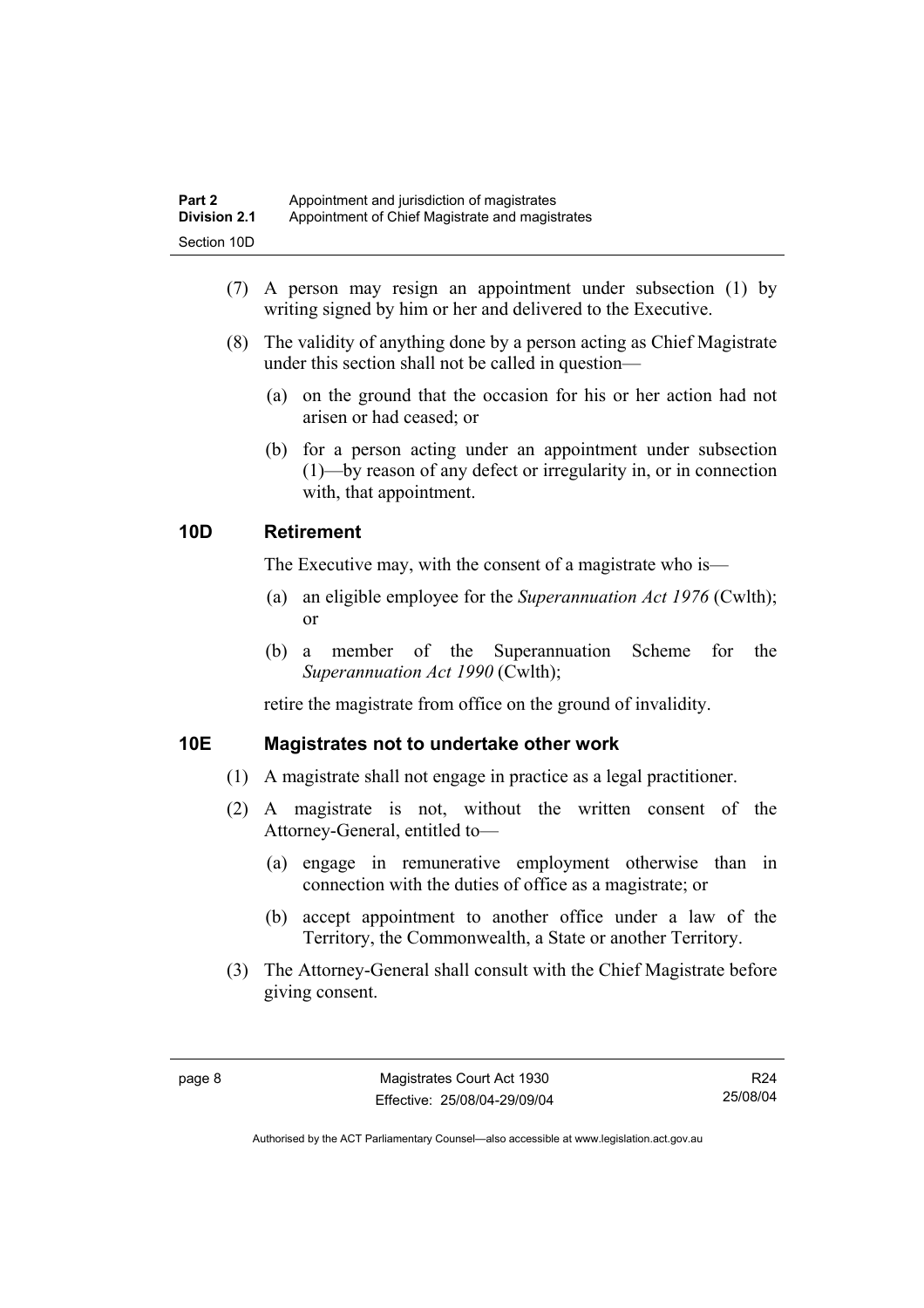#### **10F Rights of public servants**

Where a magistrate was, immediately before his or her appointment—

- (a) an officer of the public service;
- (b) an officer of the Australian Public Service; or
- (c) a person to whom the *Officers' Rights Declaration Act 1928* (Cwlth) applied;

he or she retains his or her existing and accruing rights.

#### **10G Arrangement of business of courts**

 (1) The Chief Magistrate is responsible for ensuring the orderly and prompt discharge of the business of the Magistrates Court and accordingly may, subject to such consultation with the Magistrates and special magistrates as is appropriate and practicable, make arrangements as to the magistrate or special magistrate who is to constitute that court in particular matters or classes of matters.

### **Division 2.2 Special magistrates**

#### **10H Appointment of special magistrates**

For this Act, the Executive may appoint such special magistrates as are required.

#### **10J Tenure of office**

- (1) A special magistrate holds office—
	- (a) for the period specified in the instrument of appointment; or
	- (b) if a period is not so specified—until he or she attains the age of 70 years.
- (2) A person who has attained the age of 70 years shall not be appointed under section 10H.

| R24      | Magistrates Court Act 1930   | page 9 |
|----------|------------------------------|--------|
| 25/08/04 | Effective: 25/08/04-29/09/04 |        |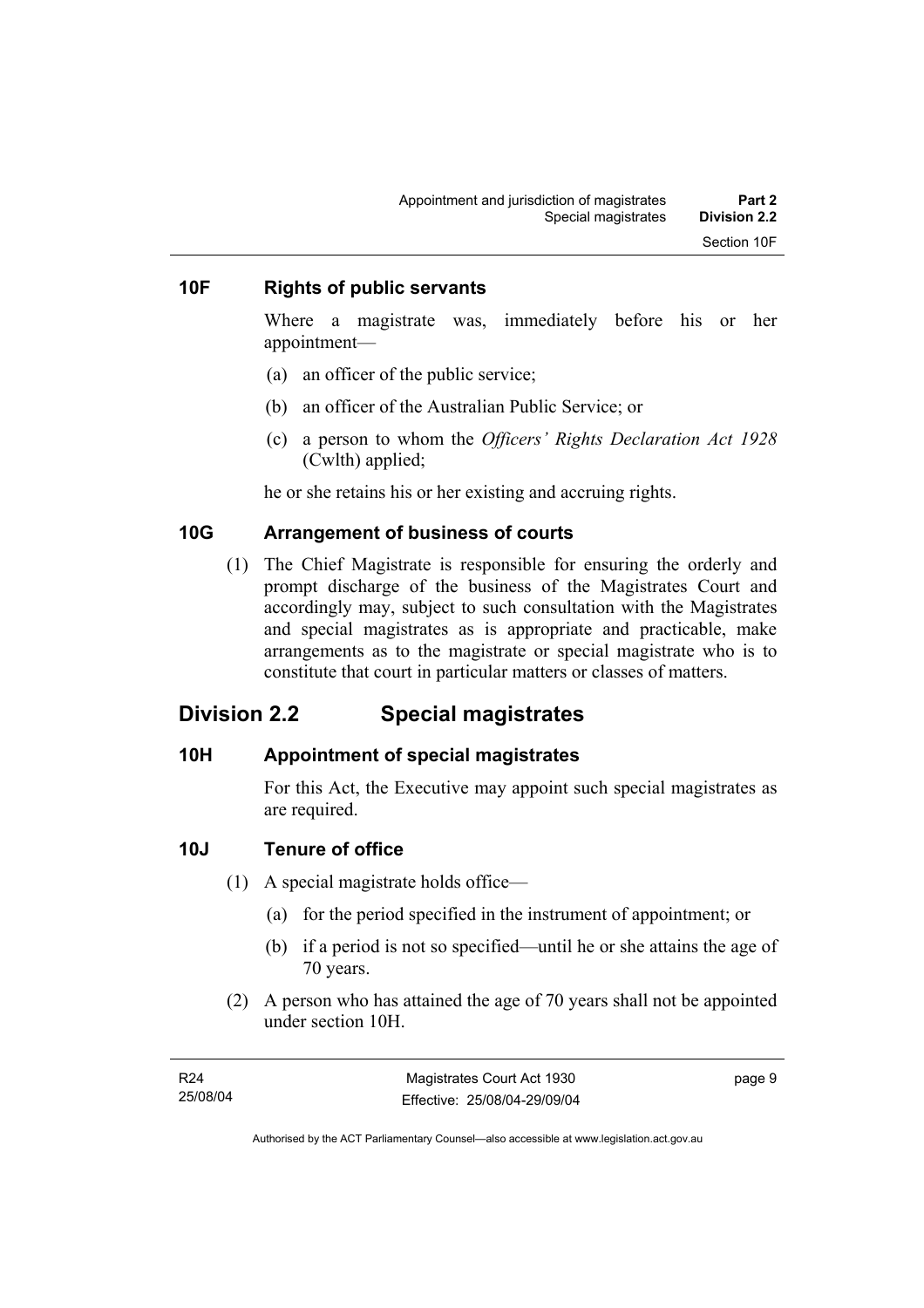(3) A person shall not be appointed under section 10H for a period that extends beyond the person's 70th birthday.

### **10K Resignation**

A special magistrate may resign his or her office by writing signed by him or her and delivered to the Executive.

### **10L Terms and conditions of appointment**

A special magistrate holds office on such terms and conditions as the Executive, from time to time, determines.

## **Division 2.3 Registrar and other officers of Magistrates Court**

### **10M Appointment of registrar etc**

- (1) The Minister may appoint a registrar of the Magistrates Court.
- (2) The registrar may appoint such deputy registrars of the court, bailiffs and other officers as are required.
- (3) The power conferred by subsection (2) may not be exercised by a deputy registrar of the court.

#### **10MA Staff assisting registrar**

- (1) The staff assisting the registrar shall be employed under the *Public Sector Management Act 1994*.
- (2) The *Public Sector Management Act 1994* applies in relation to the management of the staff assisting the registrar.

#### **10N Duties of registrar**

The registrar shall perform such duties as are prescribed by or under this Act or as the Chief Magistrate directs.

R24 25/08/04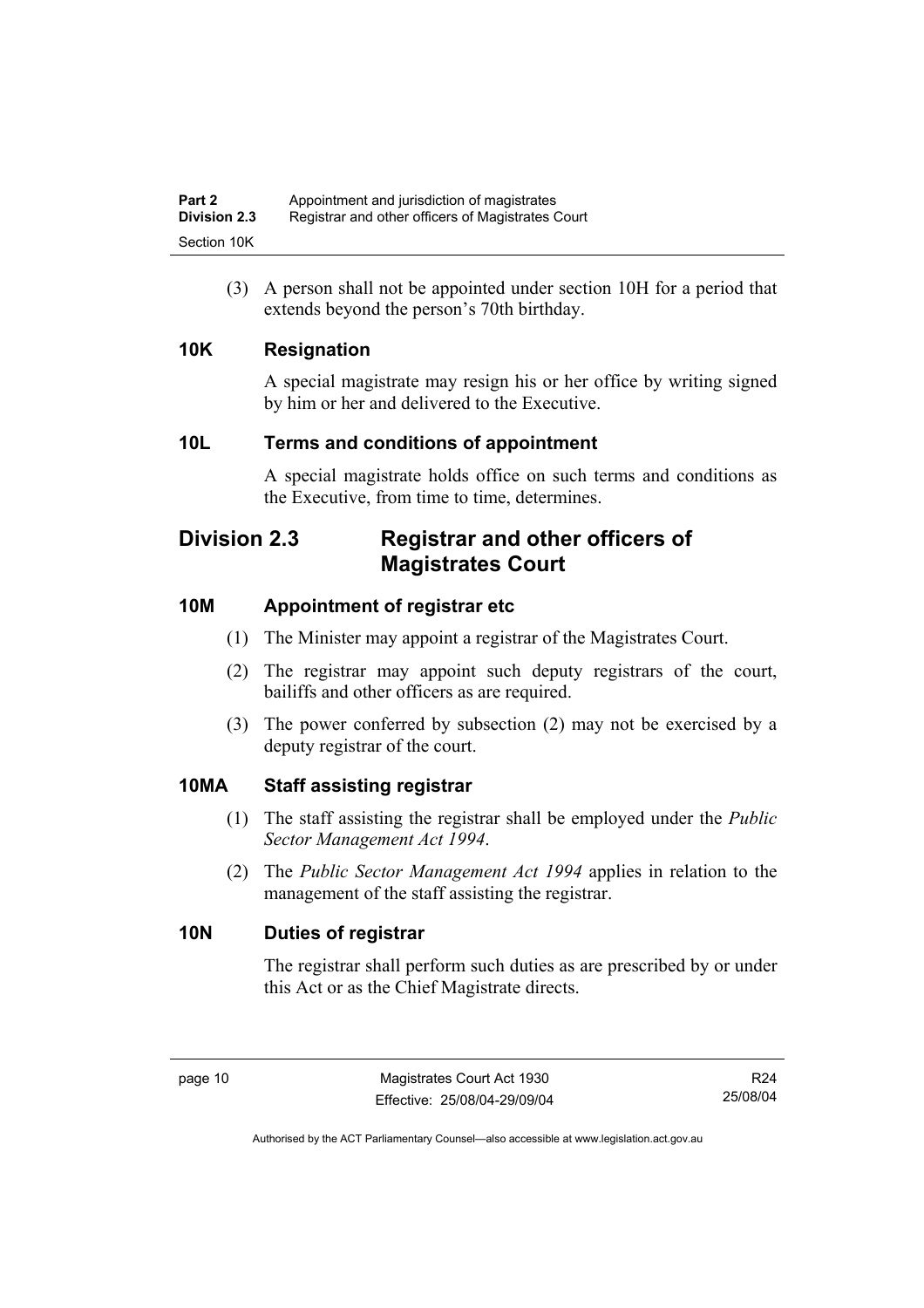## **Division 2.4 Jurisdiction of magistrates**

#### **10P Oath etc of office**

- (1) A person appointed under section 7 (2) or 10H shall not exercise any of the powers, functions or duties given to or imposed on a magistrate by any Territory law unless he or she has made an oath or affirmation in accordance with the form in schedule 1.
- (2) An oath or affirmation for subsection (1) shall be made before the Chief Justice of the Supreme Court.

### **10Q Acts done beyond Territory**

- (1) An act done by a magistrate, by virtue of his or her office, outside the Territory for the purpose of authenticating the signature of a person to an instrument intended to take effect in the Territory shall, unless the act is required by law to be done in the Territory, be effective for any Territory law.
- (2) An oath or affirmation administered by a magistrate, by virtue of his or her office, outside the Territory in any case in which an oath or affirmation may be administered by a magistrate shall, unless the oath or affirmation is required by law to be administered in the Territory, be effective for any Territory law.

#### **11 Authentication of acts of magistrate or registrar**

- (1) Every summons, warrant, writ, conviction, and order (other than one by law authorised to be made by word of mouth only) shall be in writing signed by the magistrate or registrar issuing or making it and sealed with the court's seal.
- (2) Documents relating to court process shall not be signed in blank.

#### **12 Acts by magistrate or registrar**

 (1) Any magistrate out of court or the registrar may receive an information and grant a summons or warrant thereon and may issue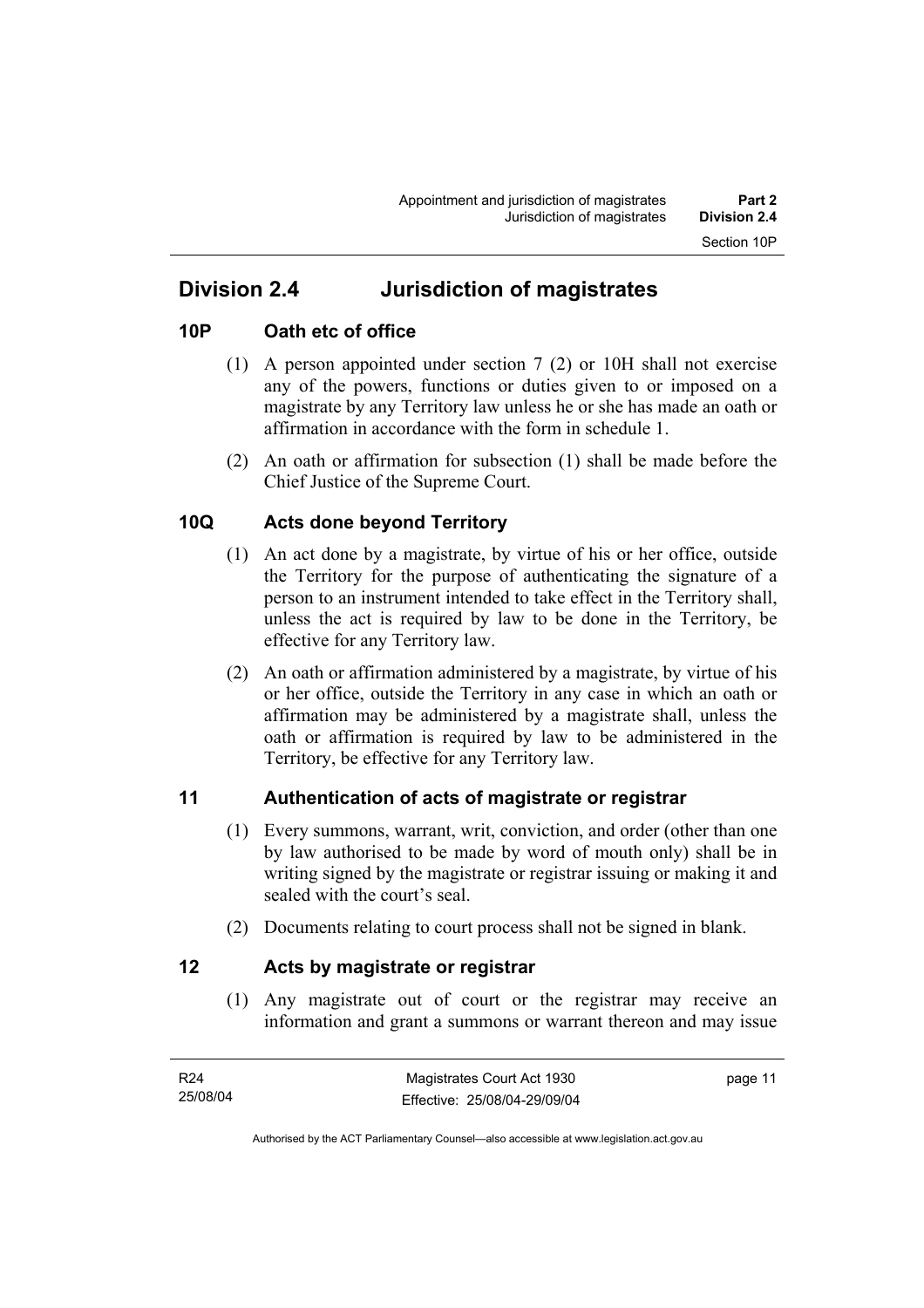his or her summons or warrant to compel the attendance of witnesses and do all other necessary acts and matters preliminary to the hearing.

 (2) Without affecting the generality of subsection (1), if it is provided in any law in force in the Territory that an information or complaint may be laid or made before, or a summons or warrant issued by, a court, a justice of the peace, a clerk of petty sessions or a registrar of petty sessions, the information or complaint may be laid or made, and the summons or warrant may be issued by, a magistrate or the registrar.

### **13 Issue of warrant of commitment or writ of execution**

After a case has been heard and determined, any magistrate or a registrar may issue any warrant of commitment or writ of execution thereon.

### **15 Process not avoided by death of magistrate or registrar**

A summons, warrant or writ issued by a magistrate or registrar shall not be avoided by reason of the magistrate or registrar dying or ceasing to hold office.

### **16 Order instead of mandamus**

- (1) If a magistrate or registrar refuses to do any act relating to the duties of his or her office as a magistrate or registrar, the party requiring the act to be done may apply to the Supreme Court, on affidavit of the facts, for an order calling on the magistrate or registrar and also the party to be affected by the act to show cause why the act should not be done, and if, after due service of the order, good cause is not shown against it, the Supreme Court may make the order absolute, with or without payment of costs.
- (2) A magistrate or registrar on being served with an order absolute shall obey the order, and do the act required by it to be done.

R24 25/08/04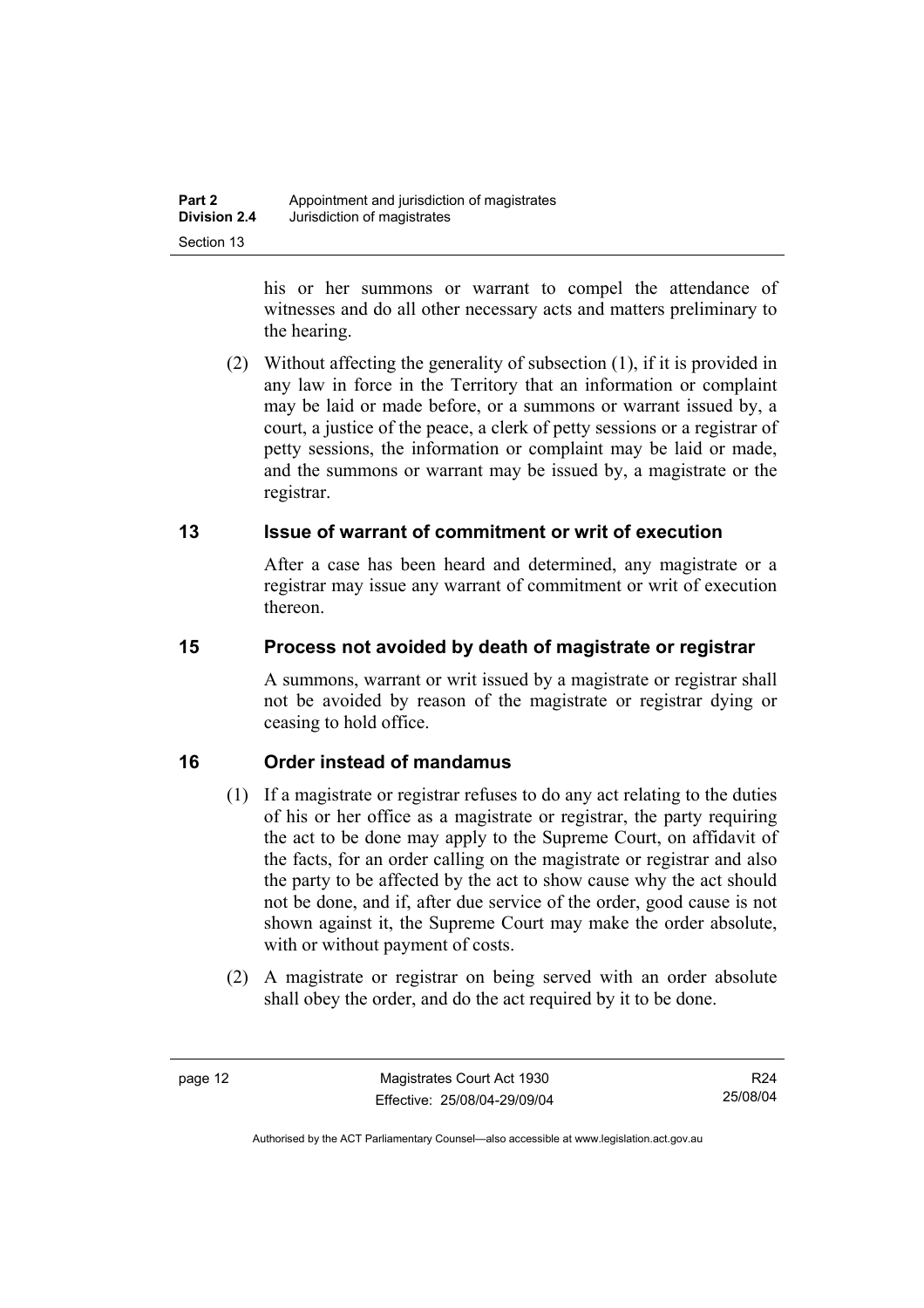- (3) If, before 28 March 1977, a magistrate or the registrar had refused to do an act relating to the duties of his or her office, subsections (1) and (2) apply, on and after that date, and proceedings under subsection (1) may be continued, as if—
	- (a) sections 7, 10H and 10M had been in operation at the time of the refusal; and
	- (b) the magistrate or registrar had held office under section 7, section 10H or section 10M, as the case may be.

#### **17 Powers and functions of magistrates**

If under any law in force in the Territory, anything is required or permitted to be done before, to or by a justice of the peace, it may be done before, to or by a magistrate.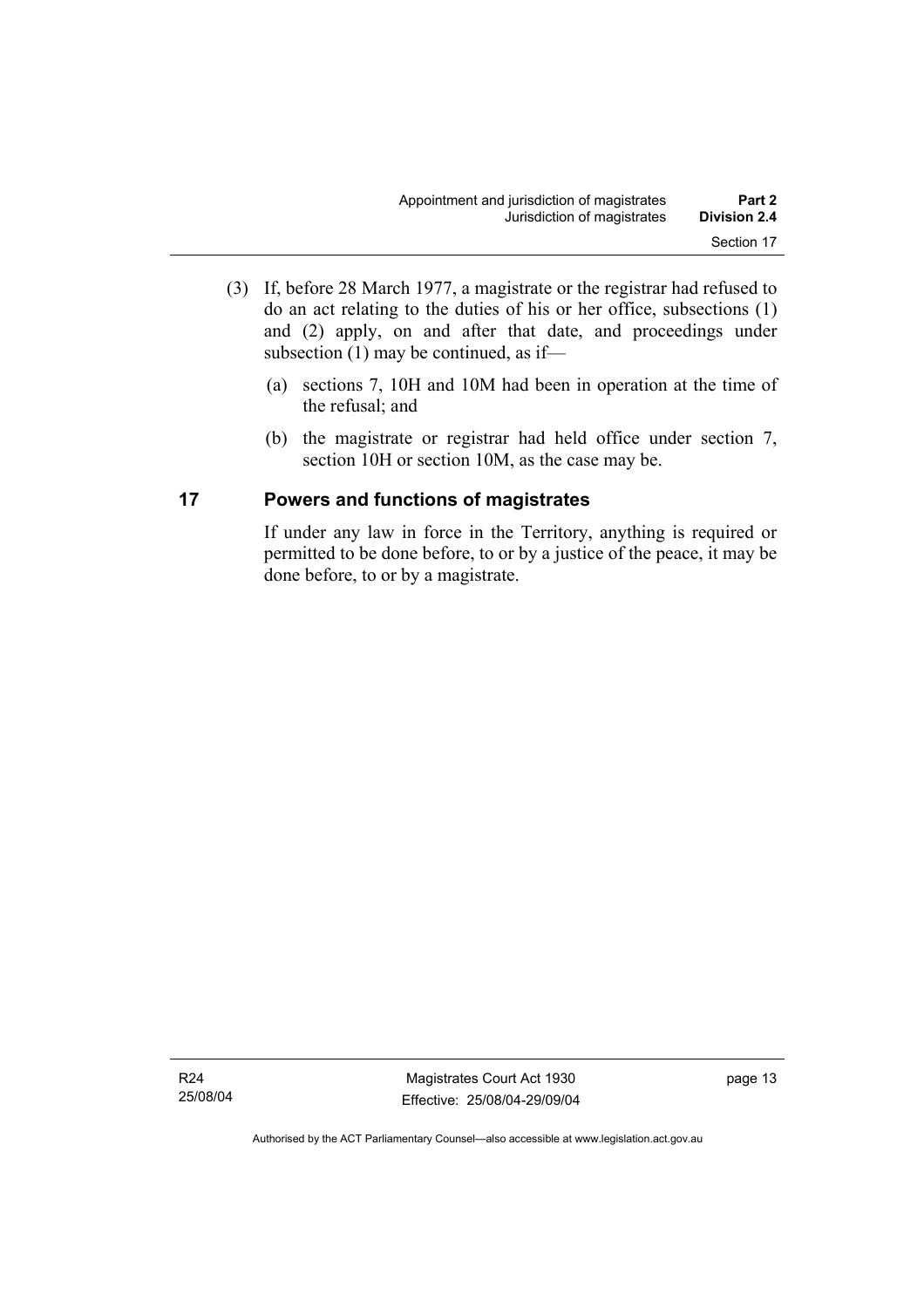## **Part 3 Magistrates Court**

## **Division 3.1 Establishment of Magistrates Court**

### **18 Constitution of court**

- (1) There is hereby established a Magistrates Court which shall have and exercise jurisdiction in the Territory and shall sit at Canberra, Jervis Bay and such other places as are determined, in writing, by the Minister.
- (2) The jurisdiction of the court may be exercised by a magistrate (other than a special magistrate) or by 1 or more special magistrates.
- (3) When 2 or more special magistrates are divided in opinion on any case, the case shall be decided according to the decision of the majority, if there is a majority; but if the court is equally divided in opinion, the case shall be adjourned for hearing and determination by a magistrate (other than a special magistrate) on the next day appointed for the holding of the court constituted by that magistrate.

## **Division 3.2 Jurisdiction of Magistrates Court**

### **19 Jurisdiction of court**

 (1) If, by any law for the time being in force in the Territory, any offence is punishable on summary conviction or any person is made liable to a penalty or punishment or to pay a sum of money for any offence, act or omission, and no other provision is made for the trial of the person committing the offence, the matter may be heard and determined by the court in a summary manner under the provisions of this Act, and the jurisdiction shall be deemed to be conferred on and may be exercised by the court.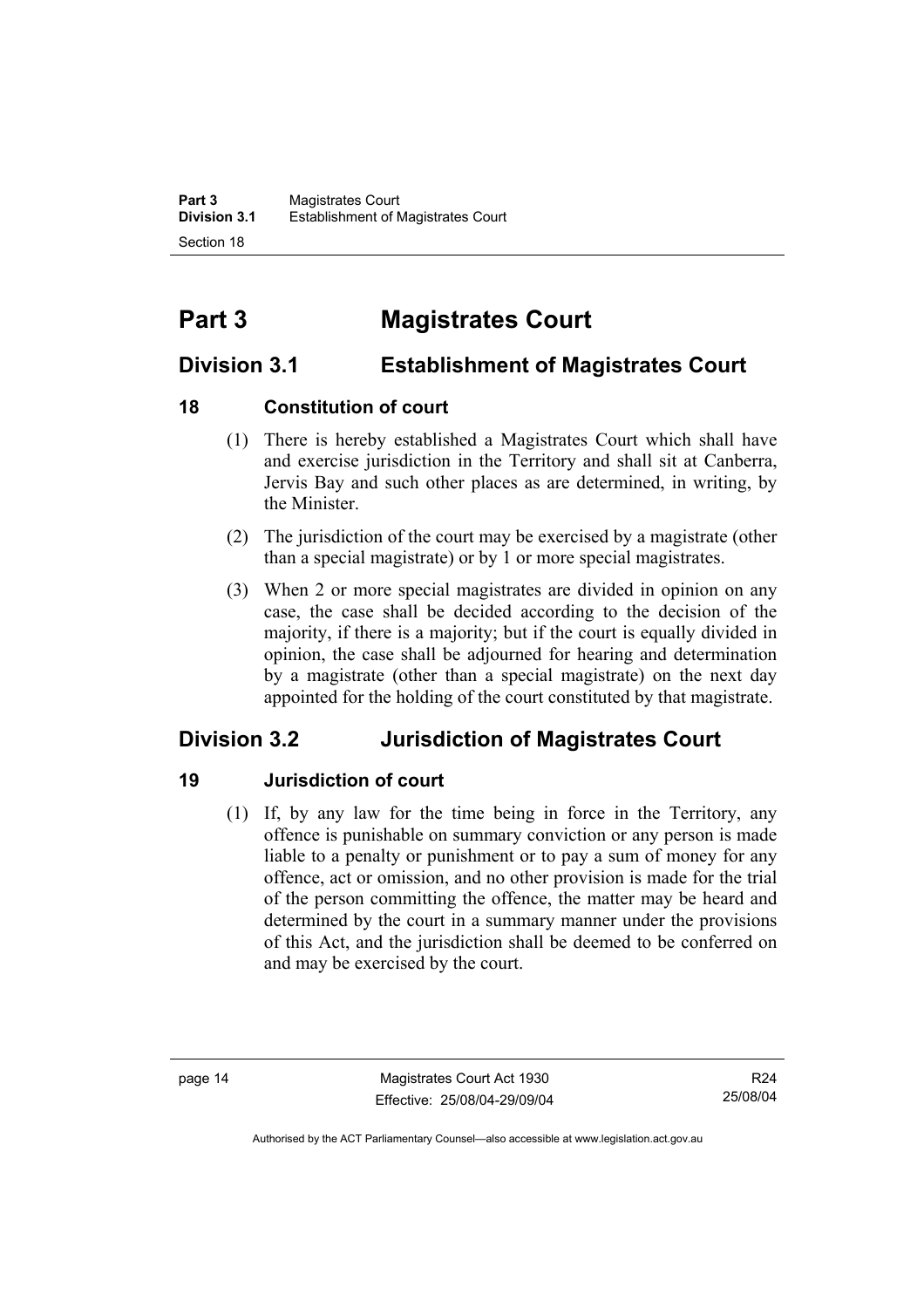### **21 Jurisdiction of court if defendant absent from Territory**

The court shall have jurisdiction notwithstanding that the defendant is not within the Territory.

#### **22 Proceedings of court if it considers offence should be dealt with on indictment**

If, for an information with respect to an offence that is punishable either summarily or on indictment it appears to the court, on the close of the case for the prosecution, that the offence ought to be dealt with on indictment, the court shall abstain from adjudication thereon and shall deal with the case for the purpose of committal for trial only.

### **23 Ex parte order may be set aside**

- (1) If a conviction or order is made when one party does not appear, the party in whose absence the conviction or order was made may apply to the court for an order that the court set aside the conviction or order.
- (2) Subsection (1) does not apply to or in relation to a conviction or order made in the absence of a defendant who has entered a plea of guilty in accordance with section 116D and has not, before the entry of the conviction or the making of the order, withdrawn his or her plea.
- (3) If, in his or her absence, a conviction is entered or an order is made against a person who has duly been served with a summons in accordance with section 116B and—
	- (a) that person did not return the notice of intention to defend form or the plea of guilty form to the registrar before the day when he or she was required by the summons to appear before the court; or
	- (b) the court, if it has previously, in the absence of that person, adjourned the hearing under section 116E (3), is satisfied that a

page 15

Authorised by the ACT Parliamentary Counsel—also accessible at www.legislation.act.gov.au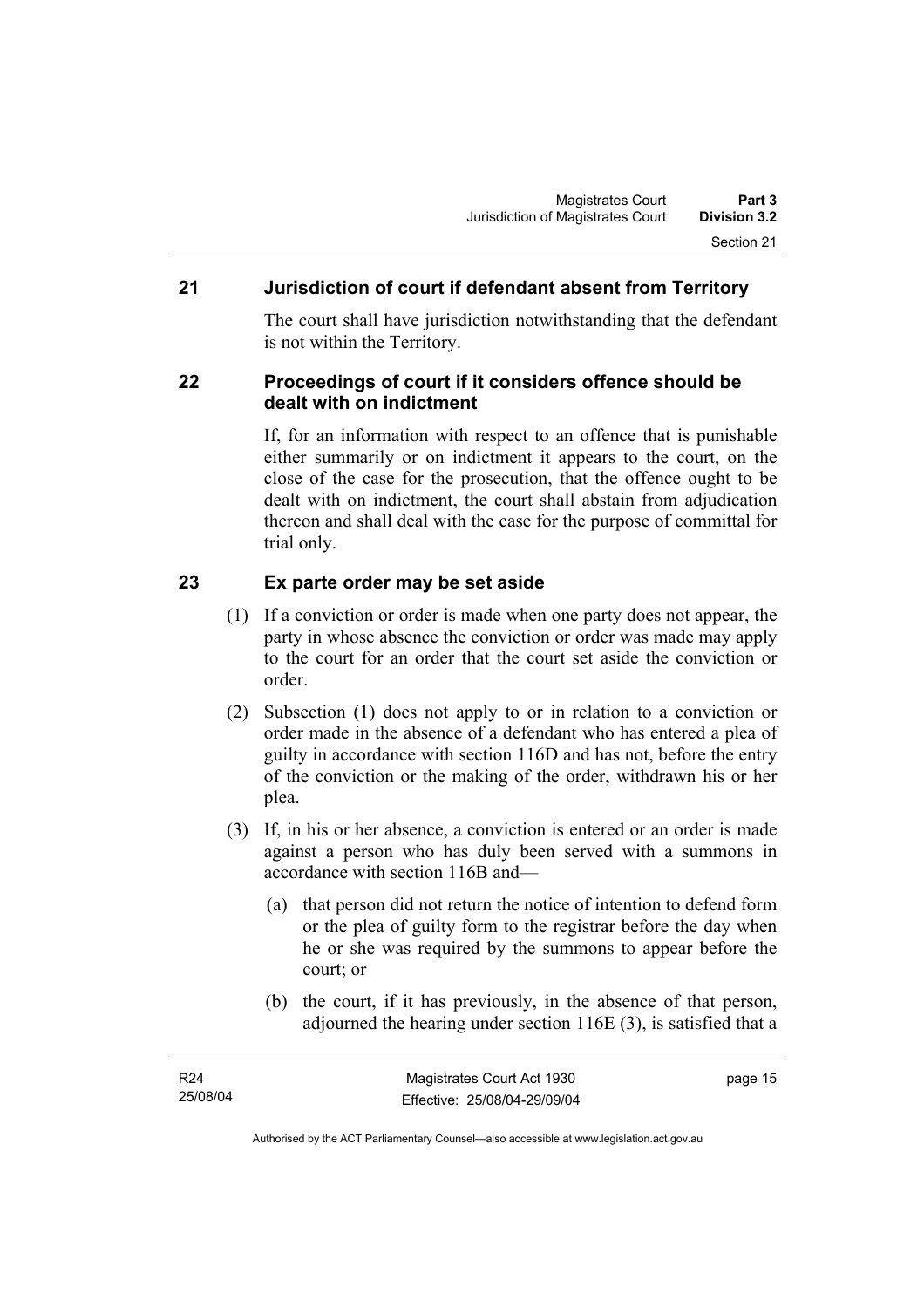notice under that subsection did not come to his or her attention before the conviction is entered or the order made; or

 (c) the court is satisfied that the notice referred to in section 116F or 116H did not come to his or her attention before the date fixed under that section for the hearing of the matter;

the court, on the application of that person, shall set aside the conviction or order.

- (4) In any case other than an application to set aside a conviction or order referred to in subsection (3), the court may set aside the conviction, order or judgment on such terms as to costs or otherwise as the court thinks just.
- (7) If, under this section, the court has set aside a conviction, the court may set aside a warrant issued under this Act in consequence of the conviction.
- (8) If, under this section, the court has set aside a conviction or order, the court may, on service of such reasonable notice on the parties as the court directs, proceed to hear and determine the matter, or may adjourn the hearing to the time and place the court thinks fit.
- (9) If the court has adjourned the hearing of a matter under subsection (8), the court shall direct such notice as the court thinks fit of the adjourned hearing to be given to the parties.

#### **23AA Ex parte conviction may be set aside on application by informant**

- (1) Subject to subsection (2), if a conviction is entered or an order is made against a person charged with an offence and the conviction is entered or the order is made in the absence of that person, the informant may apply to the court for an order that the court set aside the conviction or order.
- (2) Subsection (1) does not apply to, or in relation to, a conviction entered or an order made in the absence of a defendant who has

R24 25/08/04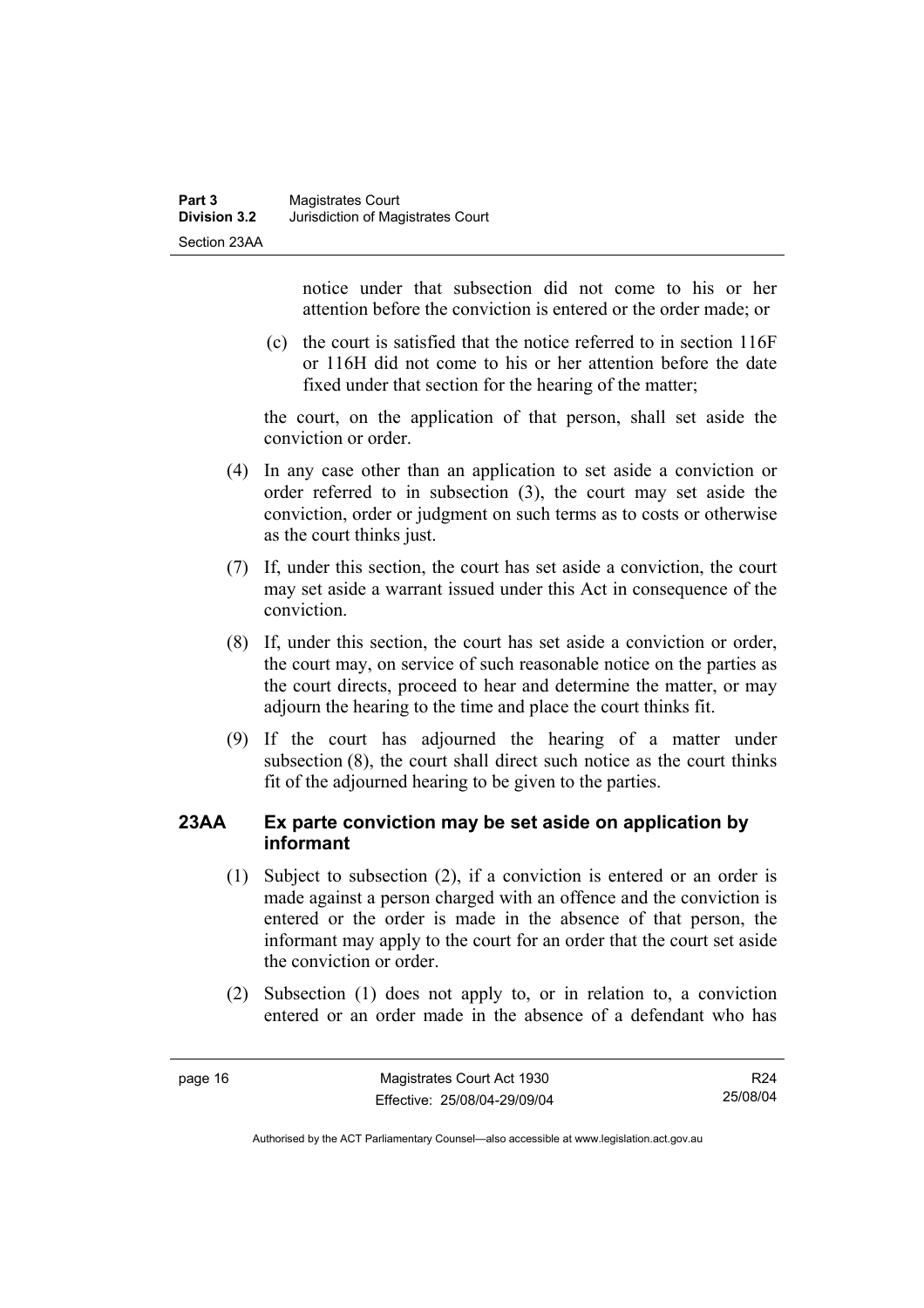entered a plea of guilty in accordance with section 116D and has not, before the entry of the conviction or the making of the order, withdrawn his or her plea.

- (3) If an application to set aside a conviction or order is made under this section, the court may set aside the conviction or order on such terms as to costs or otherwise as the court thinks just.
- (4) If, under this section, the court sets aside a conviction or order, the court shall dismiss the information and set aside any warrant issued under this Act in consequence of the conviction.

#### **23A Requests under conventions regarding legal proceedings in civil and commercial matters**

The court shall have jurisdiction to make any order or take any action that is necessary to comply with any request received from the consular or other authority of a foreign country, with which a convention regarding legal proceedings in civil and commercial matters has been made and extended to the Commonwealth, for the service of documents in the Territory or for the taking of evidence in the Territory.

### **23B Rectification of certain orders etc**

- (1) In this section—
	- (a) a reference to a *penalty* includes a reference to a cancellation, forfeiture, suspension or other loss of a licence or privilege and to a disqualification of a person from obtaining, holding, using or enjoying a licence or exercising a privilege; and
	- (b) a reference to *the court* in relation to proceedings is a reference to the magistrate who convicted the defendant or made the order against the defendant; and
	- (c) a reference to a *business day* is a reference to a day other than a Saturday, a Sunday or a public holiday.

page 17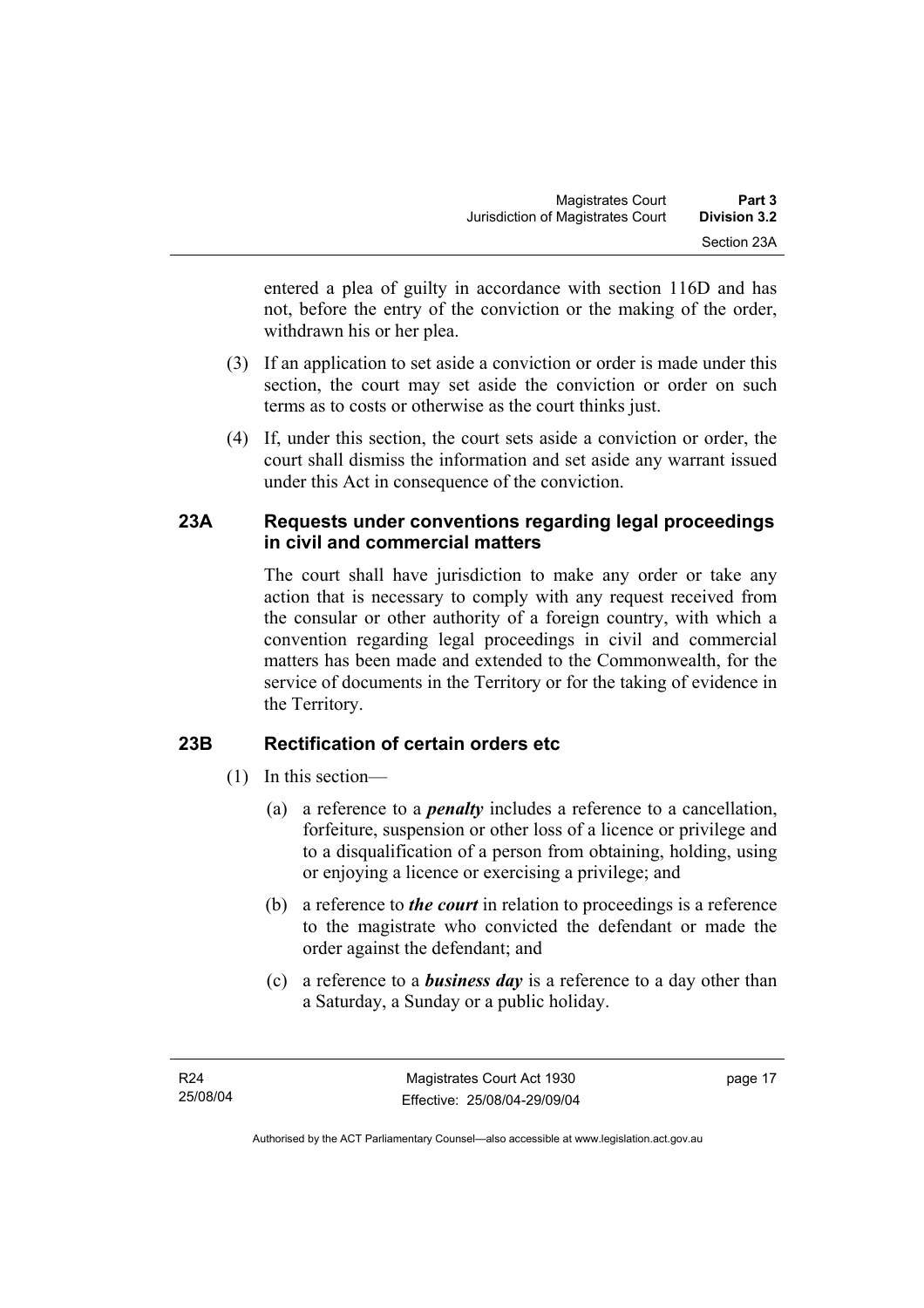- (2) Subject to subsection (3), if the court enters a conviction or makes an order against a defendant and—
	- (a) imposes a penalty that is contrary to law; or
	- (b) fails to impose a penalty that is required by law to be imposed;

the court may, of its own motion or on the application of a party to the proceedings, reopen the proceedings and, after giving the parties an opportunity of being heard, amend the conviction or order to impose a penalty that is in accordance with the law.

- (3) The court may reopen proceedings under subsection (2)—
	- (a) of its own motion before the end of 28 days after the day when the penalty was imposed, the conviction was entered or the order was made, as the case may be; or
	- (b) on application under subsection (2) before the end of 28 days after the day when the penalty was imposed, the conviction was entered or the order was made, as the case may be; or
	- (c) with the consent of the parties to the proceedings, at any time.
- (4) Subject to subsection (5)—
	- (a) the registrar shall serve on each party to the proceedings written notice of the intention of the court to reopen proceedings of its own motion under subsection (2) at least 3 business days before the proceedings are reopened; and
	- (b) an applicant shall serve on the registrar and, at least 3 business days before the day when the application is heard, on the other party to the proceedings, written notice of an application referred to in subsection (2).
- (5) The requirements of subsection (4) may be dispensed with by the court when each of the parties is before the court.
- (6) If, under subsection (2), the court reopens proceedings and, in the absence of a party to those proceedings, amends a conviction or an

R24 25/08/04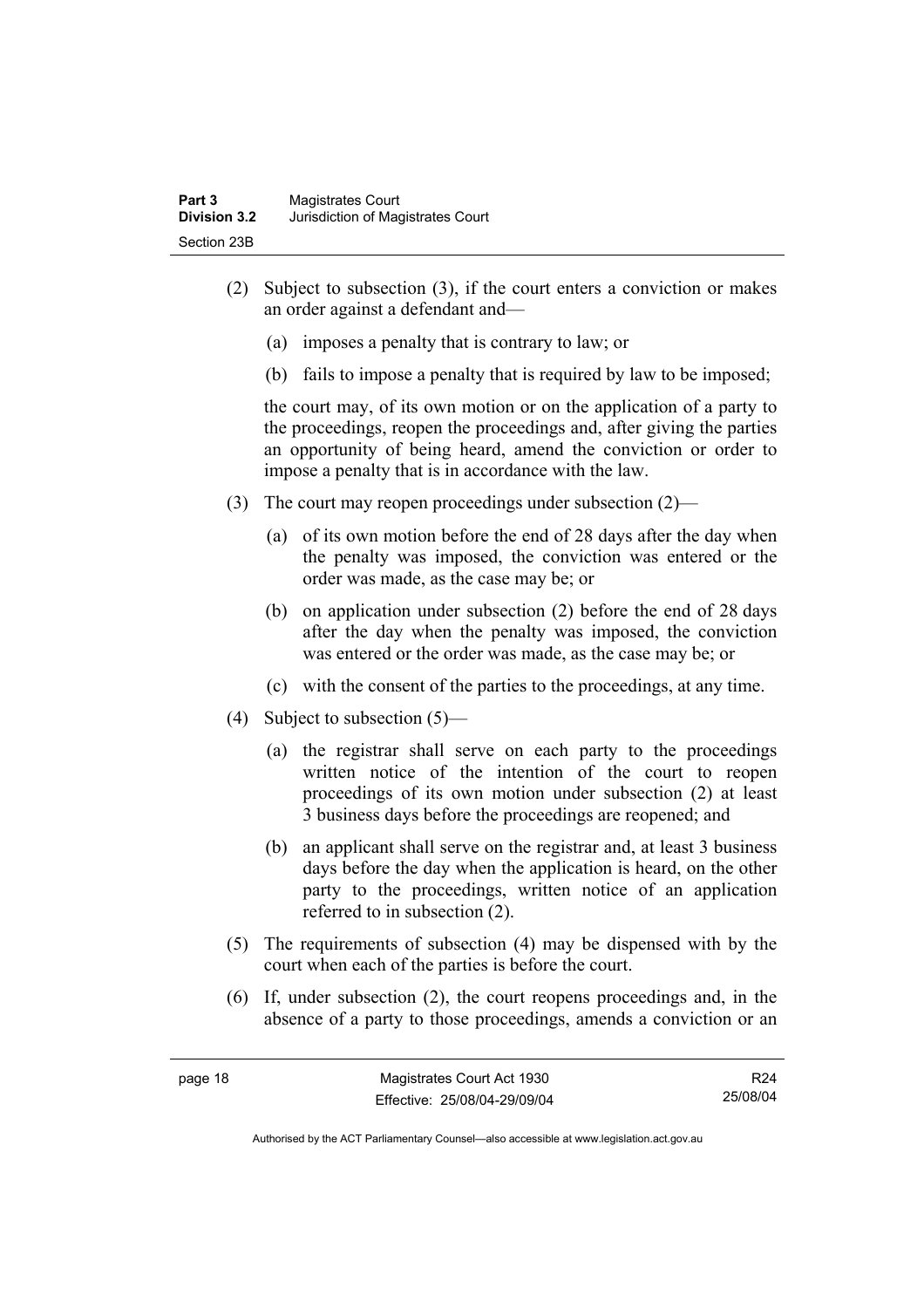order, the registrar shall cause written notice of the amended conviction or order to be served on that absent party forthwith.

- (7) Service of any notice referred to in subsection (4) or (6) may be effected in accordance with section 41 as if the notice were a summons issued in respect of an information.
- (8) The jurisdiction conferred on the court by subsection (2) shall be exercised only on the evidence and material before the court in the original proceedings.
- (9) Proceedings shall not be reopened under subsection (2) in respect of a conviction or order that is the subject of an appeal.
- (10) If proceedings reopened under this section have not been determined in respect of a conviction or order that, after the proceedings have been reopened but before they are determined, becomes the subject of an appeal, the reopened proceedings shall be stayed until the appeal is determined.
- (11) If the court reopens proceedings under subsection (2), the court may make such order as to costs as it thinks just and reasonable.
- (12) Subject to subsection (13), an order made or a conviction or order amended by the court in determining proceedings that have been reopened under this section shall, unless the court otherwise directs, take effect from the beginning of the day when the original conviction was entered or when the original order was made, as the case requires.
- (13) For part 11, if the court, in determining proceedings that have been reopened under this section, makes an order or amends a conviction or order, the time within which an appeal may be made from that order, amended conviction or amended order shall commence on the day when that order was made, or that conviction or order was amended, as the case may be.

page 19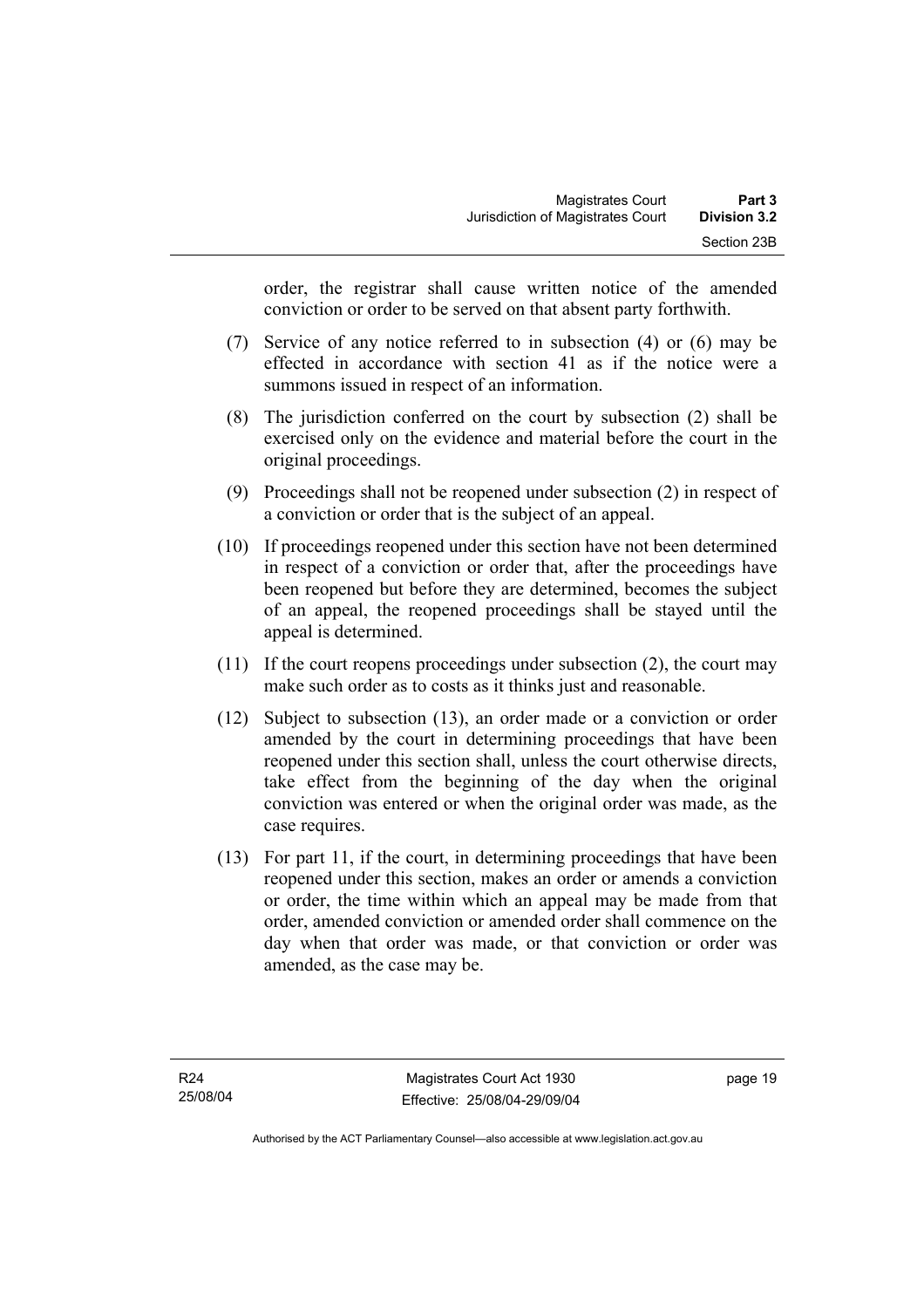**Part 4 Commencement of proceedings Division 4.1** General Section 25

## **Part 4 Commencement of proceedings**

### **Division 4.1 General**

#### **25 Informations**

Proceedings may be commenced in the court by information laid by the informant or by a legal practitioner or other person representing the informant.

### **Division 4.2 Informations**

#### **26 Laying of informations**

An information may be laid before a magistrate in any case where a person has committed or is suspected of having committed, in the Territory, an indictable offence or an offence that may be dealt with summarily as provided in section 19.

#### **27 Description of persons and property and of offences**

- (1) Such description of persons or things as would be sufficient in an indictment shall be sufficient in informations.
- (2) The description of any offence in the words of the Act, ordinance, law, order, by-law, regulation, or other instrument creating the offence, or in similar words, shall be sufficient in law.

#### **28 Power of court to amend information**

 (1) If at the hearing of any information or summons any objection is taken to an alleged defect therein in substance or form or if objection is taken to any variance between the information or summons and the evidence adduced at the hearing thereof, the court may make such amendment in the information or summons as appears to it to be desirable or to be necessary to enable the real question in dispute to be determined.

| page 20 | Magistrates Court Act 1930   | R24      |
|---------|------------------------------|----------|
|         | Effective: 25/08/04-29/09/04 | 25/08/04 |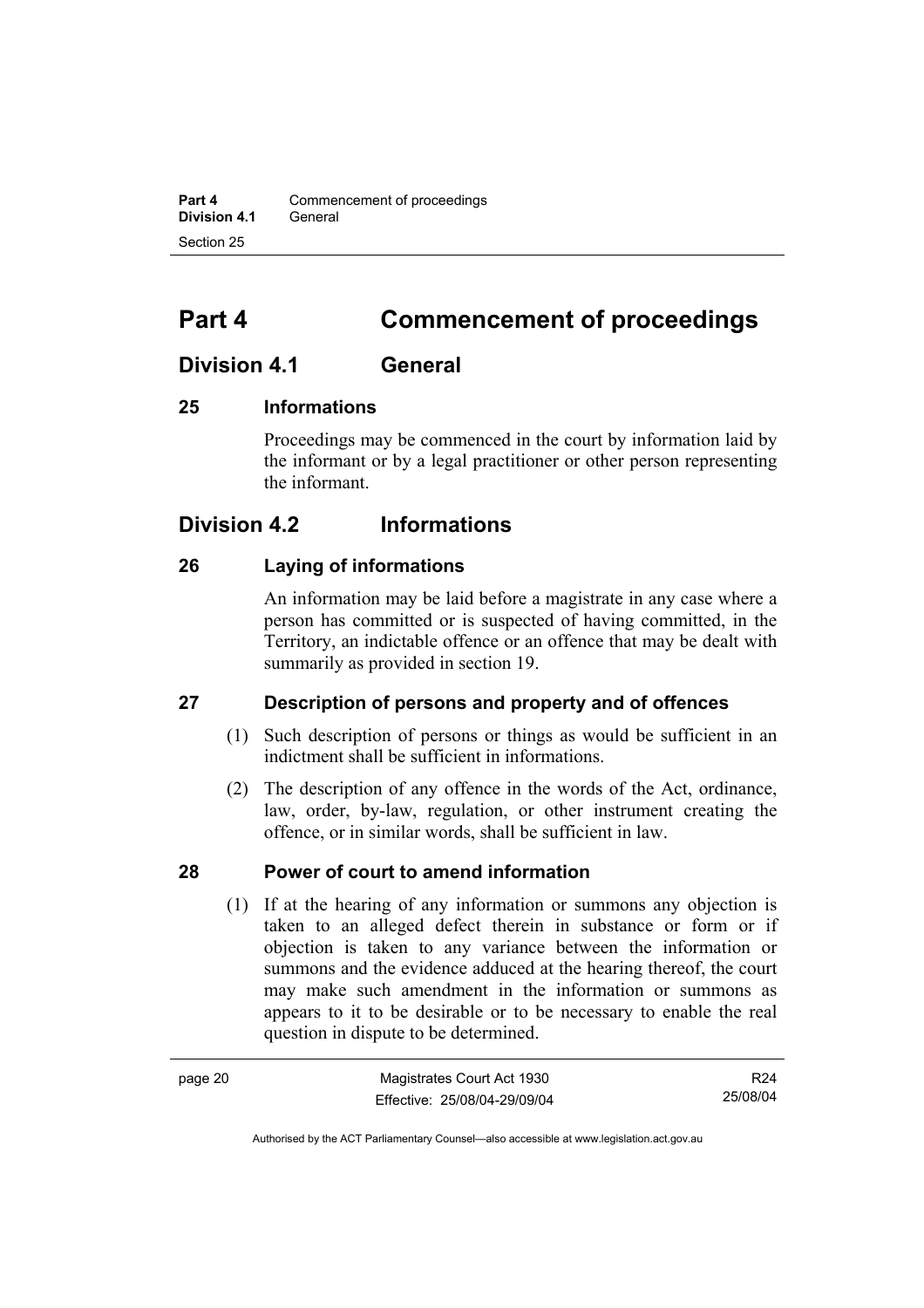(2) The court shall not make any such amendment where it considers that the amendment cannot be made without injustice to the defendant.

### **29 Court may adjourn hearing if amendment made**

If in any case where an amendment in an information or summons has been made under section 28 the court considers that the defendant has been misled by the form in which the information or summons has been made out, it may adjourn the hearing of the case for such period as it thinks fit and may make such order as to the costs of the adjournment as it thinks proper.

#### **30 Form of information**

- (1) If it is intended to issue a warrant in the first instance against the party charged, the information shall be in writing and on oath, which oath may be made either by the informant or some other person.
- (2) If it is intended to issue a summons instead of a warrant in the first instance, the information need not be in writing or on oath, but may be verbal merely, and without oath, whether any law under which the information is laid requires it to be in writing or not.

### **Division 4.4 Summonses**

#### **37 When magistrate may issue summons**

If an information is laid before a magistrate, the magistrate may issue a summons.

#### **38 Form of summons**

A summons issued in the case of an information shall be directed to the defendant, and shall state shortly the matter of the information and require him or her to appear at a certain time and place before the court, to answer to the information and to be further dealt with according to law.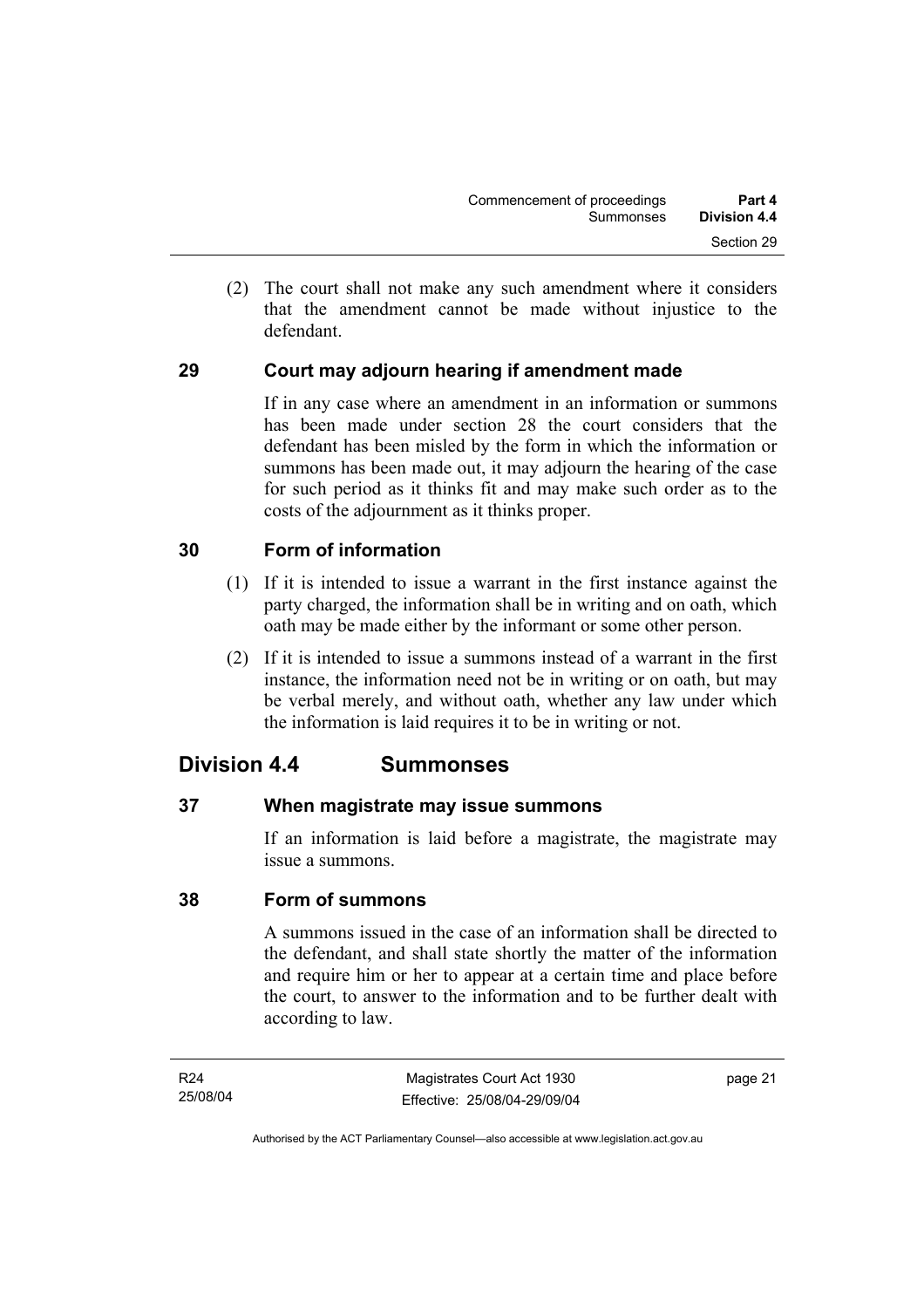#### **41 Service of summons**

- (1) A summons issued in respect of an information may be served on the person to whom it is directed by—
	- (a) delivering a copy of the summons to that person; or
	- (b) by leaving a copy of the summons at the last-known or usual place of abode or business of that person with some other person who is apparently an inmate of, or employed at, that place and apparently over the age of 16 years.
- (2) Service of a summons under subsection (1) shall be effected at least 72 hours before the time appointed in the summons for the hearing of the information.
- (3) If it appears to the court or a magistrate or the registrar, by statement on oath or by affidavit, that from any cause service in accordance with subsections (1) and (2) cannot be effected, the court or magistrate or the registrar may extend the time for hearing.
- (4) Service of a summons in accordance with this section may be proved by the oath of the person who served it or by affidavit or otherwise.

## **Division 4.5 Warrants of arrest**

### **42 Issue of warrant and summons**

- (1) If an information is laid before a magistrate as hereinbefore provided, against any person and the matter thereof is substantiated by the oath of the informant or a witness, the magistrate may, if the person is not then in custody, issue his or her warrant in the first instance for the arrest of that person, and for bringing him or her before the court to answer to the information, and to be further dealt with according to law.
- (2) The magistrate, if he or she thinks fit, instead of issuing his or her warrant in the first instance for the arrest of the person charged, may

R24 25/08/04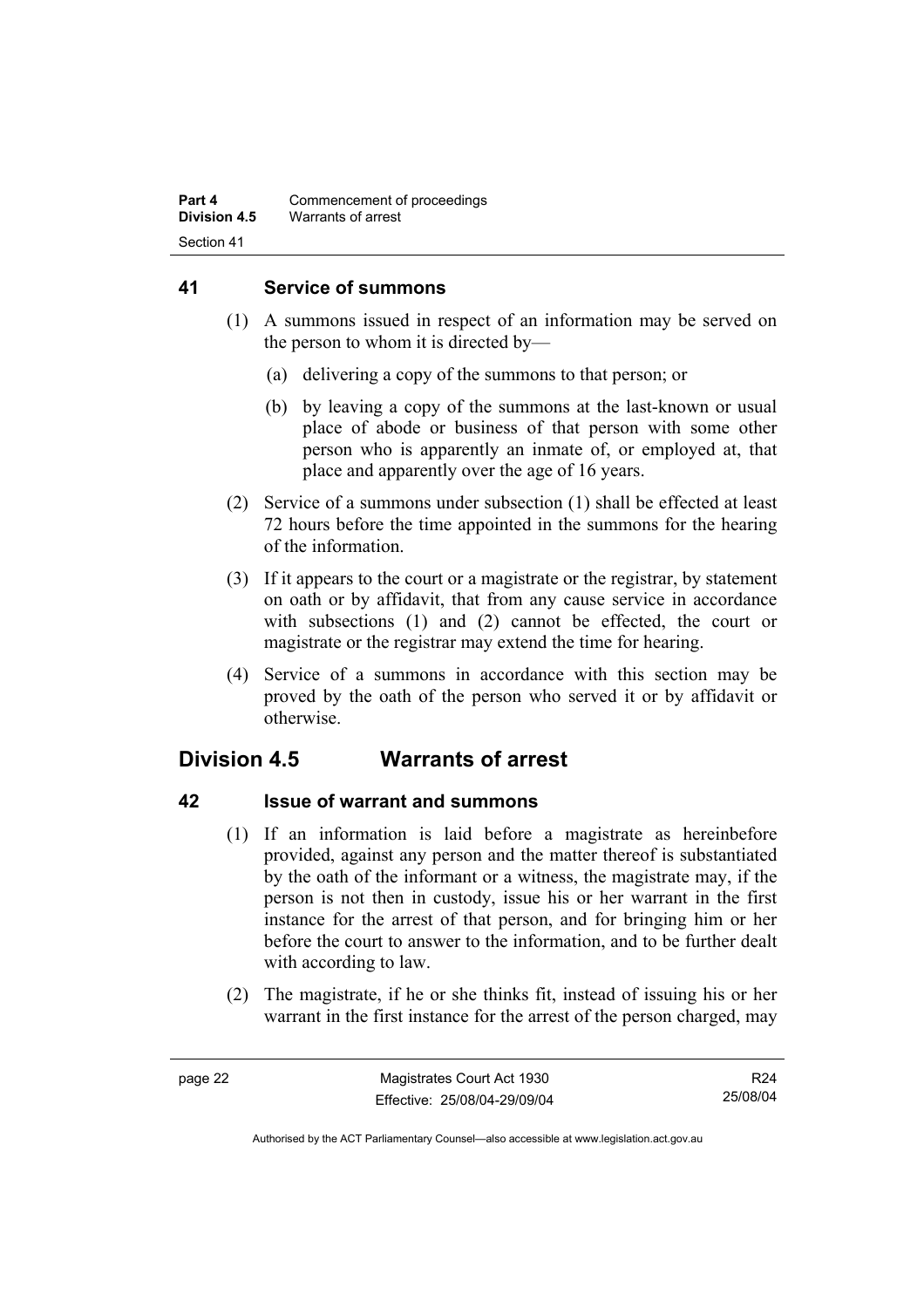proceed by summons and issue a summons against him or her accordingly.

- (3) Subject to subsection (4), a magistrate may, notwithstanding the issue of a summons, issue his or her warrant at any time before or after the time mentioned in the summons for the appearance of the defendant.
- (4) Subsection (3) does not authorise the issue of a warrant for bringing a person before the court to answer to an information in relation to which a summons has been served in accordance with section 116B.

# **43 Procedure on filing indictment**

- (1) If an indictment in respect of an offence committed in the Territory has been filed in the Supreme Court by the Attorney-General, Attorney-General of the Commonwealth or other officer, authority or person duly appointed in that behalf against any person then at large, whether on bail or not, the registrar of the Supreme Court shall at any time after the end of the then sittings of the court if the person so indicted has not already appeared and pleaded to the indictment, on application by or on behalf of the prosecutor, grant to the prosecutor or person applying on his or her behalf a certificate that the indictment has been filed.
- (2) On production of the certificate to a magistrate, the magistrate shall—
	- (a) if the person indicted is, at the time of both the application for and the production of the certificate, confined in prison for any other offence than that charged in the indictment—on proof on oath that the person so confined in prison is the person charged and named in the indictment, issue his or her warrant directed to the gaoler of the prison where the person is so confined, commanding him or her to detain the person in his or her custody until, by a writ of habeas corpus, he or she is removed from custody for the purpose of being tried on the indictment,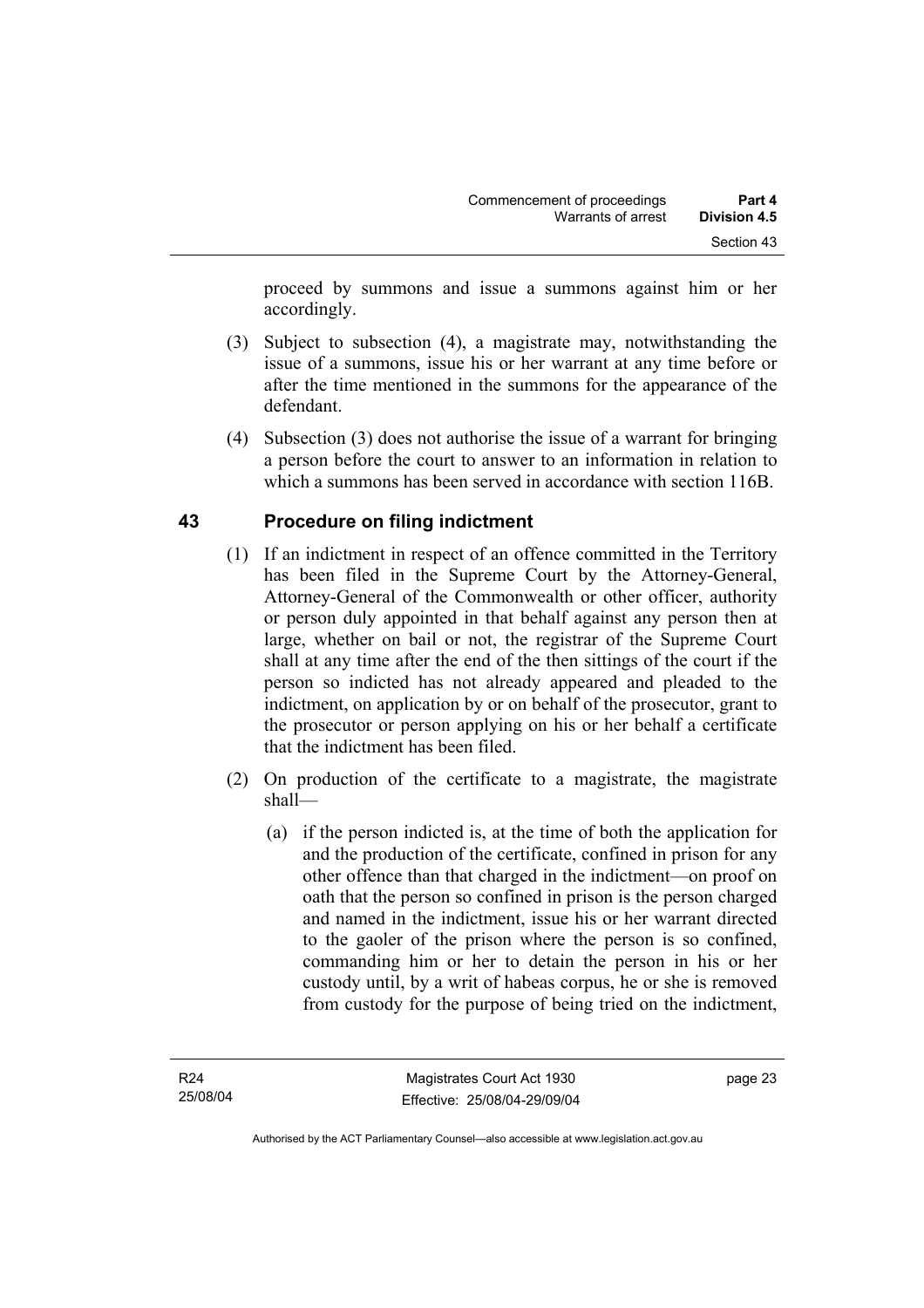or until he or she is otherwise removed or discharged out of custody by due course of law; and

 (b) in any other case—issue his or her warrant to apprehend the person so indicted and to cause him or her to be brought before the court to be dealt with according to law and the court when any person apprehended under any such warrant is brought before it shall on proof on oath that the person is the person charged and named in the indictment, and without further inquiry commit him or her for trial or admit him or her to bail in accordance with the provisions of the *Bail Act 1992*.

### **44 Direction of warrant**

A warrant to apprehend a defendant that he or she may answer to an information may be directed either to any police officer by name or generally to all police officers within the Territory, without naming them, or to both.

### **45 Any police officer may execute warrant**

When a warrant is directed to all police officers, any police officer may execute the warrant as if it were directed specially to him or her by name.

### **47 Form of arrest warrant**

A warrant shall state shortly the offence or matter of the information on which it is founded, and shall name or otherwise describe the person against whom it is issued, and it shall order the police officers to whom it is directed to apprehend the defendant, and to cause him or her to be brought before the court to answer to the information and to be further dealt with according to law.

### **48 Warrant to be in force till executed**

A warrant need not be returnable at any particular time, but may remain in force until executed.

page 24 Magistrates Court Act 1930 Effective: 25/08/04-29/09/04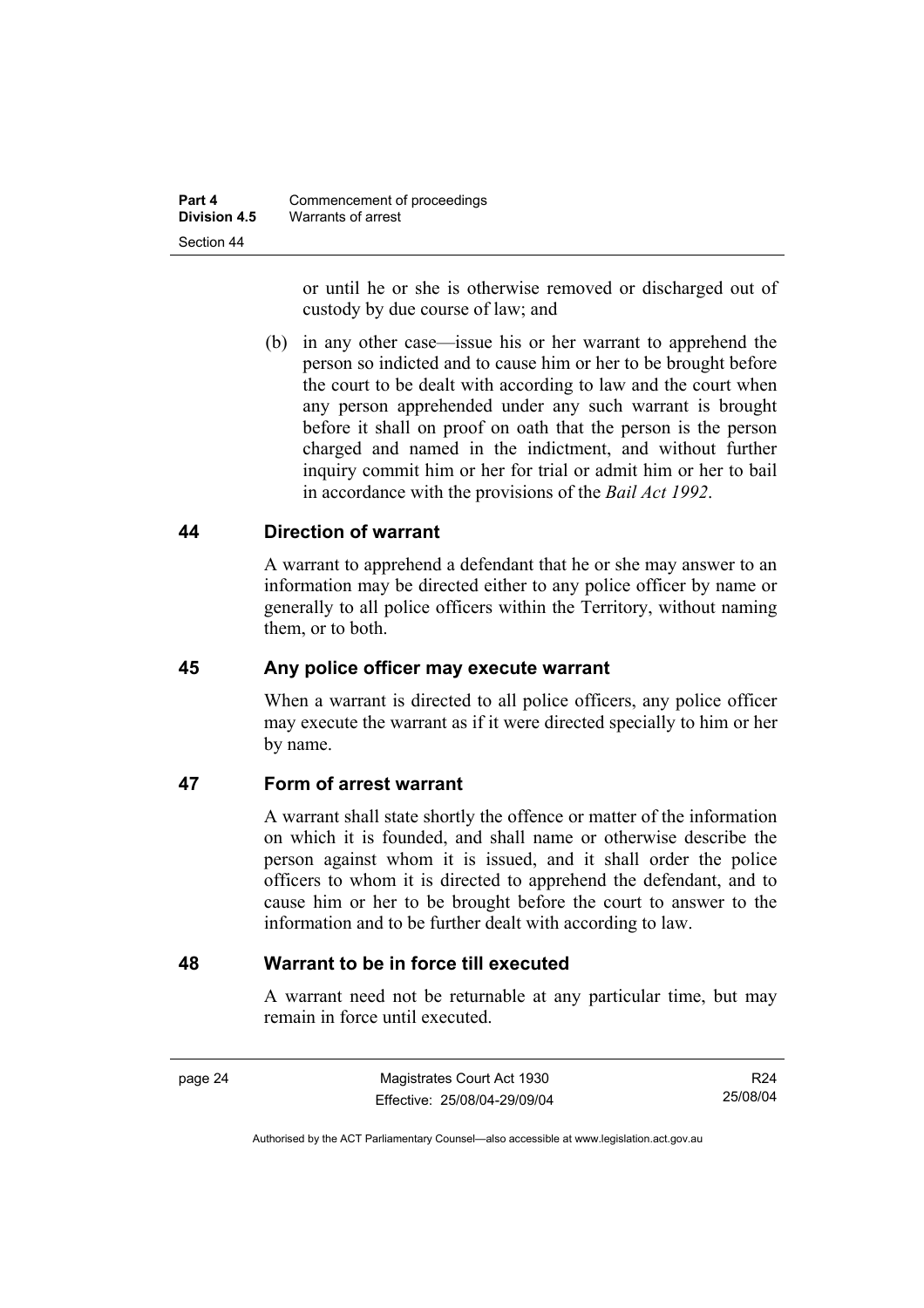# **49 Sunday warrants**

A magistrate may grant or issue a warrant on an information of an indictable offence, or a search warrant, on a Sunday as on any other day.

Authorised by the ACT Parliamentary Counsel—also accessible at www.legislation.act.gov.au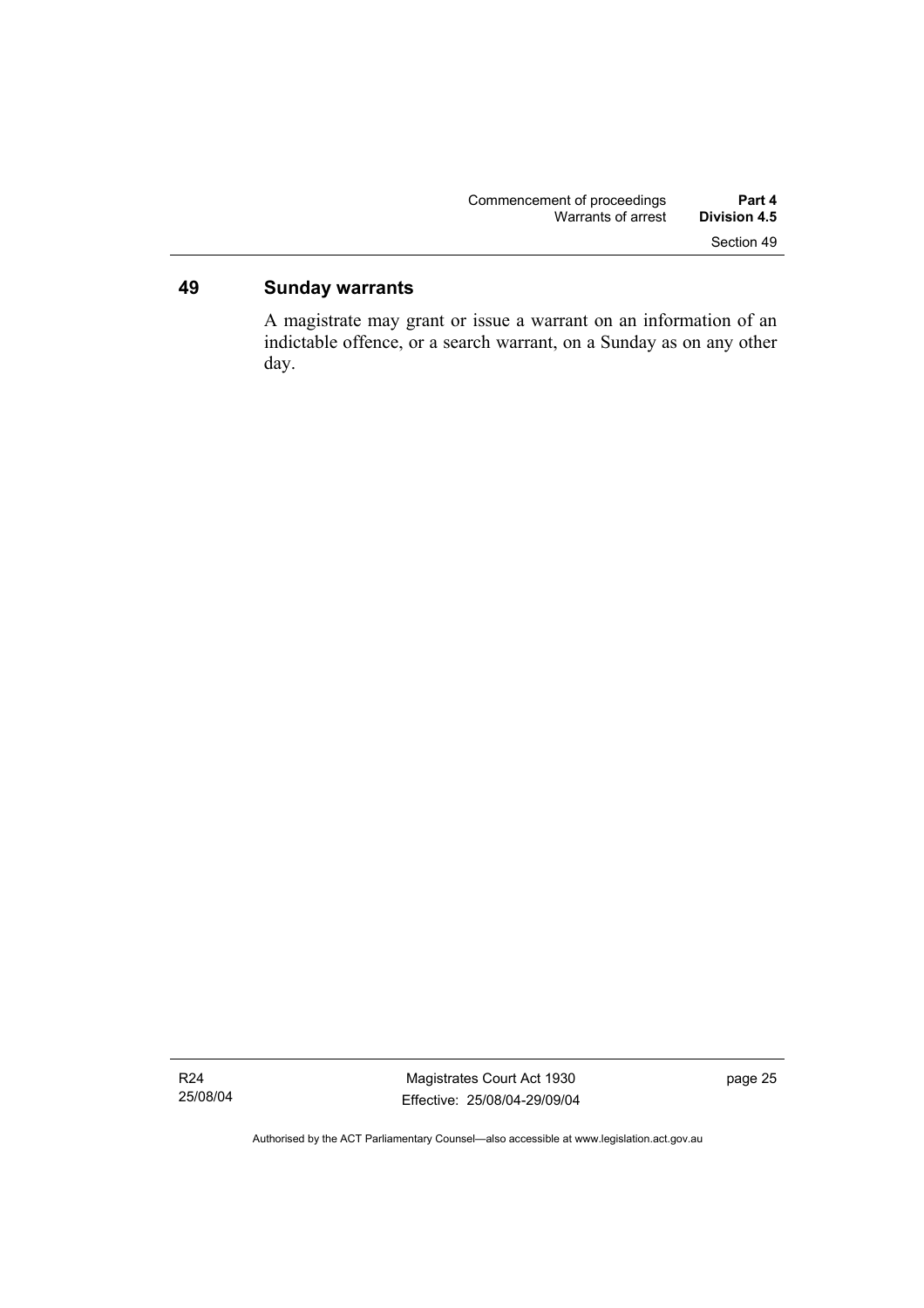**Part 5** Hearing **Division 5.1** General Section 51

# **Part 5 Hearing**

# **Division 5.1 General**

# **51 Hearings to be in public except in special circumstances**

- (1) Subject to subsection (2), the hearing of a proceeding before the court shall be in public.
- (2) If the magistrate presiding at a hearing is of the opinion that it is desirable in the public interest or in the interests of justice to do so, the magistrate may, by order—
	- (a) direct that the hearing or part of the hearing shall take place in private and give directions as to the persons who may be present; and
	- (b) give directions prohibiting or restricting the publication of evidence given at the hearing, whether in public or in private, or of matters contained in documents lodged with the court or received in evidence by the court for the purposes of the proceeding; and
	- (c) give directions prohibiting or restricting the disclosure to some or all of the parties to the proceeding of evidence given at the hearing, or of a matter contained in a document lodged with the court or received in evidence by the court for the purposes of the proceeding.

page 26 Magistrates Court Act 1930 Effective: 25/08/04-29/09/04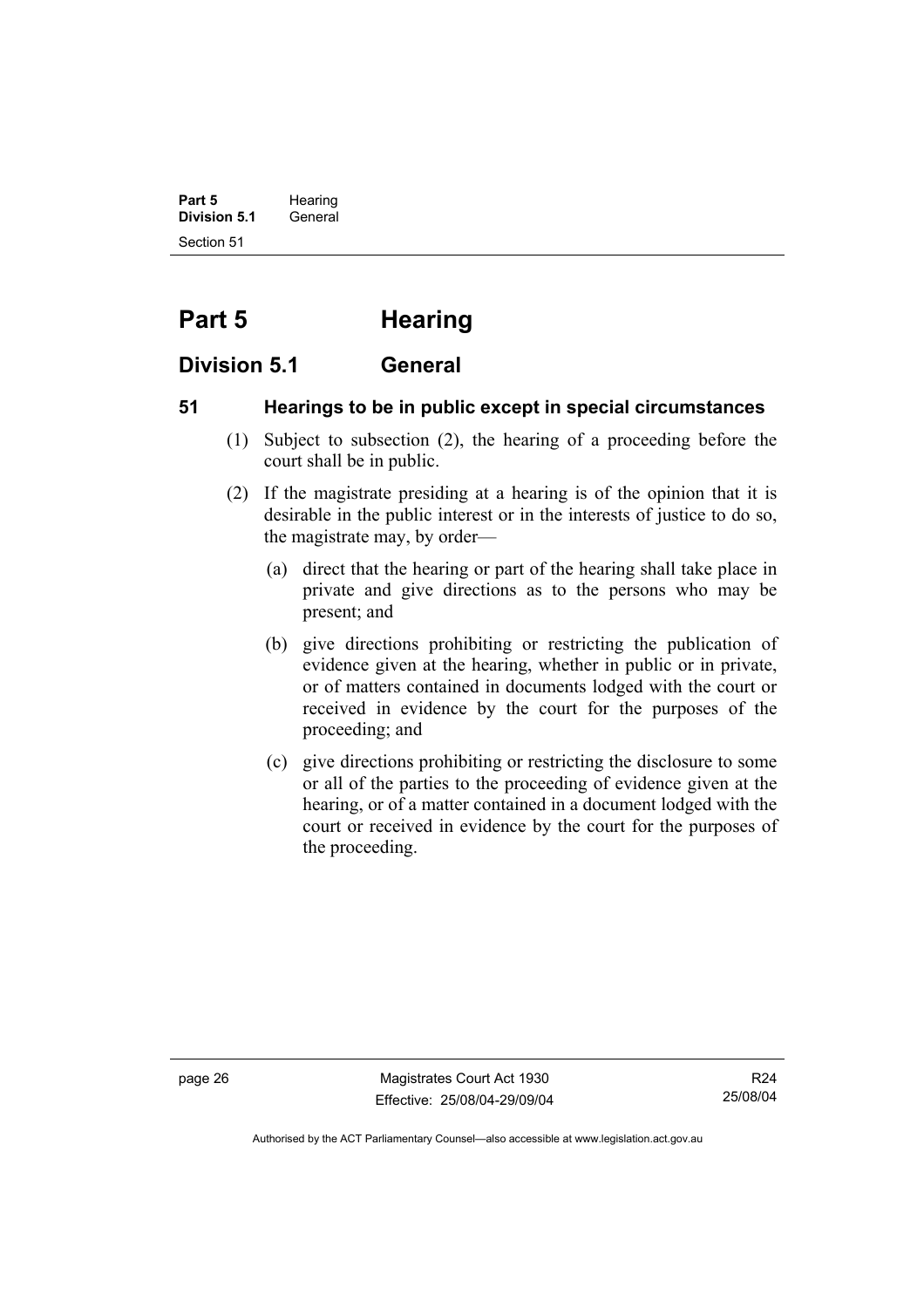| Hearing | Part 5              |
|---------|---------------------|
| General | <b>Division 5.1</b> |
|         | Section 53          |

 (3) A person who, without reasonable excuse, contravenes an order under subsection (2) commits an offence.

Maximum penalty: 100 penalty units, imprisonment for 1 year or both.

### **53 Conduct of case**

- (1) The informant may himself or herself or by a legal practitioner representing the informant conduct his or her case and may examine and cross-examine the witnesses giving evidence for or against him or her and may, if the defendant gives any evidence or examines any witness as to any matter other than as to general character, call and examine witnesses in reply.
- (2) The defendant may himself or herself or by a legal practitioner representing the defendant make full answer and defence and may give evidence himself or herself and may examine and crossexamine the witnesses giving evidence for or against him or her respectively.

### **54 If both parties present in court to hear case**

If both parties appear either personally or by legal practitioners or other persons appearing for them, the court shall proceed to hear and determine the information.

# **54A Recording of proceedings**

(1) In this section:

*deposition* includes a statement made by an accused person in reply to the question referred to in section 92 (1), but does not include a written statement admitted under section 90AA or 110 (2).

- (2) Subject to subsection (3), a record of the depositions of a witness in any proceedings shall be made—
	- (a) in proceedings concerning bail and if, in relation to proceedings or a part of proceedings, the court has given a

| R <sub>24</sub> | Magistrates Court Act 1930   | page 27 |
|-----------------|------------------------------|---------|
| 25/08/04        | Effective: 25/08/04-29/09/04 |         |

Authorised by the ACT Parliamentary Counsel—also accessible at www.legislation.act.gov.au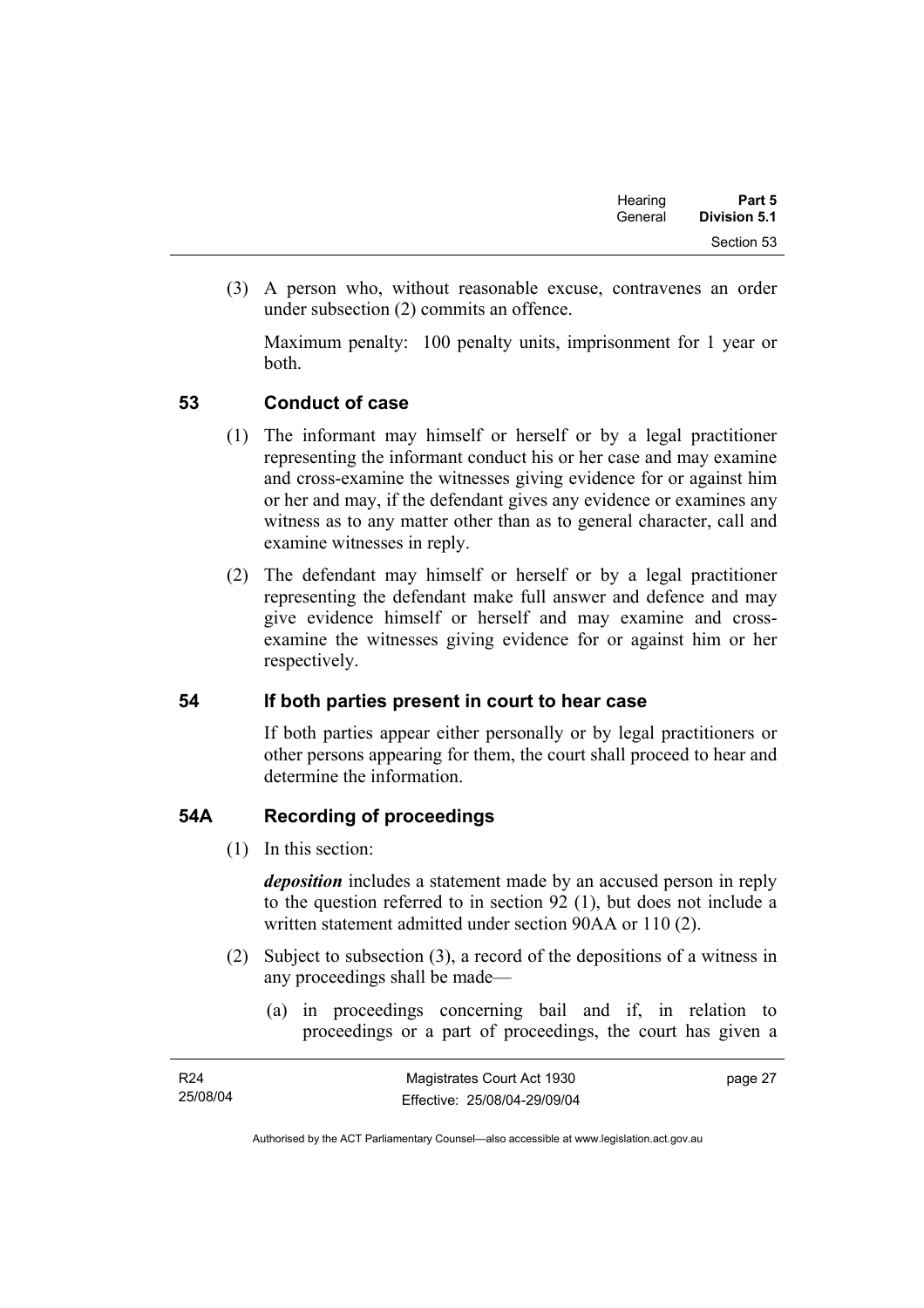direction under the *Evidence (Miscellaneous Provisions) Act 1991*, section 20 (1) (Territory courts may take evidence and submissions from outside ACT) or section 32 (1) (Use of link in proceedings) that evidence be taken or a submission be made by audiovisual link—by means of audiovisual recording apparatus or sound-recording apparatus; and

- (b) in any other case—
	- (i) by means of sound-recording apparatus; or
	- (ii) if the court so directs, by means of shorthand or any similar means.
- (3) If the court so directs, the depositions of a witness in any proceedings shall not be recorded in accordance with subsection (2), but shall be taken down in writing, and, after being read over to the witness or given to him or her to read, signed by the witness and the magistrate constituting the court.
- (4) The registrar shall have the custody of any record of depositions made in accordance with subsection (2).
- (5) The registrar may cause to be erased the record of the depositions of a witness recorded by means of recording apparatus and the record of any other part of a proceeding made by means of recording apparatus after the end of 7 years after the date of completion of the proceedings in which the record was made.
- (6) Notwithstanding subsection (5), the sound recording of any part of proceedings—
	- (ii) in which a person charged with an indictable offence is committed to take his or her trial before the Supreme Court; or
	- (iii) in which evidence is taken under a request referred to in section 23A; or
	- (iv) under the *Safety, Rehabilitation and Compensation Act 1988* (Cwlth); or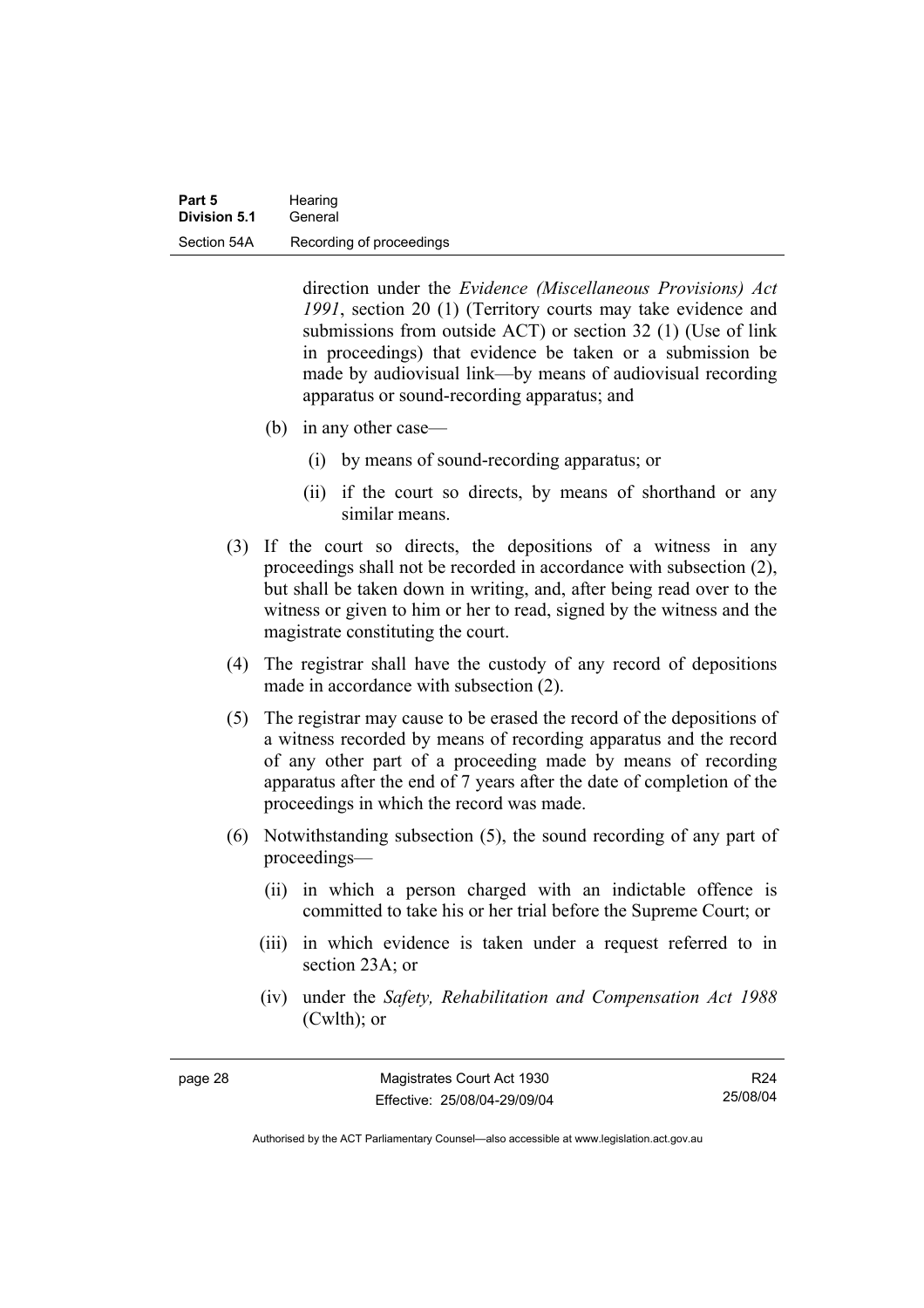| Part 5       | Hearing  |  |
|--------------|----------|--|
| Division 5.2 | Evidence |  |
| Section 55   |          |  |

 (v) under the *Workers Compensation Act 1951* (other than prosecutions for offences against that Act);

shall not be erased unless a transcript of the record of that part of the proceedings has been prepared.

 (7) This section applies to and in relation to proceedings before a magistrate as if a reference to the court were a reference to a magistrate.

# **Division 5.2 Evidence**

# **55 Examination to be on oath**

- (1) Every person appearing to give evidence shall be examined on oath.
- (2) The court may administer or cause to be administered to every person so appearing the usual or other lawful oath.
- (3) It shall not be necessary to administer an oath to any person who appears solely for the purpose of producing documents.

# **60 Record of proceedings and transcript**

- (1) If a record made by means of recording apparatus, shorthand or similar means is produced out of the custody of the registrar and the record purports to be a record made in accordance with section 54A (2) of the depositions of a witness in any proceedings, the record is evidence that that person made those depositions in those proceedings.
- $(2)$  If—
	- (a) a recording is produced out of the custody of the registrar; and
	- (b) the recording contains a record of comments that purport—
		- (i) to have been made at the same time as a recording made in accordance with section 54A (2) of the depositions of a person in any proceedings; and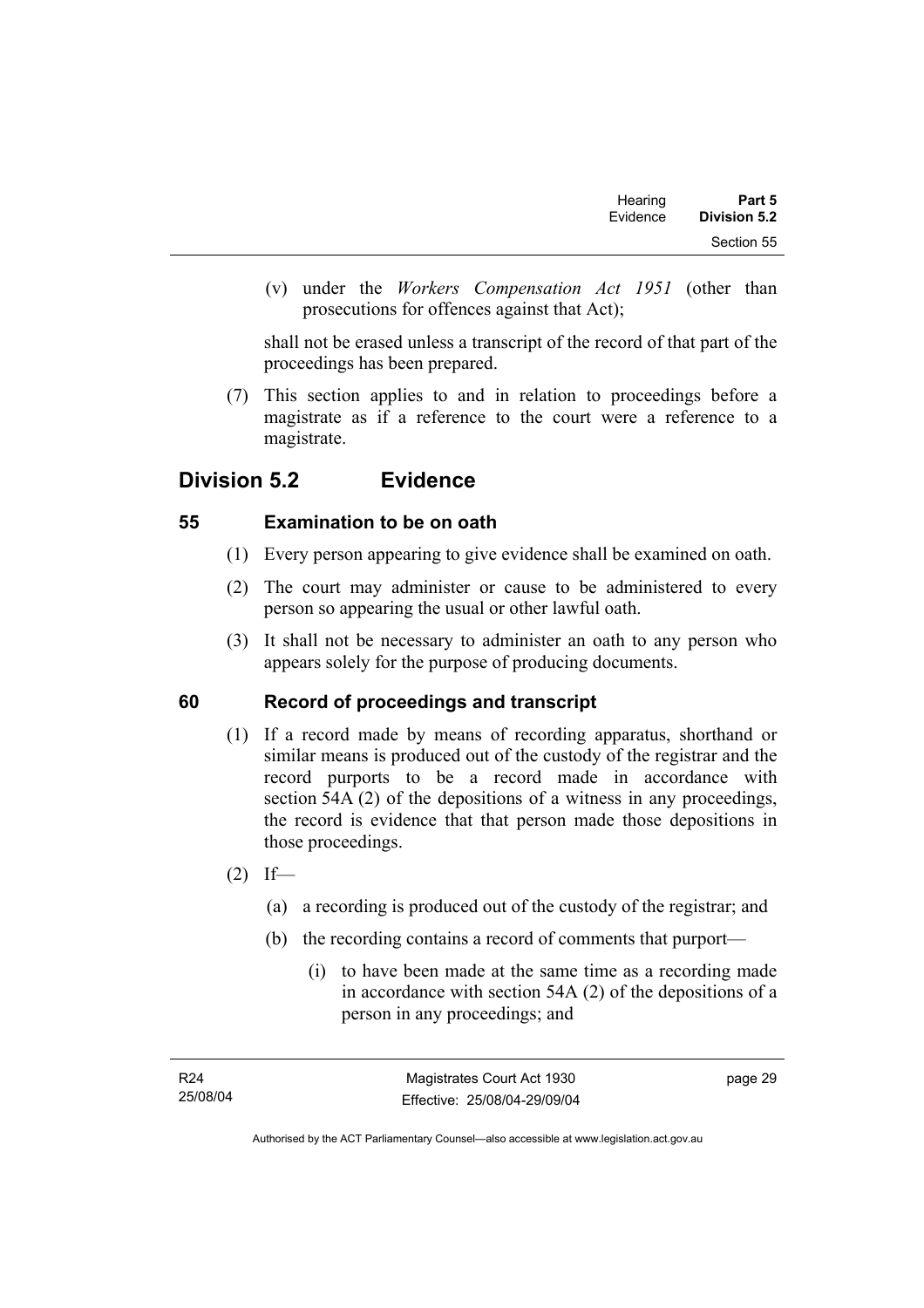(ii) to have been made for the purpose of identifying the proceedings, voices recorded on the lastmentioned recording or any other matter or thing so recorded;

the firstmentioned recording is evidence of the identity of the proceedings, of the voices or of that other matter or thing, as the case may be.

- $(3)$  If—
	- (a) a document purports to be a transcript, or a copy of a transcript, of a record made in accordance with section 54A (2) of depositions made by a person in any proceedings; and
	- (b) the document bears a certificate that purports to be a certificate given in accordance with section 255B (2) or 255C (6);

the document is evidence that the person made those depositions in those proceedings.

- (4) If a document—
	- (a) purports to be the depositions of a witness in any proceedings as taken down in writing and signed in accordance with section 54A (3); or
	- (b) purports to be a copy of the depositions of a witness in any proceedings as so taken down in writing and signed and bears a certificate that purports to be a certificate given in accordance with section  $255C(6)$ ;

the document is evidence that the witness made those depositions in those proceedings.

(5) In this section:

*recording apparatus* means the recording apparatus, whether audiovisual or sound, by means of which a record of depositions of witnesses has been made under section 54A (2).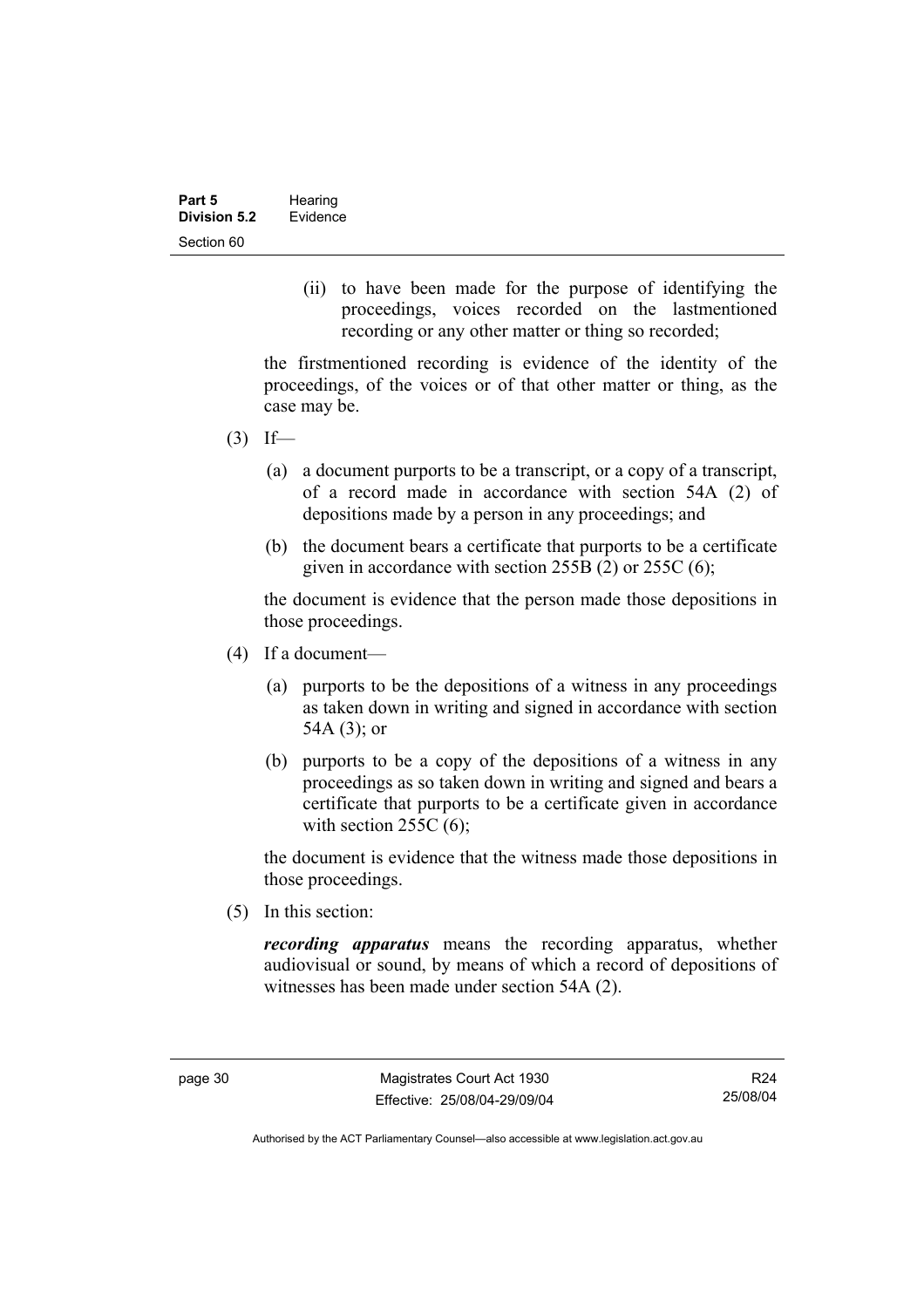| Hearing  | Part 5       |
|----------|--------------|
| Evidence | Division 5.2 |
|          | Section 60A  |

### **60A Informant may request witnesses to attend**

- (1) The informant may, by letter sent by a form of post that requires a signature on receipt, request a person to appear as a witness at the hearing of an information.
- (2) The letter shall—
	- (a) set out the time and place for the hearing; and
	- (b) be accompanied by an undertaking to appear for the signature of the person and return to the informant by the date specified in the undertaking; and
	- (c) be accompanied by a form to be completed by the person to claim his or her reasonable costs and expenses of attendance at the hearing.

### **61 Power of magistrate to summon witnesses**

- (1) If it appears to a magistrate that a person who is likely to give material evidence at the hearing of an information will not voluntarily appear at the hearing, the magistrate shall issue a summons requiring the person to appear before the court at the time and place specified in the summons to give that evidence.
- (2) In considering whether a person will voluntarily appear at a hearing or not, a magistrate may take into account any response by the person to any request made of the person to appear.

### **62 Service of summons on witness**

- (1) A summons may be served on a witness—
	- (a) personally; or
	- (b) by sending it to the witness's last-known place of residence or employment by a form of post that requires a signature on receipt; or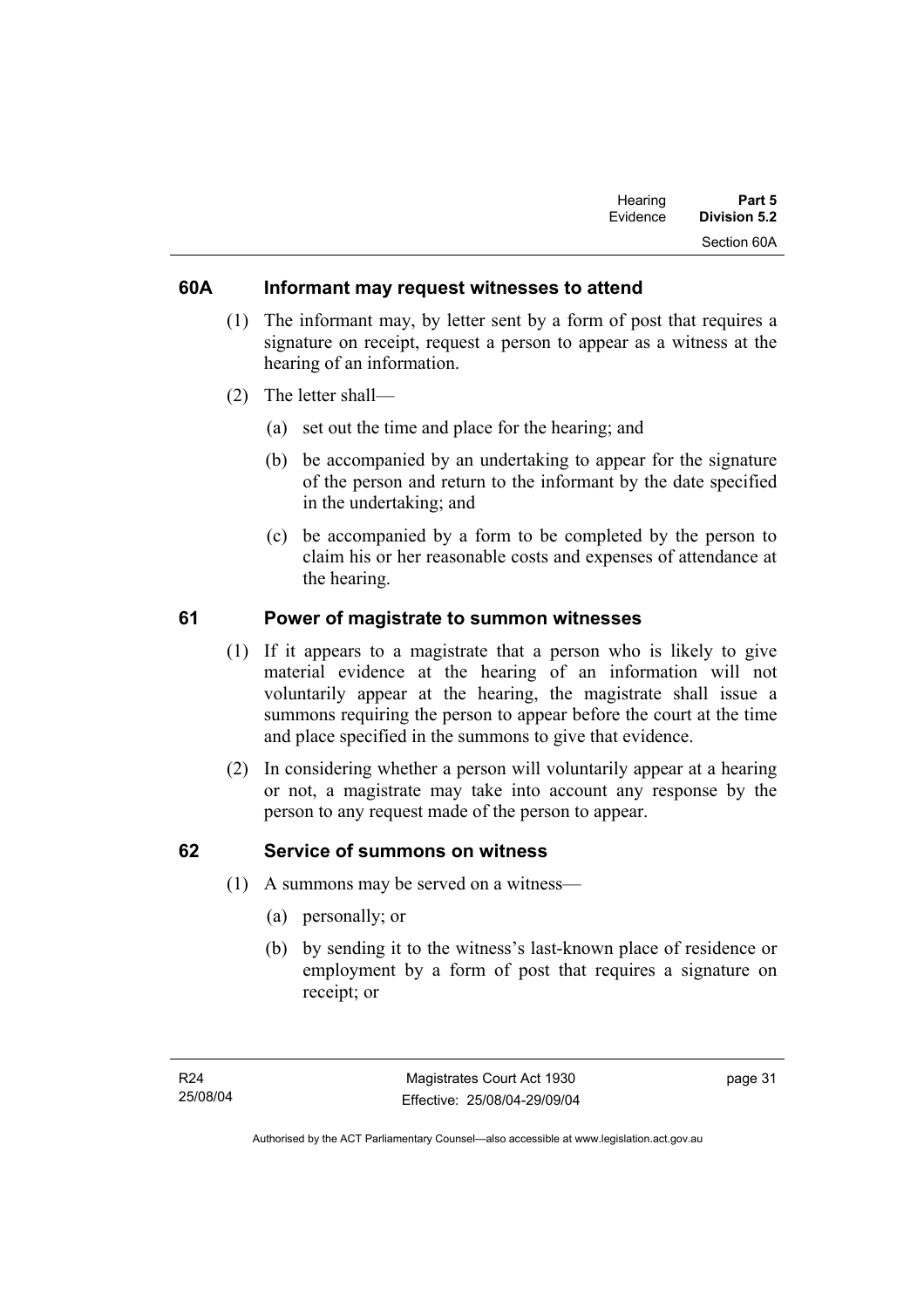- (c) by leaving it with a responsible adult at the witness's last-known place of residence or employment.
- (2) The summons shall be accompanied by—
	- (a) an undertaking to appear for the signature of the person and return to the court by the date specified in the undertaking; and
	- (b) a form to be completed by the person to claim his or her reasonable costs and expenses of attendance at the hearing.
- (3) Service of a summons on a witness may be proved by the oath of the person who served it or by affidavit.

### **62A Witnesses entitled to claim expenses**

- (1) Any notice (however described and whether written or oral) requiring a person to appear as a witness at a hearing shall be accompanied by a form to be completed by the person to claim his or her reasonable costs and expenses of attendance at the hearing.
- (2) A person is not entitled to refuse to comply with such a notice because it was not accompanied by that form.

#### **63 Warrant to bring witness to court**

If a witness—

- (a) has been informed of the time and place for the hearing; and
- (b) has been requested, has given an undertaking, or has been served with a summons, to appear at the hearing to give evidence; and
- (c) the witness does not appear in accordance with that request, undertaking or summons and does not provide to the court a reasonable explanation for his or her non-appearance;

the court may issue a warrant requiring the witness to be brought before the court at the time and place specified in the warrant to give evidence.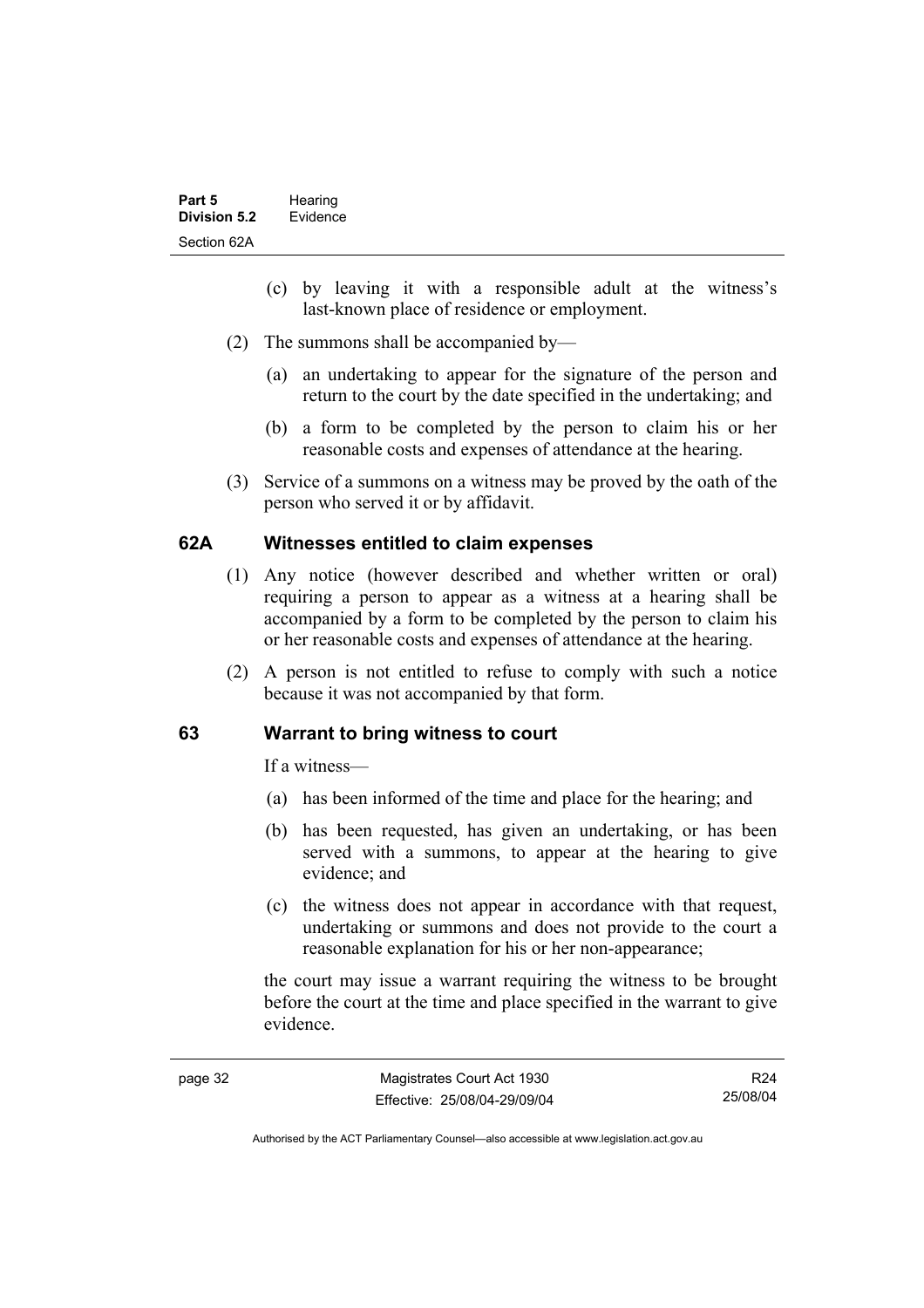| Hearing<br>Evidence | Part 5<br><b>Division 5.2</b> |
|---------------------|-------------------------------|
|                     | Section 64                    |

### **64 Warrant in the first instance**

If a magistrate is satisfied by evidence on oath that it is probable that a person whose evidence is desired will not attend to give evidence without being compelled to do so, then, instead of issuing a summons, he or she may issue a warrant in the first instance.

### **66 Production of documents before magistrate**

- (1) If a magistrate has authority to summon any person as a witness, he or she shall have the like authority to require and compel him or her to bring and produce, for the purposes of evidence, all documents and writings in his or her possession or power, and to proceed against him or her, in case of neglect or refusal so to do, in the same manner as in case of neglect or refusal to attend or refusal to be examined.
- (2) A person shall not be bound to produce any document or writing not specified or otherwise sufficiently described in the summons, or that he or she would not be bound to produce on a subpoena duces tecum in the Supreme Court.

# **66A Setting aside summons**

- (1) A summons issued under section 61 or 66 may be set aside, wholly or in part, by the court on the application of the person to whom the summons is addressed.
- (2) An applicant shall serve a copy of the application on the party to the proceedings on whose request the summons was issued.

### **67 Person about to leave Territory may be ordered to be examined or produce documents**

 (1) If, by evidence on oath, a magistrate is satisfied that any person is able to give material evidence or to produce relevant or material documents relating to any information or claim pending before a court, and that that person is likely to be absent from the Territory when the case comes on for hearing, the magistrate may, on the

| R24      | Magistrates Court Act 1930   | page 33 |
|----------|------------------------------|---------|
| 25/08/04 | Effective: 25/08/04-29/09/04 |         |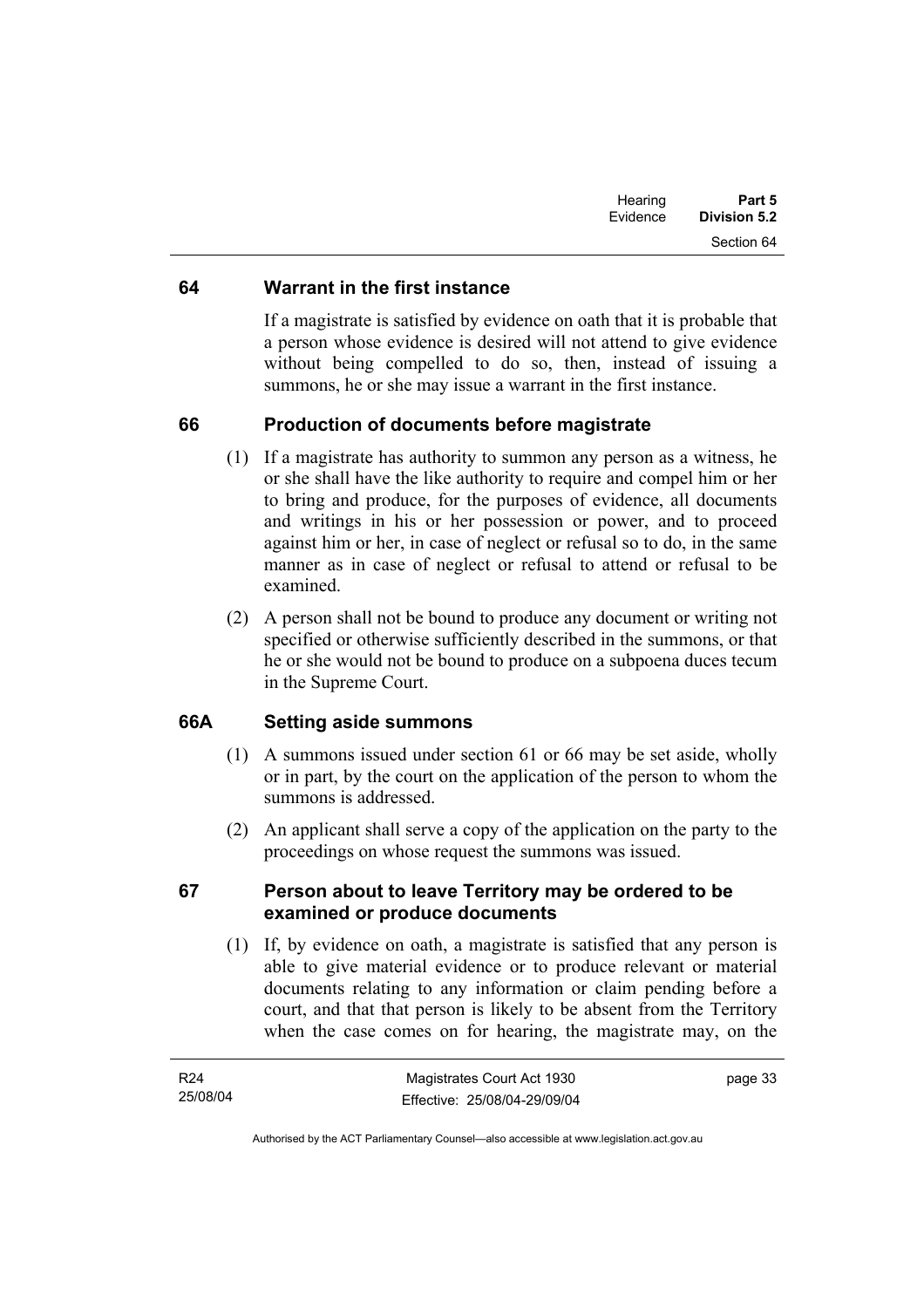application of any party, order that the evidence of that person be taken or the documents be produced before him or her, at any time before the hearing, in the same manner as the evidence would be taken or the documents be produced at the hearing and after reasonable notice of the intended examination or production is given to the other party.

- (2) When an order under subsection (1) is served on a person, it shall be accompanied by a form to be completed by the person to claim his or her reasonable costs and expenses of attending the examination or production.
- (3) A person is not entitled to refuse to comply with an order under subsection (1) because the person was not given the form mentioned in subsection (2) at the time the order was served on him or her.
- (4) The taking of depositions before a magistrate under subsection (1) is a proceeding for section 54A.

### **67A Examination of witnesses—application of Magistrates Court (Civil Jurisdiction) Act**

The *Magistrates Court (Civil Jurisdiction) Act 1982*, section 202 applies in relation to proceedings on an information in respect of the alleged commission of an offence against a law in force in the Territory, as if references in that section to proceedings were references to proceedings on an information.

### **67B Affidavits—application of Magistrates Court (Civil Jurisdiction) Act**

The *Magistrates Court (Civil Jurisdiction) Act 1982*, sections 203, 204, 205, 210, 211, 212, 213 and 214 apply in relation to affidavits for use in proceedings under this Act.

### **68 Witnesses' rights and liabilities**

On service on any person of an order made under section 67, that person shall attend at the time and place thereby appointed, and

| page 34 | Magistrates Court Act 1930   | R24      |
|---------|------------------------------|----------|
|         | Effective: 25/08/04-29/09/04 | 25/08/04 |

Authorised by the ACT Parliamentary Counsel—also accessible at www.legislation.act.gov.au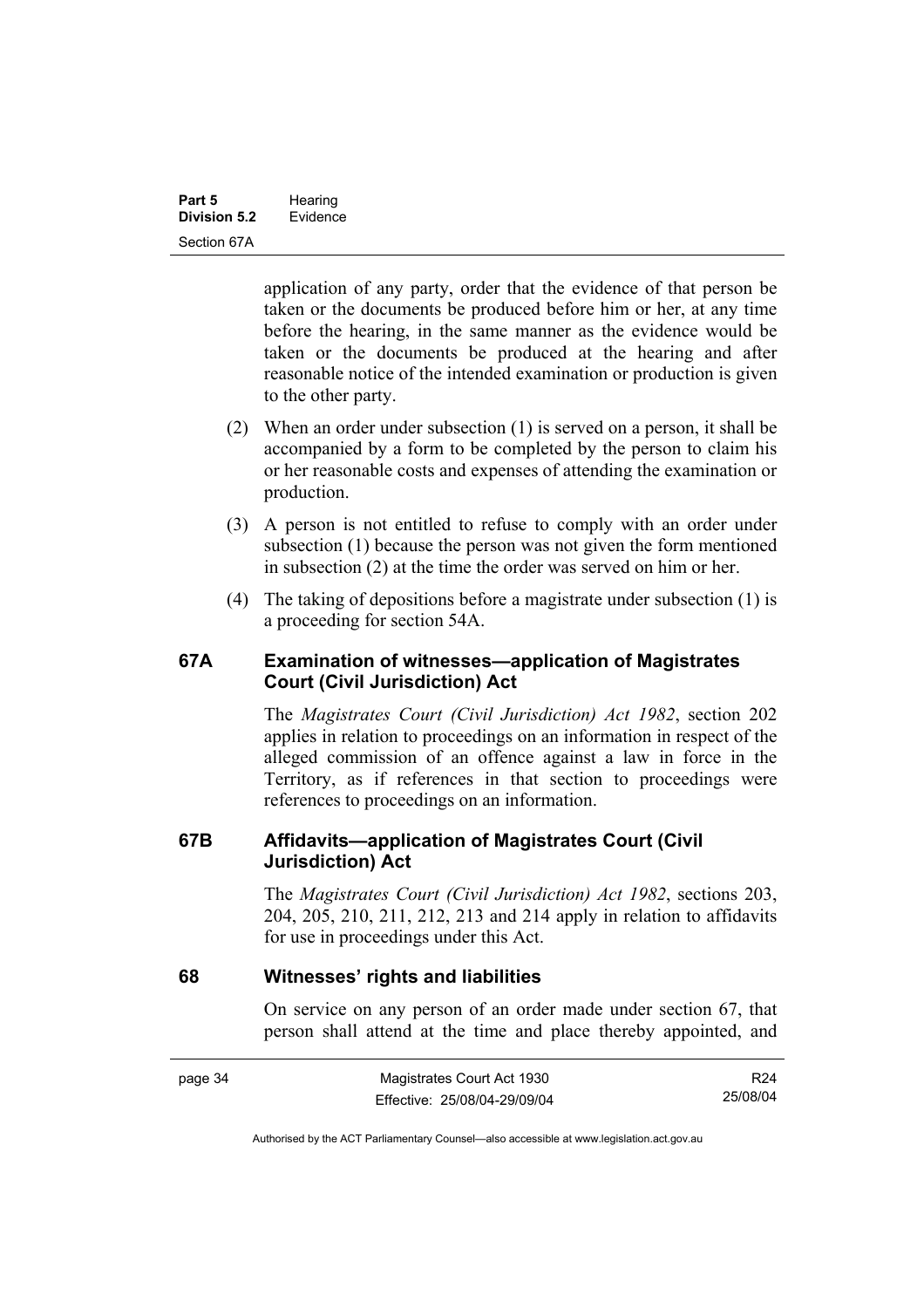| Hearing | Part 5              |
|---------|---------------------|
| Remand  | <b>Division 5.3</b> |
|         | Section 69          |

shall have all the rights and liabilities that he or she would have if he or she was duly summoned to appear to give evidence or to produce documents on the hearing.

# **69 Depositions to be delivered to registrar**

- (1) Where depositions are taken before a magistrate under section 67 there shall be delivered to the registrar—
	- (a) the record of the depositions made in accordance with section 54A (2) or the document containing the depositions as taken down in writing and signed in accordance with section 54A (3); and
	- (b) any documents produced to the magistrate.
- (2) If documents are produced by a person not giving evidence, the documents, shall, on delivery to the registrar, be accompanied by a certificate signed by the magistrate stating the name of the person producing them.
- (3) If the court is satisfied that the person who made the depositions is not in the Territory, his or her depositions may be read by any party.
- (4) Any documents so delivered to the registrar may, subject to all just exceptions, be put in at the hearing as if produced at the hearing by the person producing them.

# **Division 5.3 Remand**

# **70 Remand of defendant**

- (1) This section applies if the court considers it is necessary or desirable to adjourn the hearing of a proceeding for an indictable offence—
	- (a) because of the absence of witnesses; or
	- (b) for any other reasonable cause.
- (2) The court may—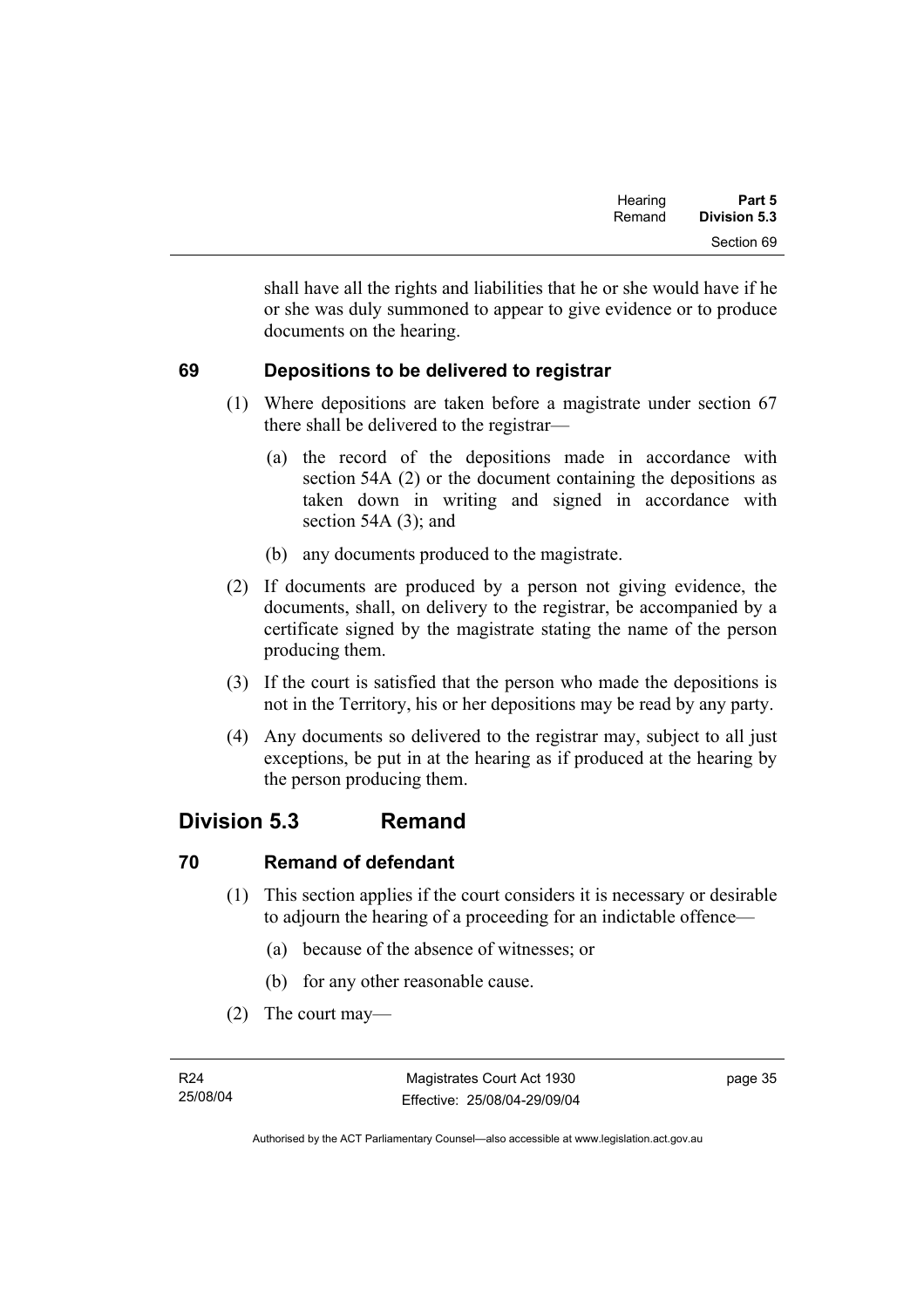- (a) adjourn the hearing; and
- (b) remand the defendant into the custody of the administrator—
	- (i) by warrant; or
	- (ii) if the period of remand is not longer than 3 days—by an order made orally.
- (3) Any single period of remand under this section must be no longer than—
	- (a) 28 days; or
	- (b) if the defendant chooses to be remanded for a longer period without review—a longer period that the court considers reasonable.
- (4) The warrant or order must direct the administrator to—
	- (a) keep the defendant in custody for a stated period; and
	- (b) bring the defendant before the court at a stated time and place for the hearing.
- (5) If the warrant or order gives a transfer direction to all police officers, the direction is taken to be given to each police officer and may be executed by any police officer.
- (6) If the warrant or order gives a transfer direction to all escorts, the direction is taken to be given to each escort and may be executed by any escort.
- (7) In this section:

*transfer direction* means a direction that the defendant be taken, safely transported and delivered into the custody of the administrator.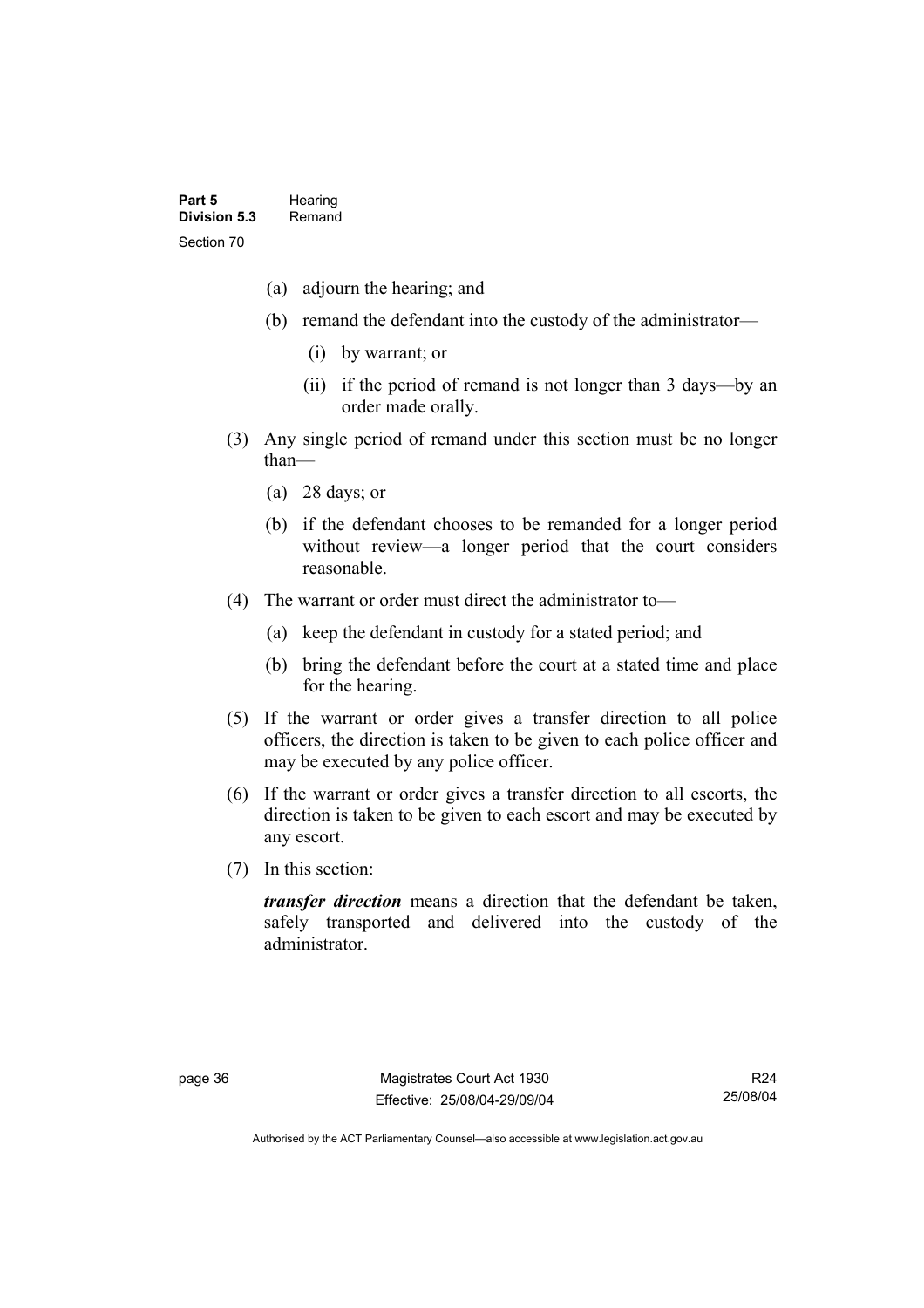| Part 5       | Hearing |
|--------------|---------|
| Division 5.3 | Remand  |
| Section 72   |         |

### **72 Bringing up during remand**

The court may order the defendant to be brought before it at any time before the end of the time for which he or she was so remanded, and the officer in whose custody he or she then is shall duly obey the order.

### **72A Hearing of bail applications**

- (1) Unless the court otherwise directs, if—
	- (a) a person who is in custody is required or entitled to appear, or is required to be brought, before the court for the hearing of an application in relation to bail; and
	- (b) an audiovisual link is available between the place where the court is sitting and a place where the person is in custody;

the proceeding shall be conducted by the audiovisual link.

- (2) The court may at any time vary or revoke a direction made under subsection (1), either on its own motion or on the application of a party to the proceeding.
- (3) In this section:

*audiovisual link*—see the *Evidence (Miscellaneous Provisions) Act 1991*, dictionary.

### **72B Defendant's appearance in proceedings other than bail proceedings**

For sections 70 and 72, a person who is directed by warrant or order to bring a person before the court shall ensure that, where section 254B applies, the person appears before the court in accordance with that section

### **73 Bail of defendant during examination**

Instead of detaining the defendant in custody during the period for which he or she is remanded, the magistrate before whom he or she

| R24      | Magistrates Court Act 1930   | page 37 |
|----------|------------------------------|---------|
| 25/08/04 | Effective: 25/08/04-29/09/04 |         |

Authorised by the ACT Parliamentary Counsel—also accessible at www.legislation.act.gov.au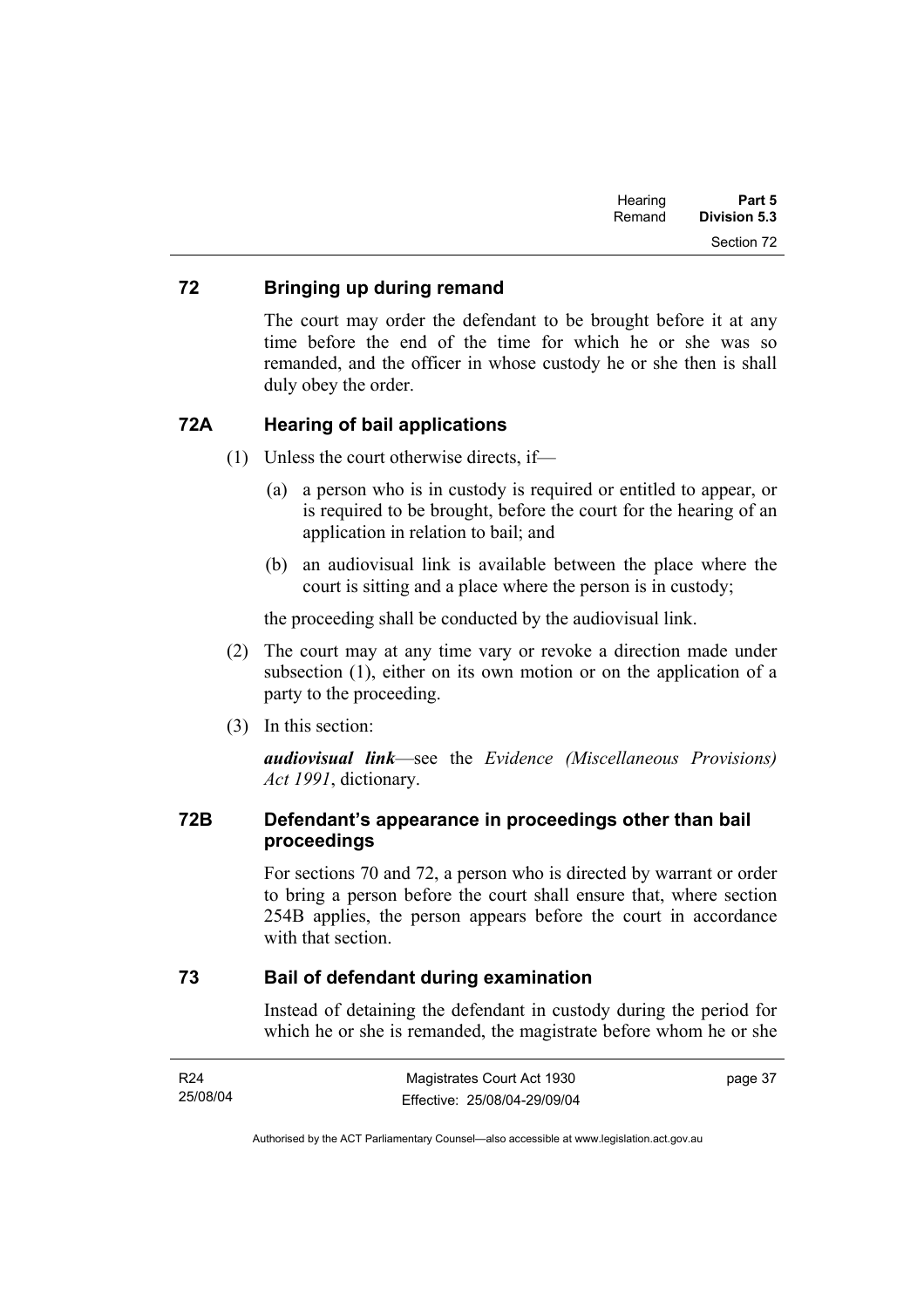| Part 5              | Hearing                    |
|---------------------|----------------------------|
| <b>Division 5.4</b> | Committal and recognisance |
| Section 73A         |                            |

appears or is brought may admit the defendant to bail in accordance with the provisions of the *Bail Act 1992*.

# **Division 5.4 Committal and recognisance**

# **73A Application of div 5.4**

This division applies in relation to a person in respect of whom a warrant has been issued under the *Magistrates Court (Civil Jurisdiction) Act 1982*, section 187 (8).

# **74 Committal or detention before decision**

If the court commits a defendant by way of remand or on adjournment, or at any time before the decision, it may remand the defendant into the custody of the administrator.

# **75 Committal of witness or of defendant after decision**

- (1) If the court commits a witness, or a person sought to be made a witness, it shall remand him or her into the custody of the administrator.
- (2) If the court commits a defendant after the decision, it shall remand the defendant into the custody of the administrator.

# **76 Witnesses may be discharged on recognisance**

A witness, other than a witness committed under section 255AB, or person sought to be made a witness may be discharged on recognisance.

# **77 Recognisances**

If the court is authorised to discharge the witness, or person sought to be made a witness, on recognisance, it may order his or her discharge on his or her entering into a recognisance, with or without a surety or sureties at its discretion, conditioned for his or her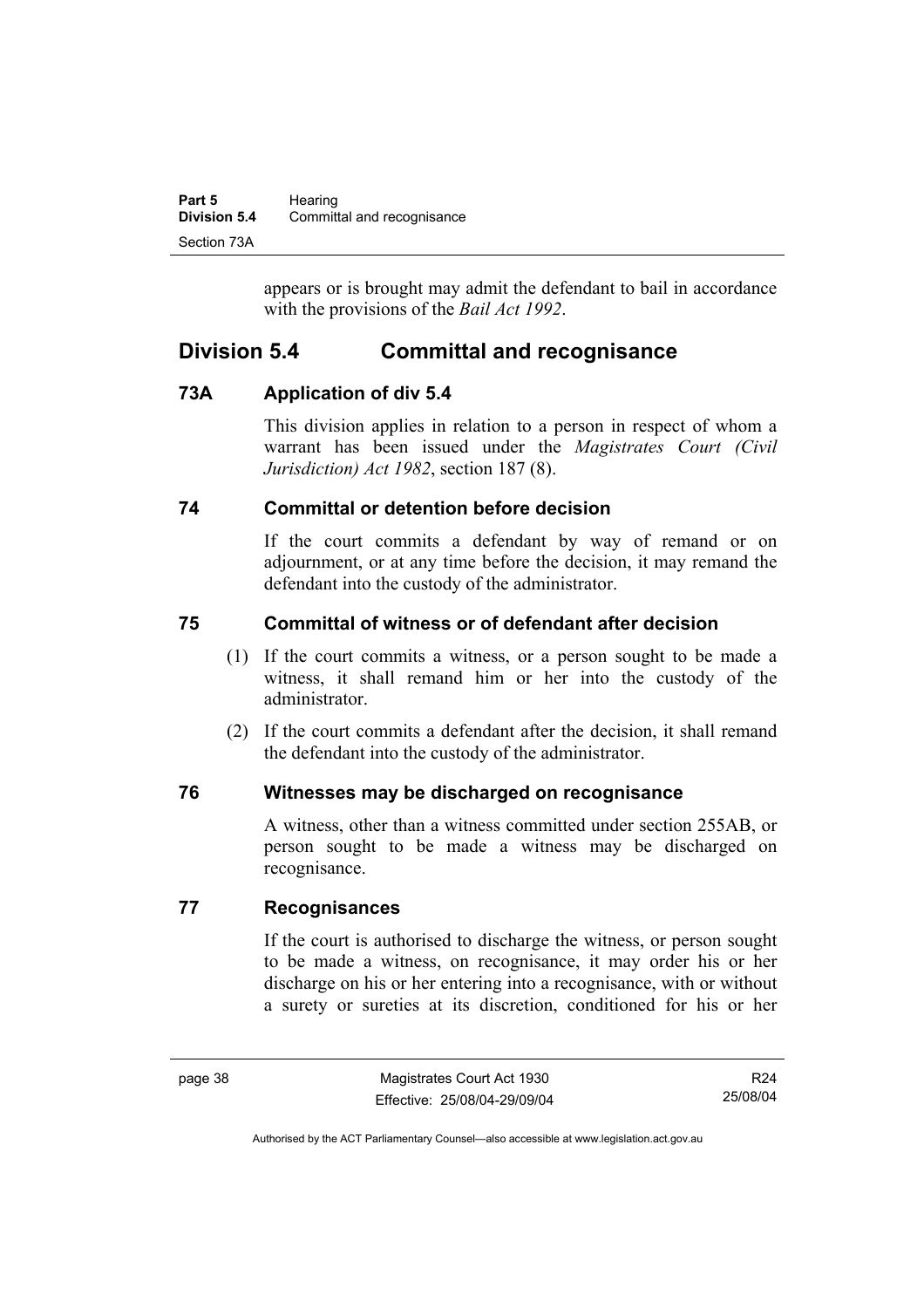appearance at the time and place to which the hearing is adjourned, or that is named in the recognisance.

# **78 Issue of warrant for non-appearance**

If the witness, or person sought to be made a witness does not appear at the time and place mentioned in the recognisance the court may adjourn the hearing, and may issue a warrant for his or her apprehension in accordance with the provisions of division 4.5.

# **79 Recognisances taken out of court**

Notwithstanding anything in this or any other Act, a recognisance under this Act need not be entered into before the court, but may be entered into by the parties before any magistrate or before any registrar, or before a police officer who is in charge of a police station, or, if any one of the parties is in gaol or in a remand centre, before the keeper of the gaol or superintendent of the remand centre, as the case requires; and thereupon all the consequences of the law shall ensue, and the provisions of this Act with respect to recognisances taken before the courts shall apply, as if the recognisance had been entered into before the court in accordance with section 77.

# **80 Forfeited recognisances—how enforced**

If the conditions, or any of them, in a recognisance entered by a witness or a person sought to be made a witness are not complied with, any magistrate may certify on the back of the recognisance in what respect the conditions have not been observed, and transmit it to the proper officer, to be proceeded on in like manner as other recognisances, and that certificate shall be deemed sufficient prima facie evidence of the recognisance having been forfeited.

# **82 Conveying persons to custody**

 (1) The person to whom a warrant of remand or commitment is directed shall convey and deliver the person named in the warrant into the

| R24      | Magistrates Court Act 1930   | page 39 |
|----------|------------------------------|---------|
| 25/08/04 | Effective: 25/08/04-29/09/04 |         |

Authorised by the ACT Parliamentary Counsel—also accessible at www.legislation.act.gov.au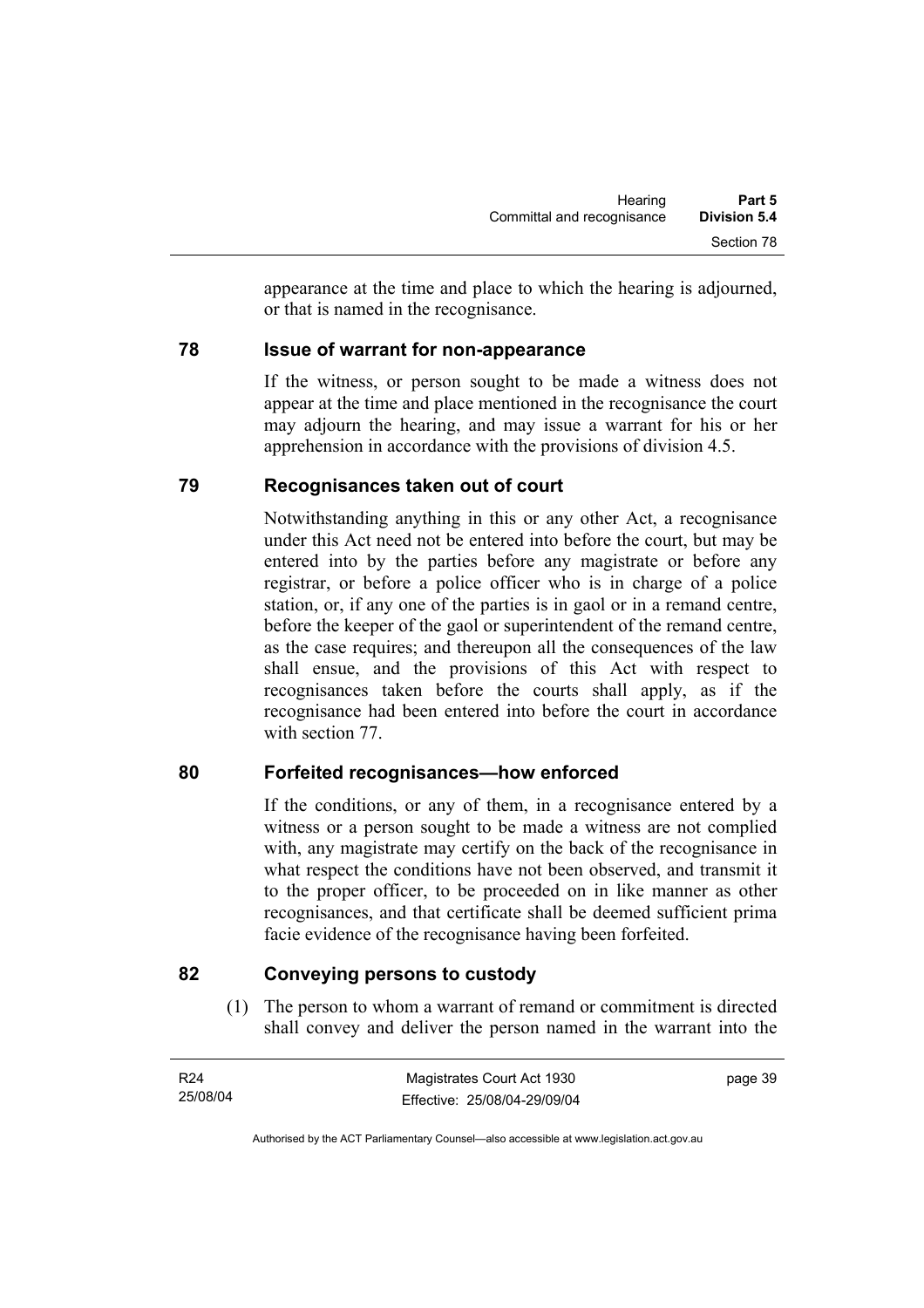custody of the administrator, and shall also deliver the warrant to the administrator.

 (2) If a person is delivered to the administrator in accordance with subsection (1), the administrator shall give a written acknowledgment of the delivery stating the condition of the person at the time.

# **Division 5.5 Adjournment of proceedings**

# **83 Magistrate may adjourn court generally**

If all the cases have not been heard and determined at any sitting of the court, the magistrate may adjourn the cases remaining unheard or undetermined, either to the next day appointed for the holding of the court or to the other time he or she thinks fit.

# **84 Particular cases may be adjourned**

- (1) If, before or during the hearing or further hearing of any information, it appears advisable, the magistrate may, in his or her discretion, adjourn the hearing or further hearing to a certain time and place to be then appointed and stated in the presence and hearing of the parties or the legal practitioners or other persons appearing for them.
- (2) The magistrate may, in the meantime, suffer the defendant to go at large or commit him or her to gaol or a place of security, or to any other safe custody the magistrate thinks fit, or may admit the defendant to bail in accordance with the provisions of the *Bail Act 1992*.

# **85 Proceedings if either party not present at adjourned hearing**

If, at the time and place to which the hearing or further hearing is so adjourned, either or both of the parties do not appear personally or by legal practitioners or other persons appearing for them, the court

R24 25/08/04

Authorised by the ACT Parliamentary Counsel—also accessible at www.legislation.act.gov.au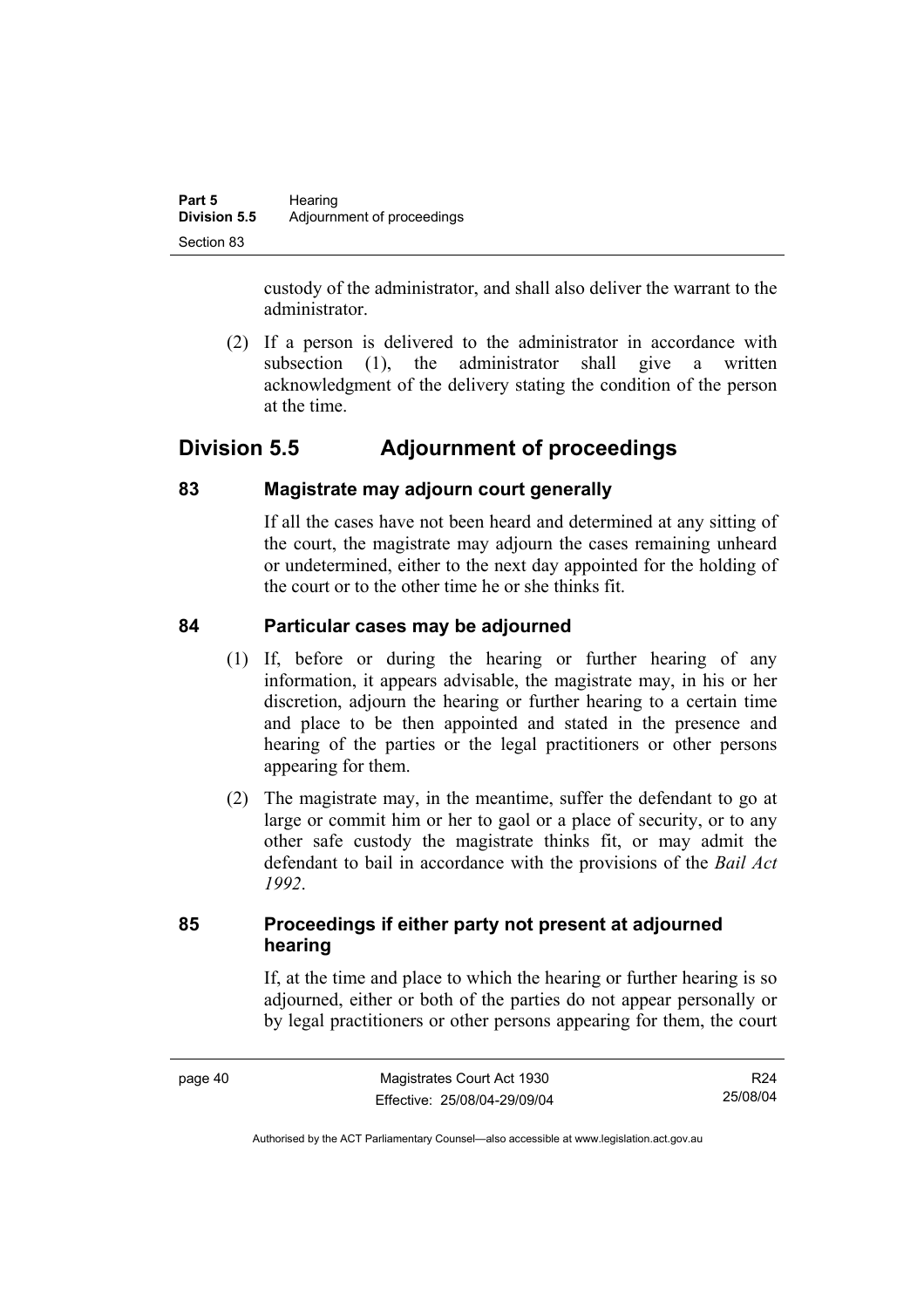may proceed to the hearing or further hearing as if the party or parties were present, or, if the informant does not appear, the court may dismiss the information, with or without costs as to the court appears just.

# **86 Proceedings if both parties present at adjourned hearing**

If, at the time and place to which the hearing or further hearing is so adjourned, the parties appear personally or by legal practitioners or other persons appearing for them, the court may, subject to the provisions of this Act, proceed with the further hearing.

### **87 Witnesses to attend adjourned sittings**

All persons whose attendance to give evidence or produce documents has been required by summons in any cases that have been adjourned or postponed, shall attend at the time and place to which the case has been adjourned or postponed without the issue or service of any further summons, but shall nevertheless be entitled to their additional expenses for so attending.

### **88 Postponement of hearing**

If, on the return of any summons or at any adjournment of the hearing or at the time to which the hearing is postponed, a magistrate is not present, the registrar may, and after the lapse of an hour, at the request of the informant, shall, postpone the hearing until the next day when a court will be held at the place mentioned in the summons or to which the case has been so adjourned.

R24 25/08/04

Magistrates Court Act 1930 Effective: 25/08/04-29/09/04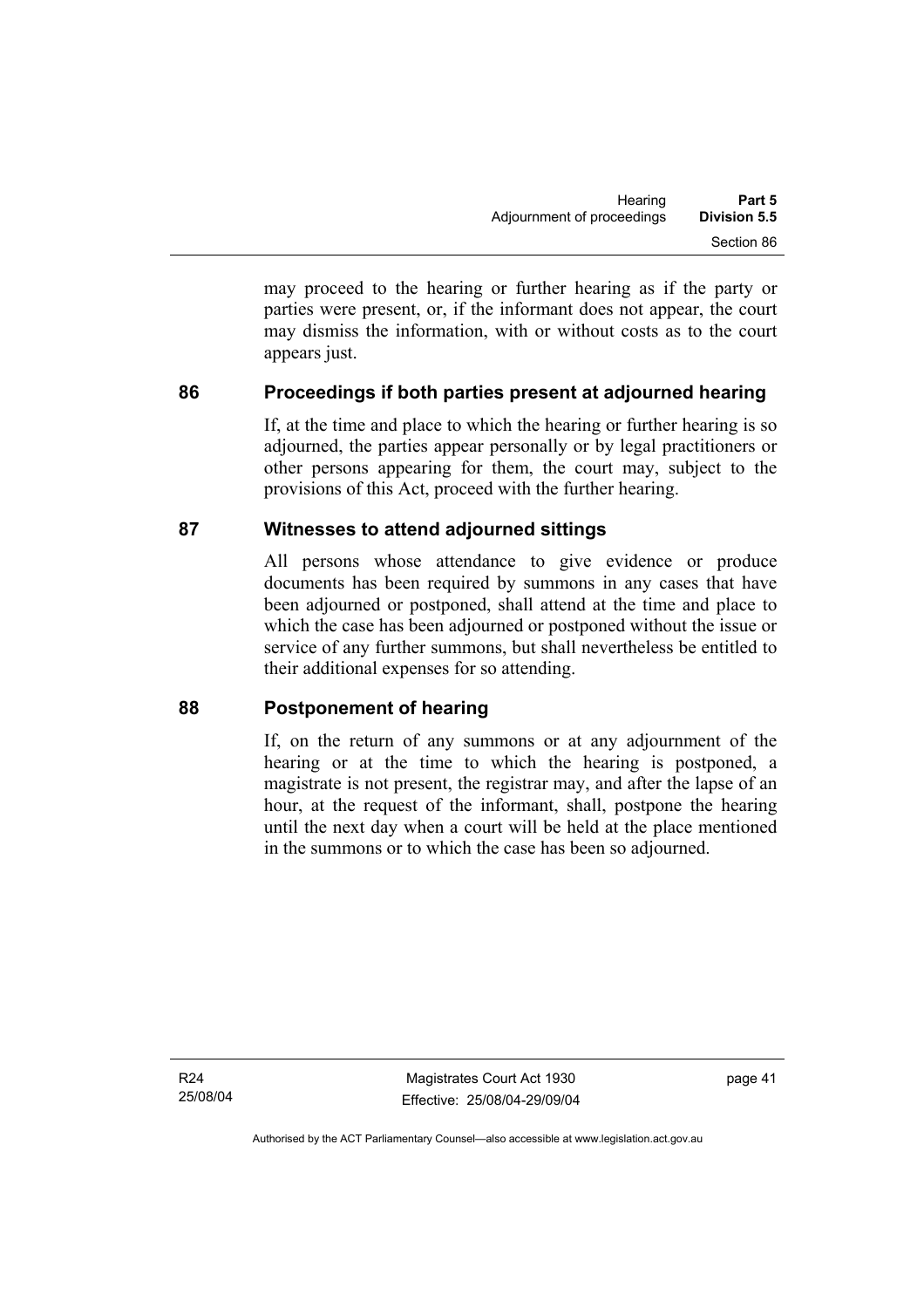# **Part 6 Proceedings in case of indictable offences**

# **Division 6.1A Preliminary**

### **88A Meaning of** *jury* **in pt 6**

In this part:

*jury* means a reasonable jury properly instructed.

# **Division 6.1 Institution of proceedings**

### **89 Disobedience of summons**

- (1) Subject to subsection (2), if a person who is alleged by an information to have committed an indictable offence and against whom a summons has been issued does not appear before the court at the time and place mentioned in the summons, and it is made to appear to the court, by oath, that the summons was duly served on him or her a reasonable time before the time therein appointed for appearing to it, the court, on oath being made before it substantiating the matter of the information to its satisfaction, may issue its warrant for the arrest of the defendant and to bring him or her before the court to answer to the information and to be further dealt with according to law.
- (2) Subsection (1) does not apply where an order has been made under section 89A (1).

### **89A Accused person may be excused from attendance before court**

- $(1)$  If—
	- (a) an information for an indictable offence has been laid; and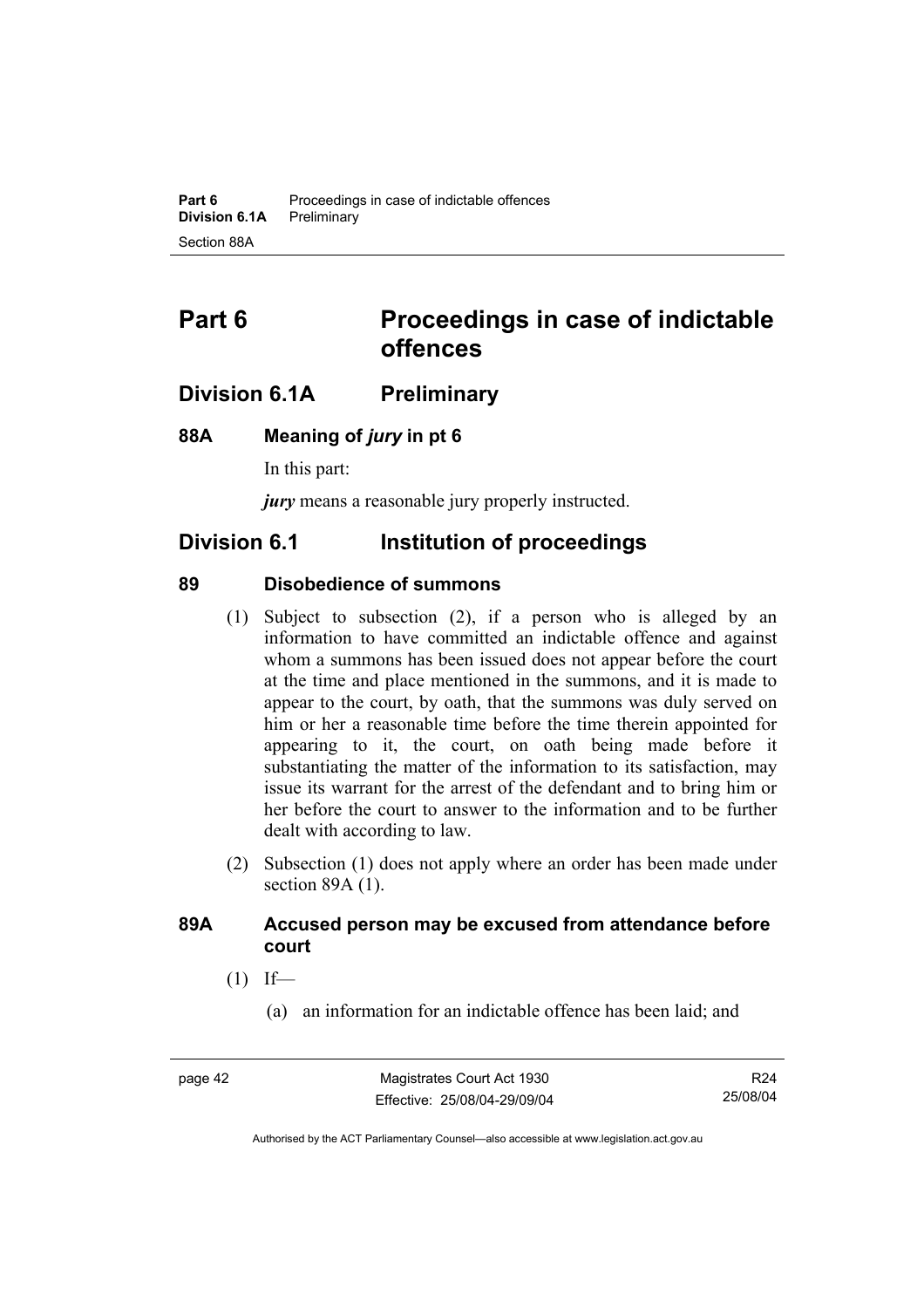(b) a summons has been issued against the person named in the information;

the court may, on an application made by or on behalf of that person, by order excuse that person from attendance before the court to answer the information or for any other purpose in connection with the proceedings commenced by the information.

- (2) An order under subsection (1) may be made—
	- (a) at any time after the issue of the summons and before the completion of the taking of evidence for the prosecution; and
	- (b) whether or not any evidence has been taken in the proceedings; and
	- (c) whether or not the applicant for the order is before the court or has attended before the court in connection with the proceedings.
- (3) The court shall not make an order under subsection (1) unless the court has been informed, by or on behalf of the applicant, that the applicant is represented by a legal practitioner for the purposes of the proceedings.
- (4) The court may, at any time during proceedings commenced by an information for an indictable offence, direct the informant to give to a person in respect of whom an order has been made under subsection (1) written notice requiring him or her to attend before the court, for the purposes of those proceedings, at the time and place specified by the court.
- $(5)$  If—
	- (a) a person has been excused, under subsection (1), from attendance before the court; and
	- (b) after all the evidence for the prosecution has been taken, the court is of the opinion, having regard to all the evidence before it, that the evidence is capable of satisfying a jury beyond

Authorised by the ACT Parliamentary Counsel—also accessible at www.legislation.act.gov.au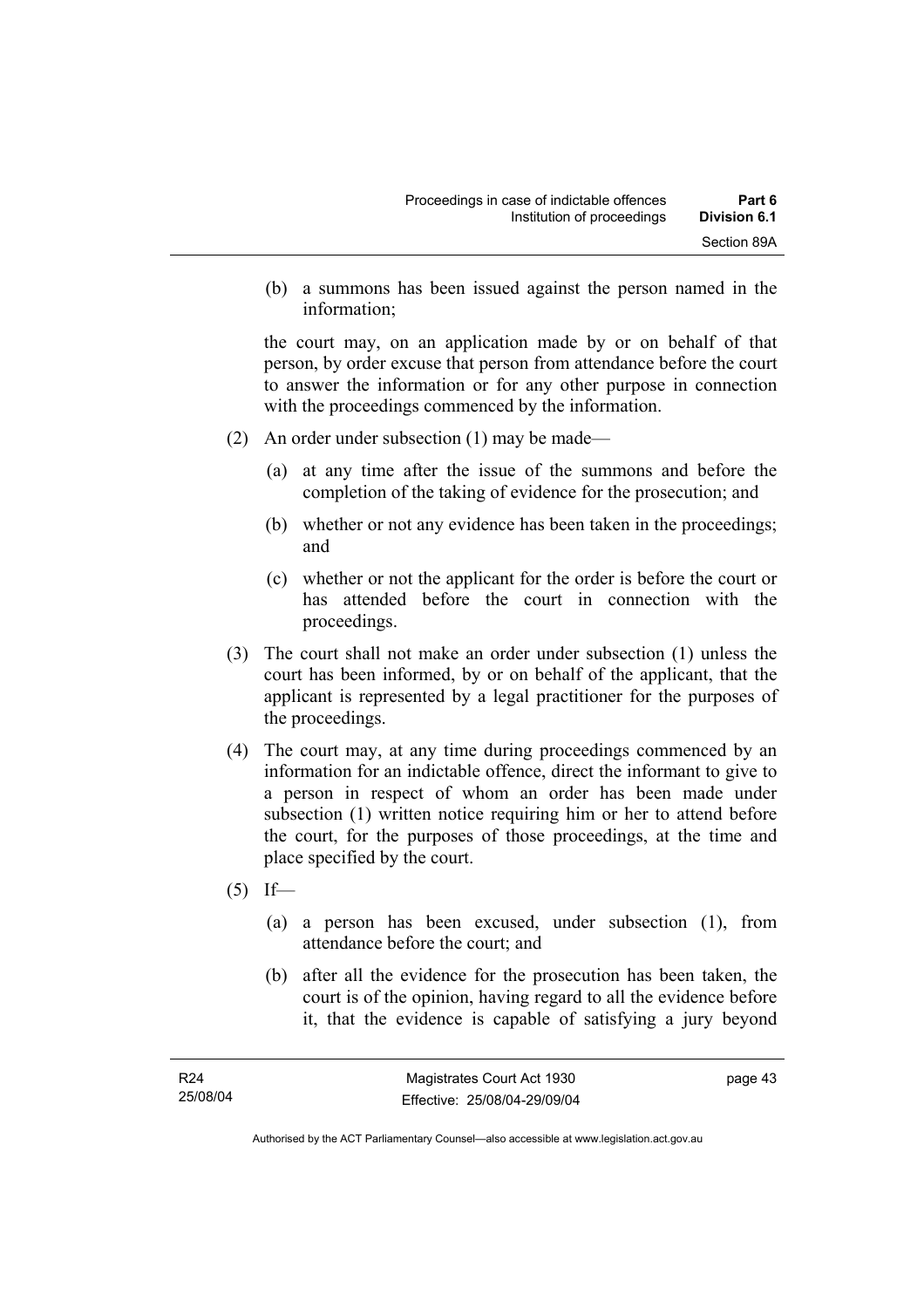reasonable doubt that the person has committed an indictable offence;

the court shall direct the informant to give to the person a written notice requiring him or her to attend, at the time and place specified by the court, to be dealt with in accordance with section 92.

- (6) A notice under subsection (4) or (5) may be given to a person by delivering a copy of the notice to him or her or by leaving a copy of the notice at his or her last-known or usual place of residence or business with a person who is apparently an inmate of, or employed at, that place and is apparently over the age of 16 years.
- (7) The giving of a notice under subsection (4) or (5) may be proved in the same manner as the service of a summons.
- (8) If an accused person does not attend before the court in accordance with a notice under subsection (4) or (5), the court may issue a warrant for the arrest of the person and for bringing him or her before the court at the time and place specified in the warrant.

# **90 Procedure if informant proposes to tender written statements to court**

- (1) If a person is alleged to have committed an indictable offence, the informant, not later than 14 days, or such shorter period as the court may approve, before the date fixed for the taking of the preliminary examination, may give to that person a written notice—
	- (a) informing him or her of the time and place of the preliminary examination; and
	- (b) stating that the court will be asked to admit written statements as evidence without requiring the attendance of the persons who made the statements; and
	- (c) setting out the terms of this section and section 90AA.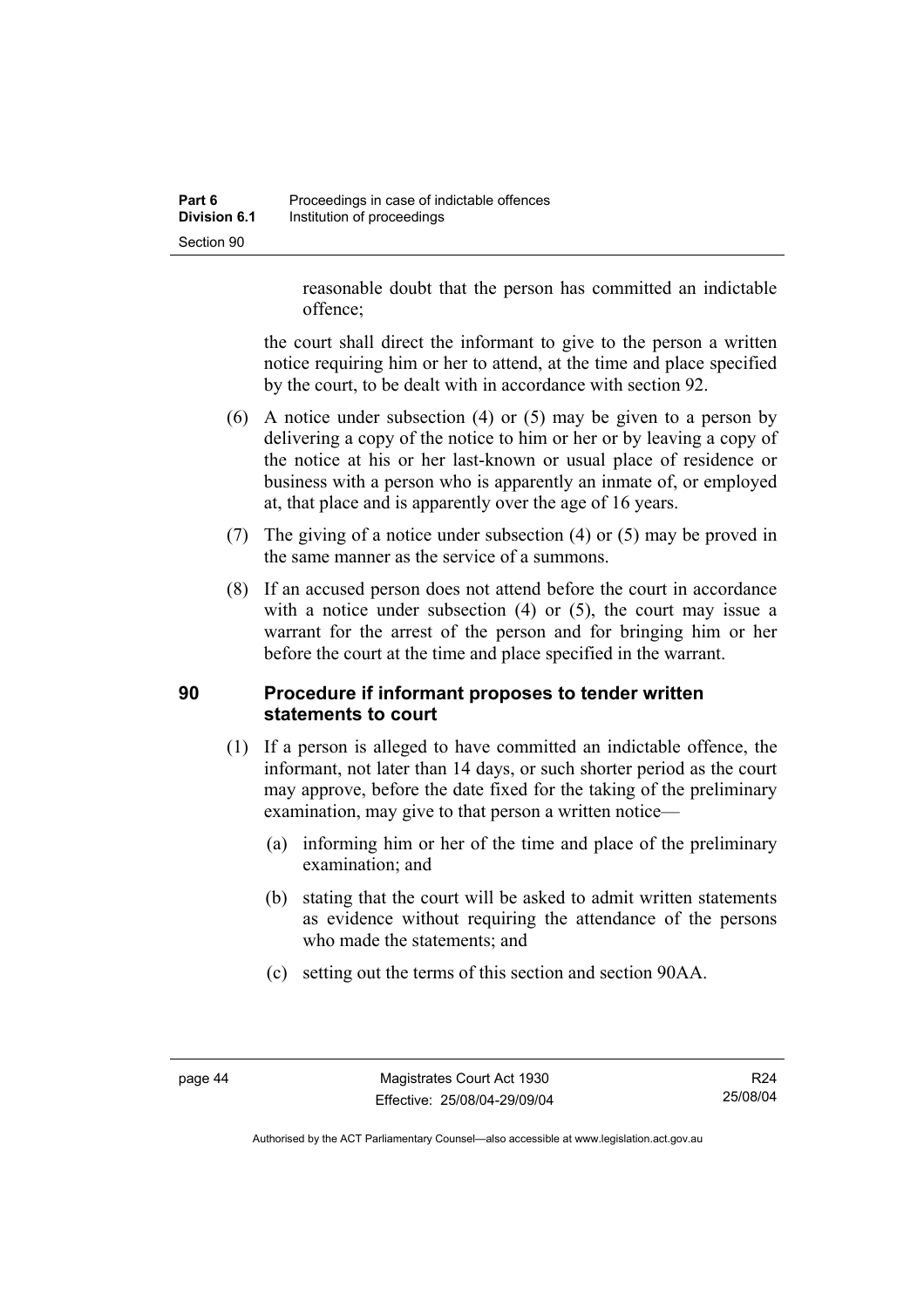- (2) A notice under subsection (1) is not duly given unless it is accompanied by—
	- (a) a copy of the information; and
	- (b) a list of persons who have made written statements that the informant proposes to tender to the court at the preliminary examination; and
	- (c) a copy of each of those statements; and
	- (d) a list of the documents and things (if any) referred to in those statements that the informant proposes to tender to the court at the preliminary examination; and
	- (e) if a thing, other than a document, cannot adequately be described in that list—a photograph of that thing; and
	- (f) a copy of each document mentioned in the list.
- (3) A notice and accompanying documents may be given to an accused person in any manner in which a summons issued in respect of an information may be served under any provision of this Act.
- (4) The giving of a notice under subsection (3) may be proved in the same manner as the service of a summons.
- (5) If a notice has been given to an accused person under this section, the informant, not later than 7 days, or any shorter period the court may approve, before the date set down for the preliminary examination, shall file with the registrar a copy of the notice together with a copy of each document and photograph accompanying the notice.
- (6) If copies are filed with the registrar under subsection (5), he or she shall transmit them before the preliminary examination to the magistrate constituting the court for the preliminary examination.
- (7) The informant, if so requested by the accused person or a legal practitioner representing the accused person shall, before the taking of the preliminary examination, permit the accused person or his or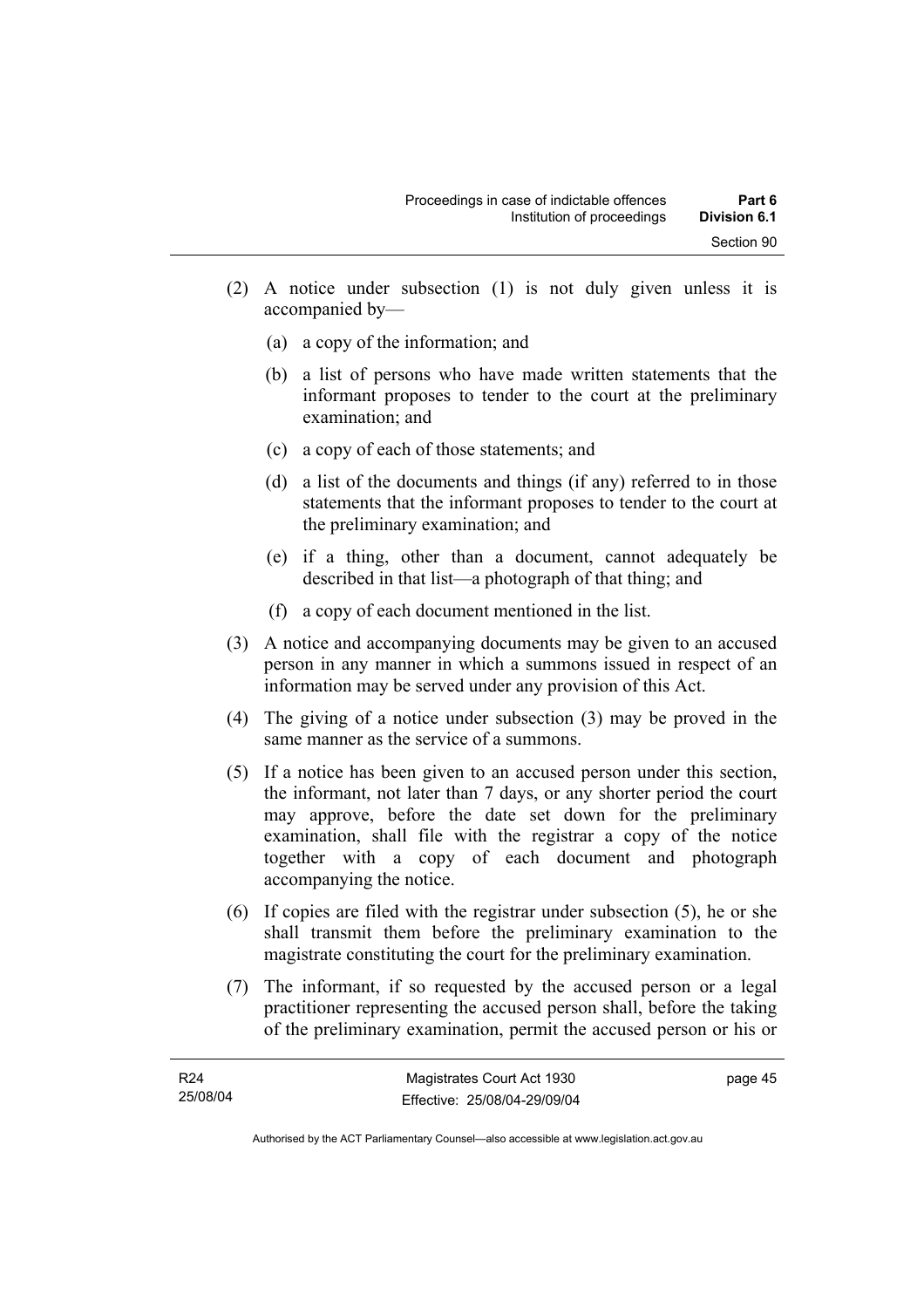her legal practitioner to inspect the documents and things referred to in the list (if any) given to the accused person under subsection (2) (d).

### **90AA Written statements may be admitted in evidence**

- (1) Subject to this section, if an informant has duly given notice to an accused person under section 90, the court at the preliminary examination may admit a written statement, a copy of which accompanied that notice, as evidence of the matters stated in the statement, and the statement shall thereupon constitute depositions of the person who made it.
- (2) A written statement shall not be admitted in evidence by the court unless—
	- (a) it is made in the form of a statutory declaration; and
	- (b) it contains a statement that the person who made it—
		- (i) has attained the age of 18 years; or
		- (ii) has attained the age of 14 years but not the age of 18 years; and
	- (c) it contains a statement that before he or she signed it, the person who made it read the statement or had it read to him or her.
- (3) If a person has made a written statement that, but for this subsection, would be admissible under subsection (1), that statement shall not be admissible where the accused person, not later than 5 days before the date set down for the preliminary examination, gives written notice to the informant that he or she requires the attendance at the preliminary examination of the person who made the statement.
- (4) If the accused person gives written notice to the informant under subsection (3), he or she shall file a copy of that notice with the registrar.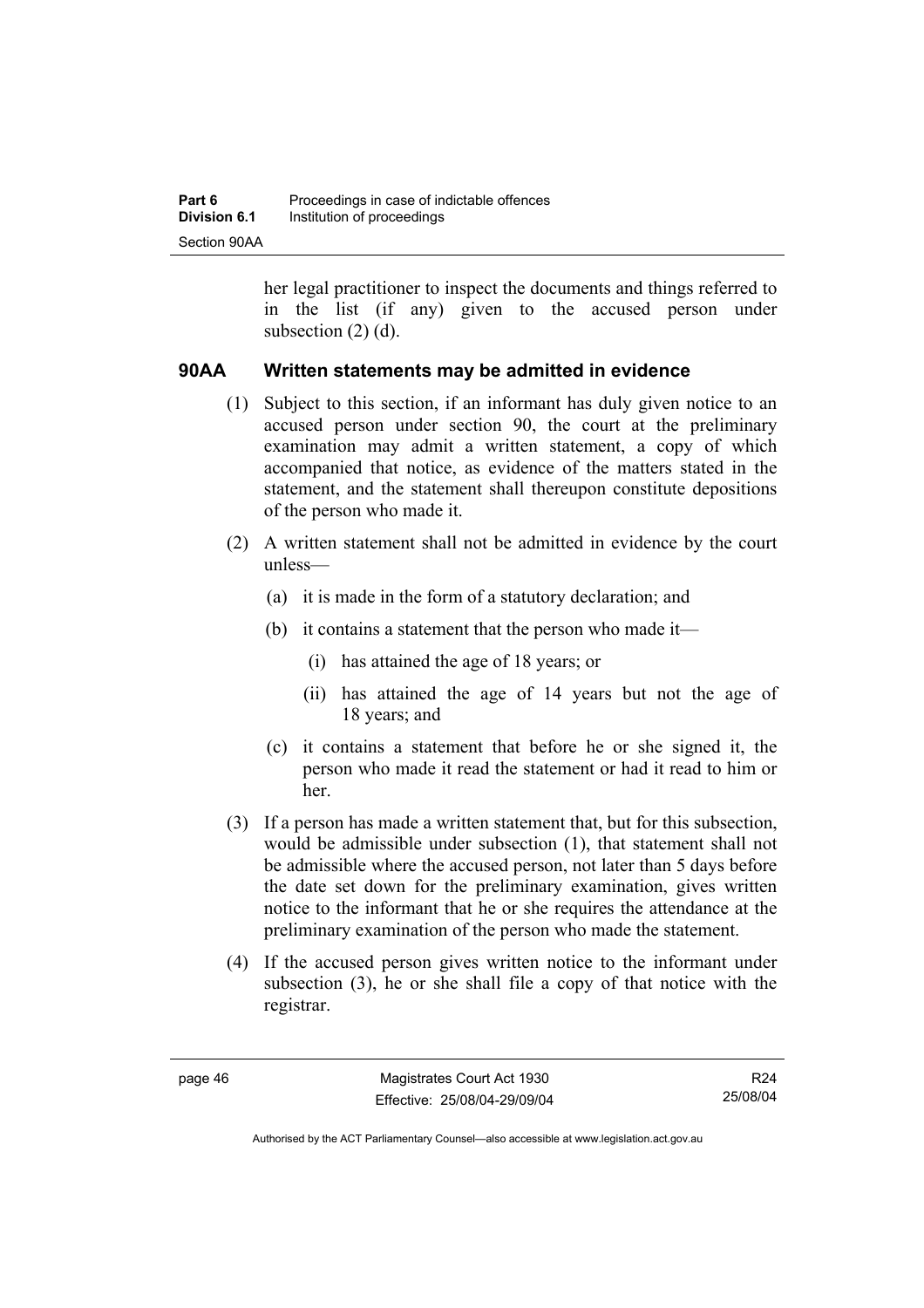- (5) If an accused person has given notice under subsection (3), he or she may, at any time before the preliminary examination, notify the informant in writing that he or she withdraws that notice and this section shall apply as if the notice under subsection (3) had not been given.
- (6) Notwithstanding the failure by an accused person to give notice under subsection (3), he or she may object at the preliminary examination to a written statement being tendered in evidence and the court may, if it thinks fit, uphold the objection and require the person who made the statement to attend and give evidence to the court.
- (7) If, under this section, the court admits a written statement, the court may, of its own motion, require the person who made the statement to attend before the court to give evidence.
- (8) If it appears to the court that any part of a written statement tendered in evidence under this section is inadmissible according to the rules of evidence, the court may, if the statement is otherwise admissible under this section, admit that statement, but, if it does so, shall identify the part that is inadmissible and shall, with reference to that part, write on the statement the words 'ruled inadmissible' or words to that effect.
- (9) If the court admits a written statement under this section, the informant, or a legal practitioner representing the informant, may call the person who made the statement to give oral evidence and that person and any other witnesses, other than witnesses called by the accused person, who attend before the court—
	- (a) shall be examined in the presence or hearing of the accused person and, if the accused person so desires, in the presence or hearing of a legal practitioner representing the accused person; and
	- (b) may be cross-examined by the accused person or his or her legal practitioner.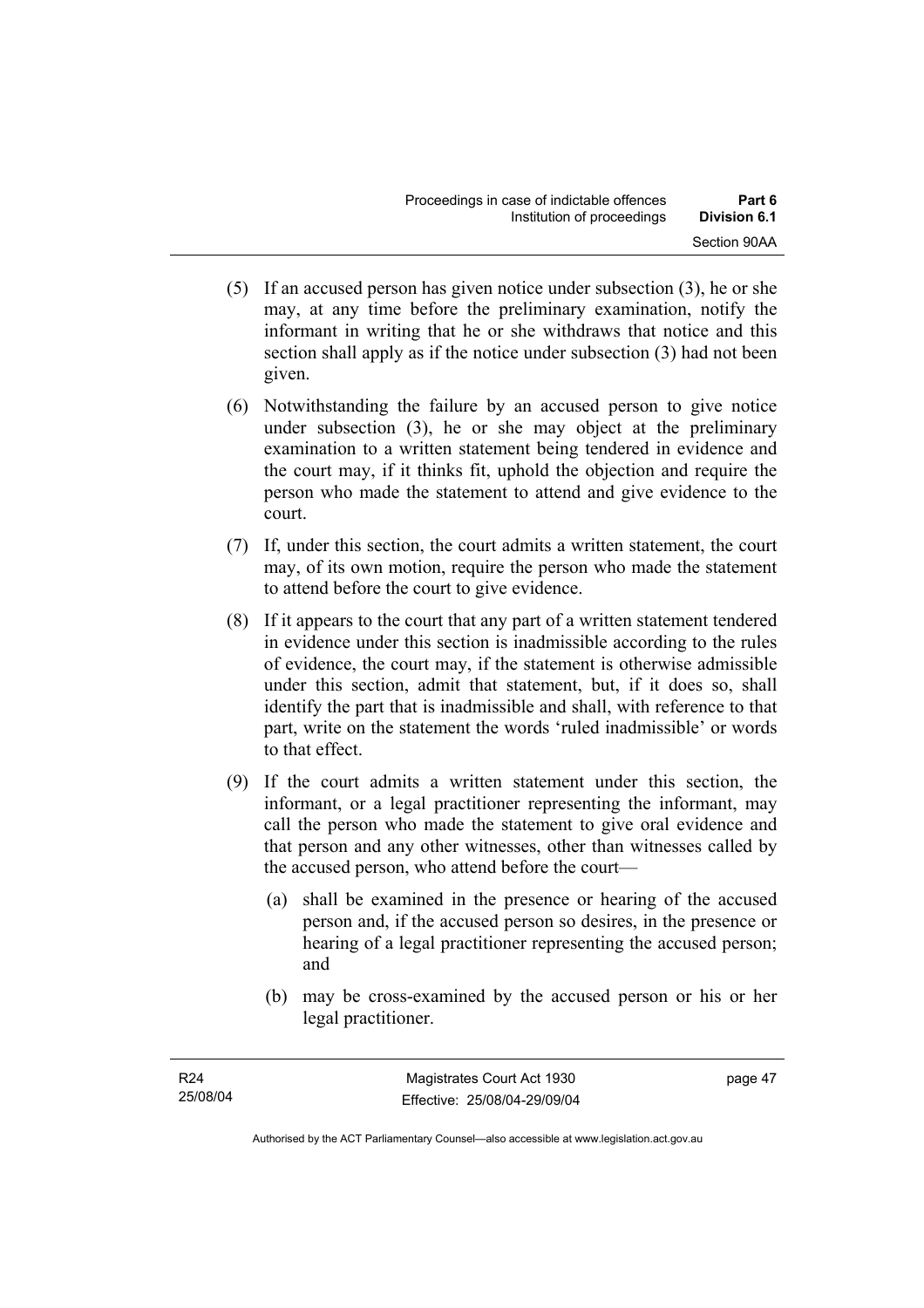# **90AB Preliminary examination if written statements not tendered**

If a person is alleged to have committed an indictable offence and a notice has not been given to that person in accordance with section 90, the court shall, in the presence or hearing of the accused person and, if the accused person so desires, in the presence or hearing of a legal practitioner representing the accused person, take the preliminary examination or statement on oath of any persons who know the facts and circumstances of the case, and the accused person or his or her legal practitioner may cross-examine those persons.

### **90ABA Attendance not required under s 90AA or s 90AB if order made under s 89 (1)**

An accused person is not required to be present during the preliminary examination under section 90AA (9) or 90AB if he or she is excused from attendance during that examination under section 89A.

### **90A Plea of guilty in committal proceedings**

- (1) This section does not apply in relation to a person charged with an indictable offence punishable by imprisonment for life.
- (2) Subsections (3), (4), (5) and (6) do not apply in relation to a person charged with an offence in relation to which the Crimes Act, section 375 applies.
- (3) A person (the *accused person*) who is before the court charged with an indictable offence may at any stage of the proceedings plead guilty to the charge.
- (4) The court may accept or reject the plea but the rejection of the plea at any stage of the proceedings does not prevent the accused person from pleading guilty under this section at a later stage of the proceedings and the court may accept or reject the plea at that later stage.

| r<br>œ<br>ï<br>∼ |  |
|------------------|--|
|------------------|--|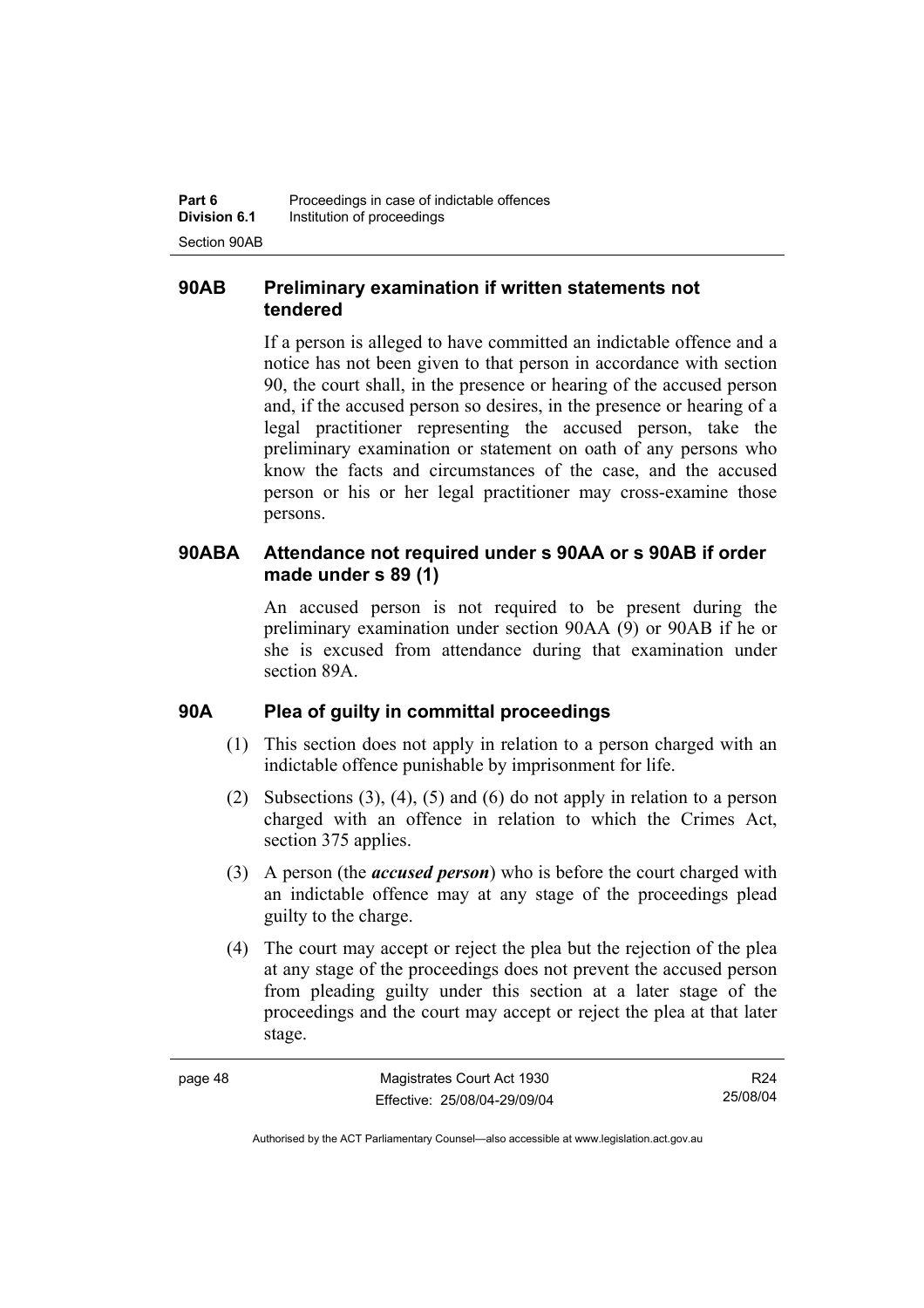- (5) If the court rejects the plea, the proceedings before the court shall continue as if the plea had not been made.
- (6) If the court accepts the plea and—
	- (a) the offence is one that, under any law in force in the Territory is punishable either on indictment or on summary conviction; or
	- (b) the offence is one that may be dealt with summarily without the consent of the accused person; or
	- (c) the offence is one that may be dealt with summarily if the accused person consents to its being so dealt with and the accused person does so consent; or
	- (d) the offence is one that may, on the request of the prosecutor, be dealt with summarily and the prosecutor requests that it be so dealt with;

and it appears to the court that it is proper to deal with the case summarily, the court may, without hearing further evidence, sentence or otherwise deal with the accused person and finally dispose of the charge and all incidental matters.

- (7) If the court accepts the plea and—
	- (a) it does not appear to the court that it is proper to deal with the case summarily; or
	- (b) the offence is one that is punishable only on indictment; or
	- (c) the offence is one that may be dealt with summarily if the accused person consents to it being so dealt with and the accused person does not so consent; or
	- (d) the offence is one that may, on the request of the prosecutor, be dealt with summarily and the prosecutor does not so request; or
	- (e) this section applies to an accused person under the Crimes Act, section 375;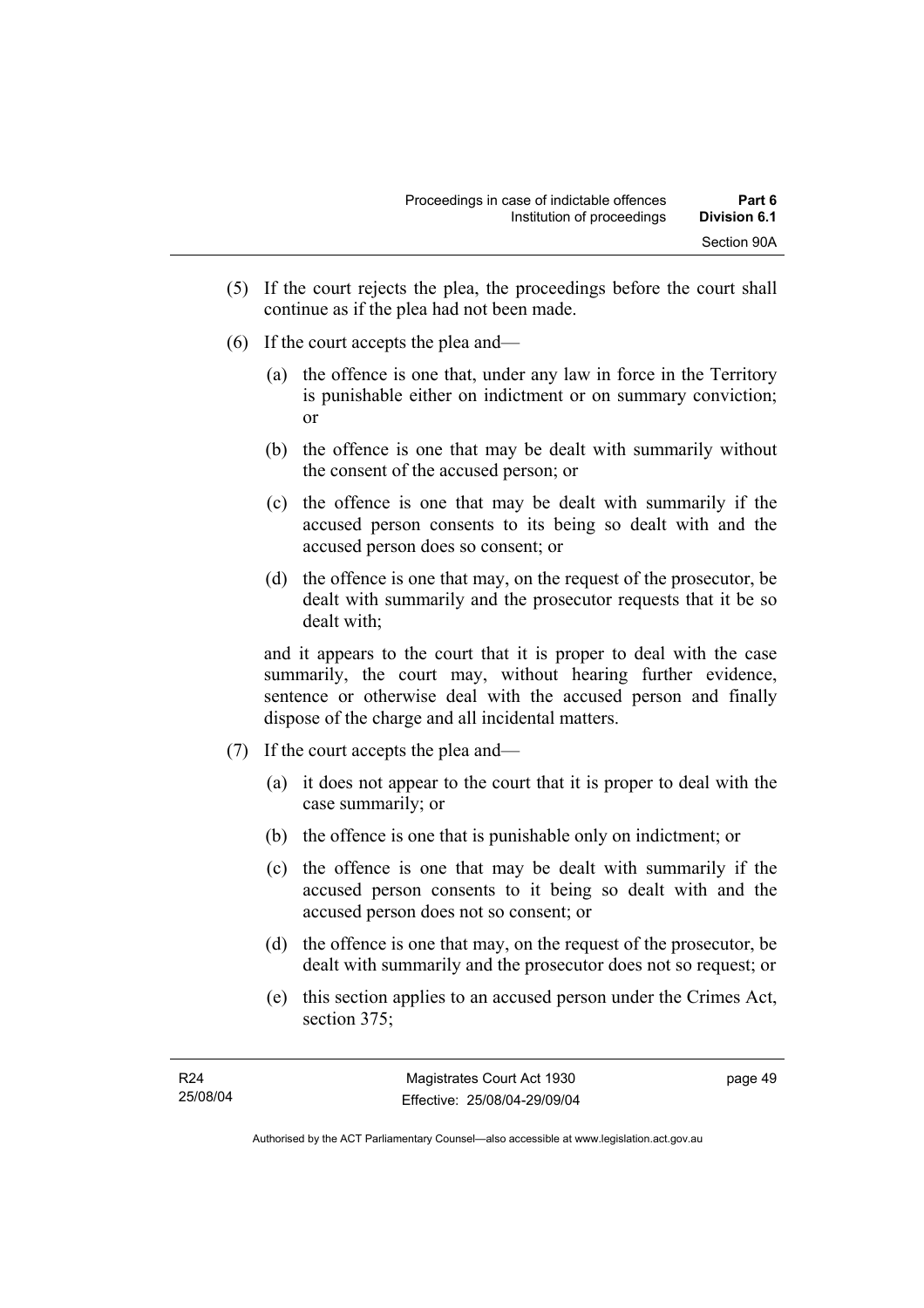the court shall commit the accused person to the sittings of the Supreme Court that the court directs and the Supreme Court shall deal with the accused person in accordance with subsections (8) to  $(12)$ .

- (8) A committal under subsection (7) shall, for all purposes relating to the venue or change of venue of proceedings consequent on that committal, be deemed to be a committal for trial.
- (9) The Supreme Court shall, if it appears to the Supreme Court from the information or evidence given to or before it that the facts in respect of which the accused person was charged before the court do not support the charge to which the accused person pleaded guilty or if the accused person or a legal practitioner representing either the accused person or the informant requests that an order be made under this subsection, and may, if for any other reason it sees fit so to do, order that the proceedings before the court where the accused pleaded guilty be continued at a time or place specified in the order.
- (10) Except where an order is made under subsection (9), the Supreme Court has the same powers of sentencing or otherwise dealing with the accused person and of finally disposing of the charge and of all incidental matters as it would have had if the accused person, or arraignment at any sittings of the court, had pleaded guilty to the offence charged on an indictment filed by the Attorney-General or the Attorney-General of the Commonwealth.
- (11) The procedure relating to committal for trial applies, as nearly as may be, to a committal under subsection (7) and bail may be granted as on a committal for trial, but a person shall not be bound over to give evidence on a committal under that subsection unless the court otherwise orders.
- (12) If an order is made by the Supreme Court under subsection (9) that proceedings before a court where an accused person pleaded guilty be continued at a time and place specified in the order—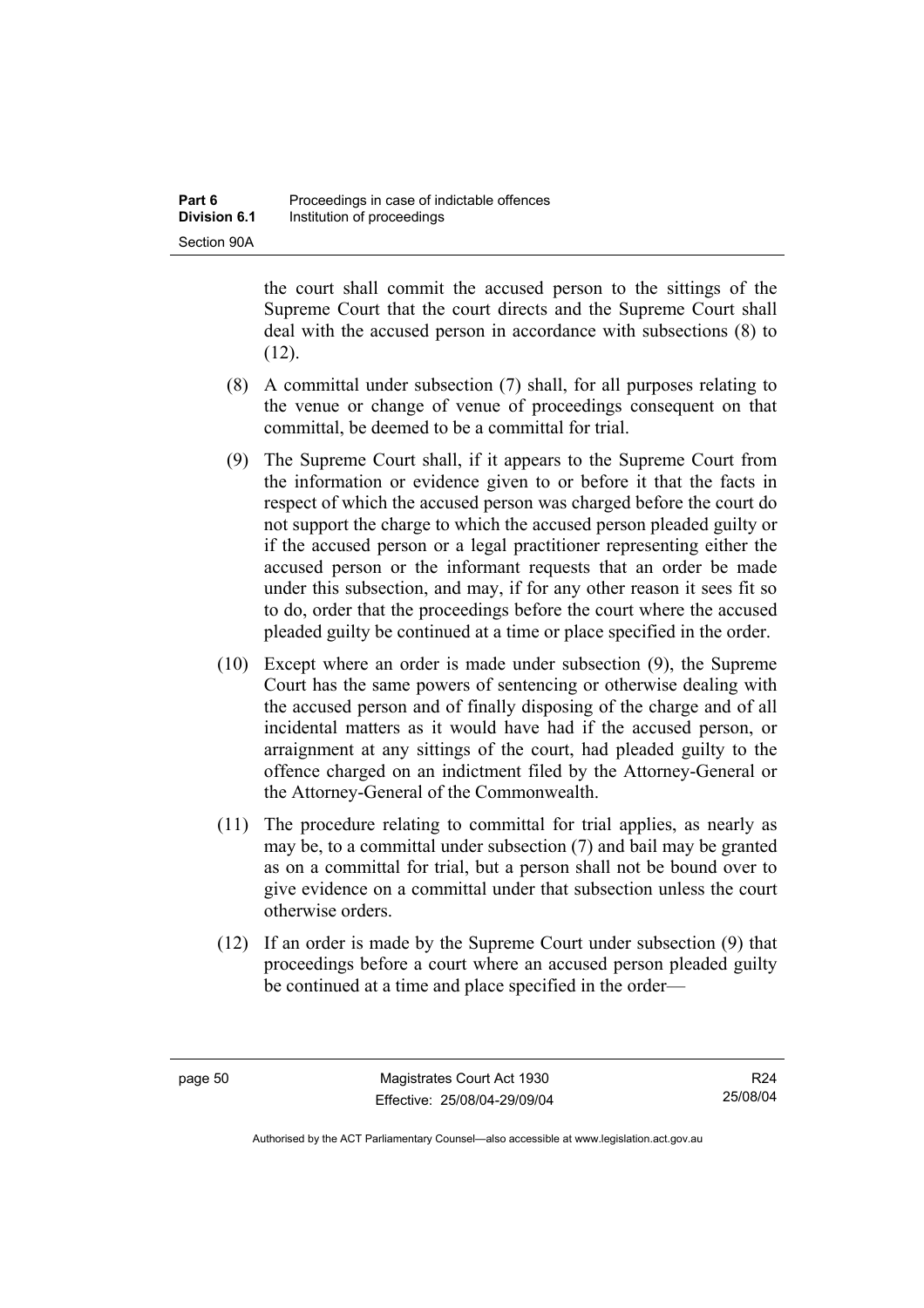- (a) those proceedings shall be continued in all respects as if the accused person had not pleaded guilty and as if those proceedings had been adjourned by the court to the time and place so specified; and
- (b) the Supreme Court may exercise any power that the court might have exercised under division 5.3 if the order had been an order made by the court adjourning the proceedings to the time and place so specified, and the provisions of division 5.3 apply to and in respect of the accused person.

# **91 Court may discharge accused**

When all the evidence offered on the part of the prosecution against a person charged with an indictable offence has been taken, the court shall—

- (a) if the court is not of the opinion referred to in paragraph  $(b)$  forthwith order the accused person, if in custody, to be discharged from custody in respect of that offence; or
- (b) if the court is of the opinion, having regard to all the evidence before it, that the evidence is capable of satisfying a jury beyond reasonable doubt that the accused person has committed an indictable offence—proceed as hereinafter provided.

### **92 Proceedings if evidence sufficient to put accused on trial**

 (1) If the court is of the opinion, having regard to the evidence for the prosecution, that the evidence is capable of satisfying a jury beyond reasonable doubt that the accused person has committed an indictable offence, the court shall charge the accused person with the offence and shall say to the accused person these words, or words to the like effect:

'Do you wish to say anything in answer to the charge? You are not obliged to say anything unless you desire to do so; but whatever you say may be given in evidence against you on your trial. You are

| R <sub>24</sub> | Magistrates Court Act 1930   | page 51 |
|-----------------|------------------------------|---------|
| 25/08/04        | Effective: 25/08/04-29/09/04 |         |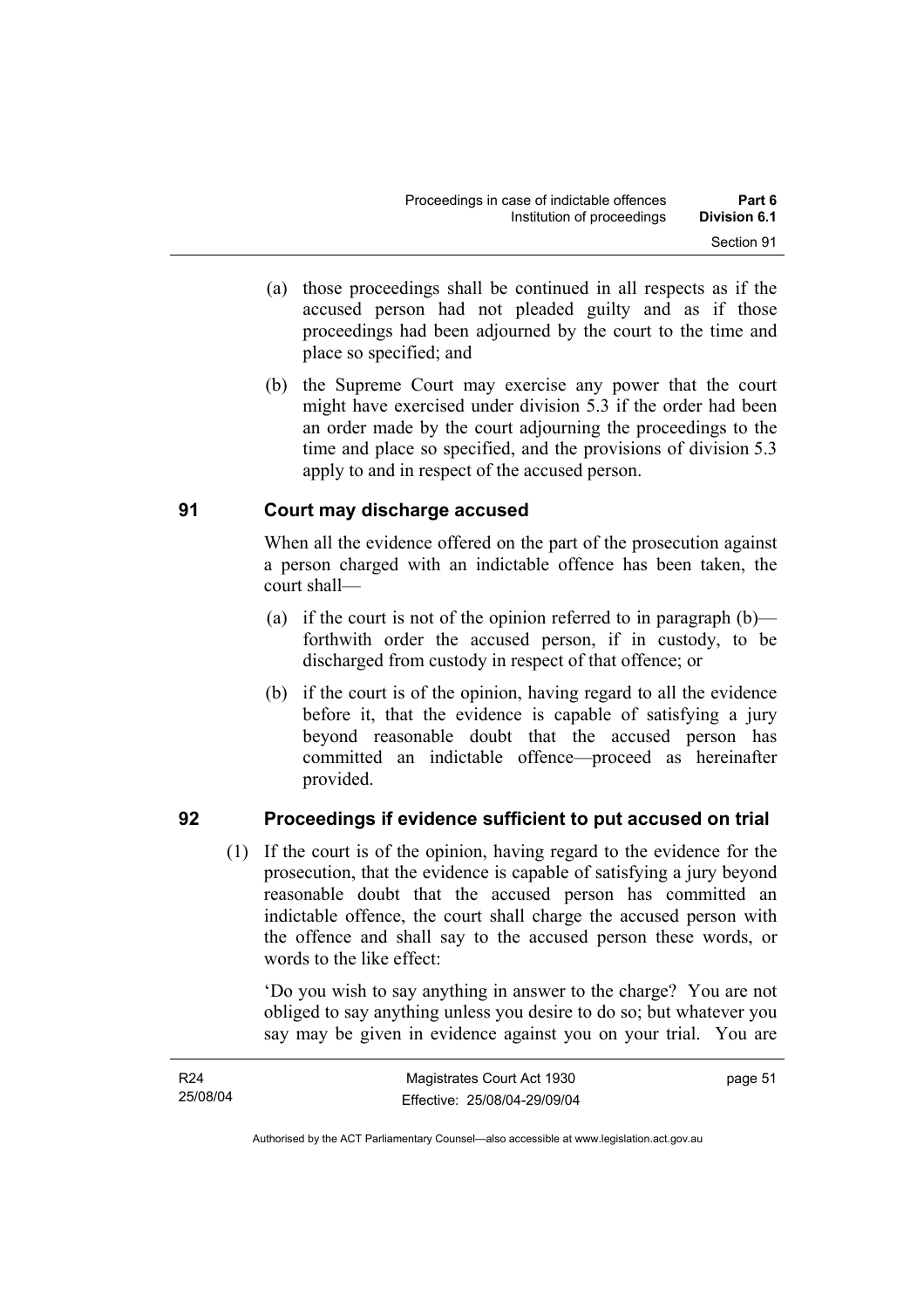clearly to understand that you have nothing to hope from any promise or favour, and nothing to fear from any threat that may have been held out to you to induce you to make any admission or confession of your guilt; but whatever you now say may be given in evidence against you on your trial, notwithstanding any such promise or threat.'.

- (2) Subsection (1) does not apply in relation to a person charged with an indictable offence if the court has decided to dispose of the case summarily under a law in force in the Territory.
- (3) If the court commits the accused person for trial before the Supreme Court, any statement made by the person in reply to the question referred to in subsection (1) is on the trial of the accused person, admissible as evidence.
- (4) Whether or not the accused person makes a statement in reply to the question referred to in subsection (1), the magistrate shall ask him or her if he or she desires to give evidence himself or herself or to call any witnesses on his or her behalf and, if the accused person or any other person then gives evidence, the prosecutor is at liberty to cross-examine the witness and to adduce evidence in reply.

# **92A Committal for sentence for indictable offence tried summarily**

- (1) On the summary conviction of a person charged with an indictable offence, the court may, if it appears to it that by reason of the character and antecedents of that person it is desirable that sentence be passed upon him or her by the Supreme Court, commit him or her for sentence to such sittings of the Supreme Court as the court directs.
- (2) If the court commits a person for sentence under subsection (1), the court shall deal with him or her in the same way as a person who is committed for trial under section 94 (b).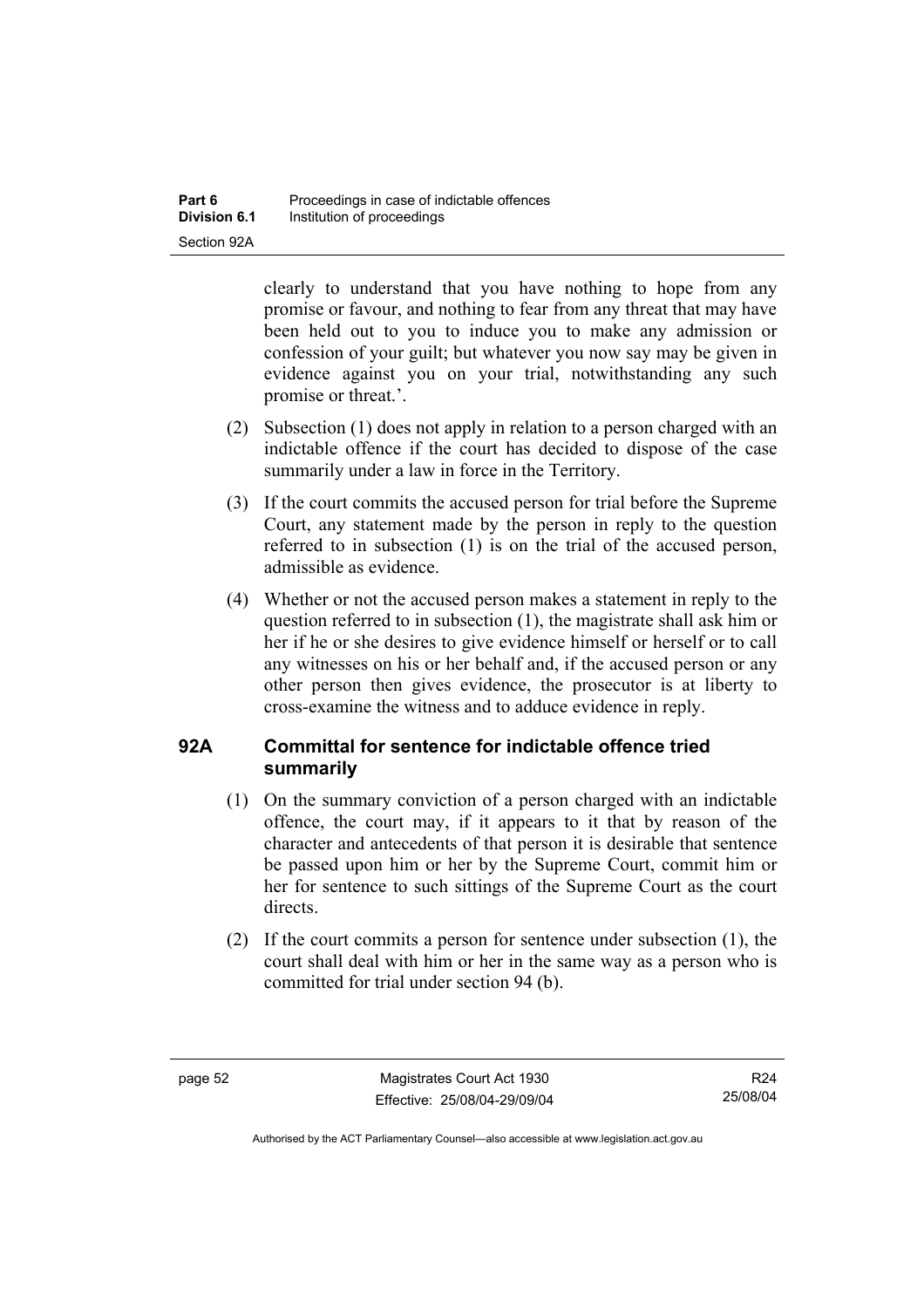(3) The Supreme Court has the same powers of sentencing or otherwise dealing with a person committed for sentence under this section as it would have had if that person had been convicted in that court.

# **92B Depositions as evidence**

If—

- (a) a person is charged with an indictable offence; and
- (b) the person has not admitted the truth of the charge; and
- (c) the court has decided to dispose of the case summarily under a law in force in the Territory;

the depositions of the witnesses who gave evidence for the prosecution at the preliminary hearing shall be deemed to be evidence given on the hearing of the charge and those witnesses, or any of them, shall, if so required by the prosecutor or the defendant, be called or recalled, as the case requires, for examination or cross-examination.

#### **93 Admissions and confessions**

Nothing in this Act shall prevent the prosecutor in any case from giving in evidence any admission or confession or other statement of the defendant made at any time, which by law would be admissible as evidence against that person.

# **Division 6.2 Proceedings subsequent to hearing of evidence**

#### **94 Discharge or committal for trial**

When all the evidence for the prosecution and the defence has been taken—

 (a) if the court is of opinion, having regard to all the evidence before it, that a jury would not convict the defendant of an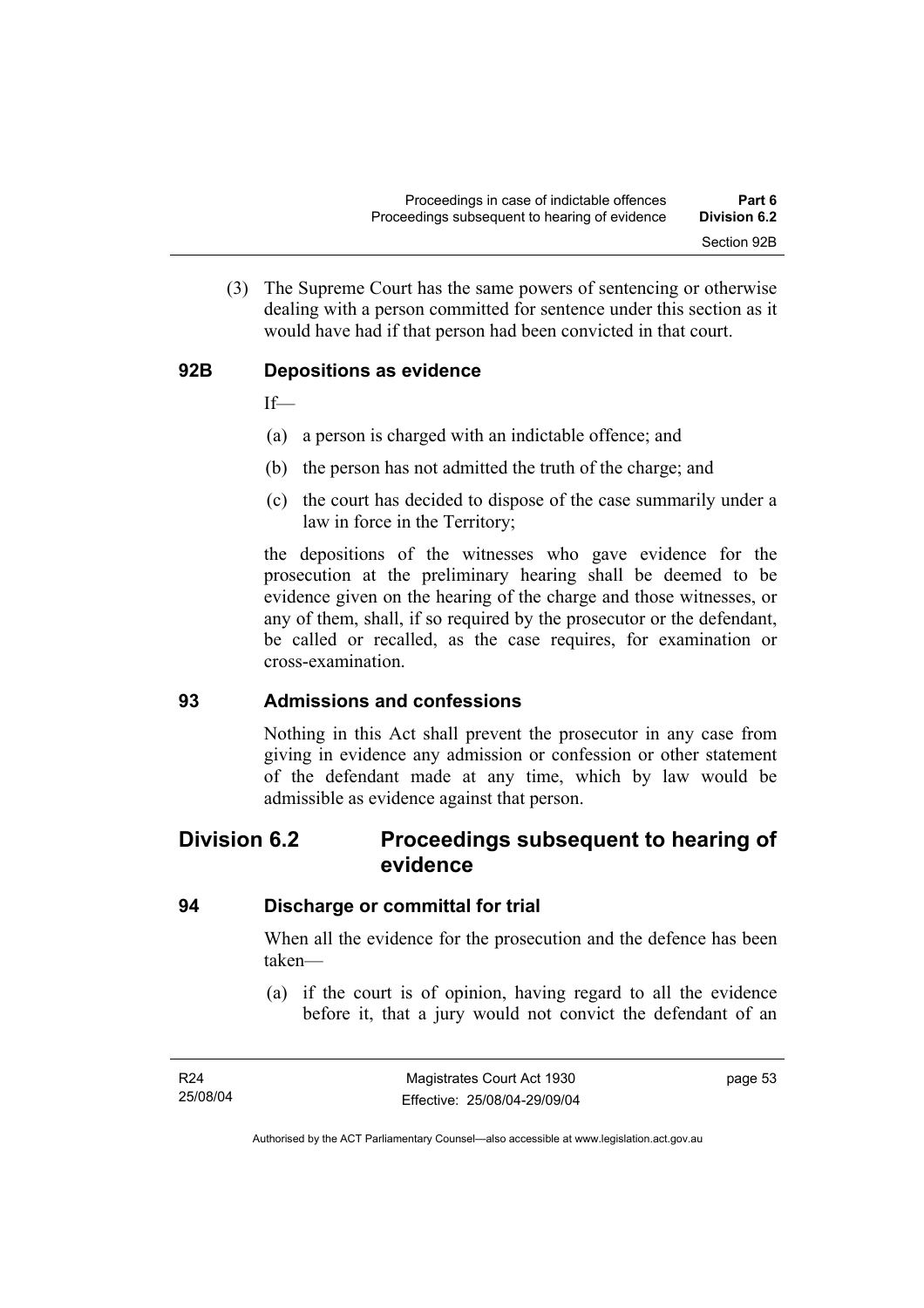indictable offence—it shall forthwith order the defendant, if he or she is in custody, to be discharged as to the information then under inquiry; and

 (b) if the court is not of the opinion referred to in paragraph (a)—it shall commit him or her to take his or her trial for the offence before the Supreme Court, and in the meantime either shall by warrant commit him or her to gaol, a lockup or a remand centre, to be there safely kept until the sittings of the court before which he or she is to be tried, or until he or she is delivered by due course of law or admitted to bail in accordance with the *Bail Act 1992*.

### **95 Depositions of dead or absent persons**

If, on the trial of a person who has previously been charged before the court with an indictable offence and committed for trial, it is proved—

- (a) that a witness whose depositions were taken at the hearing of the charge before the magistrate is dead or so ill as not to be able to travel or to give evidence, or is absent from Australia; and
- (b) that the depositions of the witness were taken in the presence of the accused person; and
- (c) that the accused person or a legal practitioner representing the accused person had a full opportunity of cross-examining the witness;

the depositions are admissible as evidence—

 (d) if taken in the manner specified in section 54A (3)—be read as evidence at the trial of the accused person without further proof unless it is proved that the magistrate by whom the depositions purport to have been signed did not in fact sign them; or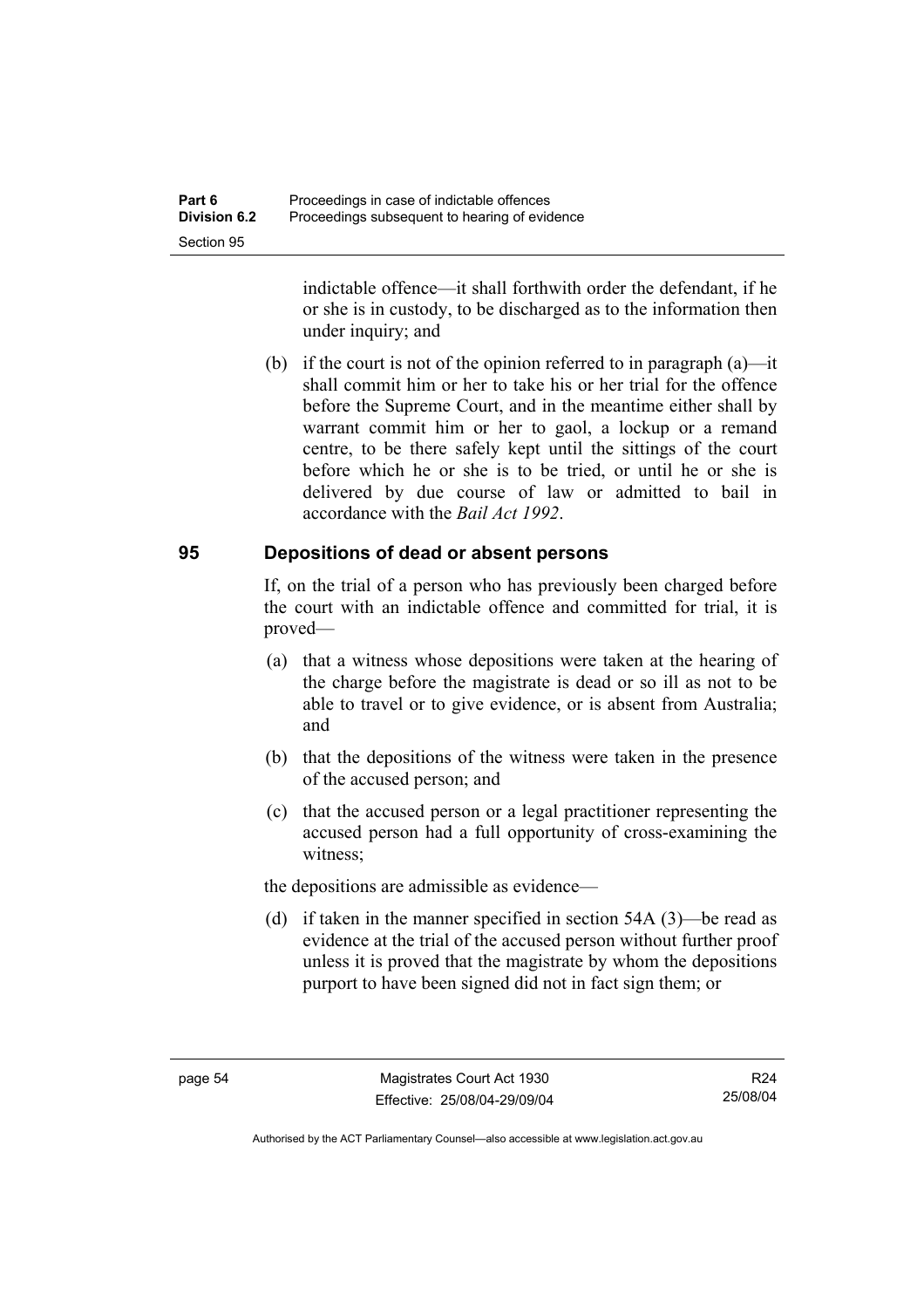(e) if recorded by 1 of the means specified in section 54A (2)—be read as evidence at the trial of the accused person if it is proved that the record is a correct record of the depositions and that the transcript is a correct transcript of that record.

# **96 Evidence for defence**

If a person is charged with an indictable offence as such, the court shall be bound to hear any evidence tendered on his or her behalf tending to show that the defendant is not guilty of the offence with which he or she is charged.

# **Division 6.2A Costs**

# **97 Discontinued proceedings**

 $If$ 

- (a) in proceedings under this part, the court is of the opinion that the evidence for the prosecution is not capable of satisfying a jury beyond reasonable doubt that the accused person has committed an indictable offence or is of the opinion, having regard to all the evidence before it, that a jury would not convict the defendant of an indictable offence; or
- (b) proceedings under this part are discontinued for any other reason;

the court may order that the informant shall pay to the defendant the costs the court thinks just.

# **Division 6.3 Recognisances of witnesses**

# **103 Recognisance of witnesses etc**

 (1) The court may bind by recognisance every person whose written statement was admitted in evidence under section 90AA, or who was examined before it, to appear at the court at which the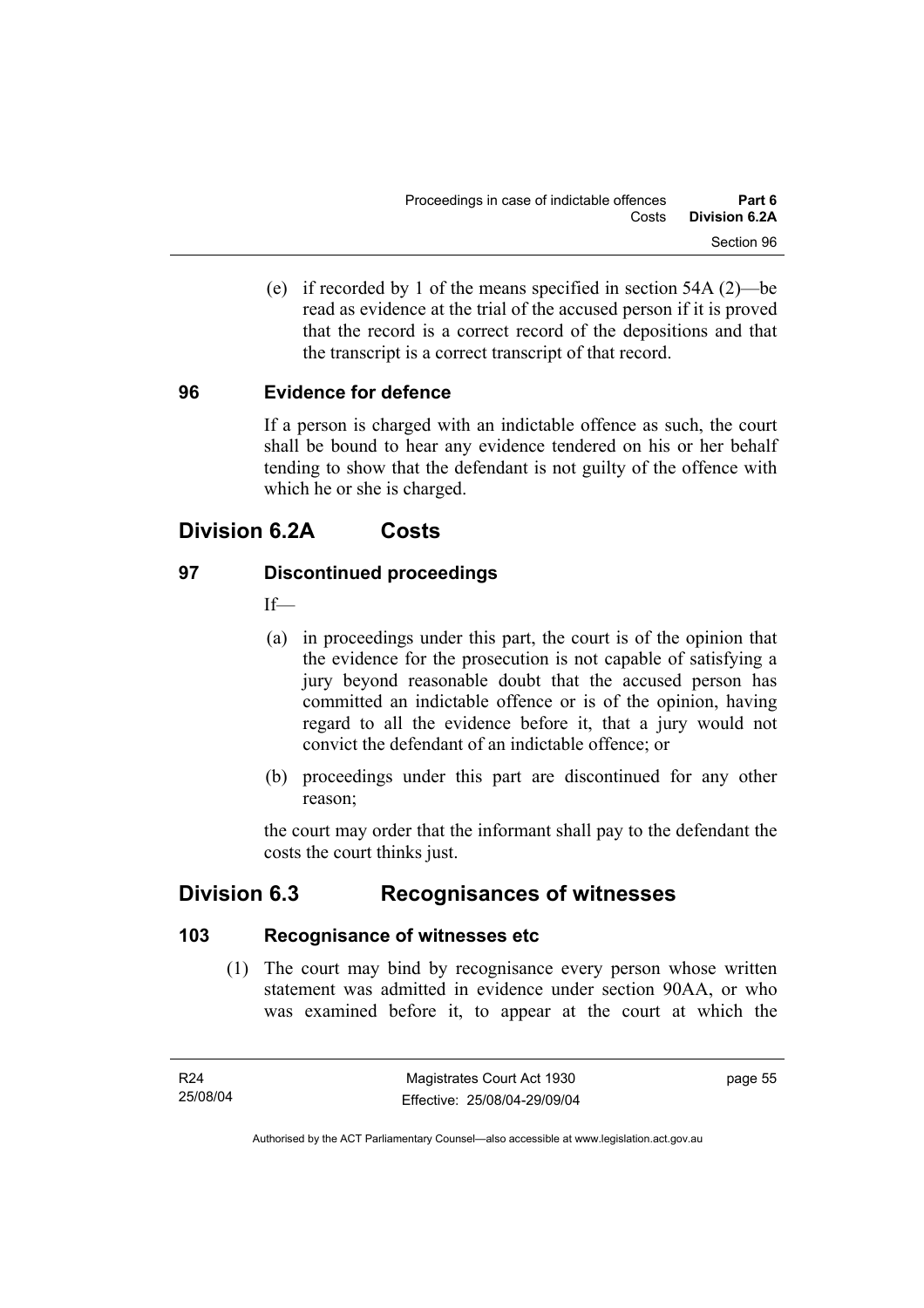defendant is to be tried, and then and there to give evidence against the defendant.

 (2) The recognisance shall particularly specify the profession, trade, or calling of every person who enters into it, together with his or her full name and place of residence.

# **104 Signature of magistrate—notice to witnesses**

Every such recognisance shall be duly acknowledged by every person who enters into it, and shall be subscribed by the magistrate before whom it is acknowledged, and a notice thereof signed by the magistrate shall at the same time be given to every person bound thereby.

# **105 Court may commit refractory witness**

- (1) If a witness refuses to enter into the recognisance, the court may by warrant commit him or her to gaol or to a remand centre, there to be safely kept until after the trial of the defendant, unless in the meantime the witness duly enters into the recognisance before a magistrate.
- (2) If afterwards, the defendant is not committed for trial for the offence with which he or she is charged, or if the duly appointed officer declines to file an information against the defendant for the offence, any magistrate, on being duly informed of the fact, may, by his or her order in that behalf, order and direct the keeper of the goal or superintendent of the remand centre, as the case requires where the witness is in custody to discharge him or her from custody, and the keeper or superintendent shall thereupon forthwith discharge him or her accordingly, as to that warrant.

page 56 Magistrates Court Act 1930 Effective: 25/08/04-29/09/04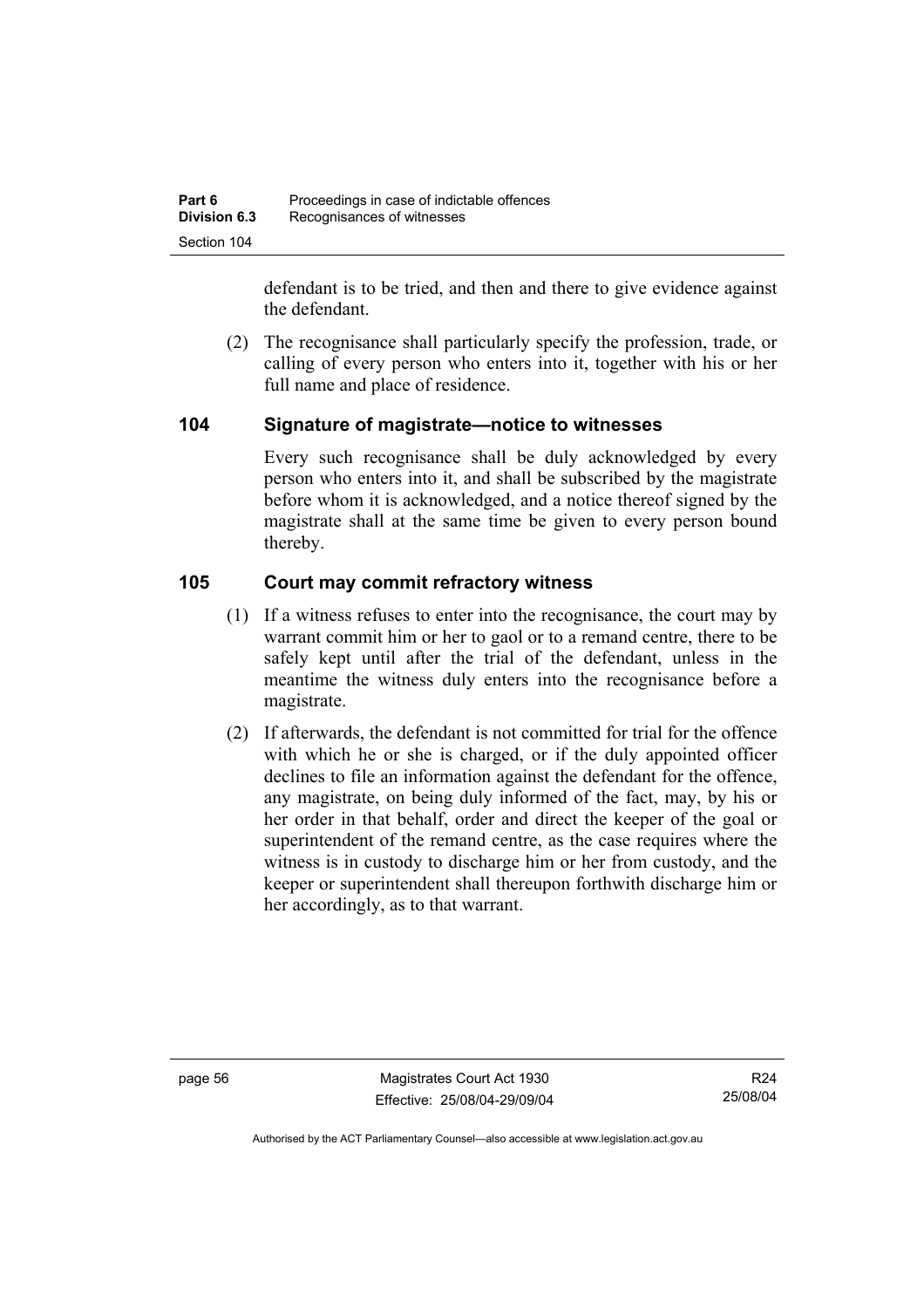# **Division 6.4 Miscellaneous**

# **106 Transmission of depositions etc to director of public prosecutions**

- (1) If a defendant is committed for trial or for sentence the court shall as soon as possible after the conclusion of the case before it, transmit to the director of public prosecutions or a person authorised by the director of public prosecutions all informations, examinations, depositions, statements, bail undertakings and other documents sworn taken or acknowledged in the case.
- (2) The reference in subsection (1) to depositions is a reference to a certified copy of depositions and the reference in that subsection to statements includes a reference to a certified copy of the statement (if any) made by a defendant in reply to the question referred to in section 92 (1).

# **107 Delivery of documents to proper officer of court**

- (1) After the transmission of the documents and before the day of trial, the director of public prosecutions or a person authorised by the director of public prosecutions shall have and be subject to the same duties and liabilities with respect to the documents on a certiorari directed to him or her, or on a rule or order directed to him or her instead of that writ, as the court would have had and been subject to on a certiorari to it if the documents had not been transmitted.
- (2) The director of public prosecutions, a person authorised by the director of public prosecutions, the person representing the director of public prosecutions or the person representing the informant, shall, at any time after the opening of the Supreme Court at the sitting at which the trial is to be had, deliver or cause to be delivered the documents or any of them to the proper officer of the Supreme Court, if the presiding judge so directs.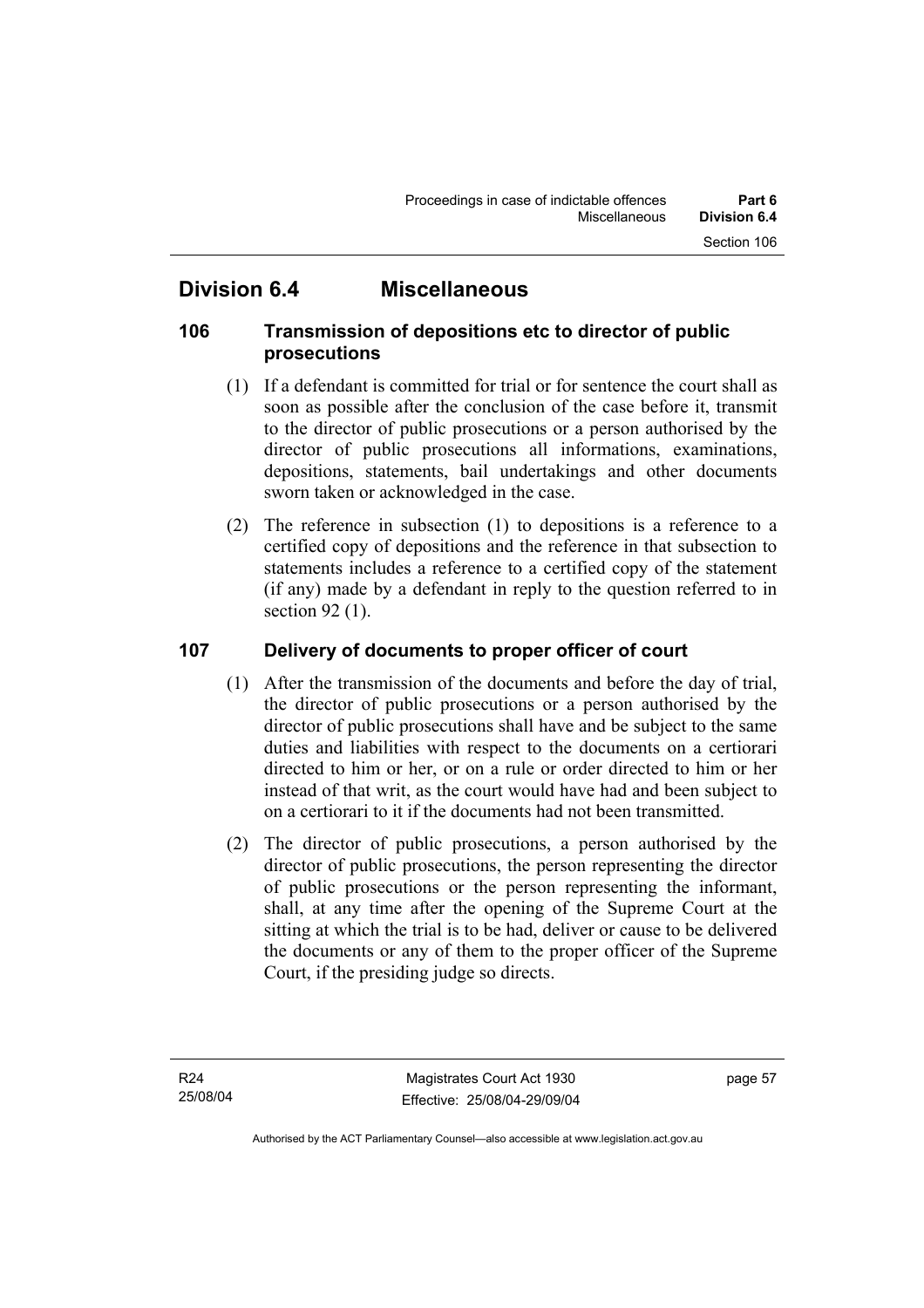| Part 6              | Proceedings in case of indictable offences |
|---------------------|--------------------------------------------|
| <b>Division 6.4</b> | Miscellaneous                              |
| Section 108         |                                            |

# **108 Copies of depositions may be obtained by accused**

- (1) If any person charged with any indictable offence is directed by the Magistrates Court to be tried, if that person, at any time after the examinations in his or her case have been concluded and before the first sitting of the Supreme Court at which he or she is to be tried, makes application to the officer having the custody thereof, that person shall receive from the officer certified copies of the depositions on which he or she has been directed to be tried, and of the evidence given on the cross-examination or the examination of any witnesses that have been cross-examined or called and examined by or on behalf of that person.
- (2) Any gaoler or officer having that person in his or her custody shall convey or cause to be conveyed any such application to the officer having the custody of the depositions and evidence.

page 58 Magistrates Court Act 1930 Effective: 25/08/04-29/09/04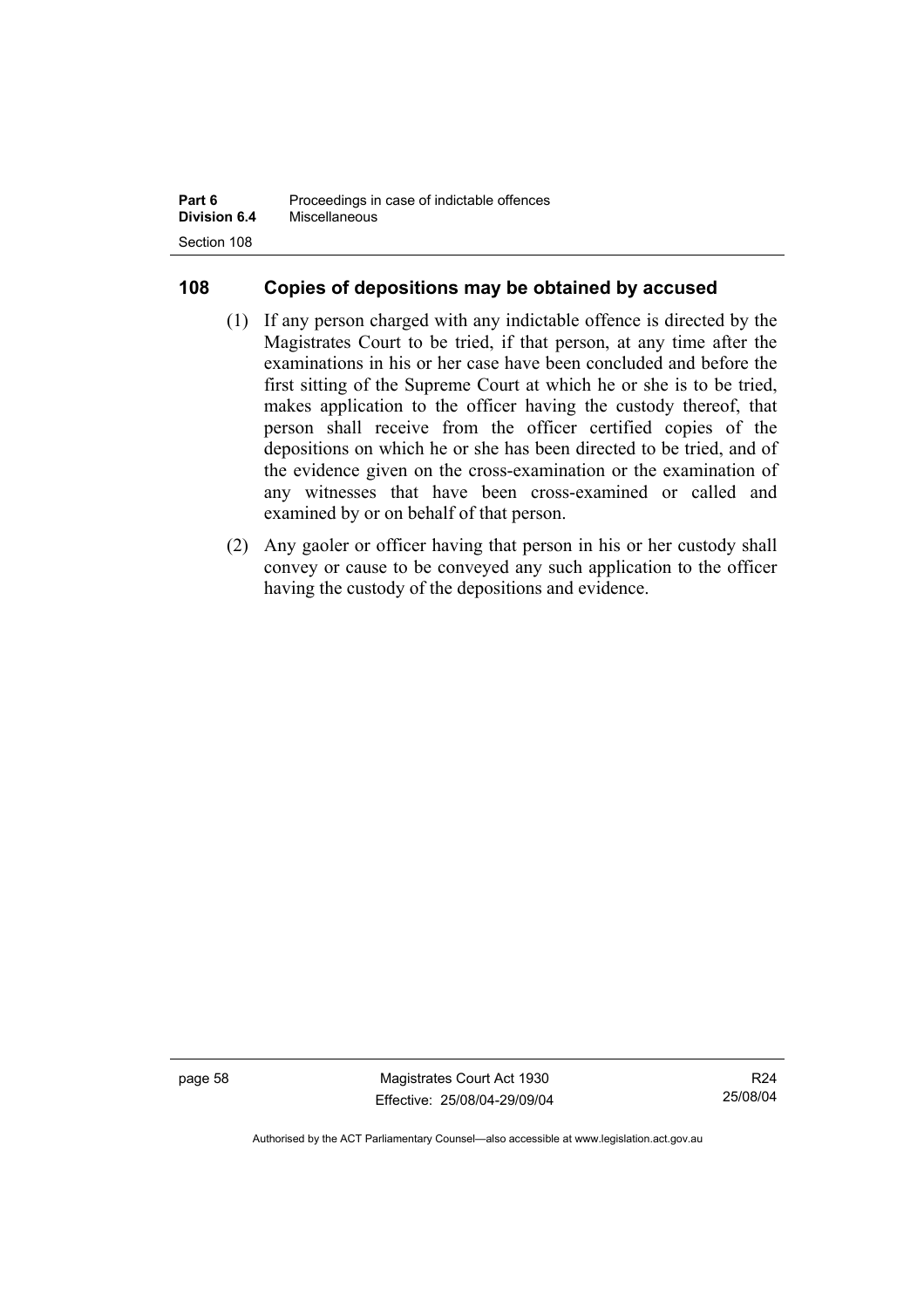# **Part 7** Proceedings for offences **punishable summarily**

## **108A Indictable offences dealt with summarily**

If—

- (a) a person is charged with an indictable offence; and
- (b) the court has decided to dispose of the case summarily under a law in force in the Territory;

this part applies, so far as it is applicable, to the summary disposal of the case.

#### **109 Dismissal or adjournment in absence of informant**

- $(1)$  If—
	- (a) the defendant appears (whether voluntarily, in accordance with a summons or under a warrant) at the time and place for the hearing of an information in respect of an offence punishable summarily; and
	- (b) the informant, having been notified of the time and place for the hearing, does not appear either personally or by a legal practitioner appearing for him or her;

the court shall, subject to subsection (2), dismiss the information.

 (2) The court may, if it thinks it is appropriate to do so, adjourn to another day the hearing of an information that would otherwise be dismissed under subsection (1).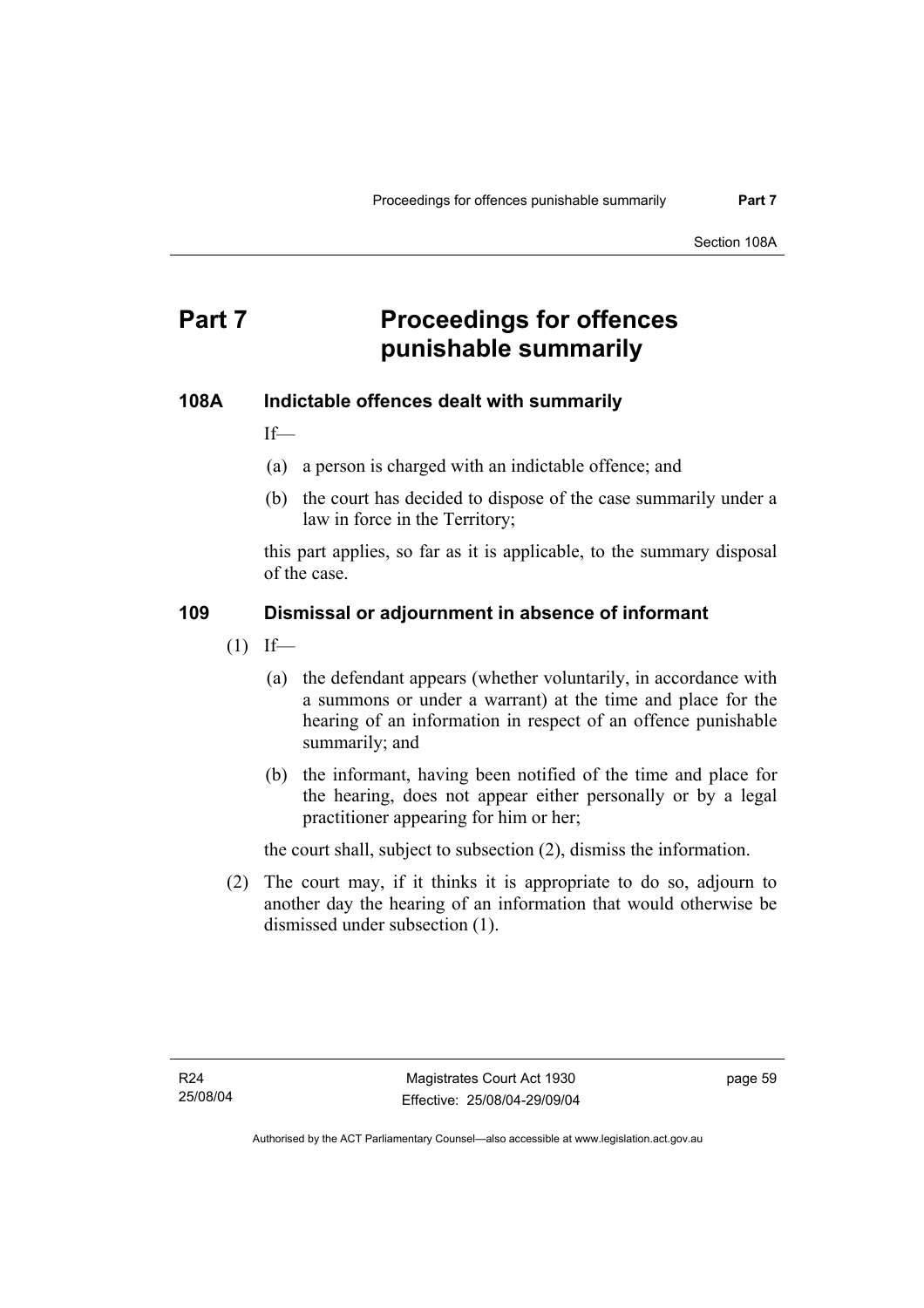Section 110

#### **110 Ex parte hearing in absence of defendant**

- (1) If a summons has been served in accordance with section 41 and the defendant does not appear when called, the court may either—
	- (a) proceed ex parte to hear and determine the case in the absence of the defendant; or
	- (b) on oath being made before it, substantiating the matter of the information to its satisfaction, issue its warrant for the arrest of the defendant and to bring him or her before the court to answer to the information and be further dealt with according to law.
- (2) If the court proceeds under subsection  $(1)$  (a)—
	- (a) the evidence of the informant or another person may be given orally; or
	- (b) a written statement made by the informant or another person may be admitted as evidence of the matters contained in it.
- (3) A written statement admitted in evidence shall constitute the depositions of the person who made the statement.
- (4) A written statement shall not be admitted in evidence unless it is sworn before—
	- (a) a legal practitioner; or
	- (b) a justice of the peace; or
	- (c) the registrar; or
	- (d) a prescribed person.
- (5) If the court admits a written statement in evidence it may, of its own motion, adjourn the hearing of the information and require the person who made the statement to attend before the court to give evidence.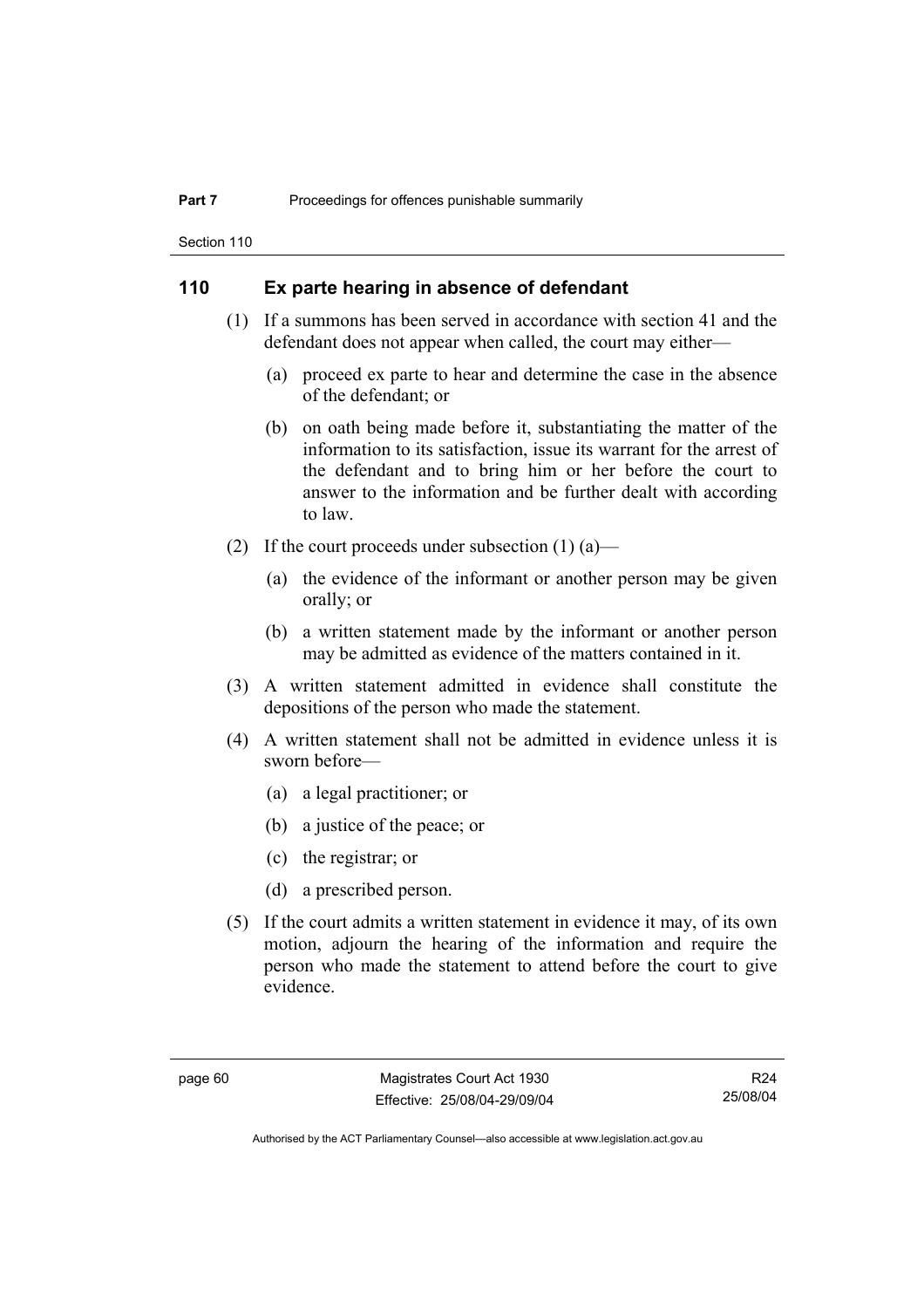(6) Although a part of a written statement tendered in evidence under this section is inadmissible according to the rules of evidence, that statement is nevertheless admissible under this section as evidence of the matters contained in the remainder of that statement, but if the court admits such a statement, the court shall identify the part that is inadmissible and shall, with reference to that part, write on the statement 'ruled inadmissible' or words to that effect.

#### **111 Magistrate may adjourn case**

If the court on the non-appearance of the defendant issues its warrant, it shall adjourn the hearing of the information until the defendant is arrested, and if the defendant is afterwards arrested under the warrant he or she shall be detained in safe custody until he or she can be brought up before the court at a convenient time and place of which the informant shall have due notice.

#### **112 Both parties appearing**

If both parties appear either personally or by legal practitioners appearing for them, the court shall proceed to hear and determine the information.

## **113 Proceedings at hearing on defendant's confession**

If the defendant is present at the hearing, the substance of the information shall be stated to the defendant, and the defendant shall be asked if he or she has any cause to show why he or she should not be convicted or why an order should not be made against him or her, and if the defendant has no cause to show, the court may convict the defendant, or make an order against the defendant accordingly.

#### **114 If defendant does not admit the case**

If the defendant does not admit the truth of the information, the court shall proceed to hear the informant and his or her witnesses and also the defendant and his or her witnesses and also such

| R24      | Magistrates Court Act 1930   | page 61 |
|----------|------------------------------|---------|
| 25/08/04 | Effective: 25/08/04-29/09/04 |         |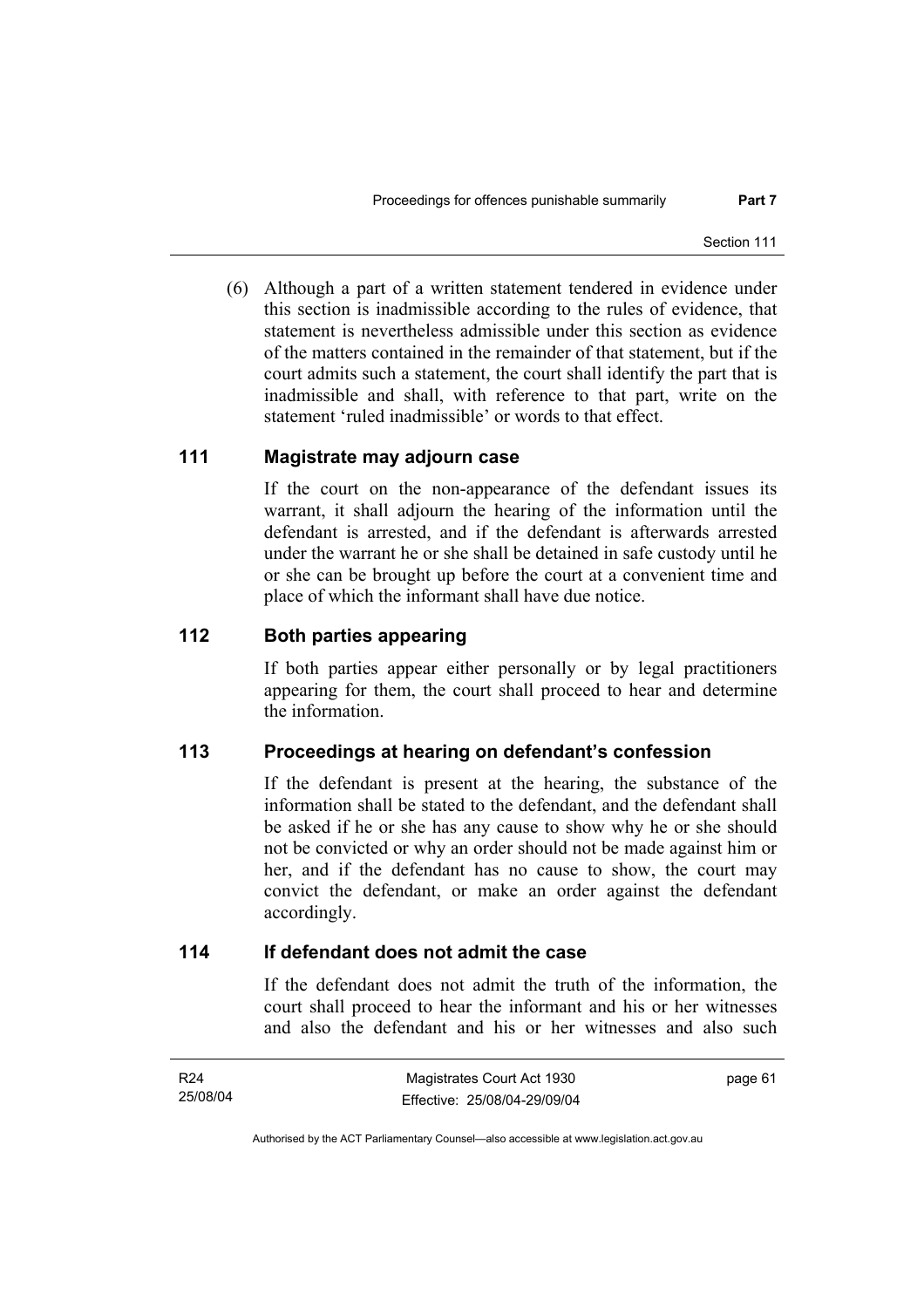Section 115

witnesses as the informant may examine in reply, if the defendant has given any evidence other than as to his or her general character; and the court having heard what each party has to say, and the evidence so adduced, shall consider the whole matter and determine it, and shall convict or make an order on the defendant or dismiss the information as justice requires.

## **115 Court may proceed to hearing in absence of both or either of the parties**

If at the time or place to which a hearing or further hearing is adjourned, either or both of the parties does not or do not appear personally or by legal practitioners appearing for them, the court may proceed to the hearing or further hearing as if the party or parties were present, or if the informant does not appear the court may dismiss the information with or without costs.

#### **116 Conduct of summary proceedings regulated**

The defendant or a legal practitioner representing the defendant may address the court after all the evidence for the informant and the evidence (if any) for the defendant and for the informant in reply has been given and the informant or a legal practitioner representing the informant shall have a closing address.

page 62 Magistrates Court Act 1930 Effective: 25/08/04-29/09/04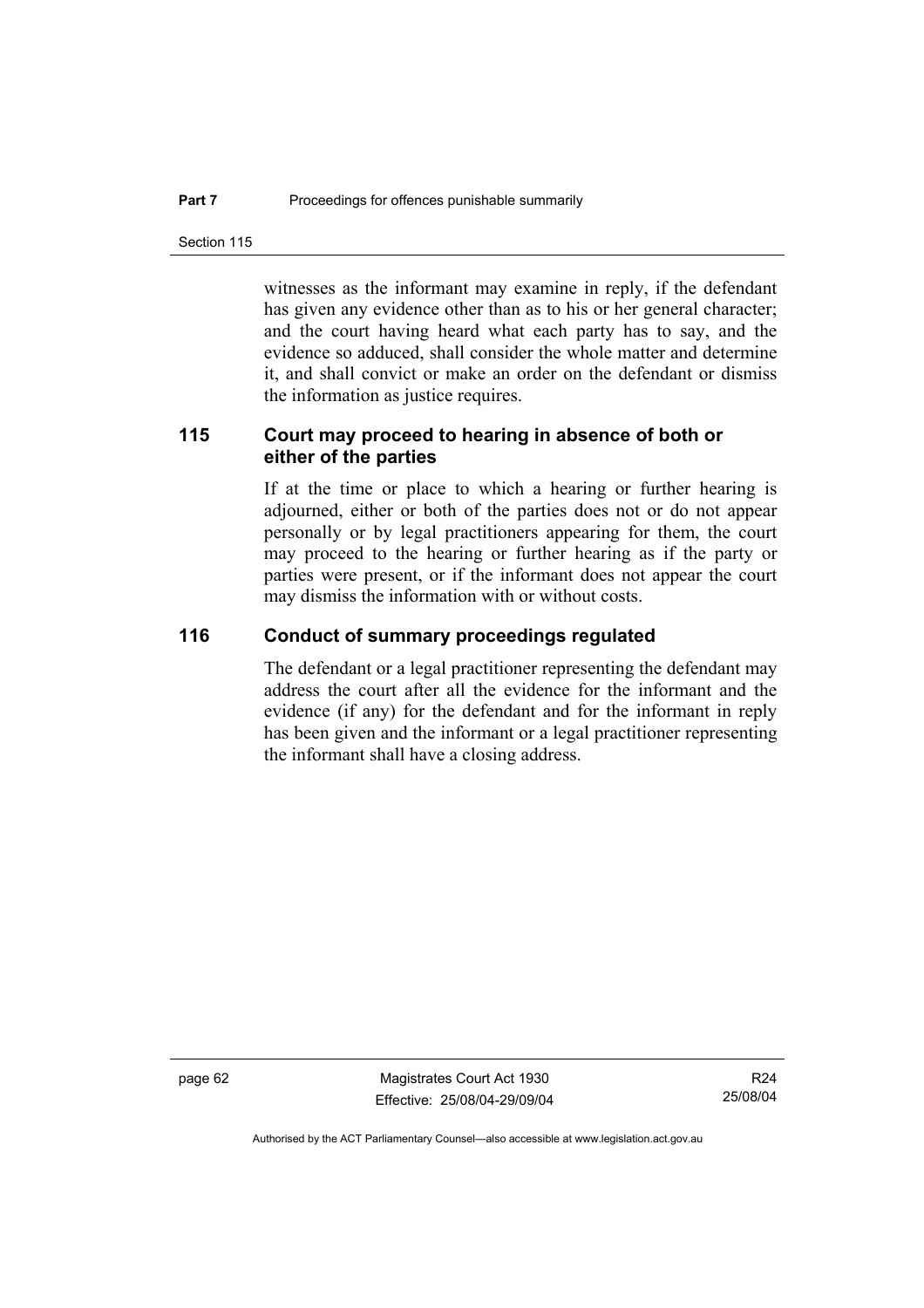# **Part 7A Service and pleading by post for certain offences**

#### **116A Interpretation for pt 7A**

(1) In this part:

*defendant* means a person who has been duly served with a summons in accordance with section 116B.

- (2) A reference in this part, other than in section 116B (2), to the notice to defendant form, the notice of intention to defend form or the plea of guilty form is a reference to a copy of that form printed on the back of a copy of a summons.
- (4) In this part, a reference to a law in force in the Territory includes a reference to—
	- (a) the Australian National University Parking and Traffic Statute as amended and in force from time to time; and
	- (b) if that statute is repealed and remade—the remade statute as amended and in force from time to time.

#### **116AA Meaning of prescribed offence for pt 7A**

- (1) For this part, an offence against a law in force in the Territory is a *prescribed offence* in relation to a person if—
	- (a) for an offence against the road transport legislation—the maximum fine that can be imposed on the person for the offence is 30 penalty units; or
	- (b) for any other offence—the maximum fine that can be imposed on the person for the offence is 10 penalty units.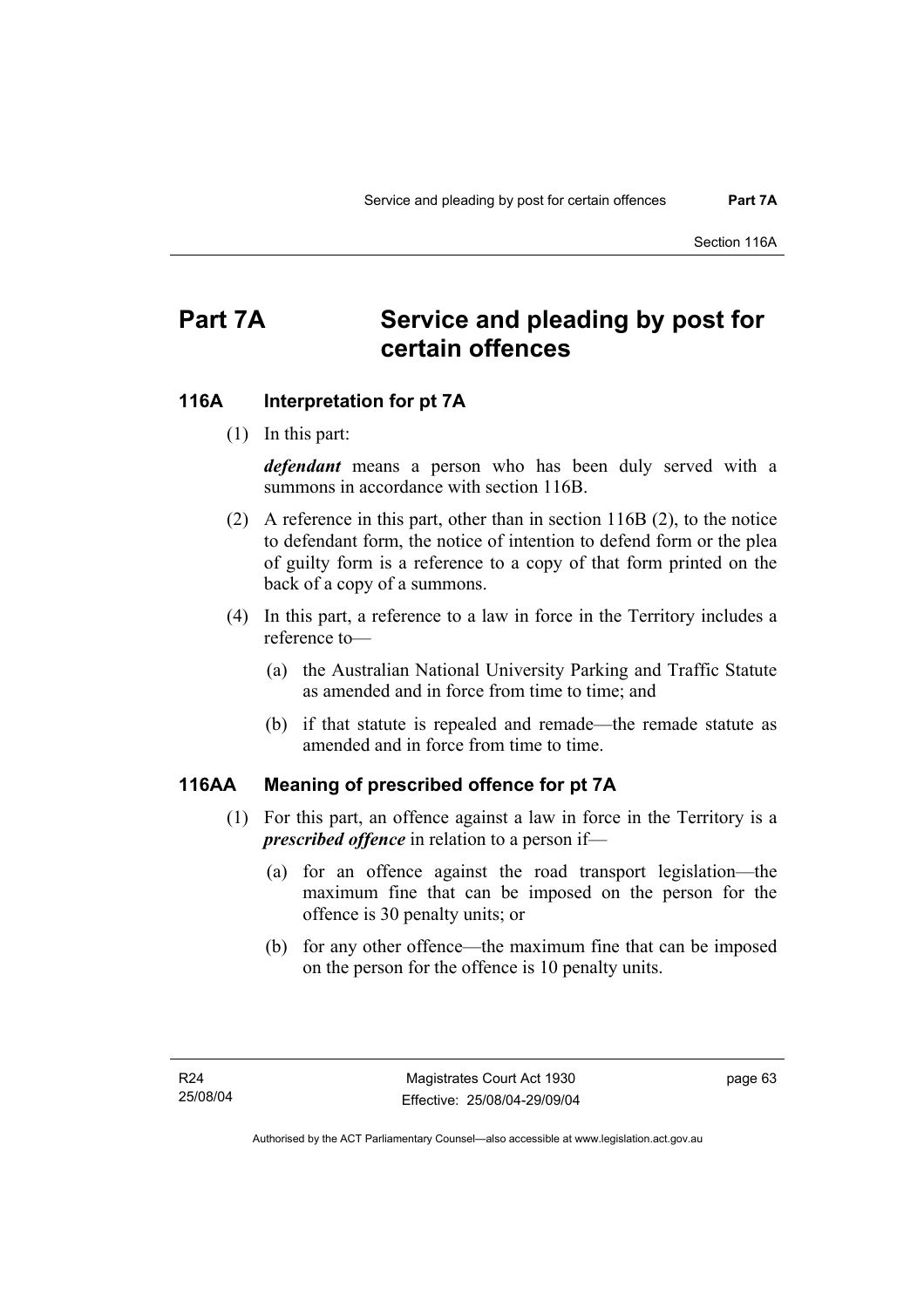Section 116B

(2) In subsection (1):

*road transport legislation* means the following:

- (a) the *Road Transport (Dimensions and Mass) Act 1990*;
- (b) the *Road Transport (Driver Licensing) Act 1990*;
- (c) the *Road Transport (General) Act 1990*;
- (d) the *Road Transport (Public Passenger Services) Act 2001*;
- (e) the *Road Transport (Safety and Traffic Management) Act 1999*;
- (f) the *Road Transport (Vehicle Registration) Act 1999*;
- (g) any other Act or any regulations (or provision of an Act or regulations) prescribed under the regulations;
- (h) any regulations made under an Act mentioned in paragraphs (a) to (g) or any provisions of such an Act.

#### **116B Service of summons**

- (1) Without prejudice to the methods of service provided for by section 41 (1), a summons with respect to a prescribed offence may be served on the person to whom it is directed—
	- (a) by delivering 2 copies of the summons to him or her personally; or
	- (b) by sending 2 copies of the summons by post addressed to him or her at his or her last-known place of residence or business; or
	- (c) by leaving 2 copies of the summons at his or her last-known place of residence or business with a person apparently resident or employed at that place and apparently over the age of 16 years.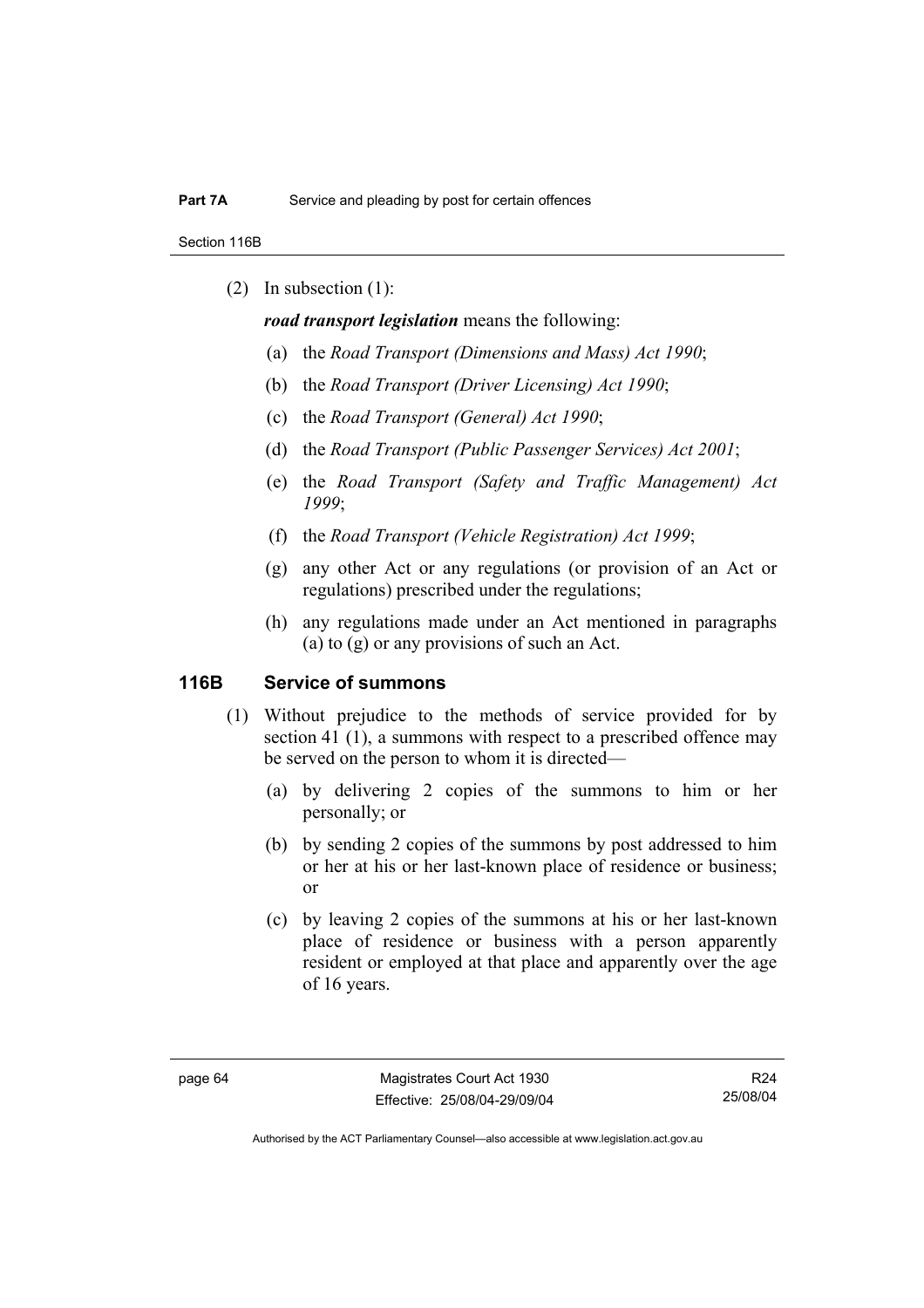- (2) One copy of a summons with respect to a prescribed offence served in accordance with this section shall have the notice to defendant form printed on the back of it, and the other copy of that summons so served shall have the notice of intention to defend form and the plea of guilty form printed on the back of it.
- (3) Service in accordance with this section of a summons with respect to a prescribed offence, being service in a manner referred to in subsection (1) (a) or (c), shall be effected not less than 14 days before the day when the person to whom it is directed is required by the summons to appear before the court.
- (4) If a summons with respect to a prescribed offence is served in accordance with this section in the manner referred to in subsection (1) (b), the 2 copies of the summons shall be sent by post not less than 21 days before the day when the person to whom it is directed is required by the summons to appear before the court.

## **116BA Giving of notice**

If the registrar is required to give notice to a person under this part, the notice may be served by sending a copy by post addressed to the person at his or her last-known place of residence or business.

## **116C Proof of service**

- (1) Service of a summons or notice for this part may be proved by the oath of the person who served it, by affidavit or otherwise.
- (2) For this part, if—
	- (a) a summons has been served in accordance with section 116B; and
	- (b) a copy of the summons is returned to the registrar with the notice of intention to defend form or the plea of guilty form completed;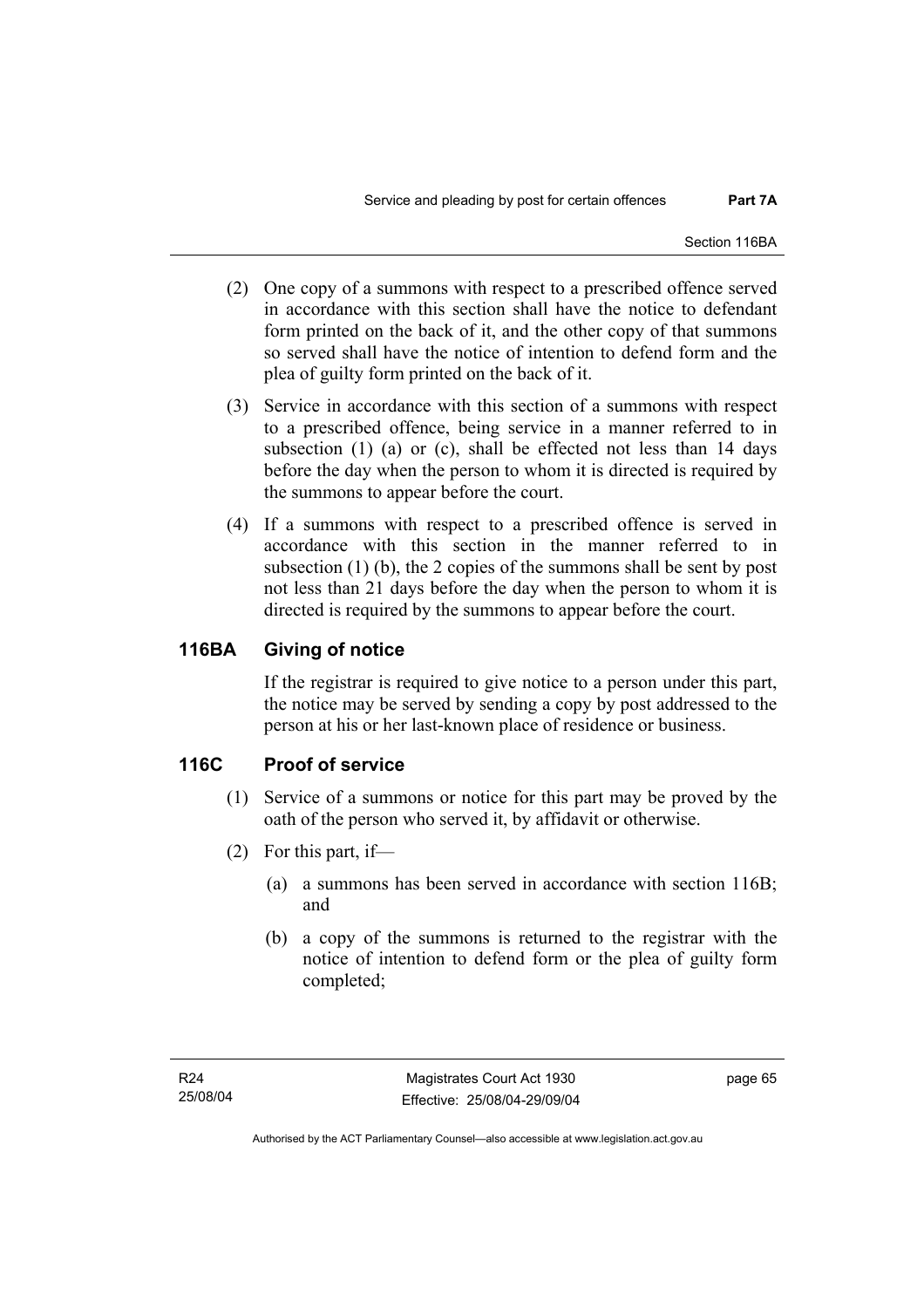#### **Part 7A** Service and pleading by post for certain offences

Section 116D

the defendant shall, unless the contrary is proved, be taken to have completed and signed the form so completed and to have returned the form to the registrar.

- (3) The plea of guilty form shall be signed in the presence of one of the following persons:
	- (a) the registrar;
	- (b) a legal practitioner;
	- (c) a justice of the peace;
	- (d) a prescribed person.

#### **116D Pleas**

A defendant may—

- (a) without prejudice to any other means of pleading guilty, enter a plea of guilty by completing the plea of guilty form and returning the form, whether by post or otherwise, to the registrar; or
- (b) give notice of his or her intention to defend by completing the notice of intention to defend form and returning the form, whether by post or otherwise, to the registrar.

## **116E Procedure if plea of guilty entered**

- $(1)$  If—
	- (a) a defendant enters a plea of guilty in accordance with section 116D; and
	- (b) the defendant—
		- (i) does not appear at the hearing; or
		- (ii) appears but does not withdraw his or her plea of guilty; and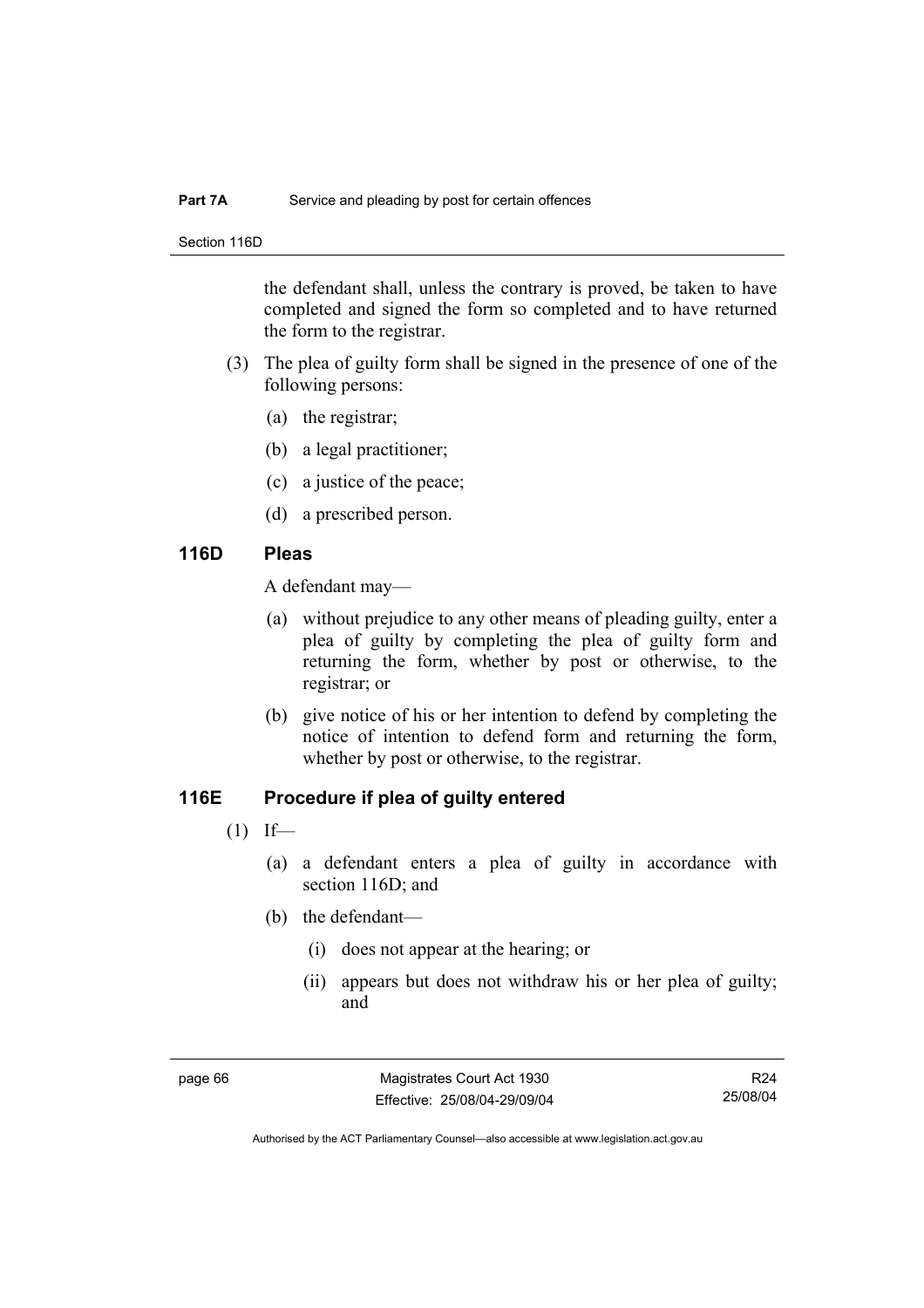(c) the court accepts the plea of guilty;

the court shall record a plea of guilty and determine the proceedings accordingly.

- (2) The court shall, in determining proceedings under subsection (1), have regard to the matters (if any) drawn to the attention of the court in the plea of guilty and shall give to those matters the weight that to the court seems proper.
- (3) If the court declines to accept a plea of guilty entered in accordance with section 116D—
	- (a) the court shall adjourn the hearing and fix a time and place for the hearing of the proceedings; and
	- (b) if the defendant is not before the court—the registrar shall give to the defendant notice of the time and place so fixed.
- (4) If a defendant does not appear at the time and place fixed under subsection (3), the court may hear and determine the proceedings in the absence of the defendant.

## **116F Procedure if notice of intention to defend given**

If a defendant returns the notice of intention to defend form to the registrar before the day when he or she is required by the summons to appear before the court—

- (a) the court shall fix a time and place for the hearing of the proceedings; and
- (b) the registrar shall give to the defendant notice of the time and place so fixed.

## **116FA Procedure if defendant pleads not guilty**

If the defendant appears before the court at the time and place at which he or she is required by the summons to appear and pleads not guilty, the court shall adjourn the hearing, fix a time and place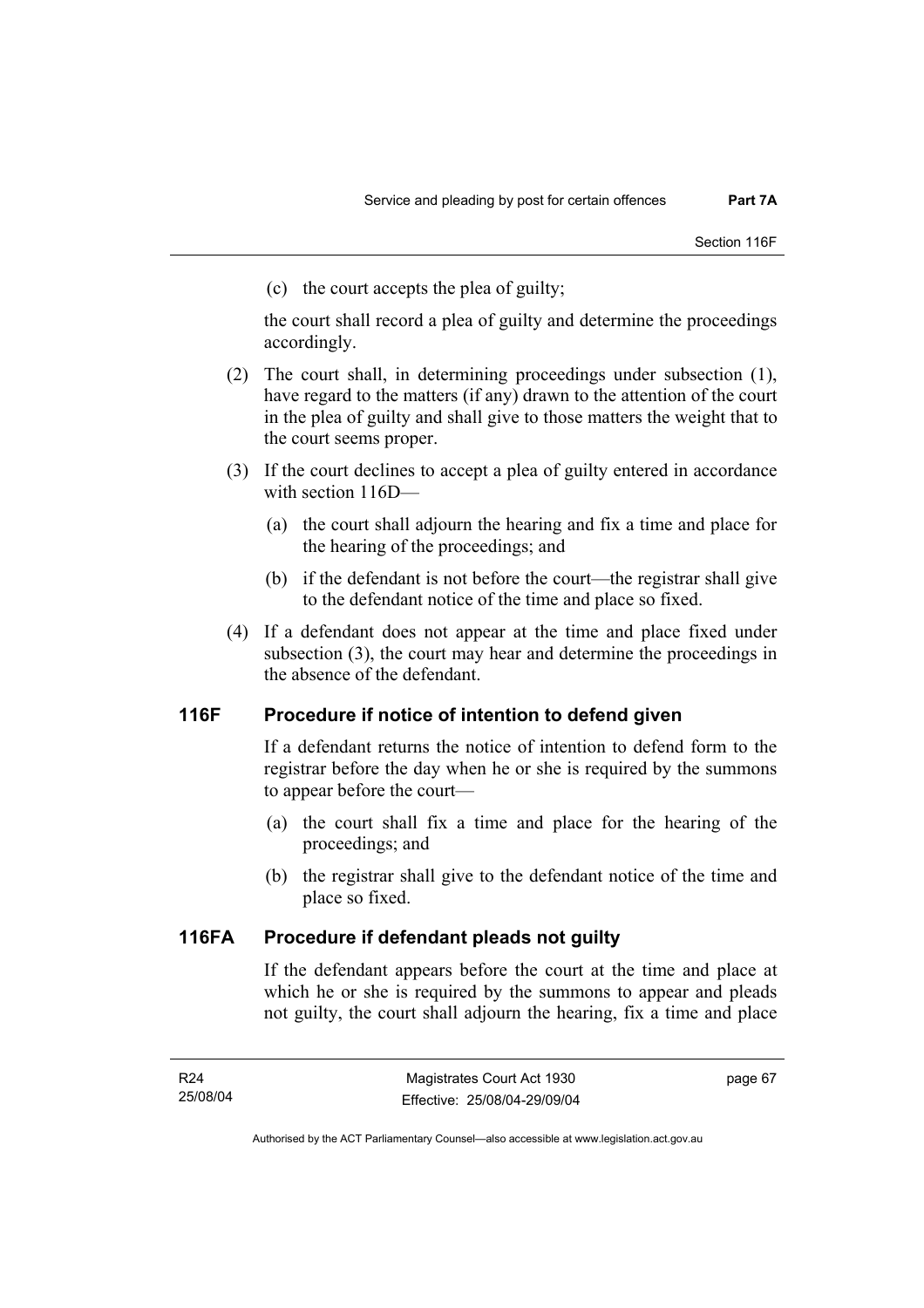#### **Part 7A** Service and pleading by post for certain offences

Section 116G

for the hearing of the proceedings and inform the defendant of the time and place so fixed.

#### **116G Procedure if defendant does not plead**

If—

- (a) a summons has been served in accordance with section 116B; and
- (b) either—
	- (i) the defendant does not enter a plea of guilty in accordance with section 116D or return the notice of intention to defend form to the registrar before the day when he or she is required by the summons to appear before the court, and does not appear before the court at the time and place specified in the summons; or
	- (ii) the defendant does not appear before the court at the time and place specified in the notice given to him or her in accordance with section 116F or fixed by the court in accordance with section 116FA; and
- (c) the court is satisfied—
	- (i) that the matters alleged in the summons are reasonably sufficient to inform the defendant of the offence alleged against him or her; and
	- (ii) that the matters so alleged constitute the offence charged in the summons;

the court may convict the defendant of the offence charged in the summons.

#### **116H Restricted penalties under pt 7A**

(1) Subject to subsection (3), if—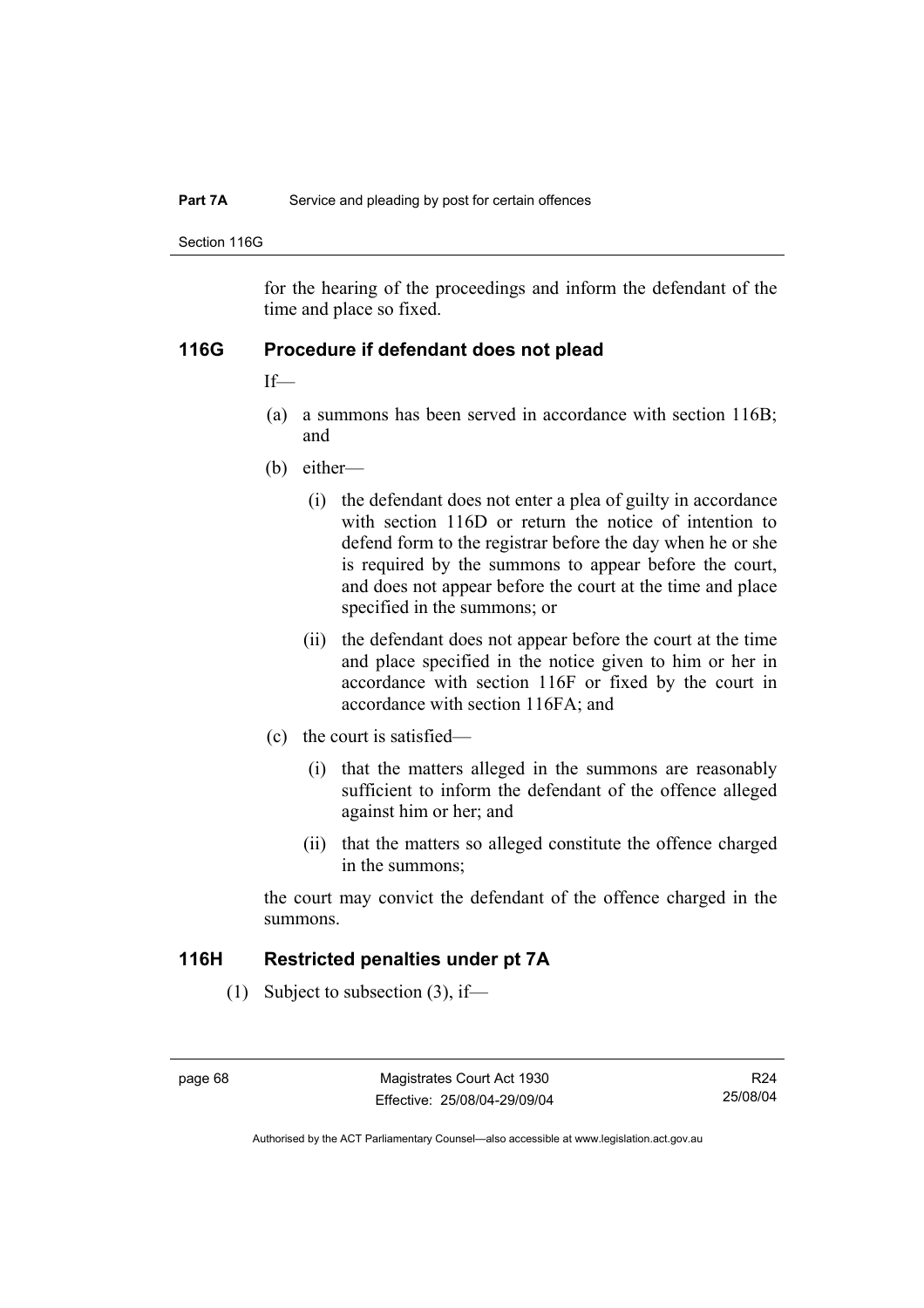- (a) a defendant is convicted under this part of an offence against a law referred to in a paragraph of section 116AA (1); and
- (b) at the time that the defendant is sentenced, the defendant is not before the court or is not represented before the court by a legal practitioner;

the only penalty that the court may impose is a fine of an amount not exceeding the amount referred to in that paragraph.

- $(2)$  If—
	- (a) the court convicts a defendant of an offence against a law referred to in a paragraph of section 116AA (1); and
	- (b) the law provides in effect that a penalty other than a fine may be imposed on the defendant; and
	- (c) at the time that the defendant is sentenced, the defendant is not before the court or is not represented before the court by a legal practitioner;

and the court considers that a penalty other than a fine may be appropriate—

- (d) the court shall adjourn the hearing and fix a time and place for sentence; and
- (e) the registrar shall give to the defendant notice of the time and place so fixed.
- (3) If a defendant convicted of an offence against a law referred to in a paragraph of section 116AA (1) does not appear at the time and place fixed under subsection (2), the court, in the absence of the defendant, may impose on the defendant any penalty that is applicable under that law.

#### **116I Consequences of conviction ex parte**

If a defendant is, in his or her absence, convicted of an offence, the registrar shall give to the defendant written notice of—

| R24      | Magistrates Court Act 1930   | page 69 |
|----------|------------------------------|---------|
| 25/08/04 | Effective: 25/08/04-29/09/04 |         |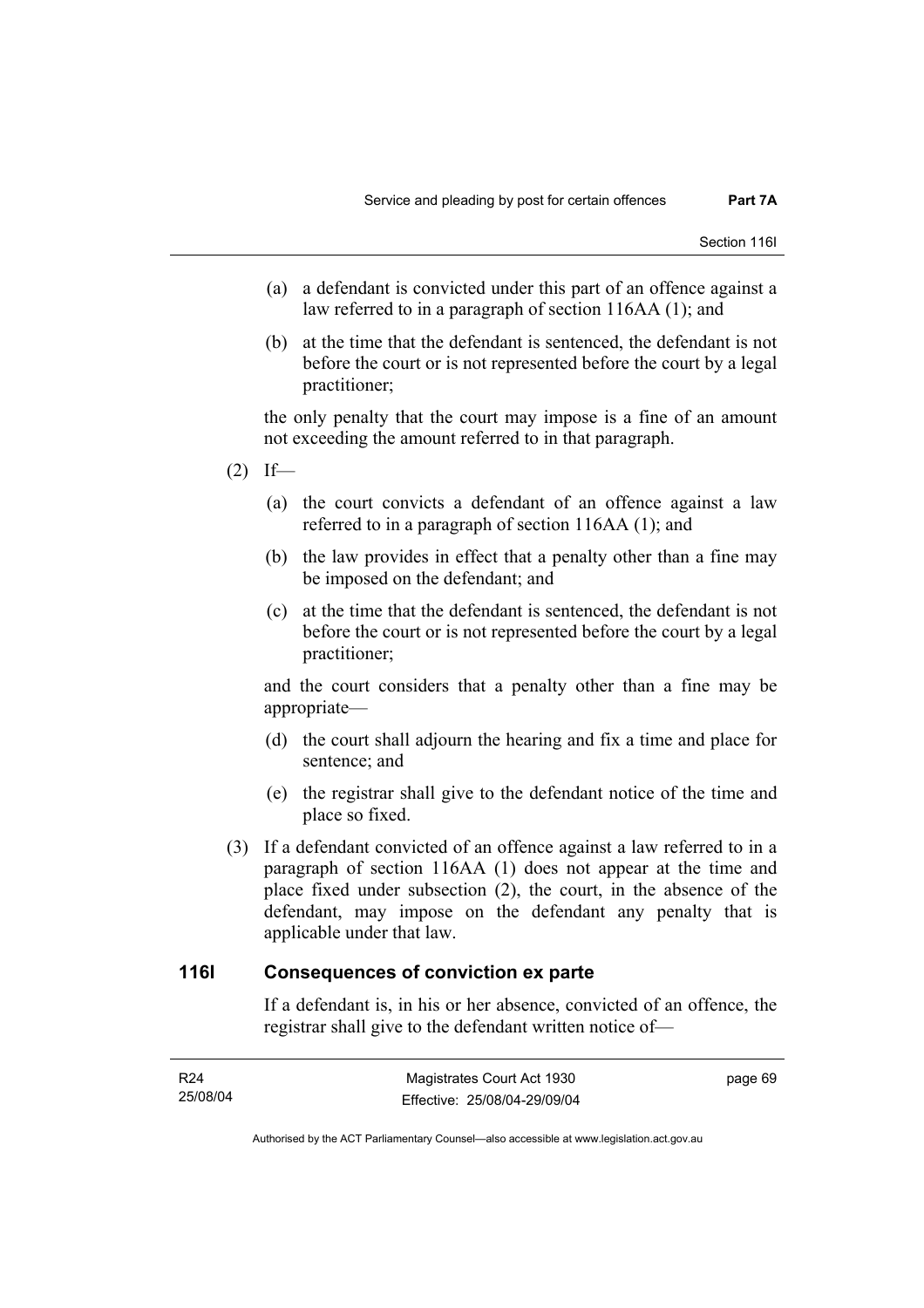Section 116I

- (a) the conviction and order of the court; and
- (b) the penalty (if any) imposed by the court, and the means by which and the time by which the penalty is required to be discharged; and
- (c) except where the proceedings are determined in accordance with section 116E (1), the defendant's right to apply for the setting aside of the conviction or order in accordance with section 23.

page 70 Magistrates Court Act 1930 Effective: 25/08/04-29/09/04

R24 25/08/04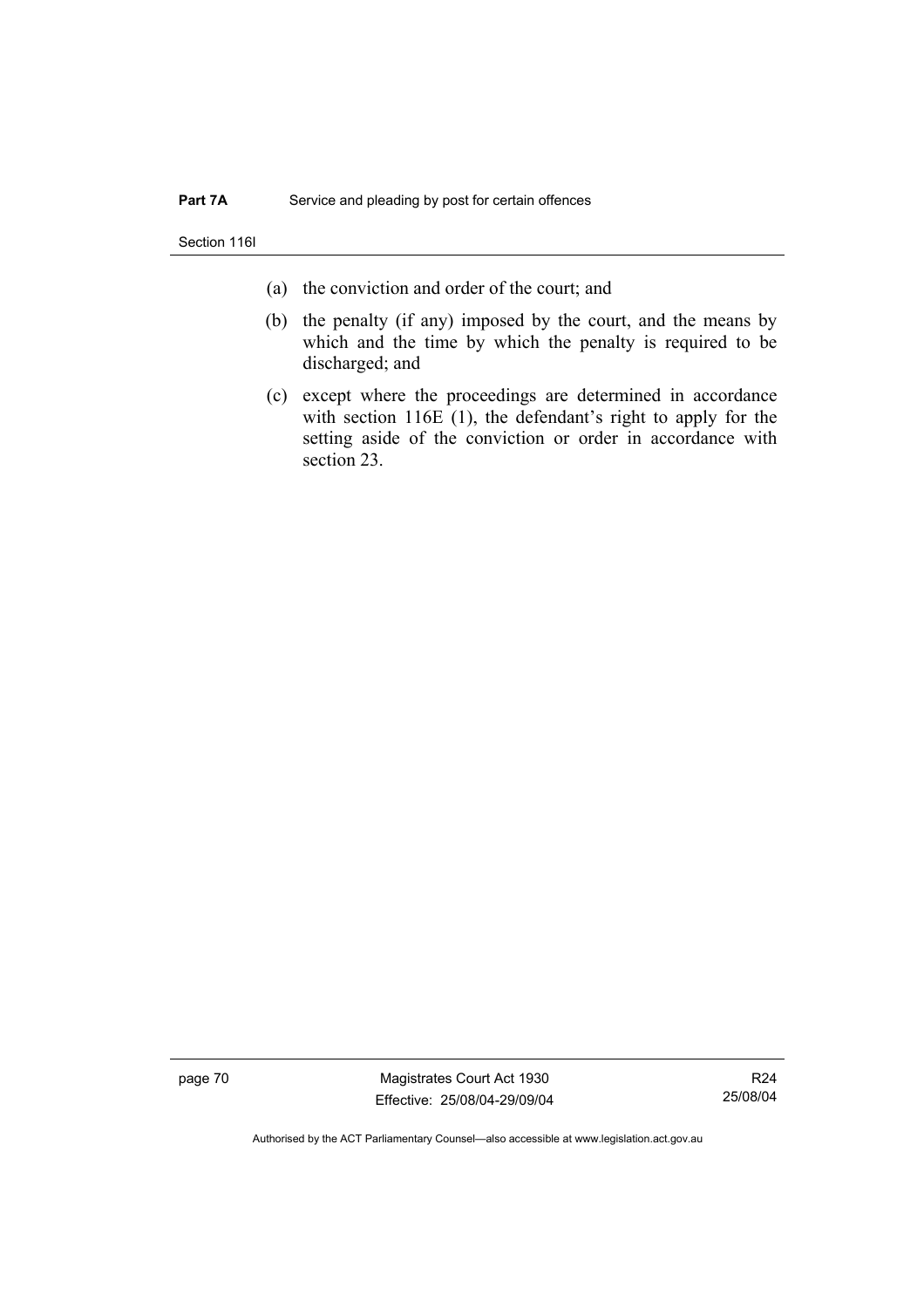## **Division 8.1 Preliminary**

#### **U 117 Definitions for pt 8**

In this part:

*administering authority*, for an infringement notice offence, means the entity that, under the regulations, is the administering authority for the offence.

*authorised person*, for part 8 (Infringement notices for certain offences)—see section 134A (3).

*date of service*, of an infringement notice or reminder notice that has been, or is to be, served on a person, means the date the notice is served on the person.

*infringement notice* means a notice under section 120 (Service of infringement notices).

*infringement notice offence* means an offence declared under the regulations to be an offence to which this part applies.

*infringement notice penalty*, for a person for an infringement notice offence, means—

- (a) the amount prescribed under the regulations as the penalty payable by the person for the offence under an infringement notice for the offence; or
- (b) if a reminder notice has also been served on the person for the offence—the total of the amount mentioned in paragraph (a) and the amount prescribed under the regulations as the amount payable by the person for the cost of serving the reminder notice.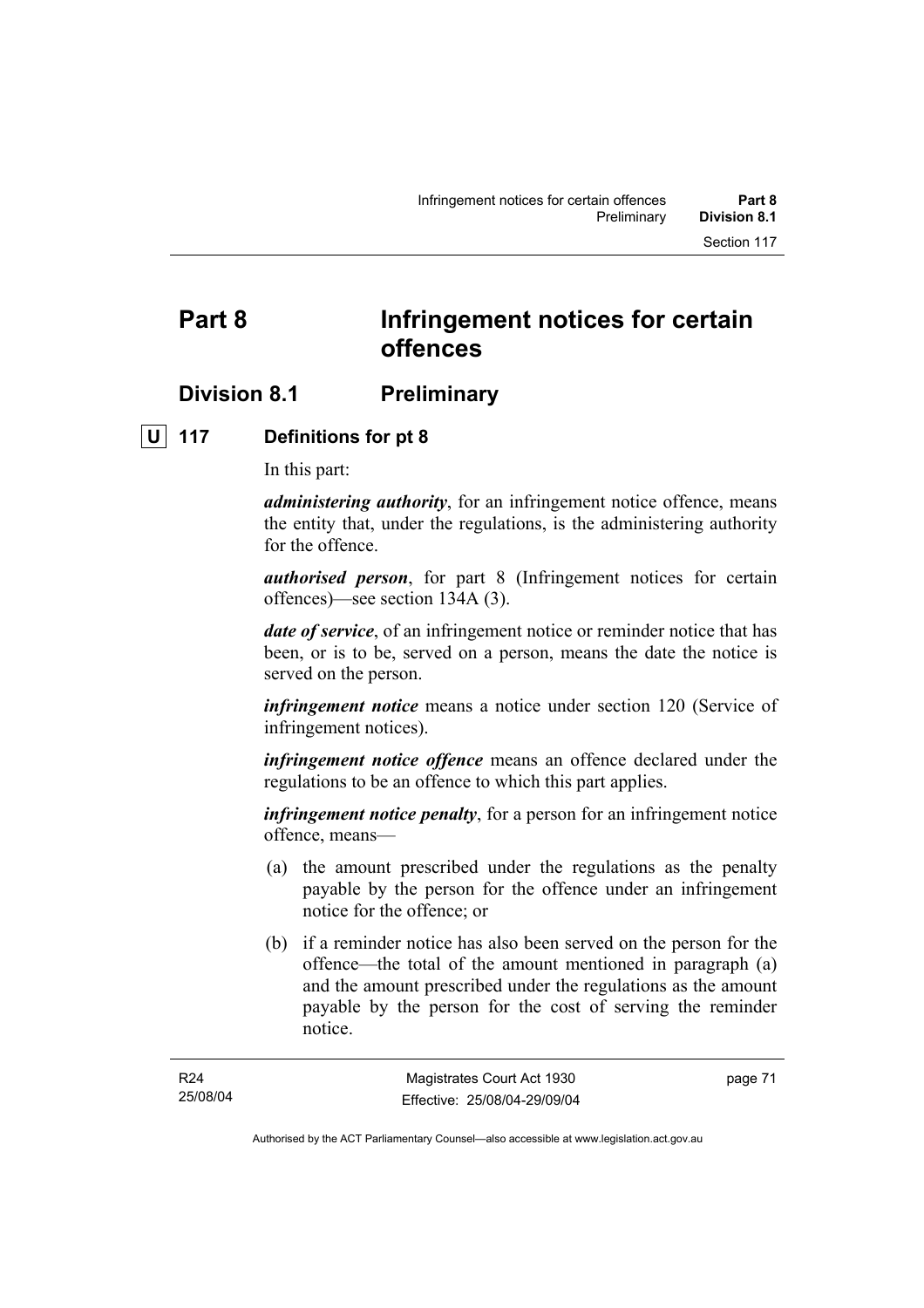*reminder notice* means a notice under section 129 (Reminder notices).

## **118 Purpose and effect of pt 8**

- (1) The purpose of this part is to create a system of infringement notices for certain offences as an alternative to prosecution.
- (2) This part does not—
	- (a) require an infringement or reminder notice to be served on a person; or
	- (b) affect the liability of a person to be prosecuted for an offence if—
		- (i) an infringement or reminder notice is not served on the person for the offence; or
		- (ii) the person does not comply with an infringement or reminder notice served on the person for the offence; or
		- (iii) an infringement notice served on the person for the offence is withdrawn; or
	- (c) prevent the service of 2 or more infringement notices on a person for an offence; or
	- (d) limit or otherwise affect the penalty that may be imposed by a court on a person for an offence.

## **119 Regulations about infringement notice offences**

- (1) The regulations may prescribe an offence for the definition of *infringement notice offence* in section 117 by—
	- (a) stating the offence; or
	- (b) referring to the provision creating the offence; or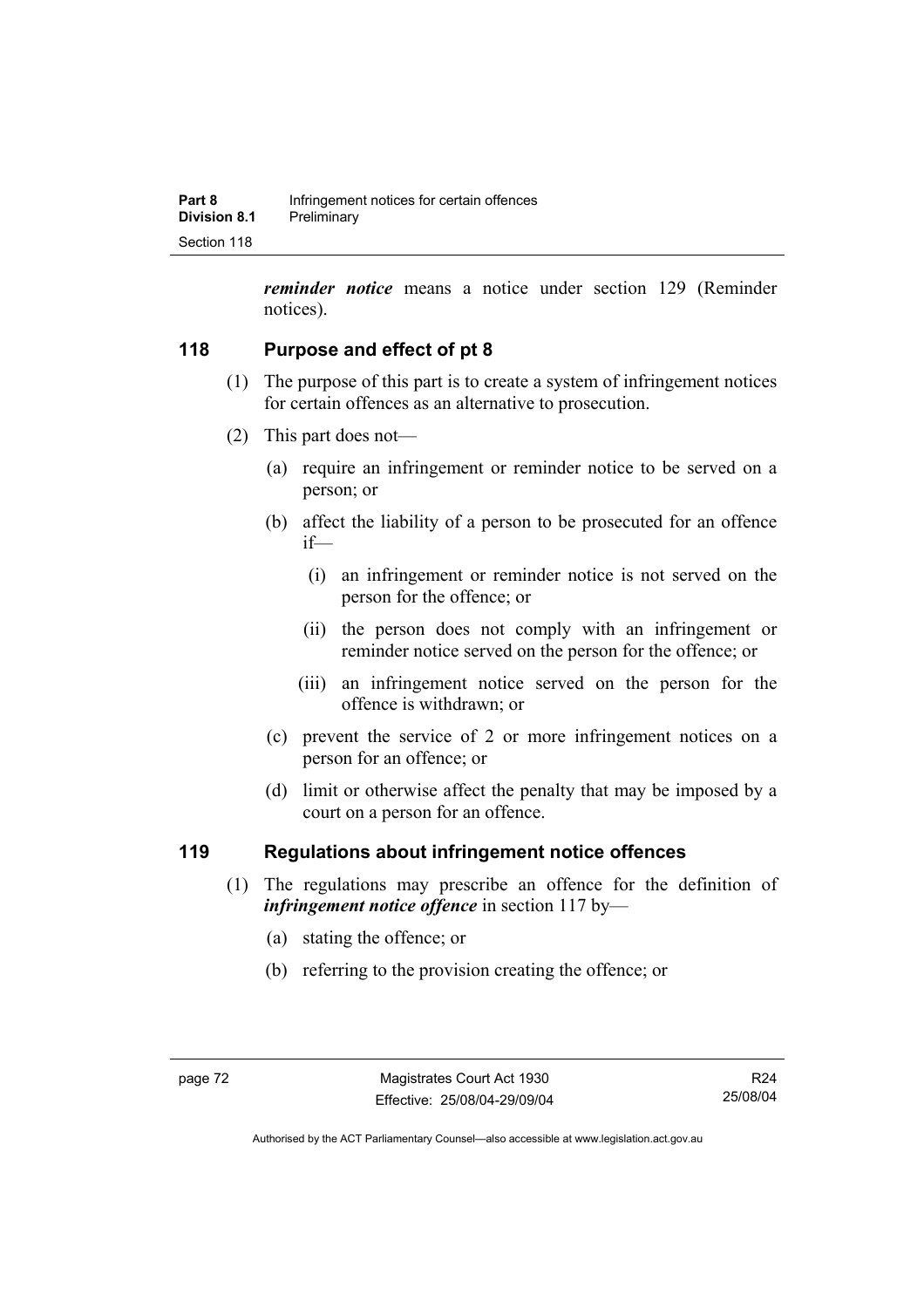- (c) providing that all offences, or all offences except for stated offences, against an Act or subordinate law are infringement notice offences.
- (2) Subsection (1) does not limit the ways that the regulations may prescribe an offence for that definition.
- (3) The regulations may, for the definition of infringement notice penalty in section 117, prescribe—
	- (a) an amount as the penalty payable by anyone for an offence if it is dealt with under this part; or
	- (b) different amounts as the penalties payable for different offences if they are dealt with under this part; or
	- (c) different amounts as the penalties payable for the same kind of offence committed by different people or in different circumstances if the offence is dealt with under this part.
- (4) However, an infringement notice penalty prescribed for a person for an offence must not exceed the maximum fine that could be imposed by a court on the person for the offence.
- (5) Subsection (3) does not limit the ways that the regulations may prescribe an amount for that definition.

## **Division 8.2 Infringement and reminder notices**

## *<u>U</u>* 120 Service of infringement notices

 (1) If an authorised person believes, on reasonable grounds, that a person has committed an infringement notice offence, the authorised person may serve a notice (an *infringement notice*) on the person for the offence.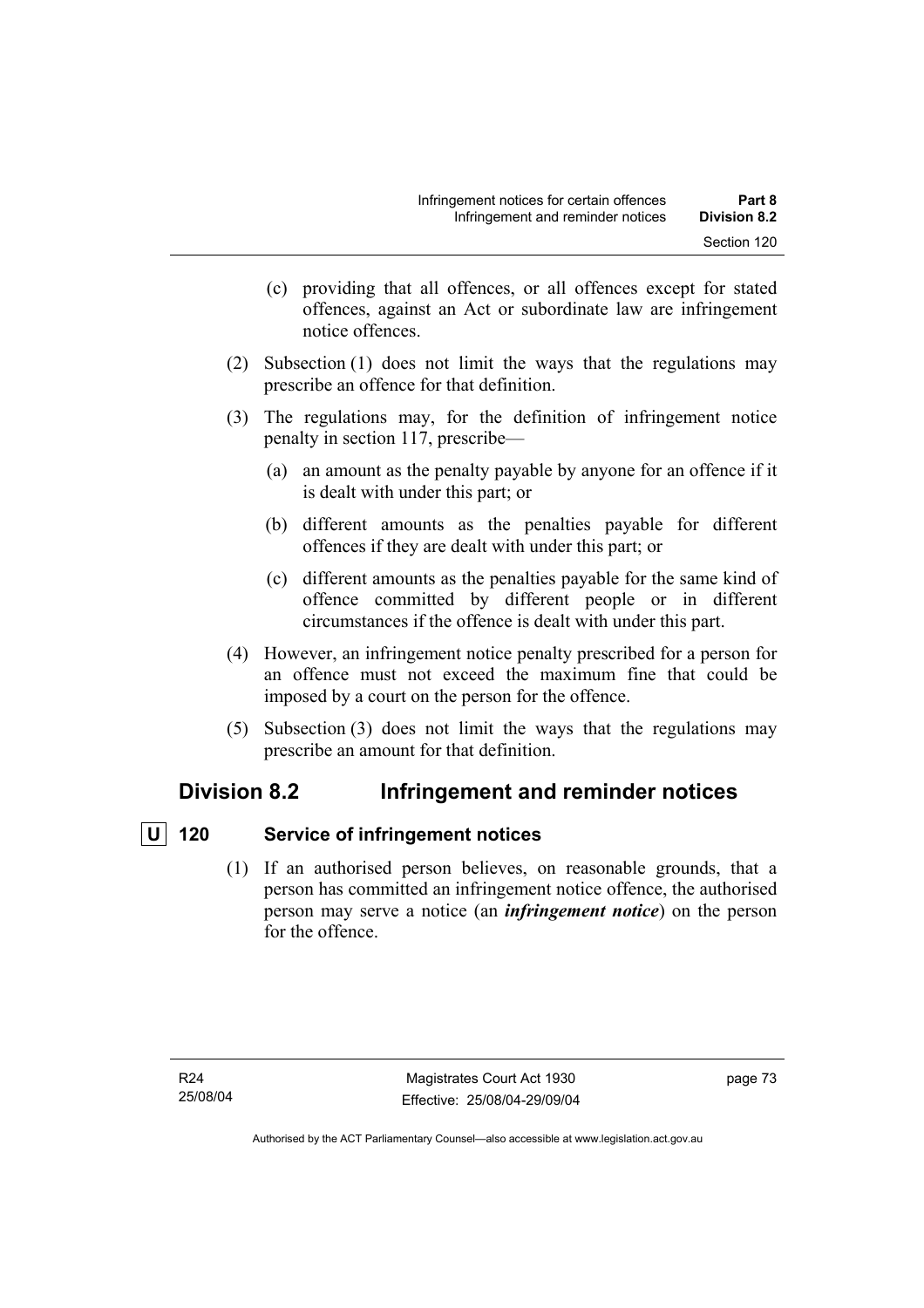| Part 8              | Infringement notices for certain offences |
|---------------------|-------------------------------------------|
| <b>Division 8.2</b> | Infringement and reminder notices         |
| Section 121         |                                           |

- (2) To remove any doubt, an authorised person may not serve an infringement notice on a person under this section for an offence after the end of the time within which a prosecution may be brought for the offence.
	- *Note* For the time within which a prosecution must be begun, see Legislation Act, s 192.

#### **121 Contents of infringement notices**

- (1) An infringement notice served on a person by an authorised person for an infringement notice offence must—
	- (a) be identified by a unique number; and
	- (b) state the date of service of the notice; and
	- (c) state—
		- (i) the full name, or surname and initials, and address of the person on whom the notice is served; or
		- (ii) the particulars that are, under the regulations, identifying particulars for the person; and
	- (d) give brief details of the offence, including the Act or subordinate law, and the provision of it, contravened by the person, and—
		- (i) if the offence took place over a period—the period, or approximate period, when the offence was committed; or
		- (ii) in any other case—the place where the offence was committed and the date and approximate time of the offence; and
	- (e) state the infringement notice penalty payable by the person for the offence; and
	- (f) contain the information required by section 122 (Additional information in infringement notices); and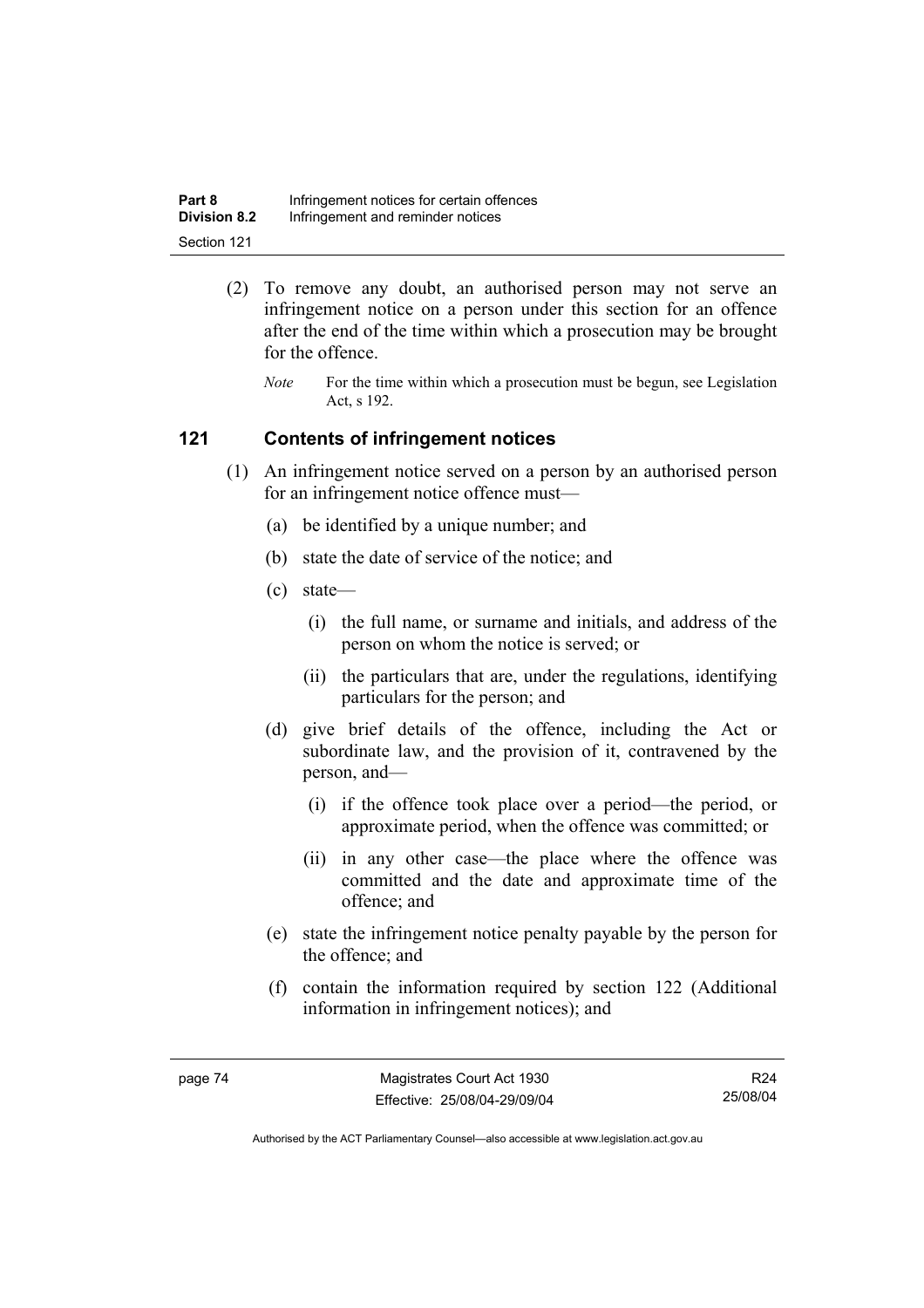- (g) identify the authorised person in accordance with the regulations; and
- (h) include any other information required under the regulations and any additional information that the administering authority considers appropriate.
- (2) The regulations may provide that subsection (1) (c) does not apply to an infringement notice.

## **122 Additional information in infringement notices**

- (1) The infringement notice must also tell the person on whom it is served that—
	- (a) the person may pay the infringement notice penalty for the offence or dispute liability for the offence within 28 days after the day when the notice is served on the person (the *date of service* of the notice); and
	- (b) the person may apply to the administering authority for additional time in which to pay the penalty or dispute liability for the offence; and
	- (c) the notice may be withdrawn before or after the penalty is paid; and
	- (d) if the person pays the penalty within the 28 days (or any additional time allowed by the administering authority), then, unless the infringement notice is withdrawn and any penalty refunded—
		- (i) any liability of the person for the offence is discharged; and
		- (ii) the person will not be prosecuted in court for the offence; and
		- (iii) the person will not be taken to have been convicted of the offence; and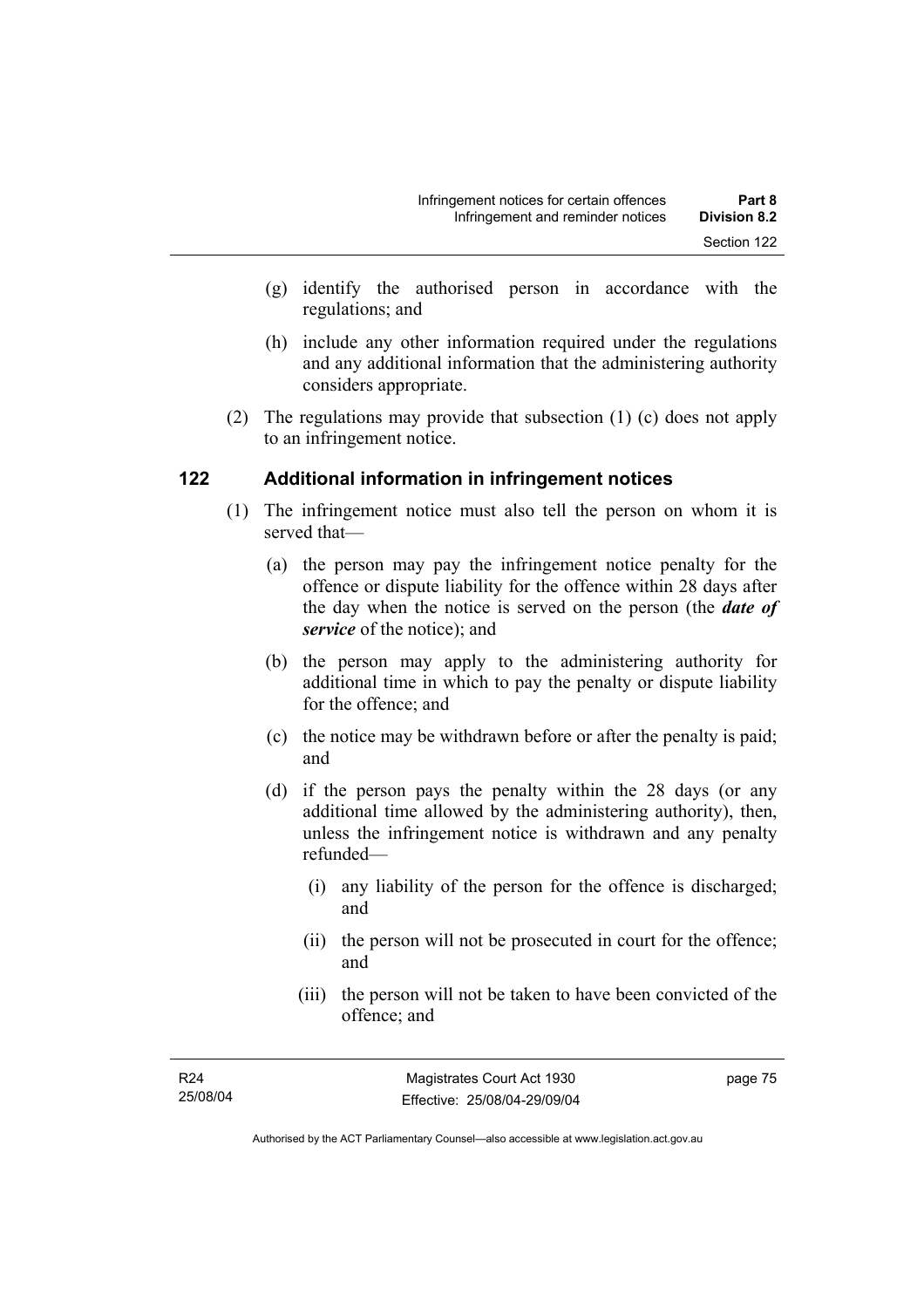- (e) if the person wishes to dispute liability for the offence, the issue may be referred to the Magistrates Court; and
- (f) if the Magistrates Court finds against the person or the person is prosecuted in court for the offence, the person may be convicted of the offence and ordered to pay a penalty and costs, and be subject to other court orders; and
- (g) if the person does not pay the infringement notice penalty, or disputes liability for the offence, within the 28 days (or any additional time allowed by the administering authority), a reminder notice may be served on the person for the offence or the person may be prosecuted in court for the offence; and
- (h) if a reminder notice is served on the person, the infringement notice penalty is increased by the amount payable by the person for the cost of serving the reminder notice.
- (2) In addition, the infringement notice must—
	- (a) explain how the person may pay the infringement notice penalty or dispute liability for the offence; and
	- (b) explain how the person may apply for additional time to pay the infringement notice penalty or dispute liability for the offence.

## **123 Time for payment of infringement notice penalty**

The infringement notice penalty payable by a person under an infringement notice or reminder notice is payable—

- (a) within 28 days after the date of service of the notice; or
- (b) if the person applies to the administering authority within the 28 days for additional time to pay and the additional time is allowed—within the additional time allowed by the administering authority; or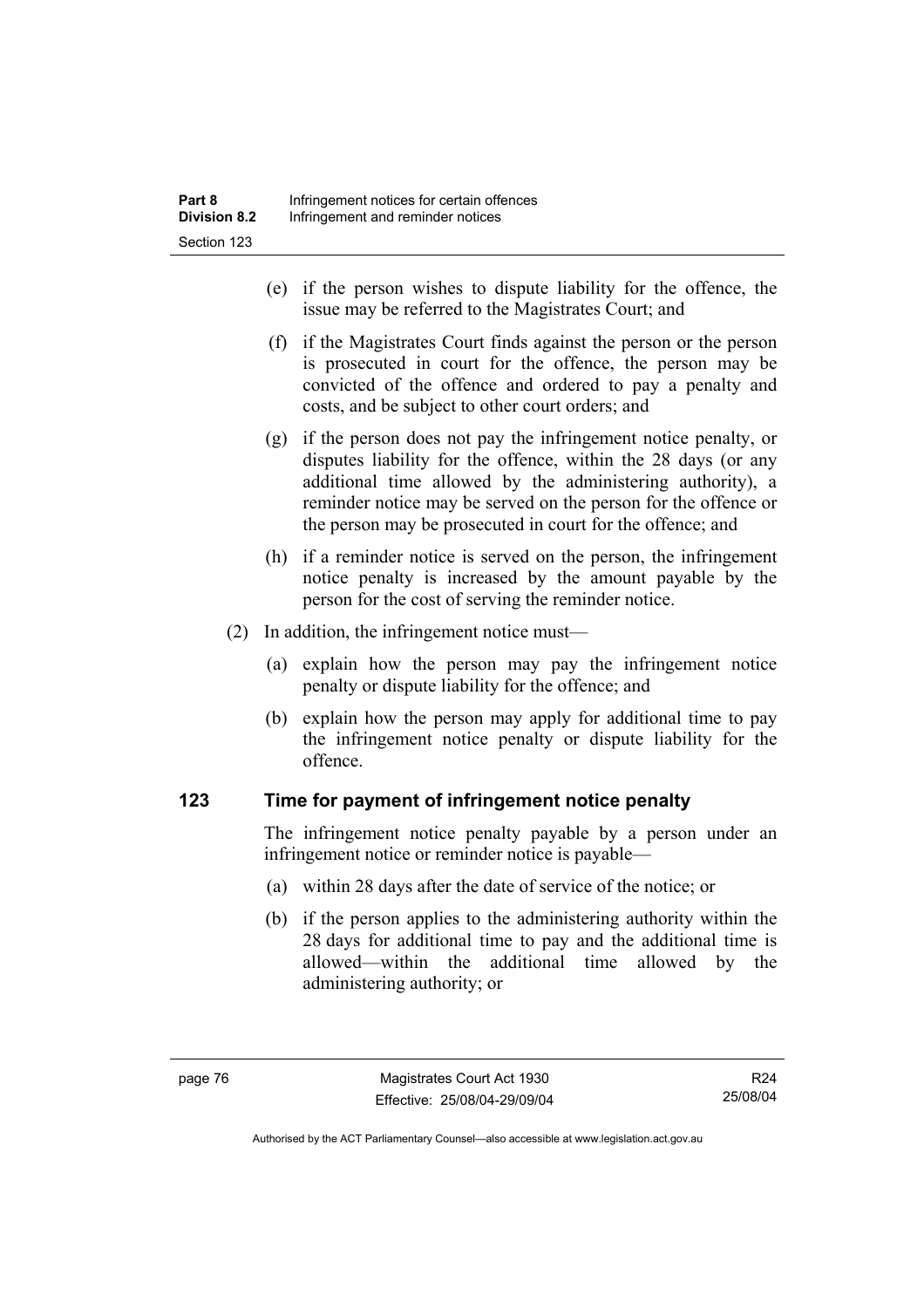(c) if the person applies to the administering authority within the 28 days for additional time to pay and the application is refused—within 7 days after the day the person is told of the refusal or 28 days after the date of service of the notice, whichever is later.

## **124 Extension of time to pay penalty**

- (1) The person on whom an infringement notice or reminder notice is served may apply, in writing, to the administering authority, within 28 days after the date of service of the notice, for a stated additional time (of not longer than 6 months) in which to pay the infringement notice penalty.
- (2) The administering authority must—
	- (a) allow or refuse to allow the additional time; and
	- (b) tell the person in writing of the decision and, if the decision is a refusal, the reasons for it.

## **125 Effect of payment of infringement notice penalty**

- (1) This section applies if—
	- (a) an infringement notice has been served on a person for an infringement notice offence; and
	- (b) the person pays the infringement notice penalty for the offence in accordance with this part; and
	- (c) when the payment is made, the infringement notice had not been withdrawn and an information had not been laid in the Magistrates Court against the person for the offence.
	- *Note* Section 127 (Withdrawal of infringement notice) provides for the withdrawal at any time of an infringement notice that has been served on a person. If s 125 applied to the infringement notice offence, it ceases to apply, and is taken never to have applied, on the withdrawal of the notice (see s  $127(4)$ ).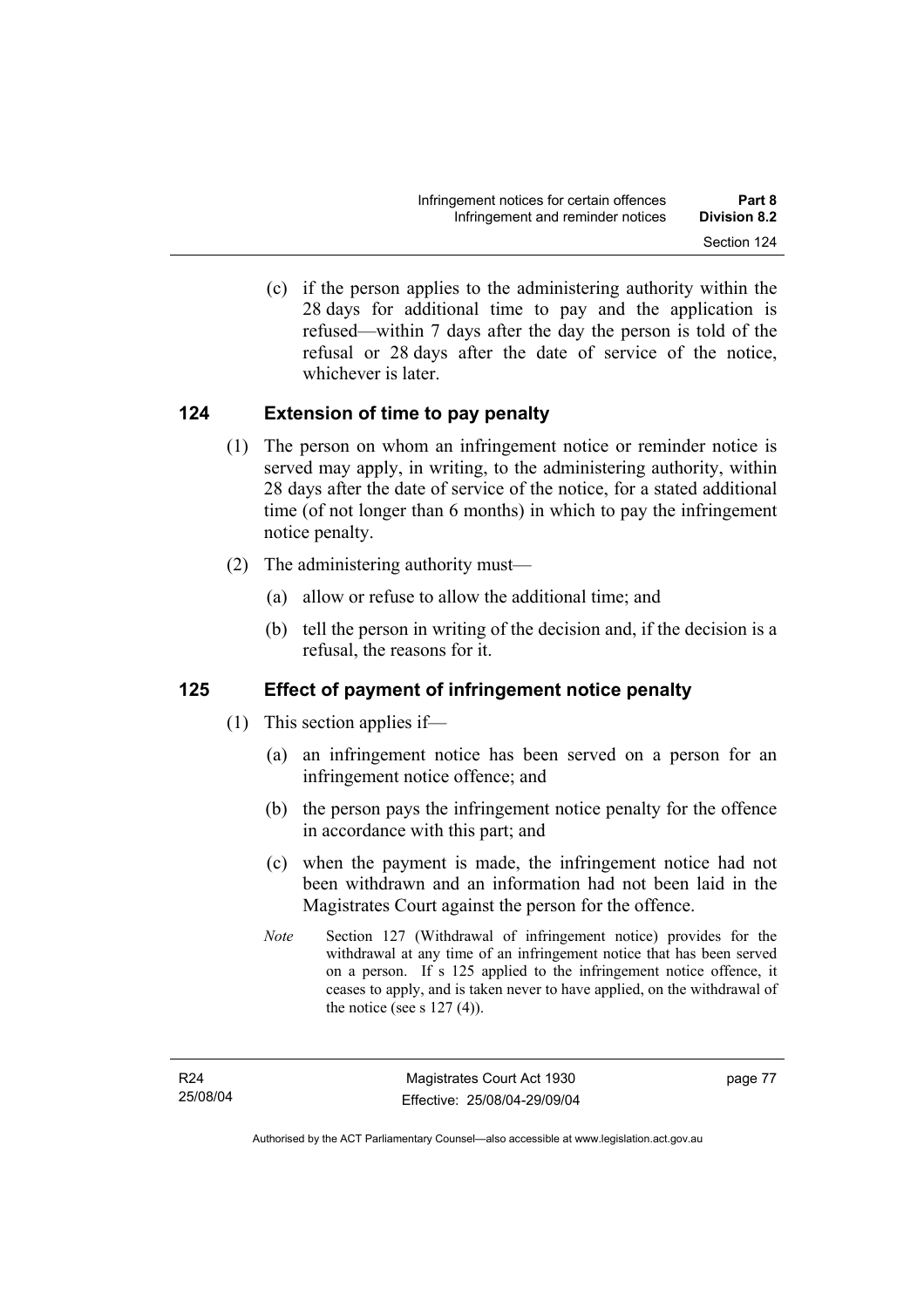- (2) If this section applies—
	- (a) any liability of the person for the offence is discharged; and
	- (b) the person must not be prosecuted in a court for the offence; and
	- (c) the person is not taken to have been convicted of the offence.
- (3) If 2 or more infringement notices were served on the person for the offence, then, unless all the infringement notices have been withdrawn, subsection (2) applies to the person in relation to the offence if the person pays, in accordance with this part, the infringement notice penalty in relation to any of the notices (together with any costs and disbursements payable under this part in relation to the notice).

## **126 Application for withdrawal of infringement notice**

- (1) The person on whom an infringement notice for an infringement notice offence is served may apply to the administering authority, in writing, for the withdrawal of the notice within 28 days after the day when the infringement notice, or a reminder notice for the offence, is served on the person (or any additional time allowed by the administering authority).
- (2) The administering authority must—
	- (a) withdraw the notice or refuse to withdraw the notice; and
	- (b) tell the person in writing of the decision and, if the decision is a refusal, the reasons for it.

## **127 Withdrawal of infringement notice**

- (1) This section applies to an infringement notice that has been served on a person for an infringement notice offence.
- (2) The administering authority may, by notice served on the person, withdraw the infringement notice, whether or not—

R24 25/08/04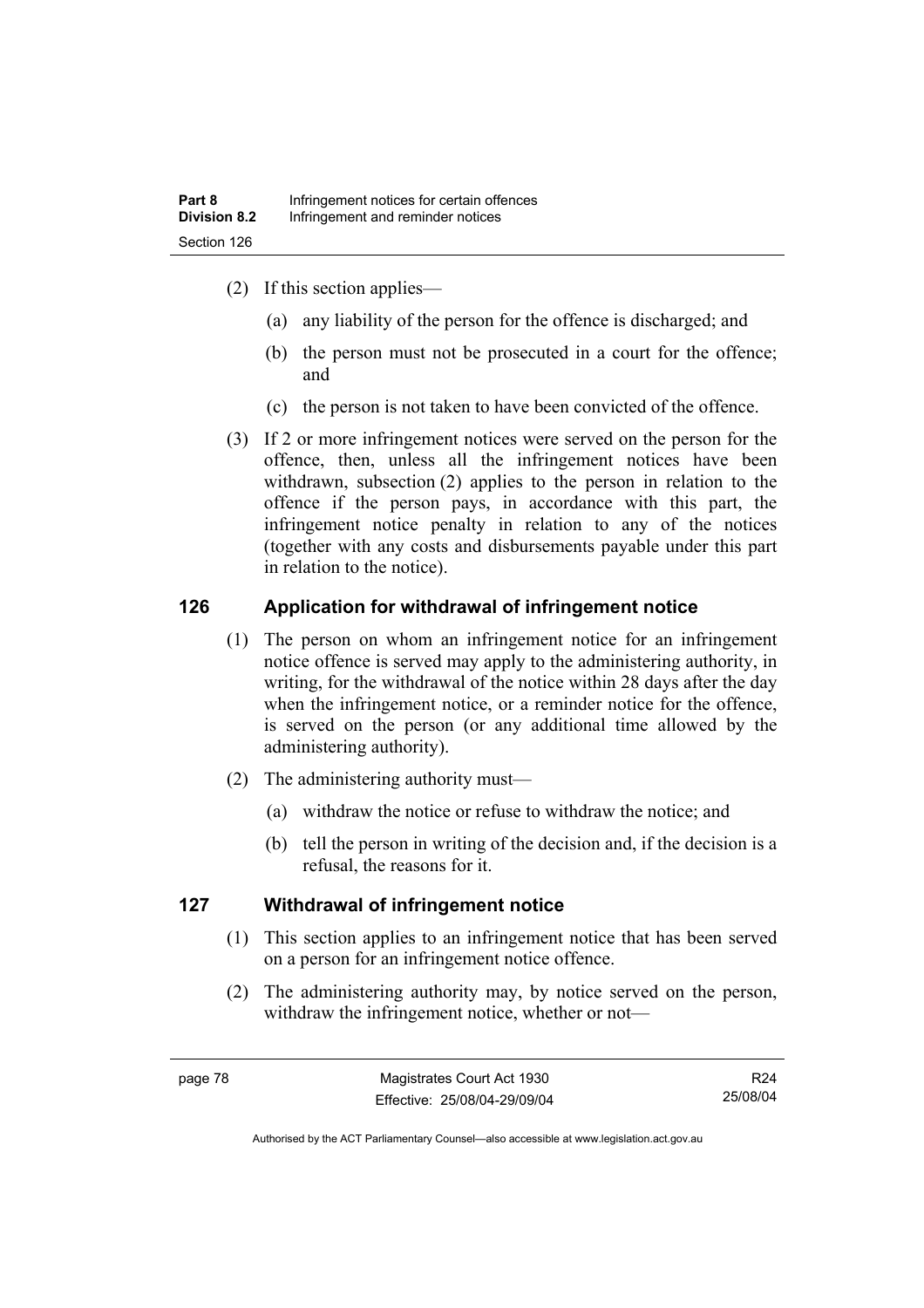- (a) the person has made an application for the withdrawal of the infringement notice; or
- (b) the infringement notice penalty (or part of it) has been paid for the offence; or
- (c) the person has disputed liability for the infringement notice offence.
- (3) The notice must—
	- (a) include the number of the infringement notice and the date of service of the infringement notice; and
	- (b) tell the person that the infringement notice is withdrawn and, in general terms, about subsection (4).
- (4) On service of the notice—
	- (a) this part ceases to apply to the infringement notice; and
	- (b) if the infringement notice penalty (or part of it) has been paid—the amount paid must be repaid by the administering authority; and
	- (c) if section 125 (Effect of payment of infringement notice penalty) applies to the offence—the section ceases to apply, and is taken never to have applied, to the offence; and
	- (d) a proceeding for the offence may be taken in a court against anyone (including the person) as if the infringement notice had not been served on the person.

## **128 Guidelines about withdrawal of infringement notices**

 (1) The Minister may, in writing, issue guidelines about the exercise of an administering authority's functions under section 126 (Application for withdrawal of infringement notice), section 127 (Withdrawal of infringement notice) or section 133 (Extension of time to dispute liability).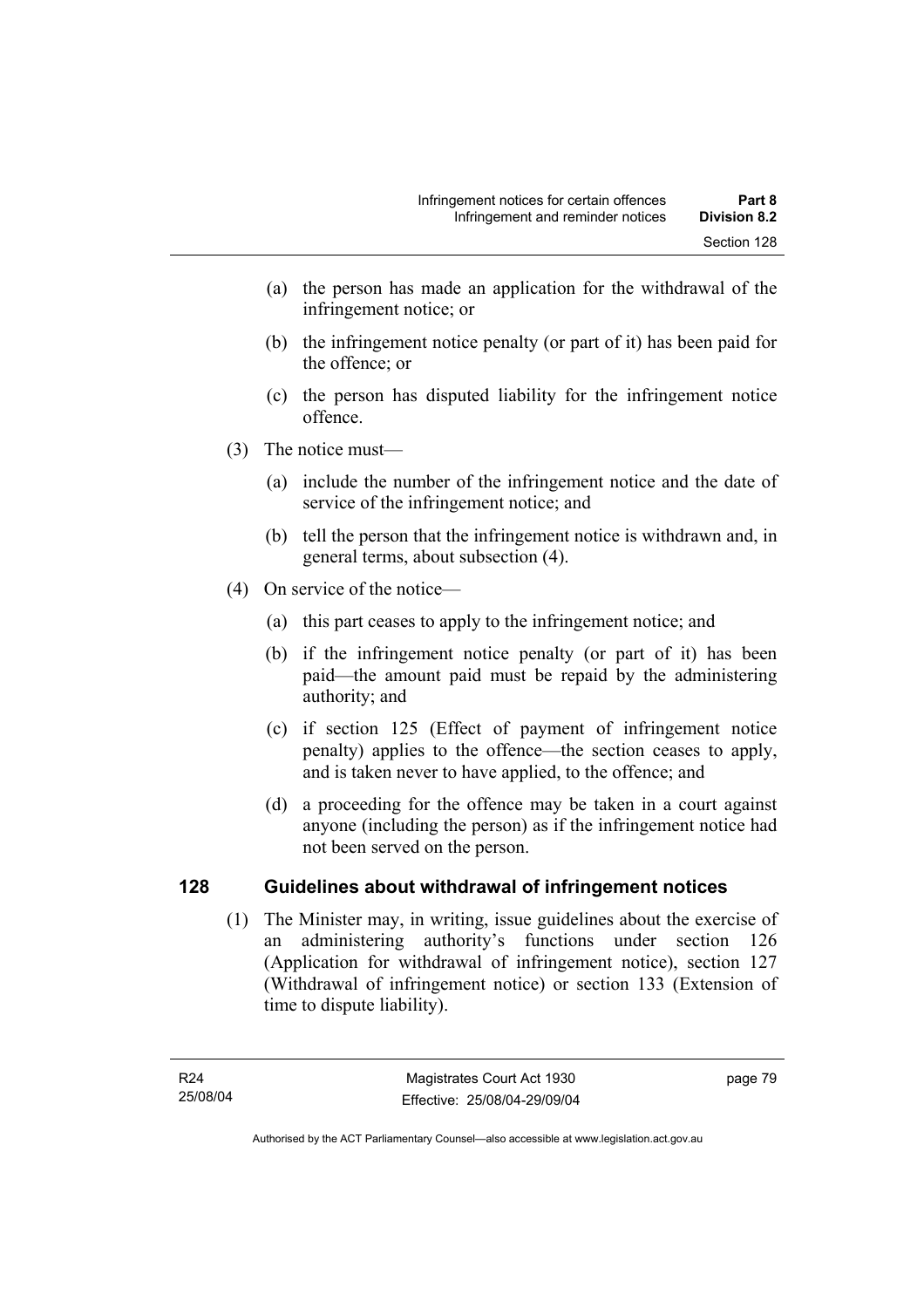- (2) The administering authority for an infringement notice offence must comply with any guidelines applying to the offence.
- (3) Guidelines are a disallowable instrument.
	- *Note* A disallowable instrument must be notified, and presented to the Legislative Assembly, under the *Legislation Act 2001*.

#### **129 Reminder notices**

An authorised person may serve a notice (a *reminder notice*) on a person if—

- (a) an infringement notice has been served on the person for an infringement notice offence; and
- (b) the infringement notice has not been withdrawn; and
- (c) the infringement notice penalty has not been paid to the administering authority within the time for payment under this part; and
- (d) written notice disputing liability has not been given to the administering authority in accordance with this part; and
- (e) a reminder notice has not previously been served on the person for the offence.

#### **130 Contents of reminder notices**

A reminder notice served on a person by an authorised person for an infringement notice offence must—

- (a) be identified by a unique number; and
- (b) include the following information:
	- (i) the Act or subordinate law, and the provision of it, contravened by the person;
	- (ii) the number of the infringement notice served on the person for the offence;

page 80 Magistrates Court Act 1930 Effective: 25/08/04-29/09/04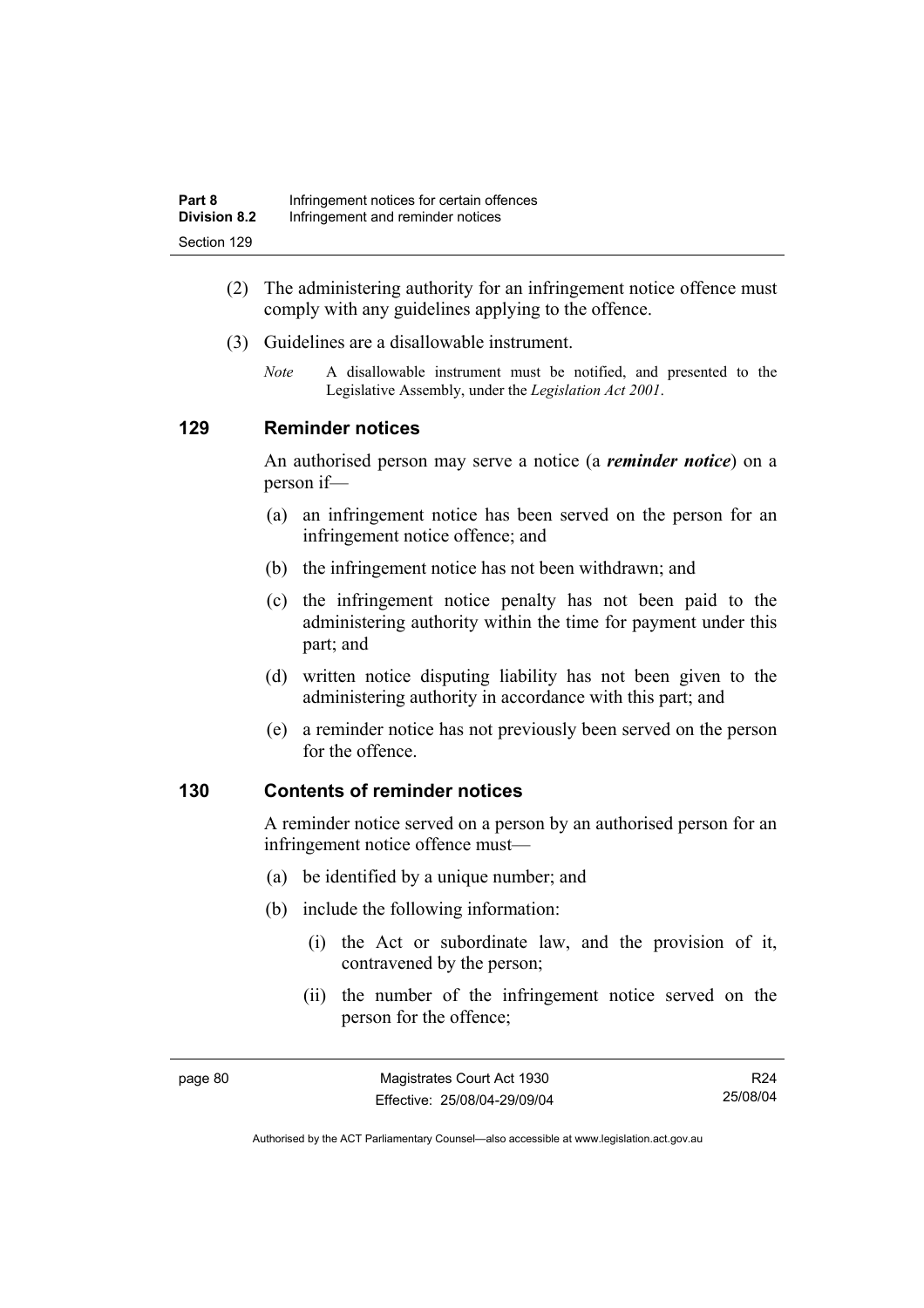- (iii) the date of service of the infringement notice; and
- (c) state the date of service of the reminder notice; and
- (d) state the infringement notice penalty that is now payable by the person for the offence; and
- (e) contain the information required by section 131 (Additional information in reminder notices); and
- (f) identify the authorised person in accordance with the regulations; and
- (g) include any other information required under the regulations and any additional information that the administering authority considers appropriate.

#### **131 Additional information in reminder notices**

- (1) The reminder notice must also tell the person on whom it is served that—
	- (a) the infringement notice penalty for the offence has not been paid; and
	- (b) the infringement notice has not been withdrawn; and
	- (c) written notice disputing liability has not been received by the administering authority from the person for the offence; and
	- (d) the infringement notice penalty for the offence has been increased by the amount payable by the person for the cost of serving the reminder notice; and
	- (e) the person may pay the infringement notice penalty that is now payable by the person for the offence or dispute liability for the offence within 28 days after the day when the reminder notice is served on the person (the *date of service* of the notice); and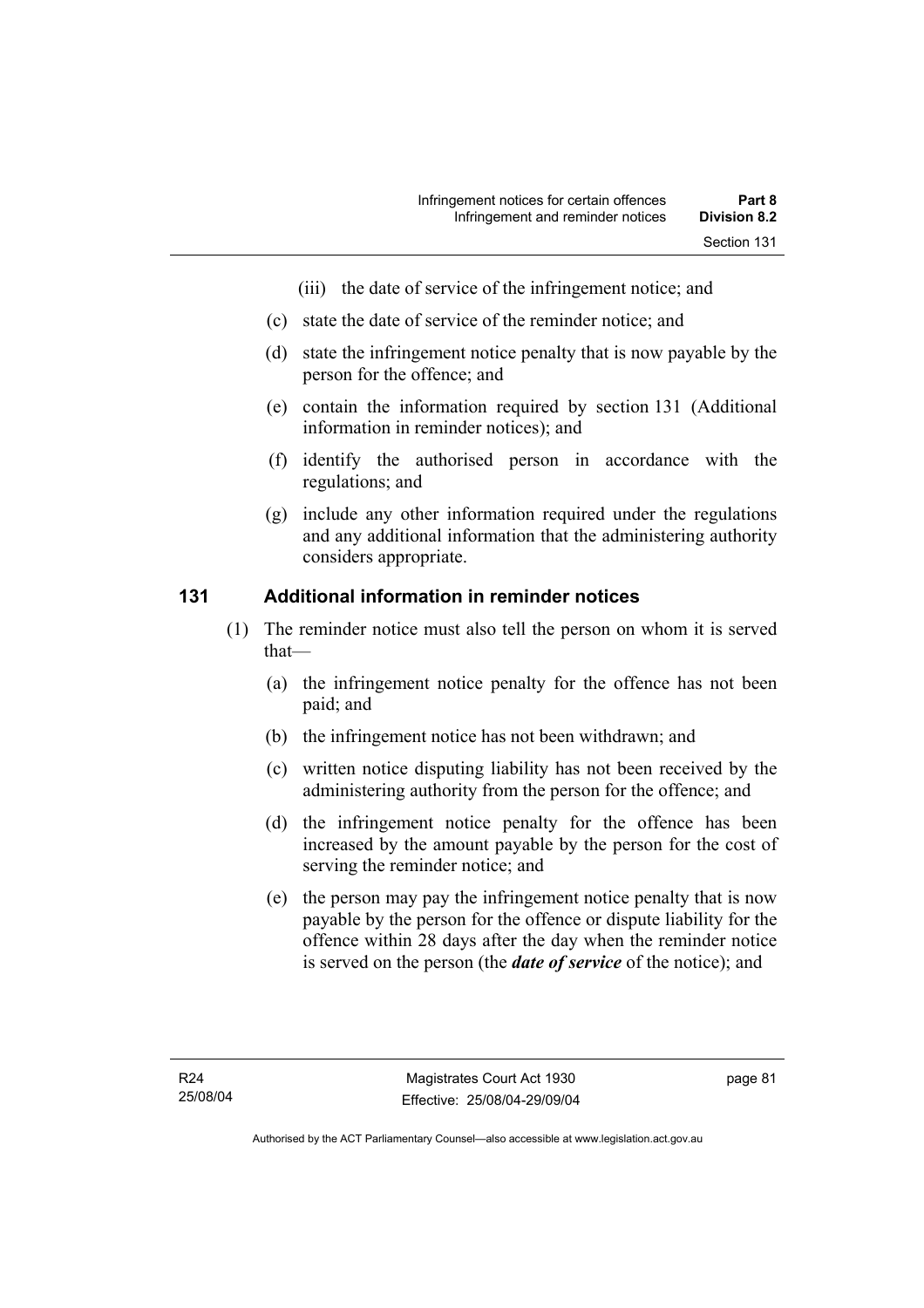- (f) the person may apply to the administering authority for additional time in which to pay the penalty or dispute liability for the offence; and
- (g) the infringement notice may be withdrawn before or after the penalty is paid; and
- (h) if the person pays the penalty within the 28 days (or any additional time allowed by the administering authority), then, unless the infringement notice is withdrawn and any penalty refunded—
	- (i) any liability of the person for the offence is discharged; and
	- (ii) the person will not be prosecuted in court for the offence; and
	- (iii) the person will not be taken to have been convicted of the offence; and
- (i) if the person wishes to dispute liability for the offence, the issue may be referred to the Magistrates Court; and
- (j) if the Magistrates Court finds against the person or the person is prosecuted in court for the offence, the person may be convicted of the offence and ordered to pay a penalty and costs, and be subject to other court orders; and
- (k) if the person does not pay the infringement notice penalty, or dispute liability for the offence, within the 28 days (or any additional time allowed by the administering authority), the person may be prosecuted in court for the offence.
- (2) In addition, the reminder notice must—
	- (a) explain how the person may pay the infringement notice penalty or dispute liability for the offence; and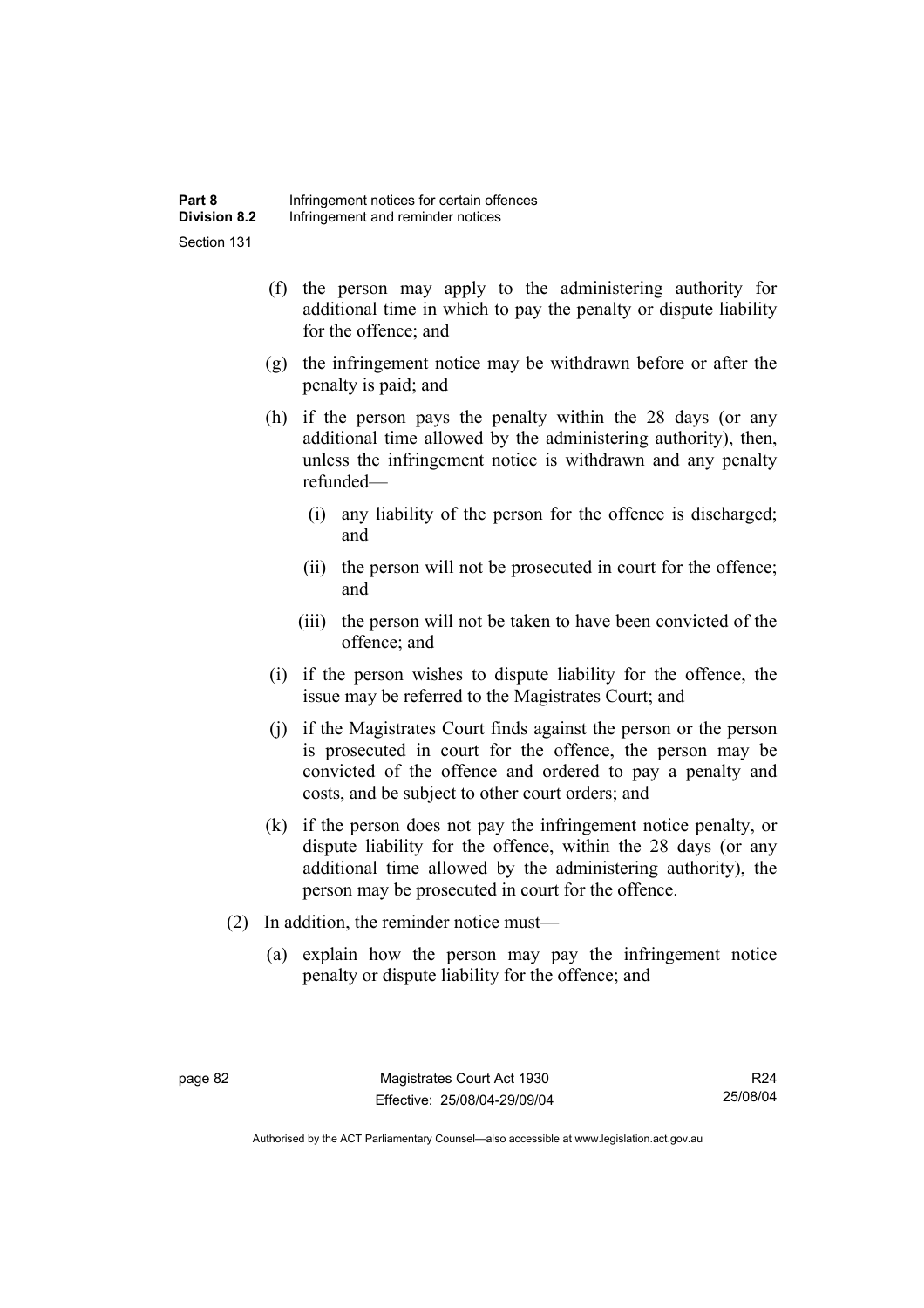(b) explain how the person may apply for additional time to pay the infringement notice penalty or dispute liability for the offence.

## **U Division 8.2A Additional provisions for vehiclerelated offences**

- **U 131A Meaning of** *infringement notice*
- 131B Service of infringement notice on responsible person for **vehicles**
- **U 131C Liability for vehicle-related offences**
- **U 131D Illegal user declarations**
- **U 131E Known offender declarations**
- **U 131F Sold vehicle declarations**
- **U 131G Unknown offender declarations**

## **Division 8.3 Disputing liability**

## **132 Disputing liability for infringement notice offence**

- (1) A person on whom an infringement notice or reminder notice has been served for an infringement notice offence may dispute liability for the offence by written notice given to the administering authority.
- (2) The notice must set out the grounds on which the person relies.
- (3) The notice must be given to the administering authority—
	- (a) within 28 days after the date of service of the infringement notice or reminder notice; or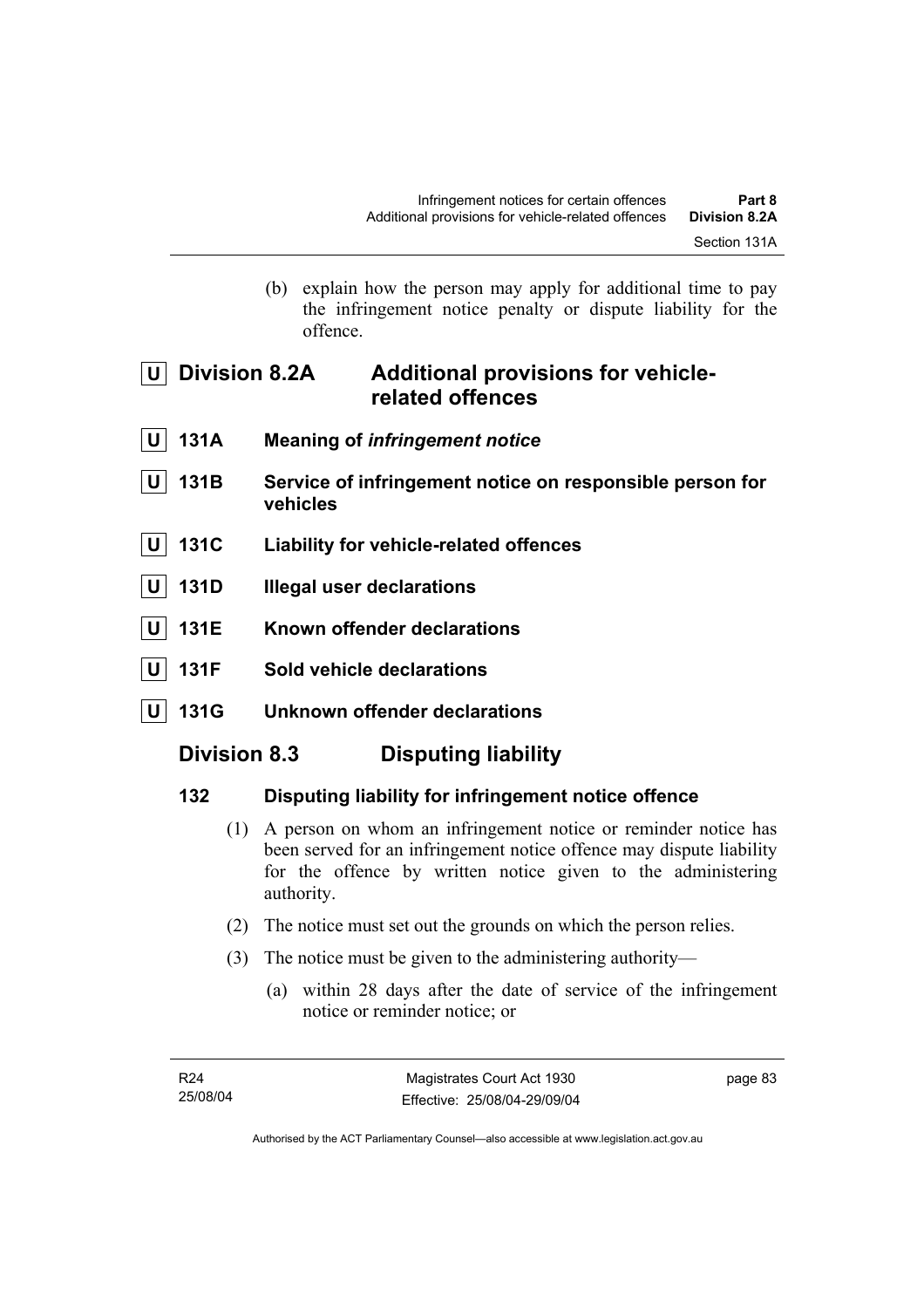| Part 8              | Infringement notices for certain offences |
|---------------------|-------------------------------------------|
| <b>Division 8.3</b> | Disputing liability                       |
| Section 133         |                                           |

- (b) if the person applies to the administering authority within the 28 days for additional time to dispute liability for the offence and the additional time is allowed—within the additional time allowed by the administering authority; or
- (c) if the person applies to the administering authority within the 28 days for additional time to dispute liability for the offence and the application is refused—within 7 days after the day the person is told of the refusal or 28 days after the date of service of the infringement notice or reminder notice, whichever is later.

## **133 Extension of time to dispute liability**

- (1) The person on whom an infringement notice or reminder notice is served may apply, in writing, to the administering authority, within 28 days after the date of service of the notice, for a stated additional time in which to dispute liability for the offence.
- (2) The administering authority must—
	- (a) allow or refuse to allow the additional time; and
	- (b) tell the person in writing of the decision and, if the decision is a refusal, the reasons for it.

## **134 Procedure if liability disputed**

- (1) This section applies if a person disputes liability for an infringement notice offence by giving the administering authority a notice in accordance with section 132 (Disputing liability for infringement notice offence).
- (2) The administering authority may lay an information in the Magistrates Court against the person for the offence within 60 days after being given the notice.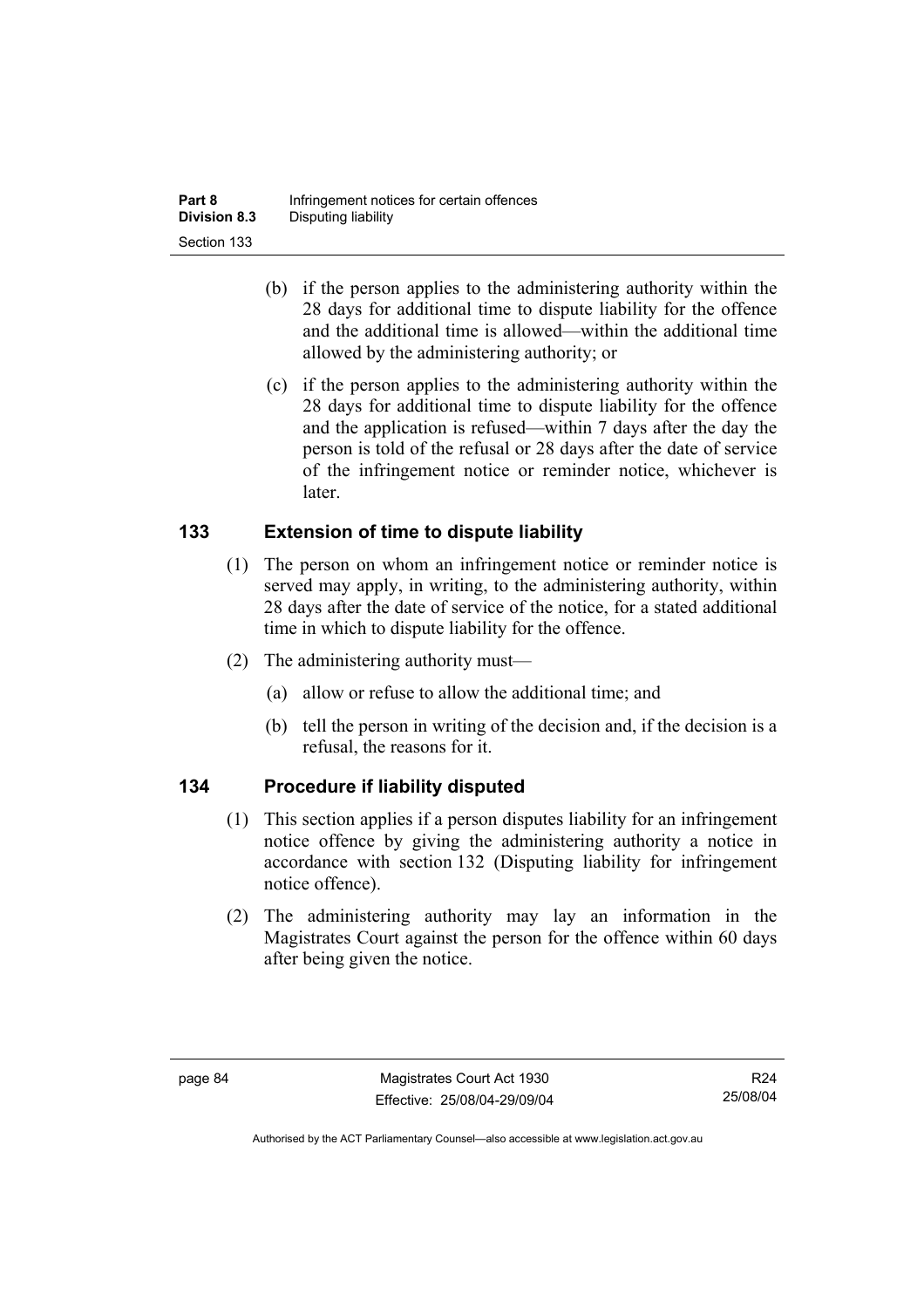- (3) The administering authority must discontinue a proceeding brought against the person for the offence if, before the hearing of the proceeding, the person pays the total of—
	- (a) the infringement notice penalty; and
	- (b) the costs (if any) prescribed under the regulations for beginning the proceeding; and
	- (c) the disbursements (if any) incurred by the administering authority up to the day payment is made.
- (4) If subsection (3) applies, section 125 (Effect of payment of infringement notice penalty) also applies to the person in relation to the offence, even though the person paid the infringement notice penalty for the offence after an information had been laid in the Magistrates Court against the person for the offence.
- (5) If the administering authority does not lay an information in the Magistrates Court against the person for the offence within 60 days after being given the notice, the administering authority must—
	- (a) tell the person, in writing, that no further action will be taken against the person for the offence; and
	- (b) take no further action against the person for the offence.
- (6) To remove any doubt, subsection (2) does not permit the administering authority to lay an information against a person for an offence after the end of the time within which, apart from this section, a prosecution may be brought against the person for the offence.
	- *Note* For the time within which a prosecution must be begun, see Legislation Act, s 192.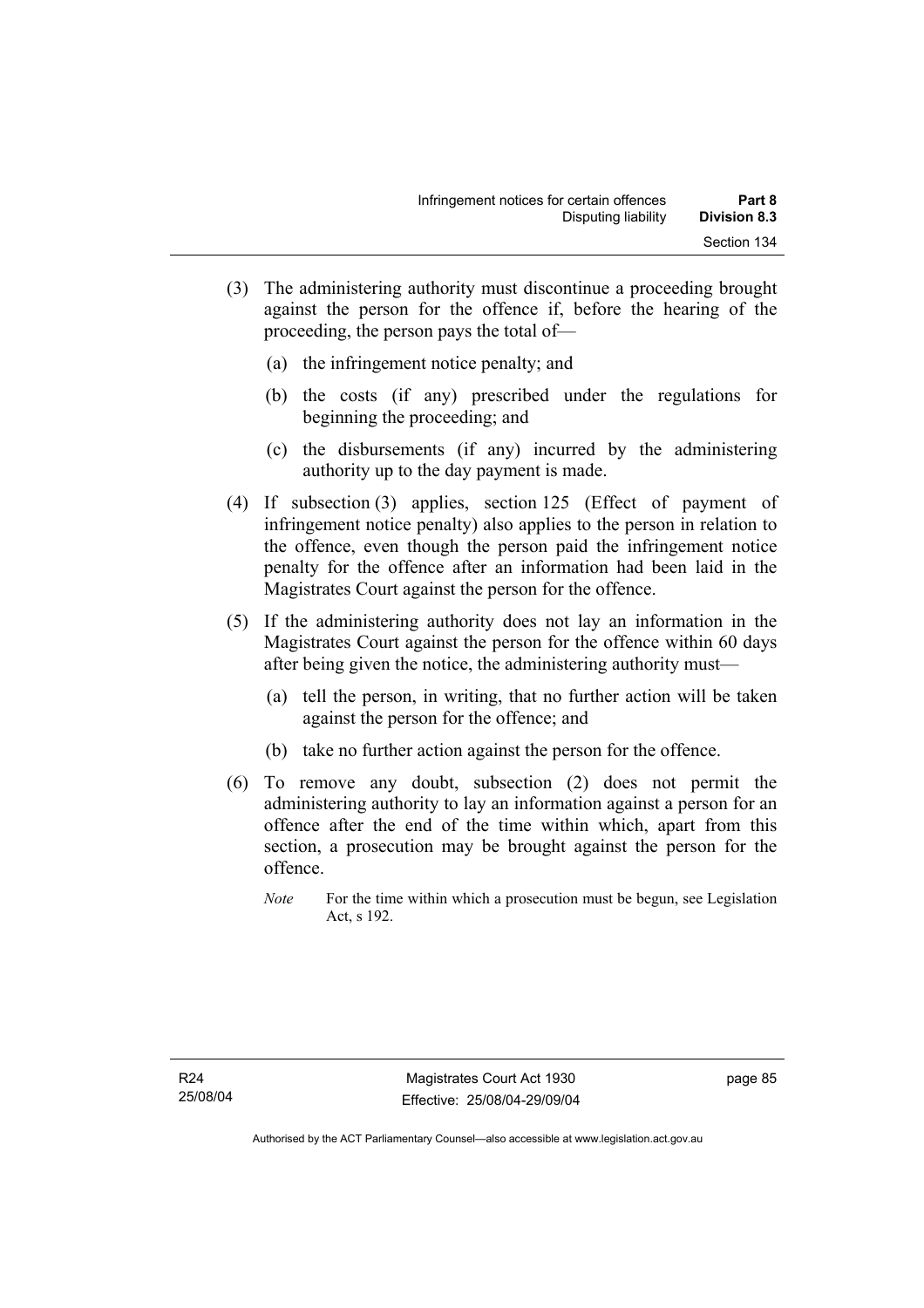## **Division 8.4 Miscellaneous**

#### **134A Authorised people for infringement notice offences**

- (1) The administering authority for an infringement notice offence may appoint a person to be an authorised person to serve infringement notices or reminder notices.
- *Note 1* For the making of appointments (including acting appointments), see *Legislation Act 2001*, pt 19.3.
- *Note 2* In particular, a person may be appointed for a particular provision of a law (see *Legislation Act* 2001, s 7 (3)) and an appointment may be made by naming a person or nominating the occupant of a position (see s 207).
- (2) The regulations may prescribe a person to be an authorised person for the service of infringement notices or reminder notices.
- (3) In this part:

#### *authorised person* means—

- (a) for an infringement notice for an infringement notice offence—
	- (i) the administering authority; or
	- (ii) a person who is appointed under this section by the administering authority to serve an infringement notice for the offence; or
	- (iii) anyone else who, under the regulations, may serve an infringement notice for the offence; or
- (b) for a reminder notice for an infringement notice offence—
	- (i) the administering authority; or
	- (ii) a person who is appointed under this section by the administering authority to serve a reminder notice for the offence; or
	- (iii) anyone else who, under the regulations, may serve a reminder notice for the offence.

page 86 Magistrates Court Act 1930 Effective: 25/08/04-29/09/04

R24 25/08/04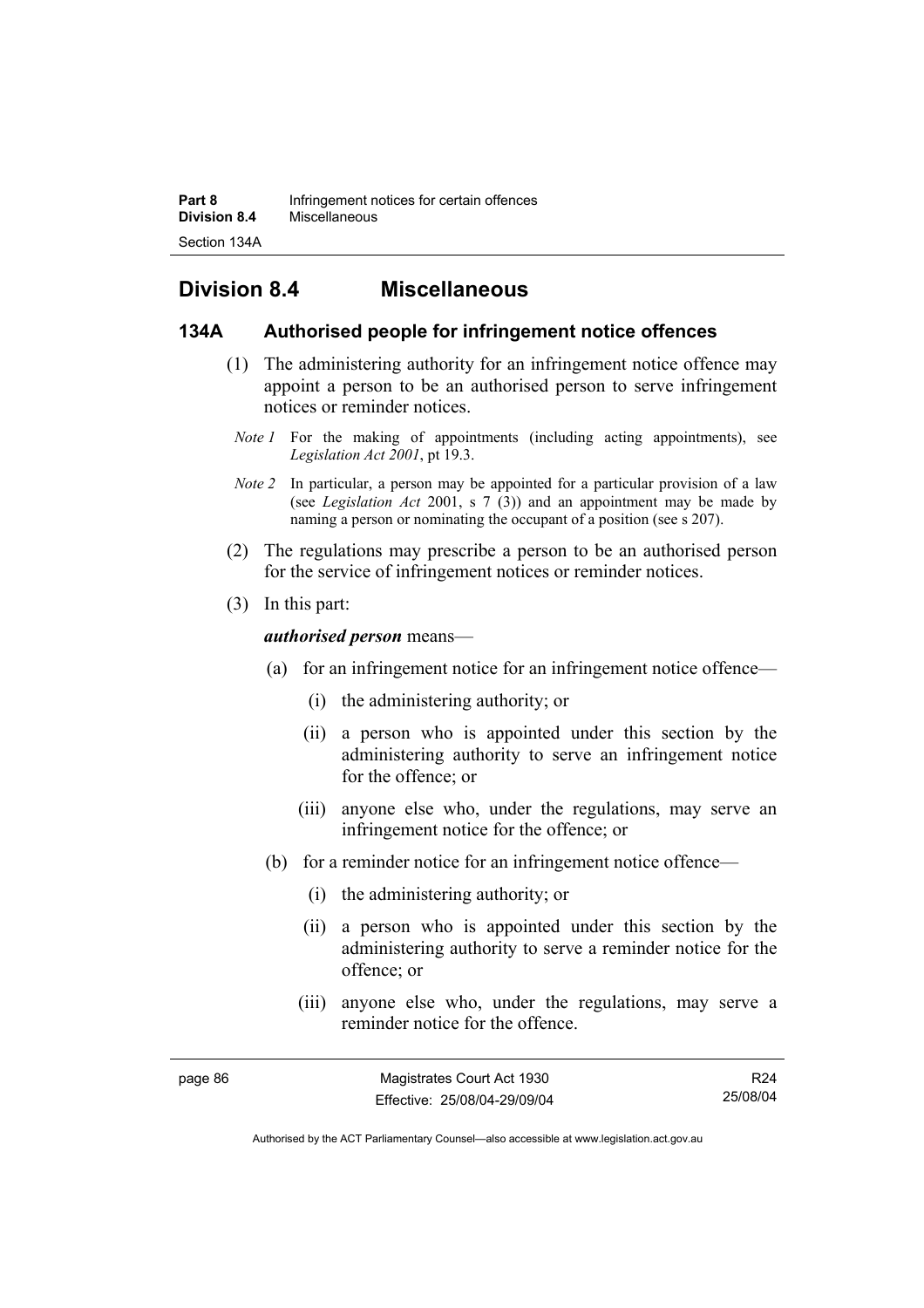#### **135 Delegation of administering authority's functions**

- (1) The administering authority for an infringement notice offence may delegate the administering authority's functions under this part to an authorised person or a person prescribed under the regulations.
- (2) A person prescribed under the regulations for subsection (1) may delegate the functions delegated to the person under that subsection to anyone else.

#### **136 Evidentiary certificates**

- (1) This section applies to a proceeding for an infringement notice offence.
- (2) A certificate that appears to be signed by or on behalf of the administering authority, and states any matter relevant to anything done or not done under this part in relation to the offence, is evidence of the matter.
- (3) Without limiting subsection (2), a certificate given under that subsection may state any of the following:
	- (a) a stated infringement notice or reminder notice was served by a stated authorised person in a stated way on a stated person on a stated date for a stated infringement notice offence;
	- (b) the administering authority did not allow additional time, or allowed stated additional time, for payment of the infringement notice penalty or to dispute liability for the offence;
	- (c) the infringement notice penalty was not paid within the time in which it was required to be paid under this part;
	- (d) the infringement notice has not been withdrawn or was withdrawn on a stated date;

*Note* For the making of delegations and the exercise of delegated functions, see *Legislation Act 2001*, pt 19.4.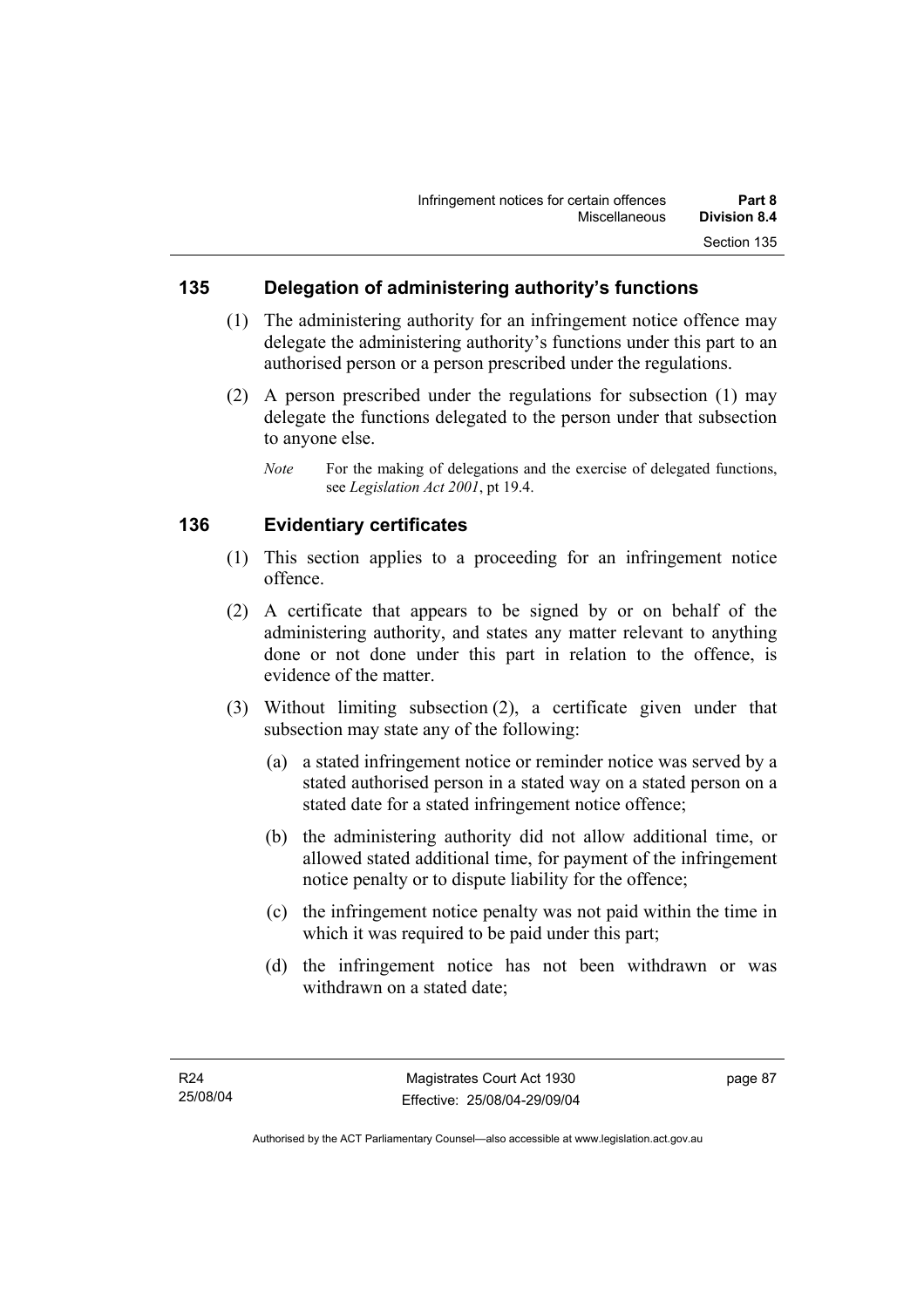| Part 8              | Infringement notices for certain offences |
|---------------------|-------------------------------------------|
| <b>Division 8.4</b> | Miscellaneous                             |
| Section 136         |                                           |

- (e) a stated address was, on a stated date, the latest business, home or email address, or fax number, of a stated person recorded in a register or other record kept by the administering authority;
- (f) an infringement notice penalty has not been paid by, or a penalty has not been imposed on, a stated person or anyone for the offence.
- (4) A court must accept a certificate given under this section as proof of the matters stated in it if there is no evidence to the contrary.

page 88 Magistrates Court Act 1930 Effective: 25/08/04-29/09/04

R24 25/08/04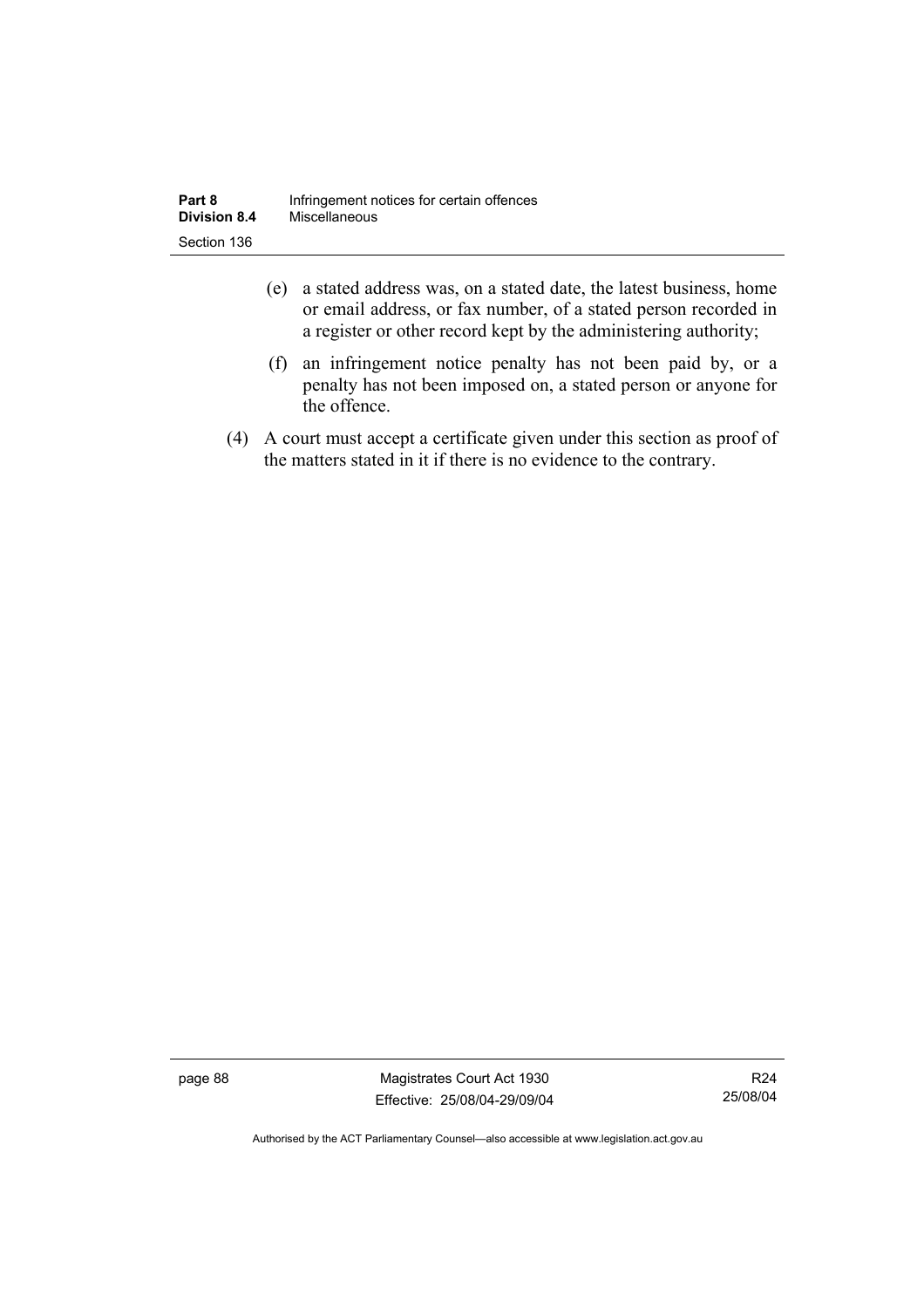# **Part 9 Enforcement of decisions**

## **Division 9.1 General**

## **141 Minute of decision and notice to defendant**

- (1) If the court convicts or makes an order against a defendant—
	- (a) a minute or memorandum of the conviction or order shall be made and signed by the magistrate exercising the jurisdiction of the court; and
	- (b) the defendant shall be notified in writing of the conviction or order.
- (2) A minute or memorandum under subsection (1) (a) shall specify the amount of any levy imposed under the *Victims of Crime (Financial Assistance) Act 1983*, part 5.
- (3) Failure to comply with subsection (1) does not invalidate a conviction or order or the enforcement of a conviction or order.
- (4) The minute shall not form any part of the warrant of commitment or of execution.
- (5) A document purporting to be a copy of the minute or memorandum signed by the registrar shall be prima facie evidence in all courts of law of the making of the conviction or order.

## **142 Formal convictions and orders**

- (1) The conviction or order shall afterwards, if required, be drawn up by the court in proper form, and it shall cause the conviction or order to be lodged with the registrar, to be by him or her filed among the records of the court.
- (2) It shall not be necessary for a court formally to draw up a conviction or order or any other record of a decision, unless it is demanded by a

page 89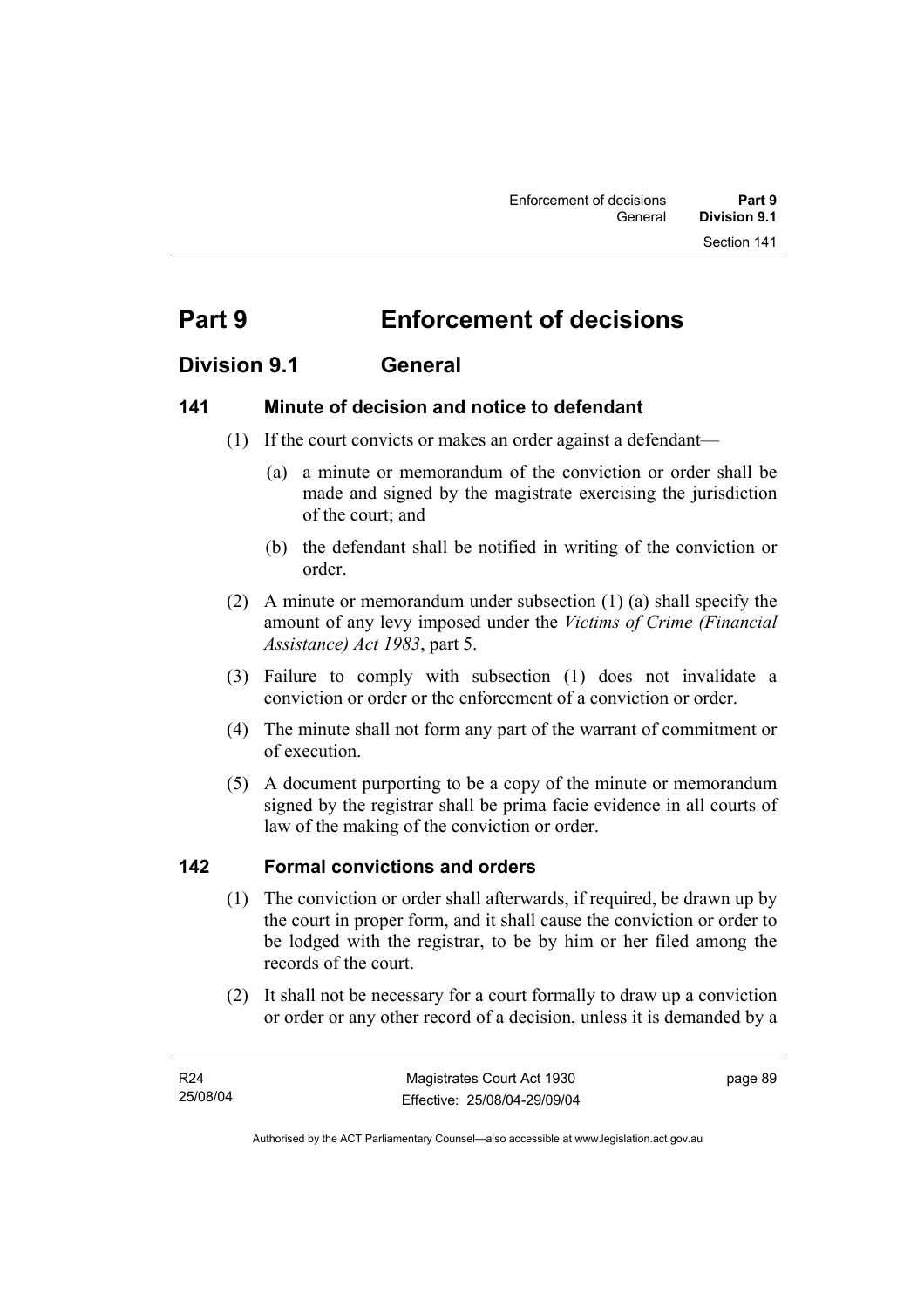| Part 9       | Enforcement of decisions |
|--------------|--------------------------|
| Division 9.1 | General                  |
| Section 143  |                          |

party to the proceedings for the purpose of an appeal against the decision, or is required for the purpose of a return to a writ of habeas corpus or other writ from the Supreme Court.

## **143 Proceedings in case of dismissal**

- (1) If the court dismisses the information the court shall make an order of dismissal, and shall, on application, give the defendant a certificate thereof signed by the adjudicating magistrate or the registrar.
- (2) The certificate, without further proof, shall, on its production be a bar to any other information or legal proceeding in any court (other than proceedings on appeal) for the same matters respectively against the same party.

#### **144 Copies of informations and other documents**

- (1) On application, the registrar shall give the applicant a copy of—
	- (a) an information; or
	- (c) a minute or memorandum of a conviction or order; or
	- (d) a formal conviction or order.
- (2) The registrar may refuse an application under subsection (1) if—
	- (a) the applicant is not a party to the relevant proceedings; and
	- (b) the registrar or a magistrate is not satisfied that the applicant has a good reason for being given that copy.

#### **145 Imprisonment in first instance**

If the court on a conviction sentences the defendant to a term of imprisonment, it shall issue its warrant of commitment accordingly.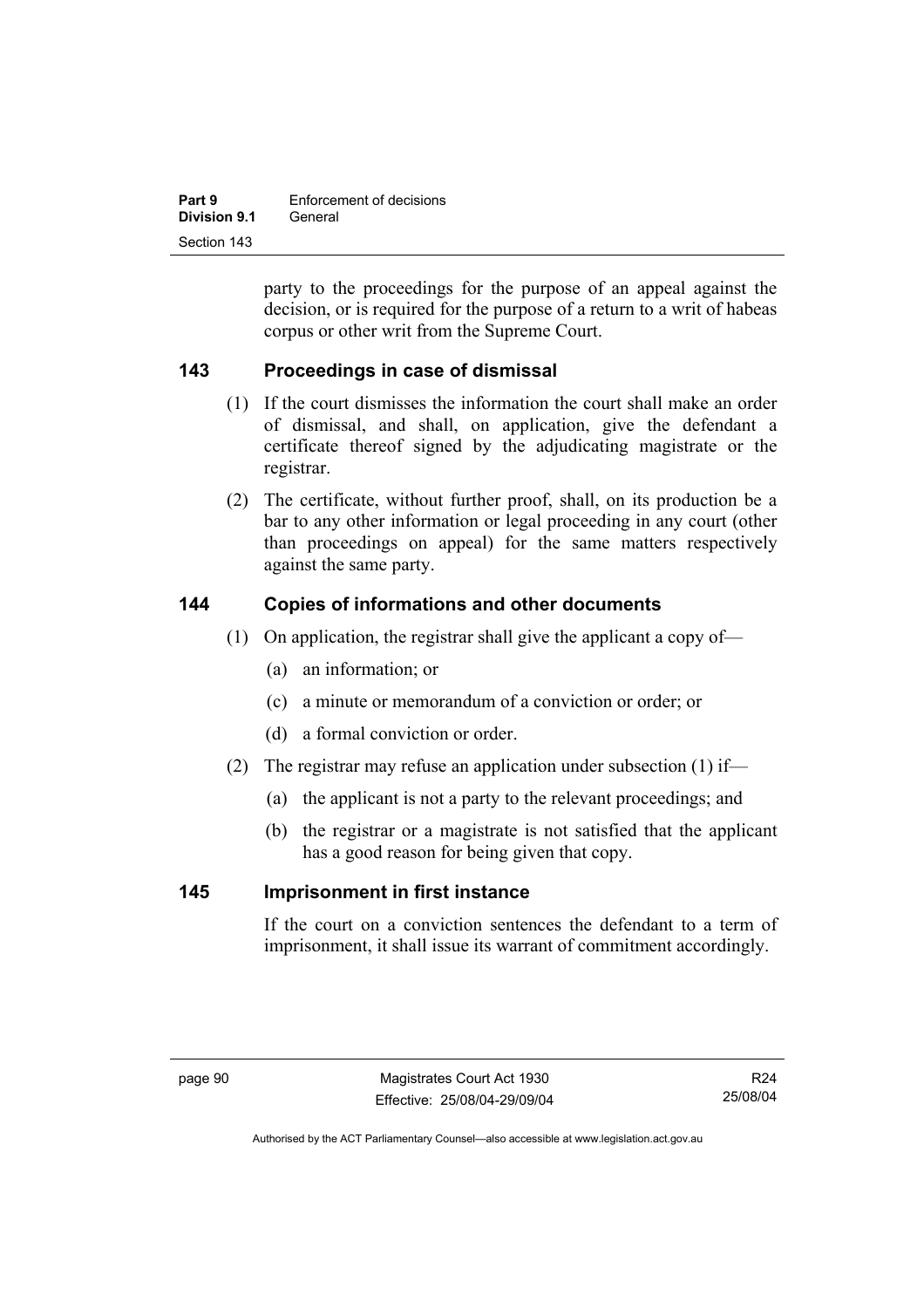## **Division 9.2 Enforcement of fines**

## **146 Definitions for div 9.2**

In this division:

*chief police officer* means the police officer who is responsible for the day-to-day administration and control of police services in the Territory.

*default notice* means a notice in force under section 151 including any variation under section 152.

#### *fine* means—

- (a) a pecuniary penalty imposed by a court in respect of an offence; or
- (b) a fee or charge payable to the Territory that is imposed by a court in proceedings for an offence; or
- (c) costs payable to the Territory under a court order in proceedings for an offence; or
- (d) a levy imposed under the *Victims of Crime (Financial Assistance) Act 1983*; or
- (e) an amount payable to the Territory under an order for reparation under the Crimes Act, section 350.

*fine defaulter* means a person to whom a default notice has been given who subsequently defaults in payment of the relevant outstanding fine.

#### *government agency* means—

- (a) an administrative unit; or
- (b) ACTEW Corporation Limited; or
- (c) a prescribed Territory entity.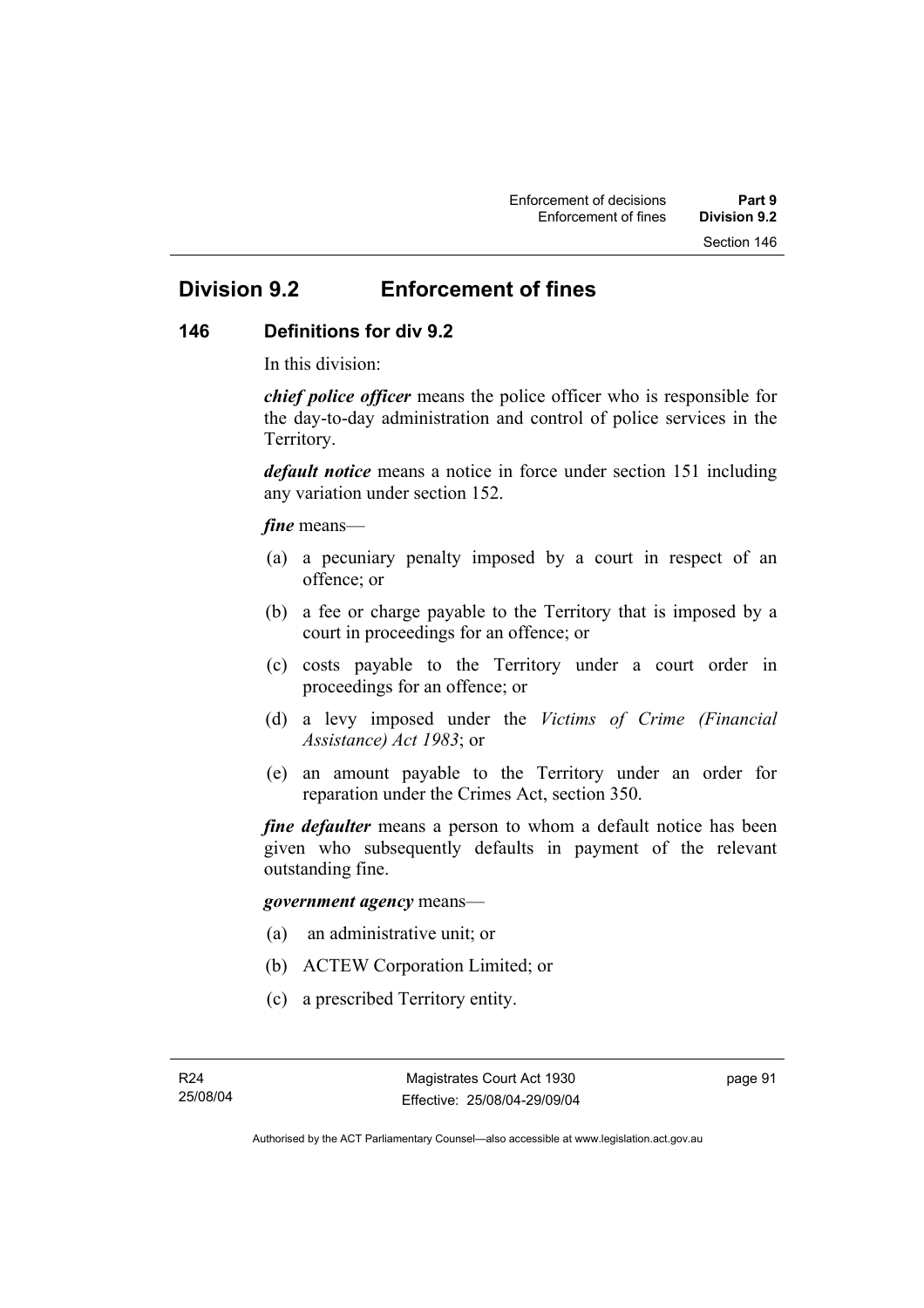*outstanding fine* means the sum of—

- (a) the whole or any part of a fine; and
- (b) the whole or any part of an administrative fee payable in relation to the fine;

that a person is liable to pay.

*penalty notice* means a notice in force under section 149 including any variation under section 152.

*Territory entity*—see the *Auditor-General Act 1996*.

#### **147 Payment of fine**

A fine is payable in accordance with this division to the registrar.

page 92 Magistrates Court Act 1930 Effective: 25/08/04-29/09/04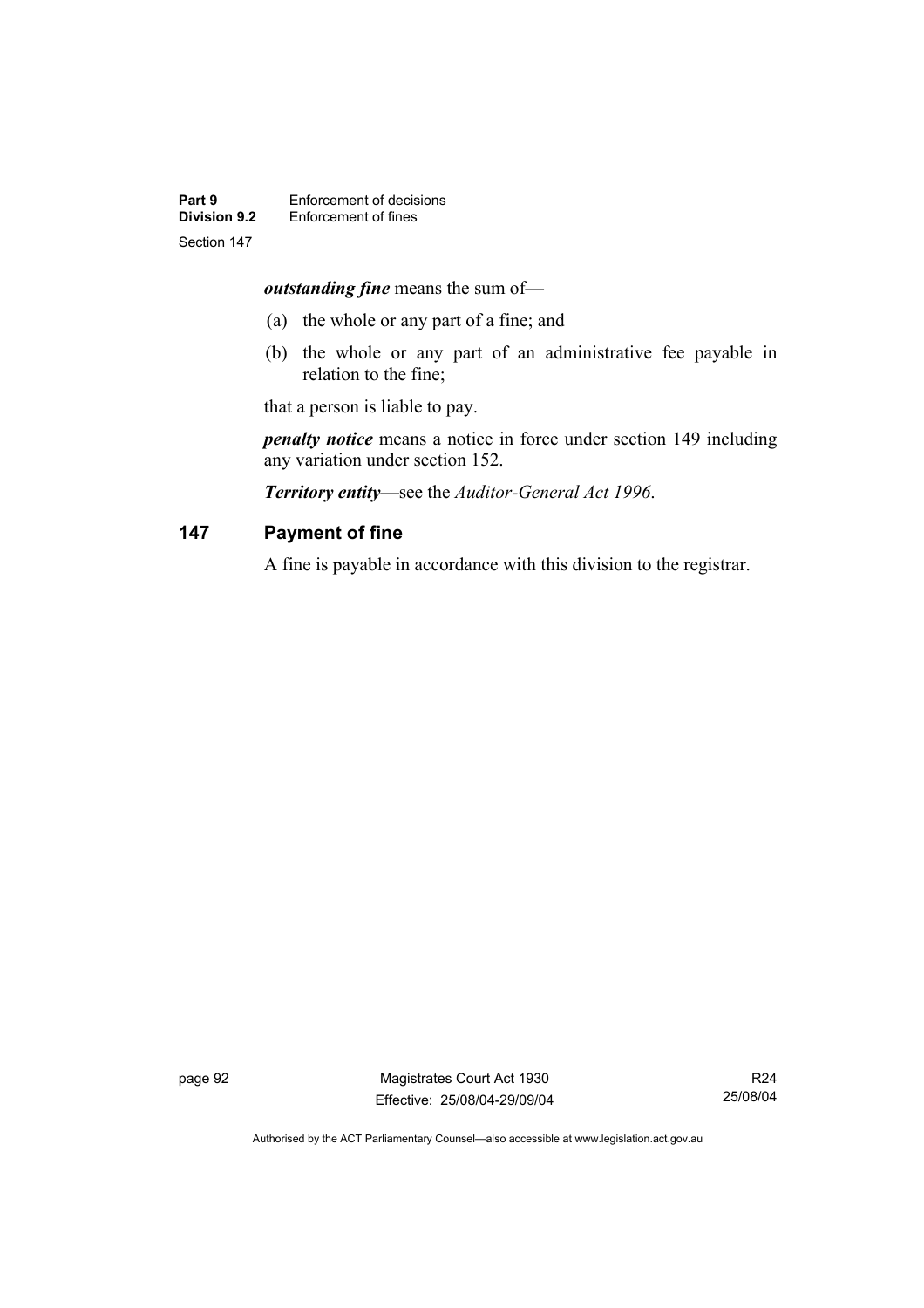#### **147A Notice of address etc**

 (1) A person on whom a fine is imposed shall not, without reasonable excuse, fail to give to the registrar particulars of his or her address within 7 days after the day when the fine is imposed.

Maximum penalty: 5 penalty units.

 (2) A person who is liable to pay a fine and who changes address before the fine and any relevant administrative fee are paid shall not, without reasonable excuse, fail to give to the registrar particulars of the new address within 7 days after changing address.

Maximum penalty: 5 penalty units.

 (3) A person who is liable to pay a fine, and any relevant administrative fee, shall not, without reasonable excuse, fail to give the registrar evidence of his or her address when required to do so by the registrar.

Maximum penalty: 5 penalty units.

#### **147B Access to particulars of address**

- $(1)$  For this division, the registrar may, in writing, require—
	- (a) the commissioner for housing; or
	- (b) the chief police officer; or
	- (c) the chief executive (however described) of a government agency;

to give the registrar any particulars held by that person concerning an address of a specified person who is liable to pay a fine.

 (2) A person to whom such a requirement is given shall comply with it as far as practicable.

#### **147C Doubtful service**

(1) This section applies if—

| R24      | Magistrates Court Act 1930   | page 93 |
|----------|------------------------------|---------|
| 25/08/04 | Effective: 25/08/04-29/09/04 |         |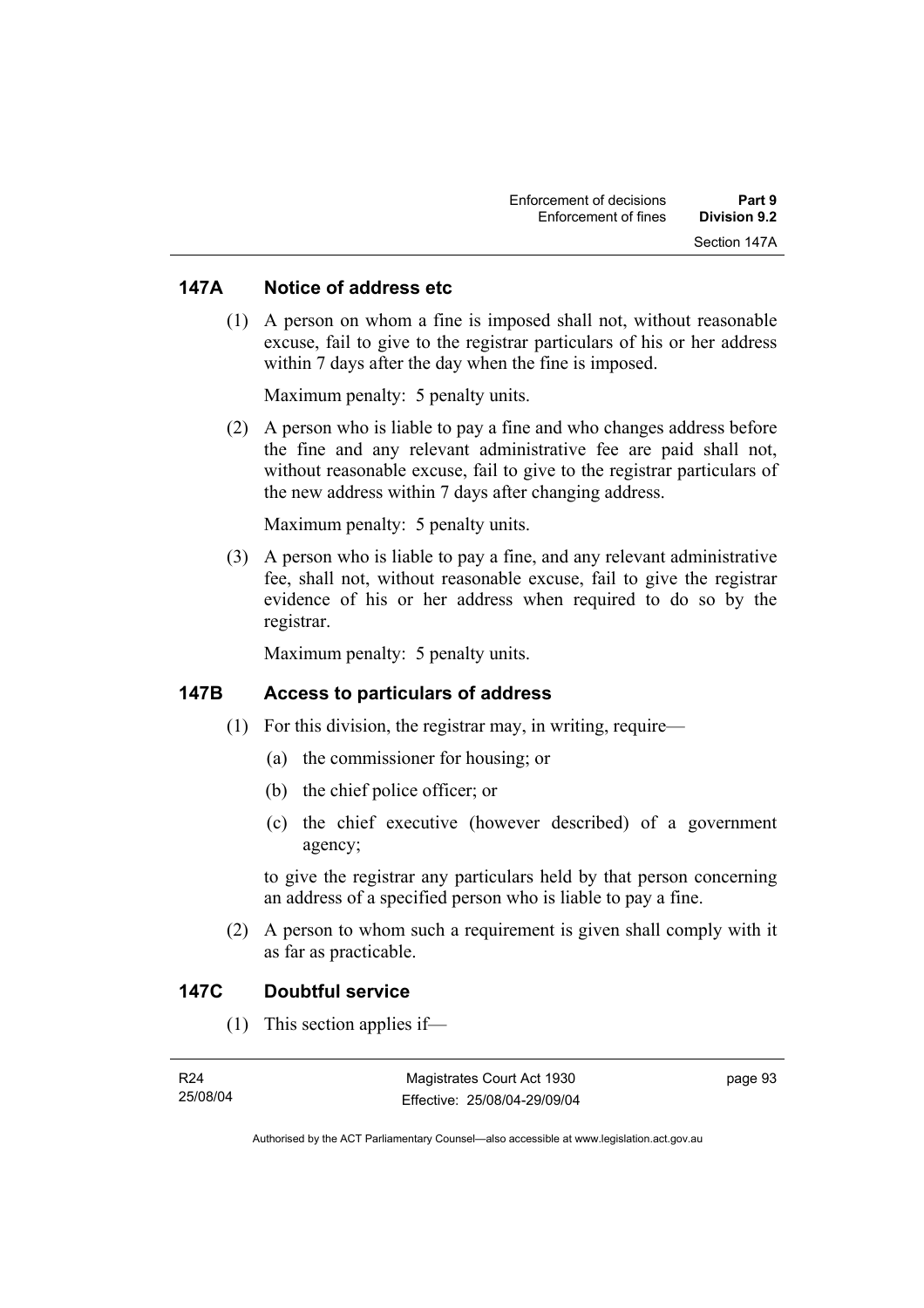- (a) a document has been served on a person for this division, other than by personal service; and
- (b) the registrar is satisfied that—
	- (i) the document has not come to the knowledge of the person; or
	- (ii) doubt exists whether the document has come to the knowledge of the person.
- (2) If this section applies, the registrar shall not take any further action under this division in relation to the person unless—
	- (a) the document has been served again on the person in the manner the registrar thinks fit; and
	- (b) the registrar is satisfied that the document has come to the knowledge of the person.

## **148 Court may allow time to pay**

- (1) If the court imposes a fine on a person—
	- (a) the court shall, for a fine imposed on conviction for an offence where the summons was served in accordance with section 116B; and
	- (b) the court may, in any other case;

allow time for the payment of the amount.

- (2) For a fine referred to in subsection (1) (a), the time allowed by the court shall be not less than 14 days from the date of conviction.
- (3) In addition to allowing time for the payment of an amount, the court may direct that the person liable to pay the amount give security, to the satisfaction of the person specified by the court, with or without sureties, for the payment of the amount.
- (4) The security referred to in subsection (3) shall be given, and may be enforced, in the manner provided by this Act.

page 94 Magistrates Court Act 1930 Effective: 25/08/04-29/09/04 R24 25/08/04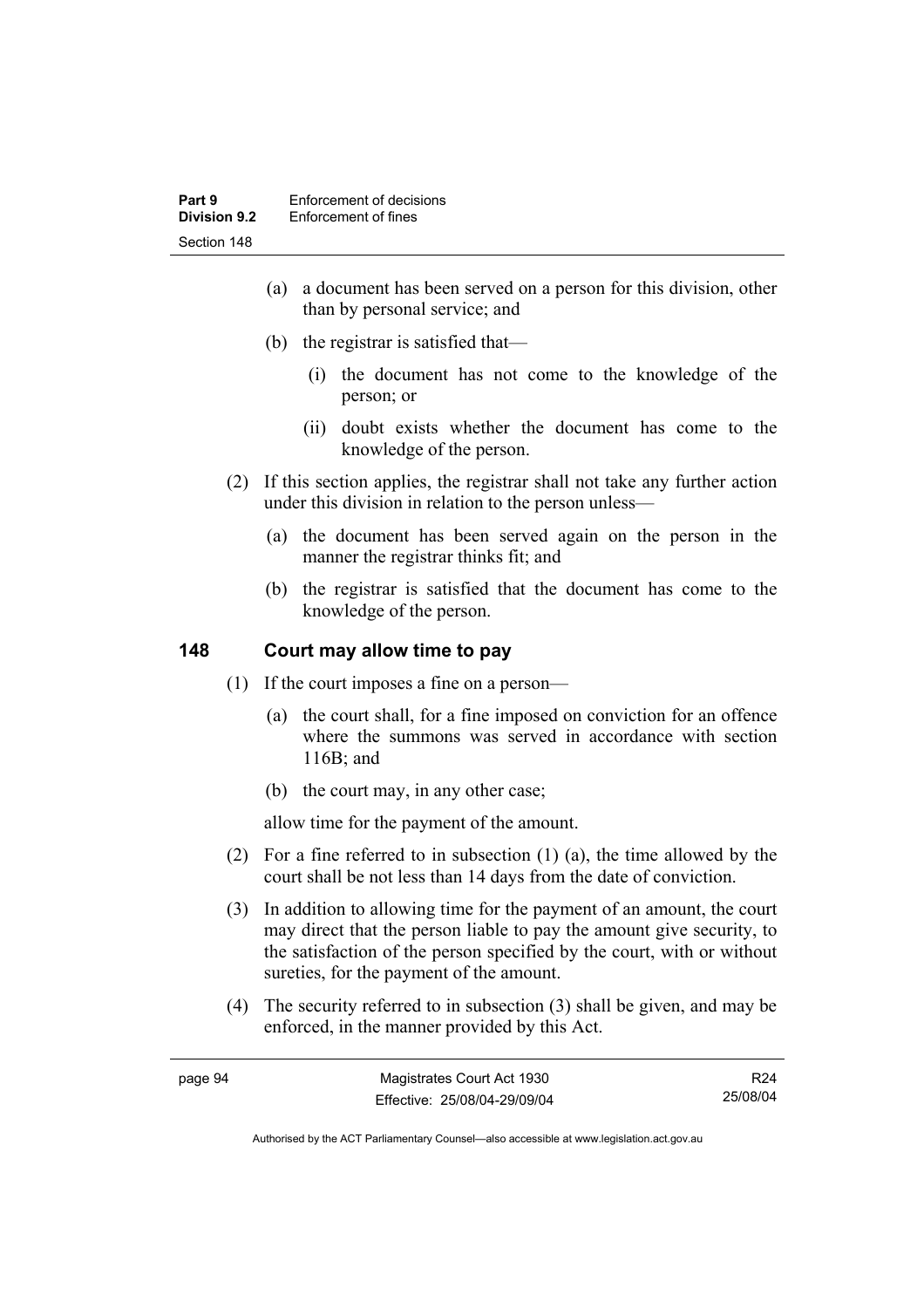#### **149 Penalty notice**

- (1) If the registrar of the Supreme Court gives to the registrar a certificate of conviction that indicates that a person is liable to pay a fine as a result of a conviction or order made by the Supreme Court, the registrar shall give the person a penalty notice concerning the fine.
- (2) If a person is liable to pay a fine as a result of a conviction or order by the court, the notice of the conviction or order required by section 116I or 141 (1) (b) shall contain a penalty notice concerning the fine.
- (3) A penalty notice concerning a fine shall—
	- (a) specify the amount of the fine and the due date for payment; and
	- (b) if the fine is payable by instalments—specify the amount of each instalment and the due date for payment; and
	- (c) contain a statement to the effect that if the fine or any instalment is not paid by the due date the person shall be liable for the administrative fee under section 150 in addition to the fine; and
	- (d) contain a statement to the effect that, under section 152, the registrar may, on application, approve an arrangement concerning the payment of the fine; and
	- (e) indicate the obligation to notify the registrar of any change of address under section 147A.
- (4) If a penalty notice is varied under section 152, the notice shall specify particulars of the approved arrangement for payment as so varied.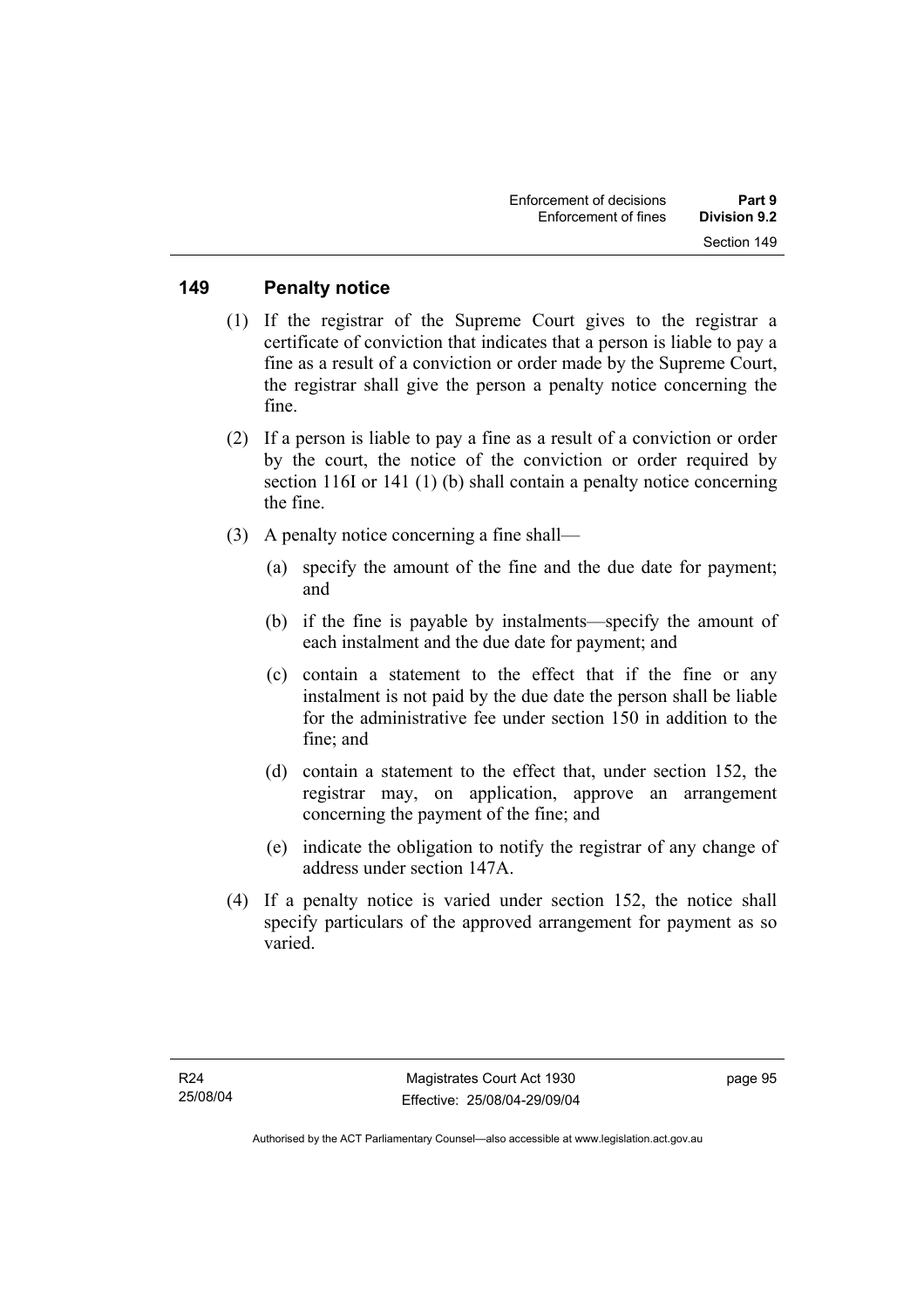| Part 9              | Enforcement of decisions |
|---------------------|--------------------------|
| <b>Division 9.2</b> | Enforcement of fines     |
| Section 150         |                          |

# **150 Default**

- (1) If a person defaults in payment of a fine to which a penalty notice relates—
	- (a) the person is liable to pay to the Territory, in addition to the amount of the fine that remains unpaid, the administrative fee determined under section 248A (1) for this paragraph; and
	- (b) the registrar shall give a default notice to the person.
- (2) If a person to whom a default notice has been given subsequently defaults in payment of the fine, the registrar must give notice of the default to the road transport authority under section 153.
- (3) For this division, a person defaults in payment of a fine or any relevant administrative fee if the person fails to pay any part of the amount payable by—
	- (a) the due date specified in the relevant penalty notice; or
	- (b) if a default notice has been issued in relation to the amount the due date specified in the default notice.

#### **151 Default notice**

- (1) A default notice under section 150 shall—
	- (a) specify the default to which the notice relates; and
	- (b) indicate that, subject to section 152, the amount of the fine remaining unpaid and the relevant administrative fee are due on the date or dates specified in the notice; and
	- (c) contain a statement indicating the consequences under section 150 (2) of a default in payment of an amount to which the notice relates; and
	- (d) contain a statement to the effect that, under section 152, the registrar may, on application, approve an arrangement concerning the payment of the fine; and

R24 25/08/04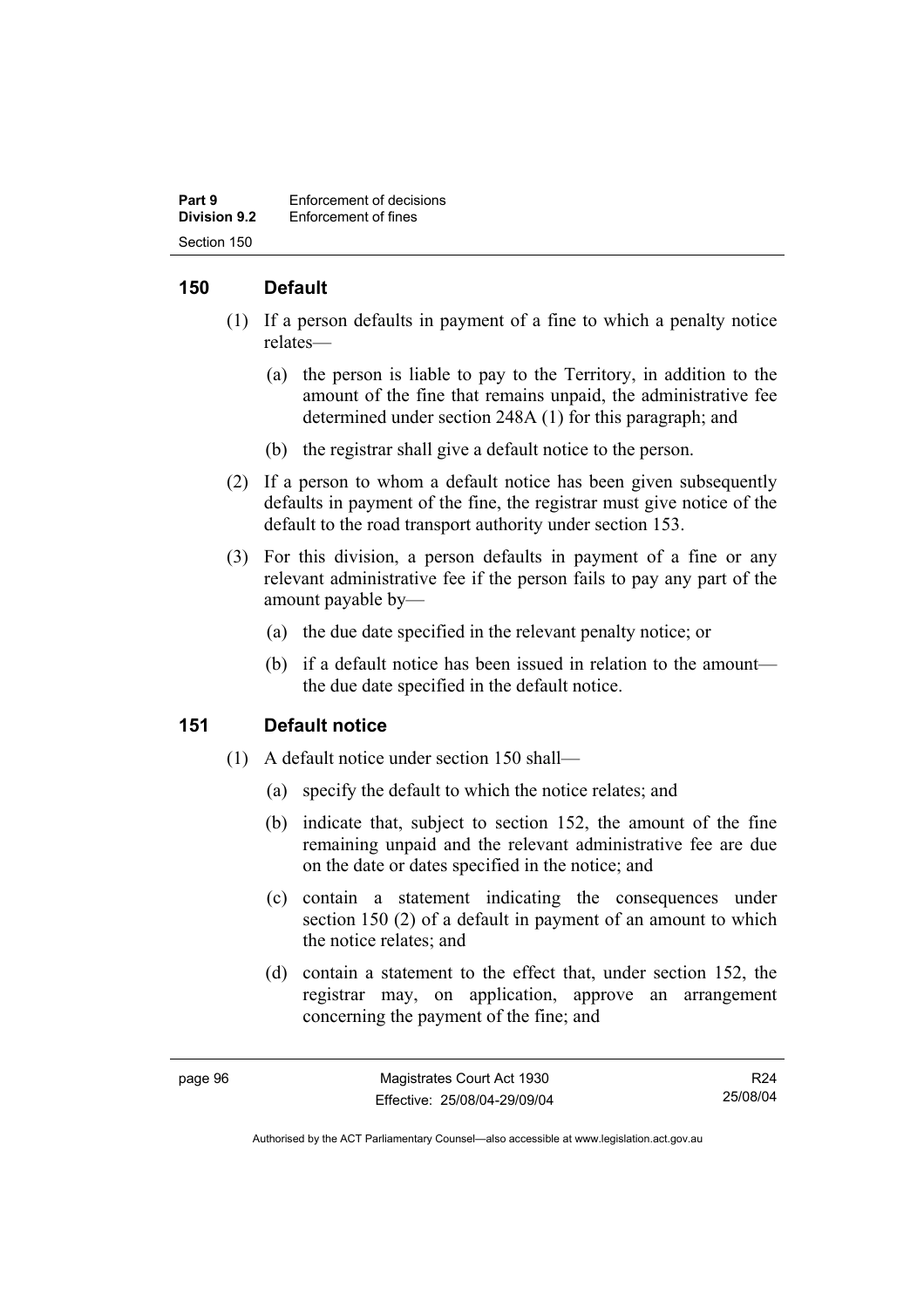- (e) indicate the obligation to notify the registrar of any change of address under section 147A.
- (2) The registrar may specify in a default notice matters concerning a person's property or financial circumstances that are to be set out in any application by the person for approval of a special arrangement under section 152.
- (3) If a default notice is varied under section 152, the notice shall specify particulars of the approved arrangement for payment as so varied.

# **152 Special arrangements**

- (1) The registrar may, on application, approve in writing an arrangement for—
	- (a) further time for the payment of all or any part of a fine or administrative fee, or an instalment of such an amount; or
	- (b) payment of all or any part of a fine or administrative fee by instalments.
- (2) An arrangement under subsection (1) (a) may also be made in respect of an amount that is overdue for payment under a previous approved arrangement.
- (3) To the extent to which an approval for time to pay all or any part of a fine or instalment is inconsistent with an order of a court, the order has no effect.
- (4) An application for an approval shall—
	- (a) be made in writing; and
	- (b) specify the grounds on which it is made; and
	- (c) be lodged with the registrar by the date, or within the period, ascertained in accordance with the current penalty notice, or current default notice, concerning the fine; and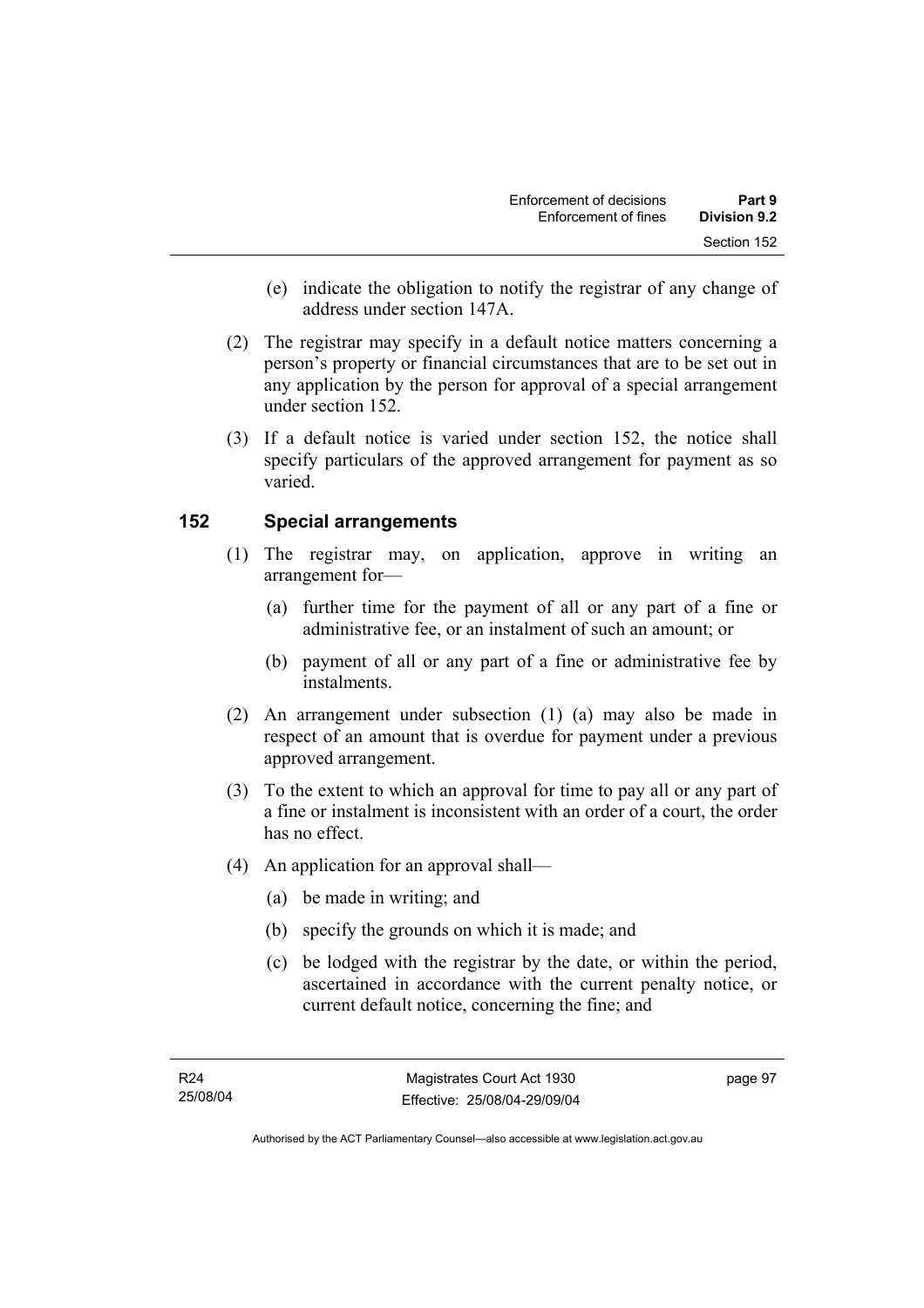| Part 9              | Enforcement of decisions |
|---------------------|--------------------------|
| <b>Division 9.2</b> | Enforcement of fines     |
| Section 153         |                          |

- (d) for an applicant to whom a default notice has been given contain any particulars requested by the registrar in the notice.
- (5) A person committed to prison under section 154D is not entitled to make an application.
- (6) If an approval concerns a fine for which a penalty notice or a default notice has been given to a person, the registrar shall vary the notice  $by-$ 
	- (a) altering the notice in accordance with the approval; or
	- (b) reissuing the notice, revised in accordance with the approval.

#### **153 Notice for suspension of driver licence etc**

- (1) The registrar must notify the road transport authority of the name, address and date of birth of each person who, after being given a default notice for a fine, defaults in payment of the outstanding fine.
- (2) If notice is given under subsection (1) and the registrar subsequently approves an arrangement under section 152, the registrar must notify the road transport authority of the approval.
- (3) If notice has been given under subsection (1) and no later notice has been given under subsection (2), the registrar must notify the road transport authority if—
	- (a) the outstanding fine is paid; or
	- (b) the outstanding fine is remitted under section 159; or
	- (c) the person has completed serving a period of imprisonment under a committal under section 154D; or
	- (d) the conviction or order that gave rise to the liability to pay the fine is quashed or set aside.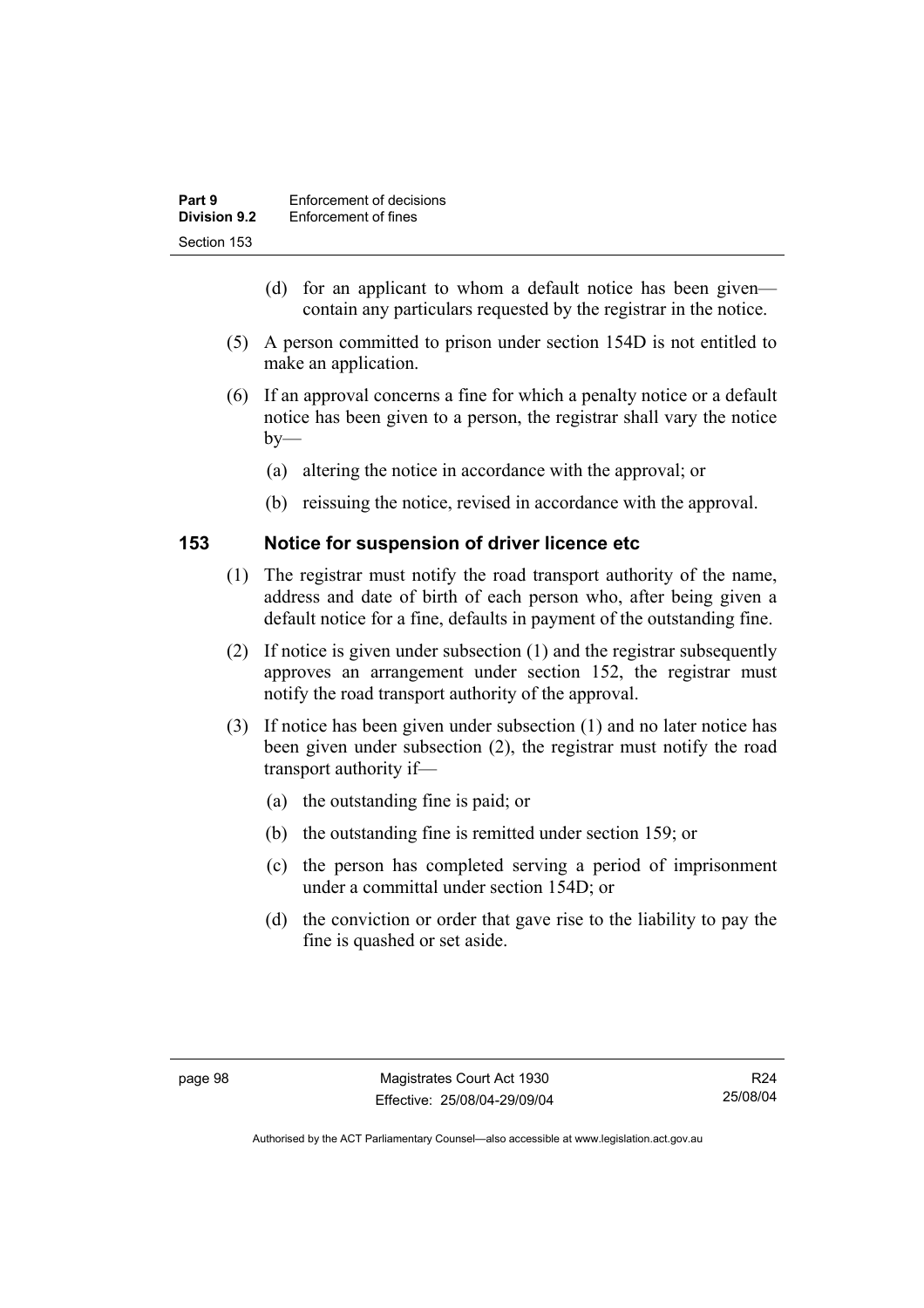#### **154 Access to personal information**

 (1) For the purpose of ensuring the payment of an outstanding fine, the registrar may, in writing, require any of the following persons to give the registrar specified particulars of personal information held by that person concerning the relevant fine defaulter:

- (a) the commissioner for housing;
- (b) the chief police officer;
- (c) the chief executive (however described) of a government agency.
- (2) A person to whom such a requirement is given shall comply with it as far as practicable.
- (3) In this section:

*personal information* means particulars concerning the financial circumstances or criminal record of a fine defaulter.

#### **154A Ascertainment of capacity to pay fine**

- (1) The registrar may orally examine a person who is liable to pay a fine—
	- (a) as to the person's property or other means of satisfying the fine; and
	- (b) generally as to the person's financial circumstances.
- (2) An examination—
	- (a) shall be taken on oath administered by the registrar; and
	- (b) may be conducted in open court or in chambers, as the registrar directs.
- (3) If at the time set down (whether originally or on an adjournment) for the examination of a person to whom an examination summons is directed—

page 99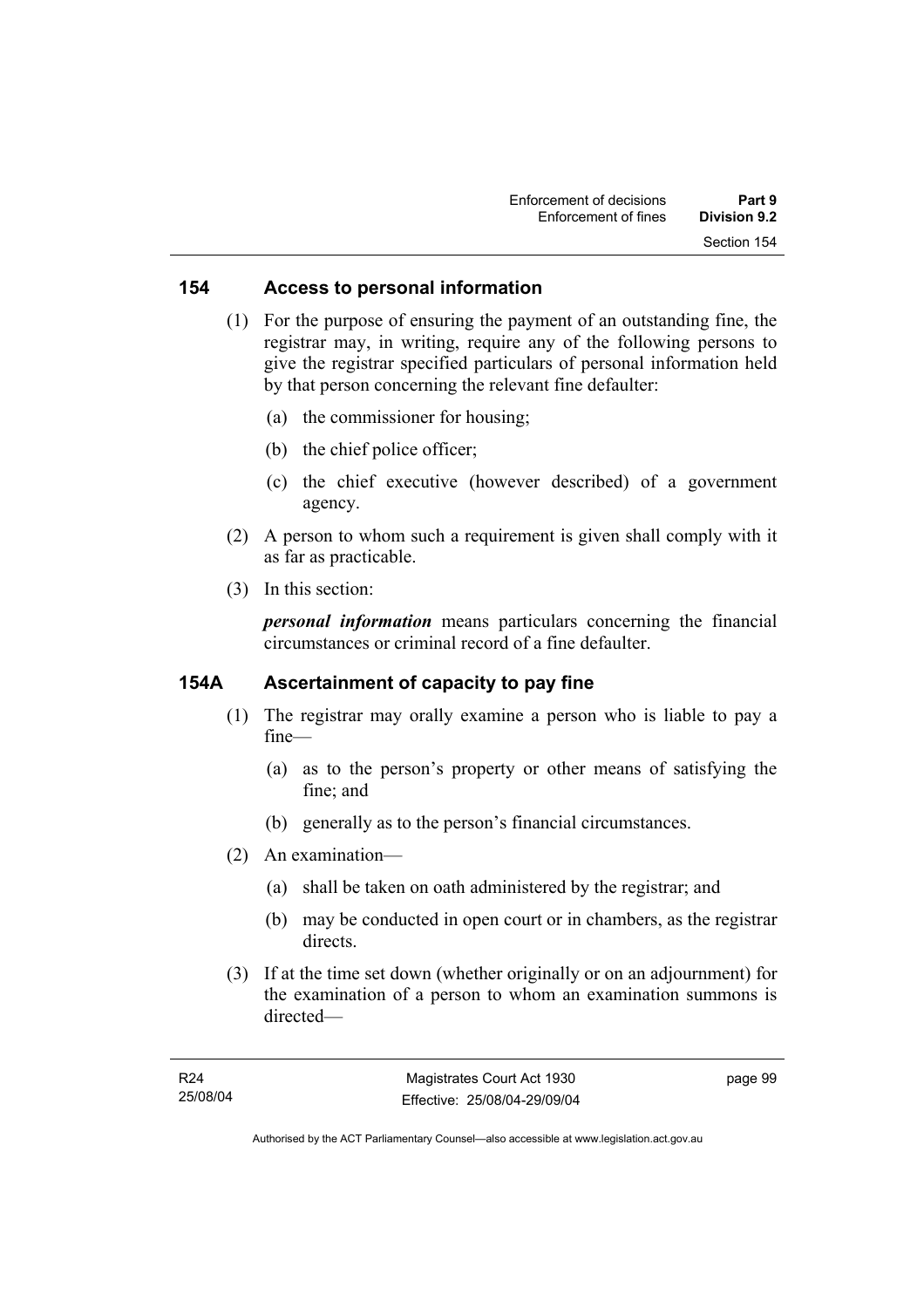- (a) the person fails to attend before the registrar; and
- (b) the registrar is satisfied that—
	- (i) the person has been served with the summons in accordance with the *Magistrates Court (Civil Jurisdiction) Act 1982*, section 297 as applied by section 154C; or
	- (ii) if the examination has been adjourned—the person has been notified of the date, time and place fixed for the examination;

the registrar shall issue a warrant in accordance with the *Magistrates Court (Civil Jurisdiction) Act 1982*, section 303 as applied by section 154C for the apprehension of the person to whom the summons was directed.

 (4) A person apprehended under such a warrant shall be brought before the registrar for the purposes of examination under subsection (1).

#### **154B Garnishee orders and writs of execution**

- (1) If the registrar is satisfied that a fine defaulter has the capacity to pay an outstanding fine, the registrar may—
	- (a) make a garnishee order in accordance with the *Magistrates Court (Civil Jurisdiction) Act 1982*, section 319 as applied by section 154C in respect of the outstanding fine; or
	- (b) issue a writ of execution in accordance with the *Magistrates Court (Civil Jurisdiction) Act 1982*, section 343 (2) and (3) as applied by section 154C against goods of the fine defaulter to enforce the outstanding fine.
- (2) If the registrar issues a writ of execution in respect of 2 or more outstanding fines payable by a person, the writ operates in respect of the amount of each outstanding fine separately.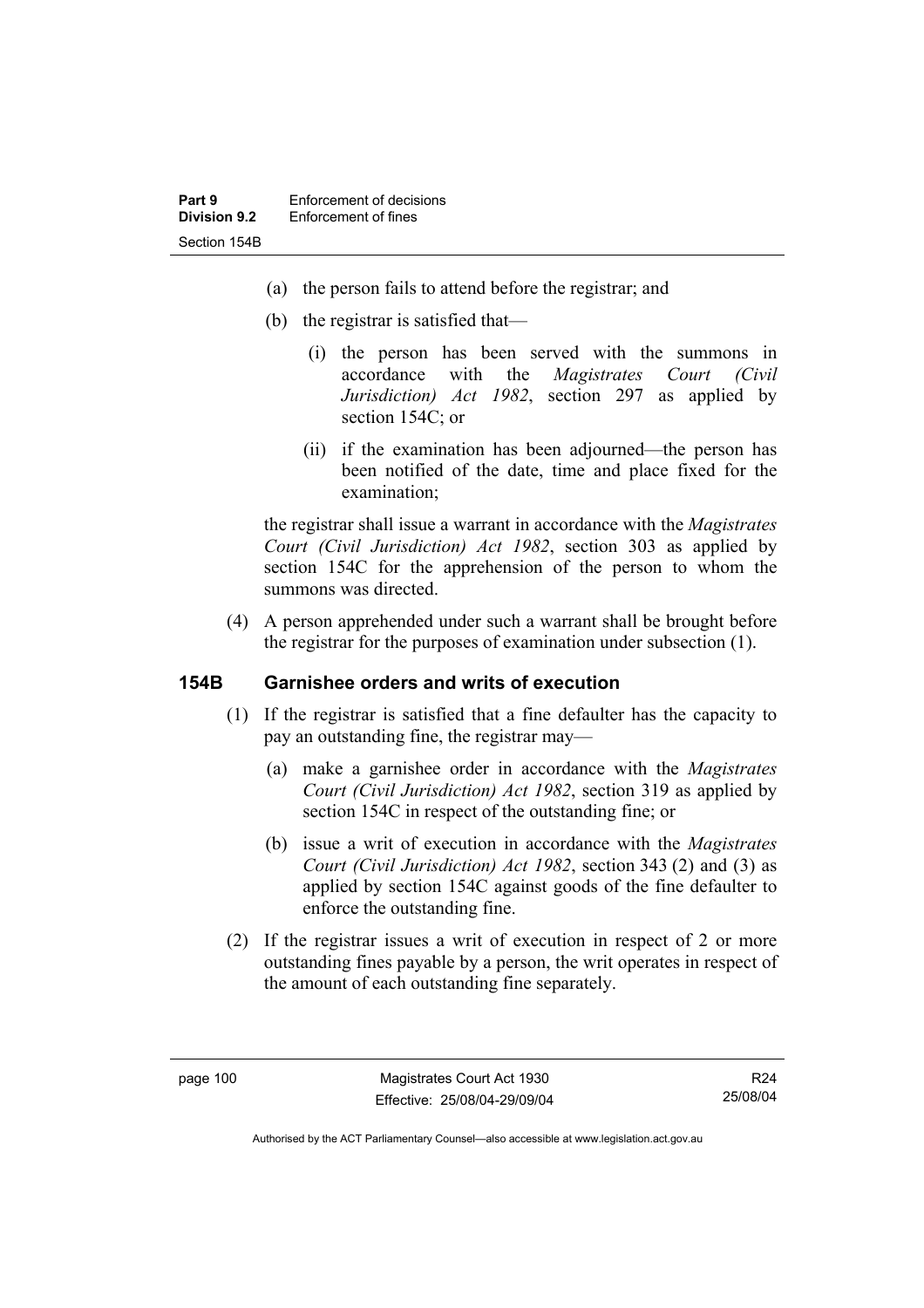# **154C Application of Magistrates Court (Civil Jurisdiction) Act, pt 19**

- (1) The purpose of this section is to ensure, as far as practicable, that—
	- (a) a fine defaulter may be examined under section 154A and dealt with in the same manner as a judgment debtor in respect of whom an examination summons has been issued; and
	- (b) a garnishee order under section 154B has the same effect as a garnishee order in respect of a judgment debtor; and
	- (c) a writ of execution under section 154B has the same effect as a writ of execution against goods of a judgment debtor.
- (2) For subsection (1) (a), the *Magistrates Court (Civil Jurisdiction) Act 1982*, division 19.3, other than sections 294, 298, 300, 302, 305 and 306, applies so far as applicable, with the necessary changes.
- (3) For subsection (1) (b), the *Magistrates Court (Civil Jurisdiction) Act 1982*, division 19.5, other than sections 317, 321 and 331, applies so far as applicable, with the necessary changes, and in particular, as if—
	- (a) sections  $319(1)$  (c) (i) and (e) (i) and  $340(2)$  (a) were omitted; and
	- (b) a reference in sections 320 and 329 (1) to the judgment creditor were a reference to the registrar; and
	- (c) the words 'may order the registrar to repay' were omitted from section 325 (8) and 'shall repay' were substituted; and
	- (d) the reference in section 330 to an application in accordance with section 123 were a reference to an application to the registrar; and
	- (e) sections 332 and 334 (1) did not refer to the judgment creditor.
- (4) For subsection (1) (c), the *Magistrates Court (Civil Jurisdiction) Act 1982*, division 19.6, other than sections 344, 355, 357, 358, 359, 377

page 101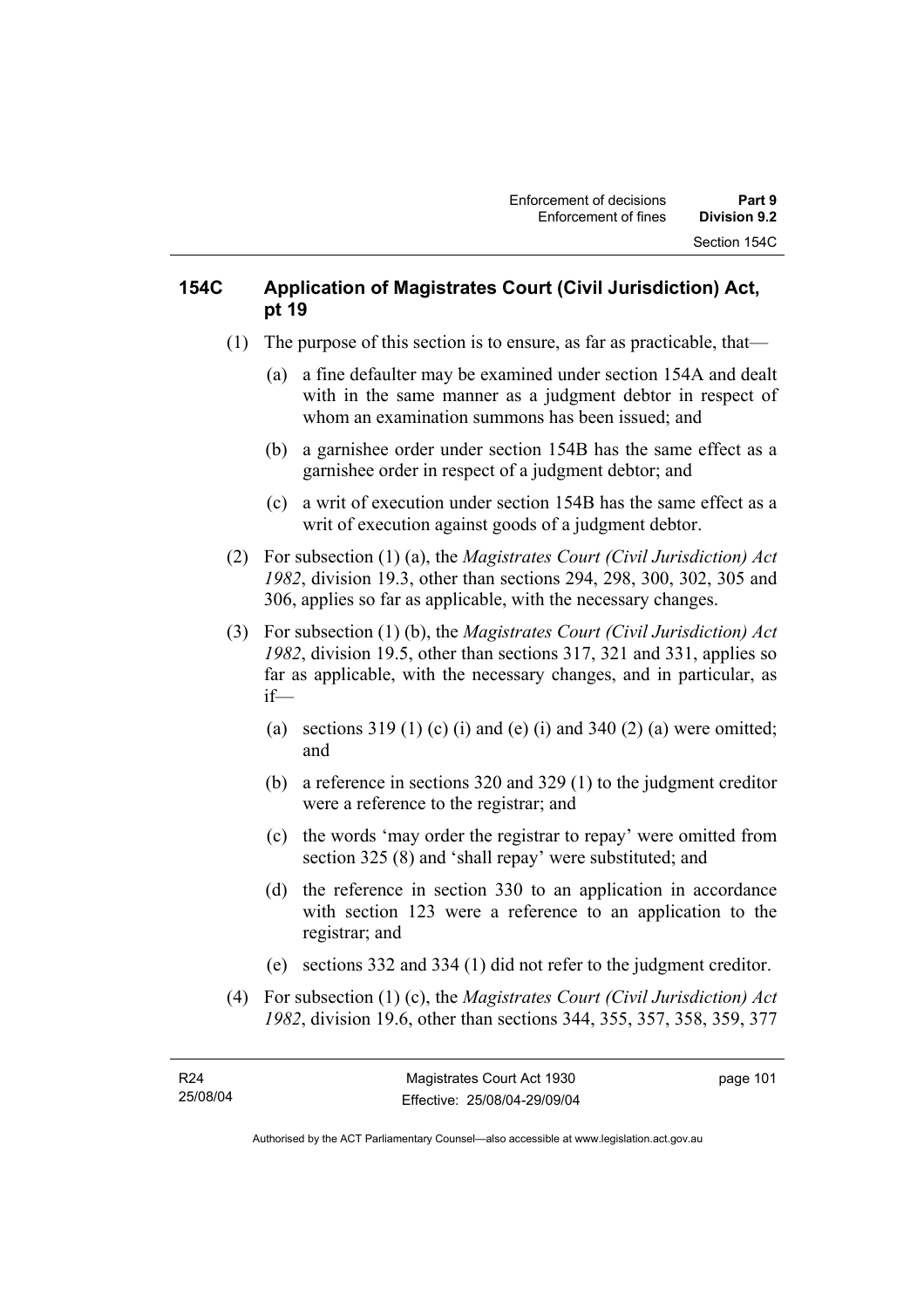and 378, applies so far as applicable, with the necessary changes, and in particular, as if—

- (a) section 343 (1) were omitted; and
- (b) the reference in section 346 (3) to a writ that issues out of the Magistrates Court included a reference to a writ issued by the registrar; and
- (c) section 363 (2) (a) and 363 (3) were omitted; and
- (d) section 376 (2) were omitted.
- (5) The provisions applied by subsections (2), (3) and (4) have effect as if, in addition to any other necessary changes—
	- (a) a reference in such a provision to an examination summons were a reference to an examination summons under applied section 295; and
	- (b) a reference in such a provision to a garnishee order were a reference to a garnishee order under section 154B (1) (a); and
	- (c) a reference in such a provision to a writ of execution were a reference to a writ of execution under section 154B (1) (b) or applied section 333; and
	- (d) a reference in such a provision to a bailiff included a reference to the sheriff or a deputy sheriff under the *Supreme Court Act 1933*; and
	- (e) a reference in such a provision to a judgment debt were a reference to an outstanding fine; and
	- (f) a reference in such a provision to a judgment debtor were a reference to a fine defaulter; and
	- (g) a reference in such a provision to a judgment creditor, other than in applied section 320 or 329 (1), were a reference to the Territory; and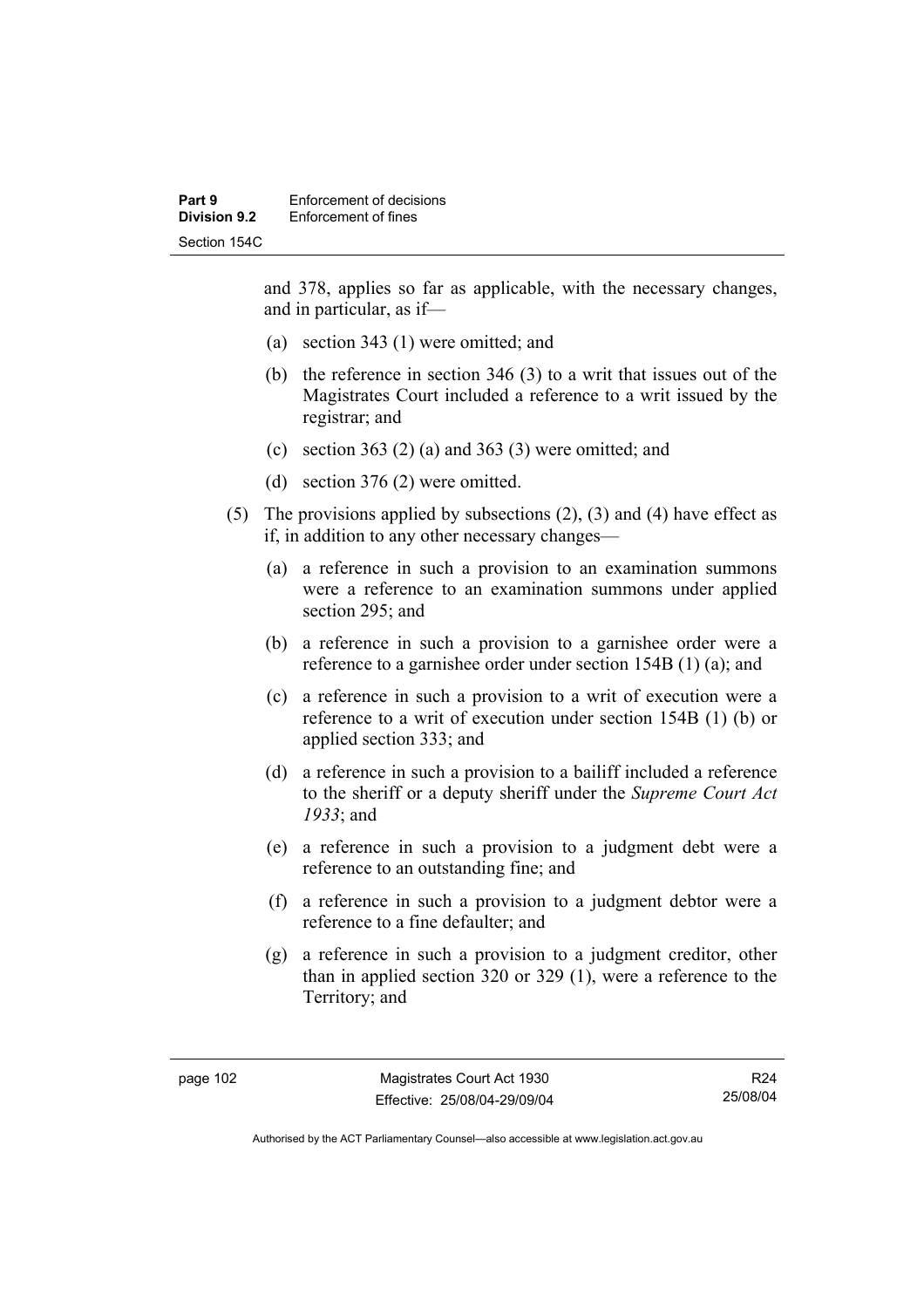- (h) a reference to the court in such a provision, other than in applied section 349, were a reference to the registrar.
- (6) If, but for this subsection, a power of the registrar under a provision applied by subsection (2), (3) or (4) would be dependent on action being taken by the judgment creditor, the registrar may act on his or her own initiative in the exercise of the power.
- (7) The registrar shall not make an order under a provision applied by subsection (2), (3) or (4) for the payment of a fine or administrative fee by instalments.
- $(8)$  If—
	- (a) a provision of the *Magistrates Court (Civil Jurisdiction) Act 1982* applies in relation to a matter; and
	- (b) a regulation or determination under this Act or that Act also applies in relation to that matter; and
	- (c) the provision of the *Magistrates Court (Civil Jurisdiction) Act 1982* is applied in relation to a corresponding matter by subsection  $(2)$ ,  $(3)$  or  $(4)$ ;

a reference in this section to the applied provision referred to in paragraph (c) includes a reference to the relevant regulation or determination.

 (9) A reference in this section to an applied provision by number is a reference to the provision so numbered of the *Magistrates Court (Civil Jurisdiction) Act 1982*, as applied by subsection (2), (3) or  $(4)$ .

# **154D Committal to prison—fine defaulters**

 (1) The registrar shall, by warrant, commit a fine defaulter to prison if—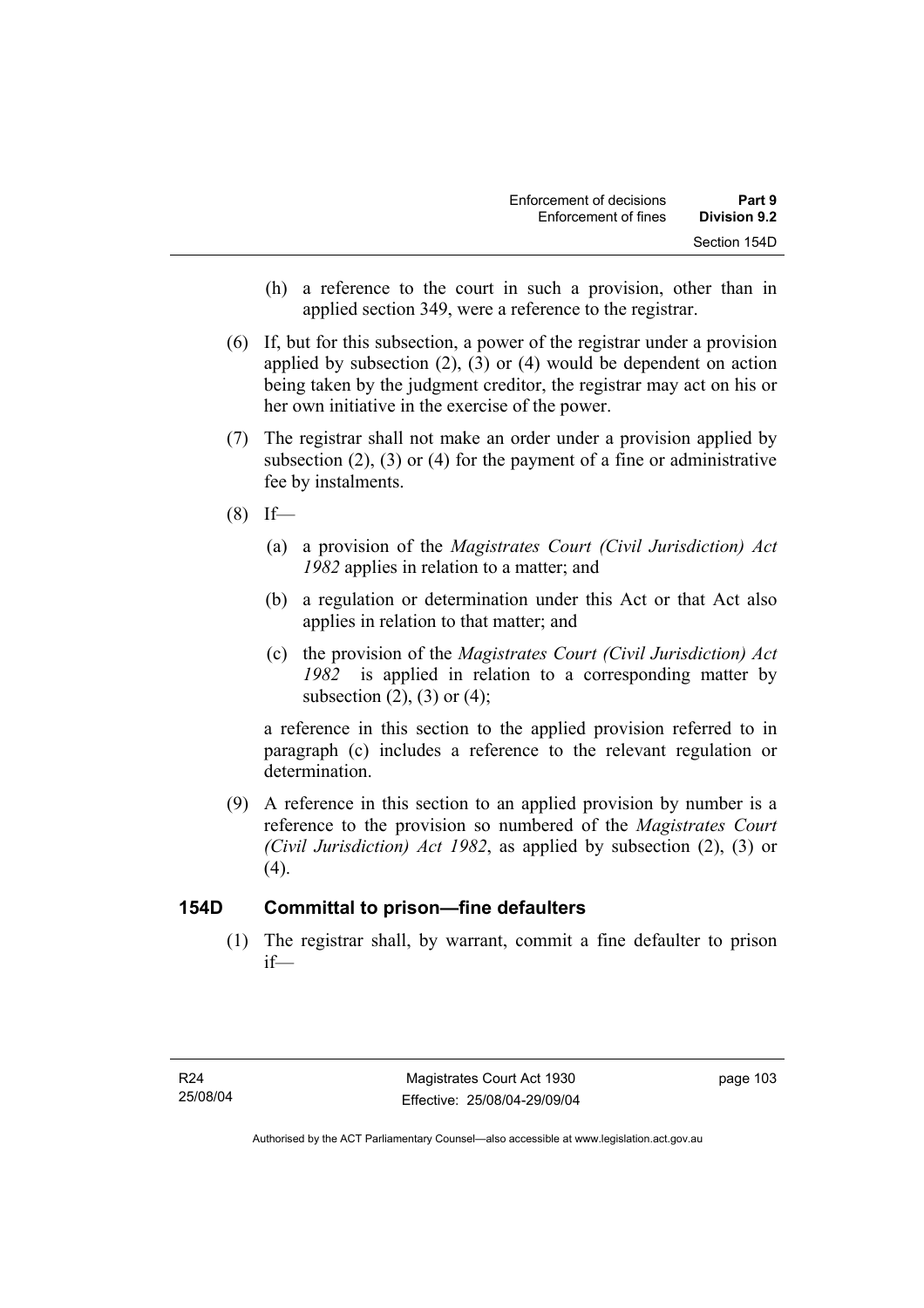| Part 9              | Enforcement of decisions |
|---------------------|--------------------------|
| <b>Division 9.2</b> | Enforcement of fines     |
| Section 155         |                          |

- (a) the registrar is satisfied that all reasonable action has been taken under this division to secure payment and there is no reasonable likelihood of the outstanding fine being paid; and
- (b) the outstanding fine has not been remitted under section 159.
- (2) The period for which the fine defaulter is to be committed to prison shall be the lesser of—
	- (a) a period calculated at the rate of 1 day for each \$100, or part of \$100, of the outstanding fine; and
	- (b) 6 months.
- (3) Subsection (1) does not apply to a person whose liability to pay the fine is derived from an order under the Crimes Act, section 350.

#### **155 Money to be paid to registrar**

If a person adjudged by the conviction or order of a court or magistrate to pay any amount of money pays the amount to any police officer or other person, the police officer or other person shall forthwith pay the amount to the registrar.

#### **156 Execution to cease on payment of amount due**

In any case where a warrant of commitment has been issued, the defendant pays or tenders to the police officer having the execution of the warrant the sum or sums mentioned in it, the police officer shall cease to execute the warrant.

#### **157 Payment of amount to keeper or superintendent**

 (1) If a person is imprisoned for nonpayment of an outstanding fine, the person may pay, or cause to be paid, to the keeper of the prison or, for a person in respect of whom a warrant under section 255A has been issued, the superintendent of the remand centre, and the keeper or superintendent shall receive—

R24 25/08/04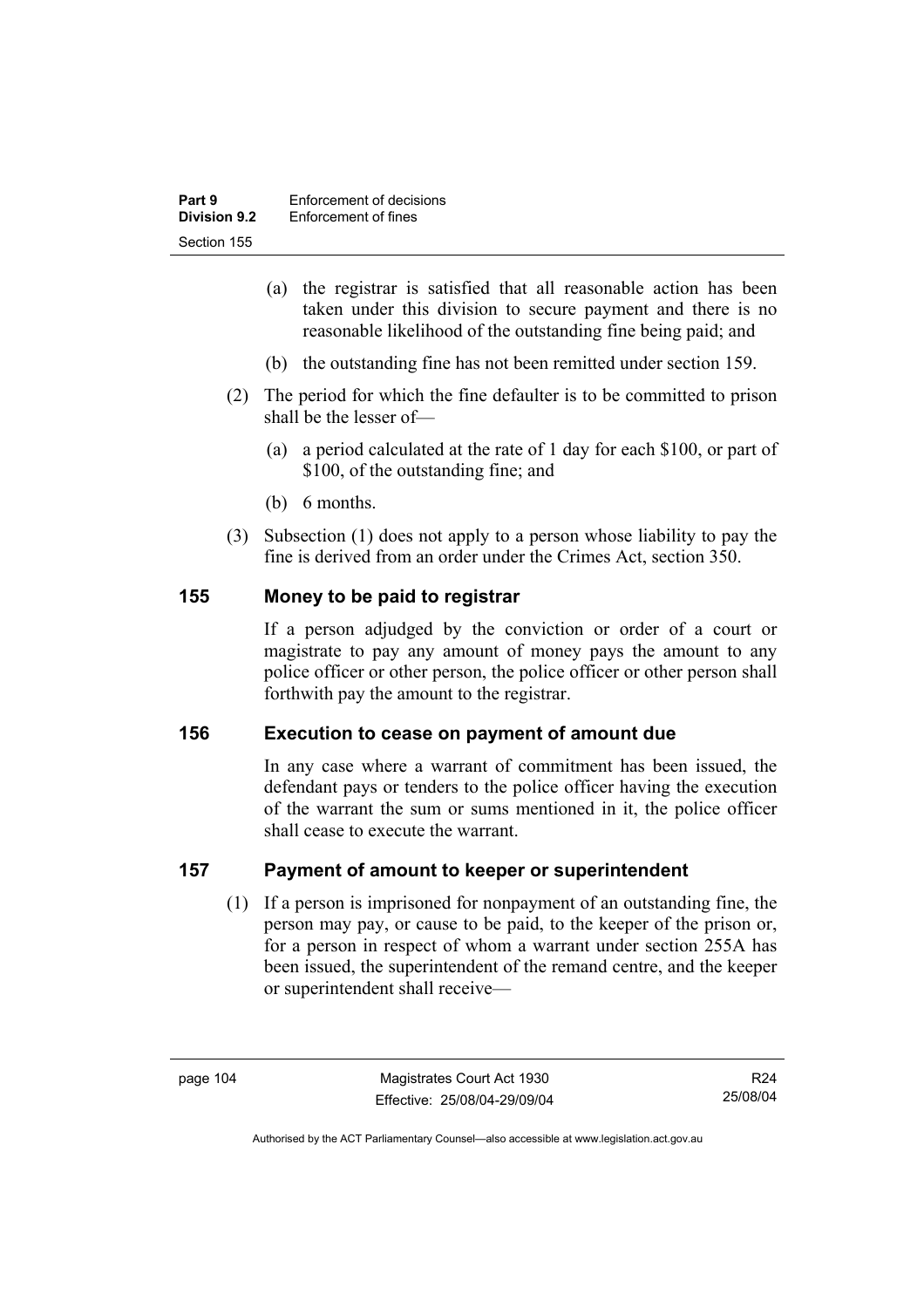- (a) the sum mentioned in the warrant of commitment and the keeper or superintendent shall thereupon discharge the person unless he or she is in custody for some other matter; or
- (b) any sum in part satisfaction of the outstanding fine and thereupon the term of imprisonment shall be reduced by a number of days bearing as nearly as possible the same proportion to the total number of days for which he or she was committed as the sum so paid bears to the sum for which he or she is so liable and the keeper or superintendent shall at the end of the term so reduced discharge the person unless he or she is in custody for some other matter.
- (2) The keeper or superintendent shall forthwith pay all sums received by him or her under the subsection (1) to the registrar.

# **158 Fine satisfied by imprisonment**

A person who is committed to prison under a warrant issued under section 154D discharges his or her liability to pay the outstanding fine—

- (a) at the rate of \$100 for each day or part of a day for which the person is so imprisoned; or
- (b) if the person is so committed to prison for 6 months—on the completion of the 6 months.

# **159 Remission**

The Executive may, in writing, remit all or any part of a fine.

#### **160 Conviction or order quashed or set aside**

If the conviction or order that gave rise to a person's liability to pay a fine is quashed or set aside, the registrar shall, in addition to notifying the road transport authority under section 153 (3) (d)—

(a) refund to the person any amount paid in respect of the fine; and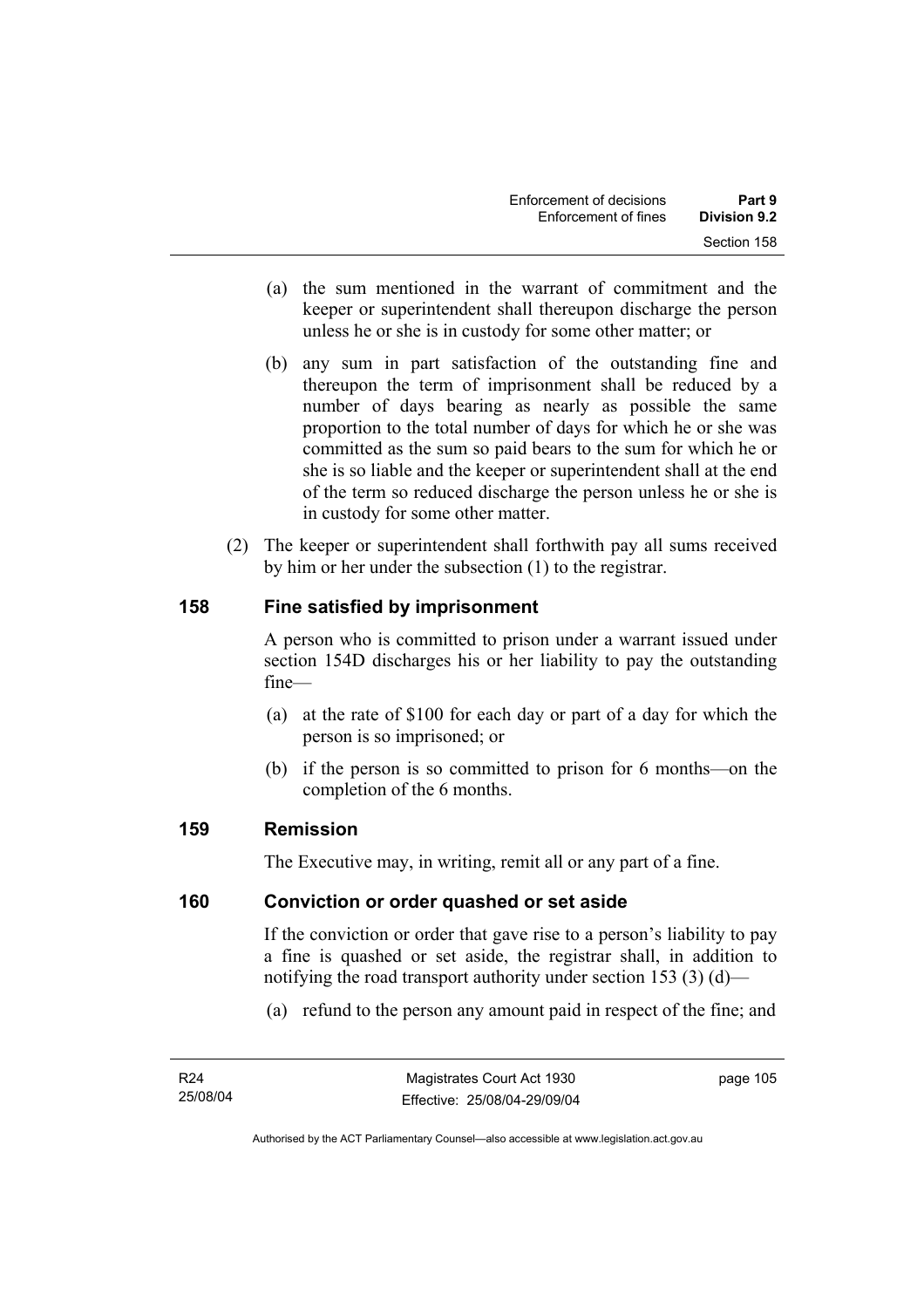(b) refund to the person any amount paid in respect of a relevant administrative fee.

#### **161 Other enforcement provisions not affected**

This division shall not be taken to affect the operation of any other law in force in the Territory that provides for the recovery or enforcement of a fine.

# **Division 9.2A Reciprocal enforcement of fines against bodies corporate**

# **166A Definitions for div 9.2A**

In this division:

*conviction* means a conviction or order entered or made by a court in the exercise of summary jurisdiction in proceedings for an offence.

#### *fine* includes—

- (a) a pecuniary penalty, pecuniary forfeiture and pecuniary compensation; and
- (b) fees, charges and costs payable by a body corporate under an order made in proceedings in which a conviction was entered in respect of the body corporate.

#### *reciprocating court* means—

- (a) a court declared under section 166B to be a reciprocating court; and
- (b) a court included in a class of courts declared under section 166B to be a class of reciprocating courts.

*relevant officer*, in relation to a reciprocating court, means the registrar or other corresponding officer of the court.

R24 25/08/04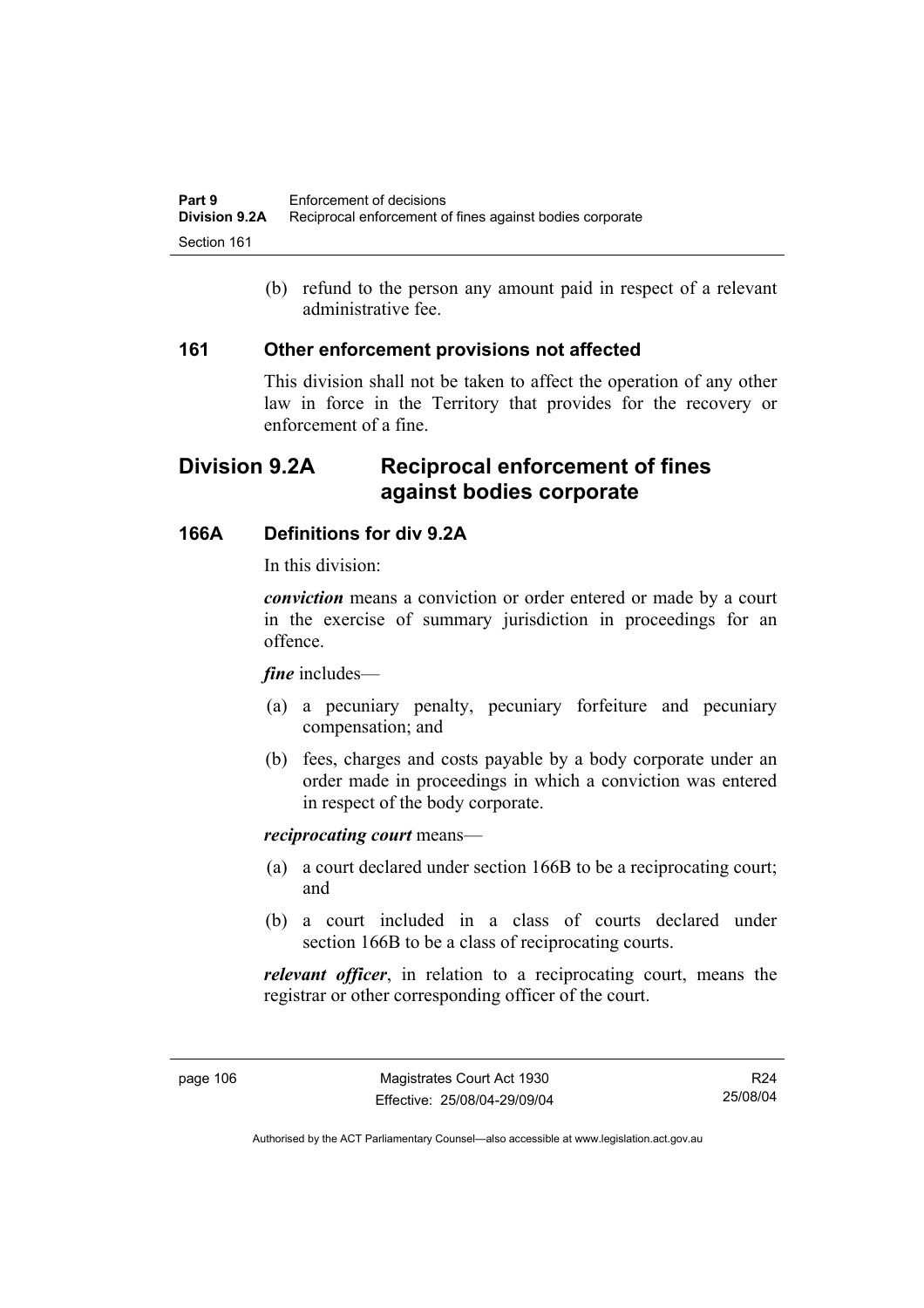*State* includes a Territory other than the Australian Capital Territory and the Jervis Bay Territory.

*Territory fine* means a fine payable under a conviction of the court.

# **166B Declarations relating to reciprocating courts**

- (1) If a State has laws providing for enforcement in the State of a Territory fine against a body corporate, the Attorney-General may, in writing—
	- (a) declare a court of summary jurisdiction in the State to be a reciprocating court; or
	- (b) declare a class of courts of summary jurisdiction in the State to be a class of reciprocating courts.
- (2) A declaration is a notifiable instrument.

*Note* A notifiable instrument must be notified under the *Legislation Act 2001*.

# **166C Enforcement of fine**

- (1) If a fine is payable by a body corporate under a conviction of a reciprocating court and the registrar receives a written request from the relevant officer of the reciprocating court for the enforcement of the conviction accompanied by—
	- (a) a copy, certified by the relevant officer to be correct, of the conviction; and
	- (b) a certificate signed by the relevant officer specifying the amount of the fine that remains unpaid;

the registrar shall—

- (c) register the conviction by filing in the court the certified copy of the conviction; and
- (d) note the date of the registration on the copy.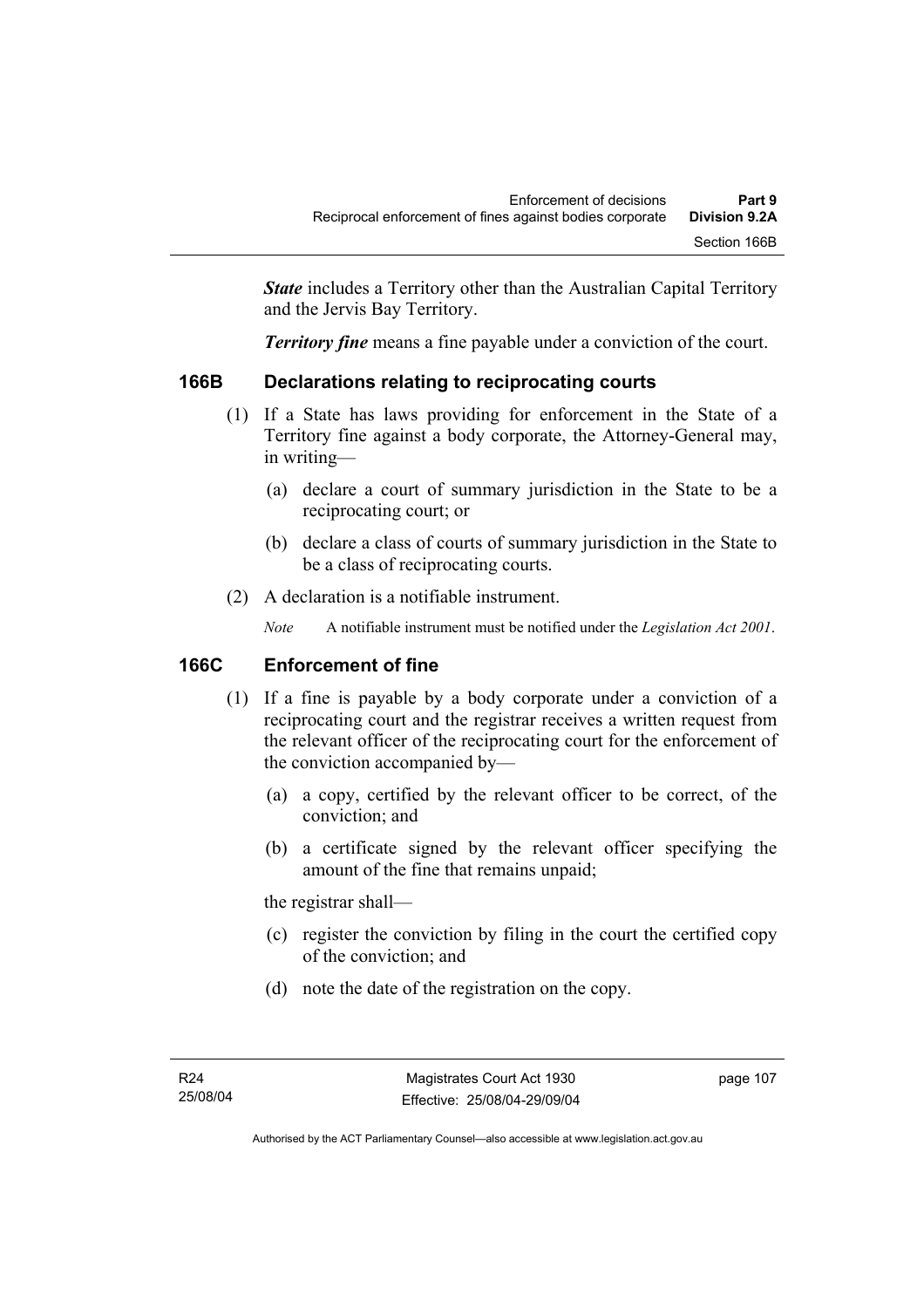- (2) On the registration of a conviction under subsection  $(1)$ 
	- (a) the conviction shall, for this part, be deemed to be a conviction of the court adjudging payment of a fine by the body corporate in the amount specified as unpaid in the certificate referred to in subsection (1) (b); and
	- (b) the registrar shall issue a writ of execution for the purpose of recovering the amount referred to in paragraph (a); and
	- (c) subject to this section, this Act and the *Magistrates Court (Civil Jurisdiction) Act 1982* apply in relation to a writ issued under paragraph (b) as if the writ had been issued in connection with a conviction of the court.
- (3) If a request is made under this section in respect of a fine payable under a conviction of a reciprocating court and the registrar later receives a notification from the relevant officer of the reciprocating court of payment of an amount in satisfaction in whole or part of the amount of the fine, the registrar shall note the particulars of the payment on the certified copy of the conviction filed in the court.
- (4) Notwithstanding anything in this part, if—
	- (a) a writ is issued under subsection (2) in respect of a fine; and
	- (b) before execution, the registrar receives a notification referred to in subsection (3) relating to the fine;

the registrar shall arrange for the return of the writ and, on its return, he or she shall—

- (c) if the amount of the fine has been paid in full—withdraw the writ; or
- (d) if part of the amount of the fine remains unpaid—amend the writ to show the amount still unpaid.
- (5) If a writ is amended under subsection (4), the writ shall be enforced in respect of the amount of the fine for the time being shown in the writ as unpaid.

| page 108 | Magistrates Court Act 1930   | R <sub>24</sub> |
|----------|------------------------------|-----------------|
|          | Effective: 25/08/04-29/09/04 | 25/08/04        |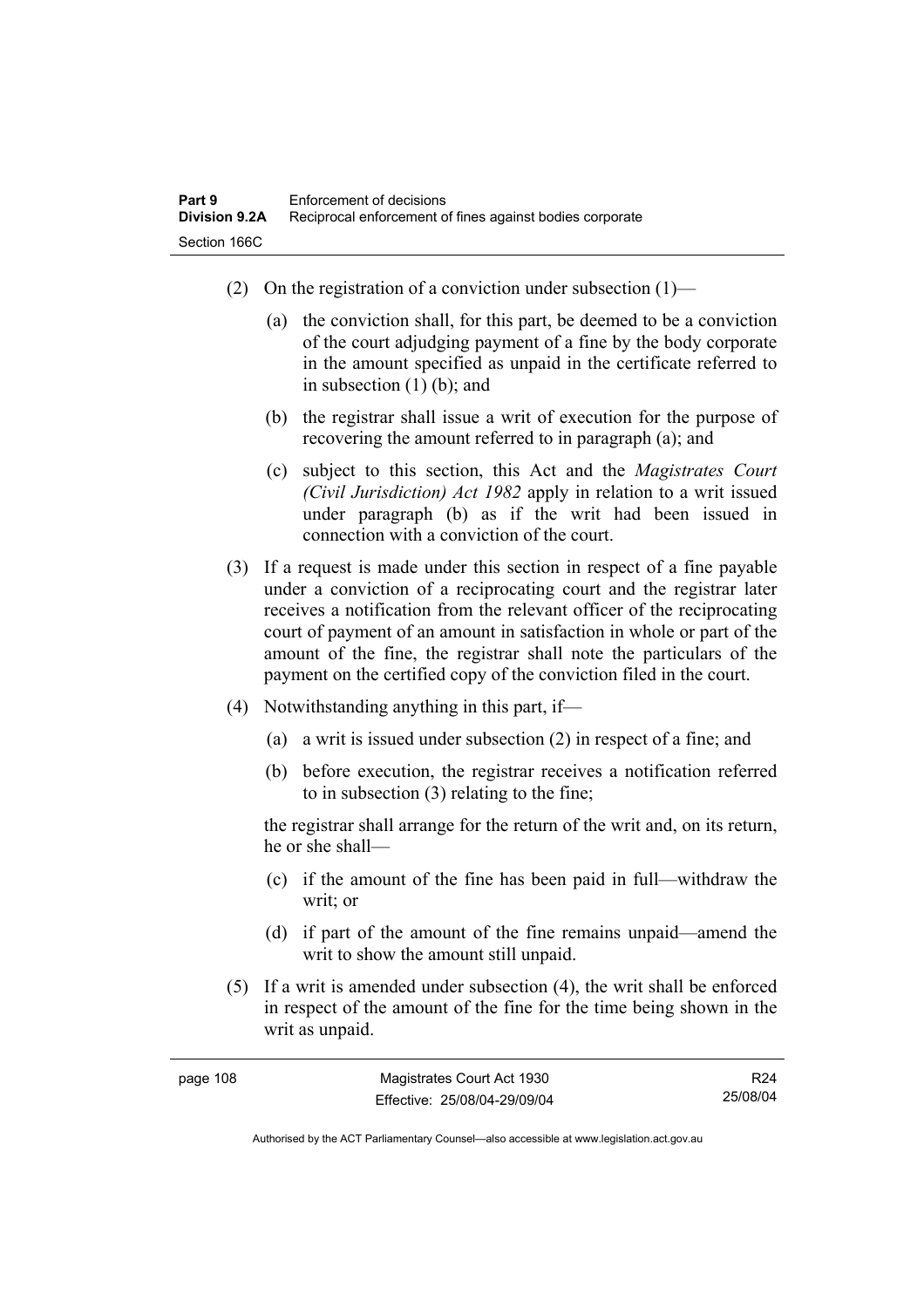- (6) Notwithstanding section 190, if a sum of money is paid to the registrar in satisfaction in whole or in part of a fine payable under a conviction registered under subsection (1), the registrar shall remit the sum of money to the relevant officer of the reciprocating court by which the conviction was entered.
- (7) For this section, a document that purports to have been signed by the relevant officer of a reciprocating court shall be taken to have been so signed unless the contrary is proved.

# **166D Effect of enforcement by reciprocating court**

A sum of money received by the registrar from a reciprocating court in satisfaction in whole or in part of a Territory fine shall be applied to the registrar as if the sum had been paid to him or her by the body corporate by which the fine was payable in satisfaction in whole or in part of the fine.

# **166E Registrar to notify payment of Territory fine**

 $If$ —

- (a) a conviction of the court under which a fine is payable is registered by the relevant officer of a reciprocating court; and
- (b) a sum of money is received by the registrar in satisfaction in whole or in part of the fine;

the registrar shall, as soon as practicable, notify the relevant officer of the amount of that payment.

# **Division 9.6 Miscellaneous**

# **184 Enforcement of costs against informant**

If a court orders an informant in criminal proceedings to pay costs to a defendant, the order operates as a judgment given or entered in respect of a claim for the payment of money and is enforceable as such.

| R24      | Magistrates Court Act 1930   | page 109 |
|----------|------------------------------|----------|
| 25/08/04 | Effective: 25/08/04-29/09/04 |          |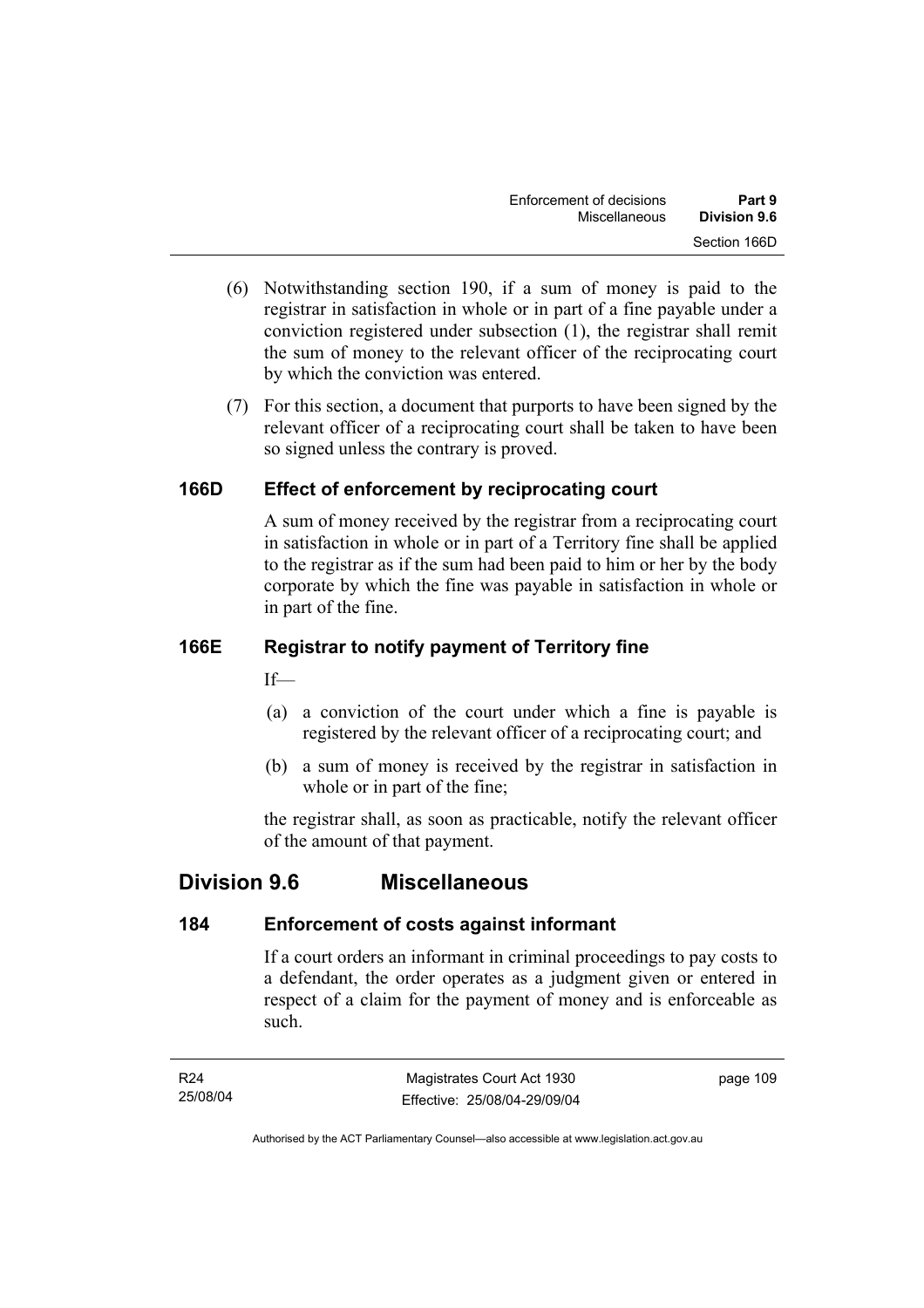#### **185 Committal to prison—orders not involving payment of money**

- $(1)$  If—
	- (a) a conviction does not order the payment of any fine or penalty but orders that the defendant be imprisoned for his or her offence; or
	- (b) an order is not for the payment of money but for the doing of some other act and directs that, if he or she neglects or refuses to do the act, the defendant be imprisoned and the defendant neglects or refuses to do the act;

the court or a magistrate may by warrant commit the defendant to prison there to be kept according to the terms in that behalf of the conviction or order.

 (2) A reference in subsection (1) (b) to an *order* does not include a reference to an order under the Crimes Act, section 350.

# **186 Warrant of commitment to prison**

- (1) A warrant of commitment—
	- (a) shall require the police officer or escort to whom it is directed to take the person named in the warrant to a prison mentioned in the warrant; and
	- (b) shall require the person in charge of the prison to which the person is taken to imprison the person in accordance with the warrant.
- (2) A warrant of commitment in which the direction referred to in subsection (1) (a) is given to all police officers or all escorts—
	- (a) shall be taken in that respect to be directed to each police officer, or each escort, respectively; and
	- (b) may be executed in that respect by any police officer, or any escort, respectively.

| page 110 | Magistrates Court Act 1930   | R24      |
|----------|------------------------------|----------|
|          | Effective: 25/08/04-29/09/04 | 25/08/04 |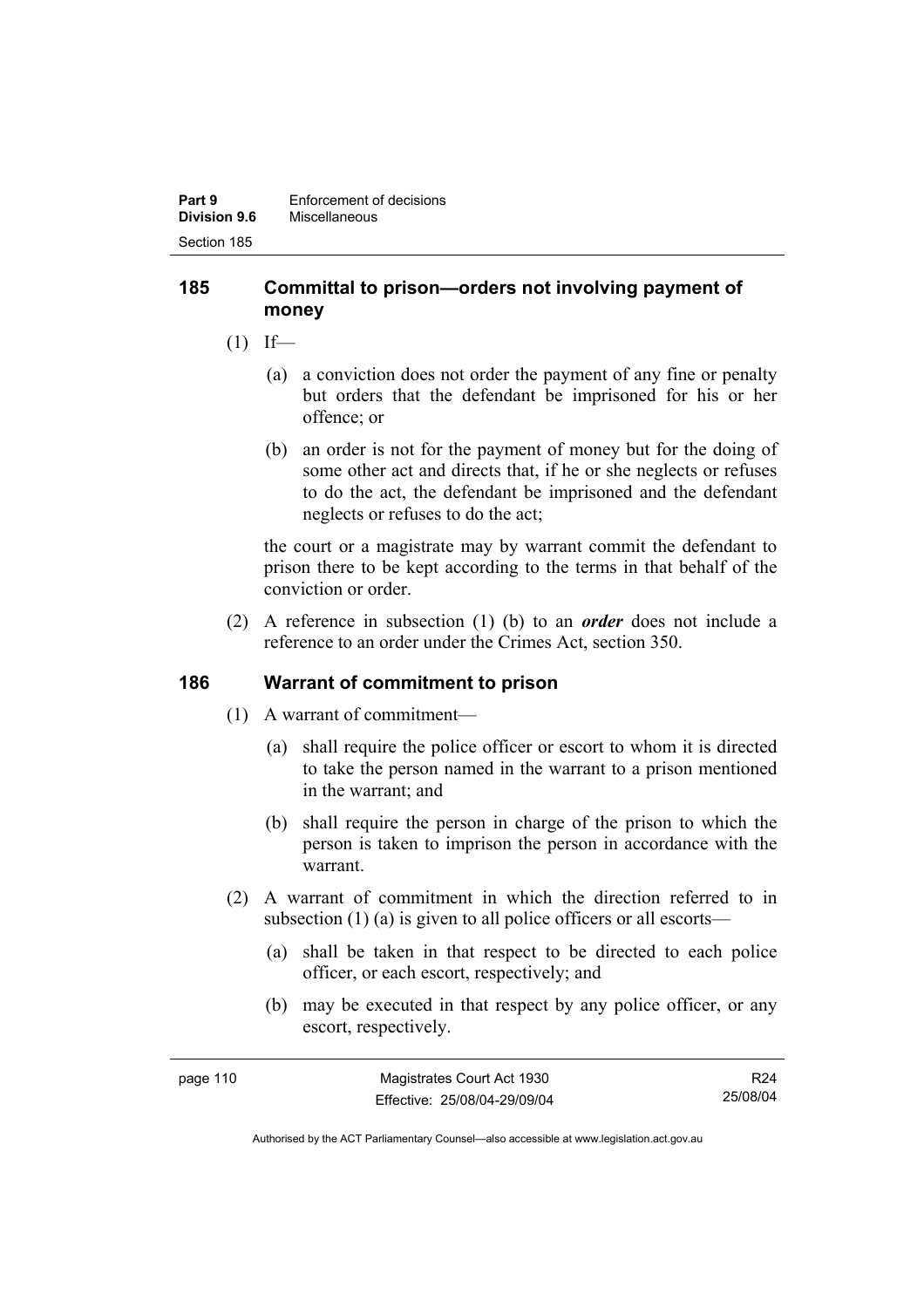- (3) On the arrival at the prison of the person named in the warrant, the person in charge of the prison or a person authorised by him or her—
	- (a) shall sign the receipt on the warrant for the person; and
	- (b) shall complete the report on the warrant about the person's apparent physical condition and state of health.

# **187 Warrant of commitment if defendant already in prison**

- (1) If by any conviction or order it is adjudged that the defendant be imprisoned and the defendant is then undergoing imprisonment on a conviction for another offence, the warrant of commitment in respect of the subsequent offence shall be forthwith delivered to the gaoler to whom it is directed.
- (2) The court or magistrate issuing the warrant of commitment may order thereby that the imprisonment for the subsequent offence shall commence at the termination of the imprisonment that the defendant is then undergoing.

# **188 Mitigation of payment by court**

- (1) If in a case when either imprisonment or a fine is imposed there is prescribed a requirement for the defendant to enter into his or her recognisance and to find sureties for keeping the peace, or being of good behaviour, and observing some other condition, or to do any of such things, the court may dispense with the requirement or any part thereof.
- (2) If the court has authority under any law in force in the Territory (other than this Act), whether past or future, to impose imprisonment for an offence punishable on summary conviction, and has no authority to impose a fine for that offence, it may notwithstanding, when adjudicating on that offence, if it thinks that the justice of the case will be better met by a fine than by imprisonment, impose a penalty not exceeding 50 penalty units, and not being of such an amount as will subject the offender under the

| R <sub>24</sub> | Magistrates Court Act 1930   | page 111 |
|-----------------|------------------------------|----------|
| 25/08/04        | Effective: 25/08/04-29/09/04 |          |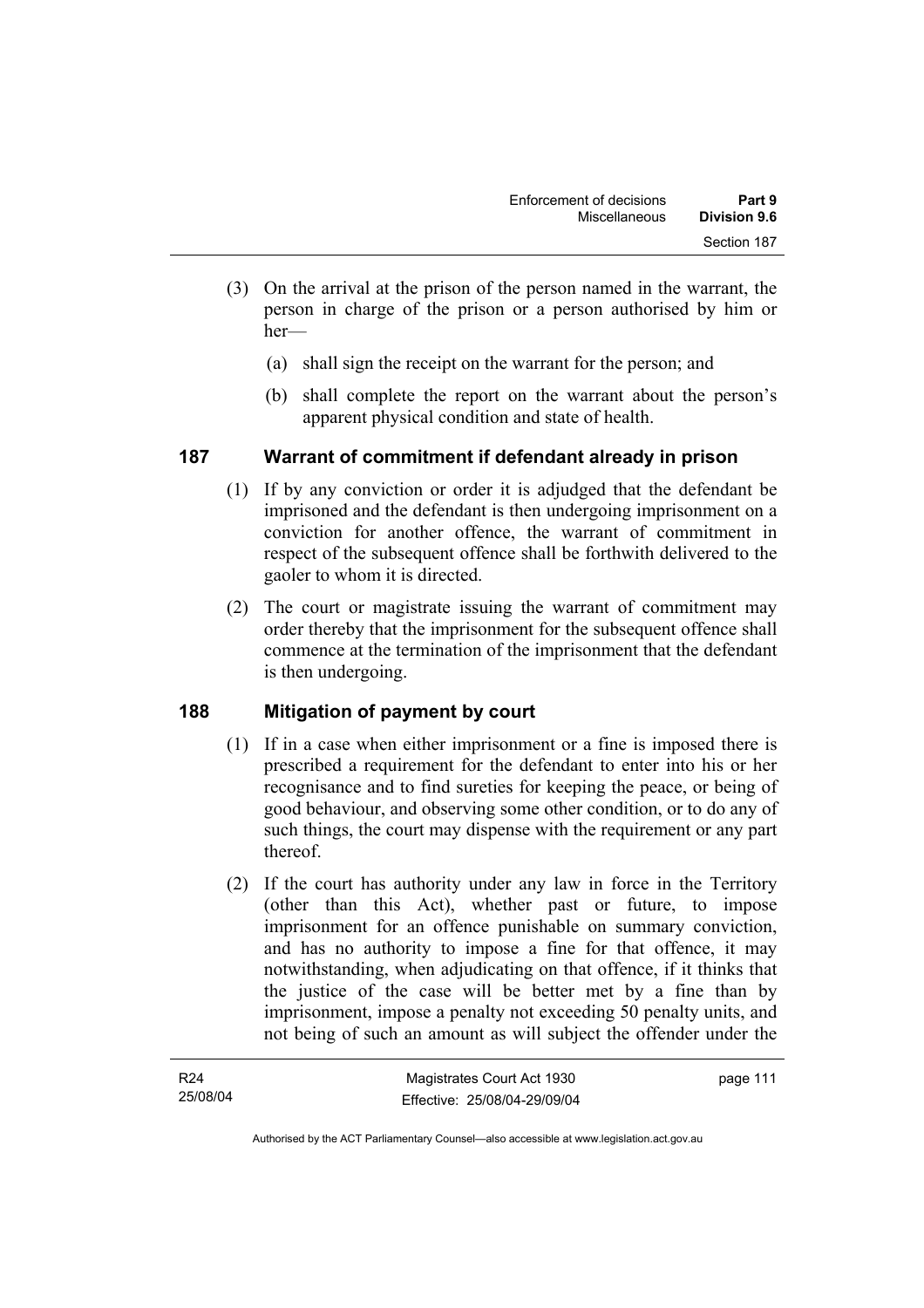| Part 9              | Enforcement of decisions |
|---------------------|--------------------------|
| <b>Division 9.6</b> | Miscellaneous            |
| Section 191         |                          |

provisions of this Act in default of payment of the penalty, to any greater term of imprisonment than that to which he or she is liable under the law authorising the imprisonment.

#### **191 Accounts to be kept in approved form**

Every registrar, keeper of a gaol and superintendent of a remand centre shall keep a true and exact account of all money received by him or her under or by virtue of any conviction or order, showing the persons from whom and the time when the sums were received and to whom and when the sums were paid, in accordance with the approved form.

Maximum penalty: 1 penalty unit.

#### **193 Forfeited goods may be sold**

Except where otherwise provided, all forfeitures, not pecuniary, that are incurred in respect of an offence triable by the court or that may be enforced by the court, may be sold or disposed of or dealt with in such a manner as the court directs, and the proceeds of the sale shall be applied in like manner as if the proceeds were a fine imposed under the Act, ordinance or law on which the proceeding for forfeiture is founded.

# **194 Warrant of commitment or writ of execution not void for form only**

A warrant of commitment or writ of execution shall not be held void by reason only of any defect or error in it if there is a conviction or order that is good and valid or that may be amended and made good and valid under this Act to sustain it.

# **195 Convictions etc to be transmitted to registrar of Supreme Court**

If any person is convicted before, or an information is dismissed by, the court in respect of any prosecution for an indictable offence, the

R24 25/08/04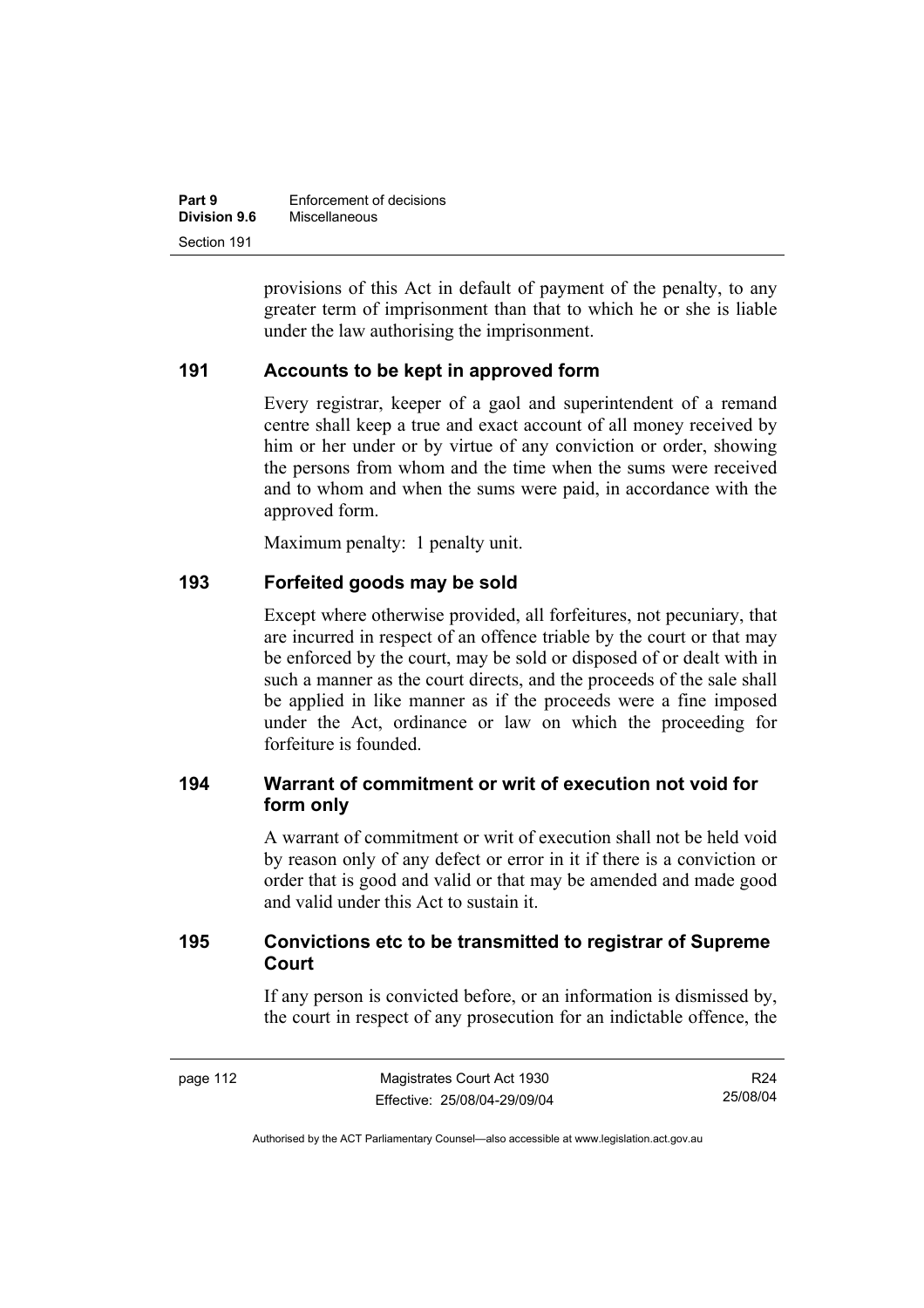| Enforcement of decisions | Part 9       |
|--------------------------|--------------|
| Miscellaneous            | Division 9.6 |
|                          | Section 195  |

court shall forthwith thereafter transmit the conviction and recognisances, or a copy of the certificate of dismissal (if any), as the case may be, to the registrar of the Supreme Court, to be kept by the registrar among the records of the Supreme Court; and the court shall also cause all such decisions to be registered in a book to be kept of the purpose.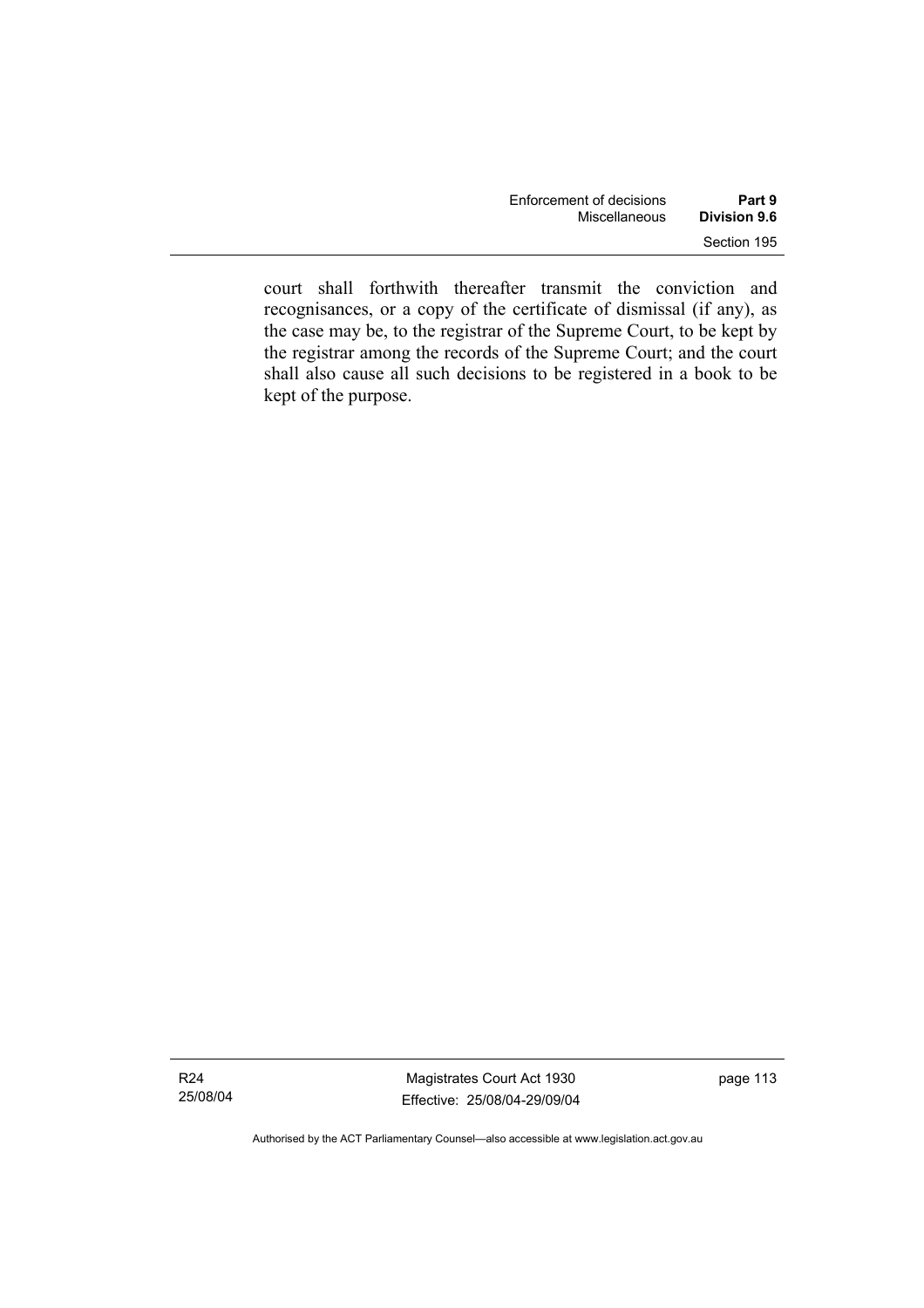# **Part 11 Appeals to Supreme Court**

# **Division 11.1 Appellate jurisdiction of Supreme Court**

# **207 Jurisdiction of Supreme Court**

- (1) The appellate jurisdiction of the Supreme Court with respect to decisions of the Magistrates Court under this Act extends to the hearing and determination of the following appeals and to no others:
	- (a) appeals to which division 11.2 applies;
	- (b) appeals from decisions of the Magistrates Court by way of orders to review made in accordance with division 11.3.
- (2) Nothing in this part limits the operation of any other Act that makes provisions with respect to the appellate jurisdiction of the Supreme Court.

# **Division 11.2 Appeals**

# **208 Appeals to which div 11.2 applies**

- (1) Each of the following appeals is an appeal to which this division applies:
	- (a) an appeal, by the person convicted, from a conviction for an offence dealt with by the Magistrates Court under this Act, part 7, part 7A or section 255 or under the Crimes Act, section 375:
	- (b) an appeal, by the person against whom the order is made, from an order made under this Act, section 113 or 114 in proceedings dealt with by the Magistrates Court under this Act, part 7 or under the Crimes Act, section 375;

R24 25/08/04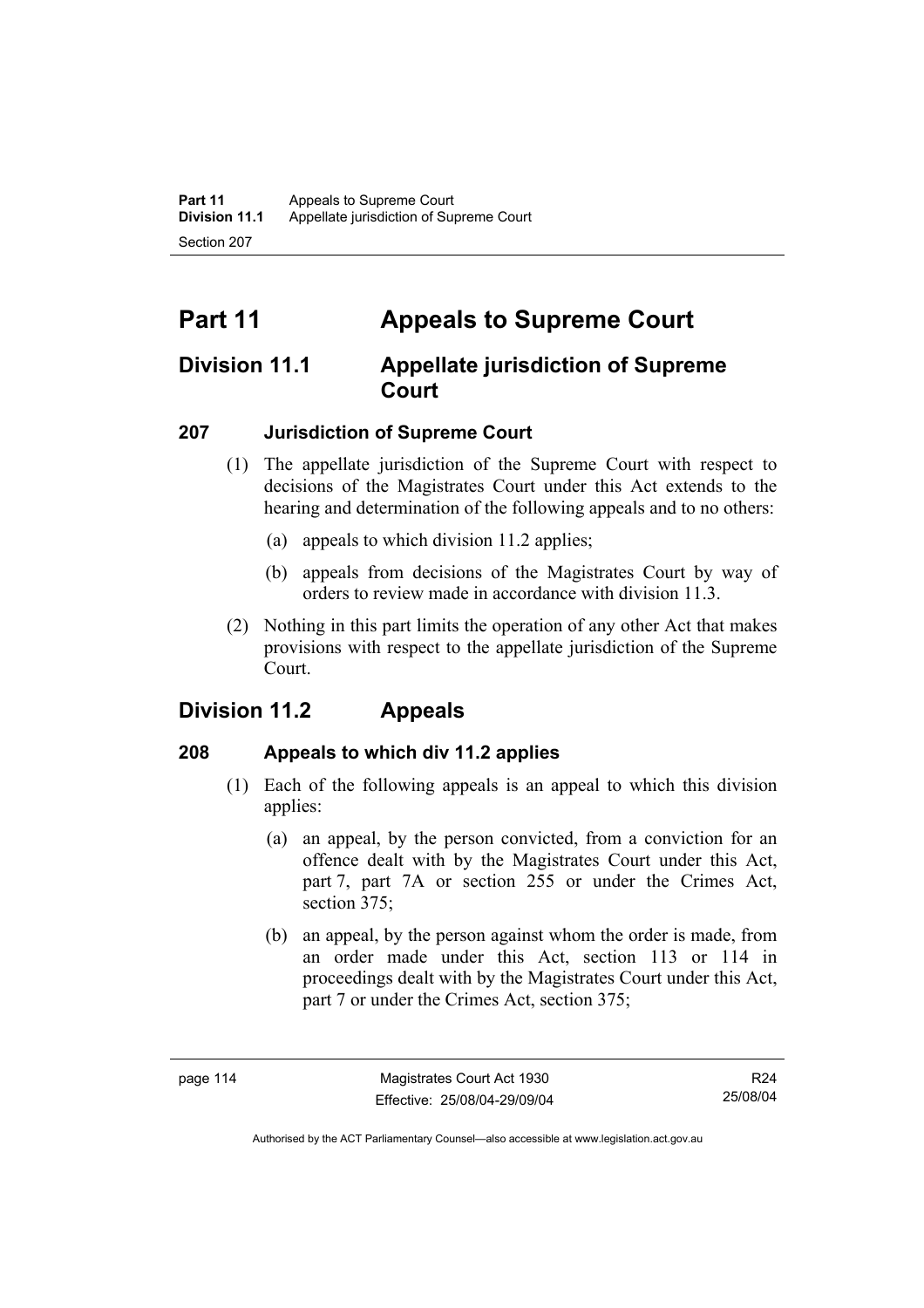- (c) an appeal from a sentence or penalty imposed by the Magistrates Court by a person convicted of an offence dealt with by that court under this Act, section 90A or 255, or part 7 or 7A, or under the Crimes Act, section 375, whether or not that person appeals against the conviction in respect of which the sentence or penalty was imposed;
- (d) an appeal, by the person charged, from a decision of the Magistrates Court made under—
	- (i) the Crimes Act, section 402 (1); or
	- (ii) the Crimes Act, section 402 (3); or
	- (iii) the Crimes Act, section 403 (1); or
	- (iv) the Crimes Act, section  $407(7)$  (b);
- (e) an appeal, by a person who has given a recognisance under the Crimes Act, section 402 or 403 or by his or her surety, from a decision of the Magistrates Court on an application made under that Act, section 405 to that court.
- (3) Nothing in subsection (1) shall be taken to affect any power that the Supreme Court has, apart from this Act, to grant bail or to vary the conditions of bail.

# **209 Institution of appeal**

- (1) An appeal shall be instituted by the appellant filing a notice of appeal in the office of the registrar of the Supreme Court within the period of 21 days after the conviction was entered, the order or decision was made or the sentence or penalty imposed, as the case requires, or within such further time as the Supreme Court allows.
- (2) As soon as practicable after the appeal has been instituted, the appellant shall—
	- (a) lodge a copy of the notice of appeal in the office of the Magistrates Court for inclusion in the records of that court; and

page 115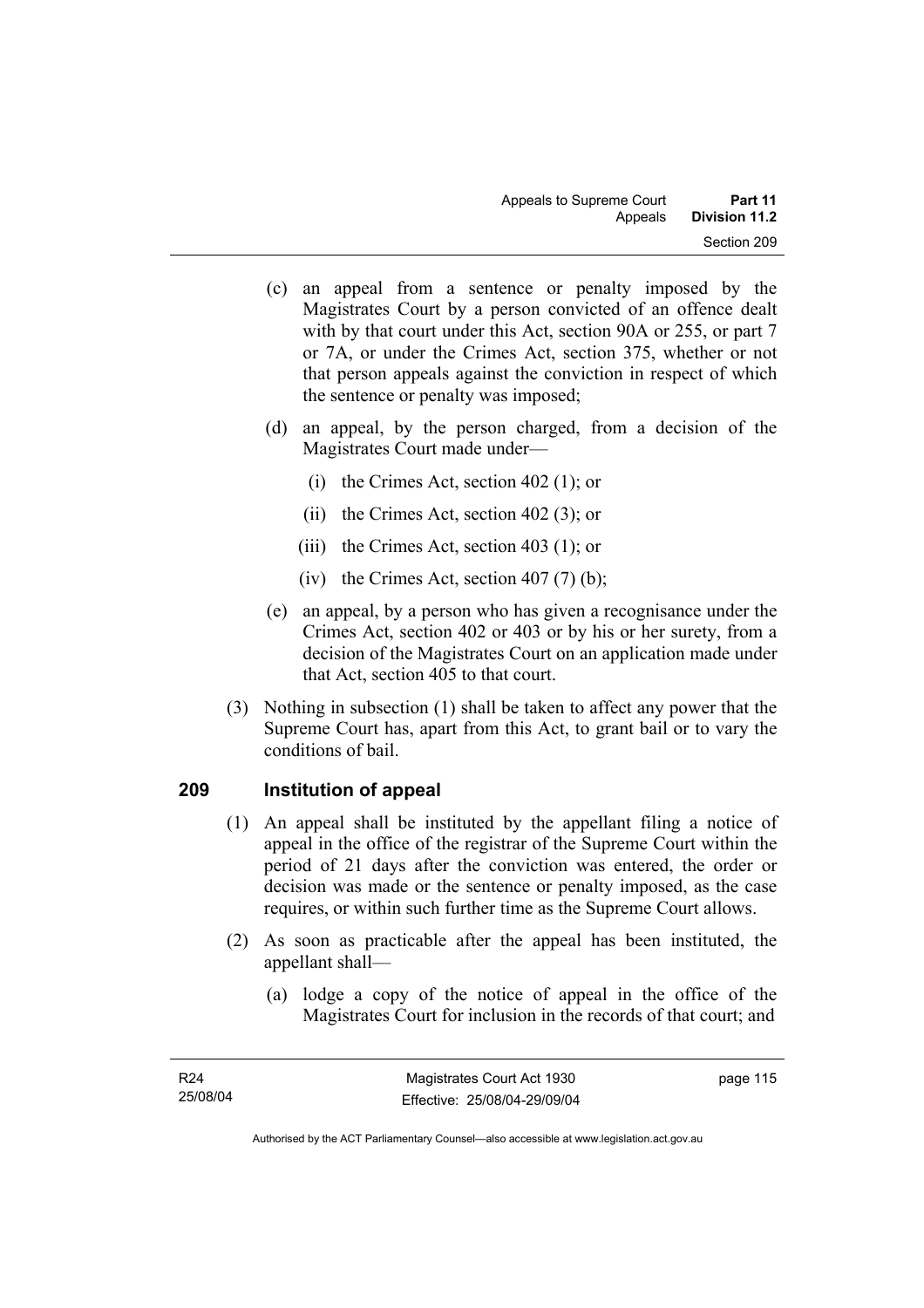(b) serve a copy of the notice of appeal on the informant.

#### **210 Substituted service of notice of appeal**

- (1) If it appears to the Supreme Court, on an application made for an order under this section, that personal service of a notice of appeal under section 209 on a person on whom it is required to be served cannot be effected, the Supreme Court may make the order for substituted or other service that the Supreme Court thinks just.
- (2) The Supreme Court may, on an application made for an order under this subsection, dispense with service of a notice of appeal if the court thinks it necessary or expedient to do so.
- (3) An order under subsection (2) may be made subject to the conditions (if any) the Supreme Court thinks fit.

#### **214 Appeals in cases other than civil cases**

- (1) This section applies to an appeal referred to in section 208 (1) (a), (b), (c), (d), (e) or (g).
- (2) In an appeal to which this section applies, the Supreme Court shall have regard to the evidence given in the proceedings out of which the appeal arose, and has power to draw inferences of fact.
- (3) In an appeal to which this section applies, the Supreme Court shall—
	- (a) if it thinks it necessary or expedient to do so in the interests of justice—
		- (i) order the production of any document or other thing that was an exhibit in, or was otherwise connected with, the proceedings out of which the appeal arose, being a document or thing the production of which appears to it to be necessary for the determination of the appeal; and
		- (ii) order any person who was, or would have been if he or she had been called, a compellable witness in those

R24 25/08/04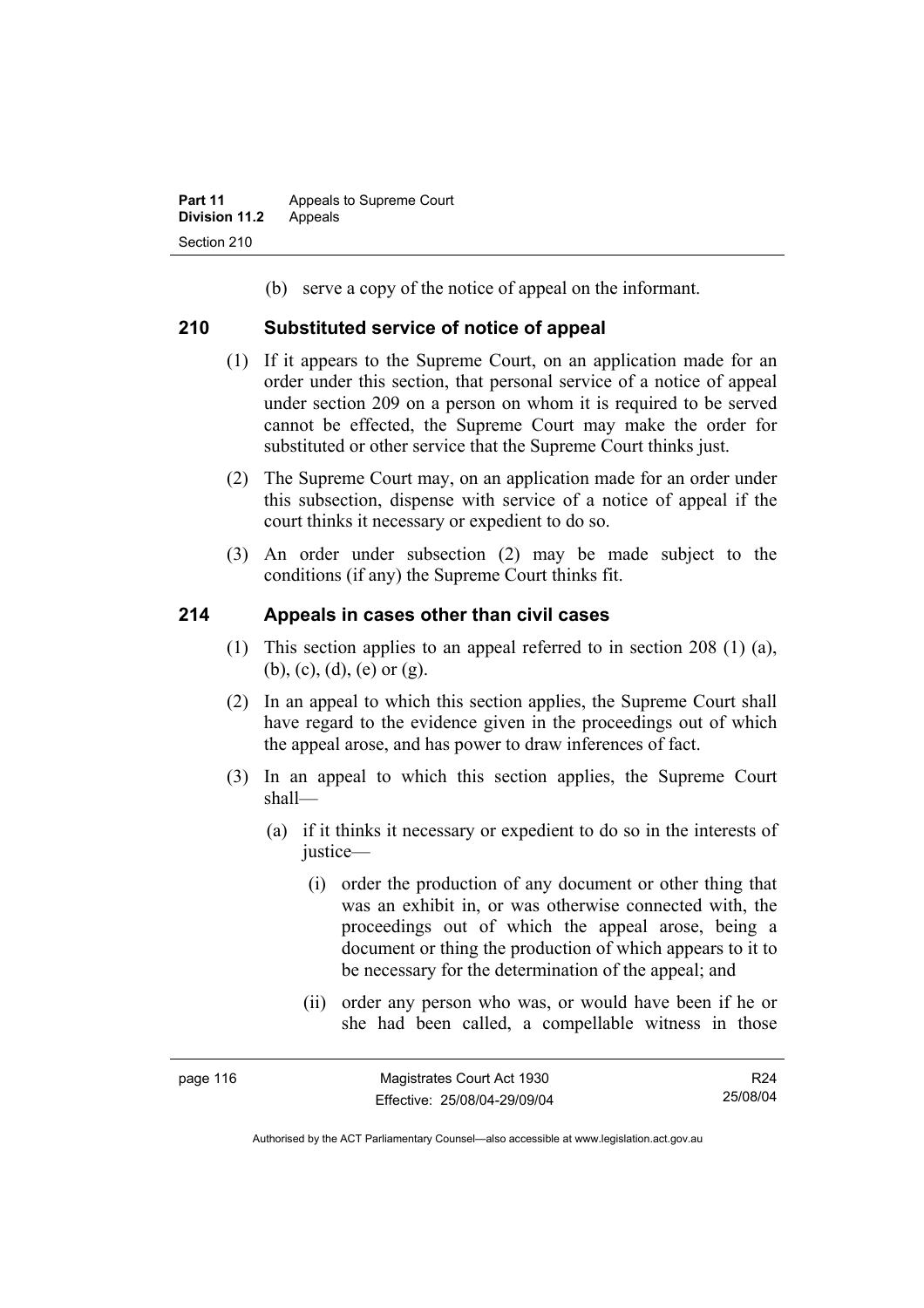proceedings to attend for examination before the Supreme Court; and

- (iii) receive the evidence, if tendered, of any witness; and
- (b) receive evidence with the consent of the parties to the appeal.
- (4) If evidence is tendered in an appeal to which this section applies, the Supreme Court shall, unless it is satisfied that the evidence would not afford any ground for allowing the appeal, receive the evidence if—
	- (a) it appears to the Supreme Court that the evidence is likely to be credible and would have been admissible in the proceedings out of the which the appeal arose on an issue relevant to the appeal; and
	- (b) the Supreme Court is satisfied that the evidence was not adduced in those proceedings and there is a reasonable explanation for the failure to adduce it.

# **216 Stay of execution pending appeal in certain cases**

- (1) If an appeal to which this division applies has been duly instituted, the enforcement or execution of the conviction, order, sentence or penalty appealed from shall be stayed until the appeal is concluded or is abandoned or discontinued and, if the appellant is in custody, he or she may, if not detained for any other cause, be granted bail in accordance with the provisions of the *Bail Act 1992*.
- (2) If the appellant in custody in respect of whom the enforcement or execution of a conviction is stayed—
	- (a) is not granted bail under the *Bail Act 1992*; or
	- (b) is not detained for any other cause;

the court or a magistrate may, by warrant, commit the person to a remand centre.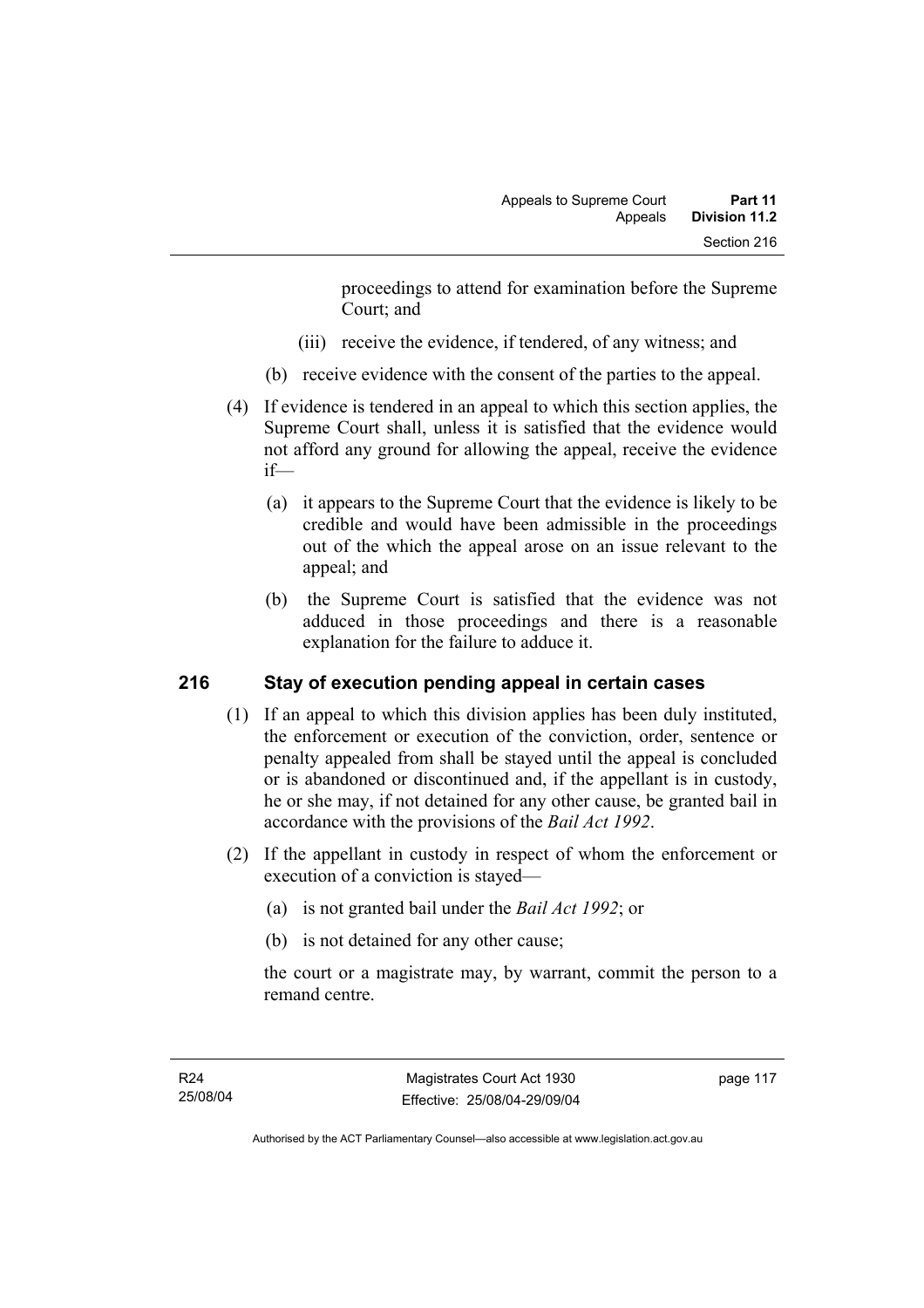# **218 Orders by Supreme Court on appeals**

- (1) On an appeal to which this division applies, the Supreme Court may—
	- (a) affirm, reverse or vary the conviction, order, sentence, penalty or decision appealed from; or
	- (b) give such judgment, or make such order, as, in all the circumstances, it thinks fit, or refuse to make an order; or
	- (c) set aside the conviction, order, sentence, penalty or decision appealed from, in whole or in part, and remit the proceedings to the Magistrates Court for further hearing and determination, subject to the directions the Supreme Court thinks fit.
- (2) A judgment or order of the Supreme Court under subsection (1) (a) or (b) shall have effect as if it were a decision of the Magistrates Court and may be enforced by the Magistrates Court accordingly.

#### **219 Barring of right of appeal under div 11.2 if order to review granted**

- (1) If an order nisi to review a decision of the Magistrates Court has been granted under division 11.3 to a person entitled to appeal against that decision to the Supreme Court under this division, that person ceases to be entitled to appeal to the Supreme Court under this division.
- (2) If an order nisi to review a decision of the Magistrates Court is granted under division 11.3 to a person after the person has instituted an appeal to the Supreme Court under this division against that decision, the appeal shall be deemed to have been withdrawn.

R24 25/08/04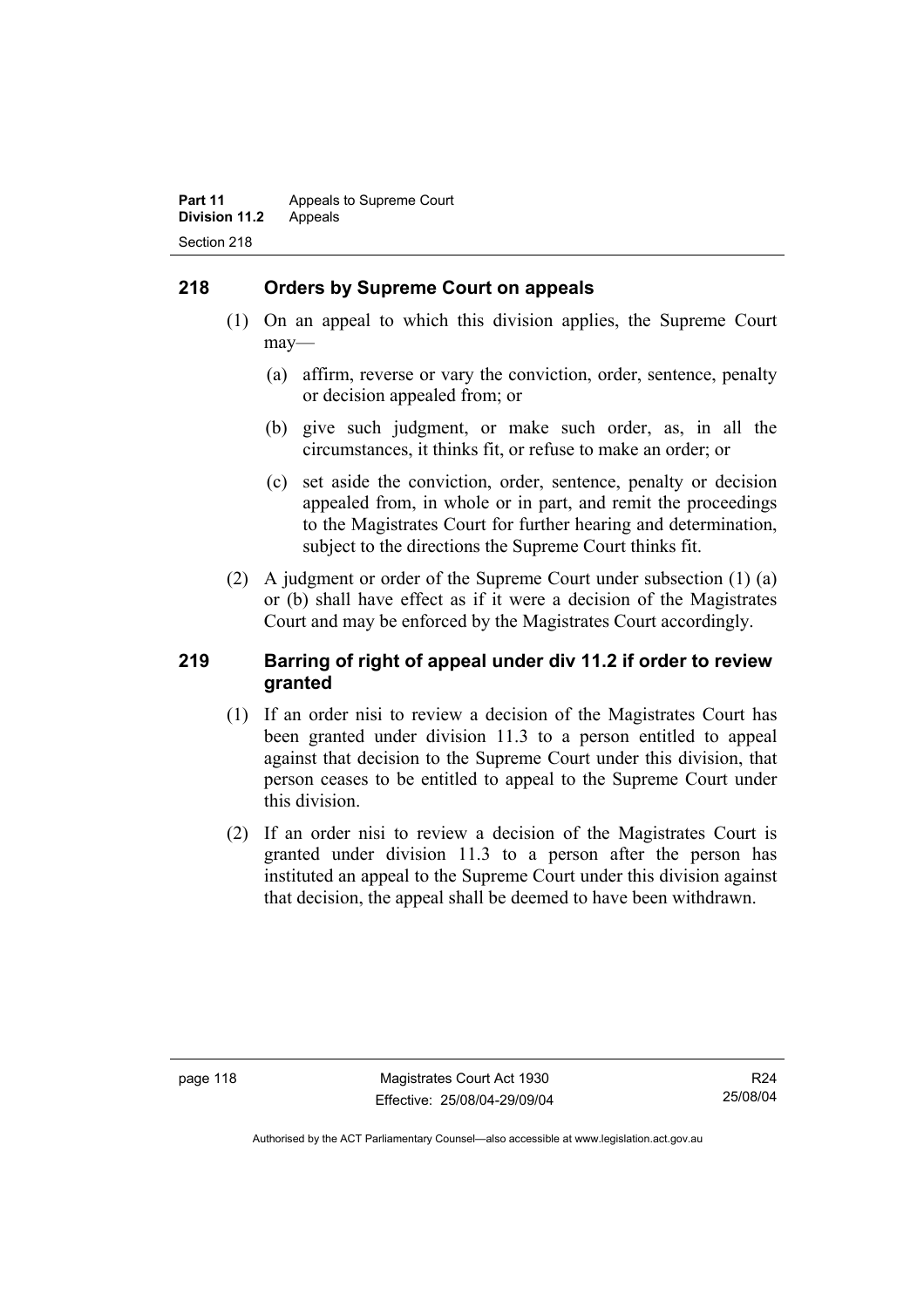# **Division 11.3 Orders to review**

#### **219B Appeals by way of orders to review**

- (1) Each of the following is a decision of the Magistrates Court from which an appeal by way of order to review may be made in accordance with this division:
	- (a) an order of the Magistrates Court dismissing an information dealt with by that court under this Act, part 7 or 7A or under the Crimes Act, section 375;
	- (b) a conviction by the Magistrates Court for an offence dealt with by that court under this Act, part 7 or 7A or under the Crimes Act, section 375;
	- (c) an order made under this Act, section 113 or 114 in proceedings dealt with by the Magistrates Court under this Act, part 7 or under the Crimes Act, section 375;
	- (d) a decision of the Magistrates Court not to commit a person to the Supreme Court for sentence under section 92A;
	- (e) a decision of the Magistrates Court to dispose of a case summarily under the Crimes Act, section 375 (6) or (7);
	- (f) a sentence or penalty imposed by the Magistrates Court for an offence dealt with by that court under this Act, section 90A or part 7 or 7A or section 255 or under the Crimes Act, section 375.
- (2) For subsection (1) (f), a reference to a *sentence or penalty* includes a reference to a decision order made under the Crimes Act, section 402 (1) or (3), 403 (1), 404 (4) or (7) or 405 (1) or (3), whether or not the person is convicted of the offence.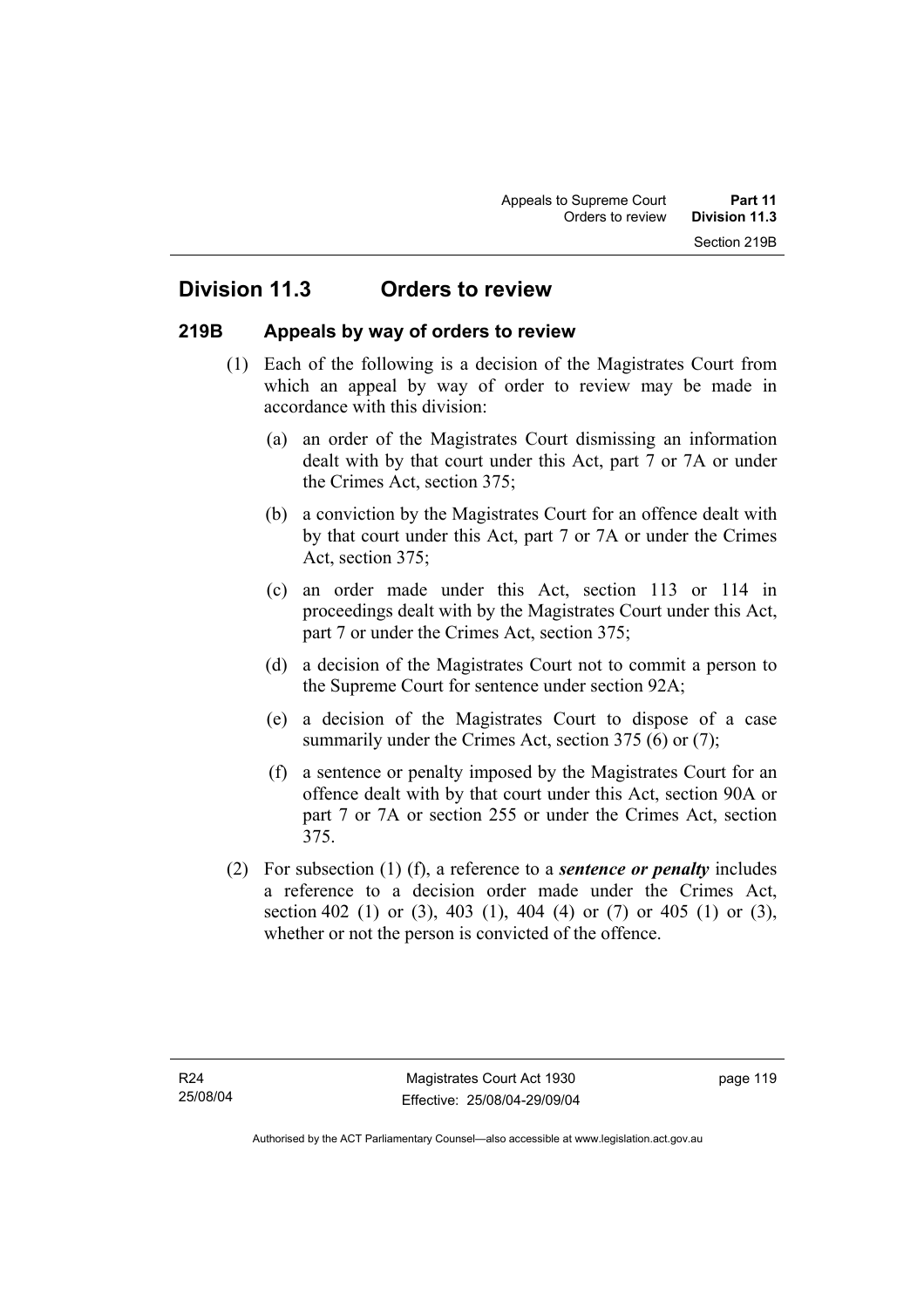**Part 11** Appeals to Supreme Court<br>**Division 11.3** Orders to review **Division 11.3** Orders to review Section 219C

#### **219C Grant of order nisi to review**

- $(1)$  If—
	- (a) within 21 days of the making of an order of a kind referred to in section 219B (1) (a) or within any further time the Supreme Court allows, an application is made by the informant in the proceedings before the Magistrates Court; or
	- (b) within 21 days of the making of a decision of a kind referred to in section 219B  $(1)$   $(d)$ ,  $(e)$  or  $(f)$ , an application is made by the informant in the proceedings before the Magistrates Court; or
	- (c) within 21 days after—
		- (i) the entering of a conviction of a kind referred to in section  $219B(1)$  (b); or
		- (ii) the making of an order of a kind referred to in section 219B (1) (c);

or within such further time as the Supreme Court allows, an application is made by the defendant in the proceedings before the Magistrates Court;

the Supreme Court may grant an order nisi calling on the other party to the proceedings to show cause, on a date specified in the order nisi, why the decision of the Magistrates Court should not be reviewed on any 1 or more of the following grounds:

- (d) that there was a prima facie case of error or mistake on the part of the Magistrates Court;
- (e) that the Magistrates Court did not have jurisdiction or authority to make the decision;
- (f) that the decision of the Magistrates Court should not in law have been made;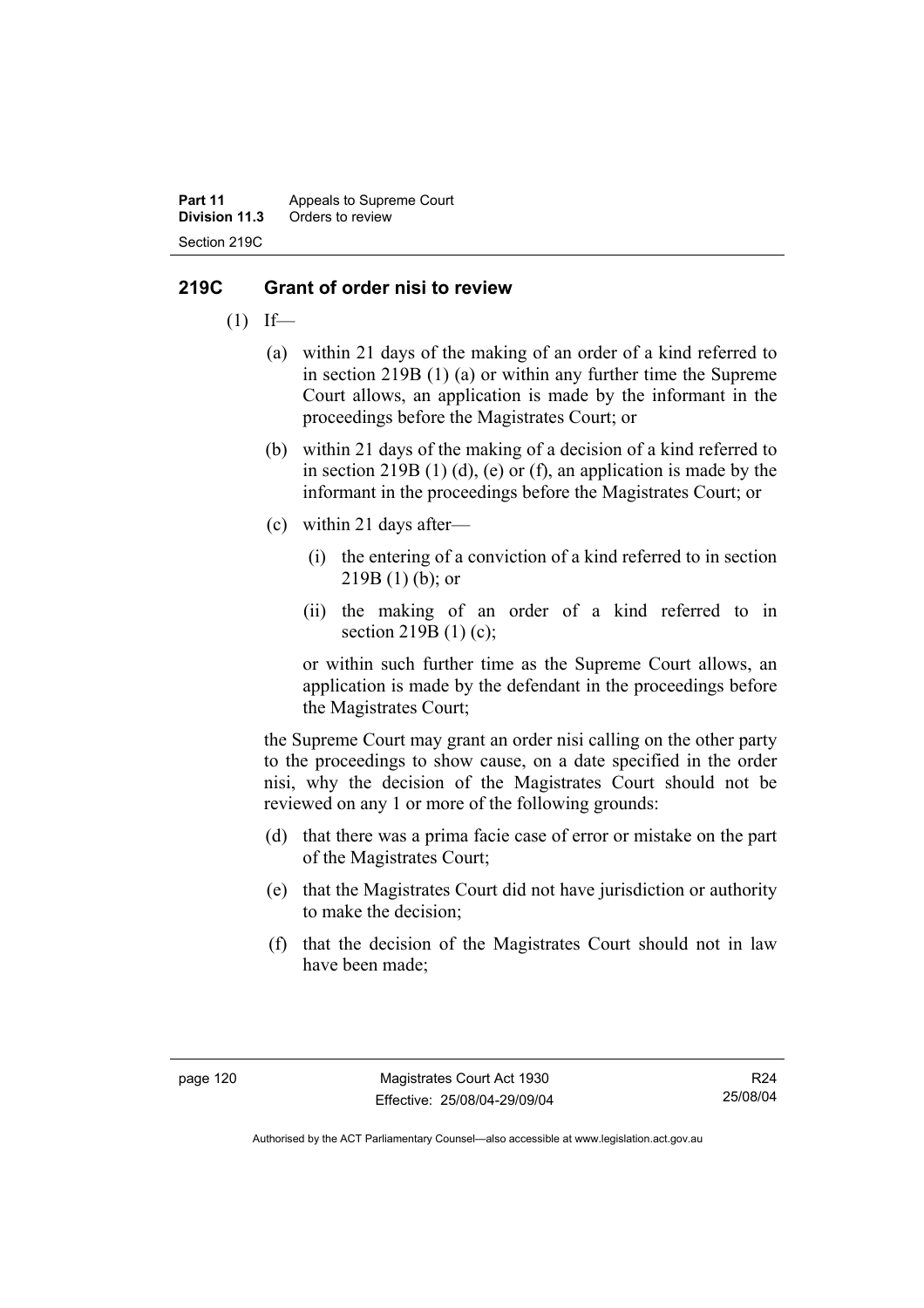- (g) that, in the circumstances of the case, a decision of a kind referred to in section 219B (1) (d) or (e) should not have been made;
- (h) that a sentence or penalty of a kind referred to in section 219B (1) (f) was manifestly inadequate or otherwise in error.
- (2) On an application for an order to review a decision of the Magistrates Court or on an application made after the making of such an order, the Supreme Court may, if it thinks fit, make an order requiring the magistrate by whom the Magistrates Court was constituted to give to the Supreme Court a report setting out the reasons for the decision of the Magistrates Court and any facts or matters that in the view of the magistrate were relevant to the decision of the Magistrates Court.

#### **219D Security for costs and stay of execution**

- (1) The Supreme Court, in granting an order nisi under section 219C (1)-
	- (a) may order that the person on whose application the order is made give, within the time specified in the order or within any further time the Supreme Court allows, security in the amount the Supreme Court thinks fit for the costs of the appeal; and
	- (b) may order that the enforcement or execution of the decision of the Magistrates Court be stayed pending the hearing of the appeal; and
	- (c) may, if the appellant is in custody and is not detained for any other cause, grant the appellant bail in accordance with the provisions of the *Bail Act 1992*; and
	- (d) if the order nisi is made in respect of a decision of a kind referred to in section 219B (1) (d) or (e) and, after making that decision, the Magistrates Court has, under the Crimes Act, section 375, heard and determined a case and sentenced or

page 121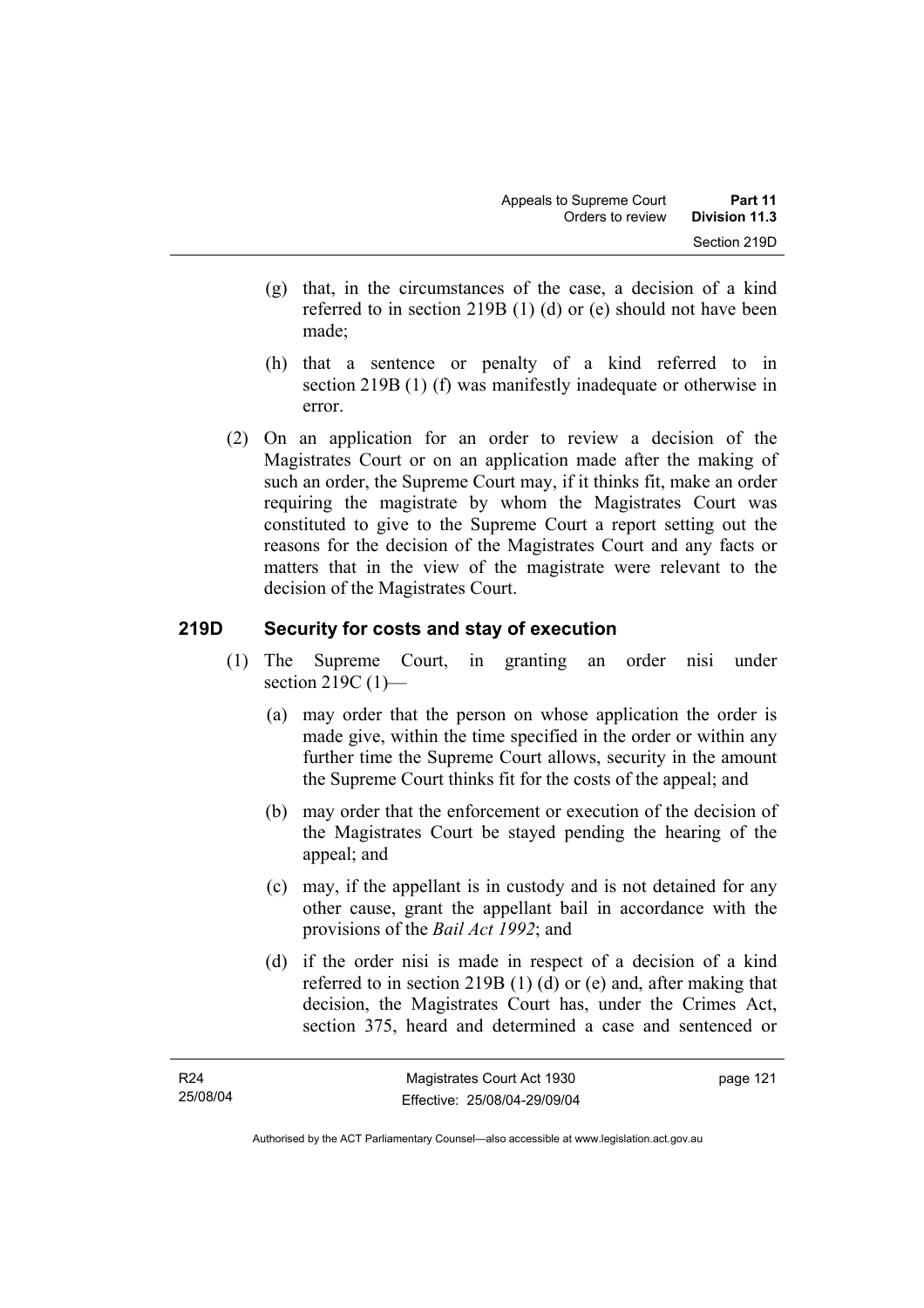| Part 11       | Appeals to Supreme Court |
|---------------|--------------------------|
| Division 11.3 | Orders to review         |
| Section 219E  |                          |

otherwise dealt with the defendant according to law—may order that the enforcement of any further decision made by the Magistrates Court in relation to the case be stayed.

- (2) If the Supreme Court grants an order nisi in relation to an application by the informant in respect of a decision of the Magistrates Court of a kind referred to in section 219B (1) (d) or (e), the proceedings in the Magistrates Court shall be stayed until the appeal is concluded, abandoned or discontinued.
- (3) If security for the costs of the appeal is not given in accordance with the order of the Supreme Court, the Supreme Court may, on an application made by the person called upon to show cause by the order nisi, revoke the order nisi.

# **219E Non-appearance of applicant**

If the person on whose application the order nisi has been granted under section 219C (1) fails to appear on the date specified in the order or on any date to which the hearing is adjourned, the Supreme Court may discharge the order.

# **219F Powers of Supreme Court**

- (1) On the return of an order nisi to review a decision of the Magistrates Court, the Supreme Court, on consideration of the evidence before the Magistrates Court, and any further evidence called by leave of the Supreme Court—
	- (a) may, if satisfied that the decision of the Magistrates Court should be confirmed, discharge the order nisi; or
	- (b) may set aside or quash, in whole or in part, or otherwise vary or amend, the decision of the Magistrates Court.
- (2) If, under subsection (1) (b), the Supreme Court sets aside, quashes or otherwise varies or amends a decision of the Magistrates Court, the Supreme Court may—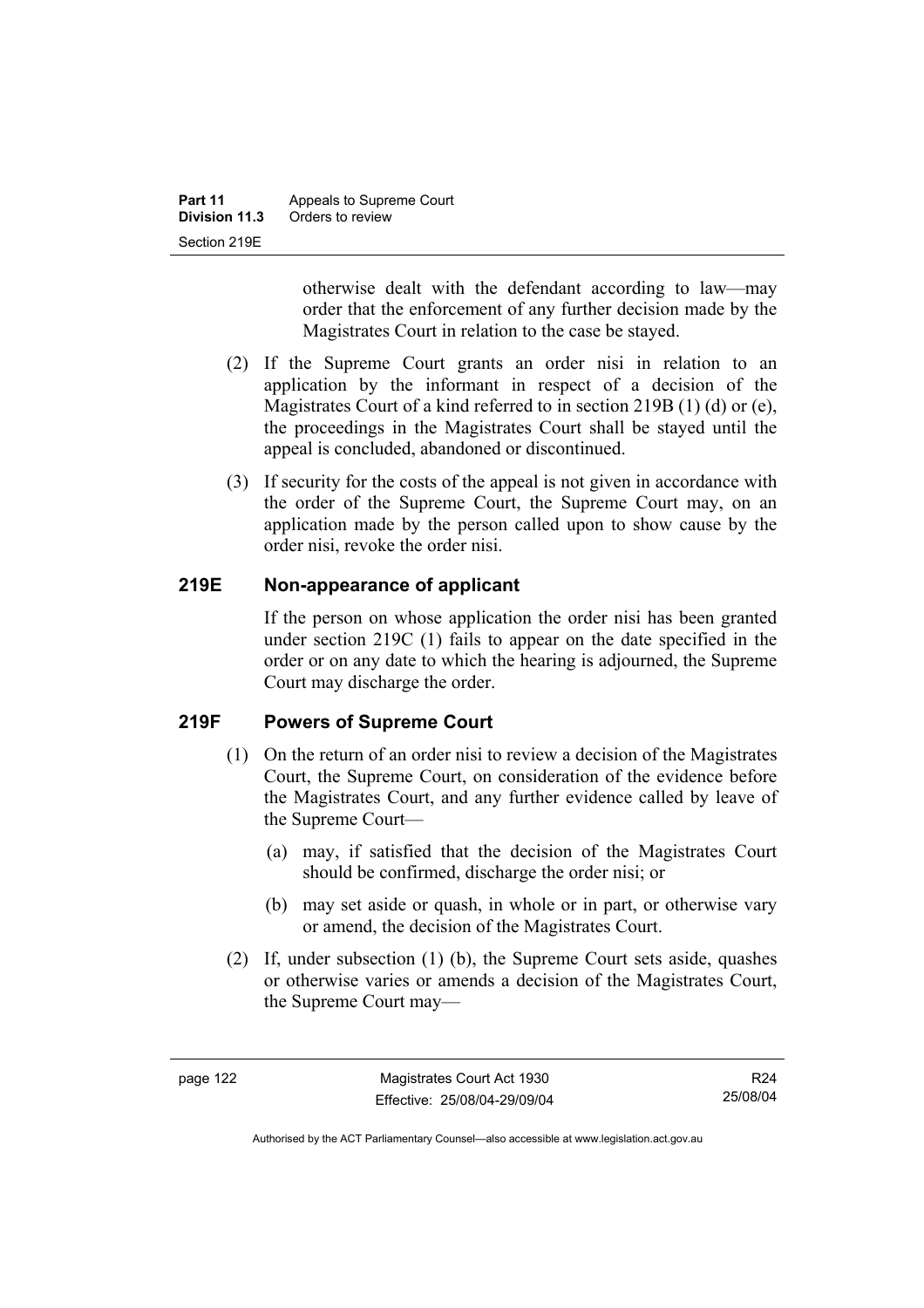- (a) for a decision specified in section 219B (1) (d)—order that the Magistrates Court commit the person to whom the decision relates to the Supreme Court for sentence under section 92A; or
- (b) for a decision specified in section 219B (1) (e)—order that the Magistrates Court continue the preliminary examination of the person to whom the decision relates in accordance with part 6; or
- (c) in the case of a decision specified in section 219B (1) (f)—
	- (i) impose the sentence or penalty the Supreme Court thinks fit; or
	- (ii) by order, exercise any power that the Magistrates Court might have exercised; or
- (d) in any other case—
	- (i) remit the matter to the Magistrates Court for rehearing or for further hearing with or without directions of law; or
	- (ii) make any further order, including an order granting any relief that the Supreme Court is empowered to grant on certiorari, mandamus, prohibition or habeas corpus, the Supreme Court thinks necessary to determine the matter finally.
- (3) For the purpose of—
	- (a) correcting any defect or error in the proceedings before the Magistrates Court; or
	- (b) enabling the matter to be determined on the merits;

the Supreme Court may make the amendments of the proceedings in the Magistrates Court it thinks appropriate.

(4) For subsections (1) (b) and (2) (c), the Supreme Court shall not—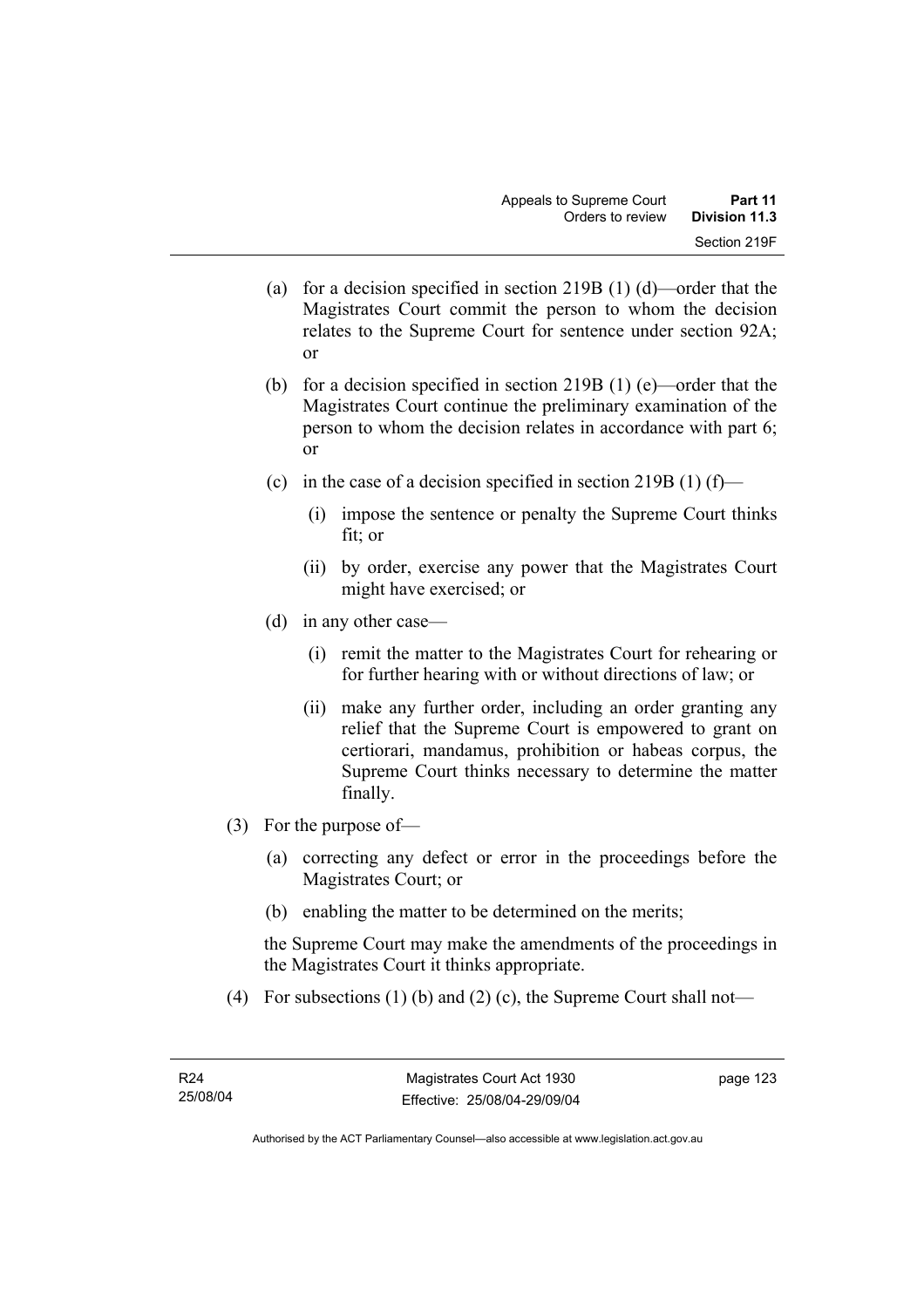- (a) vary a sentence or penalty such that the sentence or penalty as varied could not have been imposed by the Magistrates Court; or
- (b) impose a sentence or penalty that could not have been imposed by the Magistrates Court.
- (5) The Supreme Court may, notwithstanding the ground or any of the grounds on which the order nisi to review a decision of the Magistrates Court was granted has been established, discharge the order nisi if the Supreme Court is of the opinion that no substantial miscarriage of justice has occurred.
- (6) On the discharge of an order nisi to review a decision of the Magistrates Court, that decision may be enforced, executed or given effect to as if the order nisi had not been granted.
- (7) If, in respect of a sentence or penalty referred to in section 219B (1) (f), the Supreme Court—
	- (a) varies a sentence or penalty under subsection (1) (b); or
	- (b) imposes a sentence or penalty or makes an order under subsection  $(2)$  (b);

the sentence or penalty as varied or imposed or the order made shall have effect as if it were a decision of the Magistrates Court and may be enforced by the Magistrates Court accordingly.

- (8) On an appeal under this division from an order, decision, sentence or penalty referred to in section 219B  $(1)$   $(a)$ ,  $(d)$ ,  $(e)$  or  $(f)$ , the Supreme Court shall order that the costs of and incidental to the appeal shall be paid by the appellant.
- (9) Subsection (8) applies whether the Supreme Court orders that the order nisi be discharged or exercises any of the other powers conferred on it by this section.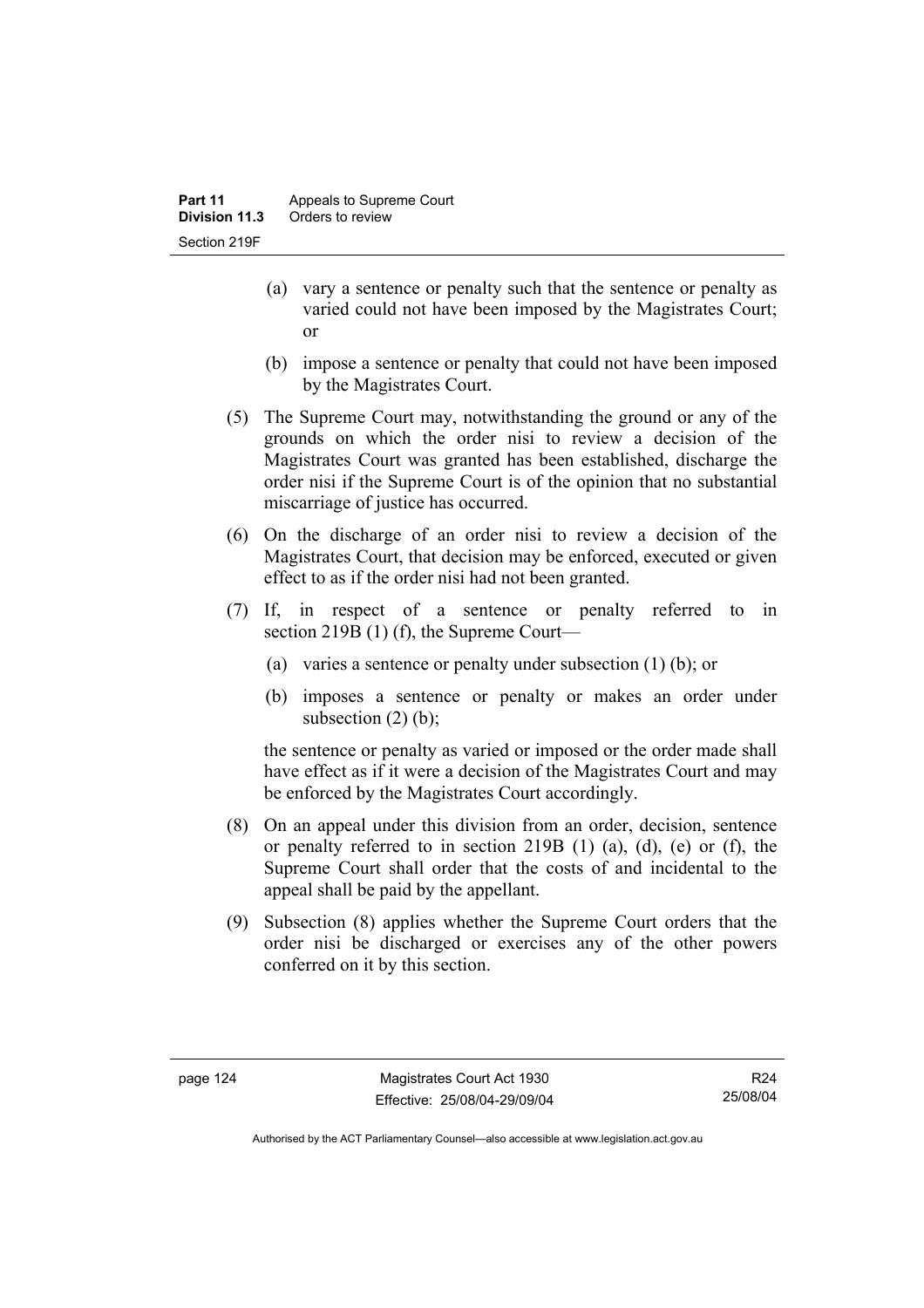# **222 Control of Supreme Court over summary convictions**

- (1) A person brought before the Supreme Court or the judge, on habeas corpus, shall not be discharged from custody by reason of any defect or error in a warrant of commitment of the Magistrates Court, unless the court, or the magistrate constituting the court, and the prosecutor or other party interested in supporting the warrant have received reasonable and sufficient notice of the intention to apply for the discharge.
- (2) The notice shall require them to transmit or cause to be transmitted to the Supreme Court or the judge the conviction, judgment or order (if any) on which the commitment was founded, together with the depositions and information or claim (if any) intended to be relied on in support of the conviction, judgment or order, or certified copies thereof.

# **223 Amendment**

If any such conviction, judgment or order, information or claim and depositions or certified copies, are so transmitted, and the offence charged or intended to be charged thereby or the cause of action mentioned therein appears to have been established, and the judgment of the court thereupon to have been in substance warranted, and the defects or errors appear to be defects of form only, or mistakes not affecting the substantial merits of the proceedings before the Magistrates Court, the Supreme Court or the judge shall allow the warrant of commitment, and may allow the conviction, judgment or order also, to be forthwith amended in all necessary particulars in accordance with the facts, and the person committed shall thereupon be remanded to his or her former custody.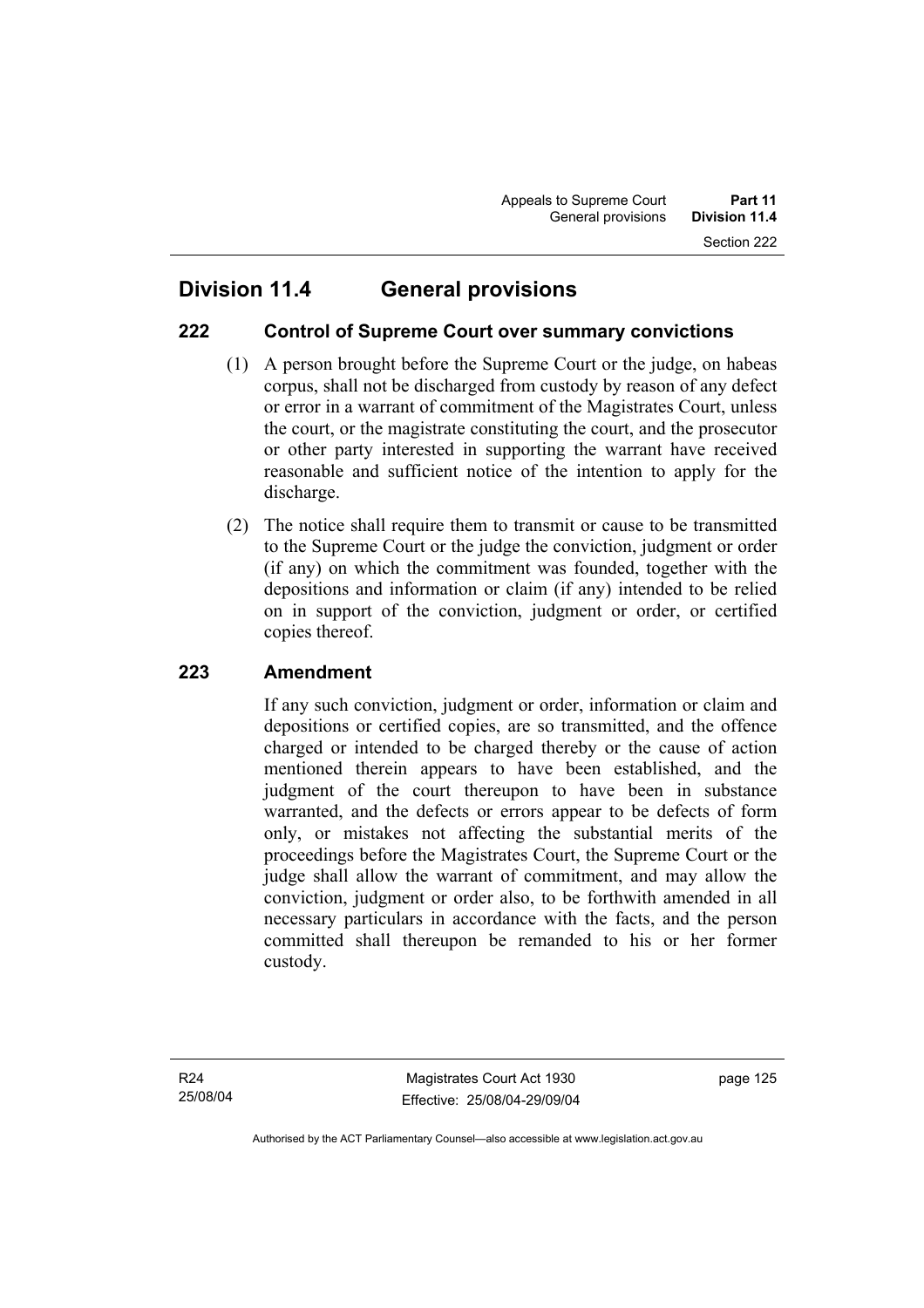**Part 11** Appeals to Supreme Court **Division 11.4** General provisions Section 224

#### **224 In cases of certiorari**

The like proceedings as mentioned in sections 223 and 224 shall be had, and the like amendments may and shall be allowed to be made, in respect of every order brought before the Supreme Court or the judge by writ of certiorari, and after amendment in any such case the order may be enforced in the proper manner, and shall in all respects and for all purposes be regarded and dealt with as if it had been drawn up originally as amended.

#### **225 Notice dispensed with**

- (1) The notice prescribed by section 222 may be given either before or after the issue of the writ of habeas corpus, or certiorari.
- (2) When at the time of applying for the writ—
	- (a) copies of the conviction or order and depositions are produced; or
	- (b) in cases of committal for trial or for sentence all informations, depositions, and statements have been transmitted, as provided in section 106, to the director of public prosecutions or a person authorised by the director of public prosecutions;

the Supreme Court or the judge may dispense with the notice.

# **226 Power of court to admit to bail**

- (1) If any person committed to gaol under a summary conviction or order is brought up by writ of habeas corpus, and the Supreme Court or the judge postpones the final decision of the case, the Supreme Court or the judge may admit the person to bail in accordance with the provisions of the *Bail Act 1992*.
- (2) If the judgment of the Supreme Court or the judge is against any person so brought up, the Supreme Court or the judge may remand him or her to his or her former custody, there to serve the rest of the term for which he or she was committed.

R24 25/08/04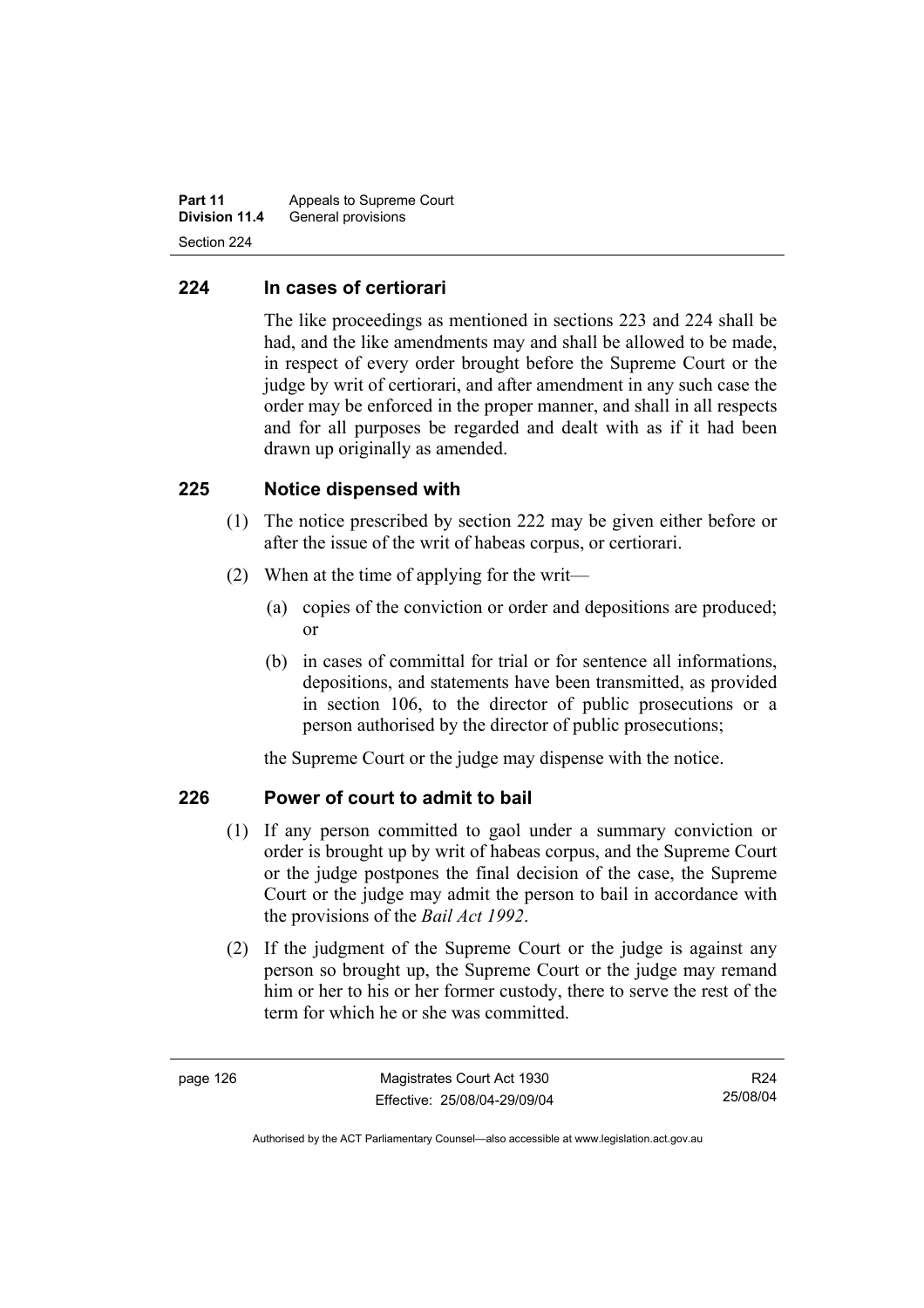# **227 Respecting the amendment of convictions etc**

- (1) Whenever the facts or evidence appearing by the depositions in substance support the decision of the Magistrates Court, if the decision does not extend beyond the information, and if the facts or evidence would have justified the court in making any necessary allegation or finding omitted in the decision, or in the formal conviction or order, or any warrant issued under the adjudication, the powers of amendment given by section 223 may be exercised, and if in a conviction there is some excess that may (consistently with the merits of the case) be corrected, the conviction shall be amended accordingly and shall stand good for the remainder.
- (2) All amendments shall be subject to the order as to costs and otherwise the Supreme Court or the judge thinks fit.

# **228 Want of summons or information**

If the person convicted, or against whom an order has been made, or any person whose goods have been condemned or directed to be sold as forfeited, was present at the hearing of the case, the conviction or order shall be sustained, although there may not have been any information or summons or amendment thereof unless he or she objected at the hearing that there was no information or summons or amendment thereof.

# **229 Distribution of penalty**

A conviction or an order shall not be defeated for the want of any distribution, or for a wrong distribution of the penalty or forfeiture.

#### **230 Provisions applicable in relation to security given for costs of appeal**

 (1) If security is given, in accordance with an order made under section 219D, by deposit of money with the registrar, the registrar shall—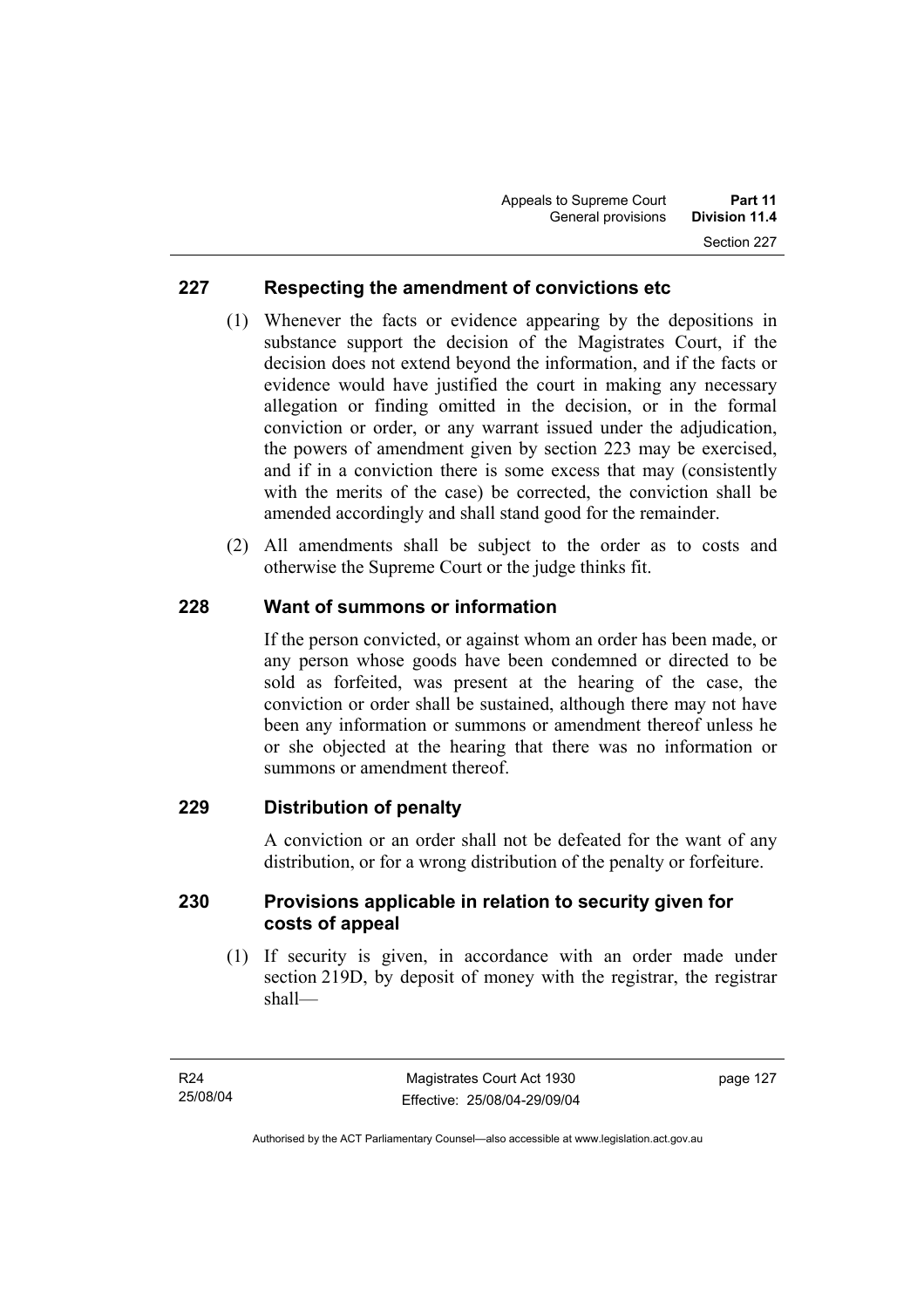- (a) if, on the determination of the appeal, the costs of and incidental to the appeal are not ordered to be paid by the appellant to the respondent—repay the amount deposited to the person by whom it was deposited; or
- (b) if, on determination of the appeal, the costs of and incidental to the appeal are ordered to be paid by the appellant to the respondent, the amount payable has been ascertained and the whole or any portion of that amount has not been paid to the respondent—apply the amount deposited in, or towards, satisfaction of the amount of costs unpaid and repay the balance (if any) to the person by whom it was deposited.
- (2) If security is given by bond, the registrar shall, if the costs of and incidental to the appeal are ordered to be paid by the appellant to the respondent, deliver the bond to the respondent who may enforce the bond according to its tenor.

page 128 Magistrates Court Act 1930 Effective: 25/08/04-29/09/04

R24 25/08/04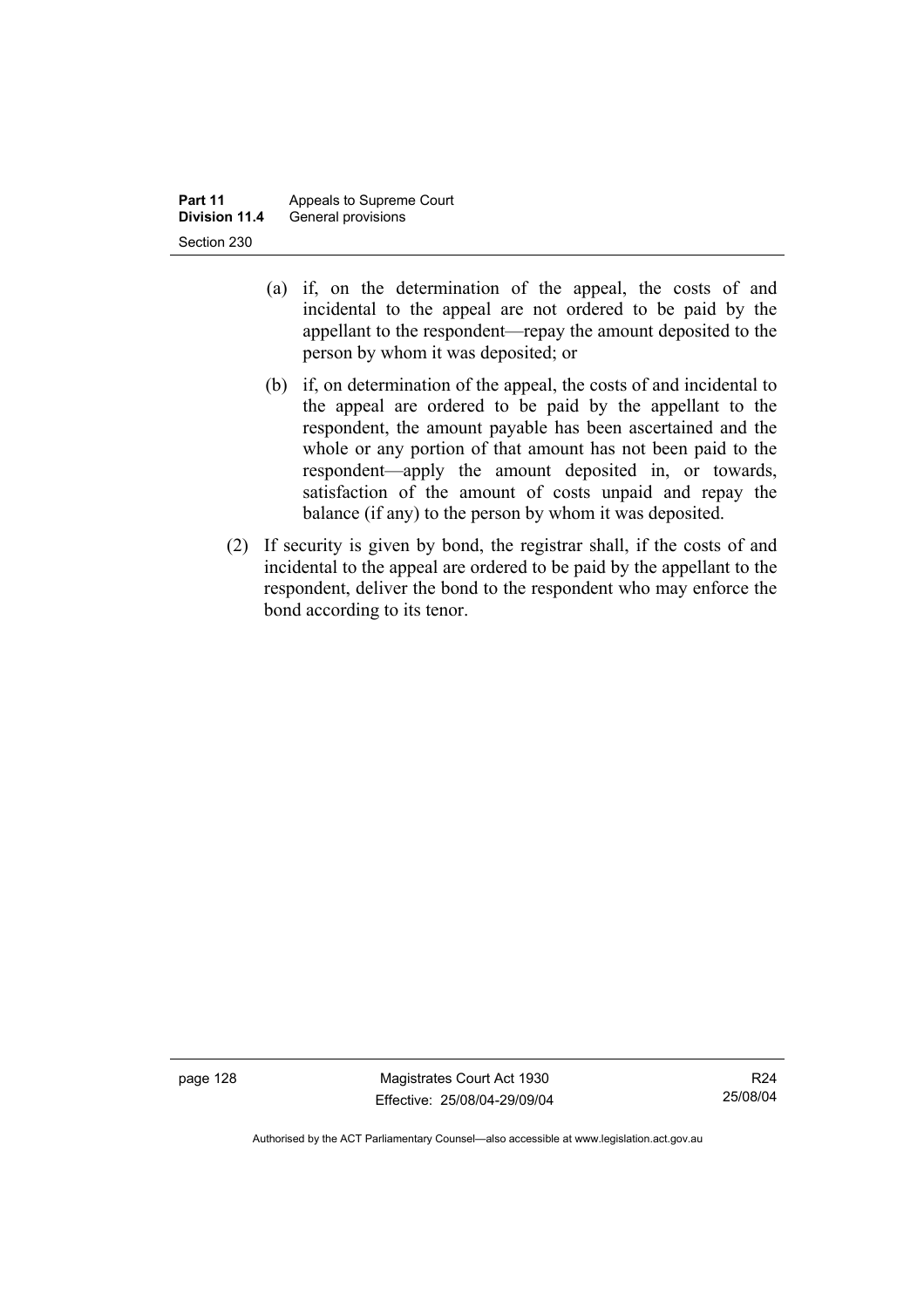# **Part 12** Protection of magistrates in the **execution of their office**

#### **231 Magistrate sued for act not within jurisdiction**

- (1) Any person injured by an act done by a magistrate in a matter in which by law he or she has no jurisdiction or in which he or she has exceeded his or her jurisdiction, or by an act done under any conviction or order made or warrant or writ issued by a magistrate in any such matter, may maintain in the Supreme Court an action against the magistrate without alleging in his or her statement of claim or plaint that the act complained of was done maliciously and without reasonable and probable cause.
- (2) No such action shall be maintainable for anything done under any such conviction or order until after the conviction or order has been quashed or set aside on appeal.
- (3) No such action shall be maintainable for anything done under any such warrant that was issued by the magistrate to procure the appearance of the person charged, and that has been followed by a conviction or order in the same matter, until after the conviction or order has been so quashed or set aside.
- (4) If the lastmentioned warrant has not been followed by a conviction or order, or if it is a warrant on an information of an alleged indictable offence, and if a summons was issued previously to the warrant being issued, and the summons was served on the person charged either personally or by leaving it for him or her with some person at his or her last-known or usual place of abode or business, and he or she did not appear according to the exigency of the summons, in that case no action shall be maintainable against the magistrate for anything done under the warrant.

page 129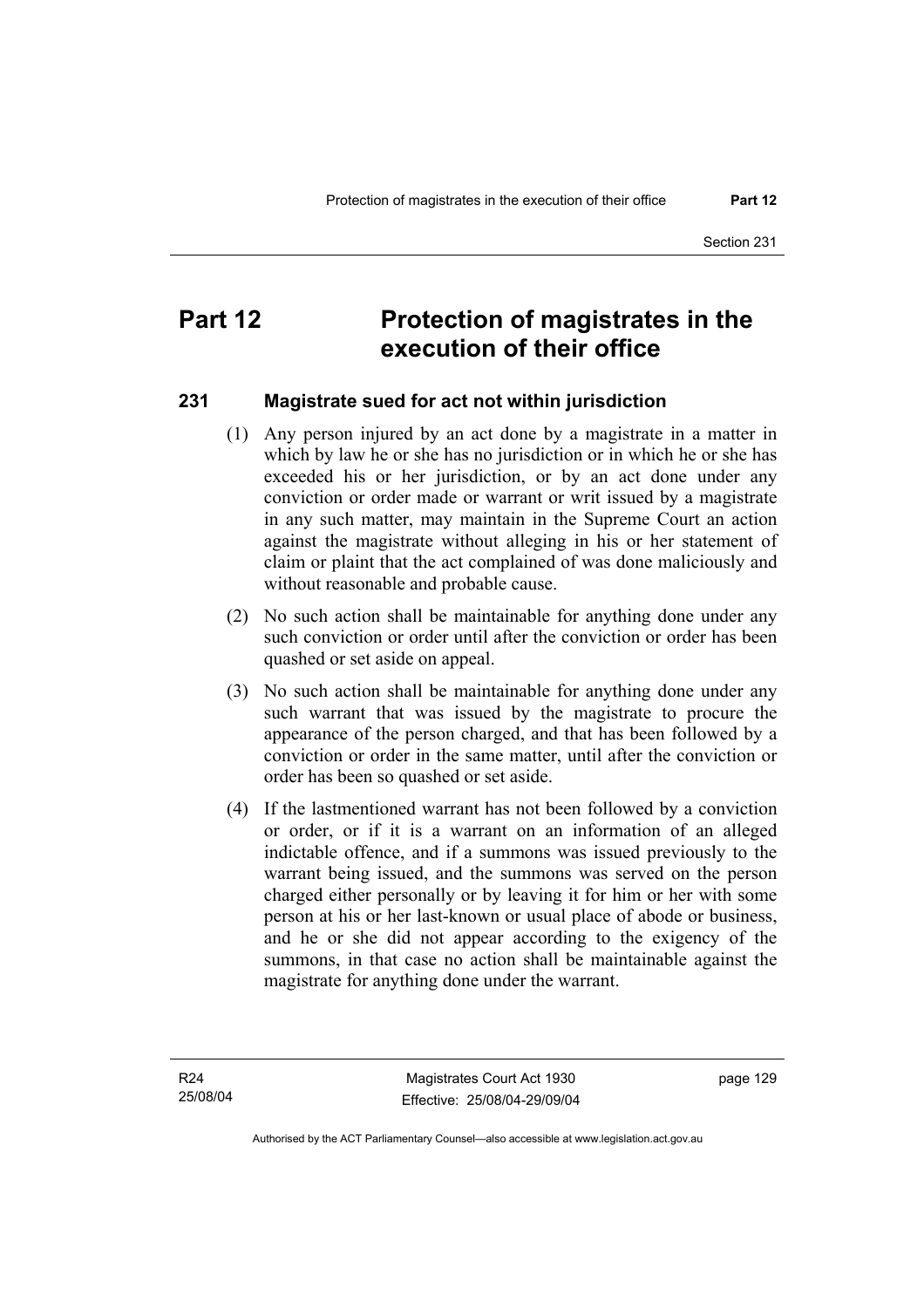Section 232

#### **232 No action against magistrate after order nisi to quash conviction has been granted**

If an order to show cause why a conviction or order should not be quashed has been granted an action shall not be maintainable against the magistrate constituting the court by which the conviction or order in question was made in respect of any proceeding taken under, or matter arising out of, the conviction or order.

#### **233 Warrant or writ by magistrate on order of court**

If a conviction or order is made by the court and a warrant of commitment or writ of execution is granted on it by a magistrate bona fide and without collusion, an action in respect of any defect in the conviction or order or any want of jurisdiction in the court making the conviction or order shall be maintainable only against the magistrate constituting the court that made the conviction or order.

#### **234 No action for acts done under order of Supreme Court**

If a magistrate does an act in obedience to an order of the Supreme Court or the judge, an action shall not be maintainable against him or her for obeying the order and doing the act thereby required.

#### **235 No action where proceedings confirmed on appeal**

If a warrant of commitment or writ of execution is granted by a magistrate on a conviction or order that, either before or after the granting of the warrant or writ, is confirmed on appeal, an action shall not be maintainable against the magistrate who granted the warrant or writ for anything done under it by reason of any defect in the conviction or order.

#### **236 Actions in cases prohibited**

If any action, which by this Act is declared to be not maintainable, is brought against a magistrate, the judge, on application of the

R24 25/08/04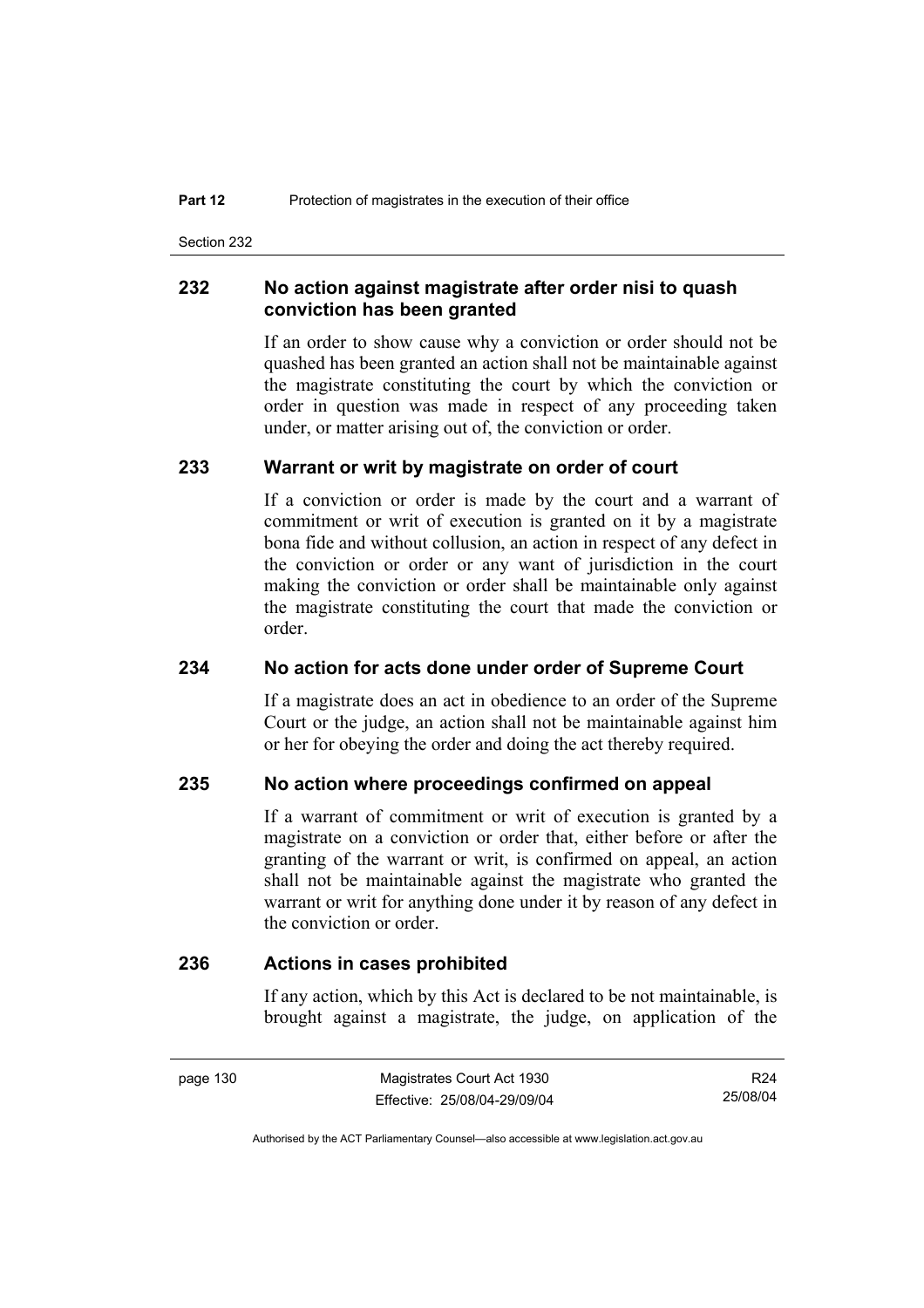defendant, and on affidavit of the facts, may set aside or stay the proceedings in the action with or without costs.

# **239 Payment of money into court**

- (1) After an action under this part has been commenced but before issue is joined, the defendant may pay into court the sum of money he or she thinks fit.
- (2) If the court at the trial is of opinion that the plaintiff is not entitled to damages beyond the sum so paid into court, judgment shall be given for the defendant; and the sum of money so paid into court, or so much thereof as is sufficient to pay or satisfy the defendant's costs in that behalf, shall thereupon be paid out of court to him or her, and the residue (if any) shall be paid to the plaintiff.
- (3) If when money is so paid into court the plaintiff elects to accept it in satisfaction of his or her damages in the action, he or she may apply to the judge for an order for the payment of the money out of court to him or her, with or without costs, and the judge may make the order, and thereupon the action shall be determined and the order shall be a bar to any other action for the same cause.

# **240 No action against magistrate for judicial acts in Magistrates Court**

An action shall not be brought in the Magistrates Court against a magistrate in respect of anything done by him or her in the execution of his or her office.

# **241 Magistrate sued for acts within his or her jurisdiction only liable in case of malice and absence of reasonable and probable cause**

In an action against a magistrate for any act done by him or her in the execution of his or her duty as a magistrate with respect to any matter within his or her jurisdiction as a magistrate, it must be expressly alleged in the statement of claim or plaint that the act was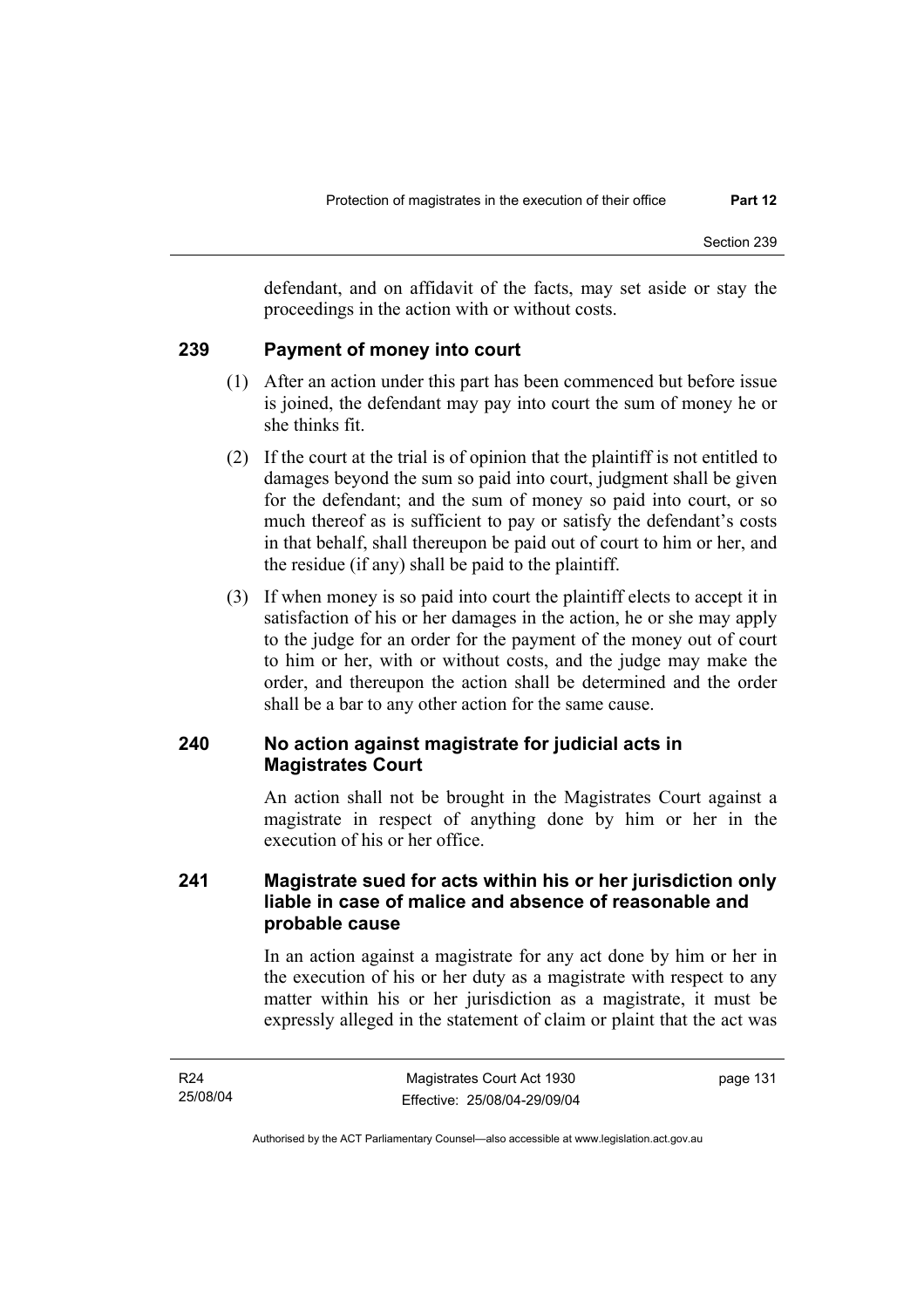Section 242

done maliciously and without reasonable and probable cause, and if the allegations are denied, and at the trial of the action the plaintiff fails to prove them, judgment shall be given for the defendant.

# **242 Verdict for defendant**

If the plaintiff in an action against a magistrate does not prove the cause of action at the trial, judgment shall be given for the defendant.

# **243 Damages**

If—

- (a) the plaintiff in an action against a magistrate is entitled to recover, and seeks to recover a penalty or other sum paid or raised as a result of a conviction, judgment or order or to recover damages for imprisonment; and
- (b) it is proved that the plaintiff was guilty of the offence or liable to pay the sum or, for imprisonment, did not undergo any greater punishment than could have been imposed for the offence of which he or she was convicted;

the plaintiff is not entitled to recover the penalty or other sum paid or raised or, for imprisonment, damages greater than 1 cent, or any costs in the action.

page 132 Magistrates Court Act 1930 Effective: 25/08/04-29/09/04

R24 25/08/04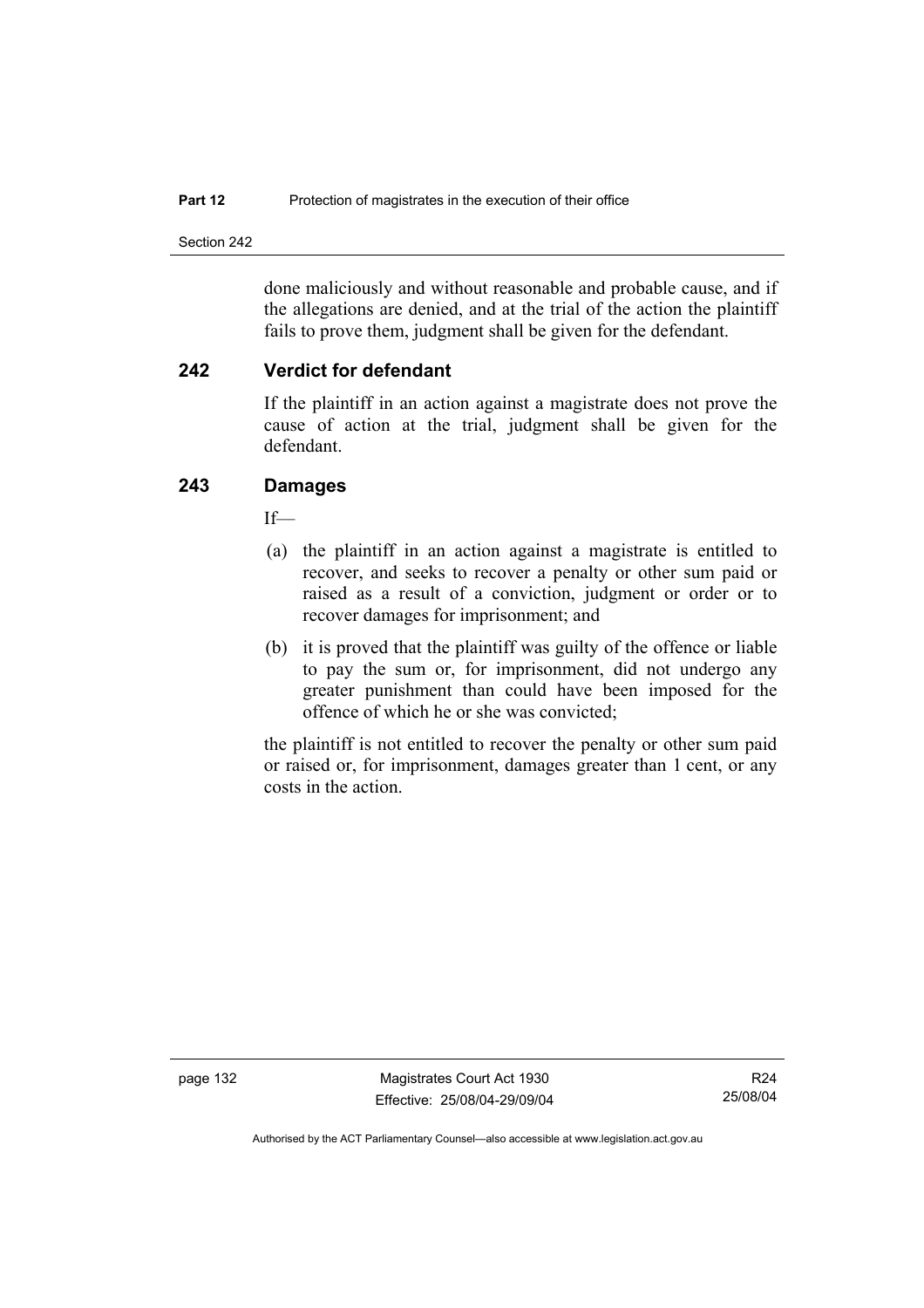# **Part 13 Costs**

# **244 Award of costs**

The power of the court to award costs and the award of costs by the court shall be subject to the following provisions:

- (a) if the court makes a conviction or order in favour of the informant—it may in its discretion award and order that the defendant shall pay to the informant the costs it thinks just and reasonable;
- (b) if the court dismisses the information, or makes an order in favour of the defendant—it may in its discretion award and order that the informant shall pay to the defendant the costs it thinks just and reasonable;
- (c) the sums so allowed for costs shall in all cases be specified in the conviction or order or order of dismissal;
- (d) any sum awarded or ordered to be paid by an informant or to a defendant for costs, may be recovered under the *Magistrates Court (Civil Jurisdiction) Act 1982*, part 19;
- (e) if any case is adjourned—the court may in its discretion order that the costs of and occasioned by the adjournment be paid by any party to any other party;
- (f) the costs of persons present to give evidence or produce documents, whether they have been examined or not, or have or have not produced documents shall, unless otherwise ordered by the court, be allowed to them though they have not been summoned; but their allowance for attendance shall in no case exceed the highest rate of allowance prescribed;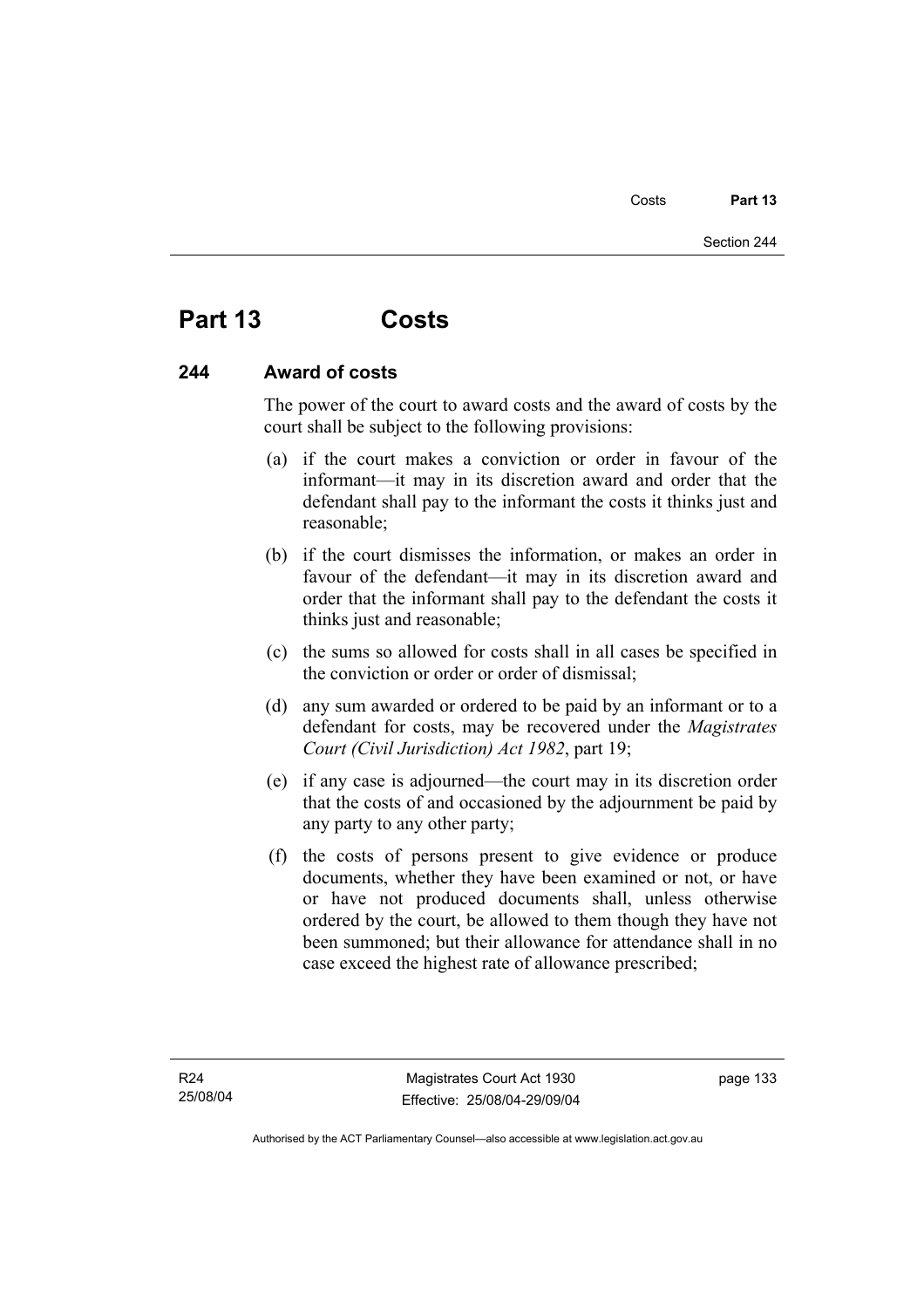### **Part 13** Costs

Section 247

 (g) the amount of costs to be paid by one party to another whether for the attendance of those persons or otherwise shall in all cases be fixed by the court.

## **247 Witnesses expenses**

The amount of costs that may be awarded under section 244 in respect of the attendance of a person who attends for the purpose of giving evidence before the court is the amount the court directs in accordance with the scale and conditions applicable in relation to persons who attend as witnesses before the Supreme Court.

page 134 Magistrates Court Act 1930 Effective: 25/08/04-29/09/04

R24 25/08/04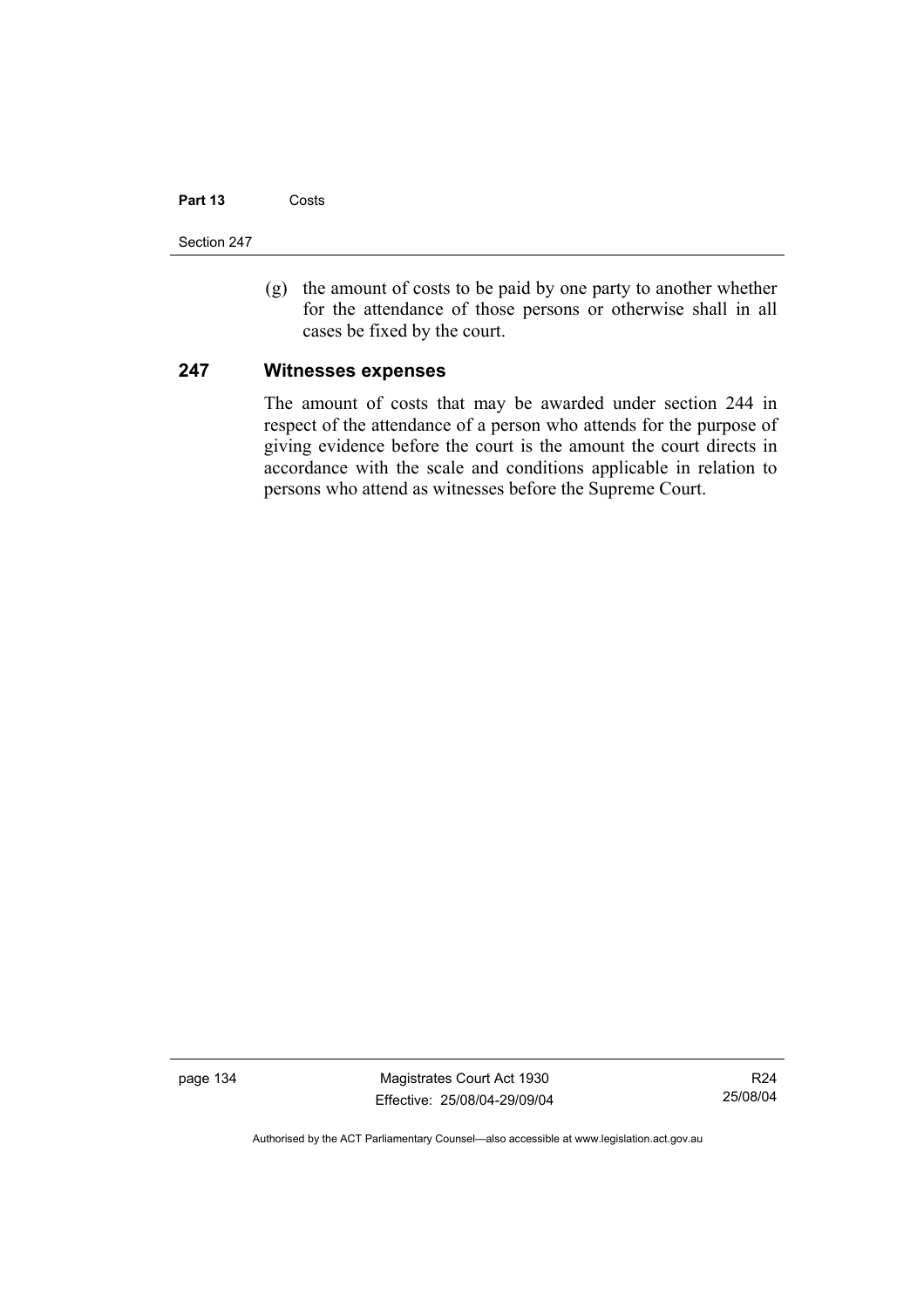# **Part 13A Court and tribunal fees**

# **248 Definitions for pt 13A**

In this part:

*court* means—

- (a) the Coroner's Court; or
- (b) the Magistrates Court.

*determined fee* means a fee determined under this part.

*fee* includes a charge and a tax.

*relevant legislation* means any of the following:

- (a) the *Administrative Appeals Tribunal Act 1989*;
- (b) the *Consumer Credit (Administration) Act 1996*;
- (c) the *Coroners Act 1997*;
- (d) the *Discrimination Act 1991*;
- (e) this Act;
- (f) the *Magistrates Court (Civil Jurisdiction) Act 1982*;
- (g) the *Residential Tenancies Act 1997*;
- (h) the *Leases (Commercial and Retail) Act 2001*;
- (i) regulations or other subordinate legislation made or in force under an Act mentioned in paragraphs (a) to (h).

*tribunal* means any of the following:

- (a) the administrative appeals tribunal;
- (b) the credit tribunal;

Authorised by the ACT Parliamentary Counsel—also accessible at www.legislation.act.gov.au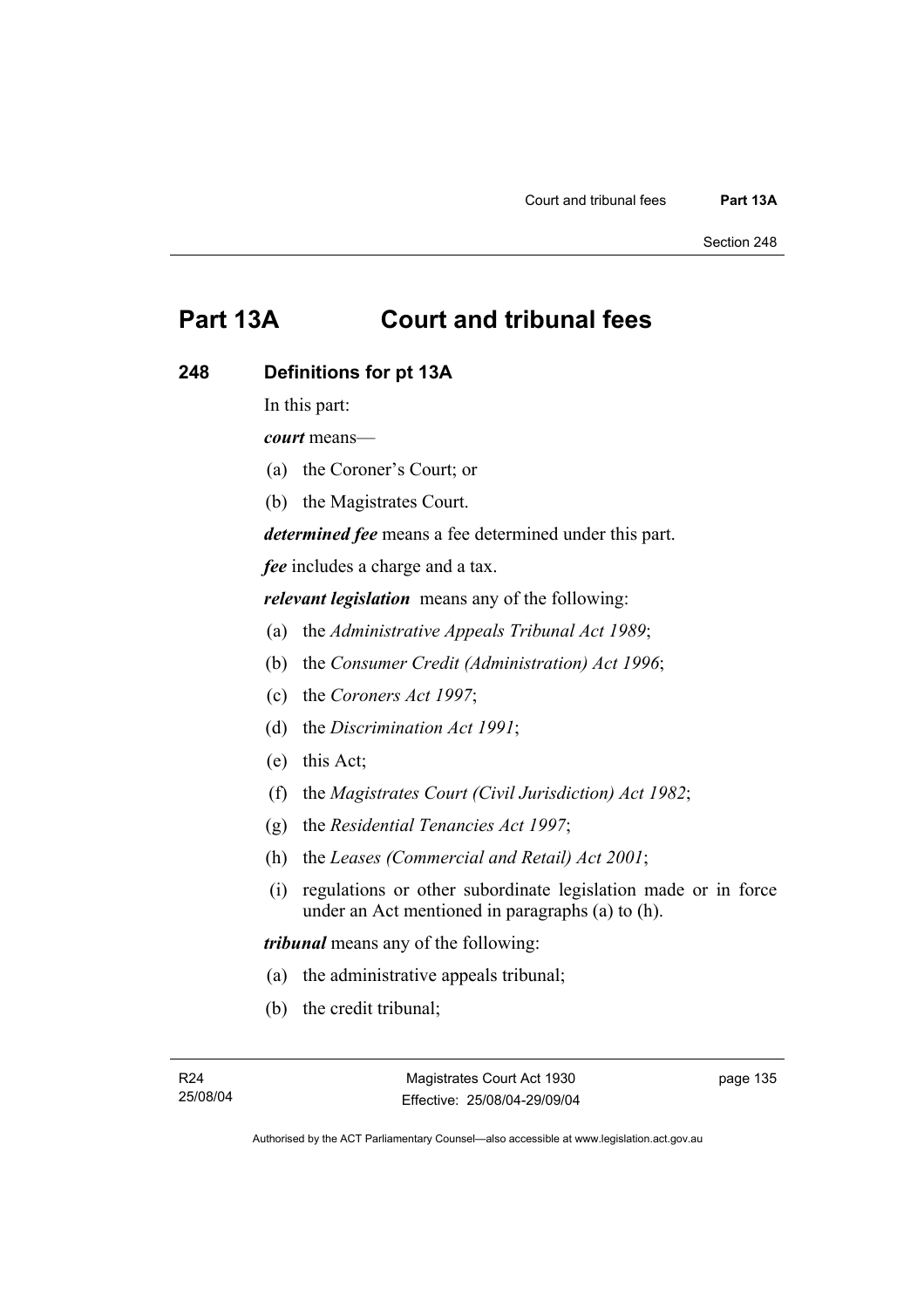#### **Part 13A** Court and tribunal fees

Section 248A

- (c) the discrimination tribunal;
- (d) the residential tenancies tribunal.

# **248A Determination of fees**

- (1) The Minister may, in writing, determine fees for any of the following purposes:
	- (a) proceedings in a court or tribunal, and matters incidental to such proceedings, including—
		- (i) the service and execution of the process of a court or tribunal; and
		- (ii) the taxation of costs by the registrar or other officers of a court or tribunal;
	- (b) facilities and services provided by a court or tribunal, including the service and execution of the process of a court of the Commonwealth, a State, another Territory or a foreign country;
	- (c) the general purposes of relevant legislation.
- (2) A determination under subsection (1) may make provision for or with respect to—
	- (a) exempting persons, in whole or part, from liability to pay determined fees in all or particular circumstances; or
	- (b) remitting, refunding or waiving determined fees, in whole or part, by the registrar of a court or tribunal in particular circumstances; or
	- (c) deferring by the registrar of a court or tribunal of liability, in whole or part, to pay determined fees in particular circumstances.
- (3) A determination under subsection (1) is a disallowable instrument.
	- *Note* A disallowable instrument must be notified, and presented to the Legislative Assembly, under the *Legislation Act 2001*.

R24 25/08/04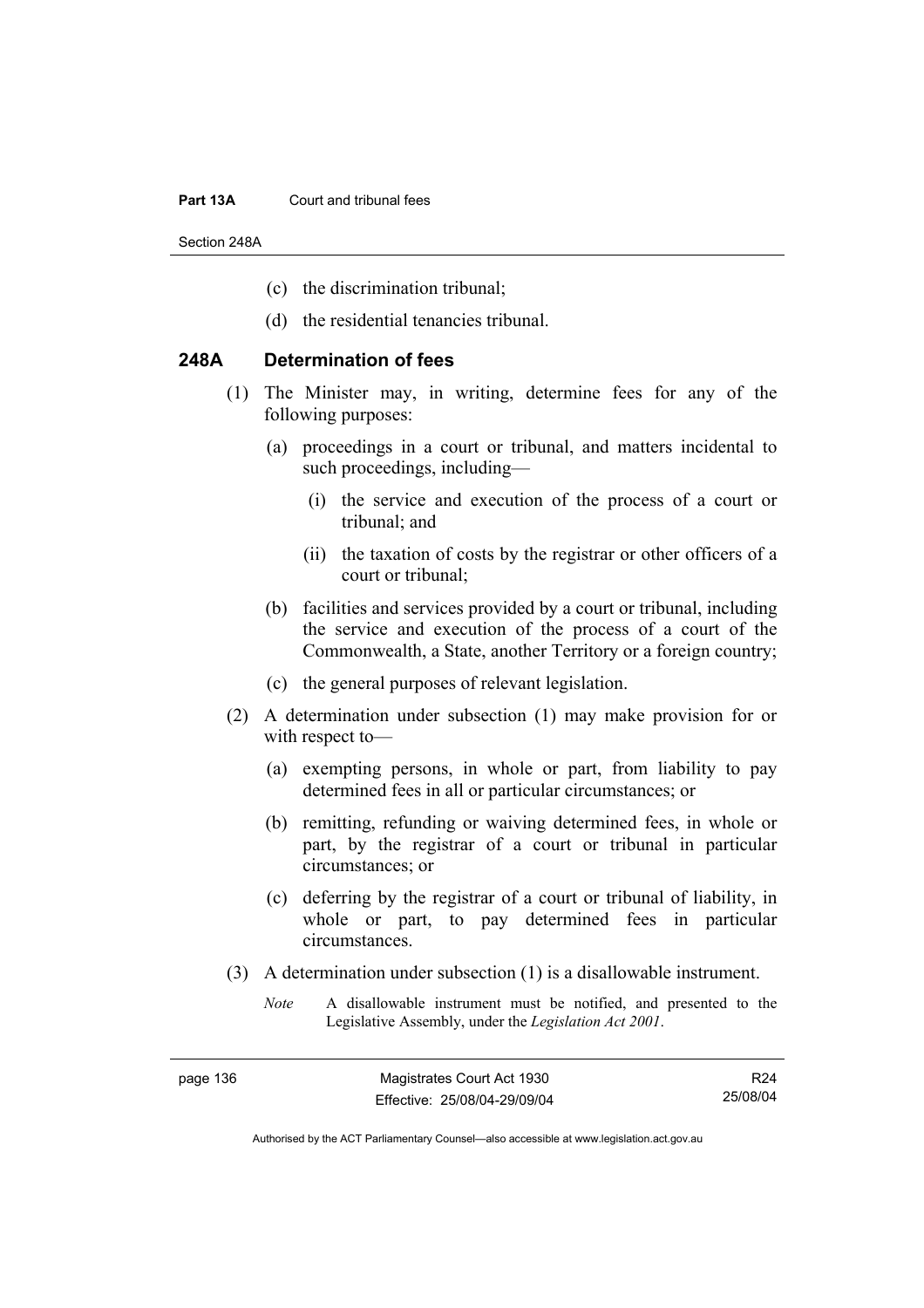# **248B Payment of fees**

- (1) A determined fee is payable, in advance, in accordance with the determination that determined the fee, but subject to this section.
- (2) A determined fee is payable on notice from the registrar of the court or tribunal if it is calculated by reference to expenses actually incurred in performing the function, or in providing the facility or service, for which the fee is payable.

# **248C Remission, refund, deferral, waiver and exemption of fees**

- (1) A determined fee may be remitted or refunded, or liability for its payment deferred, in accordance with the determination that determined the fee.
- (2) A determined fee is not payable—
	- (a) if the person otherwise liable to pay the fee is—
		- (i) exempt from liability to pay the fee under the determination that determined the fee; or
		- (ii) exempt from paying the fee under the *Legal Aid Act 1977*, section 93 (1); or
		- (iii) legally assisted under a scheme or service provided or approved by the Attorney-General; or
	- (b) if the registrar of the court or tribunal waives payment by a person of the fee in whole or part because the registrar considers that payment of the fee would impose hardship on the person—to the extent of the waiver; or
	- (c) for the laying of an information—
		- (i) by the director of public prosecutions acting in the performance of an official function under a Territory law; or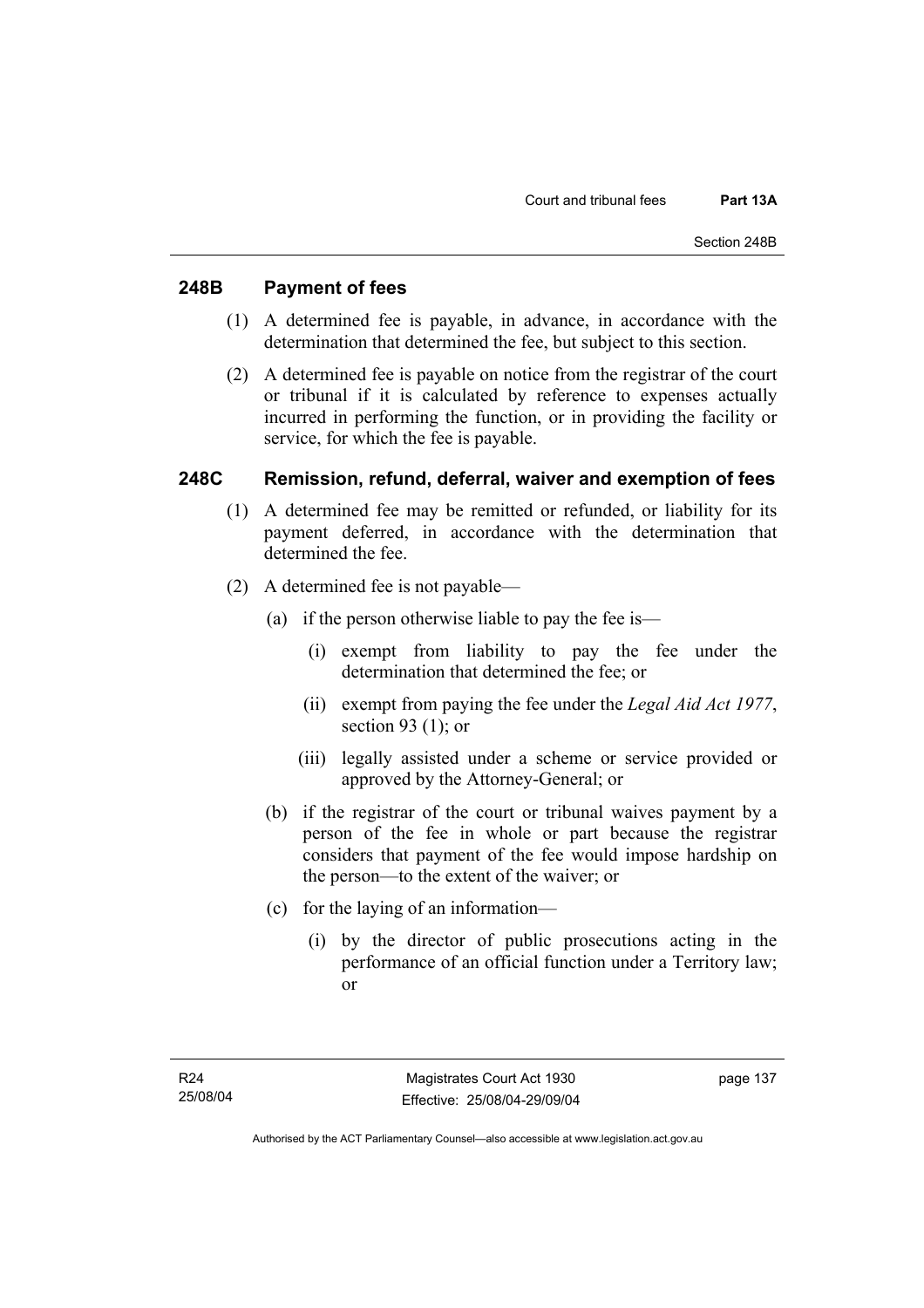### **Part 13A** Court and tribunal fees

Section 248D

- (ii) by a police officer acting in the performance of an official function under a Territory law; or
- (iii) for an offence against section 255 (1) (which is about contempt in the face of the court).
- (3) If the administrative appeals tribunal is satisfied that a proceeding ends in a way that is favourable to an applicant for a review by the tribunal of a decision, it may order another party to the proceeding to pay the amount of the application fee to the applicant.

# **248D Recovery of fees in non-criminal proceedings if fees otherwise not payable**

- (1) This section applies in relation to a civil proceeding in the Magistrates Court, or a proceeding in a tribunal, between at least 2 parties (the *first party* and the *second party*) if—
	- (a) a filing fee, or a fee for the service and execution of process, otherwise payable by the first party is—
		- (i) not payable in whole or part because of the exemption of the first party under this part; or
		- (ii) remitted, refunded or waived in whole or part under this part; and
	- (b) judgment is given or entered, or an order is made, in favour of the first party; and
	- (c) the first party's costs are payable by the second party.
- (2) If this section applies, the second party must pay to the registrar of the court or tribunal the amount of the exemption, remission, refund or waiver.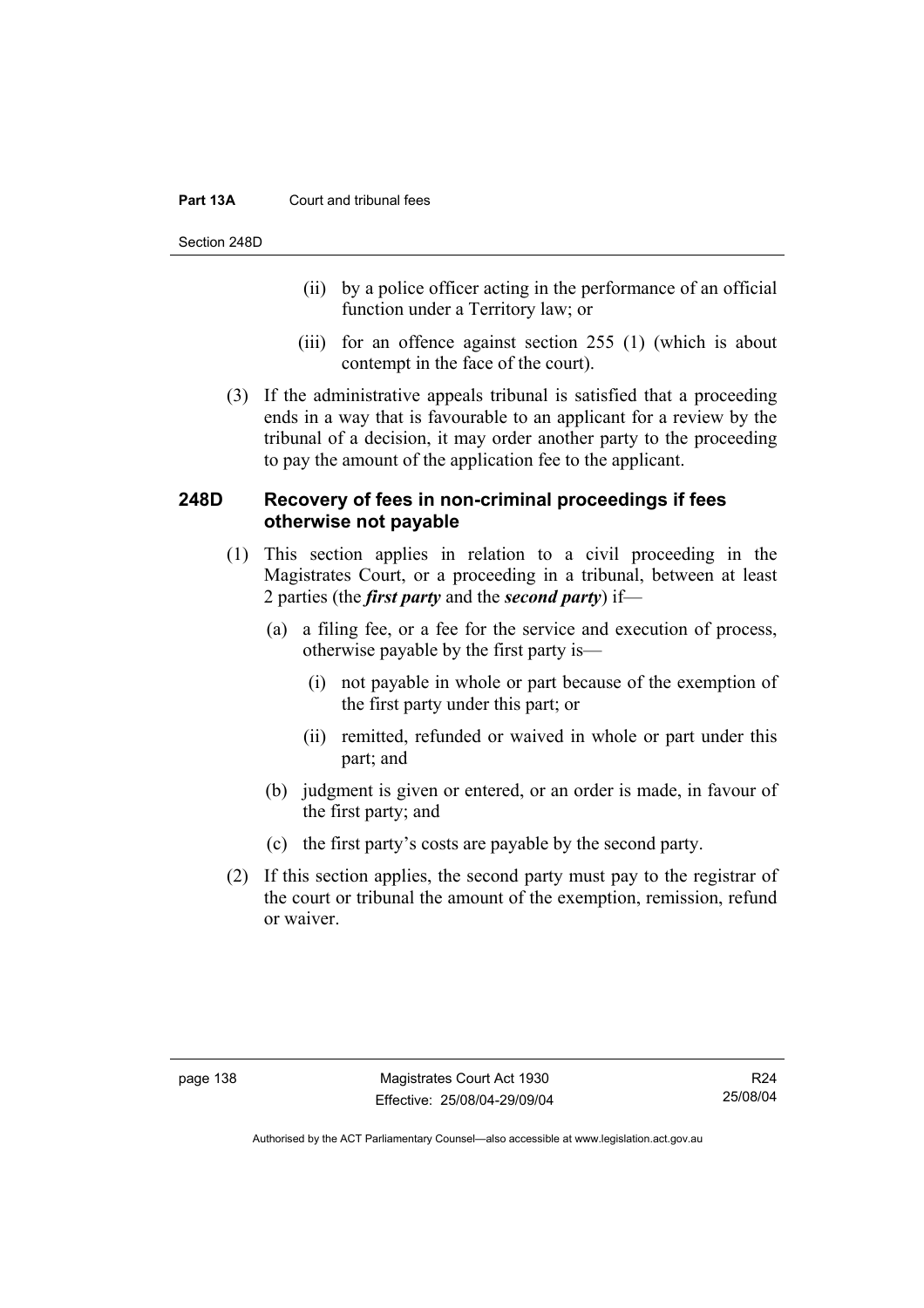# **248E Recovery of fees in criminal proceedings if fees not otherwise payable**

- (1) This section applies in relation to a criminal proceeding in the Magistrates Court if—
	- (a) the fee (the *information fee*) that would otherwise be payable by the informant for the laying of the information in the proceeding is not payable in whole or part under this part; and
	- (b) the defendant is convicted of the offence alleged in the information and ordered to pay a fine.
- (2) If this section applies, the defendant must pay to the registrar of the Magistrates Court, in addition to the fine—
	- (a) if payment of the fee is waived in part under this part—the amount of the waiver; or
	- (b) in any other case—the information fee.

# **248F Review of decisions**

- (1) This section applies to any of the following decisions made under this part by the registrar of a court or tribunal in relation to a person (the *eligible person*):
	- (a) a decision refusing to remit, in whole or part, a determined fee payable by the person;
	- (b) a decision refusing to refund, in whole or part, a determined fee paid by the person;
	- (c) a decision refusing to defer, in whole or part, the person's liability to pay a determined fee;
	- (d) a decision refusing to waive, in whole or part, payment of a determined fee by the person;
	- (e) a decision refusing to allow the person the benefit of an exemption to pay a determined fee.

Authorised by the ACT Parliamentary Counsel—also accessible at www.legislation.act.gov.au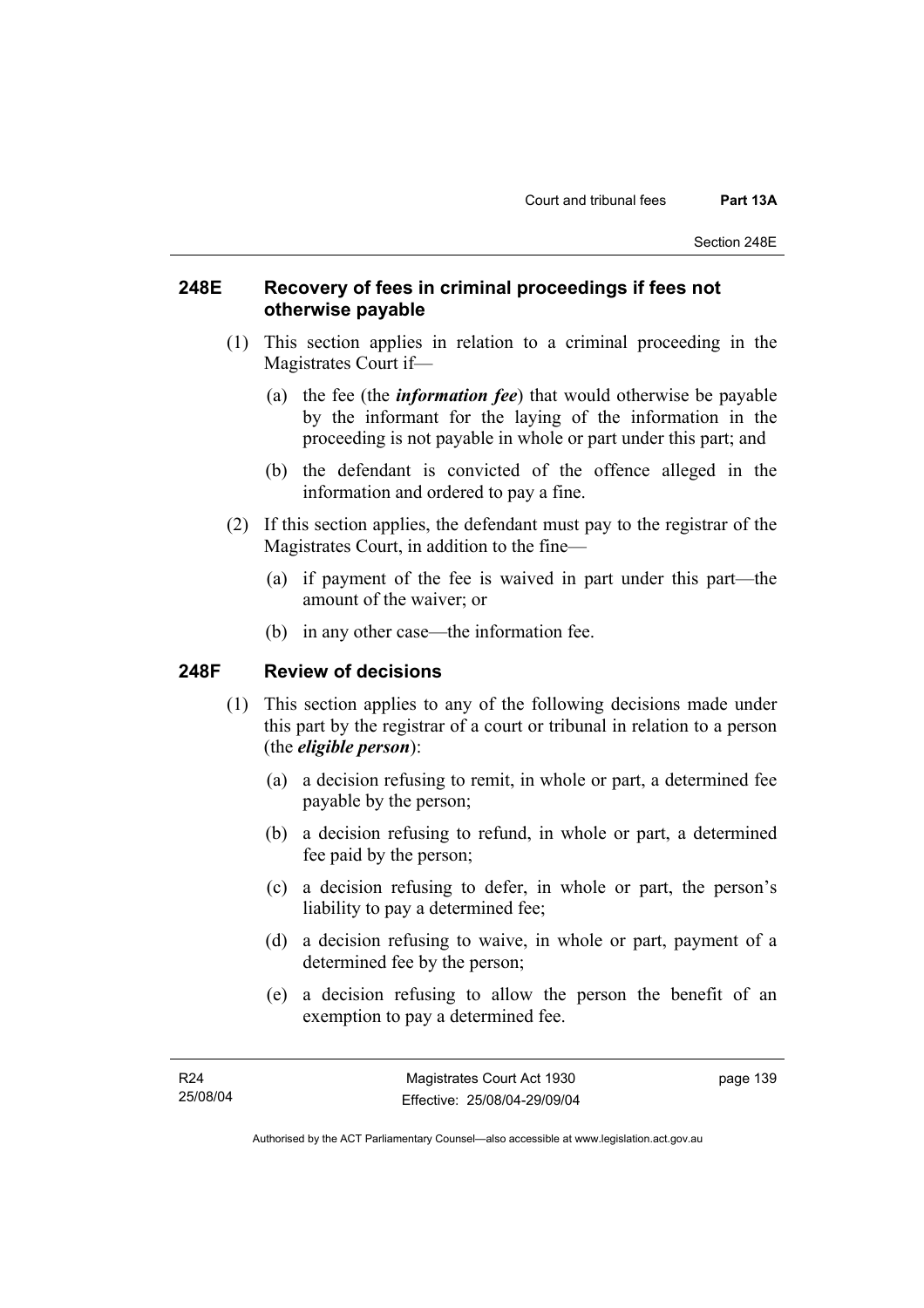### **Part 13A** Court and tribunal fees

Section 248F

- (2) If the registrar makes a decision to which this section applies, the registrar must give written notice of the decision to the eligible person.
- (3) The notice must tell the eligible person that the person may—
	- (a) apply to the registrar for a statement of reasons for the decision; and
	- (b) apply for review of the decision under this section.
- (4) The eligible person may apply to the registrar for a statement of reasons for the decision within 28 days after the day when the person is given notice of the decision by the registrar.
- (5) The eligible person may apply to the court or tribunal for review of the decision within—
	- (a) 28 days after the day when the person is given notice of the decision by the registrar; or
	- (b) if the person applies within that 28 days for a statement of reasons for the decision—28 days after the day when the person is given the statement of reasons.
- (6) On the review, the court or tribunal—
	- (a) must be constituted by—
		- (i) for a court—a magistrate; or
		- (ii) for a tribunal—a member of the tribunal; and
	- (b) may make the orders the court or tribunal considers appropriate.
- (7) A fee is not payable for an application under this section.

R24 25/08/04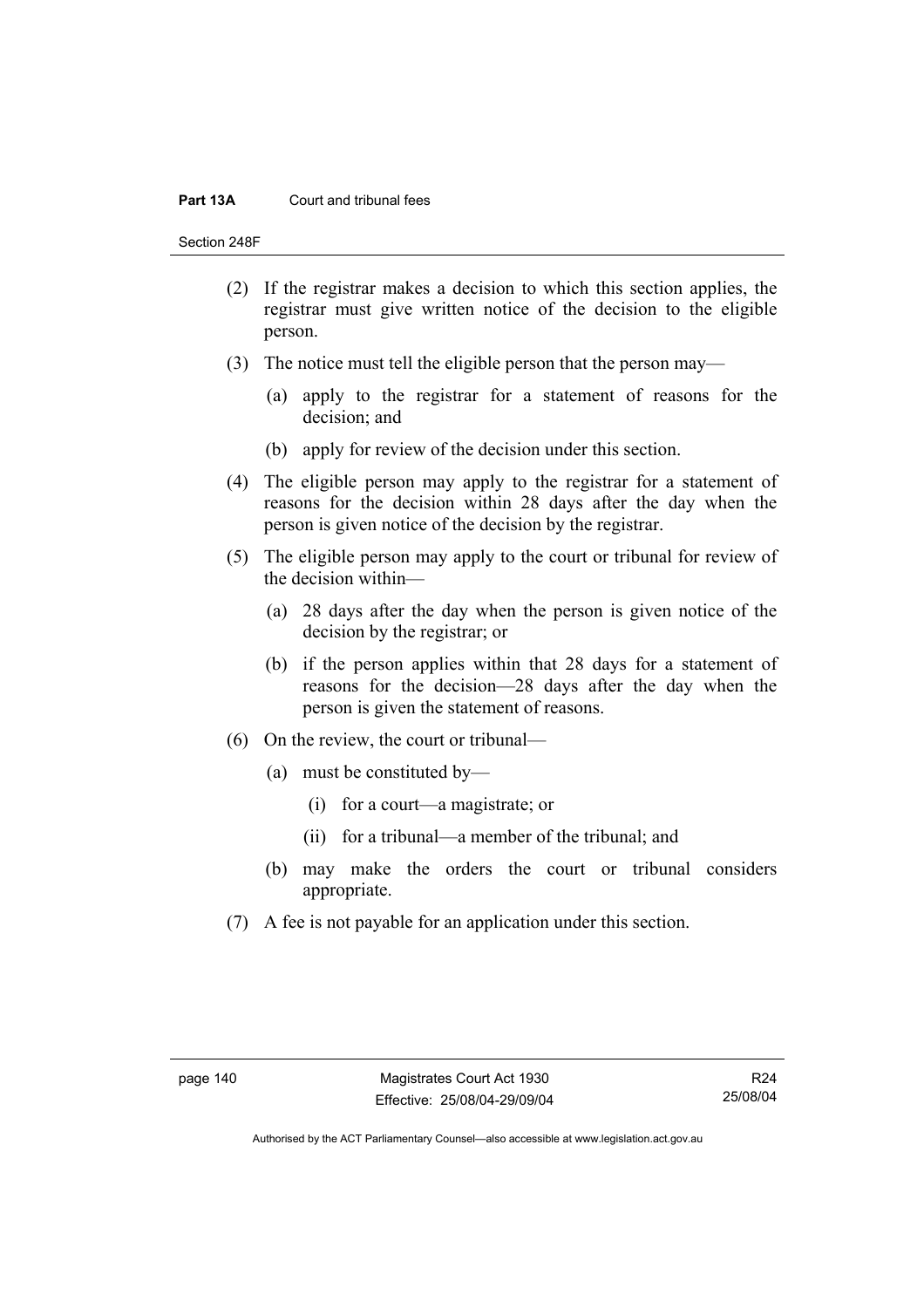# **Part 14 Securities**

# **249 Securities taken under Act**

- (1) A person shall give security under this Act, whether as principal or surety, either by the deposit of money with the registrar, or by an oral or written acknowledgment of the undertaking or condition by which, and of the sum for which, he or she is bound, in such manner and form as are prescribed.
- (2) Record of the security having been made may be provided by entry of it in the register under this Act or proceedings of the court or as is prescribed.

# **250 Recovery of sum due under security**

Any sum becoming due under a security under this Act or the *Bail Act 1992* shall be recoverable on a claim by a member of the police force or by the registrar or by some other person thereto authorised by the court.

# **252 Sums paid by surety may be recovered from principal**

Any sum paid by a surety on behalf of his or her principal in respect of a security under this Act or the *Bail Act 1992*, together with all costs, charges and expenses incurred by the surety in respect of the security, shall be deemed to be a debt due to him or her from the principal, and may be recovered on a claim by the surety.

# **253 Payment enforced by security**

If security is given under this Act or the *Bail Act 1992* for payment of a sum of money, the payment shall be enforced by means of the security in substitution for other means of enforcing the payment.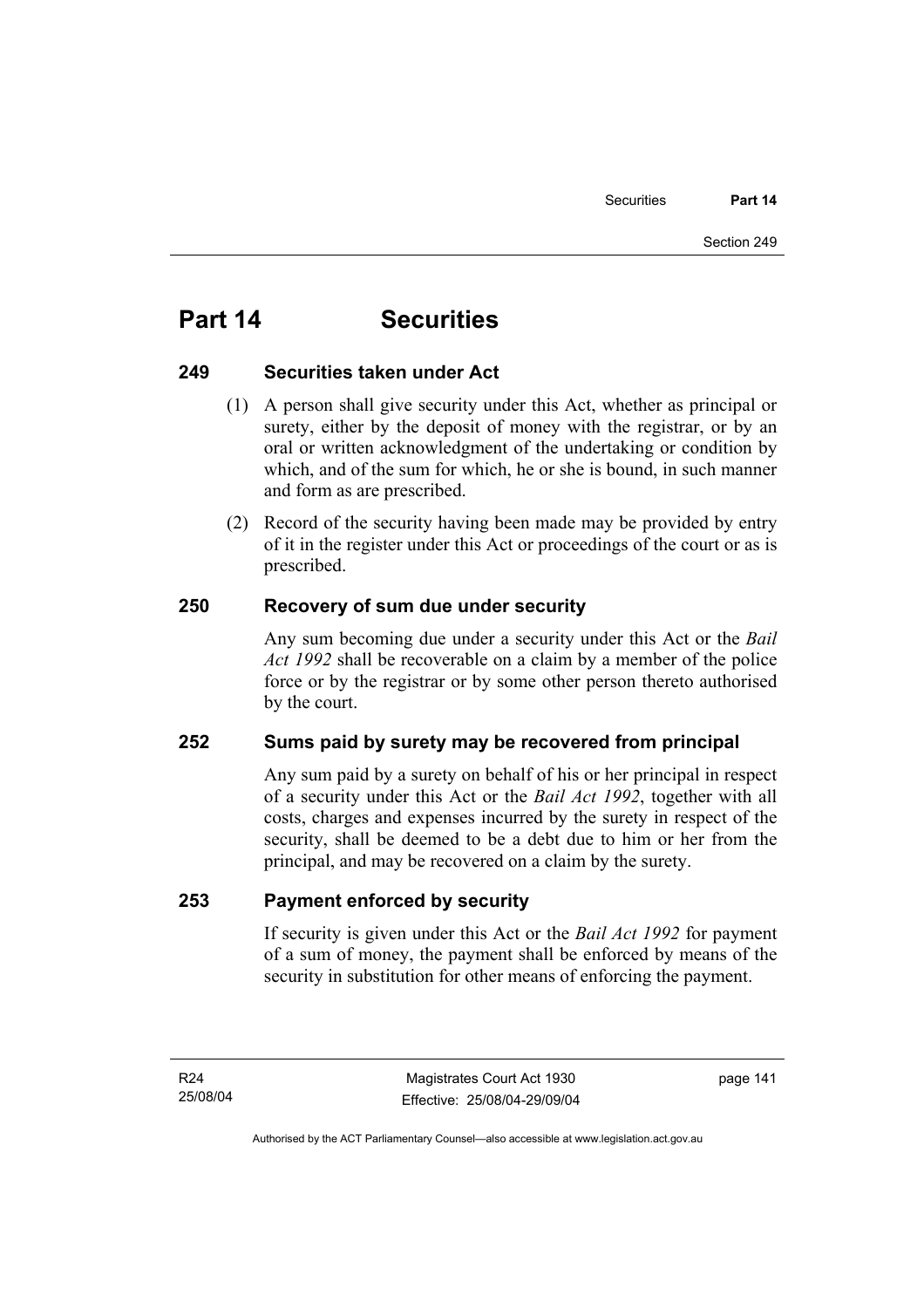#### **Part 14** Securities

Section 254

# **254 Enforcement of recognisance**

- $(1)$  If—
	- (a) a witness or a person sought to be made a witness has entered into a recognisance for this Act; and
	- (b) the court is satisfied that the witness or person sought to be made a witness has failed to comply with a condition of the recognisance;

the court may declare the recognisance to be forfeited and may make an order that the witness or person sought to be made a witness pay the whole or a part of the sum in which he or she is bound under the recognisance.

- $(2)$  If—
	- (a) the court has declared a recognisance to be forfeited under subsection (1); and
	- (b) a person is bound by the recognisance as surety for the performance of that condition;

the court may make an order that the person referred to in paragraph (b) pay the whole or a part of the sum in which he or she is bound under the recognisance.

- (3) An order made under subsection (1) or (2) may be enforced as if it were a judgment entered on a claim by the registrar.
- (4) Subject to subsection (5), the court may, on application by a person against whom an order has been made under subsection (1) or (2) or under the *Bail Act 1992*, section 36 (1)—
	- (a) vary the order by reducing the amount payable under the order; or
	- (b) revoke the order and, if the order was made under subsection (1), revoke the declaration that the recognisance is forfeited.

R24 25/08/04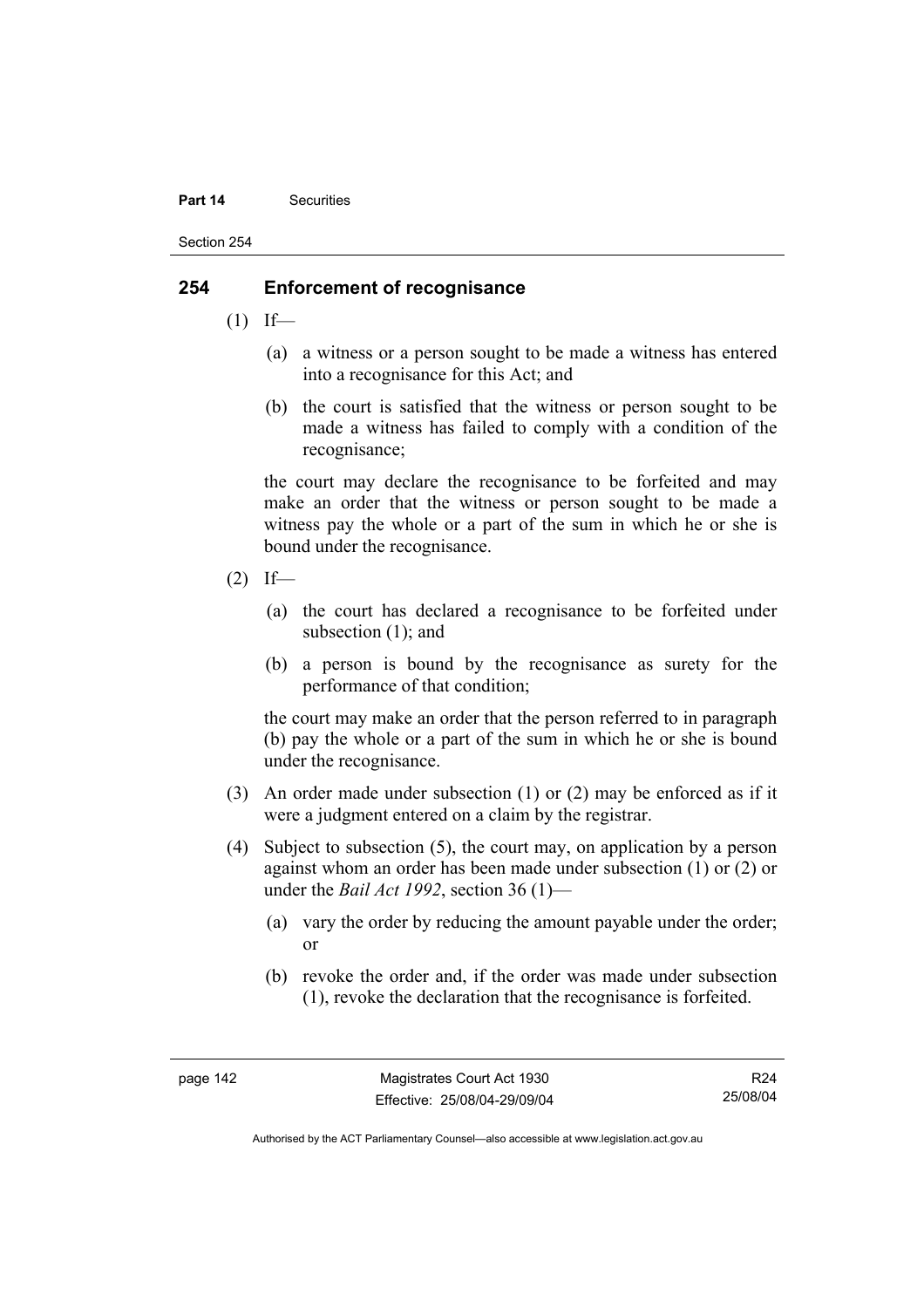- $(5)$  If—
	- (a) the court has made an order under subsection (1) or (2); and
	- (b) a writ of execution has been issued; and
	- (c) property has been sold under the writ;

the court shall not make an order under subsection (4).

 (6) It is not necessary that, for the purpose of hearing an application under subsection (4), the court be constituted by the magistrate who made the order to which the application relates.

# **254A Directions as to procedure**

If the procedure for taking any step in proceedings is not prescribed in this Act or the law under which the step is to be taken, the court may give directions with respect to the procedure to be followed as regards that step.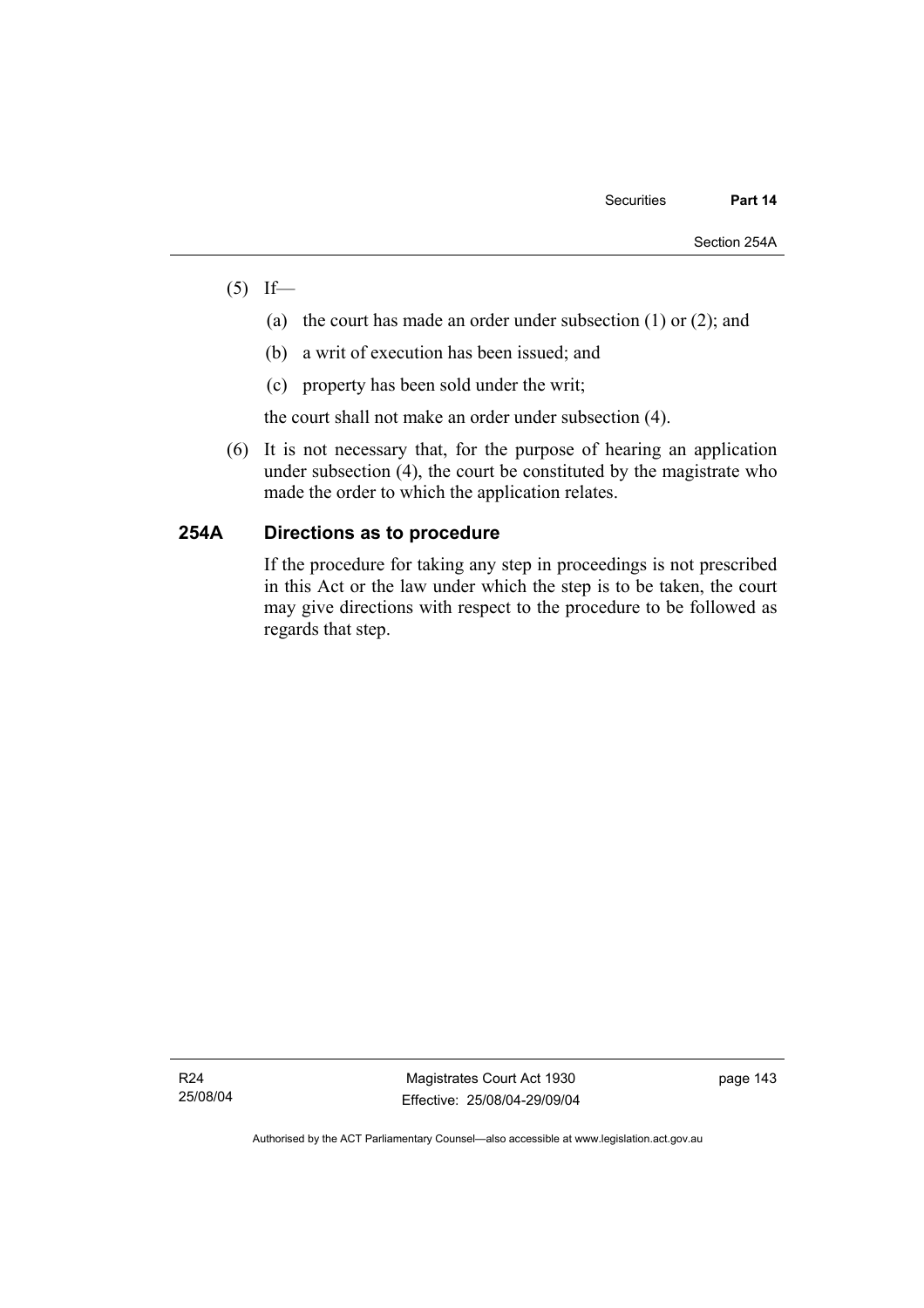#### **Part 15** Miscellaneous

# **Part 15 Miscellaneous**

## **254B Appearance by audiovisual or audio links**

- (1) This section applies if, in relation to a proceeding or a part of a proceeding (the *relevant proceeding*), the court has given a direction under the *Evidence (Miscellaneous Provisions) Act 1991*, section 20 (1) (Territory courts may take evidence and submissions from outside ACT) or section 32 (1) (Use of link in proceedings).
- (2) If this section applies a person who, in a relevant proceeding—
	- (a) is required or entitled to appear personally, whether as a party or as a witness; or
	- (b) is entitled to appear for another person;

may appear in the relevant proceeding and participate or give evidence, as the case requires, in accordance with the direction.

- (3) A person who appears in a relevant proceeding in accordance with this section shall be taken to be before the court.
- (4) In this section, a reference to a *proceeding* does not include a reference to a proceeding concerning bail.

## **255 Contempt in face of court**

- (1) A person shall not—
	- (a) wilfully threaten, disturb or insult the court; or
	- (b) wilfully interrupt, interfere with or obstruct the proceedings of the court; or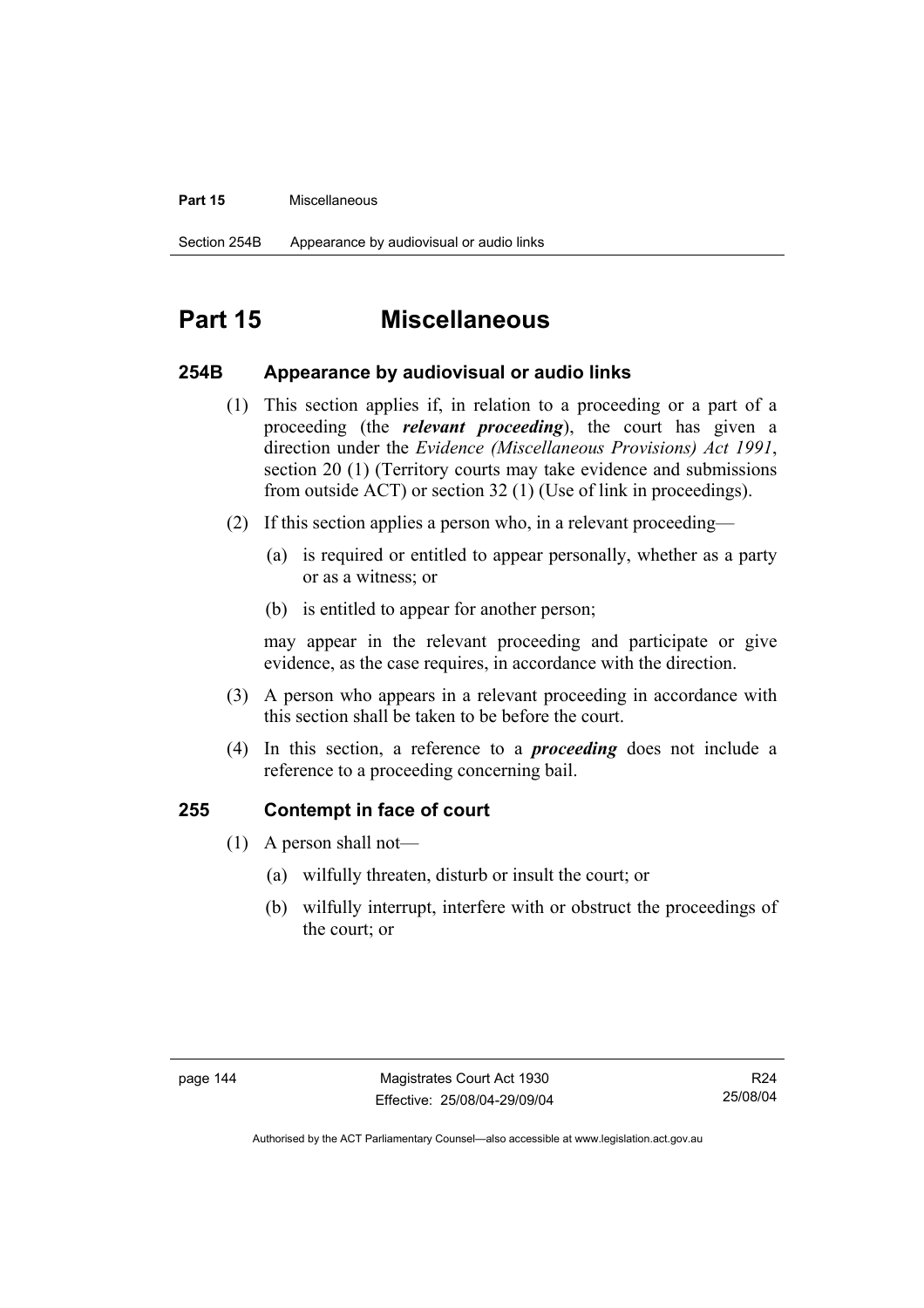(c) commit any other act that is a wilful contempt of the court.

Maximum penalty: 50 penalty units, imprisonment for 6 months or both.

- (2) Subsection (1) only applies to acts in the face, or within the hearing, of the court.
- (3) For this section, if a person appears in proceedings in accordance with section 254B, the acts of that person and of any other person who is visible or audible to the court by means of audiovisual or audio link (as the case requires) shall be taken to be in the face of the court.
- (4) Without limiting the operation of any other provision of this Act, if a person commits an offence against subsection (1), a magistrate may proceed to charge the person and hear and dispose of the matter immediately and for that purpose receive evidence including unsworn evidence.
- $(5)$  If—
	- (a) a person has been charged under subsection (4) but the matter has not been disposed of; and
	- (b) a magistrate has reasonable grounds to believe that the person has committed an offence against subsection (1); and
	- (c) the magistrate considers that it is reasonable in all the circumstances—
		- (i) to order that the person be taken into custody to appear before the court; or
		- (ii) to order that the person be remanded in custody from time to time for periods not exceeding 15 clear days at any one time; or
		- (iii) to release the person on bail; or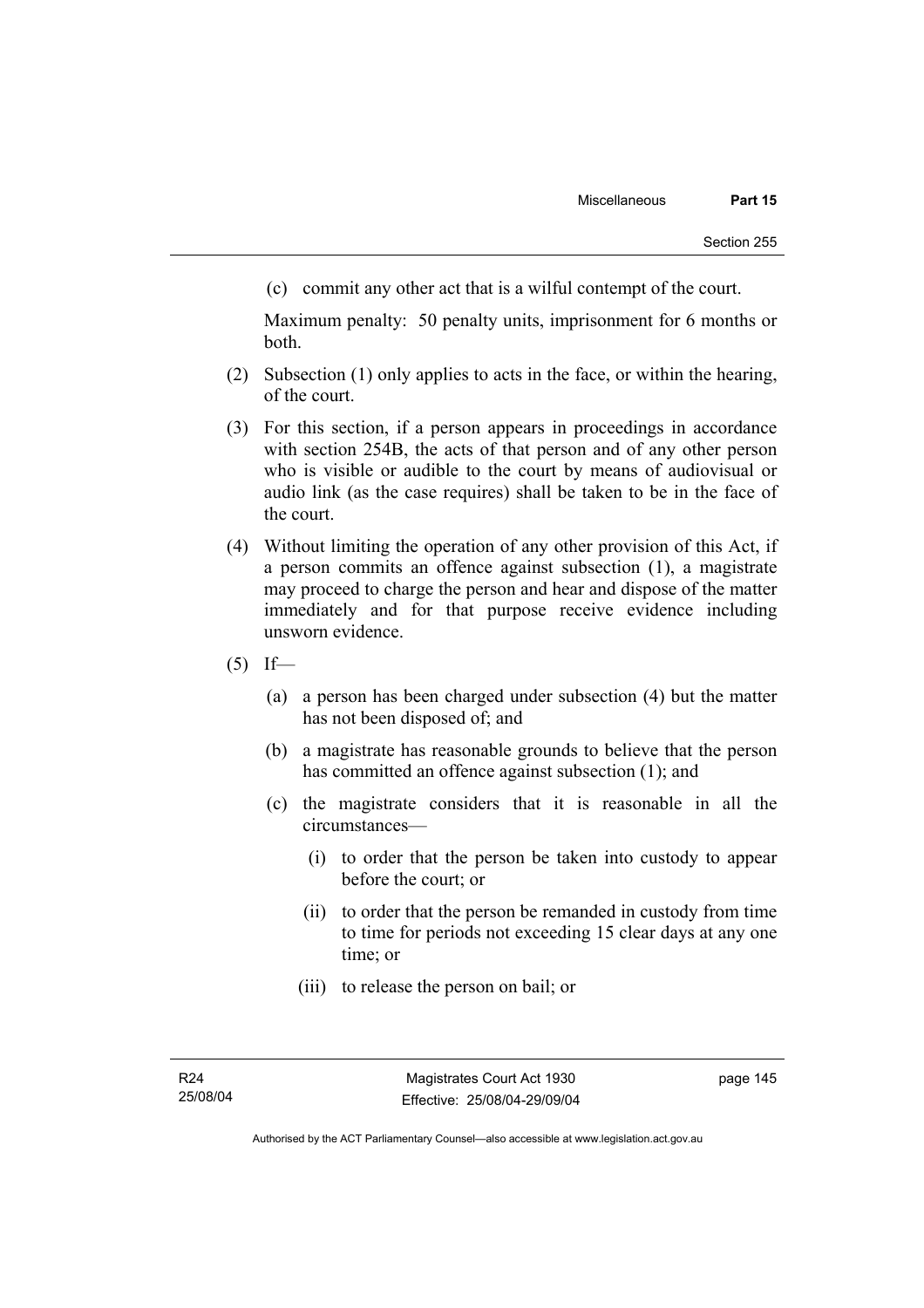#### **Part 15** Miscellaneous

Section 255AA

 (iv) to make an order in respect of the person under subsection (8) before the alleged offence has been heard;

the magistrate may make such an order.

- (6) An order under subsection (5) need not be in writing but such an order shall be reduced to writing, and a copy served on the alleged offender, as soon as practicable.
- (7) Failure to comply with subsection (6) does not invalidate an order.
- (8) If a person is convicted of an offence against subsection (1), the court, in addition to any penalty provided for under that subsection that it imposes, may make an order in relation to the person under subsection (9).
- (9) An order under this subsection may provide for—
	- (a) the exclusion of the person from any building where the court sits or the environs of such a building; or
	- (b) prohibiting the person from approaching a magistrate, an officer of the court or a witness; or
	- (c) the imposition of any reasonable condition on the person.
- (10) In this section:

*court* includes—

- (a) a magistrate when exercising the jurisdiction of the court; or
- (b) the registrar in the exercise of a judicial function.

# **255AA Refusal or failure to give evidence—offence**

- (1) This section applies to a person who—
	- (a) appears as a witness in proceedings in the court; or
	- (b) attends, or is brought, before the registrar for examination under the *Magistrates Court (Civil Jurisdiction) Act 1982*, section 154A or section 298*.*

R24 25/08/04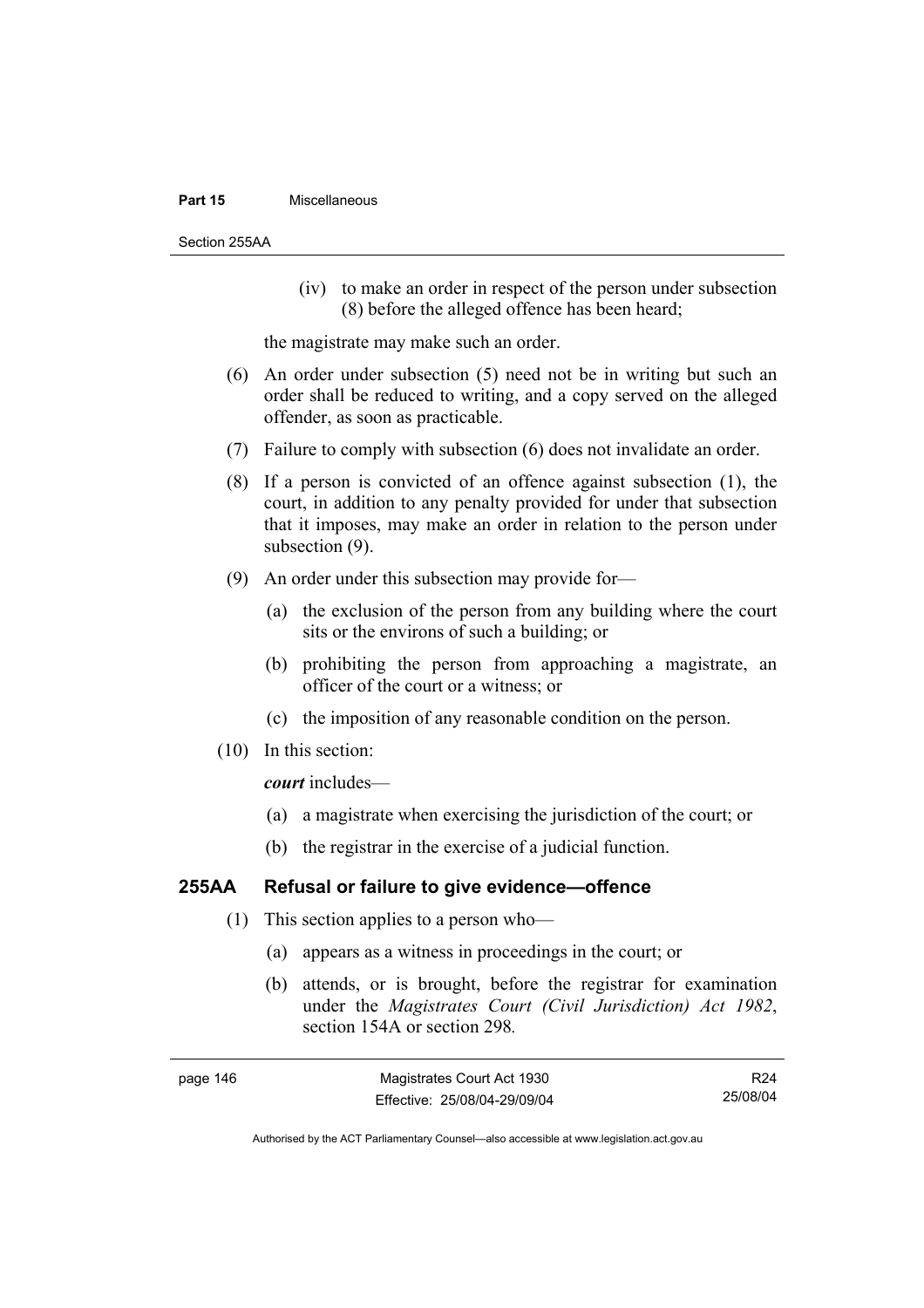- (2) A person shall not, without reasonable excuse—
	- (a) refuse or fail to take an oath; or
	- (b) refuse or fail to answer a question that he or she is required to answer by the court or registrar; or
	- (c) refuse or fail to produce a document required by the court or registrar, or by a summons or warrant, to be produced.
- (3) A person shall not give false information.

Maximum penalty: 50 penalty units, imprisonment for 6 months or both.

# **255AB Refusal or failure to give evidence—committal**

- $(1)$  If—
	- (a) a person appearing as a witness in a proceeding in the court contravenes section 255AA; or
	- (b) on hearing a matter referred to it under the *Magistrates Court (Civil Jurisdiction) Act 1982*, section 306, the court is satisfied that the person who is the subject of the referral has contravened section 255AA;

the court may, subject to subsection (4)—

- (c) adjourn the proceedings or hearing for a period not exceeding 8 days; and
- (d) issue a warrant for the committal of that person to a gaol, lockup or remand centre until—
	- (i) the date to which the proceedings or hearing is adjourned; or
	- (ii) the person consents to comply with section 255AA;

whichever occurs first.

 $(2)$  If—

Authorised by the ACT Parliamentary Counsel—also accessible at www.legislation.act.gov.au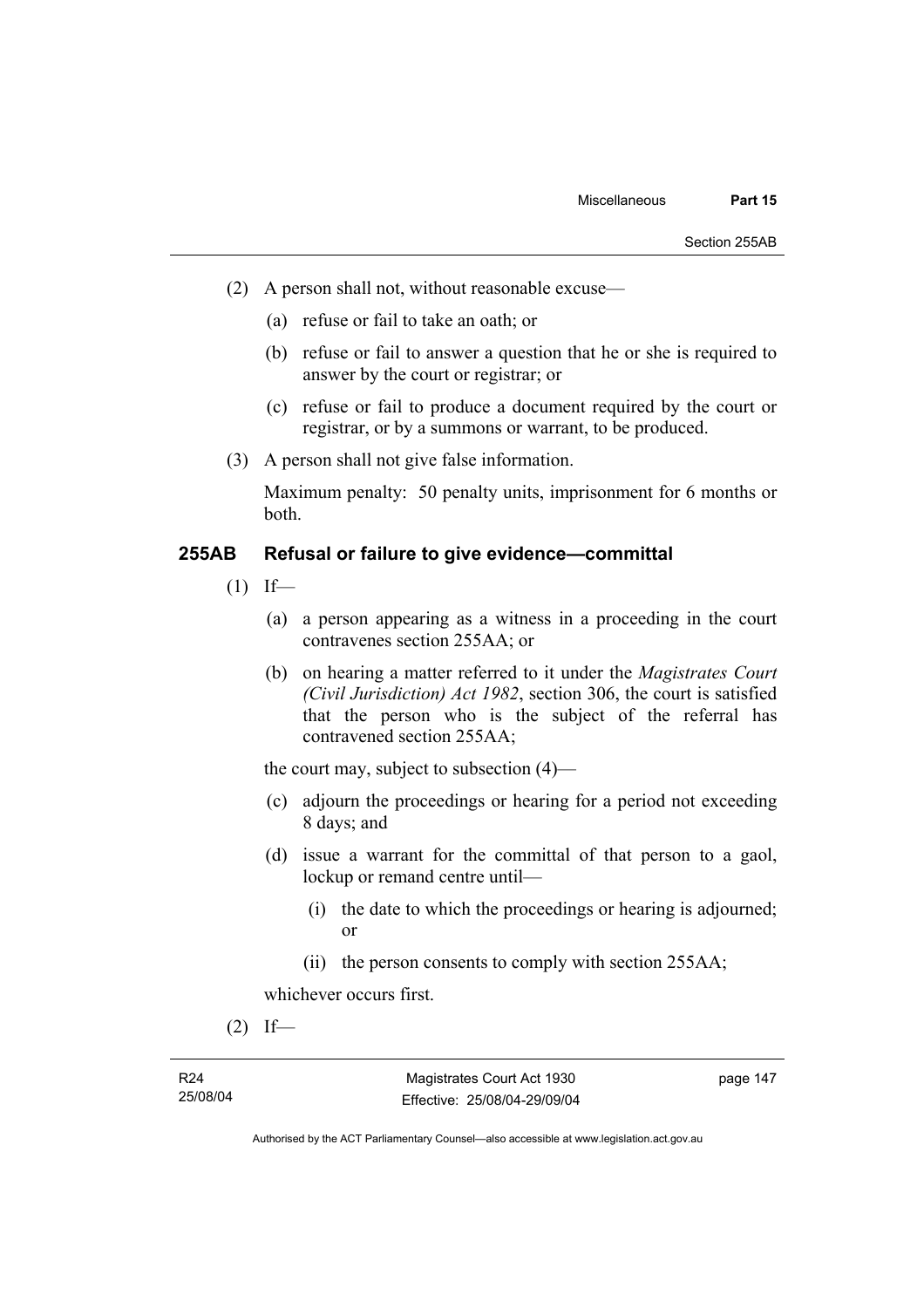#### **Part 15** Miscellaneous

Section 255A

- (a) the court has adjourned proceedings or a hearing, and committed a person, under subsection (1) or this subsection; and
- (b) the person who was committed is brought before the court; and
- (c) the person does not consent to comply with section 255AA;

the court may, subject to subsection (4), exercise the powers referred to in subsection (1) (c) and (d) in respect of that person.

- (3) The periods for which a person is committed under this section shall not, in the aggregate, exceed 1 month.
- (4) The court shall not commit a person pursuant to subsection (1) or (2) if the person is punished for an offence against section 255AA.

### **255A Commitment to remand centre**

- $(1)$  If—
	- (a) a warrant has been issued for the commitment of a person to prison under this Act, section 145, 154D or 185 or the Crimes Act, section 397 (2); and
	- (b) a warrant under the *Removal of Prisoners Act 1968*, section 5 is not in force in respect of that person on the day when the person is taken into custody under the warrant referred to in paragraph (a);

the court or a magistrate may, by warrant, commit the person to a remand centre.

 (2) If a warrant is issued under subsection (1), the warrant referred to in subsection (1) (a) ceases, by virtue of this section, to have any effect.

# **255B Registrar to give directions for preparation of transcript**

 (1) If an application has been made for a copy of a transcript of depositions of which a record was made in accordance with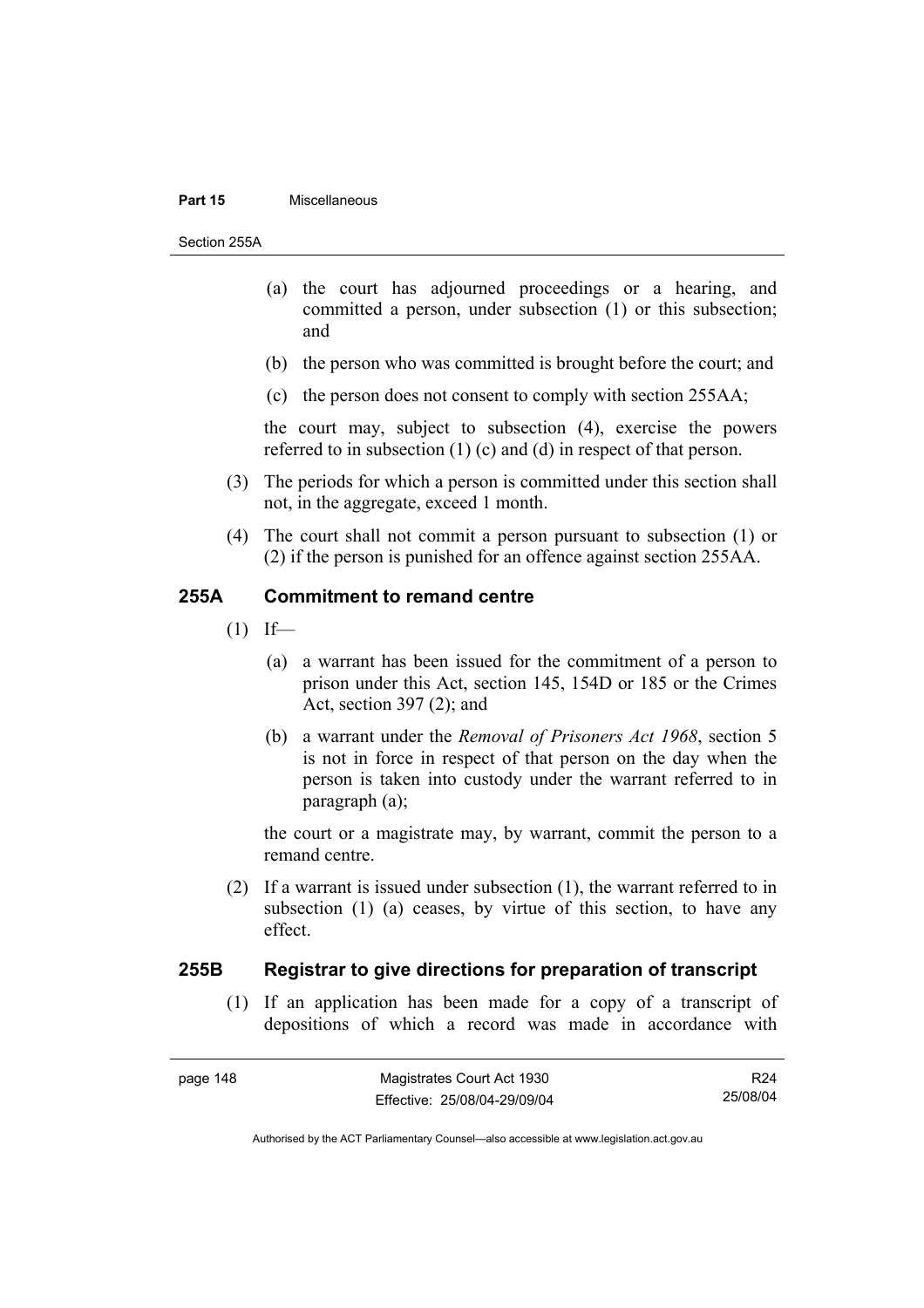section 54A (2), the registrar shall give the directions he or she considers necessary for ensuring that a transcript of the record is prepared and, for the purpose of enabling the transcript to be prepared, the record shall be produced out of the custody of the registrar.

 (2) If a transcript of a record is prepared in accordance with directions given under subsection (1), the person who prepared the transcript, or under whose supervision the transcript was prepared, shall certify on the transcript, by signed writing, that the transcript is a true transcript of a record produced out of the custody of the registrar.

# **255C Applications for transcripts**

- (1) Subject to this section, where a record of any proceedings is constituted by—
	- (a) an audiovisual or a sound recording made in accordance with section 54A (2); or
	- (b) a shorthand or similar record made in accordance with section 54A (2); or
	- (c) writing taken down in accordance with section 54A (3); or
	- (d) a written statement or statements in accordance with section 90AA or 110 (2);

a person may make application to the registrar for a copy or a transcript, as the case may be, of all or part of that record.

- (2) The registrar shall give the applicant a copy of the record or a transcript or a copy of the transcript of the record if—
	- (a) the applicant is a party to the proceedings; or
	- (b) for an applicant who is not a party to the proceedings—the registrar or a magistrate is satisfied that he or she has good reason for applying.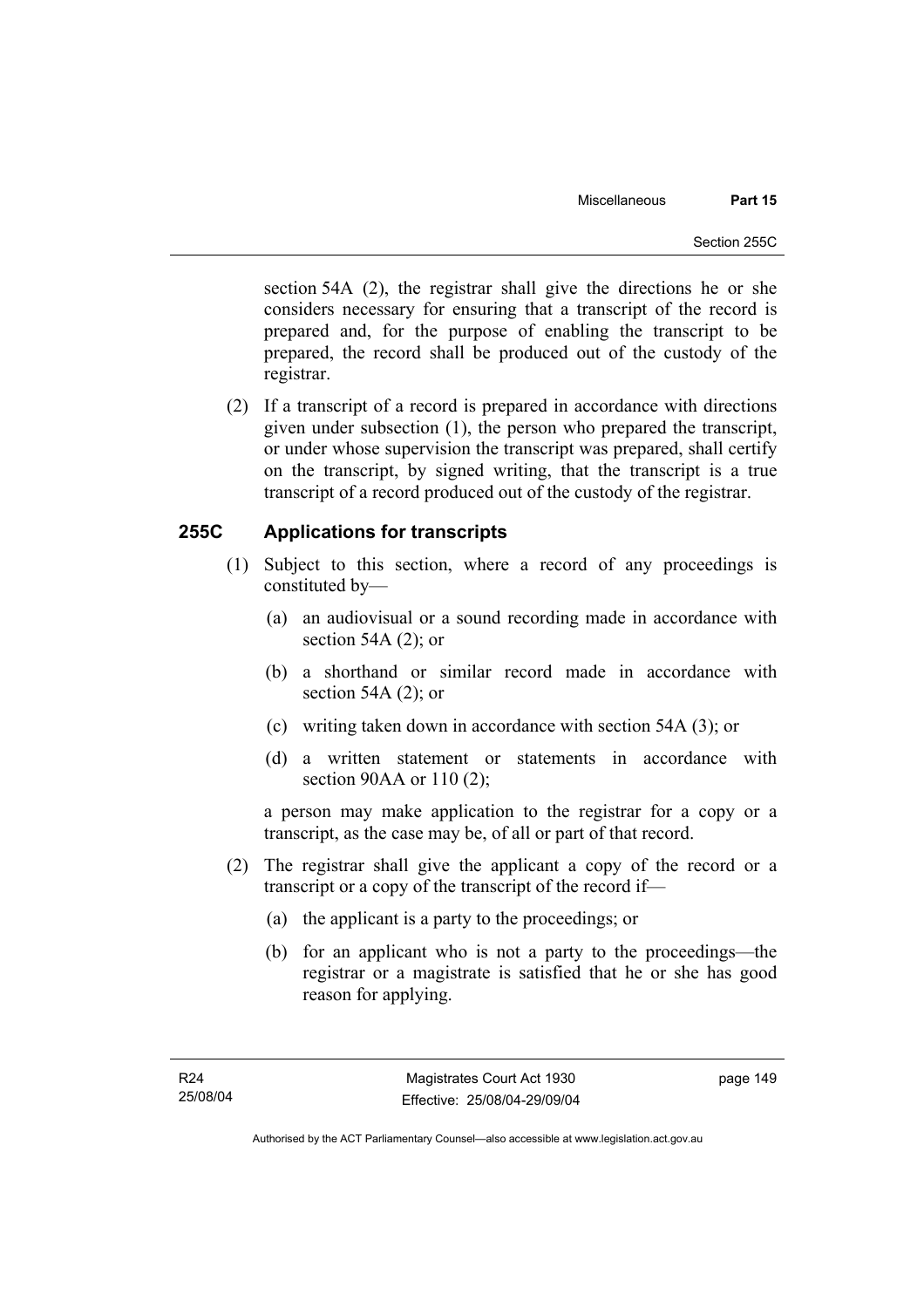### **Part 15** Miscellaneous

Section 255C

- (4) If a person applies for a transcript that has not been prepared, the registrar may require the applicant to deposit with him or her in advance an amount that the registrar considers will not exceed the amount of the fee determined under section 248A (1) for the preparation of the transcript.
- (5) Subject to subsections (6) and (7), if the registrar receives an application in accordance with this section—
	- (a) he or she shall, for an application relating to depositions; and
	- (b) he or she may, in any other case;

give to the applicant a copy of the record or a copy of a transcript of the record relating to those depositions or other matter, as the case may be.

- (6) The registrar shall not give a copy of the record or a copy of a transcript under subsection (5) (a) unless there is written on the copy a certificate signed by the registrar stating that the copy is a true copy of the record or a true copy of a transcript of the record, as the case may be, produced out of the custody of the registrar.
- (7) Nothing in this section requires the registrar to give a copy of a transcript of any proceedings if—
	- (a) the proceedings were recorded by means of an audiovisual or a sound recording made in accordance with section 54A (2); and
	- (b) the application for the copy was made after the end of 7 years after the date of completion of the proceedings to which the record relates; and
	- (c) the registrar does not have the record or a transcript of that record in his or her custody.
- (8) If an amount deposited by a person under subsection (4) exceeds the fee determined under section 248A (1) for the preparation of the transcript, there is payable to the person an amount equal to the amount of the excess.

R24 25/08/04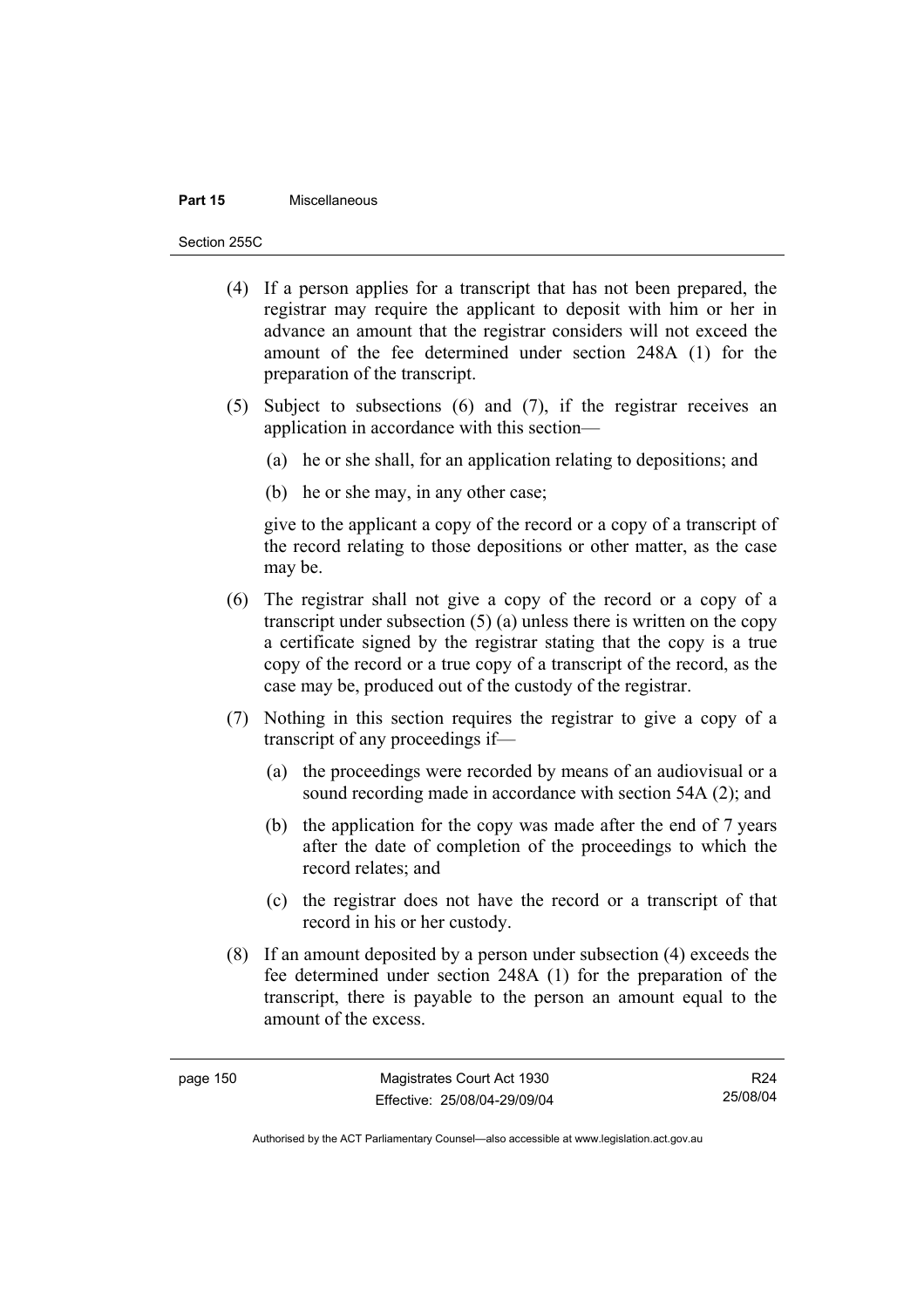# **256 Forms**

- (1) A form approved under subsection (5), or a form to the like effect, may be used for the purposes to which it applies, and an instrument in such a form is sufficient in law.
- (2) However, a form approved under subsection (5) (other than the notice to defendant form, the notice of intention to defend form or the plea of guilty form) may be adapted to suit the purposes for which the form is to be used.
- (3) Substantial compliance is required with the notice to defendant form, the notice of intention to defend form or the plea of guilty form.
- (4) No conviction, order or judgment shall be vacated, quashed or set aside for want of form, or be impeached or affected by reason of any defect, mistake or omission in it, if the proceeding or matter to which the form relates is sufficient in substance and effect.
- (5) The Minister may, in writing, approve forms for this Act.
- (6) If the Minister approves a form for a particular purpose, the approved form must be used for that purpose.
- (7) An approved form is a notifiable instrument.

*Note* A notifiable instrument must be notified under the *Legislation Act 2001*.

# **258 Power to make rules or regulations**

- (1) The Executive may make rules or regulations for this Act.
	- *Note* Rules and regulations must be notified, and presented to the Legislative Assembly, under the *Legislation Act 2001*.
- (2) The rules or regulations may make provision in relation to—
	- (a) the practice and procedure before magistrates and in the court; and
	- (b) the giving of security under this Act; and

Authorised by the ACT Parliamentary Counsel—also accessible at www.legislation.act.gov.au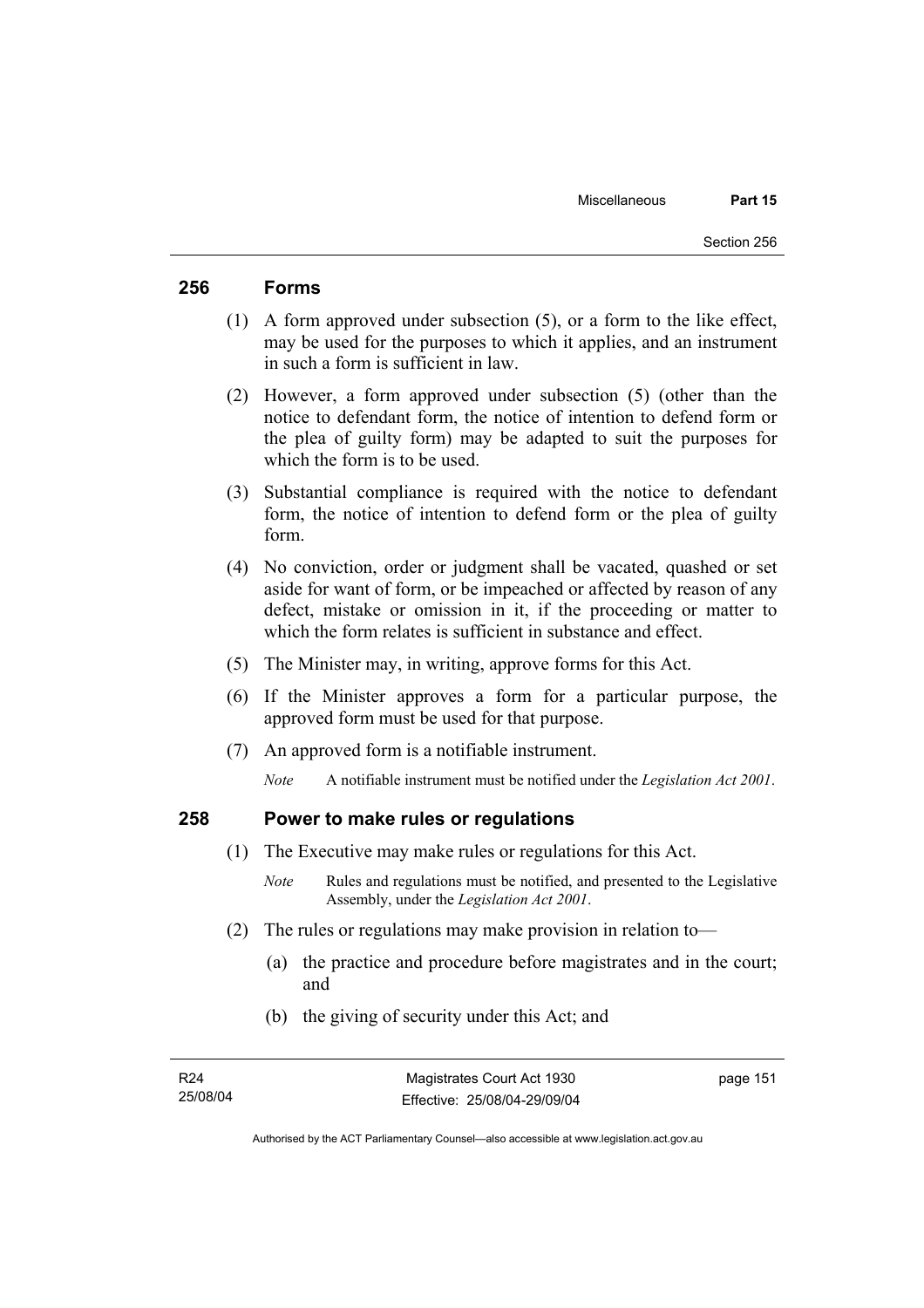### **Part 15** Miscellaneous

Section 258

- (c) the fees, costs and charges in respect of proceedings under any other law for the time being in force so far as the other law relates to any matter or proceeding as to which the court or any magistrate has jurisdiction; and
- (d) the service of documents, and the taking of evidence, in the Territory, under any request from the consular or other proper authority of a foreign country under the terms of any convention relating to legal proceedings in civil and commercial matters to which the Commonwealth is a party.

page 152 Magistrates Court Act 1930 Effective: 25/08/04-29/09/04

R24 25/08/04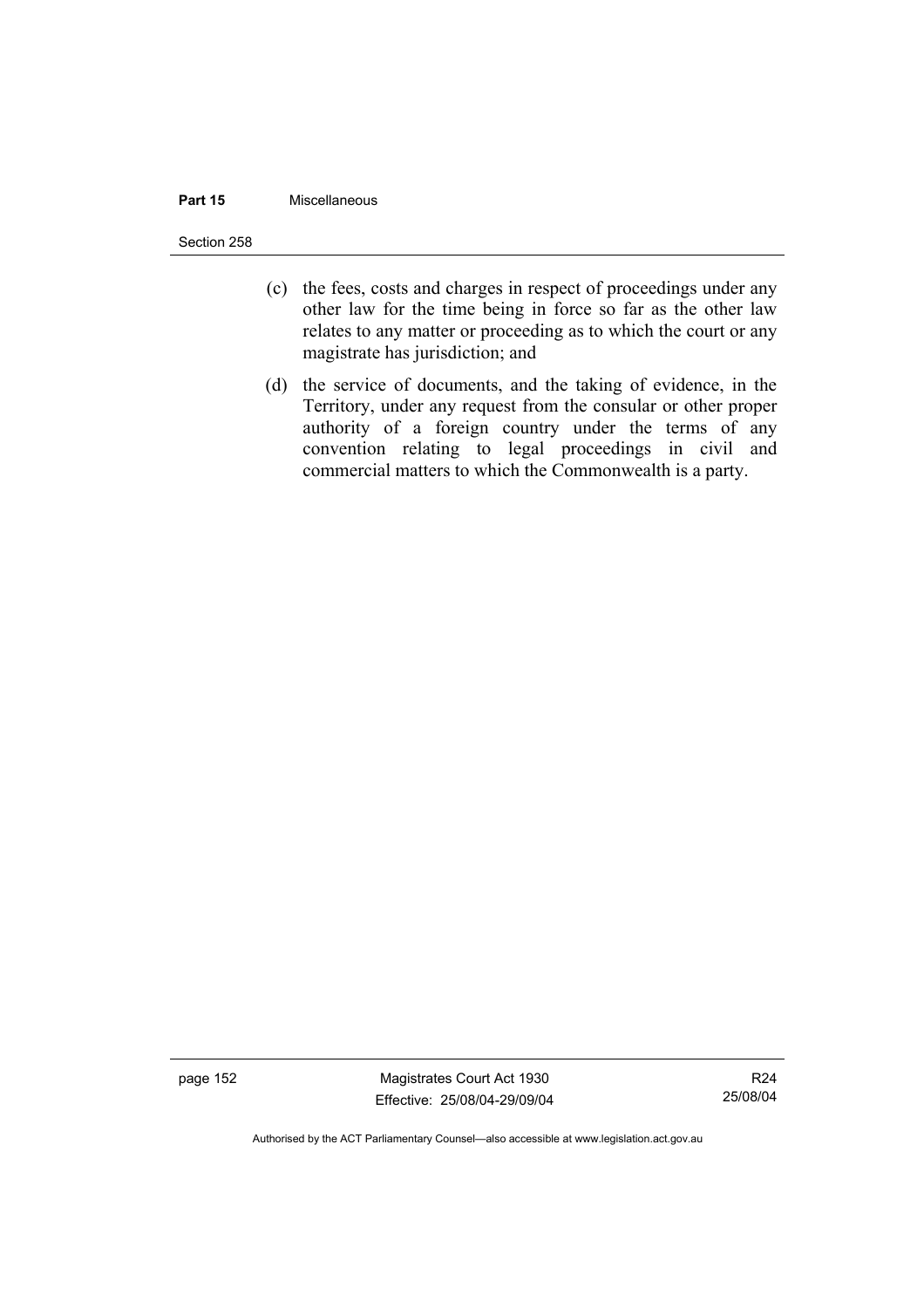# **Schedule 1**

(see s 10P)

Oath

I, [*name*], do swear that I will well and truly serve in the office of and that I will do right to all manner of people according to law, without fear or favour, affection or ill will. So help me God!

# Affirmation

I, [*name*], do solemnly and sincerely affirm and declare that I will well and truly serve in the office of and that I will do right to all manner of people, according to law, without fear or favour, affection or ill will.

R24 25/08/04

Magistrates Court Act 1930 Effective: 25/08/04-29/09/04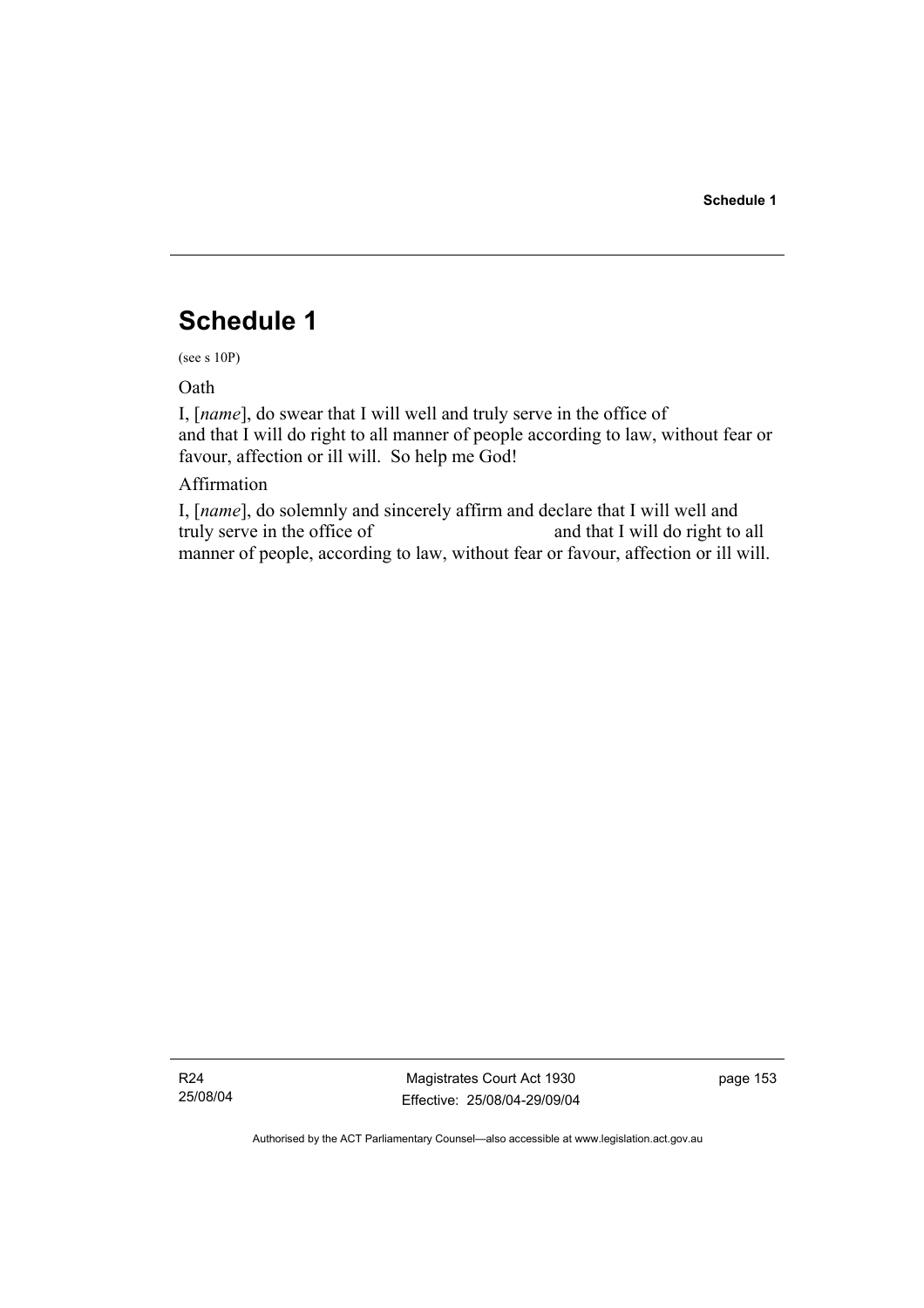1 About the endnotes

# **Endnotes**

# **1 About the endnotes**

Amending and modifying laws are annotated in the legislation history and the amendment history. Current modifications are not included in the republished law but are set out in the endnotes.

Not all editorial amendments made under the *Legislation Act 2001*, part 11.3 are annotated in the amendment history. Full details of any amendments can be obtained from the Parliamentary Counsel's Office.

Uncommenced amending laws and expiries are listed in the legislation history and the amendment history. These details are underlined. Uncommenced provisions and amendments are not included in the republished law but are set out in the last endnote.

If all the provisions of the law have been renumbered, a table of renumbered provisions gives details of previous and current numbering.

The endnotes also include a table of earlier republications.

| $am = amended$<br>$amdt = amendment$<br>$ch = chapter$<br>$cl = clause$<br>$def = definition$<br>$dict = dictionary$<br>disallowed = disallowed by the Legislative<br>Assembly<br>$div = division$<br>$exp = expires/expired$<br>$Gaz = Gazette$<br>$hda =$ heading<br>$IA = Interpretation Act 1967$<br>ins = inserted/added<br>$LA =$ Legislation Act 2001<br>$LR =$ legislation register<br>LRA = Legislation (Republication) Act 1996<br>$mod = modified/modification$ | $ord = ordinance$<br>orig = original<br>par = paragraph/subparagraph<br>pres = present<br>$prev = previous$<br>$(\text{prev})$ = previously<br>$pt = part$<br>$r = rule/subrule$<br>$reg = regulation/subregulation$<br>$renum = renumbered$<br>$reloc = relocated$<br>$R[X]$ = Republication No<br>$R1$ = reissue<br>s = section/subsection<br>$sch = schedule$<br>$sdiv = subdivision$<br>$sub =$ substituted<br>SL = Subordinate Law |
|----------------------------------------------------------------------------------------------------------------------------------------------------------------------------------------------------------------------------------------------------------------------------------------------------------------------------------------------------------------------------------------------------------------------------------------------------------------------------|-----------------------------------------------------------------------------------------------------------------------------------------------------------------------------------------------------------------------------------------------------------------------------------------------------------------------------------------------------------------------------------------------------------------------------------------|
| $o = order$                                                                                                                                                                                                                                                                                                                                                                                                                                                                | underlining = whole or part not commenced                                                                                                                                                                                                                                                                                                                                                                                               |
| om = omitted/repealed                                                                                                                                                                                                                                                                                                                                                                                                                                                      | or to be expired                                                                                                                                                                                                                                                                                                                                                                                                                        |
|                                                                                                                                                                                                                                                                                                                                                                                                                                                                            |                                                                                                                                                                                                                                                                                                                                                                                                                                         |

# **2 Abbreviation key**

page 154 Magistrates Court Act 1930 Effective: 25/08/04-29/09/04

R24 25/08/04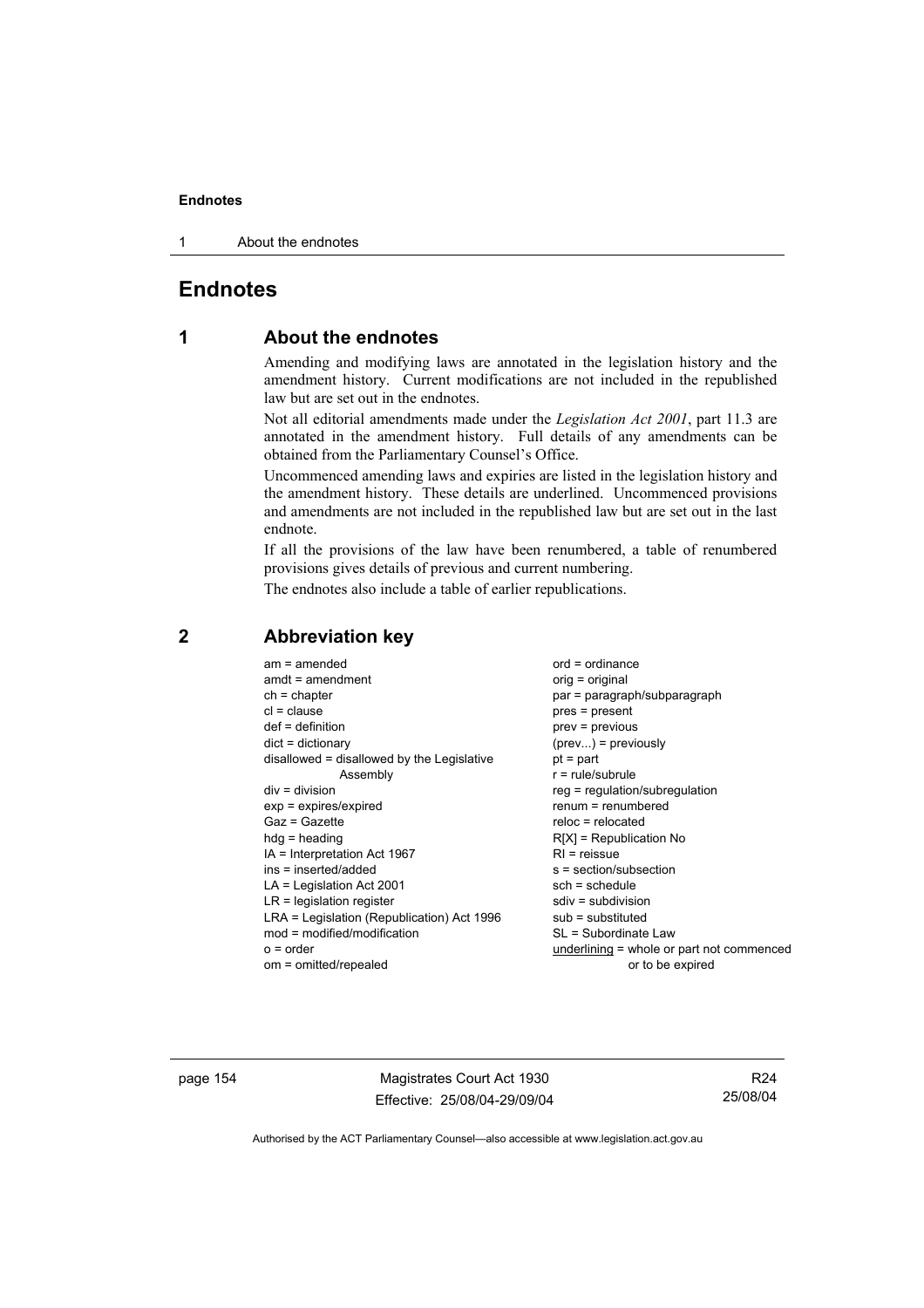### **3 Legislation history**

This Act was originally a Commonwealth ordinance—the *Magistrates Court Act 1930* No 21 (Cwlth).

The *ACT Self-Government (Consequential Provisions) Act 1988 No 109* (Cwlth), s 12) converted some former Commonwealth ordinances in force in the ACT into ACT enactments. This allowed the ACT Legislative Assembly to amend and repeal the laws. This Act was converted into an ACT enactment on 1 July 1990.

As with most ordinances in force in the ACT, the name was changed from *Ordinance* to *Act* by the *Self-Government (Citation of Laws) Act 1989* No 21, s 5 on its conversion to an ACT enactment on 1 July 1990.

Before 11 May 1989, ordinances commenced on their notification day unless otherwise stated (see *Seat of Government (Administration) Act 1910* (Cwlth), s 12).

After 11 May 1989 and before 10 November 1999, Acts commenced on their notification day unless otherwise stated (see *Australian Capital Territory (Self-Government) Act 1988* (Cwlth) s 25).

### **Legislation before becoming Territory enactment**

### **Magistrates Court Act 1930 No 21**

notified 21 November 1930 commenced 21 November 1930

as amended by

### **Court of Petty Sessions Ordinance 1932 No 21**

notified 17 November 1932 commenced 17 November 1932

### **Court of Petty Sessions Ordinance 1934 No 17**

notified 19 July 1934 commenced 19 July 1934

### **Money Lenders Ordinance 1936 No 13**  notified 9 April 1936 commenced 1 May 1936

### **Court of Petty Sessions Ordinance 1937 No 5**  notified 27 May 1937 commenced 27 May 1937

R24 25/08/04

Magistrates Court Act 1930 Effective: 25/08/04-29/09/04 page 155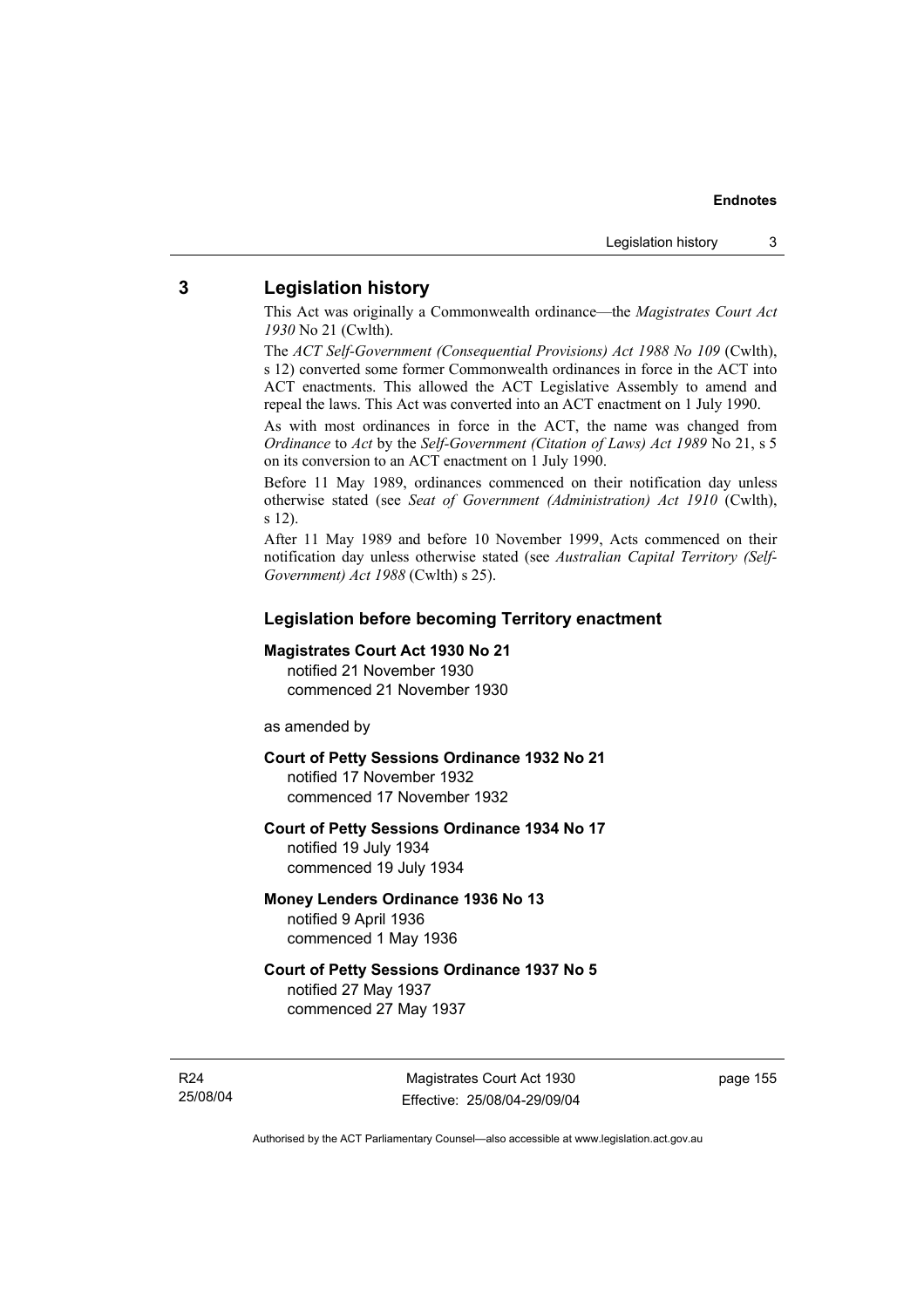3 Legislation history

**Court of Petty Sessions Ordinance (No 2) 1937 No 28**  notified 23 December 1937 commenced 23 December 1937 **Seat of Government (Designation) Ordinance 1938 No 25 (as amd by Ord 1938 No 35)**  notified 8 September 1938 commenced 8 September 1938 **Ordinances Revision Ordinance 1938 No 35**  notified 15 December 1938 commenced 15 December 1938 **Court of Petty Sessions Ordinance 1940 No 20**  notified 7 November 1940 commenced 7 November 1940 **Court of Petty Sessions Ordinance (No 2) 1940 No 22**  notified 12 December 1940 commenced 12 December 1940

> **Court of Petty Sessions Ordinance 1949 No 13**  notified 1 December 1949 commenced 1 December 1949

**Court of Petty Sessions Ordinance 1951 No 7**  notified 26 July 1951 commenced 26 July 1951

**Court of Petty Sessions Ordinance (No 2) 1951 No 12**  notified 14 December 1951 commenced 14 December 1951

**Court of Petty Sessions Ordinance 1953 No 14**  notified 12 November 1953 commenced 3 December 1953

**Court of Petty Sessions Ordinance 1958 No 12**  notified 24 July 1958 commenced 24 July 1958

page 156 Magistrates Court Act 1930 Effective: 25/08/04-29/09/04

R24 25/08/04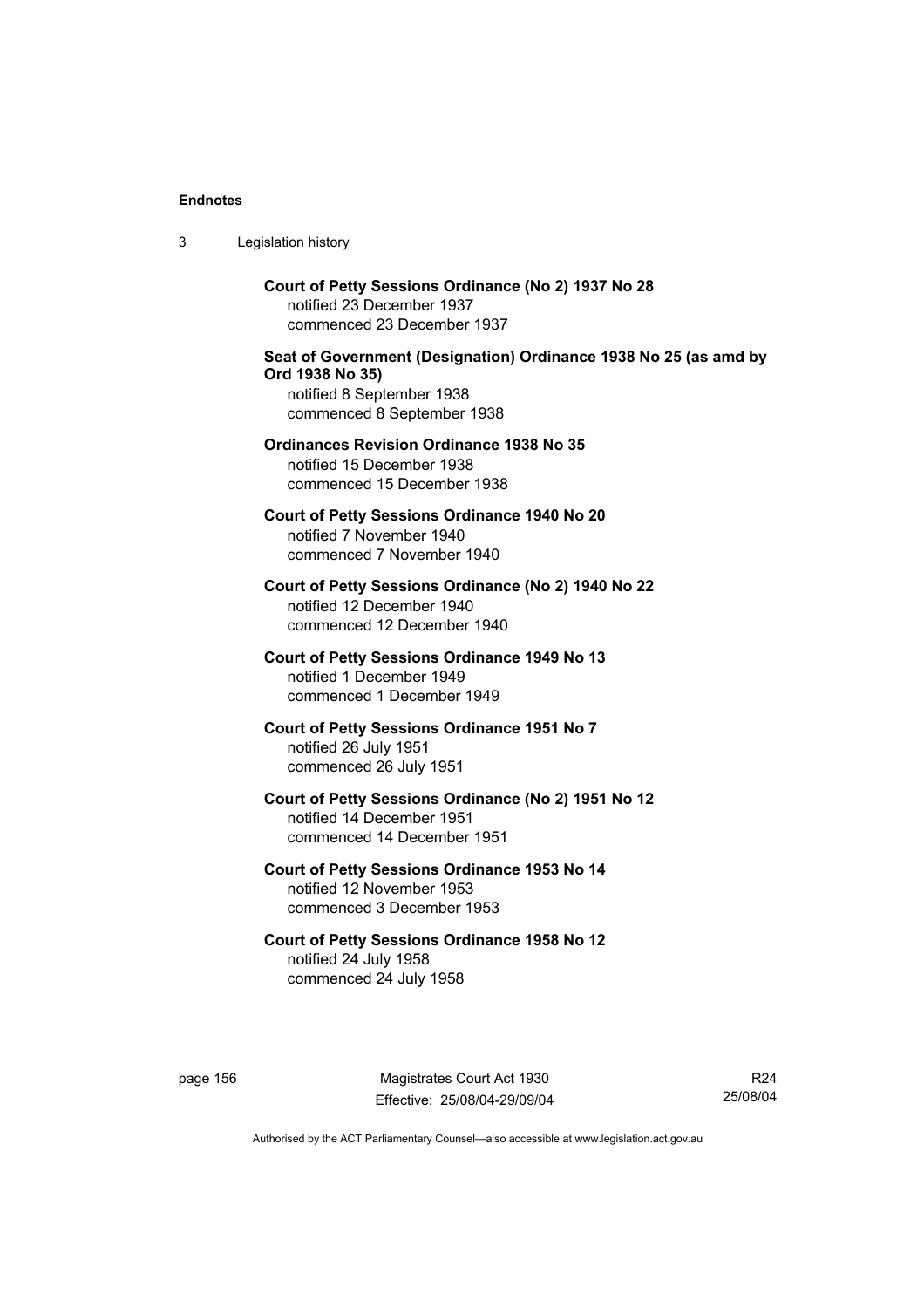Legislation history 3

# **Court of Petty Sessions Ordinance 1961 No 2**  notified 29 March 1961 commenced 29 March 1961 **Court of Petty Sessions Ordinance 1966 No 2**  notified 10 February 1966 commenced 14 February 1966 **Court of Petty Sessions Ordinance 1967 No 1**  notified 9 February 1967 commenced 9 February 1967 **Court of Petty Sessions Ordinance 1968 No 25**  notified 19 December 1968 commenced 1 January 1969 (Cwlth Gaz 1968 p 7565) **Court of Petty Sessions Ordinance 1969 No 12**  notified 20 June 1969 commenced 20 June 1969 **Court of Petty Sessions Ordinance 1970 No 15**  notified 19 March 1970 commenced 19 March 1970 **Court of Petty Sessions Ordinance 1972 No 37**  notified 16 November 1972 s 1, s 2, s 6, s 14, commenced 16 November 1972 remainder commenced 1 February 1973 (Cwlth Gaz 1972 No 118) **Court of Petty Sessions Ordinance 1973 No 48**  notified 17 December 1973 commenced 17 December 1973 **Court of Petty Sessions Ordinance 1974 No 14**  notified 17 April 1974 commenced 17 April 1974

**Ordinances Revision (Age of Majority) Ordinance 1974 No 47**  notified 24 October 1974 commenced 1 November 1974

R24 25/08/04

Magistrates Court Act 1930 Effective: 25/08/04-29/09/04 page 157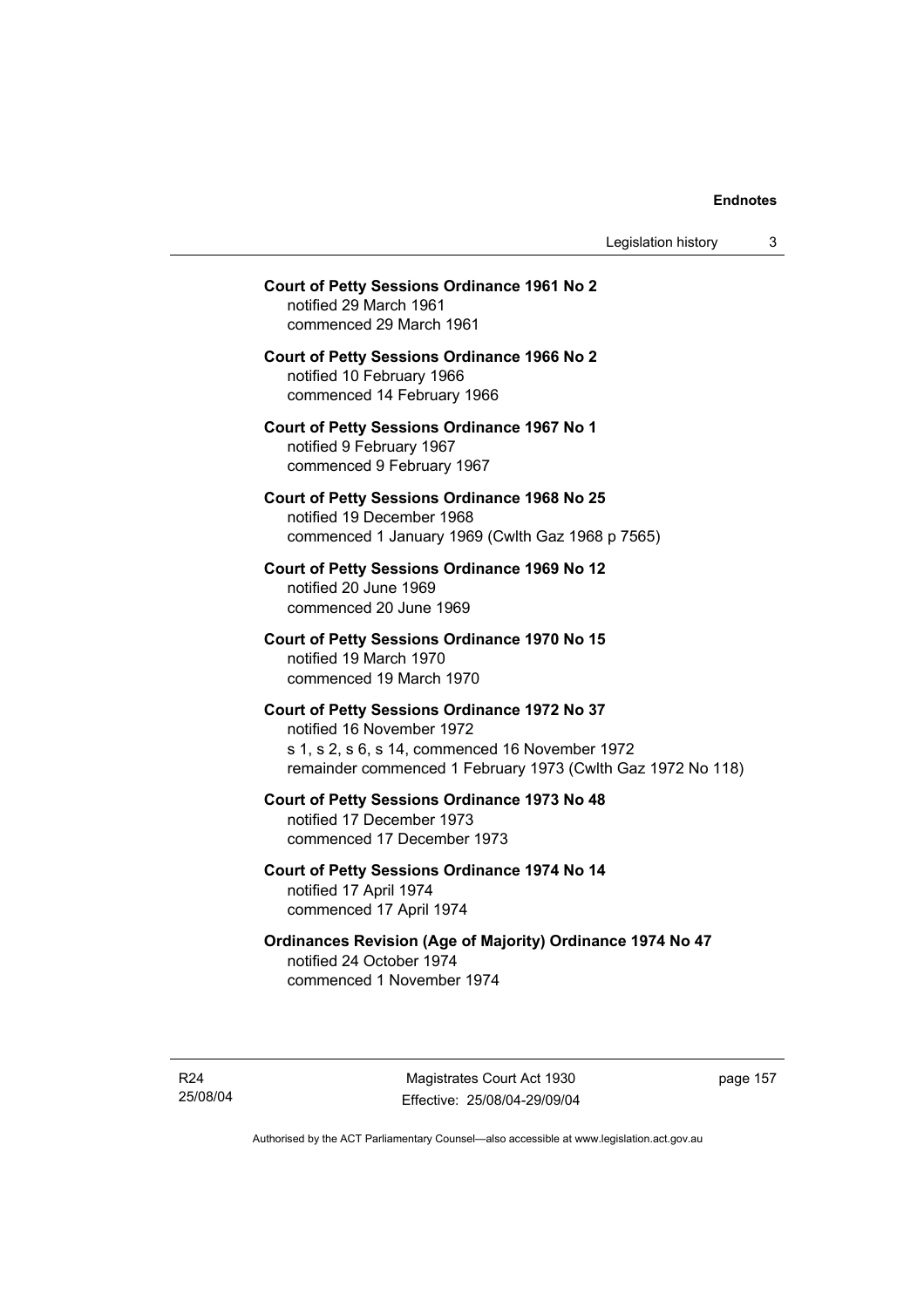| 3 | Legislation history                                                                                                                                                                  |
|---|--------------------------------------------------------------------------------------------------------------------------------------------------------------------------------------|
|   | Court of Petty Sessions (Amendment) Ordinance 1976 No 42<br>notified 13 September 1976<br>commenced 13 September 1976                                                                |
|   | Court of Petty Sessions (Amendment) Ordinance 1977 No 4<br>notified 24 March 1977<br>ss 1-3, 10 commenced 24 March 1977<br>remainder commenced 28 March 1977 (Cwlth Gaz 1977 No S52) |
|   | Court of Petty Sessions (Amendment) Ordinance (No 2) 1977 No 34<br>notified 28 July 1977<br>commenced 28 July 1977                                                                   |
|   | Court of Petty Sessions (Amendment) Ordinance (No 3) 1977 No 56<br>notified 6 October 1977<br>ceased to have effect because not tabled                                               |
|   | Court of Petty Sessions (Amendment) Ordinance (No 4) 1977 No 61<br>notified 21 November 1977<br>commenced 21 November 1977                                                           |
|   | <b>Ordinances Revision Ordinance 1978 No 46</b><br>notified 28 December 1978<br>commenced 28 December 1978                                                                           |
|   | Court of Petty Sessions (Amendment) Ordinance 1979 No 33<br>notified 14 November 1979<br>commenced 14 November 1979                                                                  |
|   | Court of Petty Sessions (Amendment) Ordinance (No 2) 1979 No 41<br>notified 18 December 1979<br>commenced 18 December 1979                                                           |
|   | Court of Petty Sessions (Amendment) Ordinance 1980 No 4<br>notified 20 March 1980<br>commenced 1 April 1980 (Cwlth Gaz 1980 No S66)                                                  |
|   | Court of Petty Sessions (Amendment) Ordinance (No 2) 1980 No 10<br>notified 26 March 1980<br>commenced 26 March 1980                                                                 |

R24 25/08/04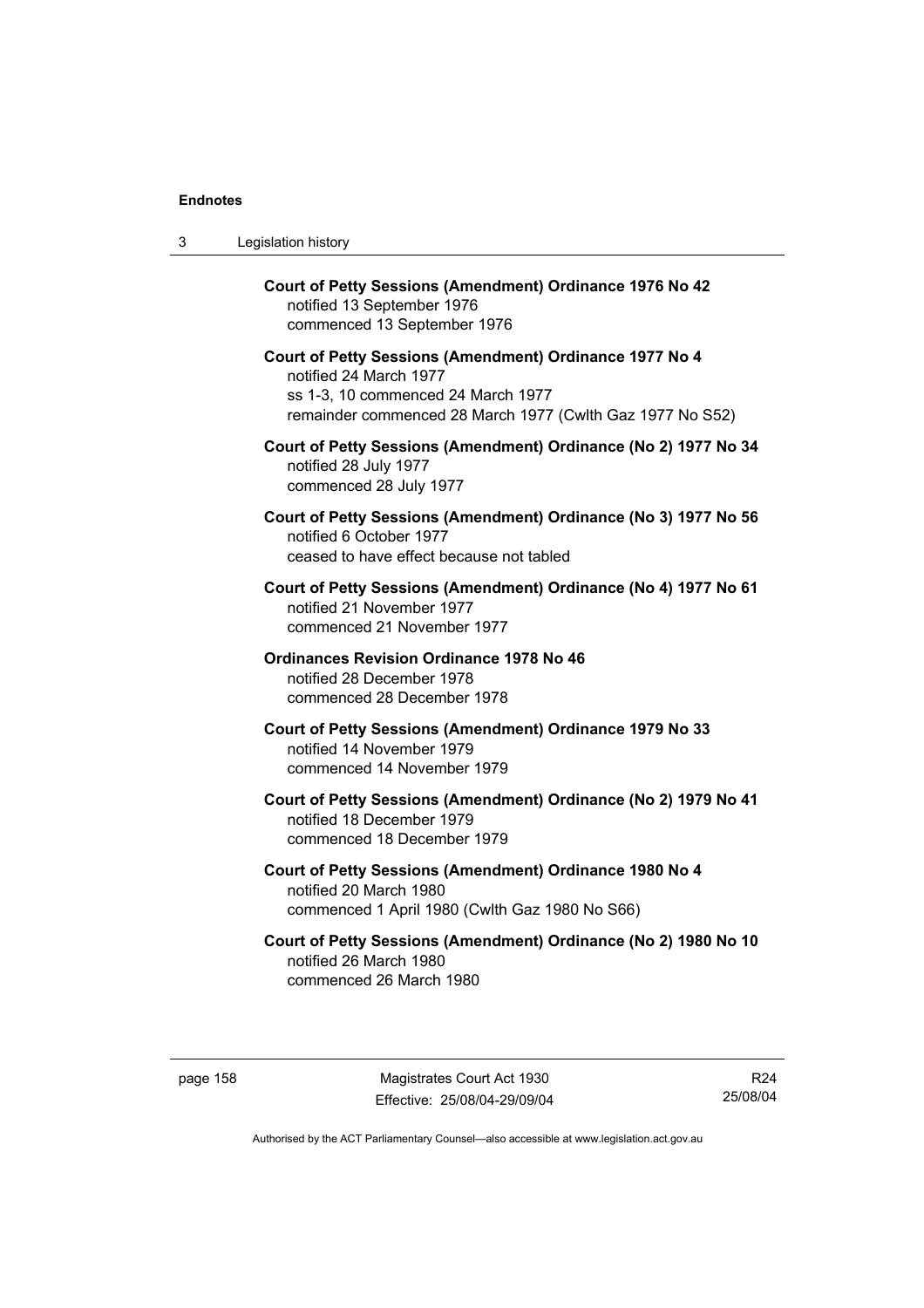| notified 26 February 1982                                                                         | Court of Petty Sessions (Amendment) Ordinance 1982 No 2<br>commenced 1 September 1982 (Cwlth Gaz 1982 No S178) |
|---------------------------------------------------------------------------------------------------|----------------------------------------------------------------------------------------------------------------|
| notified 26 February 1982<br>commenced 26 February 1982                                           | Court of Petty Sessions (Amendment) Ordinance (No 2) 1982 No 3                                                 |
| notified 11 April 1984<br>commenced 11 April 1984                                                 | Court of Petty Sessions (Amendment) Ordinance 1984 No 9                                                        |
| notified 11 April 1984<br>commenced 11 April 1984                                                 | Court of Petty Sessions (Amendment) Ordinance (No 2) 1984 No 10                                                |
| notified 1 June 1984<br>commenced 1 June 1984                                                     | Court of Petty Sessions (Amendment) Ordinance (No 3) 1984 No 16                                                |
| notified 2 November 1984<br>commenced 2 November 1984                                             | Court of Petty Sessions (Amendment) Ordinance (No 4) 1984 No 61                                                |
| notified 2 November 1984<br>commenced 2 November 1984                                             | Court of Petty Sessions (Amendment) Ordinance (No 5) 1984 No 62                                                |
| notified 17 April 1985<br>commenced 17 April 1985                                                 | Court of Petty Sessions (Amendment) Ordinance 1985 No 17                                                       |
| notified 17 April 1985<br>commenced 17 April 1985                                                 | Court of Petty Sessions (Amendment) Ordinance (No 2) 1985 No 18                                                |
| notified 5 September 1985<br>commenced 5 September 1985                                           | Court of Petty Sessions (Amendment) Ordinance (No 3) 1985 No 41                                                |
| <b>Limitation Ordinance 1985 No 66</b><br>notified 19 December 1985<br>commenced 19 December 1985 |                                                                                                                |
|                                                                                                   |                                                                                                                |

R24 25/08/04

Magistrates Court Act 1930 Effective: 25/08/04-29/09/04 page 159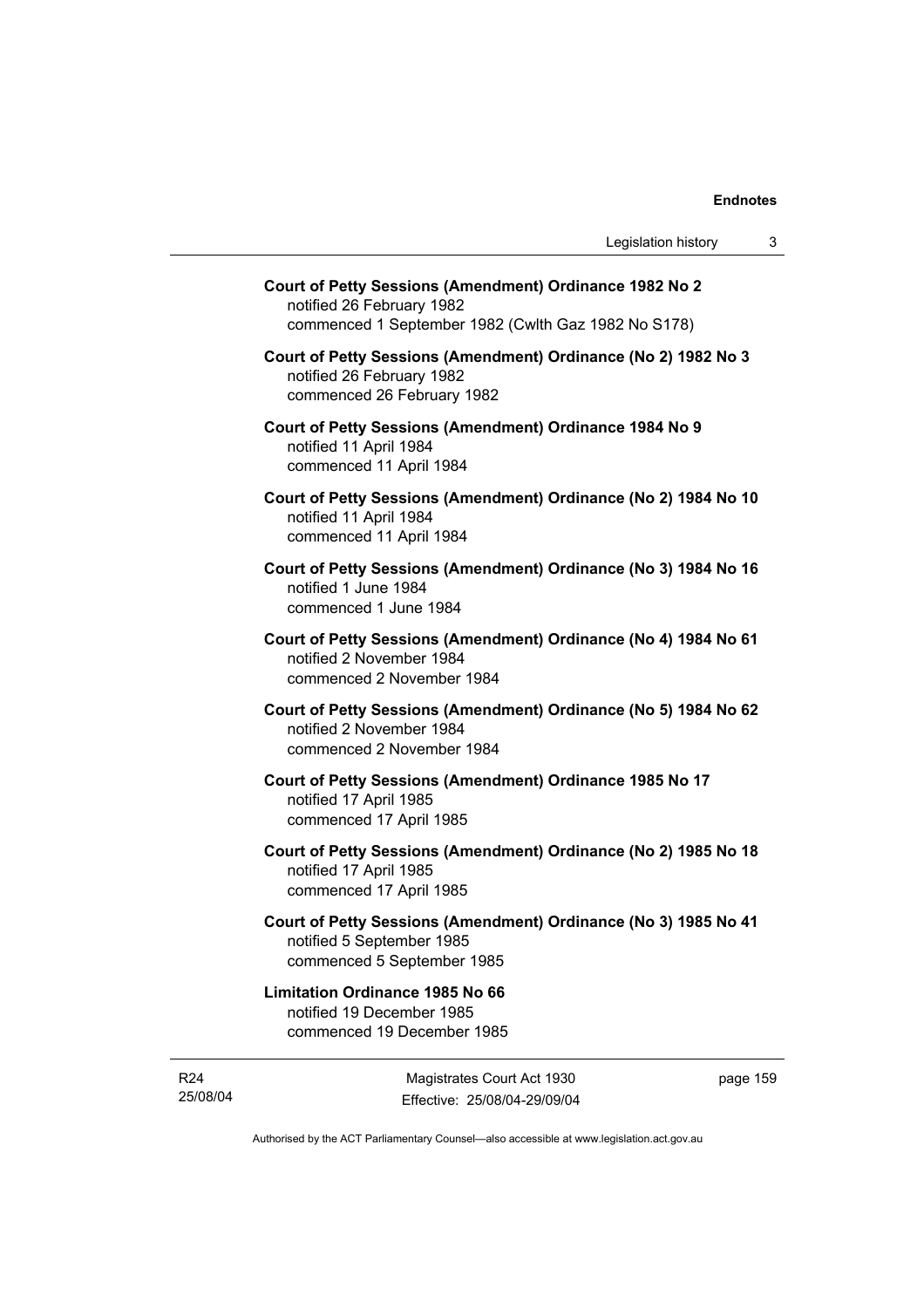| 3 | Legislation history                                                                                                                                                  |
|---|----------------------------------------------------------------------------------------------------------------------------------------------------------------------|
|   | <b>Magistrates Court Ordinance 1985 No 67</b><br>notified 19 December 1985<br>commenced 1 February 1986 (Cwlth Gaz 1986 No G3)                                       |
|   | <b>Magistrates Court (Amendment) Ordinance 1986 No 33</b><br>notified 7 August 1986<br>commenced 7 August 1986                                                       |
|   | <b>Domestic Violence (Miscellaneous Amendments) Ordinance 1986</b><br><b>No 53</b><br>notified 4 September 1986<br>commenced 1 October 1986 (Cwlth Gaz 1986 No S484) |
|   | Crimes (Amendment) Ordinance (No 4) 1986 No 57<br>notified 3 October 1986<br>commenced 3 October 1986                                                                |
|   | Magistrates Court (Amendment) Ordinance (No 2) 1986 No 71<br>notified 30 October 1986<br>commenced 1 April 1987 (Cwlth Gaz 1987 No S52)                              |
|   | Magistrates Court (Amendment) Ordinance (No 3) 1986 No 74<br>notified 14 November 1986<br>commenced 14 November 1986                                                 |
|   | Magistrates Court (Amendment) Ordinance (No 4) 1986 No 83<br>notified 22 December 1986<br>commenced 22 December 1986                                                 |
|   | Magistrates Court (Amendment) Ordinance 1987 No 56<br>notified 21 October 1987<br>commenced 21 October 1987                                                          |
|   | Magistrates Court (Amendment) Ordinance 1988 No 45<br>notified 27 July 1988<br>commenced 27 July 1988                                                                |
|   | <b>Magistrates Court (Amendment) Ordinance 1989 No 55</b><br>notified 30 June 1989<br>commenced 1 July 1989                                                          |

page 160 Magistrates Court Act 1930 Effective: 25/08/04-29/09/04

R24 25/08/04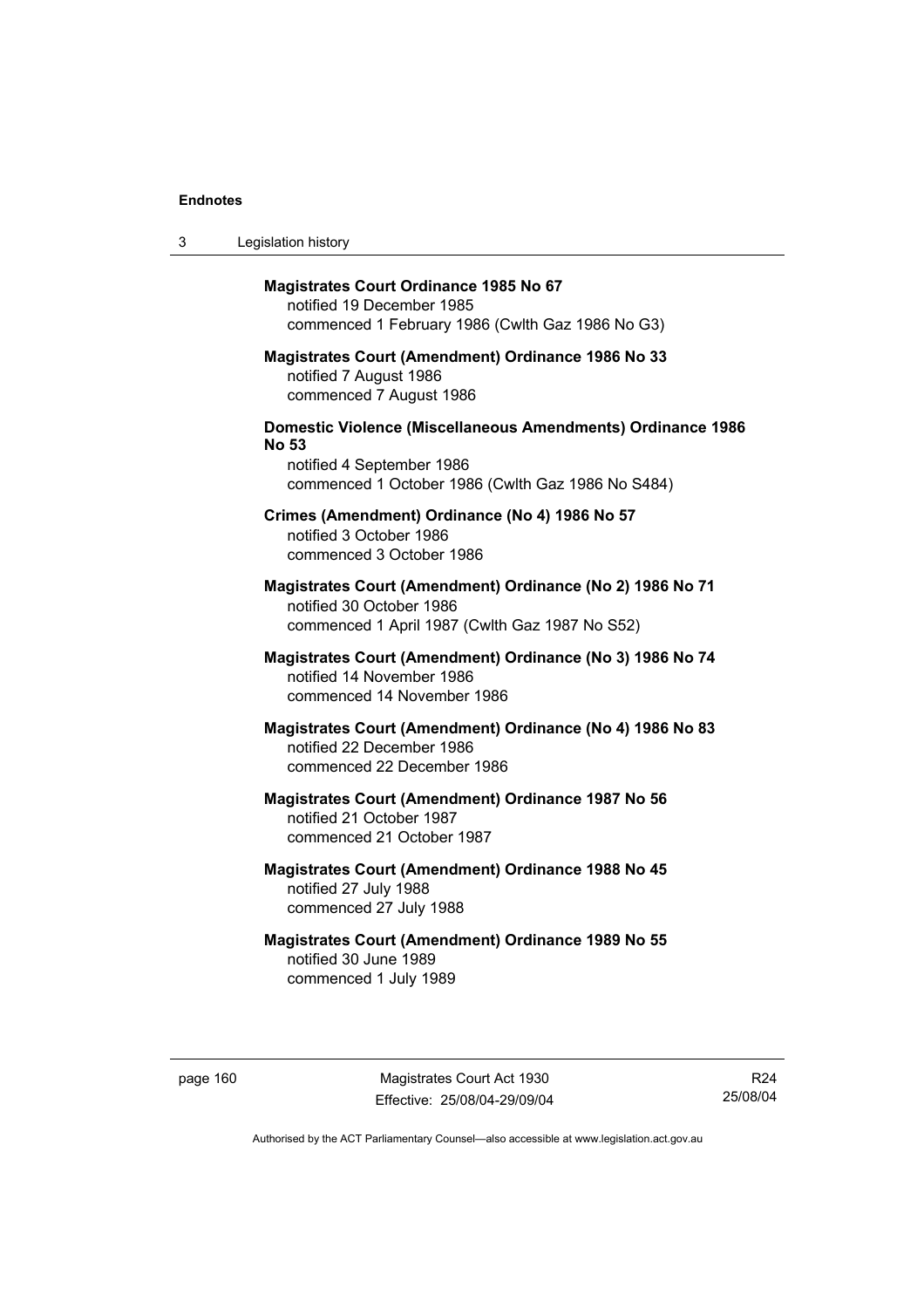| Legislation history<br>3                                                                                                                                                                         |
|--------------------------------------------------------------------------------------------------------------------------------------------------------------------------------------------------|
| Magistrates Court (Amendment) Ordinance (No 2) 1989 No 59<br>notified 25 October 1989<br>s 11, s 12, s 14 commenced 27 June 1990 (Cwlth Gaz 1990 No GN25)<br>remainder commenced 25 October 1989 |
| Magistrates Court (Amendment) Ordinance (No 3) 1989 No 60<br>notified 20 December 1989<br>commenced 14 February 1990 (Cwlth Gaz 1990 No GN5)                                                     |
| Crimes (Amendment) Ordinance 1990 No 1<br>notified 23 May 1990<br>commenced 23 May 1990                                                                                                          |
| Self-Government (Consequential Amendments) Ordinance 1990 No 5<br>notified 27 June 1990<br>s 1, s 2 commenced 27 June 1990<br>remainder commenced 1 July 1990                                    |
| Magistrates Court (Appeals Against Sentence) Ordinance 1990 No 9<br>notified 29 June 1990<br>commenced 29 June 1990                                                                              |
| <b>Legislation after becoming Territory enactment</b>                                                                                                                                            |
| Magistrates Court (Amendment) Act 1990 No 65<br>notified 24 December 1990<br>commenced 24 December 1990                                                                                          |
| Weapons (Consequential Amendments) Act 1991 No 9 sch<br>notified 3 April 1991 (Gaz 1991 No S19)<br>s 1, s 2 commenced 3 April 1991 (s 2 (1))<br>sch commenced 3 October 1991 (s 2 (2))           |
| $\mathbf{A}$ at $\mathbf{A}$ and $\mathbf{A}$ is a set of $\mathbf{A}$ and $\mathbf{A}$ and $\mathbf{A}$ and $\mathbf{A}$                                                                        |

# **Magistrates Court (Amendment) Act 1991 No 38**

notified 20 September 1991 ss 1-3 commenced 20 September 1991 remainder commenced 25 September 1991 (Gaz 1991 No S103)

R24 25/08/04

Magistrates Court Act 1930 Effective: 25/08/04-29/09/04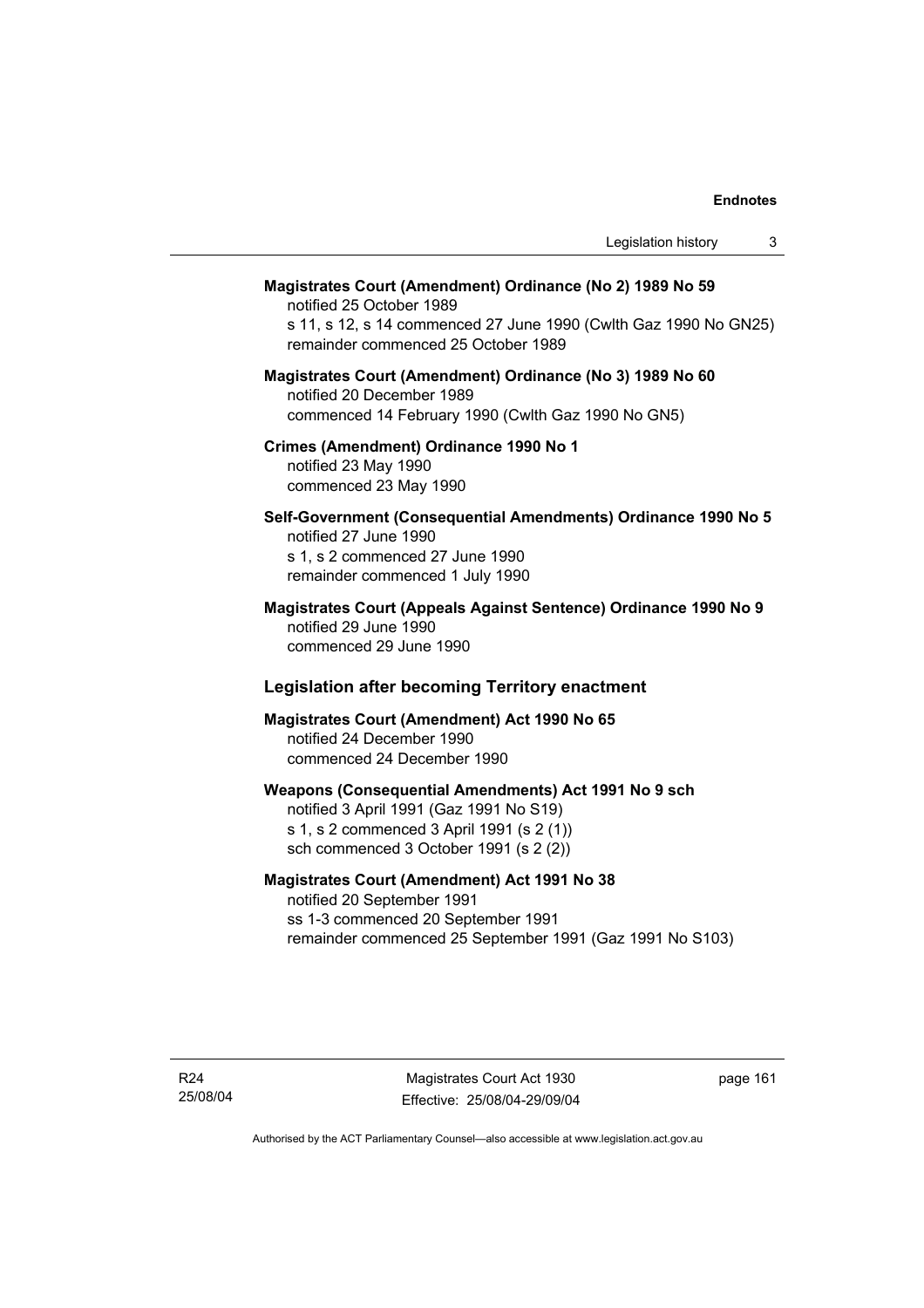| -3 | Legislation history |  |
|----|---------------------|--|
|----|---------------------|--|

### **Magistrates and Coroner's Courts (Registrar) Act 1991 No 44**

notified 20 September 1991 (Gaz 1991 No S95) s 1, s 2 commenced 20 September 1991 (s 2 (1))

remainder commenced 25 September 1991 (s 2 (2) and Gaz 1991 No S103)

#### **Magistrates Court (Amendment) Act (No 2) 1991 No 79**

notified 11 December 1991 ss 1-3 commenced 11 December 1991 remainder commenced 11 June 1992

### **Workers' Compensation (Consequential Amendments) Act 1991 No 106 sch**

notified 15 January 1991 (Gaz 1992 No S3) s 1, s 2 commenced 15 January 1992 (s 2 (1)) remainder commenced 22 January 1992 (s 2 (2) and Gaz 1992 No S9)

### **Magistrates Court (Amendment) Act (No 3) 1991 No 112**

notified 10 January 1992 s 1, s 2 commenced 10 January 1992 remainder commenced 18 May 1992 (Gaz 1992 No S57)

### **Bail (Consequential Amendments) Act 1992 No 9**

notified 28 May 1992 (Gaz 1992 No S59) s 1, s 2 commenced 28 May 1992 (s 2 (1)) remainder commenced 28 November 1992 (s 2 (3))

**Statute Law Revision (Miscellaneous Provisions) Act 1992 No 23 sch 1** 

notified 4 June 1992 (Gaz 1992 No S71) commenced 4 June 1992

### **Protection Orders (Reciprocal Arrangements) (Consequential Amendments) Act 1992 No 37 pt 3**

notified 8 July 1992 (Gaz 1992 No S103) ss 1-6 and 8-11 commenced 8 July 1992 (s 2 (1)) s 7, s 12 commenced 3 August 1992 (s 2 (2) and Gaz 1992 No S130)

# **Evidence (Amendment) Act 1993 No 2**

notified 1 March 1993 commenced 1 March 1993

page 162 Magistrates Court Act 1930 Effective: 25/08/04-29/09/04

R24 25/08/04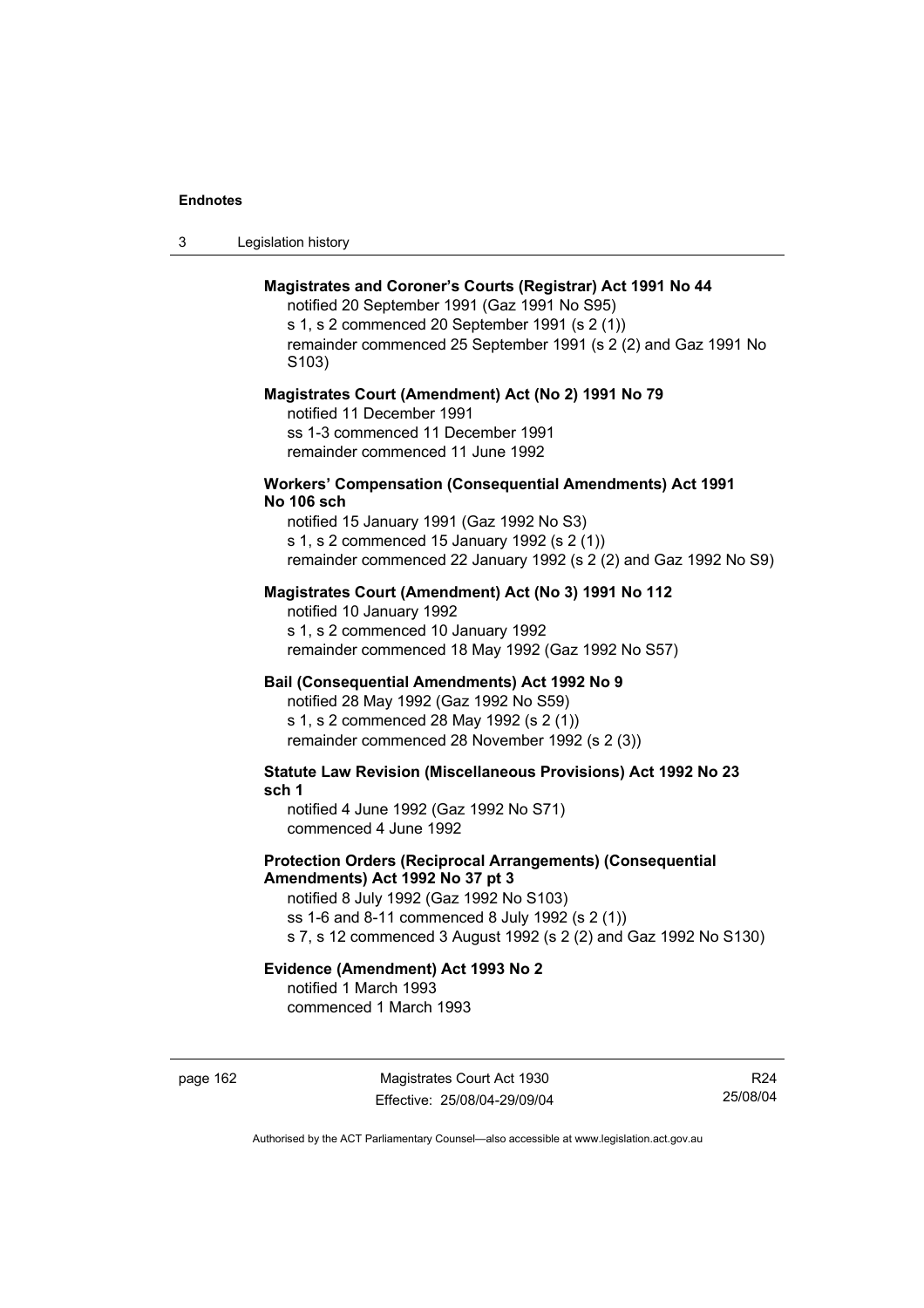### **Magistrates Court (Amendment) Act 1993 No 4**

notified 1 March 1993 ss 1-3 commenced 1 March 1993 ss 4-19, 21-24, 26-32 commenced 8 March 1993 (Gaz 1993 No 32) remainder commenced 1 September 1993

#### **Magistrates Court (Amendment) Act (No 2) 1993 No 48**

notified 27 August 1993 ss 1-3 commenced 27 August 1993 remainder commenced 27 September 1993 (s 2 (2) and Gaz 1993 No S201)

### **Supreme Court (Amendment) Act (No 2) 1993 No 91**

notified 17 December 1993 commenced 17 December 1993

### **Magistrates Court (Amendment) Act 1994 No 4**

notified 14 March 1994 ss 1-4, s 10, s 12, s 13 commenced 14 March 1994 remainder commenced 1 July 1994 (s 2 (2))

### **Judicial Commissions (Consequential Amendments) Act 1994 No 10**  notified 14 March 1994 (Gaz 1994 No S44) commenced 14 March 1994 (s 2)

#### **Public Sector Management (Consequential and Transitional Provisions) Act 1994 No 38**

notified 30 June 1994 (Gaz 1994 No S121) s 1, s 2 commenced 30 June 1994 (s 2 (1)) remainder commenced 1 July 1994 (s 2 (2) and Gaz 1994 No S142)

#### **Mental Health (Consequential Provisions) Act 1994 No 45**

notified 7 September 1994 (Gaz 1994 No S177) s 1, s 2 commenced 7 September 1994 (s 2 (1)) remainder commenced 6 February 1995 (s 2 (2) and Gaz 1995 No S33)

### **Magistrates Court (Enforcement of Judgments) Act 1994 No 61**  notified 11 October 1994

s 1, s 2 commenced 11 October 1994

remainder commenced 10 April 1995 (Gaz 1995 No S75)

R24 25/08/04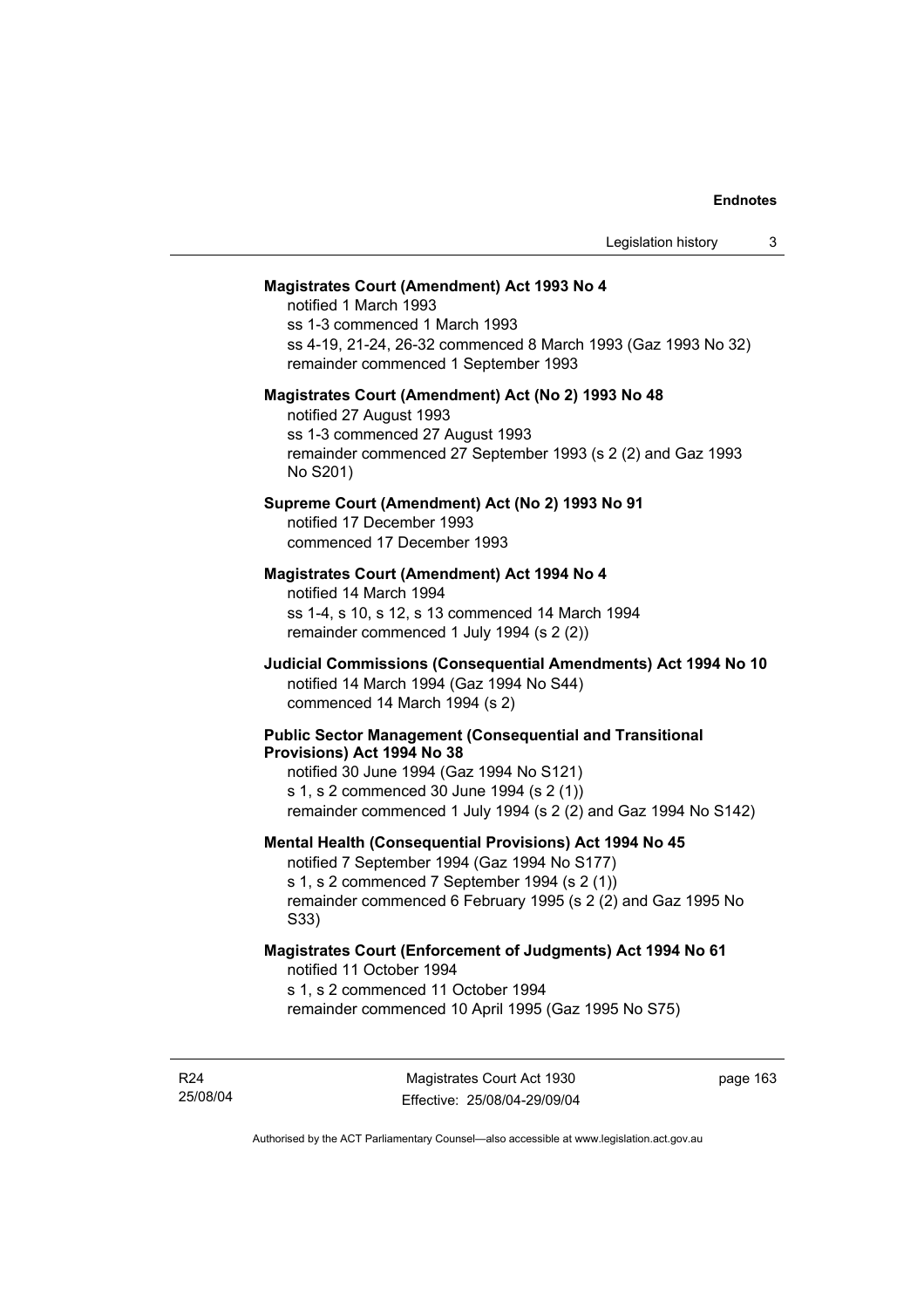| Legislation history<br>-3 |  |
|---------------------------|--|
|---------------------------|--|

### **Coroners (Amendment) Act (No 2) 1994 No 66**

notified 11 October 1994 commenced 11 October 1994

### **Statute Law Revision (Penalties) Act 1994 No 81 sch**

notified 29 November 1994 (Gaz 1994 No S253) s 1, s 2 commenced 29 November 1994 (s 2 (1)) remainder commenced 29 November 1994 (s 2 (2) and Gaz 1994 No S269)

### **Magistrates Court (Amendment) Act 1995 No 41**

notified 7 November 1995 s 1, s 2 commenced 7 November 1995 remainder commenced 7 May 1996

### **Statute Law Revision Act 1995 No 46 sch**

notified 18 December 1995 (Gaz 1995 No S306) amdts commenced 18 December 1995 (s 2)

### **Magistrates Court (Amendment) Act 1996 No 6**

notified 12 March 1996 ss 1-3 commenced 12 March 1996 s 7 commenced 25 September 1991 remainder commenced 12 September 1996

### **Criminal Injuries Compensation (Amendment) Act 1996 No 68**

notified 20 December 1996 ss 1-3 commenced 20 December 1996 remainder commenced 1 January 1997 (Gaz 1996 No S352)

### **Firearms Act 1996 No 74**

notified 20 December 1996 s 1, s 2 commenced 20 December 1996 remainder commenced 17 May 1997 (Gaz 1997 No S135)

### **Magistrates Court (Amendment) Act (No 2) 1996 No 82**

notified 20 December 1996 ss 1-3 commenced 20 December 1996 remainder commenced 1 January 1997 (Gaz 1996 No S353)

page 164 Magistrates Court Act 1930 Effective: 25/08/04-29/09/04

R24 25/08/04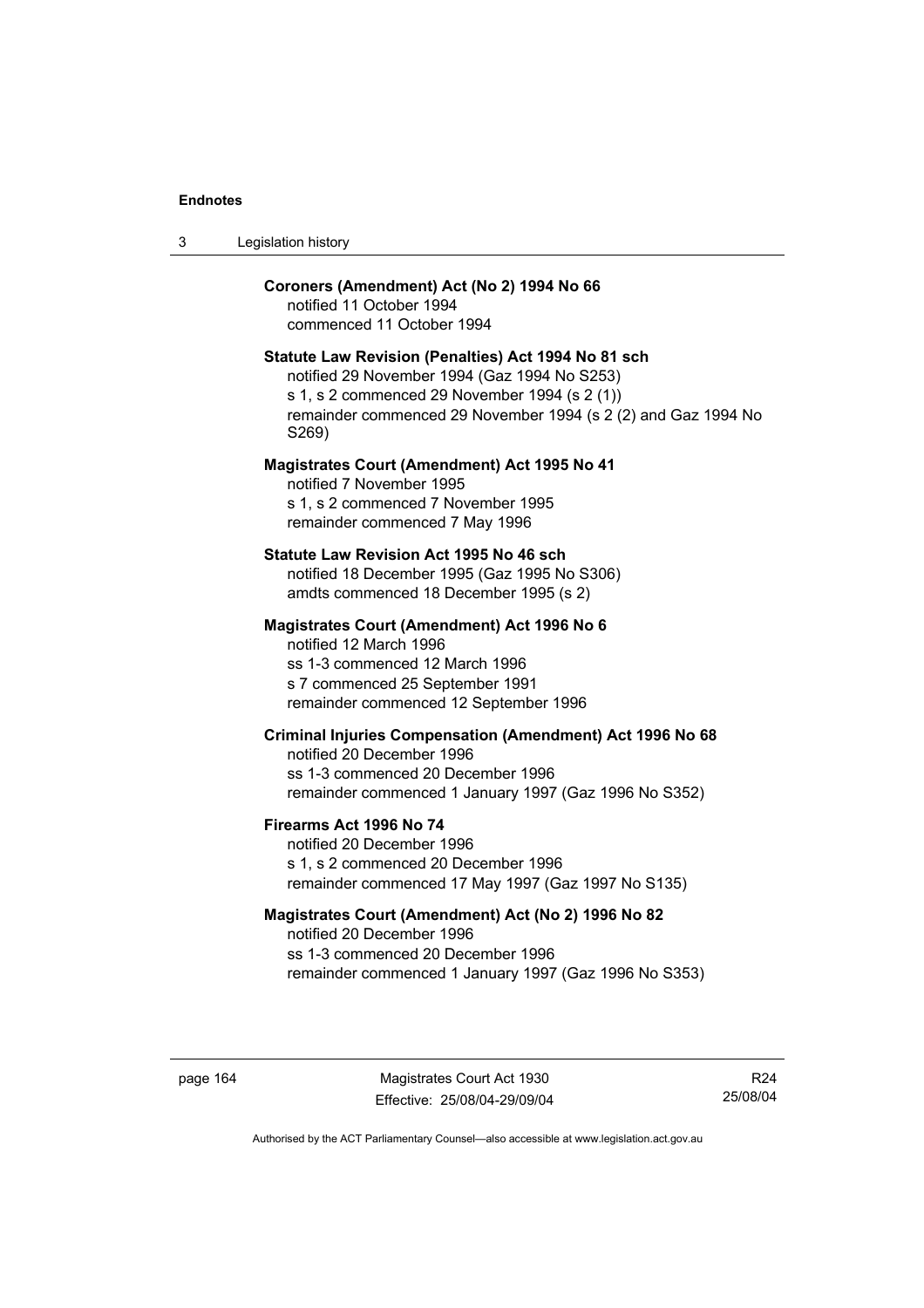### **Magistrates Court (Amendment) Act 1997 No 25**

notified 29 May 1997 ss 1-3 commenced 29 May 1997 remainder commenced 30 May 1997 (s 2 (2) and Gaz 1997 No S149)

### **Remuneration Tribunal (Consequential Amendments) Act 1997 No 41 sch 1 (as am by Act 2002 No 49 amdt 3.222)**

notified 19 September 1997 (Gaz 1997 No S264) commenced 24 September 1997 (s 2 as am by Act 2002 No 49 amdt 3.222)

### **Magistrates Court (Civil Jurisdiction) (Amendment) Act 1997 No 94**  notified 1 December 1997

ss 1-3 commenced 1 December 1997 remainder commenced 25 May 1998 (Gaz 1998 No S140)

### **Legal Practitioners (Consequential Amendments) Act 1997 No 96 sch 1**

notified 1 December 1997 (Gaz 1997 No S380) s 1, s 2 commenced 1 December 1997 (s 2 (1)) sch 1 commenced 1 June 1998 (s 2 (2))

### **Magistrates Court (Amendment) Act 1998 No 25**

notified 10 July 1998 s 1, s 2 commenced 10 July 1998 remainder commenced 1 January 1999 (Gaz 1998 No 50)

### **Magistrates Court (Amendment) Act (No 2) 1998 No 38**

notified 14 October 1998 ss 1-3 commenced 14 October 1998 remainder commenced 19 October 1998 (Gaz 1998 No 41)

### **Statute Law Revision (Penalties) Act 1998 No 54 sch**

notified 27 November 1998 (Gaz 1998 No S207) s 1, s 2 commenced 27 November 1998 (s 2 (1)) remainder commenced 9 December 1998 (s 2 (2) and Gaz 1998 No 49)

Magistrates Court Act 1930 Effective: 25/08/04-29/09/04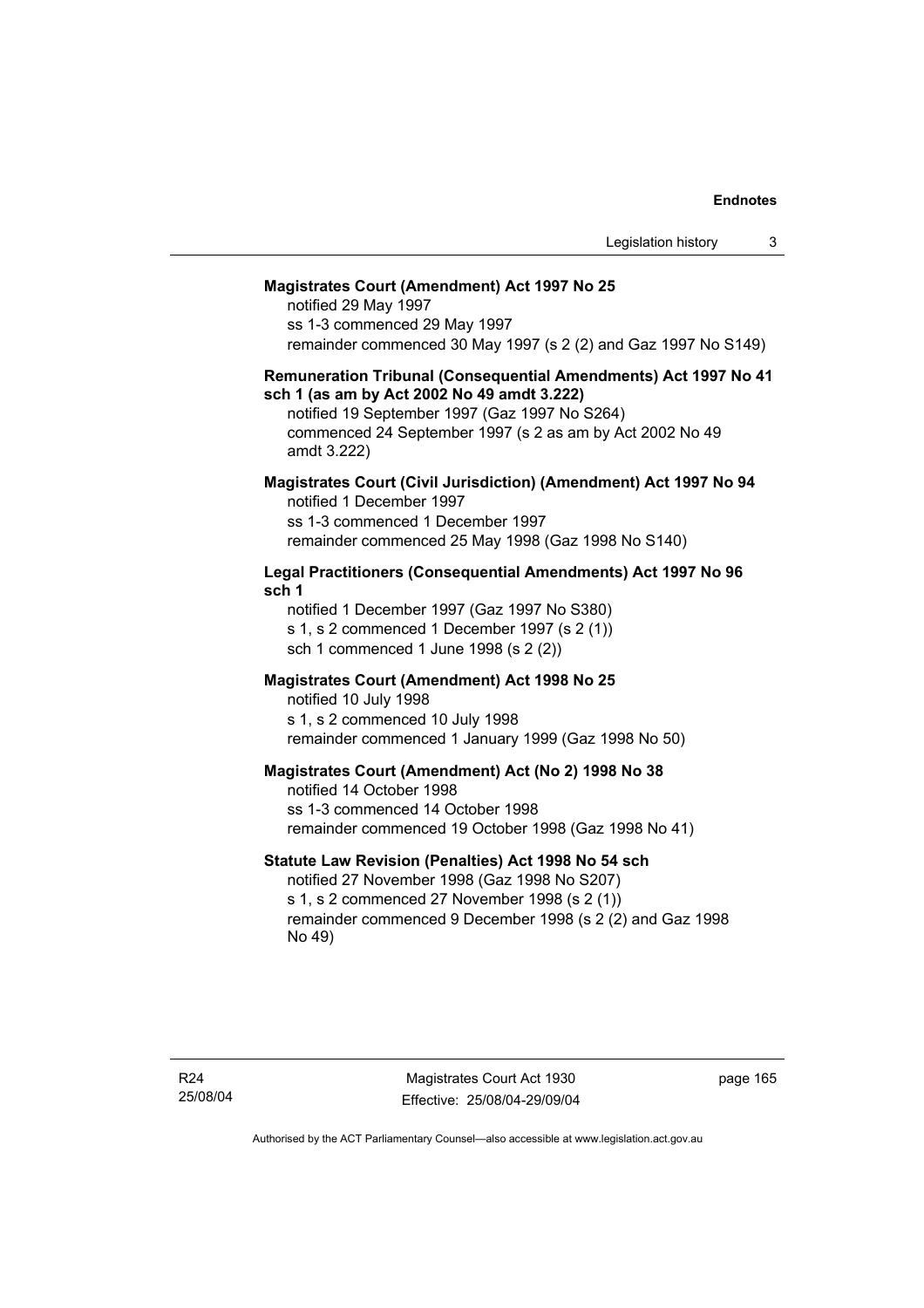3 Legislation history

### **Custodial Escorts (Consequential Provisions) Act 1998 No 67**

notified 23 December 1998 (Gaz 1998 No S212) s 1, s 2 commenced 23 December 1998 (s 2 (1)) remainder commenced 23 December 1998 (s 2 (2) and Gaz 1998 No 51)

### **Children's Services (Amendment) Act 1999 No 12**  notified 23 March 1999 commenced 1 May 1999

### **Courts and Tribunals (Audio Visual and Audio Linking) Act 1999 No 22**

notified 14 April 1999 (Gaz 1999 No S16) s 1, s 2 commenced 14 April 1999 (s 2 (1)) remainder commenced 1 September 1999 (s 2 (2) and Gaz 1999 No 35)

### **Magistrates Court (Amendment) Act 1999 No 34**

notified 2 July 1999 commenced 2 July 1999

### **Magistrates Court Amendment Act (No 2) 1999 No 59**

notified 10 November 1999 (Gaz 1999 No 45 and 1999 No 47) commenced 10 November 1999

#### **Children's Services Amendment Act (No 2) 1999 No 61**

notified 10 November 1999 s 1, s 2 commenced 10 November 1999 remainder commenced 1 December 1999

### **Children and Young People (Consequential Amendments) Act 1999 No 64 sch 2**

notified 10 November 1999 (Gaz 1999 No 45) s 1, s 2 commenced 10 November 1999 (s 2 (1)) remainder commenced 10 May 2000 (s 2 (2))

# **Law Reform (Miscellaneous Provisions) Act 1999 No 66 sch 3**

notified 10 November 1999 (Gaz 1999 No 45) commenced 10 November 1999 (s 2)

page 166 Magistrates Court Act 1930 Effective: 25/08/04-29/09/04

R24 25/08/04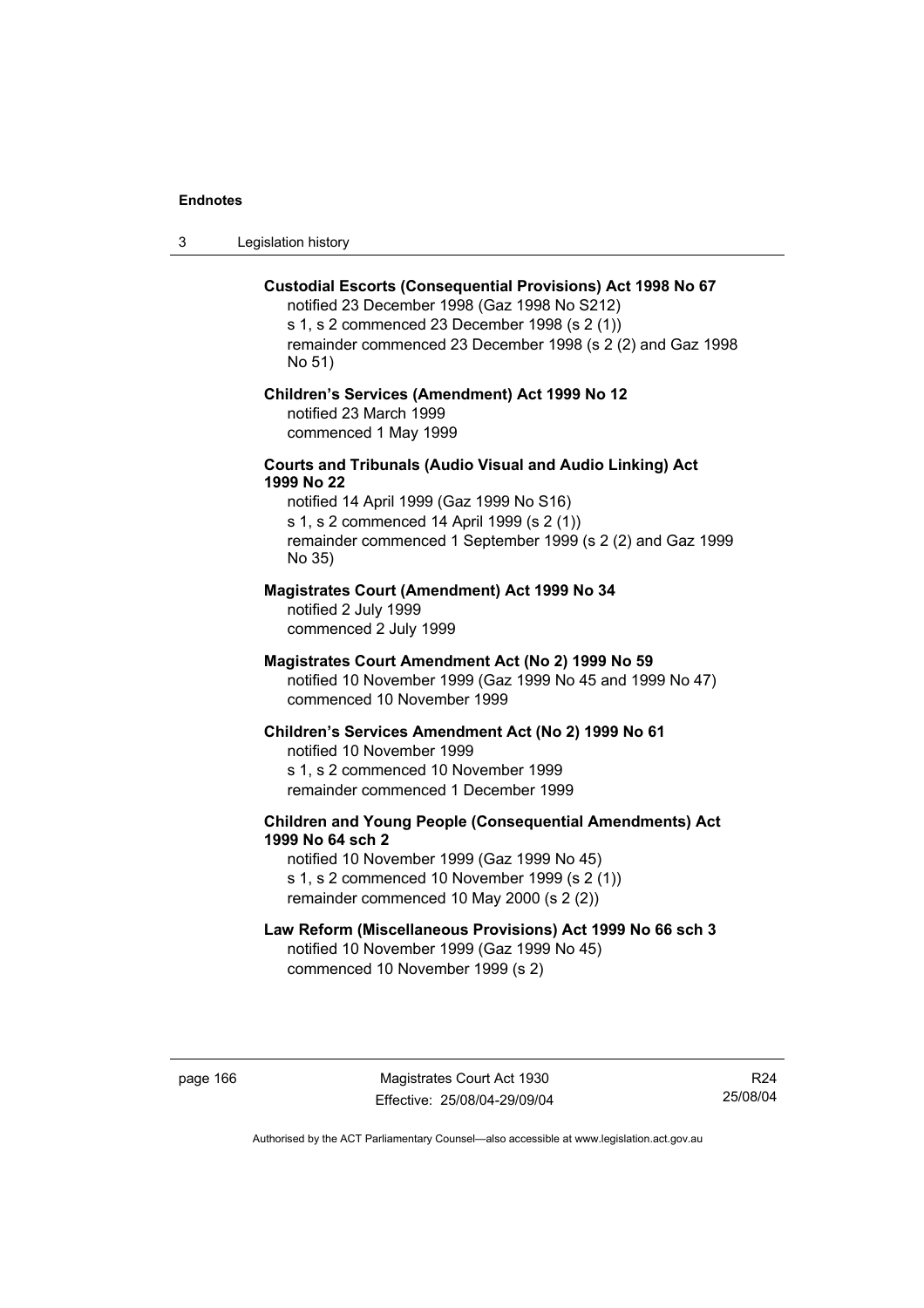## **Road Transport Legislation Amendment Act 1999 No 79 sch 3**

notified 23 December 1999 (Gaz 1999 No S65)

s 1, s 2 commenced 23 December 1999 (IA s 10B) remainder commenced 1 March 2000 (s 2 (2) and Gaz 2000 No S5)

# **Victims of Crime (Financial Assistance) (Amendment) Act 1999 No 91 sch 2**

notified 23 December 1999 (Gaz 1999 No S65) s 1, s 2 commenced 23 December 1999 (IA s 10B) remainder commenced 24 December (s 2 (2) and Gaz 1999 No S69)

## **Justice and Community Safety Legislation Amendment Act 2000 No 1 sch**

notified 9 March 2000 (Gaz 2000 No 10) s 1, s 2 commenced 9 March 2000 (s 2 (1)) amdts commenced 9 September 2000 (s 2 (3))

# **Justice and Community Safety Legislation Amendment Act 2000 (No 3) No 17 sch 1**

notified 1 June 2000 (Gaz 2000 No 22) commenced 1 June 2000 (s 2)

# **Magistrates Court Amendment Act 2000 No 60**

notified 5 October 2000 (Gaz 2000 No 40) commenced 5 October 2000 (s 2)

# **Leases (Commercial and Retail) Act 2001 No 18 s 174**

notified 19 April 2001 (Gaz 2001 No 16)

s 1, s 2 commenced 19 April 2001 (IA s 10B)

s 174 commenced 1 July 2002 (s 2)

# **Legislation (Consequential Amendments) Act 2001 No 44 pt 237**

notified 26 July 2001 (Gaz 2001 No 30) s 1, s 2 commenced 26 July 2001 (IA s 10B)

pt 237 commenced 12 September 2001 (s 2 and see Gaz 2001 No S65)

# **Statute Law Amendment Act 2001 (No 2) 2001 No 56 pt 3.37**

notified 5 September 2001 (Gaz 2001 No S65) commenced 5 September 2001 (s 2 (1))

R24 25/08/04 page 167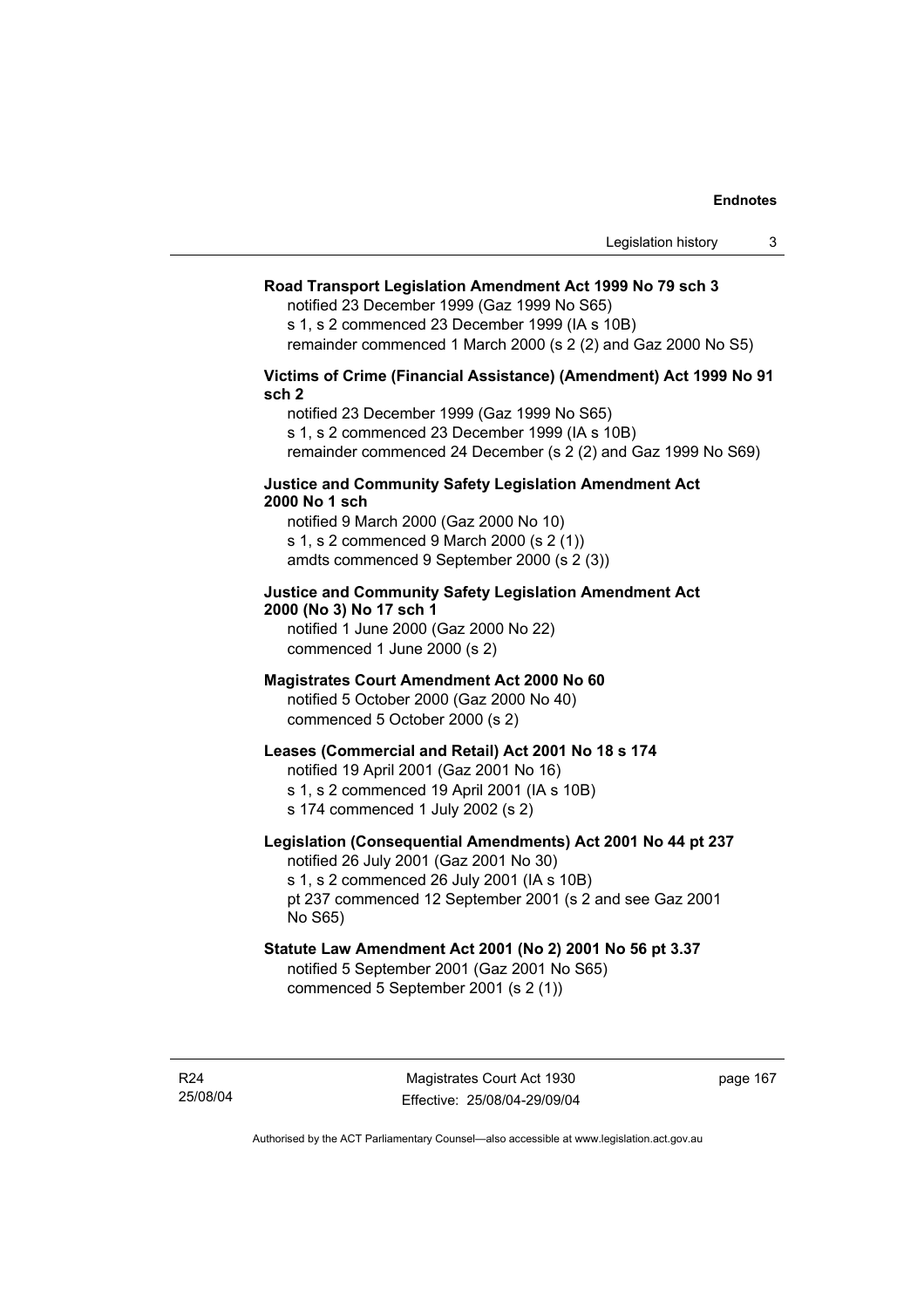| 3<br>Legislation history |  |
|--------------------------|--|
|--------------------------|--|

# **Road Transport (Public Passenger Services) Act 2001 No 62 pt 1.1**

notified 10 September 2001 (Gaz 2001 No S66)

s 1, s 2 commenced 10 September 2001 (IA s 10B)

pt 1.1 commences 1 December 2001 (s 2 and CN 2001 No 2)

### **Crimes Legislation Amendment Act 2001 No 63 pt 8**

notified 10 September 2001 (Gaz 2001 No S66)

s 1, s 2 commenced 10 September 2001 (IA s 10B)

pt 8 commenced 27 September 2001 (s 2 (2) and CN 2001 No 3)

# **Criminal Code 2001 Act No 64 sch 1 (as am by Criminal Code Amendment Act 2002 No 2)**

notified 10 September 2001 (Gaz 2001 No S66) repealed before commencement by Criminal Code 2002 No 51 s 126

## **Justice and Community Safety Legislation Amendment Act 2001 No 70 sch 1**

notified LR 14 September 2001 amdt commenced 14 September 2001 (s 2 (5))

## **Fair Trading Legislation Amendment Act 2001 No 77 pt 4**

notified LR 14 September 2001 s 1, s 2 commenced 14 September 2001 (LA s 75) pt 4 commenced 14 March 2002 (LA s 79)

# **Protection Orders (Consequential Amendments) Act 2001 No 90 sch 1 pt 8**

notified LR 27 September 2001 s 1, s 2 commenced 27 September 2001 (LA s 75) sch 1 pt 8 commenced 27 March 2002 (s 2 and LA s 79)

## **Criminal Code Amendment Act 2002 No 2 s 4**

notified LR 7 March 2002

s 1, s 2 commenced 7 March 2002 (LA s 75)

remainder commenced 9 March 2002 (s 2)

*Note* This Act only amends the Criminal Code 2001 Act No 64. The Criminal Code 2001 was repealed before it commenced (see Act 2002 No 51 s 126)

page 168 Magistrates Court Act 1930 Effective: 25/08/04-29/09/04

R24 25/08/04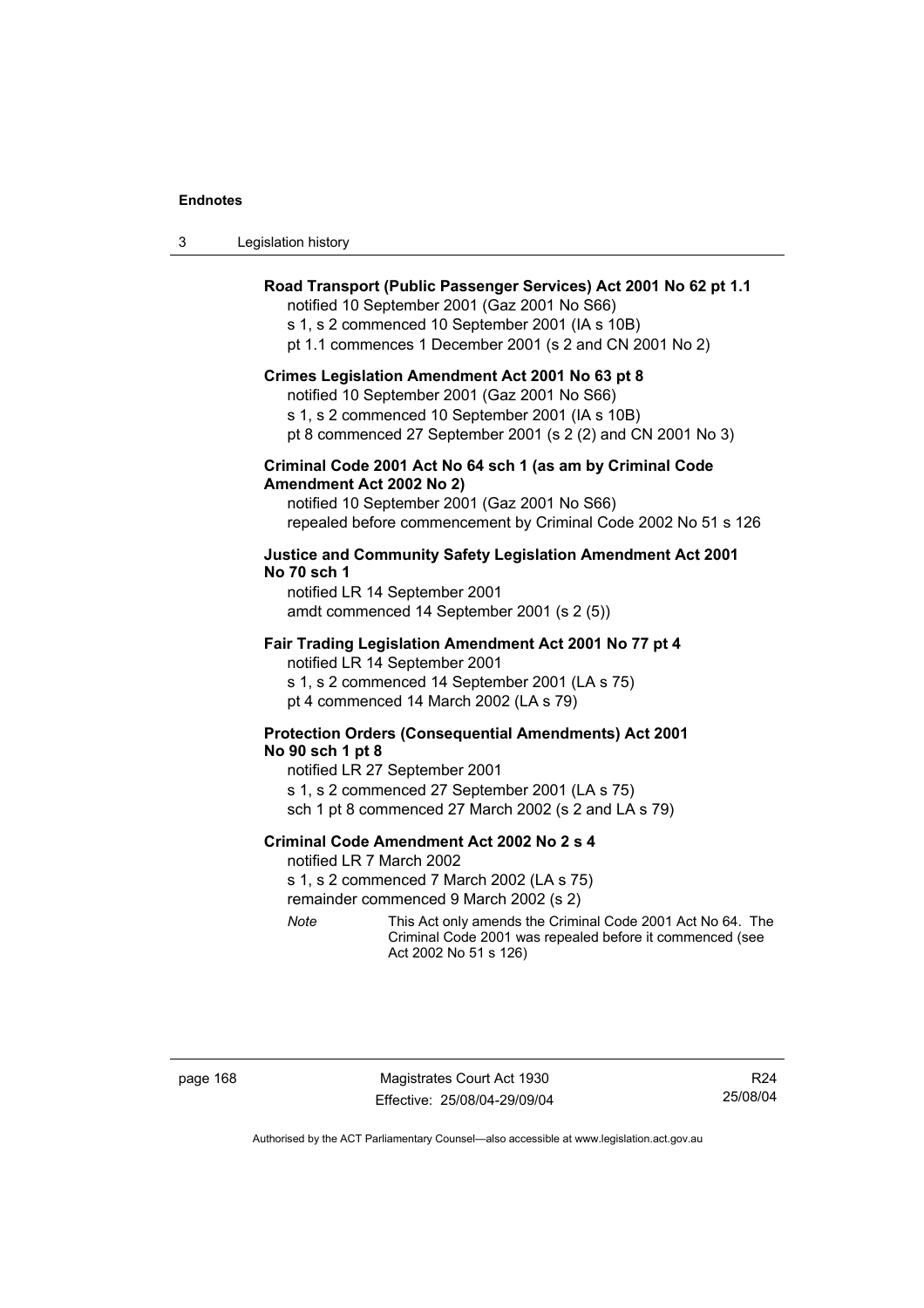# **Statute Law Amendment Act 2002 No 30 pt 3.46**

notified LR 16 September 2002

s 1, s 2 taken to have commenced 19 May 1997 (LA s 75 (2)) pt 3.46 commenced 17 September 2002 (s 2 (1))

### **Magistrates Court (Refund of Fees) Amendment Act 2002 No 36**

notified LR 10 October 2002

s 1, s 2 commenced 10 October 2002 (LA s 75 (1)) remainder commenced 11 October 2002 (s 2)

## **Statute Law Amendment Act 2002 (No 2) No 49 amdt 3.222**

notified LR 20 December 2002

s 1, s 2 taken to have commenced 7 October 1994 (LA s 75 (2))

amdt 3.222 taken to have commenced 24 September 1997 (s 2 (3))

*Note* This Act only amends the Remuneration Tribunal (Consequential Amendments) Act 1997 No 41.

# **Justice and Community Safety Legislation Amendment Act 2003 A2003-2 pt 14**

notified LR 3 March 2003

s 1, s 2 commenced 3 March 2003 (LA s 75 (1))

pt 14 commenced 31 March 2003 (s 2 (2))

## **Evidence (Miscellaneous Provisions) Amendment Act 2003 A2003-48 sch 2 pt 2.8**

notified LR 31 October 2003

s 1, s 2 commenced 31 October 2003 (LA s 75 (1)) sch 2 pt 2.8 commenced 30 April 2004 (s 2 and LA s 79)

# **Statute Law Amendment Act 2003 (No 2) A2003-56 sch 3 pt 3.14**

notified LR 5 December 2003

s 1, s 2 commenced 5 December 2003 (LA s 75 (1)) sch 3 pt 3.14 commenced 19 December 2003 (s 2)

## **Sexuality Discrimination Legislation Amendment Act 2004 A2004-2 sch 2 pt 2.6**

notified LR 18 February 2004

s 1, s 2 commenced 18 February 2004 (LA s 75 (1))

sch 2 pt 2.6 commenced 22 March 2004 (s 2 and CN2004-4)

R24 25/08/04 page 169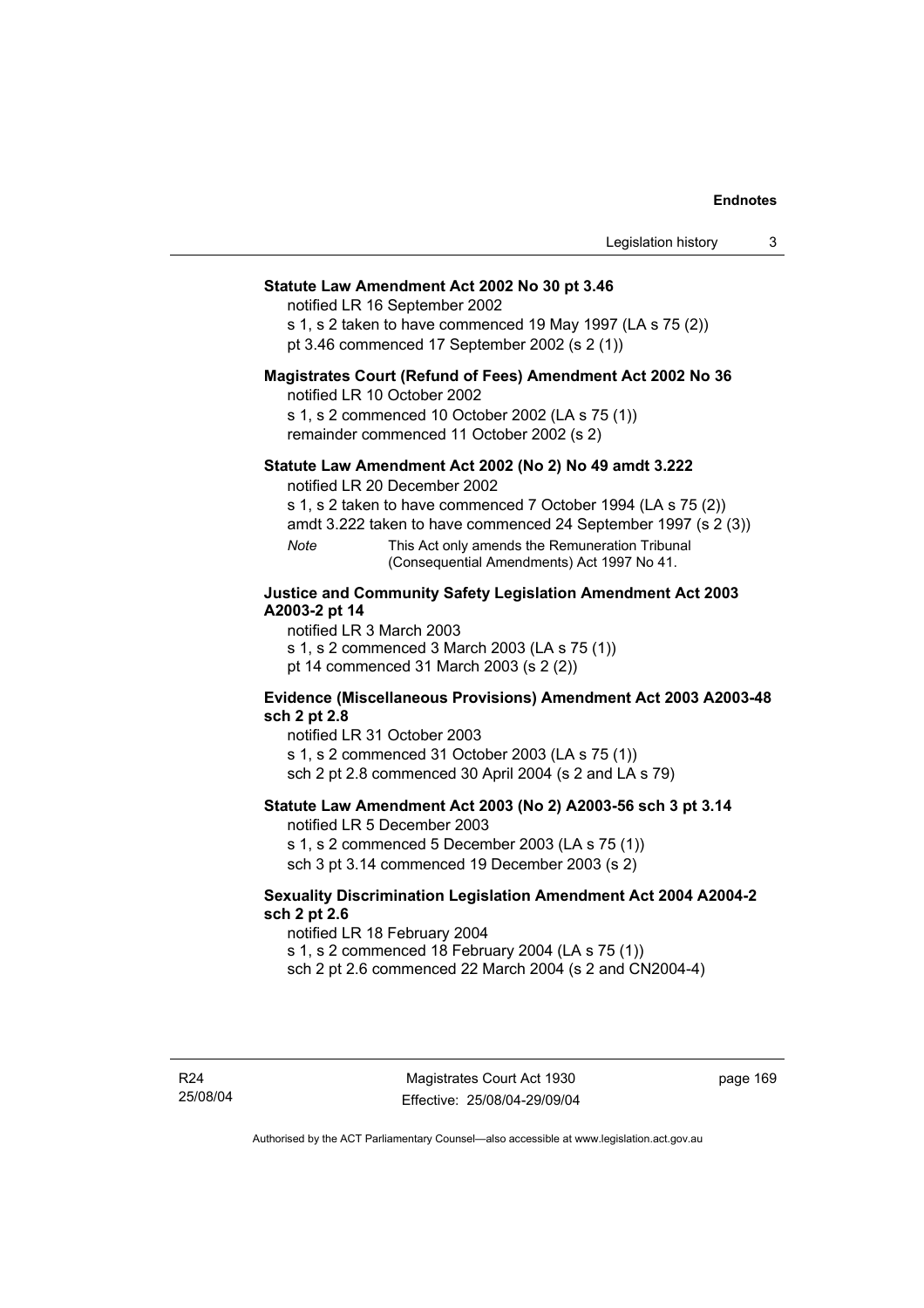| 4 | Amendment history |
|---|-------------------|
|---|-------------------|

# **Bail Amendment Act 2004 A2004-14 sch 2 pt 2.2**

notified LR 26 March 2004 s 1, s 2 commenced 26 March 2004 (LA s 75 (1))

sch 2 pt 2.2 commenced 26 June 2004 (s 2 (1))

# **Criminal Code (Theft, Fraud, Bribery and Related Offences) Amendment Act 2004 A2004-15 sch 3 pt 3.4**

notified LR 26 March 2004 s 1, s 2 commenced 26 March 2004 (LA s 75 (1)) sch 3 pt 3.4 commenced 9 April 2004 (s 2 (1))

## **Statute Law Amendment Act 2004 A2004-42 sch 1 pt 1.4**

notified LR 11 August 2004 s 1, s 2 commenced 11 August 2004 (LA s 75 (1)) amdt 1.10, amdt 1.11 awaiting commencement (s 2 (2) and see Litter Act 2004 A2004-47 s 2) sch 1 pt 1.4 remainder commenced 25 August 2004 (s 2 (1))

# **Litter Act 2004 A2004-47 sch 1**

notified LR 16 August 2004 s 1, s 2 commenced 16 August 2004 (LA s 75 (1)) sch 1 awaiting commencement (s 2) *Note* default commencement under s 2: 16 February 2005

# **4 Amendment history**

The *Magistrates Court (Enforcement of Judgments) Act 1994* No 61 s 28 amended the Act by reversing the order of masculine and feminine pronouns. The amendments have been incorporated in the republication but have not been noted in the amendment history.

| Title<br>title                   | am 1985 No 67           |
|----------------------------------|-------------------------|
| Name of Act<br>s 1               | sub A2003-56 amdt 3.161 |
| Administration<br>s <sub>2</sub> | om 1978 No 46           |
| Repeal<br>s 3                    | om 1994 No 61           |

page 170 Magistrates Court Act 1930 Effective: 25/08/04-29/09/04

R24 25/08/04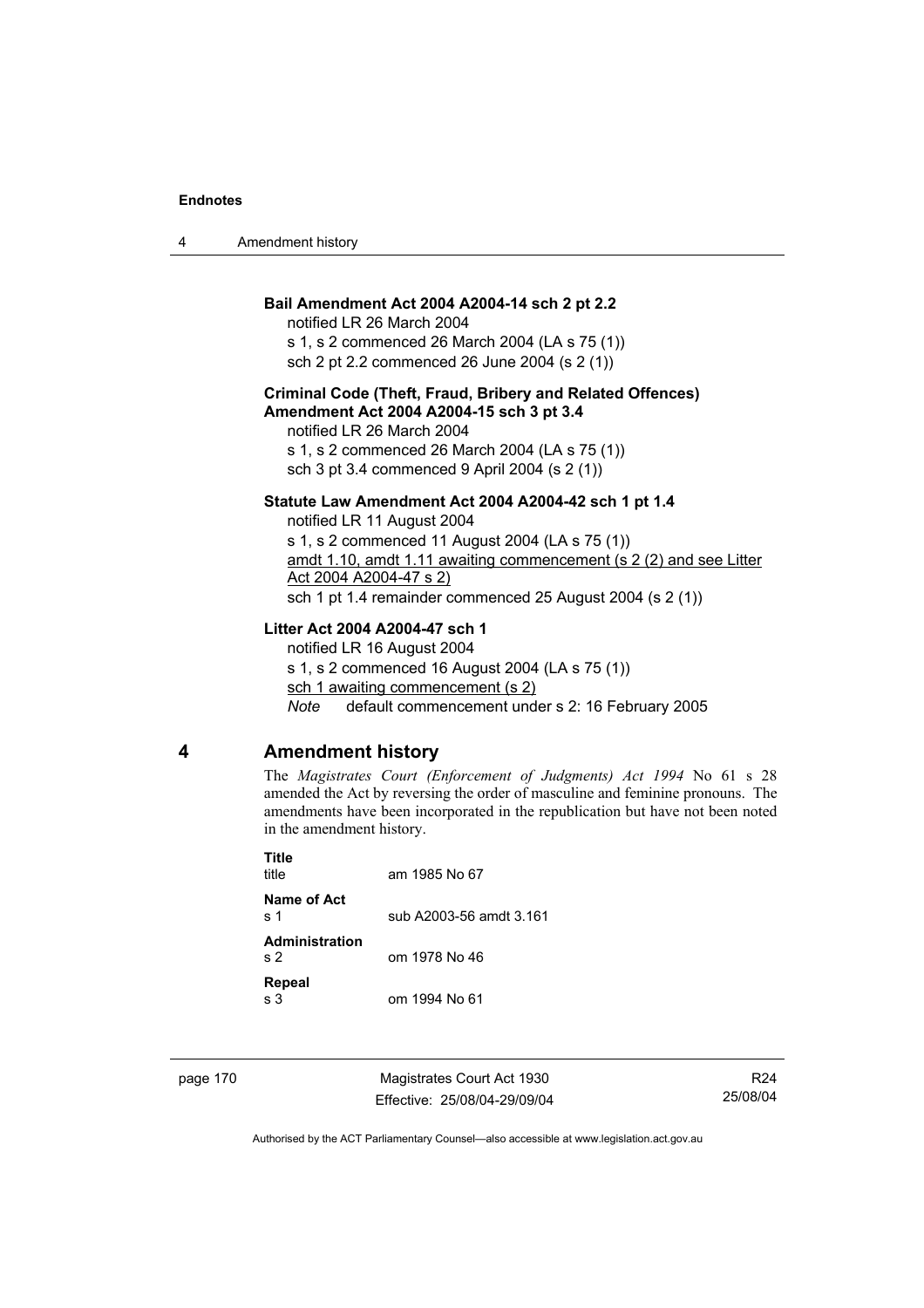# **Parts**

| s 4 | am 1937 No 28: 1953 No 14 |
|-----|---------------------------|
|     | sub 1958 No 12            |
|     | am 1968 No 25; 1972 No 37 |
|     | om 1974 No 14             |

#### **Interpretation for Act**

s 5 am 1937 No 28; 1938 No 35; 1951 No 7; 1951 No 12; 1953 No 14;1958 No 12; 1967 No 1; 1968 No 25; 1973 No 48; 1976 No 42; 1980 No 4; 1984 No 62; 1985 No 17; 1985 No 41; 1985 No 67; 1986 No 74; 1989 No 59; 1989 No 60; ord 1990 No 5; 1991 No 38; 1991 No 44; 1992 No 9; 1993 No 4; 1993 No 91; 1994 No 4; 1996 No 6; 1996 No 82; 1997 No 96; 1998 No 67; 1999 No 22 s 18; 1999 No 66 sch 3; 1999 No 79 s 5 sch 3; 2001 No 44 amdt 1.2748

#### **Application to Jervis Bay Territory**

s 6 sub 1951 No 12 am ord 1990 No 5

# **Appointment of Chief Magistrate and magistrates**<br>div 2.1 hdg (prev pt 2 div 1 hdg) ins 1977 No

(prev pt 2 div 1 hdg) ins 1977 No 4 am 1985 No 67 renum R8 LA

### **Meaning of** *magistrate* **in div 2.1**

s 6A ins 1977 No 4 am 1985 No 67

#### **Chief Magistrate and other magistrates**

s 7 sub 1949 No 13 am 1951 No 7; 1951 No 12; 1973 No 48 sub 1977 No 4; 1985 No 67 am ord 1990 No 5

### **Eligibility for appointment as Magistrate**

s 8 am 1949 No 13 sub 1977 No 4 am 1997 No 96

# **Functions of the Chief Magistrate**

s 8A ins 1983 No 48 om 1977 No 4

#### **Duties of the clerk**

s 8B ins 1983 No 48 om 1977 No 4

#### **Seniority of magistrates**

s 9 sub 1977 No 4 am 1985 No 67

R24 25/08/04

Magistrates Court Act 1930 Effective: 25/08/04-29/09/04 page 171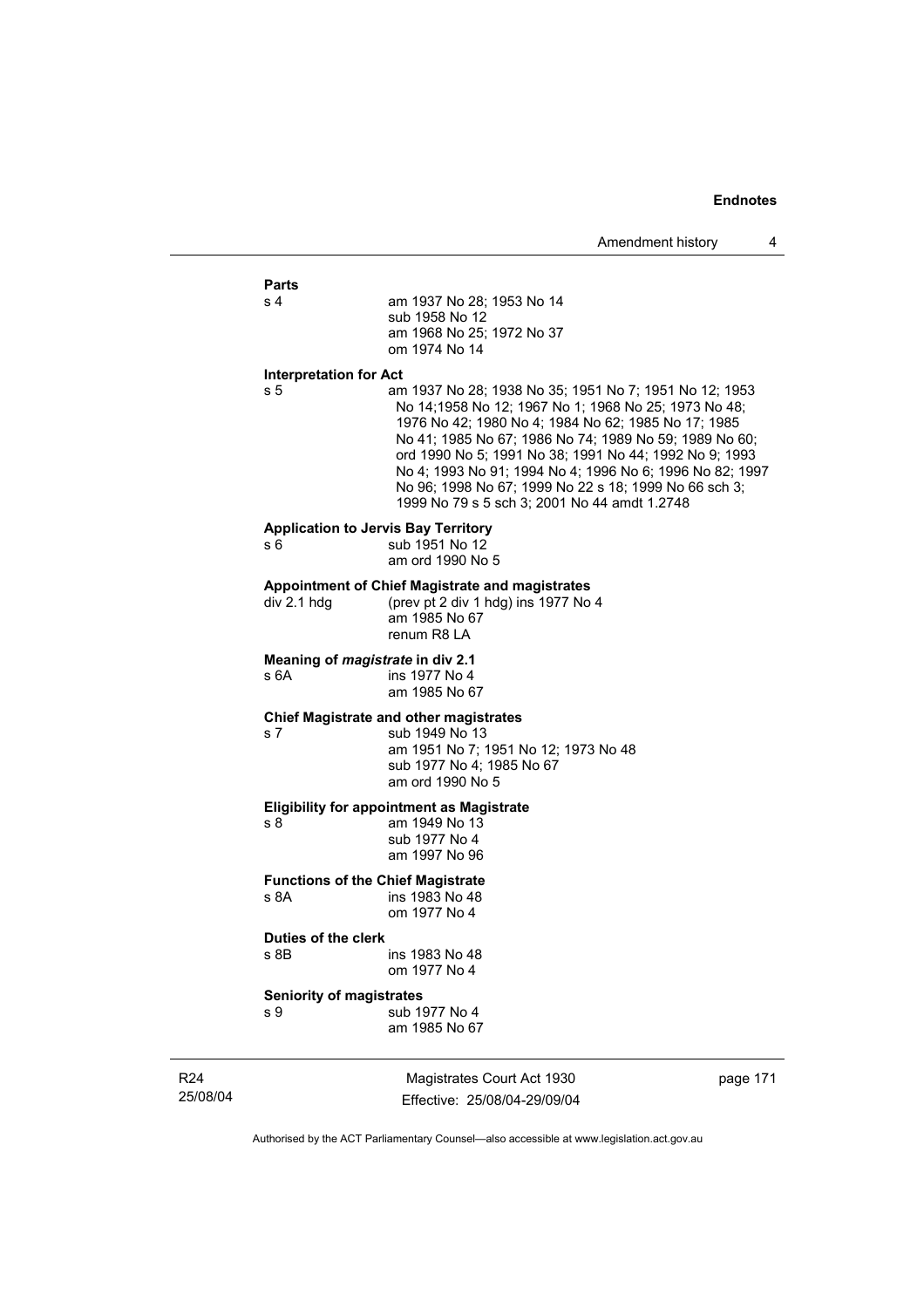4 Amendment history

**Terms and conditions of appointment**<br>  $\frac{10}{2}$  am 1938 No 35: 1973 am 1938 No 35; 1973 No 48 sub 1977 No 4 am ord 1990 No 5 sub 1997 No 41 **Tenure of office**  s 10A ins 1977 No 4 **Resignation**  ins 1977 No 4 am ord 1990 No 5 **Acting Chief Magistrate**  ins 1977 No 4 am 1985 No 67; ord 1990 No 5 **Retirement**  ins 1977 No 4 sub 1994 No 10 **Magistrates not to undertake other work**  ins 1977 No 4 am 1993 No 4; 1996 No 6 **Rights of public servants**  s 10F ins 1977 No 4 sub 1994 No 38 **Arrangement of business of courts**  s 10G ins 1977 No 4 am 1985 No 67; 1986 No 74; 1994 No 66 sub 1999 No 12 am 1999 No 61 s 6; 1999 No 64 s 4 sch 2 **Special magistrates**<br>div 2.2 hdg (**p** (prev pt 2 div 2 hdg) ins 1977 No 4 renum R8 LA **Appointment of special magistrates**  s 10H ins 1977 No 4 am ord 1990 No 5 **Tenure of office**  ins 1977 No 4 sub 1994 No 10 am 1996 No 6 **Resignation**  s 10K ins 1977 No 4 am ord 1990 No 5

page 172 Magistrates Court Act 1930 Effective: 25/08/04-29/09/04

R24 25/08/04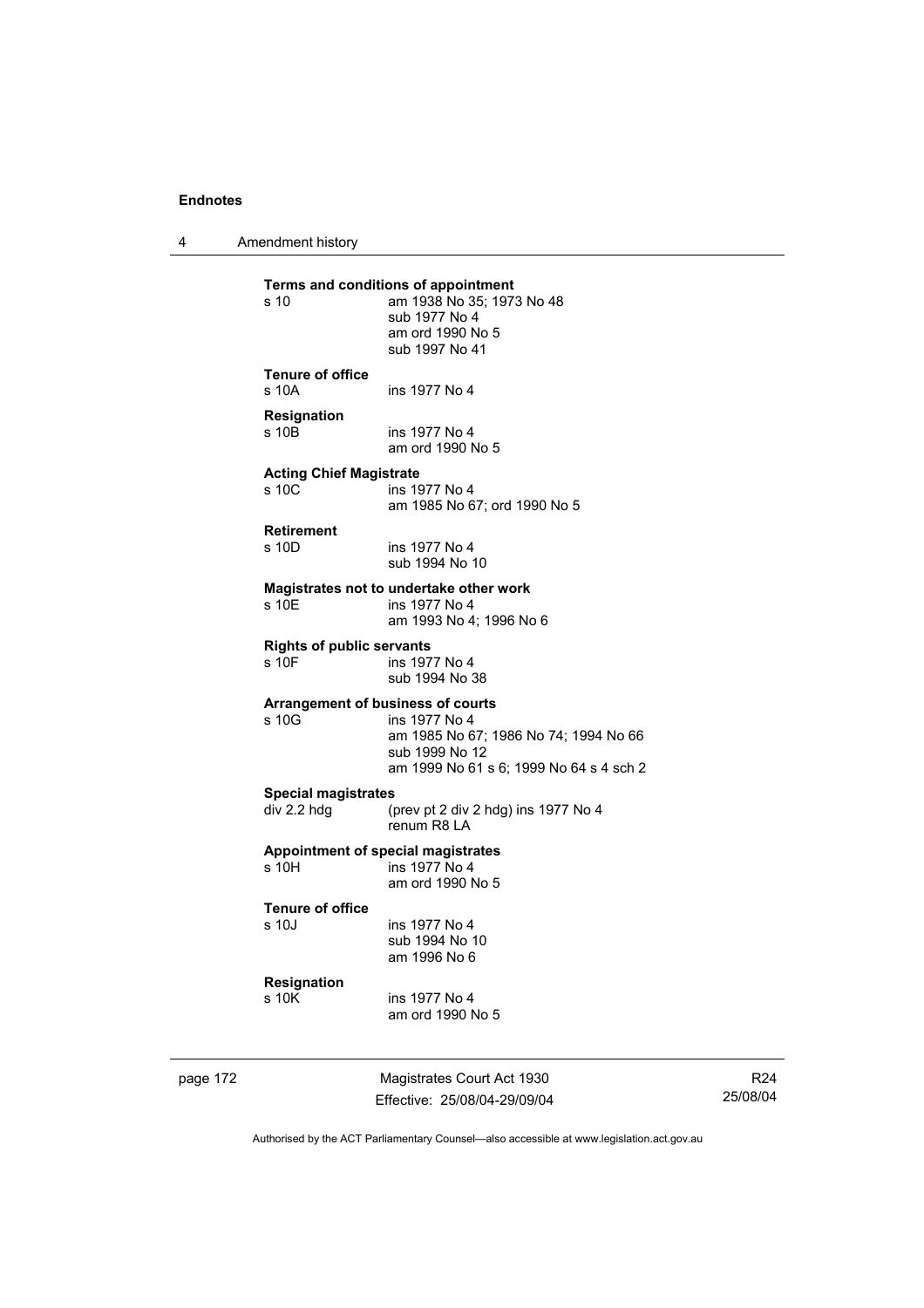Amendment history 4

# **Terms and conditions of appointment**<br>s 10L ins 1977 No 4

 $ins$  1977 No 4 am ord 1990 No 5 sub 1997 No 41

**Registrar and other officers of Magistrates Court**  div 2.3 hdg (prev pt 2 div 3 hdg) ins 1977 No 4 am 1985 No 67; 1991 No 44 renum R8 LA

# **Appointment of registrar etc**

| s 10M hdq | am 1991 No 44             |
|-----------|---------------------------|
| s 10M     | ins 1977 No 4             |
|           | am 1985 No 67; 1991 No 44 |
|           | sub 1993 No 4             |
|           |                           |

# **Staff assisting registrar**

ins 1994 No 38

#### **Duties of registrar**

| s 10N hdg | am 1991 No 44 |
|-----------|---------------|
| s 10N     | ins 1977 No 4 |
|           | am 1991 No 44 |

## **Jurisdiction of magistrates**

div 2.4 hdg (prev pt 2 div 4 hdg) ins 1977 No 4 renum R8 LA

## **Oath etc of office**

s 10P ins 1977 No 4 am ord 1990 No 5; 2001 No 44 amdt 1.2749

#### **Acts done beyond Territory**

s 10Q ins 1977 No 4

# **Authentication of acts of magistrate or registrar**

s 11 hdg am 1991 No 44<br>s 11 am 1991 No 44: am 1991 No 44: 1994 No 61: 1996 No 6

#### **Acts by magistrate or registrar**

| s 12 hdq | am 1991 No 44                                    |
|----------|--------------------------------------------------|
| s 12     | am 1937 No 28; 1986 No 74; 1991 No 44; 1996 No 6 |

#### **Issue of warrant of commitment or writ of execution**  am 1991 No 44: 1994 No 61

**Warrants of execution after appeal** 

s 14 om 1972 No 37

## **Process not avoided by death of magistrate or registrar**

| s 15 hdg | am 1991 No 44             |
|----------|---------------------------|
| s 15     | am 1991 No 44; 1994 No 61 |

R24 25/08/04

Magistrates Court Act 1930 Effective: 25/08/04-29/09/04 page 173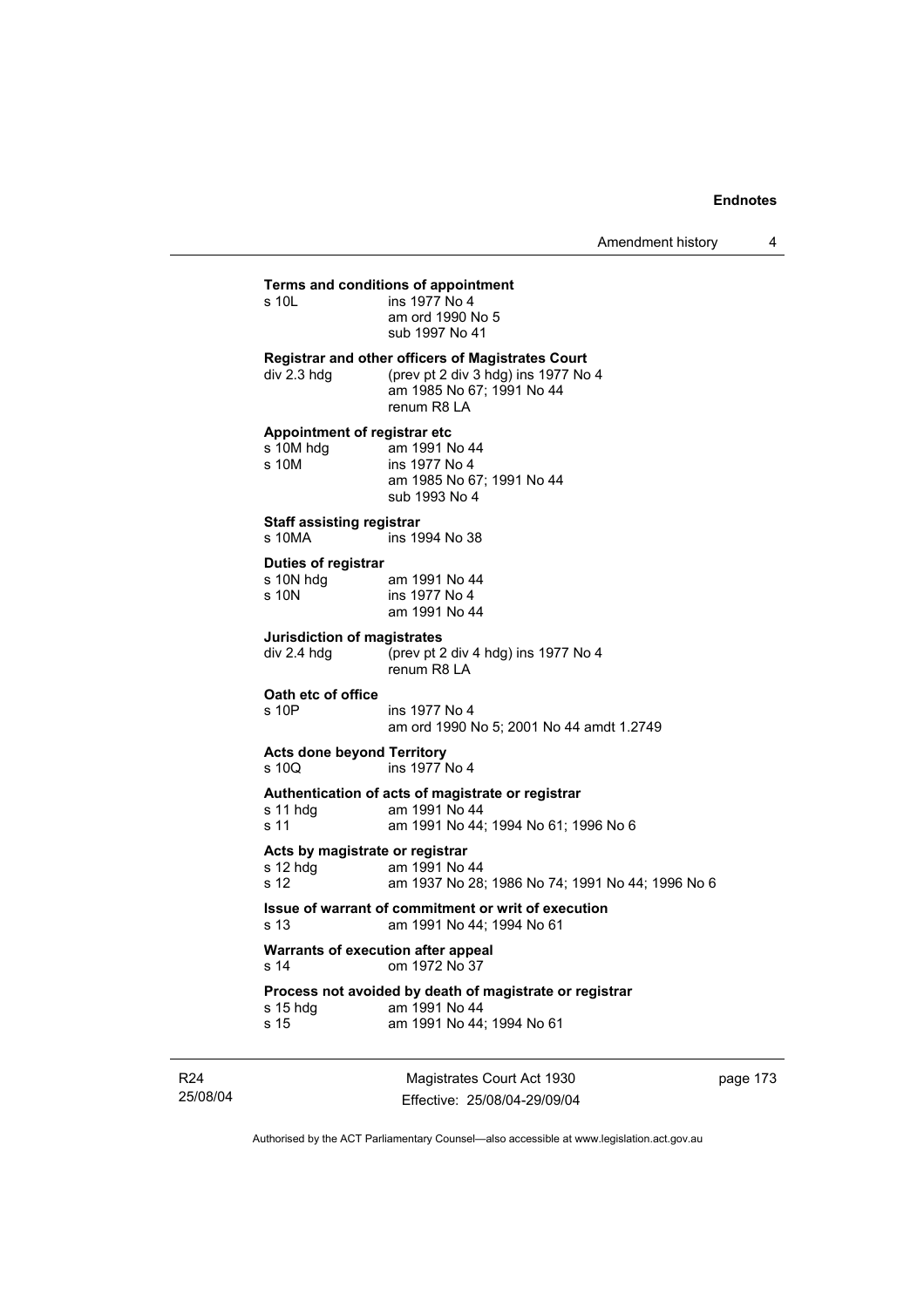4 Amendment history

| Order instead of mandamus<br>s 16       | am 1937 No 28; 1977 No 4; 1991 No 44; 1996 No 6                                                                                                                    |
|-----------------------------------------|--------------------------------------------------------------------------------------------------------------------------------------------------------------------|
| s 17                                    | Powers and functions of magistrates<br>am 1937 No 28: ord 1990 No 5                                                                                                |
| <b>Magistrates Court</b><br>pt 3 hdg    | sub 1985 No 67                                                                                                                                                     |
| div 3.1 hdg                             | <b>Establishment of Magistrates Court</b><br>(prev pt 3 div 1 hdg) am 1985 No 67<br>renum R8 LA                                                                    |
| <b>Constitution of court</b><br>s 18    | am 1940 No 20; 1985 No 67; ord 1990 No 5; 2001 No 44<br>amdt 1.2750                                                                                                |
| div 3.2 hdg                             | <b>Jurisdiction of Magistrates Court</b><br>(prev pt 3 div 2 hdg) am 1985 No 67<br>renum R8 LA                                                                     |
| <b>Jurisdiction of court</b><br>s 19    | am 1937 No 28; 1985 No 67; 1986 No 74; ord 1990 No 5;<br>1999 No 66 sch 3; 2001 No 44 amdt 1.2751; 2001 No 56<br>amdt 3.447, amdt 3.448                            |
| Civil jurisdiction of the court<br>s 20 | am 1936 No 13; 1967 No 1; 1969 No 12; 1977 No 4<br>om 1986 No 74                                                                                                   |
| s 20A                                   | Civil jurisdiction of court in action for nuisance<br>ins 1961 No 2<br>am 1967 No 1<br>om 1986 No 74                                                               |
| s 21                                    | Jurisdiction of court if defendant absent from Territory<br>am 1937 No 28; 1958 No 12; 1986 No 74; 1996 No 6                                                       |
| s 23                                    | Ex parte order may be set aside<br>am 1970 No 15<br>sub 1974 No 14<br>am 1979 No 33; 1986 No 74; 1989 No 60; 1991 Nos 44 and<br>112; 1993 Nos 4 and 48; 1998 No 25 |
| $s$ 23AA                                | Ex parte conviction may be set aside on application by informant<br>ins 1982 No 3                                                                                  |
| commercial matters                      | Requests under conventions regarding legal proceedings in civil and                                                                                                |
| s 23A                                   | ins 1932 No 21                                                                                                                                                     |

page 174 Magistrates Court Act 1930 Effective: 25/08/04-29/09/04

R24 25/08/04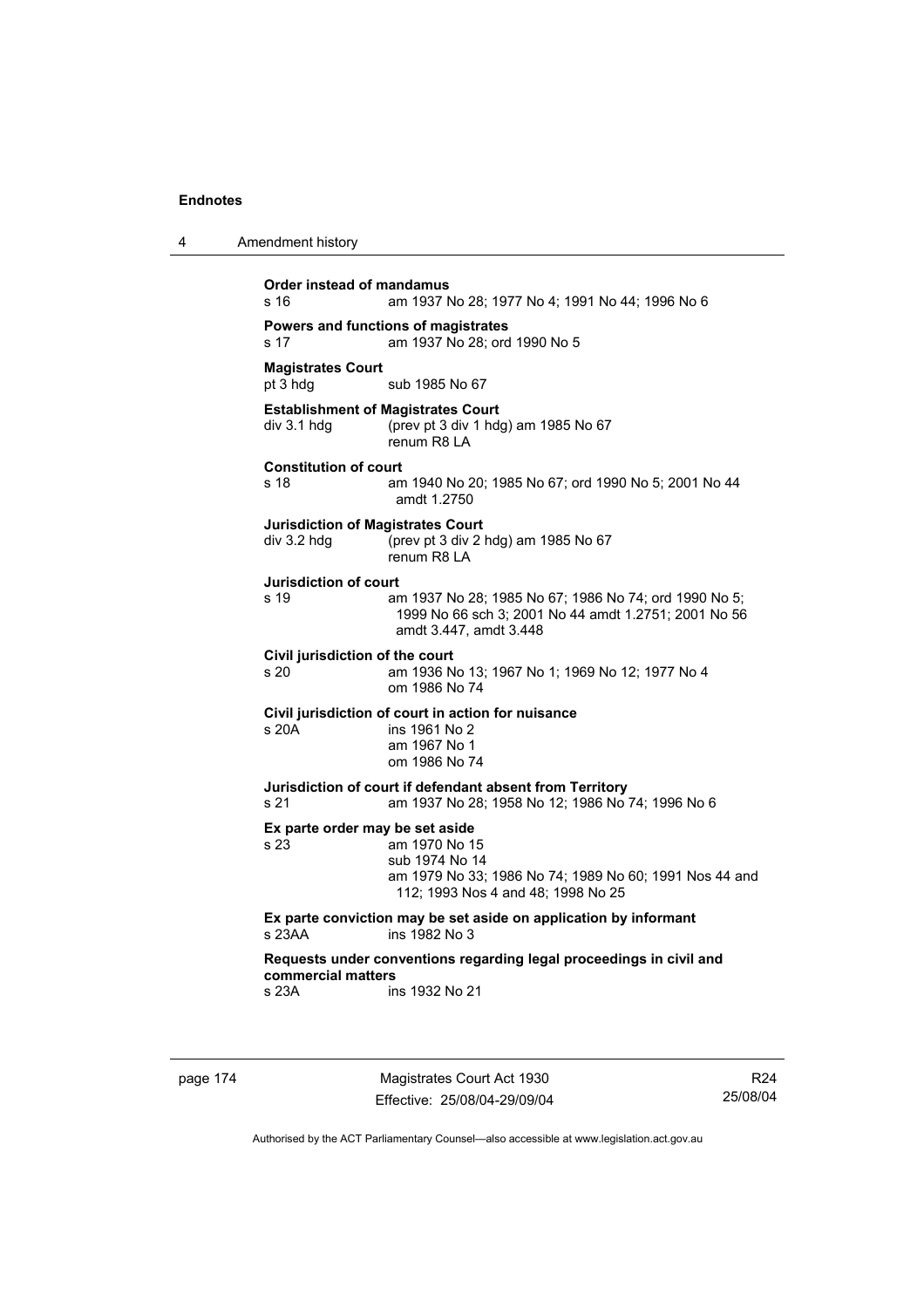| s 34                                     | Demands not to be divided into 2 suits or complaints<br>om 1986 No 74                                        |  |
|------------------------------------------|--------------------------------------------------------------------------------------------------------------|--|
| s 33                                     | Complaint may be for 1 or more matters<br>am 1967 No 1; 1969 No 12; 1977 No 4<br>om 1986 No 74               |  |
| s 32                                     | Commencement of action by entry of complaint<br>am 1961 No 2<br>om 1986 No 74                                |  |
| <b>Complaints</b><br>pt 4 div 3 hdg      | om 1986 No 74                                                                                                |  |
| <b>Limitation of proceedings</b><br>s 31 | am 1989 No 59; ord 1990 No 5; 1996 No 6; 1999 No 59 s 3<br>om 2001 No 63 s 58                                |  |
| s 27A                                    | Authority to appear etc in place of informant<br>ins 1974 No 14<br>om 1985 No 17                             |  |
| s 27                                     | Description of persons and property and of offences<br>am ord 1990 No 5                                      |  |
| Laying of informations<br>s 26           | am 1991 No 38; 1993 No 4; 1994 No 4                                                                          |  |
| <b>Informations</b><br>s 25              | sub 1974 No 14<br>am 1986 No 74: 1996 No 6                                                                   |  |
| <b>Informations</b><br>div 4.2 hdg       | (prev pt 4 div 2 hdg) renum R8 LA                                                                            |  |
| General<br>div 4.1 h dq                  | (prev pt 4 div 1 hdg) renum R8 LA                                                                            |  |
| s 24B                                    | Procedure after removal of cases<br>ins 1937 No 28<br>am 1953 No 14; 1980 No 10; 1985 No 67<br>om 1986 No 74 |  |
| s 24A                                    | Removal of civil cases to the Supreme Court<br>ins 1937 No 28<br>om 1986 No 74                               |  |
| s 24                                     | Cases excepted from court's jurisdiction<br>om 1986 No 74                                                    |  |
| s 23B                                    | ins 1985 No 18<br>am 1991 No 44                                                                              |  |

R24 25/08/04

Magistrates Court Act 1930 Effective: 25/08/04-29/09/04 page 175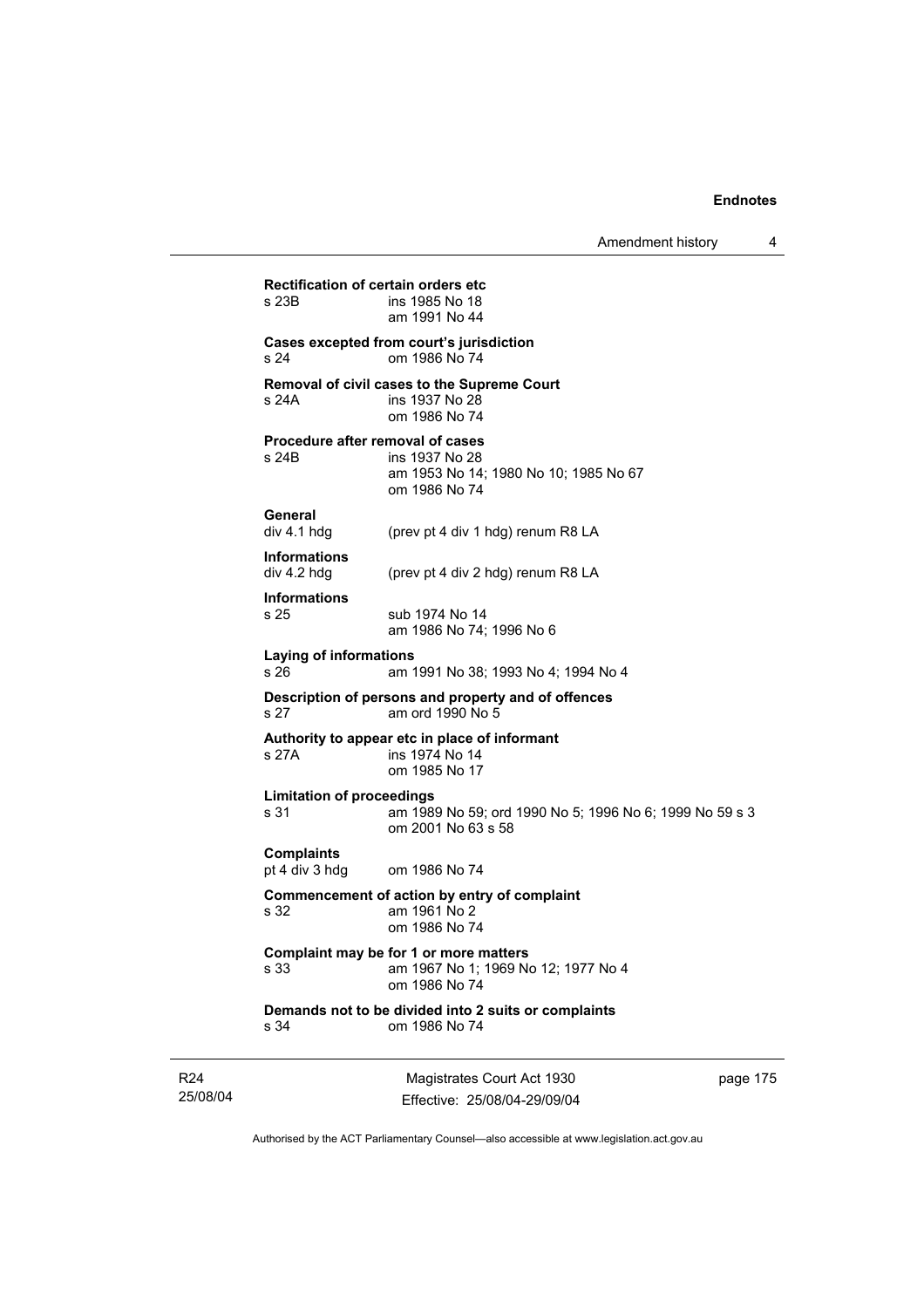4 Amendment history **Infant may sue**  am 1974 No 47 om 1986 No 74

## **Copy of information or complaint**  s 36 om 1986 No 74

**Summonses**  div 4.4 hdg (prev pt 4 div 4 hdg) renum R8 LA

**When magistrate may issue summons**  s 37 am 1986 No 74; 1989 No 55; ord 1990 No 5; 1991 No 38; 1993 No 4; 1996 No 6

**Form of summons** 

am 1937 No 28; 1979 No 33; 1986 No 74; 1996 No 6

**Ex parte proceedings**  s 39 om 1986 No 74

## **Signature and contents of summons**  s 40 am 1979 No 33

om 1996 No 6

**Service of summons**  s 41 sub 1937 No 28 am 1953 No 14; 1986 No 74; 1991 No 44; ss renum R10 LA

# **Warrants of arrest**

div 4.5 hdg (prev pt 4 div 5 hdg) renum R8 LA

#### **Issue of warrant and summons**  s 42 am 1974 No 14, 1979 No 33; ss renum R10 LA

**Procedure on filing indictment** 

s 43 am 1937 No 28; ord 1990 No 5; 1992 No 9; 1996 No 6

#### **Warrants to be signed and, where so required, sealed**

s 46 om 1996 No 6

# **Form of arrest warrant**

s 47 am 1998 No 67

#### **Bail of persons arrested without a warrant**  s 50 am 1991 No 44 om 1992 No 9

General<br>div 5.1 hdg

(prev pt 5 div 1 hdg) renum R8 LA

# **Hearings to be in public except in special circumstances**  s 51 am 1986 No 74

sub 1996 No 6

page 176 Magistrates Court Act 1930 Effective: 25/08/04-29/09/04

R24 25/08/04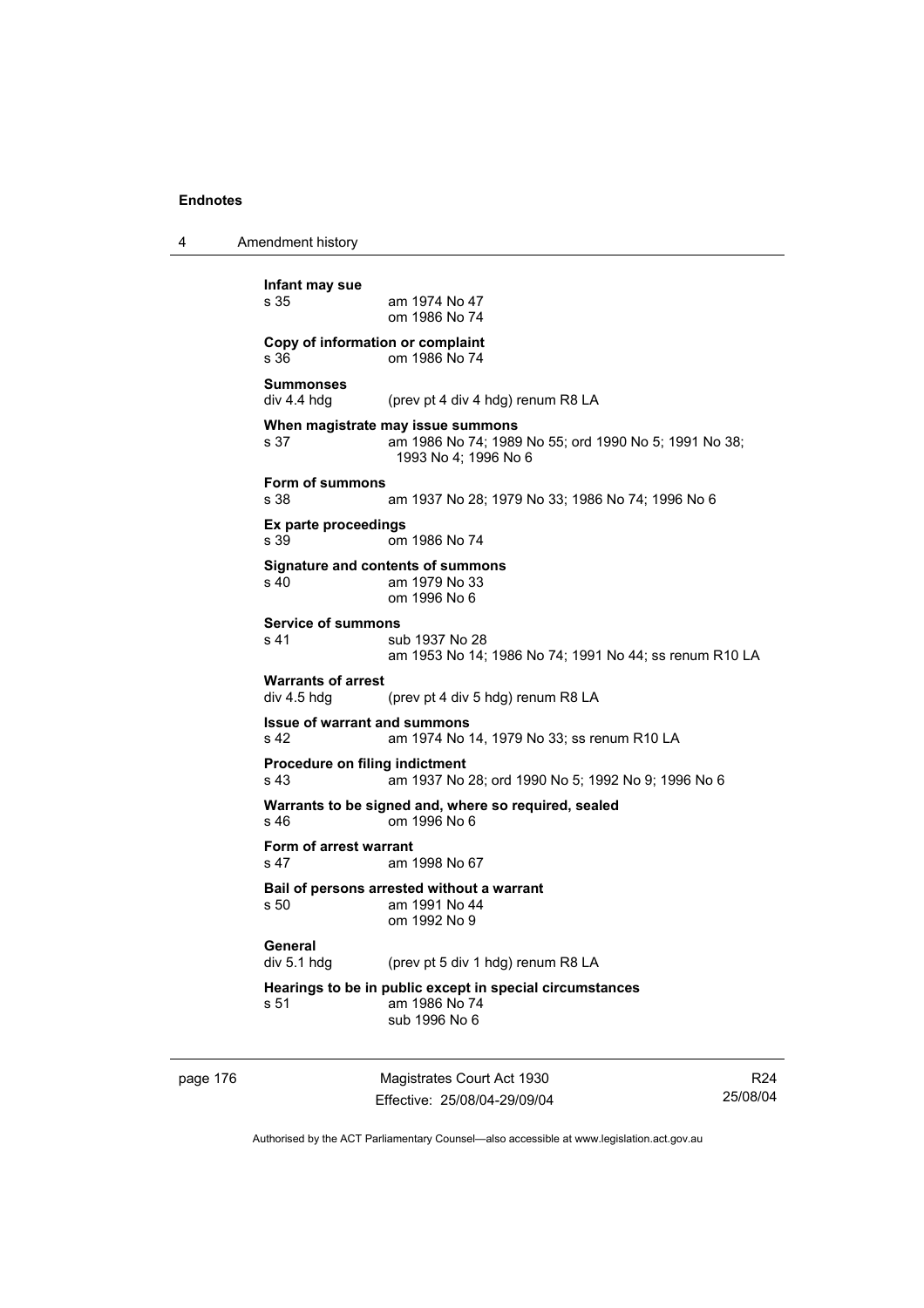**Exclusion of strangers**<br>**s** 52 **cm** om 1996 No 6 **Conduct of case**  s 53 am 1986 No 74; 1996 No 6 **If both parties present in court to hear case**<br>s 54 am 1986 No 74; 1991 No 7 am 1986 No 74; 1991 No 79; 1993 No 2; 1996 No 6 **Interpreter**  s 54AA ins 1991 No 79 om 1993 No 2 **Recording of proceedings**  s 54A ins 1980 No 4 am 1985 No 41; 1986 Nos 71, 74 and 83; ord 1990 No 5; 1991 Nos 44 and 106; 1999 No 22 s 19; 1999 No 66 sch 3; 2000 No 17 s 3 sch 1; ss renum R10 LA; A2003-48 amdt 2.9 Evidence<br>div 5.2 hdg (prev pt 5 div 2 hdg) renum R8 LA **Power to order witnesses out of Court**  s 56 am 1986 No 74 om 1996 No 6 **Husband or wife of complainant or defandant to be competent witness**  s 57 om 1986 No 74 **Defendant and husband or wife, when competent in criminal proceedings**  s 58 om A2004-2 amdt 2.14 **Proof of negative etc**<br>s 59 am am ord 1990 No 5 om A2004-15 amdt 3.20 **Record of proceedings and transcript**  s 60 sub 1958 No 12; 1967 No 1 am 1972 No 37 sub 1974 No 14; 1980 No 4 am 1991 No 44; 1999 No 22 s 20 **Informant may request witnesses to attend**  s 60A ins 1996 No 6 **Power of magistrate to summon witnesses**<br>s 61 am 1986 No 74 am 1986 No 74 sub 1996 No 6 **Service of summons on witness**  s 62 sub 1937 No 28; 1996 No 6

R24 25/08/04

Magistrates Court Act 1930 Effective: 25/08/04-29/09/04 page 177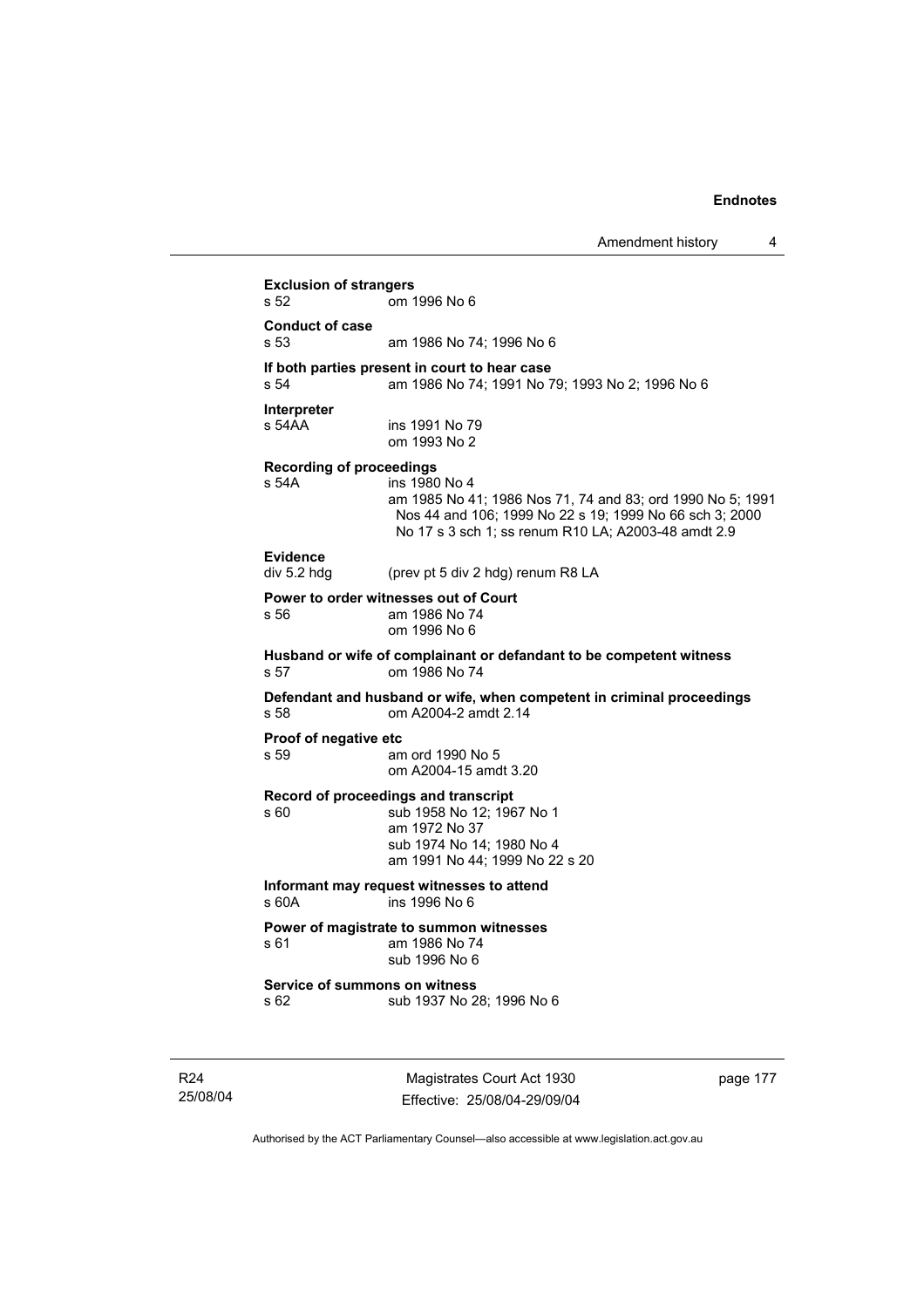4 Amendment history

page 178 Magistrates Court Act 1930 Effective: 25/08/04-29/09/04 R24 25/08/04 **Witnesses entitled to claim expenses**  s 62A ins 1996 No 6 **Warrant to bring witness to court**  s 63 am 1967 No 1 sub 1996 No 6 **Refusal of witness to be examined**  s 65 am 1976 No 42; 1986 No 74 om 1994 No 61 **Production of documents before magistrate**  s 66 am 1937 No 28 **Setting aside summons**  s 66A ins 1987 No 56 **Person about to leave Territory may be ordered to be examined or produce documents**  s 67 am 1980 No 4; 1986 No 74; 1996 No 6; ss renum R10 LA **Examination of witnesses—application of Magistrates Court (Civil Jurisdiction) Act**  s 67A ins 1986 No 74 am ord 1990 No 5; 1995 No 46 **Affidavits—application of Magistrates Court (Civil Jurisdiction) Act**  ins 1986 No 74 am ord 1990 No 5; 1995 No 46 **Witnesses' rights and liabilities**  s 68 am 1996 No 6 **Depositions to be delivered to registrar**  s 69 hdg am 1991 No 44 s 69 am 1958 No 12; 1967 No 1; 1980 No 4; 1991 No 44 **Remand**  div 5.3 hdg (prev pt 5 div 3 hdg) renum R8 LA **Remand of defendant**  s 70 am 1977 No 61; 1996 No 6 sub 1996 No 82 am 1998 No 67 sub A2004-14 amdt 2.4 **Verbal remand**  am 1996 No 6 om 1996 No 82 **Hearing of bail applications**  s 72A ins 1999 No 22 s 21 am 2000 No 17 s 3 sch 1; A2003-48 amdt 2.10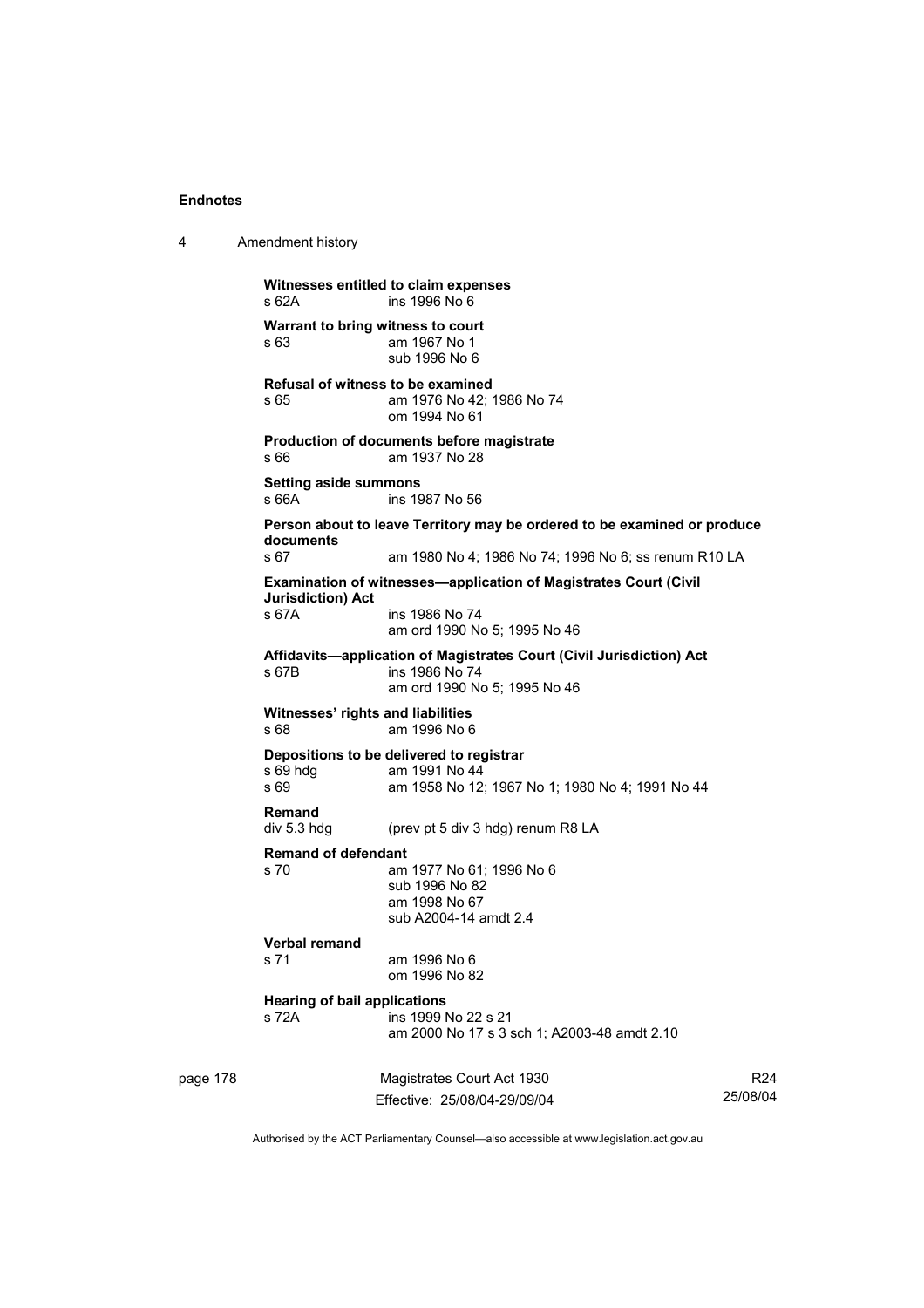**Defendant's appearance in proceedings other than bail proceedings**  s 72B ins 1999 No 22 s 21 **Bail of defendant during examination**  s 73 am 1992 No 9 **Committal and recognisance**<br>div 5.4 hdg (prev pt 5 d) (prev pt 5 div 4 hdg) renum R8 LA **Application of div 5.4**  s 73A ins 1986 No 74 am 1995 No 46 **Committal or detention before decision**  s 74 am 1996 Nos 6 and 82 **Committal of witness or of defendant after decision**  s 75 sub 1976 No 42 am 1996 No 82 **Witnesses may be discharged on recognisance**  s 76 am 1986 No 74; 1994 No 61 **Recognisances**  s 77 am 1970 No 15; 1992 No 9 **Issue of warrant for non-appearance**  s 78 am 1992 No 9 **Recognisances taken out of court**<br>
s 79 am 1974 No 14; am 1974 No 14; 1976 No 42; 1991 No 44; 1992 No 9; 1996 No 6 **Forfeited recognisances—how enforced**  s 80 am 1974 No 14; 1984 No 62; 1986 No 53; ord 1990 No 5; 1992 No 9; 1996 No 6 **Arrest of principal by sureties**  s 81 am 1937 No 28; 1976 No 42 om 1992 No 9 **Conveying persons to custody**  s 82 am 1976 No 42; 1996 No 82 **Adjournment of proceedings**  div 5.5 hdg (prev pt 5 div 5 hdg) renum R8 LA **Particular cases may be adjourned**  s 84 am 1986 No 74; 1992 No 9; 1996 No 6 **Proceedings if either party not present at adjourned hearing**  s 85 am 1986 No 74; 1996 No 6

R24 25/08/04

Magistrates Court Act 1930 Effective: 25/08/04-29/09/04 page 179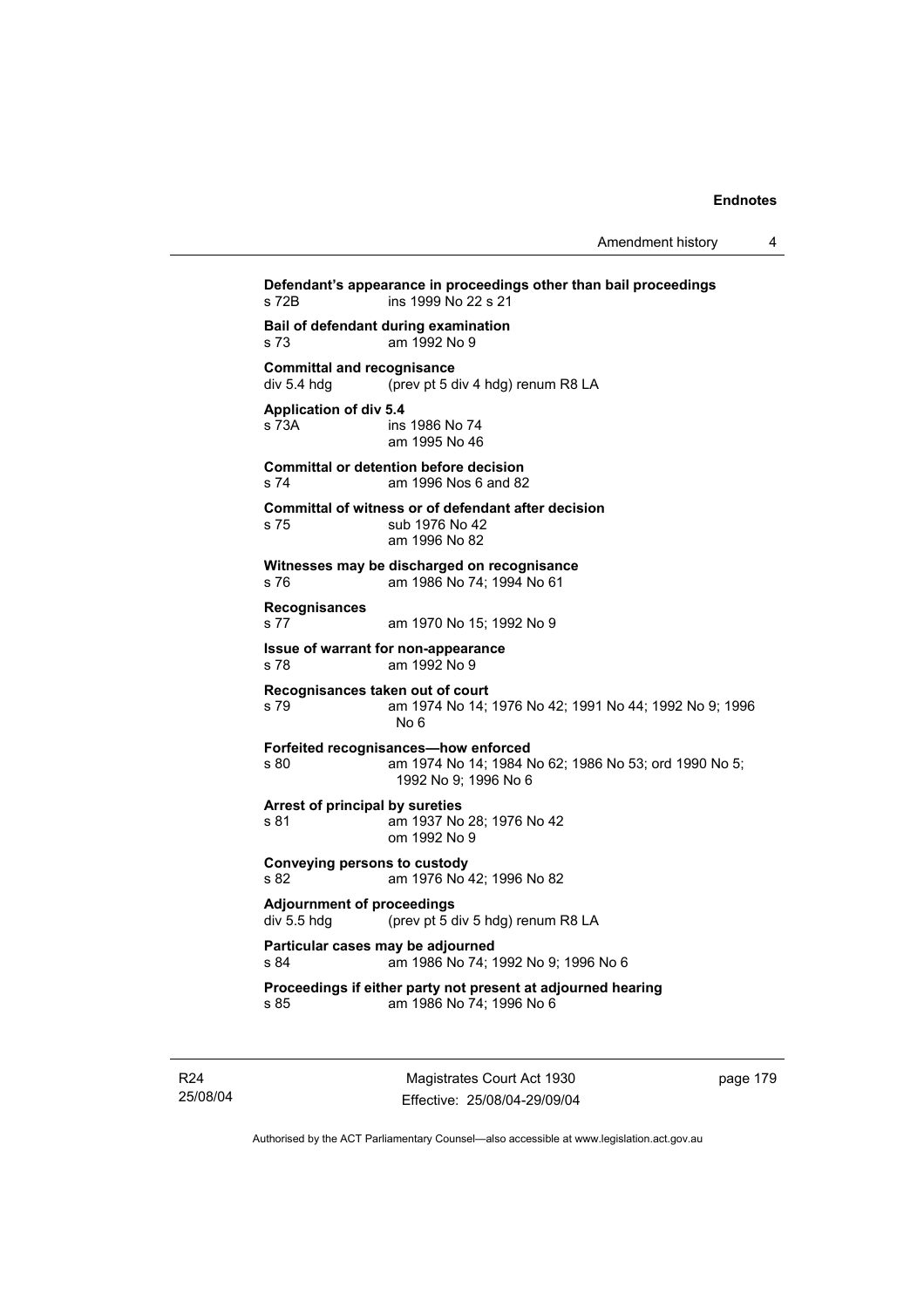| 4        | Amendment history                                                                                        |                                                                                                                                                                   |                             |  |
|----------|----------------------------------------------------------------------------------------------------------|-------------------------------------------------------------------------------------------------------------------------------------------------------------------|-----------------------------|--|
|          | s 86                                                                                                     | Proceedings if both parties present at adjourned hearing<br>am 1996 No 6                                                                                          |                             |  |
|          | s 87                                                                                                     | Witnesses to attend adjourned sittings<br>am 1977 No 61                                                                                                           |                             |  |
|          | <b>Postponement of hearing</b><br>s 88                                                                   | am 1986 No 74; 1991 No 44                                                                                                                                         |                             |  |
|          | <b>Preliminary</b><br>div 6.1A hdg                                                                       | (prev pt 6 div 1A hdg) ins 1987 No 56<br>renum R8 LA                                                                                                              |                             |  |
|          | Meaning of jury in pt 6<br>s 88A                                                                         | ins 1987 No 56                                                                                                                                                    |                             |  |
|          | Institution of proceedings<br>div 6.1 hdg                                                                | (prev pt 6 div 1 hdg) renum R8 LA                                                                                                                                 |                             |  |
|          | Disobedience of summons<br>s 89                                                                          | am 1977 No 61                                                                                                                                                     |                             |  |
|          | s 89A                                                                                                    | Accused person may be excused from attendance before court<br>ins 1977 No 61<br>am 1987 No 56; 1992 No 9; 1996 No 6                                               |                             |  |
|          | s 90                                                                                                     | Procedure if informant proposes to tender written statements to court<br>sub 1958 No 12<br>am 1967 No 1<br>sub 1974 No 14<br>am 1977 No 61; 1991 No 44; 1996 No 6 |                             |  |
|          | s 90AA                                                                                                   | Written statements may be admitted in evidence<br>ins 1974 No 14<br>am 1991 No 44; 1996 No 6                                                                      |                             |  |
|          | s 90AB                                                                                                   | Preliminary examination if written statements not tendered<br>ins 1974 No 14<br>am 1977 No 61; 1996 No 6                                                          |                             |  |
|          | Attendance not required under s 90AA or s 90AB if order made under s 89 (1)<br>s 90ABA<br>ins 1977 No 61 |                                                                                                                                                                   |                             |  |
|          | s 90A                                                                                                    | Plea of guilty in committal proceedings<br>ins 1958 No 12<br>am 1985 No 41; ord 1990 No 5; 1996 No 6; ss renum R10 LA                                             |                             |  |
|          | Court may discharge accused<br>s 91                                                                      | am 1974 No 14; 1987 No 56                                                                                                                                         |                             |  |
|          | s 92                                                                                                     | Proceedings if evidence sufficient to put accused on trial<br>am 1951 No 12; 1958 No 12; 1967 No 1; 1974 No 14; 1977<br>No 61; 1985 No 41; 1986 No 74; 1987 No 56 |                             |  |
| page 180 |                                                                                                          | Magistrates Court Act 1930<br>Effective: 25/08/04-29/09/04                                                                                                        | R <sub>24</sub><br>25/08/04 |  |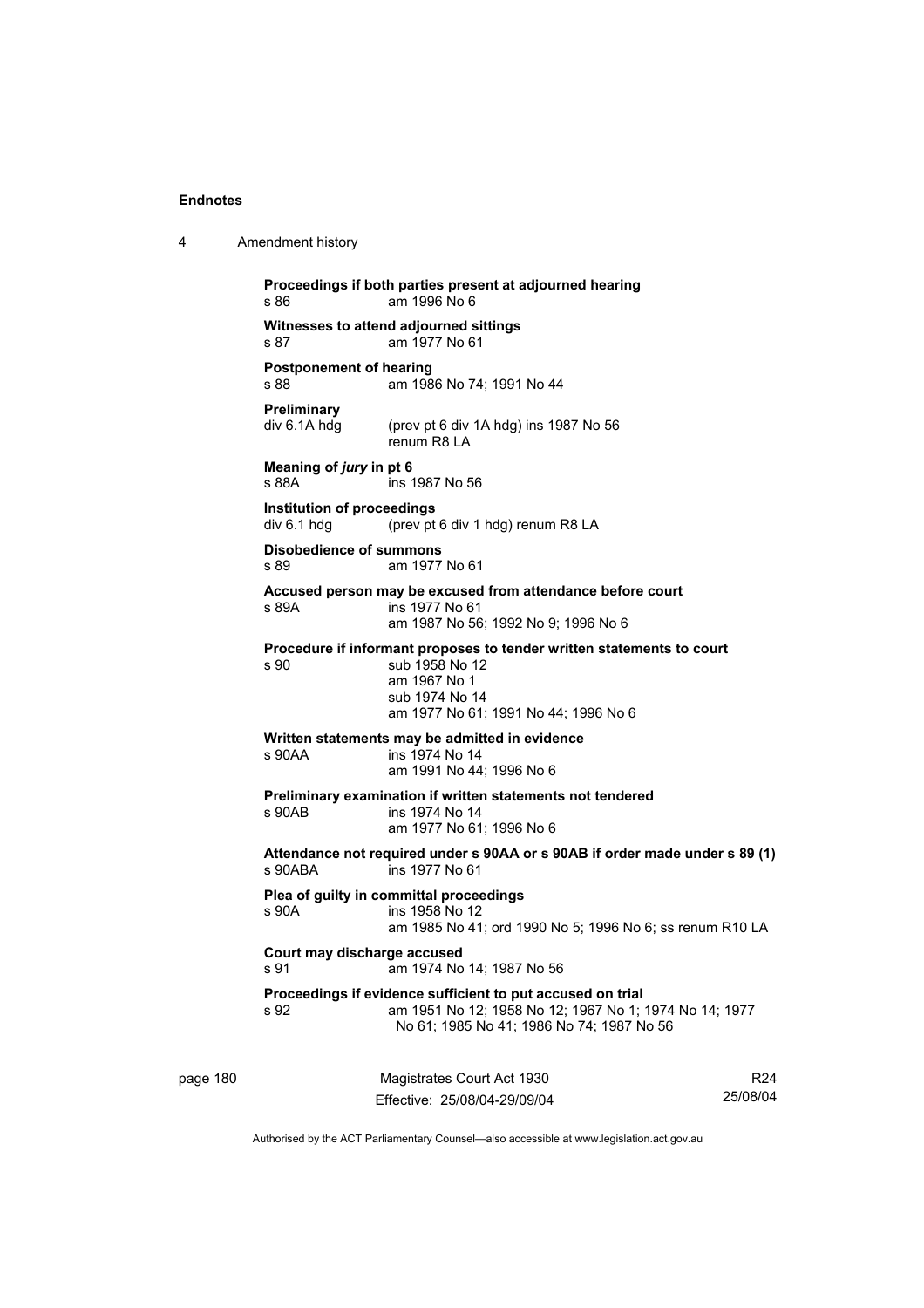| Amendment history |  |
|-------------------|--|
|-------------------|--|

Magistrates Court Act 1930 **Committal for sentence for indictable offence tried summarily**  ins 1974 No 14 **Depositions as evidence**  ins 1985 No 41 **Admissions and confessions**  s 93 am 1958 No 12; 1967 No 1; 1996 No 6 **Proceedings subsequent to hearing of evidence**  div 6.2 hdg (prev pt 6 div 2 hdg) renum R8 LA **Discharge or committal for trial**  s 94 am 1937 No 28; 1976 No 42; 1987 No 56; 1996 No 6 **Depositions of dead or absent persons**  s 95 sub 1958 No 12 am 1967 No 1; 1989 No 59; 1996 No 6 **Costs**  div 6.2A hdg (prev pt 6 div 2A hdg) ins 1984 No 9 renum R8 LA **Discontinued proceedings**  s 97 am 1937 No 28 om 1958 No 12 ins 1984 No 9 am 1987 No 56 **Recognisances of witnesses**  div  $6.\overline{3}$  hdg (prev pt  $6$  div  $3$  hdg) am 1992 No  $9$  renum R8 LA **Bail in capital offences**  s 98 am 1937 No 28 om 1989 No 59 **Admission of persons committed for trial to bail**  s 99 am 1937 No 28; 1976 No 42; 1989 No 59 om 1992 No 9 **Admission of persons committed for trial and are in prison awaiting trial to bail**  s 100 am 1937 No 28; 1976 No 42; 1989 No 59 om 1992 No 9 **Recognisances to be transmitted to Crown Solicitor**  am 1967 No 1; 1976 No 42; 1985 No 17 om 1992 No 9 **Warrant of deliverance**  s 102 am 1976 No 42 om 1992 No 9

R24 25/08/04

Effective: 25/08/04-29/09/04

page 181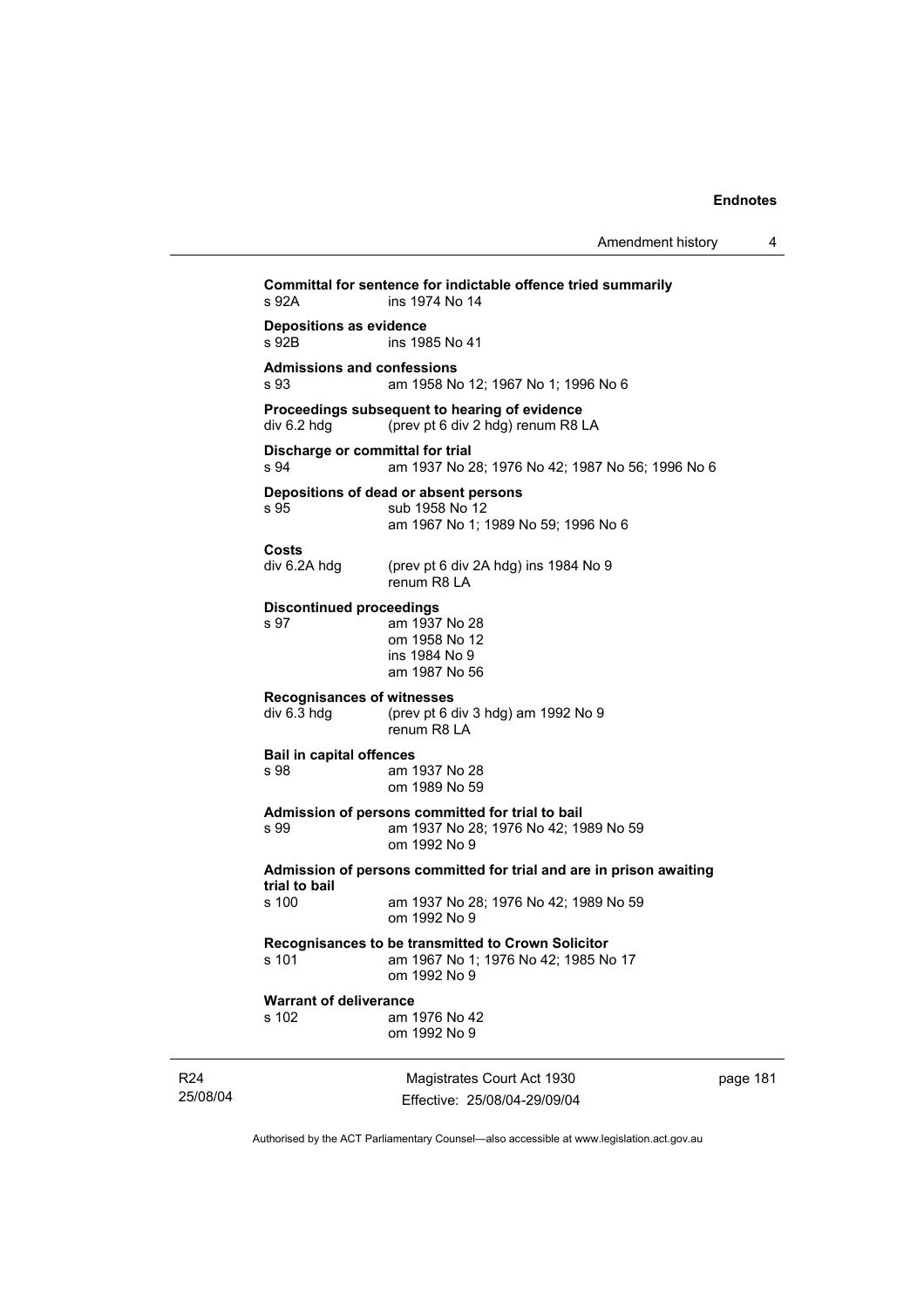| 4 | Amendment history |
|---|-------------------|
|---|-------------------|

**Recognisances of witnesses**<br>div 6.3 hdg (prev pt 6 c (prev pt 6 div 3 hdg) renum R8 LA **Recognisance of witnesses etc**  s 103 am 1974 No 14; 1996 No 6 **Court may commit refractory witness**  s 105 am 1976 No 42 **Miscellaneous**  div 6.4 hdg (prev pt 6 div 4 hdg) renum R8 LA **Transmission of depositions etc to director of public prosecutions**  s 106 am 1967 No 1; 1985 Nos 17 and 41; 1992 No 9 **Delivery of documents to proper officer of court**  s 107 am 1967 No 1; 1985 No 17; 1996 No 6; 1999 No 66 sch 3 **Copies of depositions may be obtained by accused**  s 108 am 1967 No 1; 1999 No 66 sch 3 **Indictable offences dealt with summarily**  s 108A ins 1985 No 41 **Dismissal or adjournment in absence of informant**  s 109 sub 1996 No 6 **Ex parte hearing in absence of defendant**  s 110 am 1974 No 14; 1986 No 83; 1989 No 59; 1996 No 6 **Both parties appearing**  s 112 am 1996 No 6 **If defendant does not admit the case**  s 114 am 1937 No 28 **Court may proceed to hearing in absence of both or either of the parties**  s 115 am 1996 No 6 **Conduct of summary proceedings regulated**  s 116 am 1996 No 6 **Service and pleading by post for certain offences**  pt 7A hdg  $\frac{1}{2}$  ins 1974 No 14 sub 1979 No 33 **Interpretation for pt 7A**  s 116A ins 1974 No 14 sub 1979 No 33 am 1984 No 10; ord 1990 No 5; 1993 No 4; 1996 No 6; 1998 No 54; 1999 No 79 s 5 sch 3

page 182 Magistrates Court Act 1930 Effective: 25/08/04-29/09/04

R24 25/08/04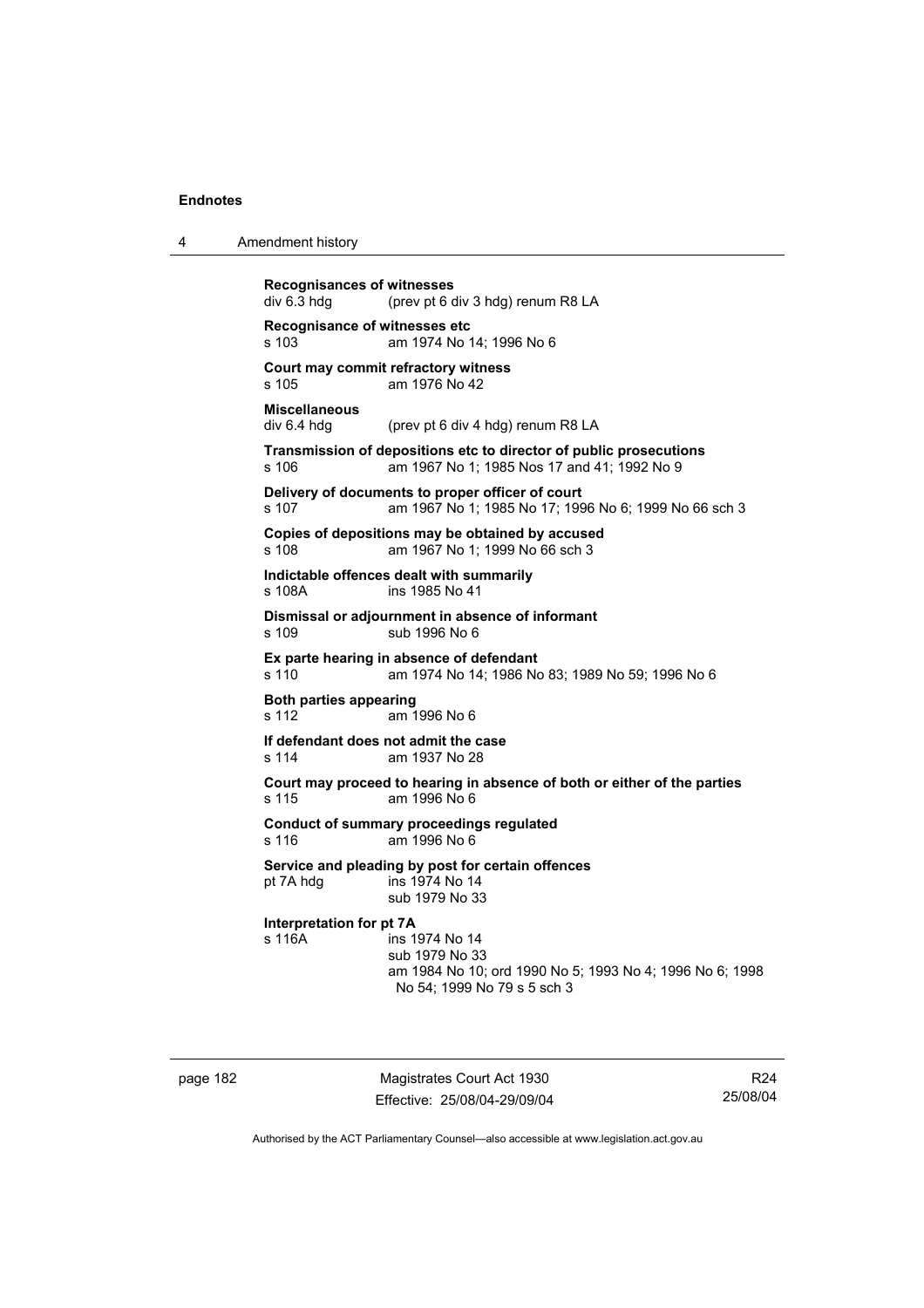| s 116AA                             | ins 1999 No 79 s 5 sch 3<br>am 2001 No 62 amdts 1.1-1.3                                                                          |
|-------------------------------------|----------------------------------------------------------------------------------------------------------------------------------|
| <b>Service of summons</b><br>s 116B | ins 1974 No 14<br>sub 1979 No 33<br>am 1993 No 4                                                                                 |
| <b>Giving of notice</b><br>s 116BA  | ins 1993 No 4                                                                                                                    |
| <b>Proof of service</b><br>s 116C   | ins 1974 No 14<br>sub 1979 No 33<br>am 1991 No 44; 1993 No 4; 1996 No 6                                                          |
| <b>Pleas</b><br>s 116D              | ins 1974 No 14<br>sub 1979 No 33<br>am 1991 No 44; 1993 No 4                                                                     |
| s 116E                              | Procedure if plea of guilty entered<br>ins 1974 No 14<br>sub 1979 No 33<br>am 1991 No 44; 1993 No 4                              |
| s 116F                              | Procedure if notice of intention to defend given<br>ins 1974 No 14<br>sub 1979 No 33<br>am 1991 No 44; 1993 No 4                 |
| s 116FA                             | Procedure if defendant pleads not guilty<br>ins 1989 No 59                                                                       |
| s 116G                              | Procedure if defendant does not plead<br>ins 1974 No 14<br>sub 1979 No 33<br>am 1989 No 59; 1991 No 44; 1993 No 4                |
| s 116H                              | Restricted penalties under pt 7A<br>ins 1974 No 14<br>sub 1979 No 33; 1993 No 4<br>am 1996 No 6; 1998 No 25; A2003-56 amdt 3.162 |
| s 116I                              | <b>Consequences of conviction ex parte</b><br>ins 1974 No 14<br>sub 1979 No 33<br>am 1991 No 44; 1993 No 4; 1996 No 6            |

R24 25/08/04

Magistrates Court Act 1930 Effective: 25/08/04-29/09/04 page 183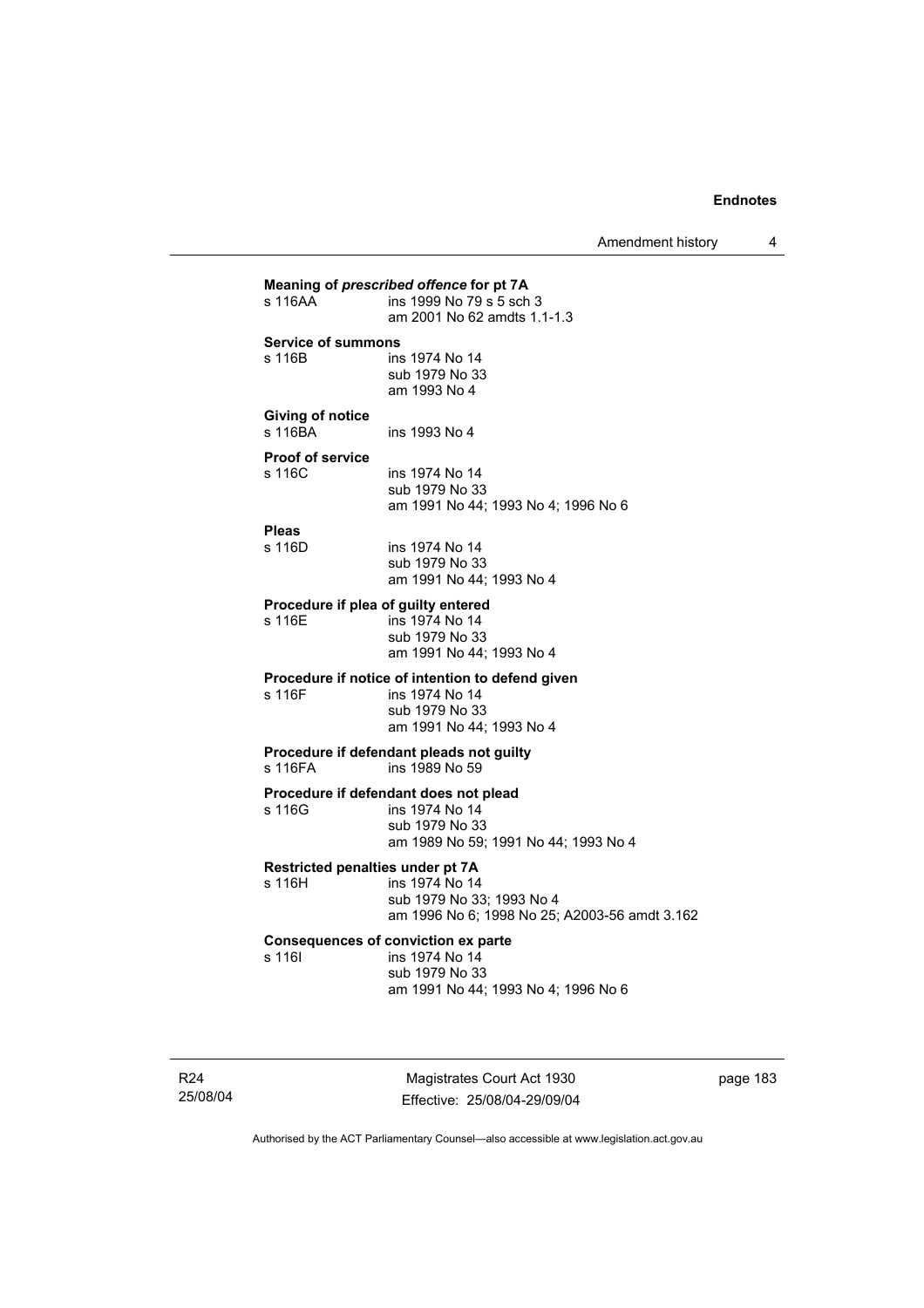4 Amendment history

| page 184 |                                                             | Magistrates Court Act 1930                                                                                                                                                                                                                                                                                                                                                                                                                                                                                                                                                                                                                                                                                                                                         | R <sub>24</sub> |
|----------|-------------------------------------------------------------|--------------------------------------------------------------------------------------------------------------------------------------------------------------------------------------------------------------------------------------------------------------------------------------------------------------------------------------------------------------------------------------------------------------------------------------------------------------------------------------------------------------------------------------------------------------------------------------------------------------------------------------------------------------------------------------------------------------------------------------------------------------------|-----------------|
|          | s 121                                                       | <b>Contents of infringement notices</b><br>om 1986 No 74<br>ins 2001 No 77 s 21                                                                                                                                                                                                                                                                                                                                                                                                                                                                                                                                                                                                                                                                                    |                 |
|          | <b>Service of infringement notices</b><br>s 120             | om 1986 No 74<br>ins 2001 No 77 s 21<br>am A2004-42 amdt 1.8, amdt 1.9<br>sub A2004-47 amdt 1.2                                                                                                                                                                                                                                                                                                                                                                                                                                                                                                                                                                                                                                                                    |                 |
|          | div 8.2 hdg                                                 | Infringement and reminder notices<br>ins 2001 No 77 s 21                                                                                                                                                                                                                                                                                                                                                                                                                                                                                                                                                                                                                                                                                                           |                 |
|          | s 119                                                       | Regulations about infringement notice offences<br>om 1986 No 74<br>ins 2001 No 77 s 21<br>am A2003-2 s 70                                                                                                                                                                                                                                                                                                                                                                                                                                                                                                                                                                                                                                                          |                 |
|          | Purpose and effect of pt 8<br>s 118                         | om 1986 No 74<br>ins 2001 No 77 s 21                                                                                                                                                                                                                                                                                                                                                                                                                                                                                                                                                                                                                                                                                                                               |                 |
|          | Preliminary<br>div 8.1 hdg<br>Definitions for pt 8<br>s 117 | ins 2001 No 77 s 21<br>om 1986 No 74<br>ins 2001 No 77 s 21<br>def another jurisdiction ins A2004-47 amdt 1.1<br>def authorised person sub 2002 No 30 amdt 3.587<br>def <i>driver</i> ins A2004-47 amdt 1.1<br>def home address ins A2004-47 amdt 1.1<br>def illegal user declaration ins A2004-47 amdt 1.1<br>def known offender declaration ins A2004-47 amdt 1.1<br>def registered ins A2004-47 amdt 1.1<br>def registered operator ins A2004-47 amdt 1.1<br>def responsible person ins A2004-47 amdt 1.1<br>def sold vehicle declaration ins A2004-47 amdt 1.1<br>def trader's plate ins A2004-47 amdt 1.1<br>def unknown offender declaration ins A2004-47 amdt 1.1<br>def vehicle ins A2004-47 amdt 1.1<br>def vehicle related offence ins A2004-47 amdt 1.1 |                 |
|          | pt 8 hdg                                                    | Infringement notices for certain offences<br>om 1986 No 74<br>ins 2001 No 77 s 21                                                                                                                                                                                                                                                                                                                                                                                                                                                                                                                                                                                                                                                                                  |                 |
|          | Date of conviction<br>s 116J                                | ins 1974 No 14<br>om 1979 No 33                                                                                                                                                                                                                                                                                                                                                                                                                                                                                                                                                                                                                                                                                                                                    |                 |
|          |                                                             |                                                                                                                                                                                                                                                                                                                                                                                                                                                                                                                                                                                                                                                                                                                                                                    |                 |

Authorised by the ACT Parliamentary Counsel—also accessible at www.legislation.act.gov.au

25/08/04

Effective: 25/08/04-29/09/04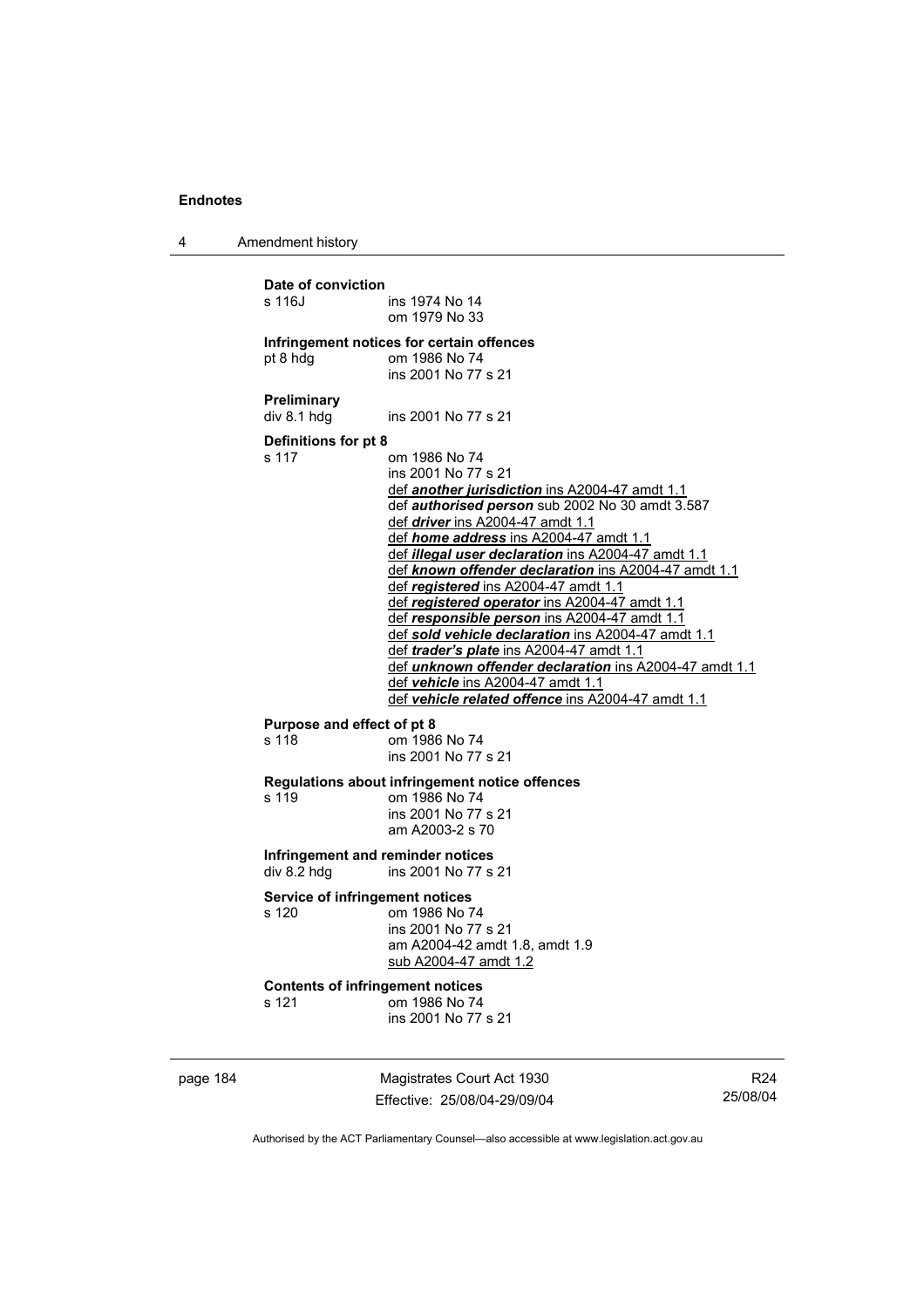# **Additional information in infringement notices**  om 1986 No 74 ins 2001 No 77 s 21 **Time for payment of infringement notice penalty**  s 123 sub 1937 No 28 om 1986 No 74 ins 2001 No 77 s 21 **Extension of time to pay penalty**<br>s 124 cm 1986 No 74 om 1986 No 74 ins 2001 No 77 s 21 **Effect of payment of infringement notice penalty**<br>s 125 am 1937 No 28 am 1937 No 28 om 1986 No 74 ins 2001 No 77 s 21 **Application for withdrawal of infringement notice**  s 126 om 1986 No 74 ins 2001 No 77 s 21 **Withdrawal of infringement notice**<br>s 127 sub 1937 No 28 sub 1937 No 28 om 1986 No 74 ins 2001 No 77 s 21 **Guidelines about withdrawal of infringement notices**  am 1937 No 28 om 1986 No 74 ins 2001 No 77 s 21 **Reminder notices**  s 129 sub 1967 No 1 am 1980 No 4 om 1986 No 74 ins 2001 No 77 s 21 **Contents of reminder notices**  s 130 om 1986 No 74 ins 2001 No 77 s 21 **Additional information in reminder notices**  s 131 om 1986 No 74 ins 2001 No 77 s 21 **Additional provisions for vehicle-related offences** div 8.2A hdg ins A2004-47 amdt 1.3 **Meaning of** *infringement notice* s 131A ins A2004-47 amdt 1.3

R24 25/08/04

Magistrates Court Act 1930 Effective: 25/08/04-29/09/04 page 185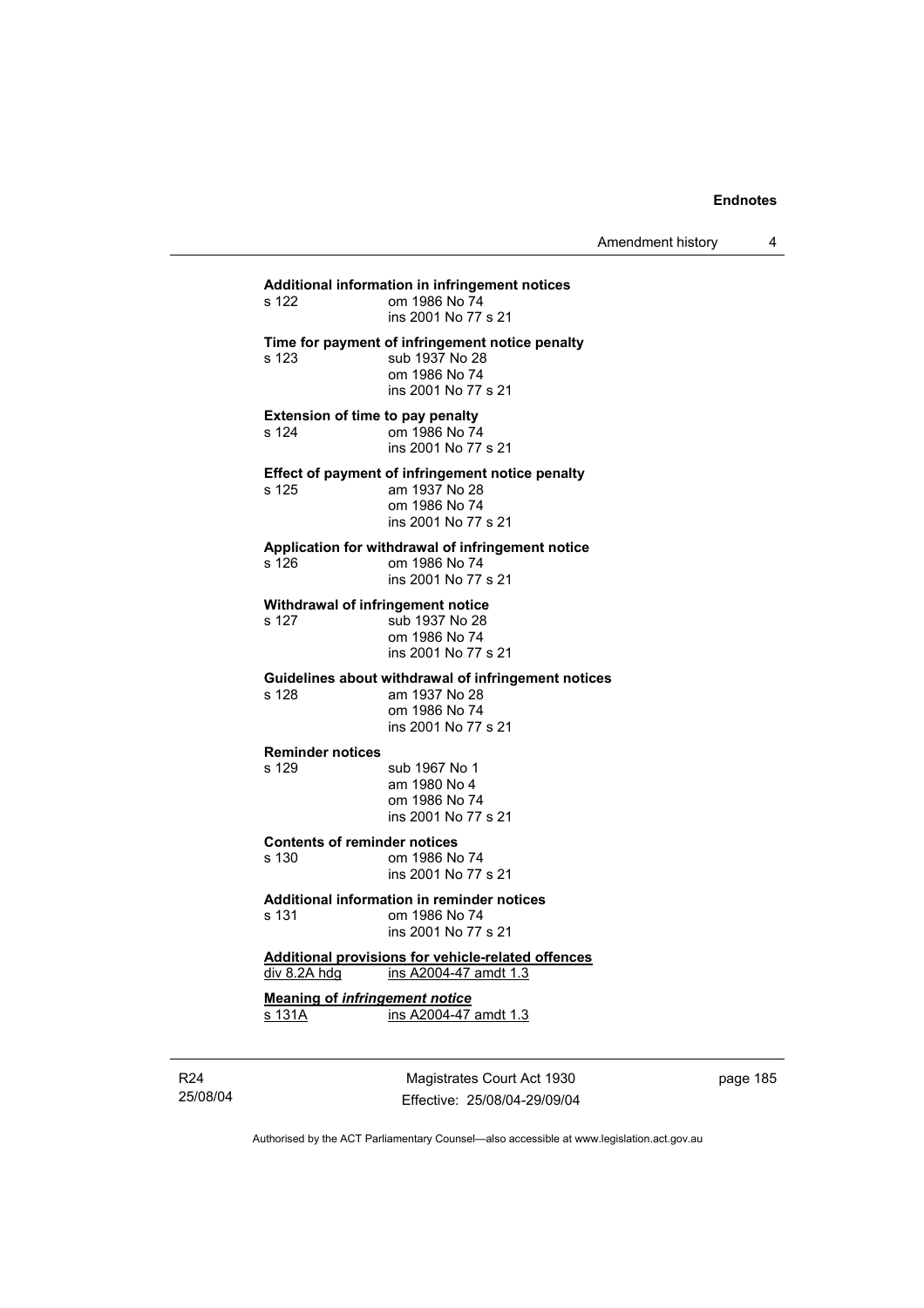4 Amendment history

**Service of infringement notice on responsible person for vehicles** ins A2004-47 amdt 1.3 am A2004-42 amdt 1.10 **Liability for vehicle-related offences** s 131C ins A2004-47 amdt 1.3 **Illegal user declarations** s 131D **ins A2004-47** amdt 1.3 **Known offender declarations** s 131E **ins A2004-47** amdt 1.3 **Sold vehicle declarations** s 131 F ins A2004-47 amdt 1.3 **Unknown offender declarations** s 131G ins A2004-47 amdt 1.3 **Disputing liability**  div 8.3 hdg ins 2001 No 77 s 21 **Disputing liability for infringement notice offence**  s 132 am 1967 No 1; 1969 No 12; 1977 No 4 om 1986 No 74 ins 2001 No 77 s 21 **Extension of time to dispute liability**  s 133 am 1937 No 28 om 1986 No 74 ins 2001 No 77 s 21 **Procedure if liability disputed**<br>s 134 **ins 2001 No**  $ins 2001$  No 77 s 21 am A2004-42 amdt 1.12 **Miscellaneous**  ins 2001 No 77 s 21 **Authorised people for infringement notice offences**  s 134A ins 1968 No 25 om 1986 No 74 ins 2002 No 30 amdt 3.588 **Money recovered by infant or person of unsound mind**  ins 1968 No 25 am 1978 No 46 om 1986 No 74

page 186 Magistrates Court Act 1930 Effective: 25/08/04-29/09/04

R24 25/08/04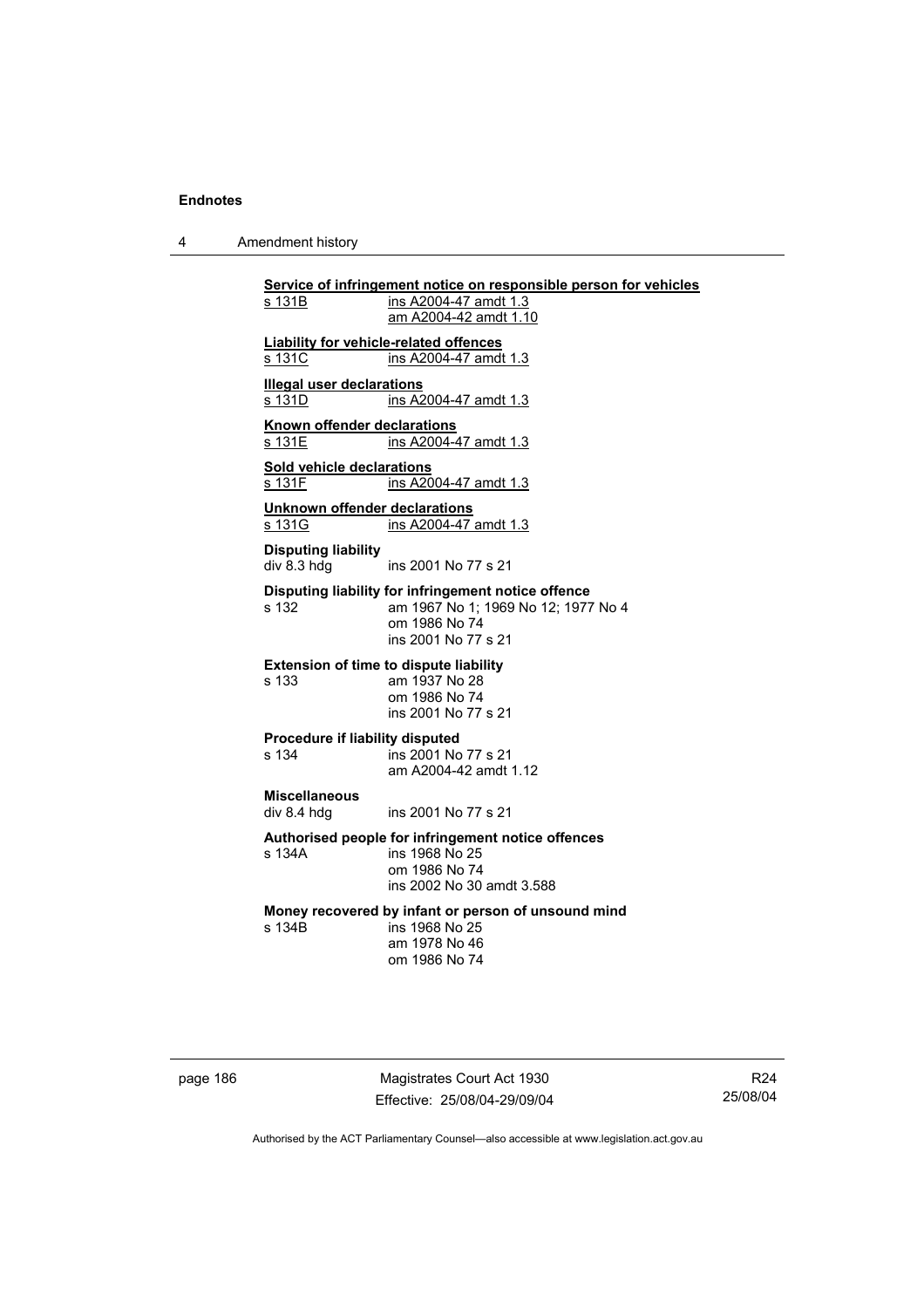Amendment history 4

# **Delegation of administering authority's functions**  am 1937 No 28 om 1986 No 74 ins 2001 No 77 s 21 sub 2002 No 30 amdt 3.589 **Evidentiary certificates**  s 136 om 1986 No 74 ins 2001 No 77 s 21 **Default summons**  s 137 om 1986 No 74 **Service of default summons**  s 138 om 1986 No 74 **Ground of defence to be in writing lodged with the clerk**  s 139 am 1937 No 28; 1958 No 12; 1970 No 15 om 1986 No 74 **Trial**  am 1958 No 12; 1970 No 15 om 1986 No 74 General<br>div 9.1 hdg (prev pt 9 div 1 hdg) renum R8 LA **Minute of decision and notice to defendant**  s 141 am 1972 No 37; ord 1990 No 5; 1991 No 44; 1993 No 4; 1996 Nos 6 and 68; 1998 No 25; 1999 No 91 sch 2; ss renum R10 LA **Formal convictions and orders**  s 142 am 1937 No 28; 1991 No 44 **Proceedings in case of dismissal**  s 143 am 1986 No 74; 1991 No 44 **Copies of informations and other documents**  s 144 sub 1967 No 1 am 1980 No 10; 1986 No 74; 1991 Nos 38 and 44; 1994 No 4 **Imprisonment in first instance**  s 145 am 1996 No 6 **Enforcement of fines**<br>div 9.2 hdg (pr (prev pt 9 div 2 hdg) sub 1994 No  $61$  am 1998 No 25 renum R8 LA

Magistrates Court Act 1930 Effective: 25/08/04-29/09/04 page 187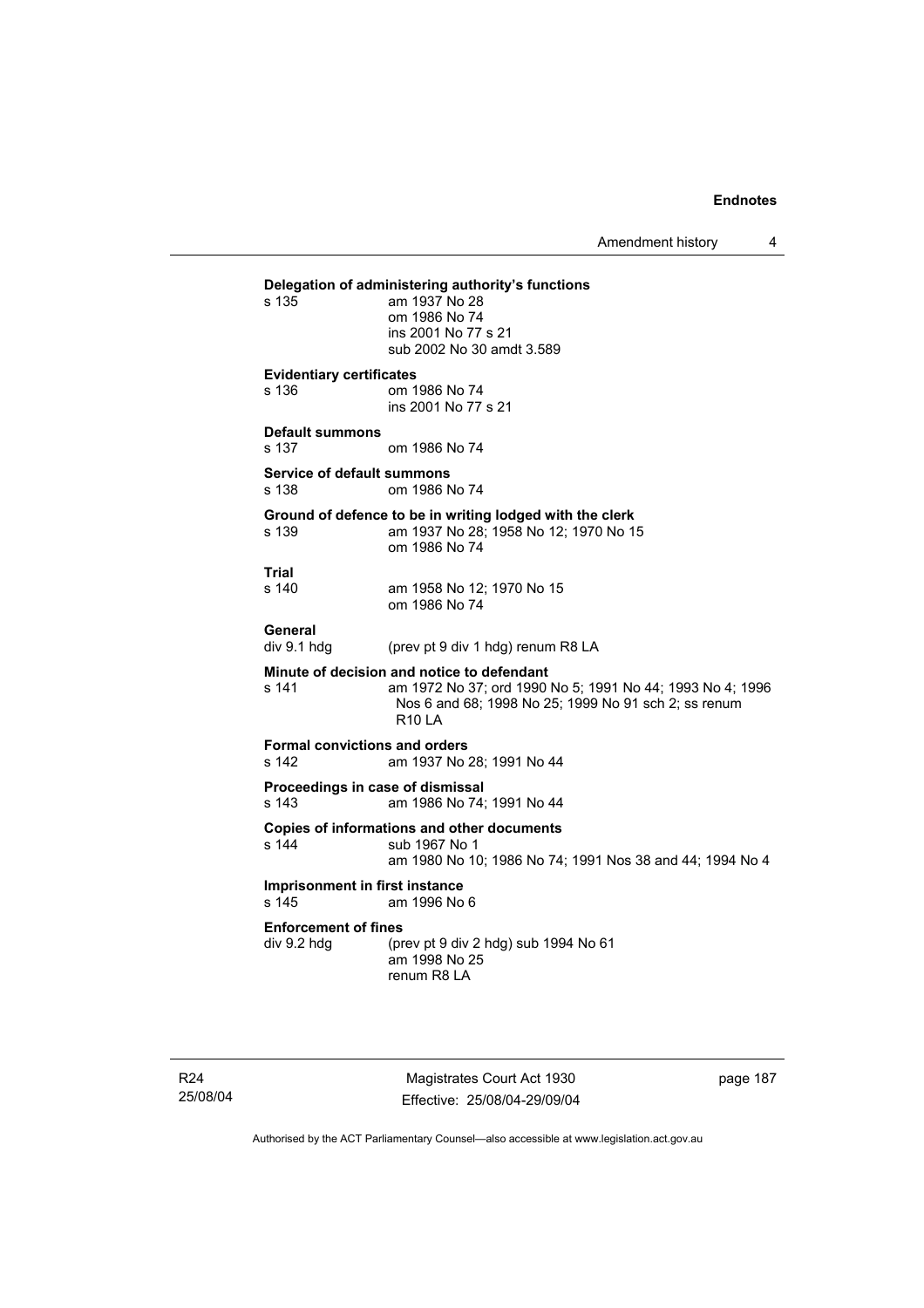4 Amendment history

| Definitions for div 9.2<br>s 146           | om 1986 No 57<br>ins 1989 No 60<br>sub 1991 No 112<br>am 1993 No 4; 1998 No 25; 1999 No 91 s 13 sch 2                                                           |
|--------------------------------------------|-----------------------------------------------------------------------------------------------------------------------------------------------------------------|
| s 146A                                     | No imprisonment for breach of reparation order<br>ins ord 1990 No 1<br>am 1996 No 6<br>om 1998 No 25                                                            |
| <b>Payment of fine</b><br>s 147            | am 1968 No 25; 1977 No 34; 1986 No 74; 1989 No 60; ord<br>1990 No 5; 1991 No 112; 1992 No 23; 1993 No 4; 1994 Nos<br>4, 45 and 61; 1995 No 46<br>sub 1998 No 25 |
| Notice of address etc<br>s 147A            | ins 1989 No 60<br>am 1991 Nos 44 and 112; 1993 No 48<br>sub 1998 No 25                                                                                          |
| Access to particulars of address<br>s 147B | ins 1998 No 25                                                                                                                                                  |
| Doubtful service<br>s 147C                 | ins 1998 No 25                                                                                                                                                  |
| Court may allow time to pay<br>s 148       | am 1974 No 14; 1979 No 33; 1991 No 44; 1998 No 25; ss<br>renum R10 LA                                                                                           |
| <b>Penalty notice</b><br>s 149             | om 1986 No 74<br>ins 1998 No 25                                                                                                                                 |
| <b>Default</b><br>s 150                    | am 1974 No 14; 1977 No 34; 1979 No 33; 1986 No 74; 1989<br>No 60; 1991 No 112; 1993 No 4; 1999 No 79 s 5 sch 3<br>sub 1998 No 25                                |
| s 150A                                     | Parking offences-further orders in respect of natural persons<br>ins 1989 No 60<br>am 1991 Nos 44 and 112; 1993 No 48<br>om 1998 No 25                          |
| s 150B                                     | Parking offences-further orders in respect of bodies corporate<br>ins 1989 No 60<br>am 1991 Nos 44 and 112; 1993 No 48; 1994 No 61<br>om 1998 No 25             |

page 188 Magistrates Court Act 1930 Effective: 25/08/04-29/09/04

R24 25/08/04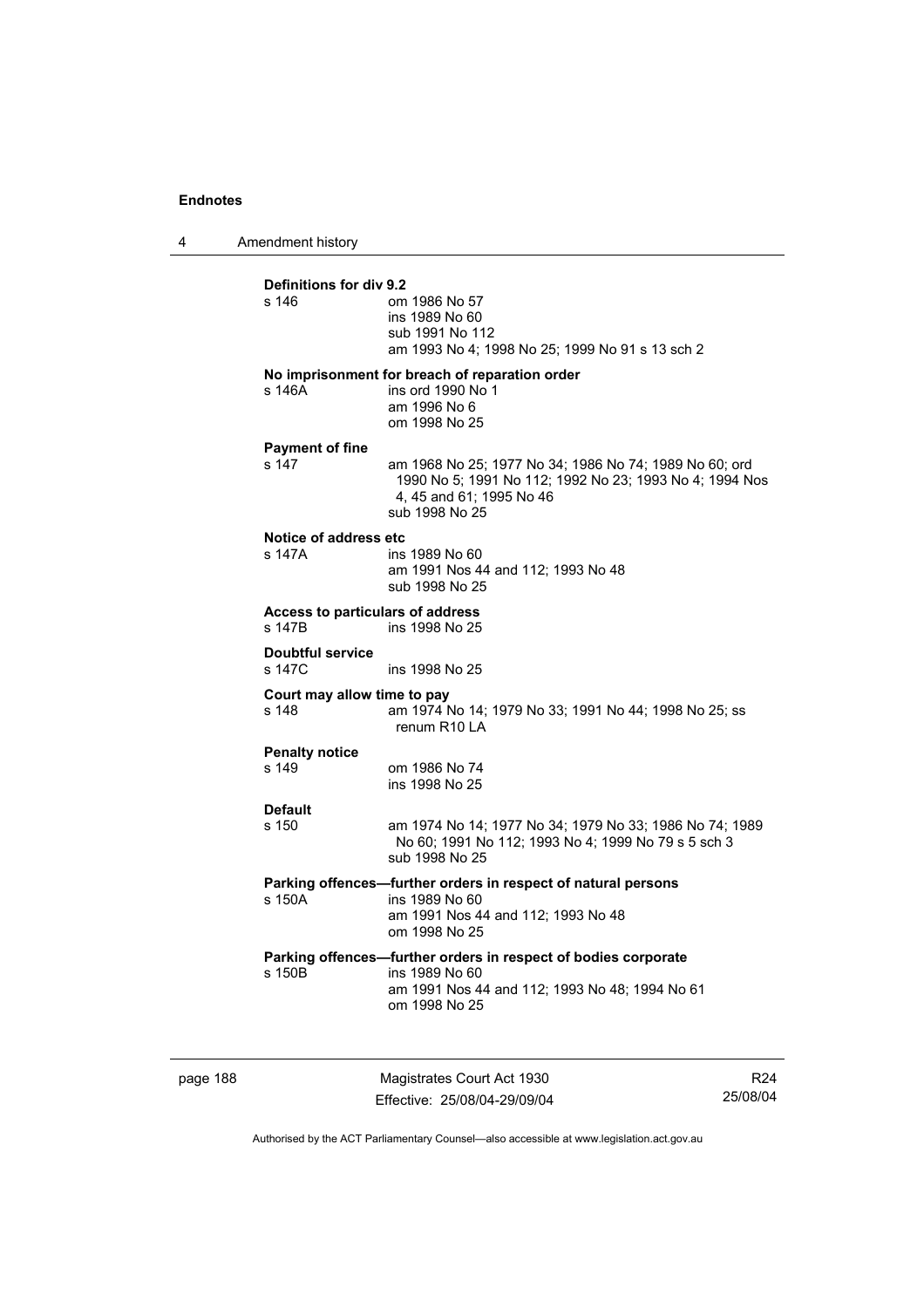| <b>Further orders-service</b>                       |                                                                                                                                               |
|-----------------------------------------------------|-----------------------------------------------------------------------------------------------------------------------------------------------|
| s 150C                                              | ins 1989 No 60<br>am 1991 No 44<br>om 1998 No 25                                                                                              |
| <b>Default notice</b><br>s 151                      | orig s 151 renum as s 185<br>ins 1998 No 25                                                                                                   |
| <b>Special arrangements</b><br>s 152                | orig s 152 renum as s 186<br>ins 1998 No 25                                                                                                   |
| s 153                                               | Notice for suspension of driver licence etc<br>am 1937 No 28; 1940 No 22; 1989 No 60; 1991 No 44<br>om 1998 No 25<br>sub 1999 No 79 s 5 sch 3 |
| s 153A                                              | Parking offences-instalment payments<br>ins 1989 No 60<br>am 1991 No 44<br>om 1998 No 25                                                      |
| s 153B                                              | Consequence of non-compliance with certain orders<br>ins 1989 No 60<br>am 1991 No 44<br>om 1998 No 25                                         |
| <b>Part payments</b><br>s 153C                      | ins 1989 No 60<br>am 1991 No 44<br>om 1998 No 25                                                                                              |
| Access to personal information<br>s 154             | orig s 154 renum as s 187<br>ins 1998 No 25                                                                                                   |
| s 154A                                              | Ascertainment of capacity to pay fine<br>ins 1998 No 25                                                                                       |
| s 154B                                              | <b>Garnishee orders and writs of execution</b><br>ins 1998 No 25                                                                              |
| s 154C                                              | Application of Magistrates Court (Civil Jurisdiction) Act, pt 19<br>ins 1998 No 25                                                            |
| s 154D                                              | <b>Committal to prison-fine defaulters</b><br>ins 1998 No 25                                                                                  |
| Money to be paid to registrar<br>s 155 hdg<br>s 155 | am 1991 No 44<br>am 1991 No 44                                                                                                                |

R24 25/08/04

J.

Magistrates Court Act 1930 Effective: 25/08/04-29/09/04 page 189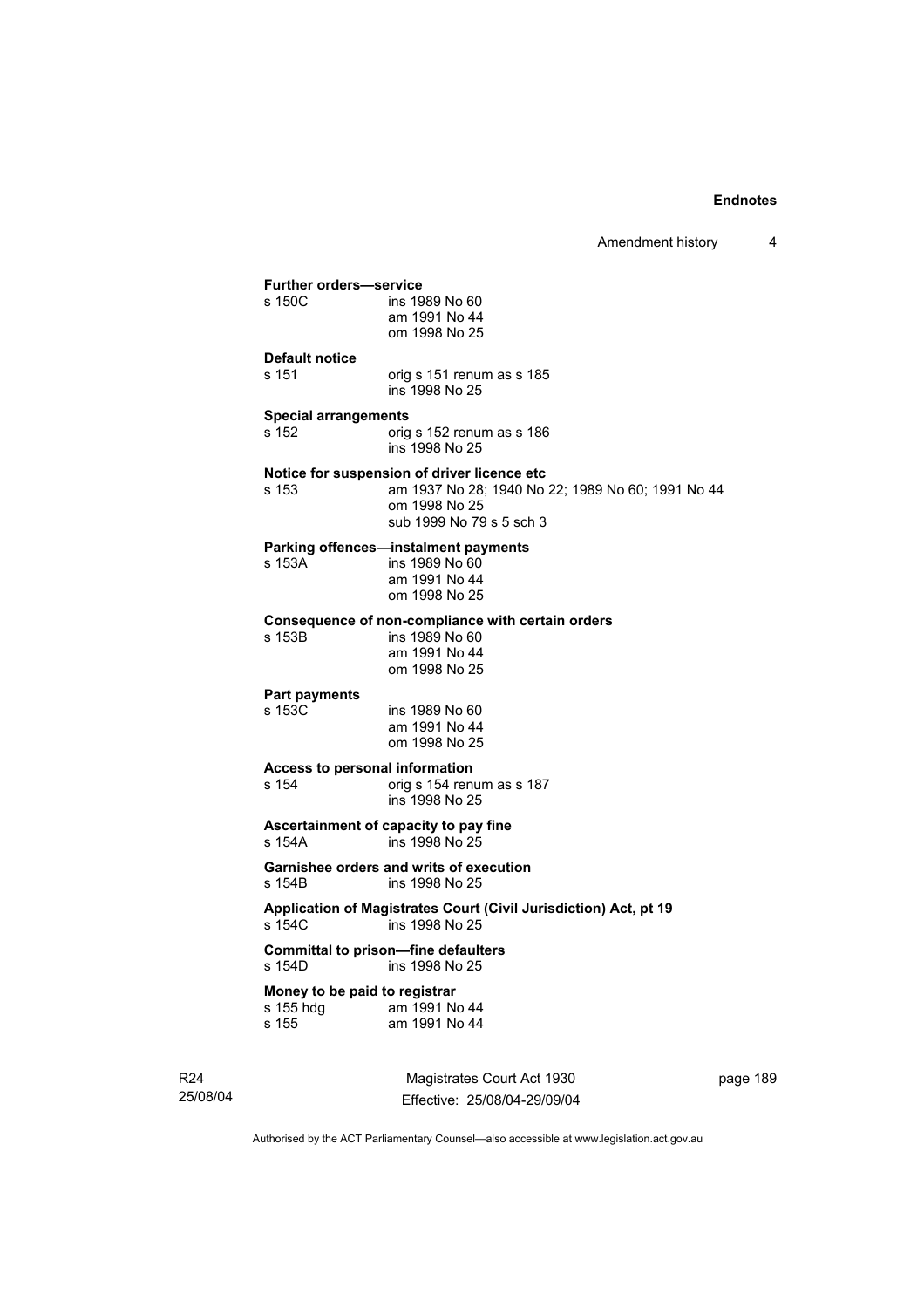4 Amendment history

|          | s 155A hdg<br>s 155A                      | Costs to be paid to clerk by registrar of motor vehicles<br>am 1991 No 44<br>ins 1989 No 60<br>am 1991 Nos 44 and 112<br>om 1998 No 25 |                             |
|----------|-------------------------------------------|----------------------------------------------------------------------------------------------------------------------------------------|-----------------------------|
|          | s 156                                     | Execution to cease on payment of amount due<br>am 1977 No 34                                                                           |                             |
|          | s 157                                     | Payment of amount to keeper or superintendent<br>am 1976 No 42; 1977 No 34; 1991 No 44; 1998 No 25                                     |                             |
|          | Fine satisfied by imprisonment<br>s 158   | am 1986 No 74; 1991 No 44<br>om 1994 No 61<br>ins 1998 No 25                                                                           |                             |
|          | <b>Remission</b><br>s 159 hdg<br>s 159    | am 1991 No 44<br>am 1991 No 44<br>om 1994 No 61<br>ins 1998 No 25                                                                      |                             |
|          | s 160                                     | Conviction or order quashed or set aside<br>om 1994 No 61<br>ins 1998 No 25<br>am 1999 No 79 s 5 sch 3                                 |                             |
|          | s 161                                     | Other enforcement provisions not affected<br>am 1986 No 74<br>om 1994 No 61<br>ins 1998 No 25                                          |                             |
|          | Procedure on execution<br>s 162           | am 1953 No 14; 1967 No 1; 1991 No 44; 1994 No 81<br>om 1994 No 61                                                                      |                             |
|          | Warrant of distress after appeal<br>s 163 | om 1972 No 37                                                                                                                          |                             |
|          | may be seized, sued on and sold<br>s 164  | Money, Australian notes and bank notes may be seized and choses in action<br>am ord 1990 No 5<br>om 1994 No 61                         |                             |
|          | s 165                                     | Time of application to be recorded<br>am 1953 No 14; 1991 No 44<br>om 1994 No 61                                                       |                             |
|          | s 166                                     | Warrant of execution, when to be executed<br>am 1967 No 1; 1994 No 81<br>om 1994 No 61                                                 |                             |
| page 190 |                                           | Magistrates Court Act 1930<br>Effective: 25/08/04-29/09/04                                                                             | R <sub>24</sub><br>25/08/04 |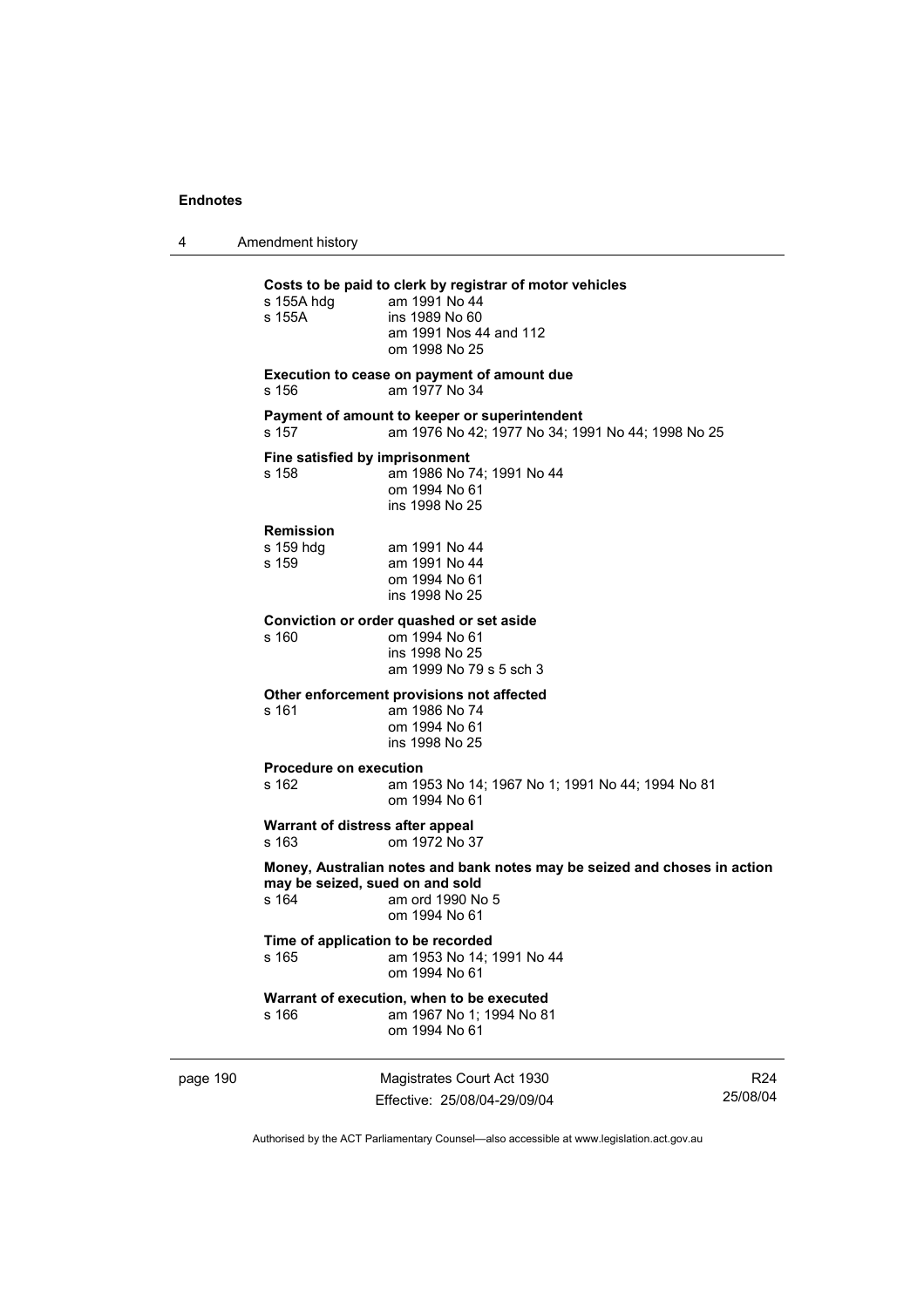| div 9.2A hdq                                               | Reciprocal enforcement of fines against bodies corporate<br>(prev pt 9 div 2A hdg) ins 1982 No 2<br>renum R8 LA |
|------------------------------------------------------------|-----------------------------------------------------------------------------------------------------------------|
| Definitions for div 9.2A<br>s 166A                         | ins 1982 No 2<br>am 1991 No 44                                                                                  |
| s 166B                                                     | Declarations relating to reciprocating courts<br>ins 1982 No 2<br>am 2001 No 44 amdts 1.2752-1.2754             |
| <b>Enforcement of fine</b><br>s 166C                       | ins 1982 No 2<br>am 1991 No 44; 1994 No 61                                                                      |
| s 166D                                                     | Effect of enforcement by reciprocating court<br>ins 1982 No 2<br>am 1991 No 44                                  |
| s 166E hdg<br>s 166E                                       | Registrar to notify payment of Territory fine<br>am 1991 No 44<br>ins 1982 No 2<br>am 1991 No 44                |
| Adverse claims<br>pt 9 div 3 hdg                           | om 1986 No 74                                                                                                   |
| Adverse claim to goods seized<br>s 167                     | am 1953 No 14<br>om 1986 No 74                                                                                  |
| <b>Rules in Interpleader summons</b><br>s 168              | om 1986 No 74                                                                                                   |
| Right of landlord not affected<br>s 169                    | om 1986 No 74                                                                                                   |
| <b>Attachment of debts</b><br>pt 9 div 4 hdg om 1994 No 61 |                                                                                                                 |
| s 170                                                      | Oral examination of debtor as to debts owing to him<br>am 1968 No 25; 1991 No 44<br>om 1994 No 61               |
| Order nisi for attachment of debt<br>s 171                 | am 1937 No 28; 1991 No 44<br>om 1994 No 61                                                                      |
| Service of order nisi to bind debts<br>s 172               | am 1993 No 4<br>om 1994 No 61                                                                                   |

R24 25/08/04

Magistrates Court Act 1930 Effective: 25/08/04-29/09/04 page 191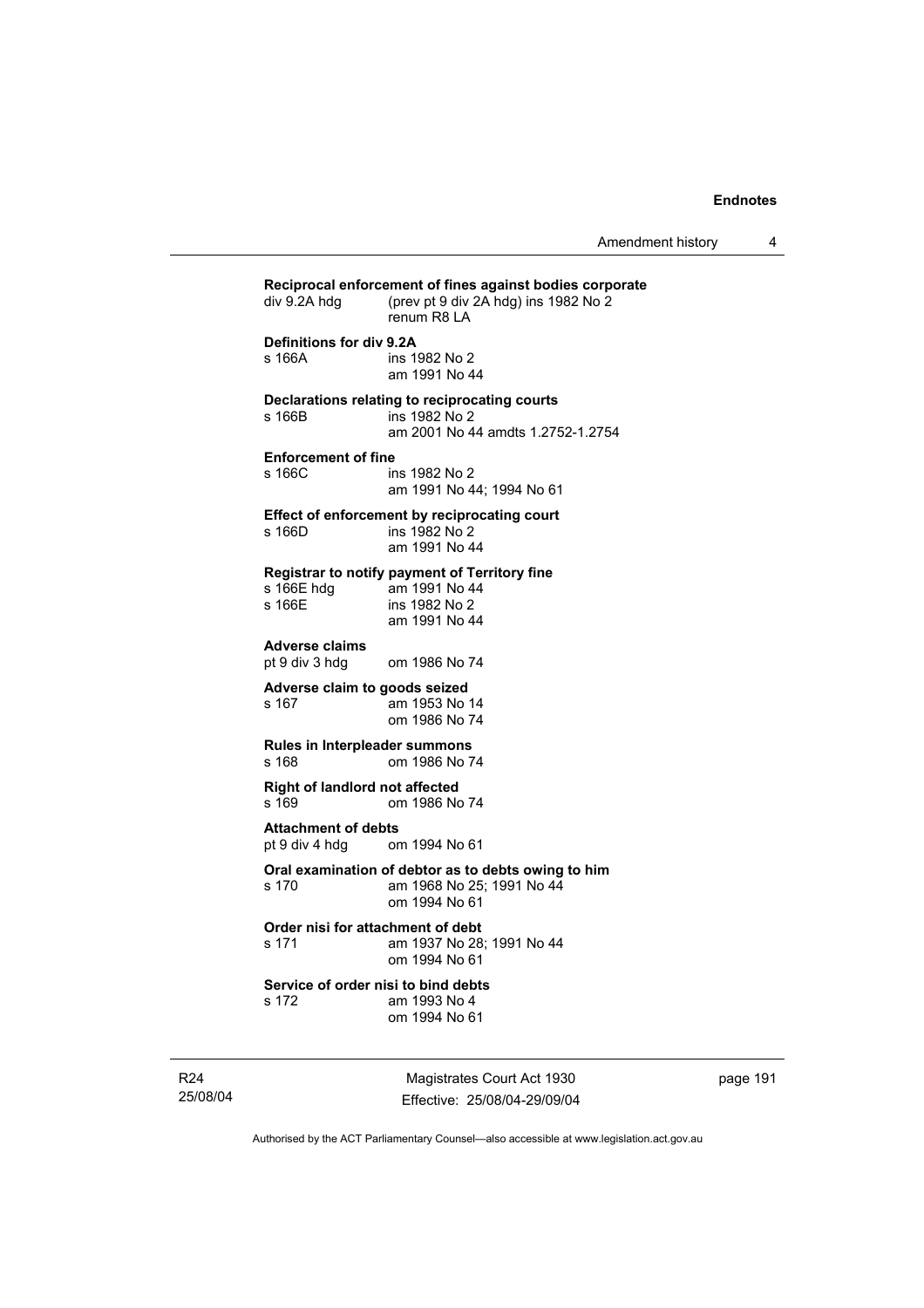4 Amendment history

**Where garnishee does not dispute debt**  s 173 sub 1968 No 25 am 1970 No 15; 1991 No 44 om 1994 No 61 **Where garnishee disputes debt**  s 174 am 1986 No 74 om 1994 No 61 **Issue may be filed**  s 175 om 1994 No 61 **Where third party claims lien or charge on debt**  s 176 om 1994 No 61 **Court may order warrant to levy amount or issue to be tried**  s 177 om 1994 No 61 **Payment by debtor under order to be valid discharge**  s 178 am 1937 No 28 om 1994 No 61 **Debt attachment book**  s 179 am 1991 No 44 om 1994 No 61 **Costs of attachment**  om 1994 No 61 **Imprisonment of fraudulent debtors**  pt 9 div 5 hdg om 1994 No 61 **Defendants in civil cases not to be imprisoned except under certain circumstances**  s 181 am 1937 No 28; 1991 No 44 om 1994 No 61 **Warrant in default of compliance**  s 182 am 1991 No 44 om 1994 No 61 **Ex parte order of commitment**  s 183 am 1991 No 44 om 1994 No 61 **Miscellaneous**  (prev pt 9 div 6 hdg) renum R8 LA **Enforcement of costs against informant**  s 184 orig s 184 am 1991 No 44 om 1994 No 61 ins 1998 No 25 s 17

page 192 Magistrates Court Act 1930 Effective: 25/08/04-29/09/04

R24 25/08/04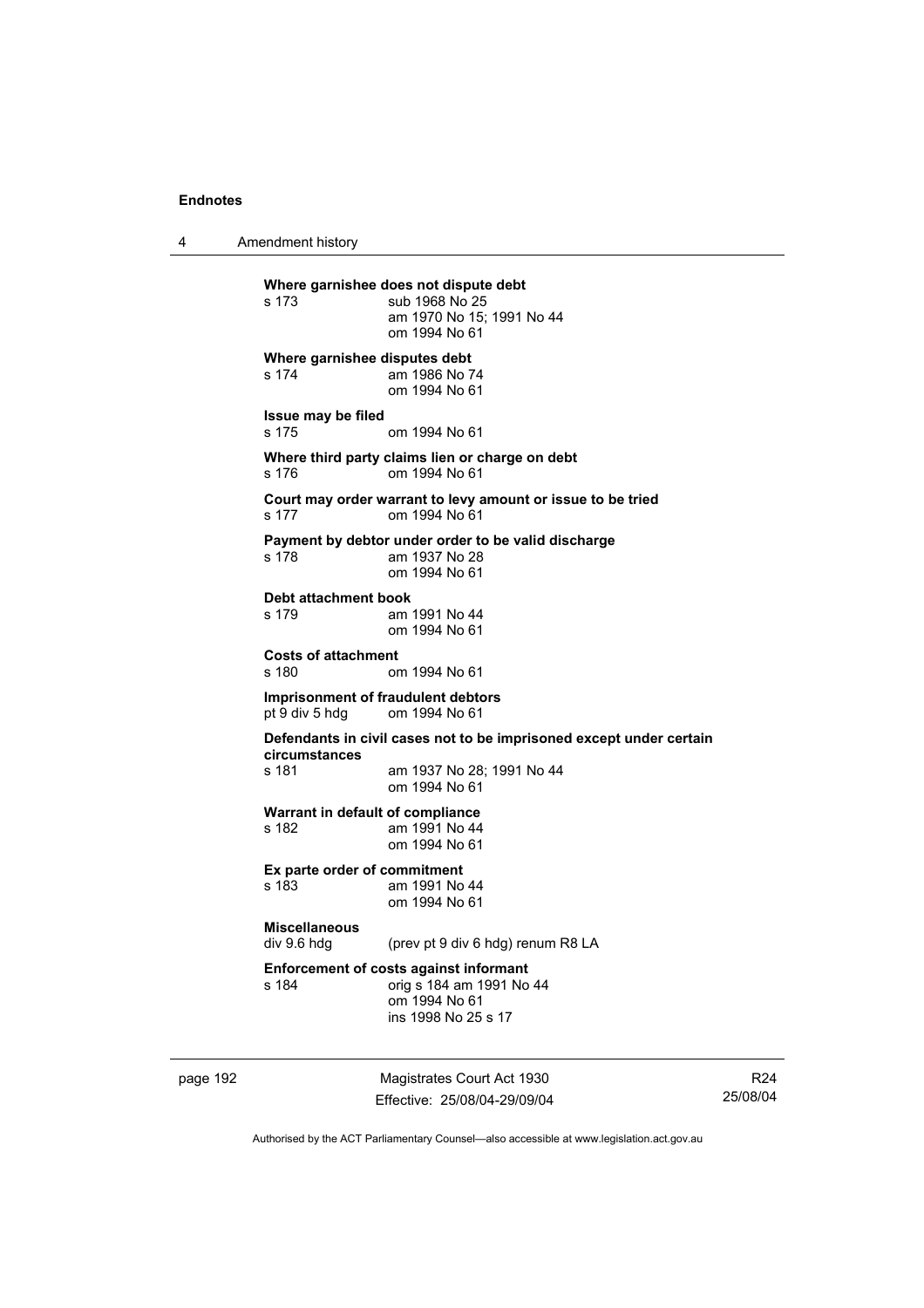| Amendment history |  |
|-------------------|--|
|-------------------|--|

## **Committal to prison—orders not involving payment of money**

s 185 orig s 185 sub 1967 No 1 om 1972 No 37 (prev s 151) am 1977 No 34; 1996 No 6 renum 1998 No 25

**Warrant of commitment to prison**  s 186 orig s 186 om 1994 No 61 (prev s 152) sub 1996 No 6 renum 1998 No 25 am 1998 No 67; ss renum R10 LA

#### **Warrant of commitment if defendant already in prison**

s 187 orig s 187 om 1994 No 61

(prev s 154) renum 1998 No 25

#### **Mitigation of payment by court**

s 188 am 1967 No 1; 1982 No 3; 1985 No 41; ord 1990 No 5; 1994 No 81

#### **Scale of imprisonment for nonpayment of money**

s 189 am 1967 No 1; 1977 No 34; 1978 No 46 sub 1993 No 4 am 1994 No 61 om 1998 No 25

## **Proceeds of warrants of execution**

s 190 sub 1986 No 74 am ord 1990 No 5; 1991 No 44 om 1994 No 61

# **Accounts to be kept in approved form**

#### s 191 hdg am 2001 No 44 amdt 1.2755<br>s 191 am 1967 No 1: 1979 No 33: am 1967 No 1; 1979 No 33; 1991 No 44; 1994 No 81; 2001 No 44 amdt 1.2756

**Executors and administrators may enforce orders in civil matters** 

s 192 am 1991 No 44 om 1994 No 61

# **Forfeited goods may be sold**

s 193 am ord 1990 No 5

#### **Warrant of commitment or writ of execution not void for form only**  s 194 am 1994 No 61

**Convictions etc to be transmitted to registrar of Supreme Court**  s 195 am 1937 No 28; 1992 No 23

#### **Restraining orders**

pt 10 hdg sub 1990 No 65 om 2001 No 90 amdt 1.79

R24 25/08/04

Magistrates Court Act 1930 Effective: 25/08/04-29/09/04 page 193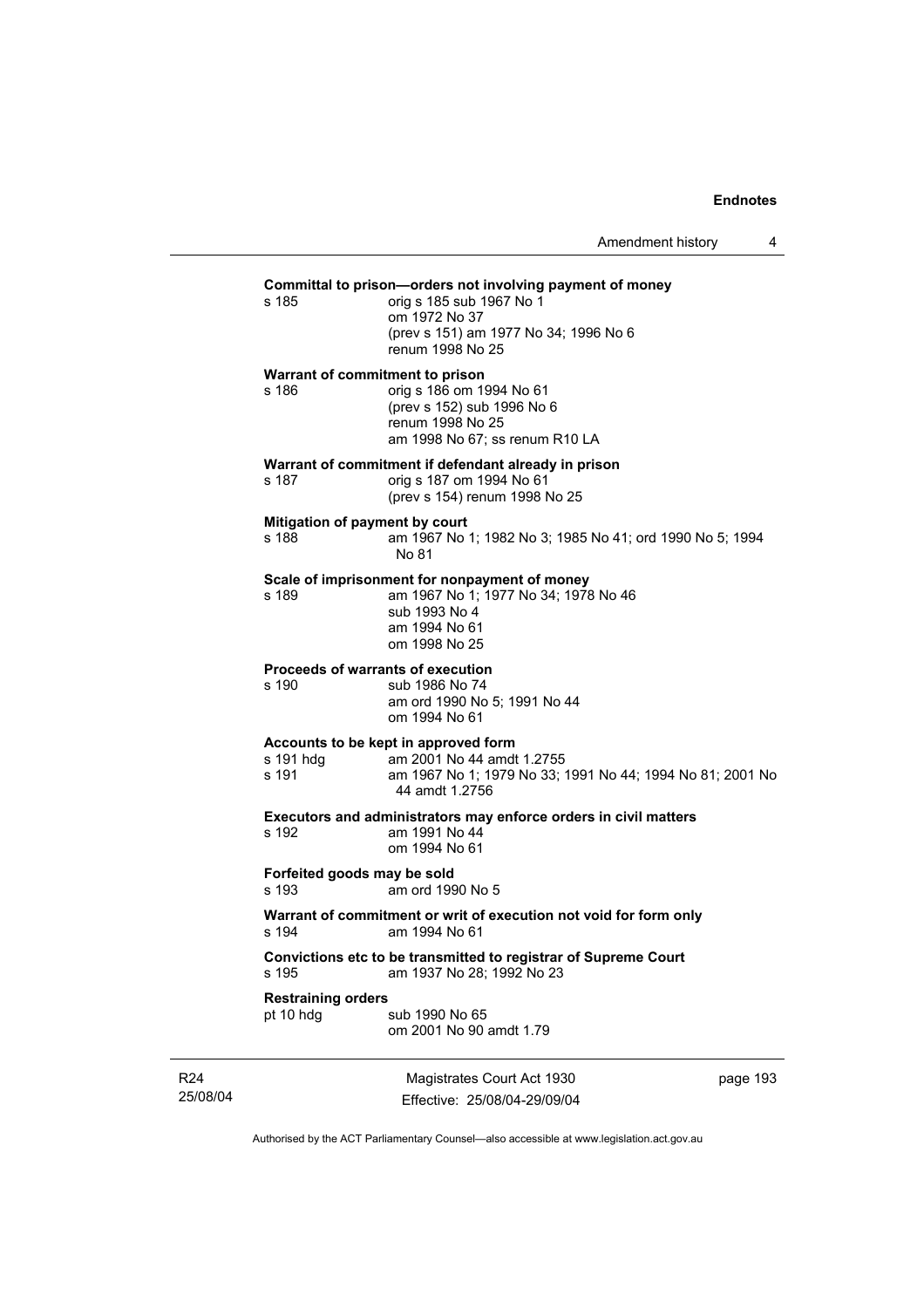4 Amendment history

| Power to make<br>s 197<br>sub 1990 No 65<br>om 2001 No 90 amdt 1.79<br><b>Entitlement to apply</b><br>s 198<br>sub 1990 No 65<br>am 1998 No 38; 2000 No 60 s 5<br>om 2001 No 90 amdt 1.79<br>Powers exercisable in care and protection proceedings<br>ins 1999 No 64 s 4 sch 2<br>s 198A<br>om 2001 No 90 amdt 1.79<br>Special requirements-applications by community advocate or employer<br>ins 2000 No 60 s 6<br>s 198B<br>om 2001 No 90 amdt 1.79<br><b>Hearing dates</b><br>s 199<br>am 1937 No 28<br>sub 1990 No 65<br>am 1991 No 44<br>om 2001 No 90 amdt 1.79<br>Parties-applications by persons other than aggrieved persons<br>am 1937 No 28<br>s 200<br>sub 1990 No 65<br>am 1998 No 38; 2000 No 60 s 7<br>om 2001 No 90 amdt 1.79<br>Parties-applications involving children<br>s 201<br>sub 1990 No 65<br>am 1991 No 44<br>om 2001 No 90 amdt 1.79<br><b>Representation of children</b><br>s 202<br>sub 1990 No 65<br>om 2001 No 90 amdt 1.79<br><b>Hearing of applications</b><br>s 203<br>sub 1990 No 65<br>am 1995 No 46: 1999 No 34<br>om 2001 No 90 amdt 1.79 | Definitions for pt 10<br>s 196 | am 1937 No 28<br>sub 1990 No 65<br>am 1992 No 37; 2000 No 60 s 4<br>om 2001 No 90 amdt 1.79 |
|---------------------------------------------------------------------------------------------------------------------------------------------------------------------------------------------------------------------------------------------------------------------------------------------------------------------------------------------------------------------------------------------------------------------------------------------------------------------------------------------------------------------------------------------------------------------------------------------------------------------------------------------------------------------------------------------------------------------------------------------------------------------------------------------------------------------------------------------------------------------------------------------------------------------------------------------------------------------------------------------------------------------------------------------------------------------------------|--------------------------------|---------------------------------------------------------------------------------------------|
|                                                                                                                                                                                                                                                                                                                                                                                                                                                                                                                                                                                                                                                                                                                                                                                                                                                                                                                                                                                                                                                                                 |                                |                                                                                             |
|                                                                                                                                                                                                                                                                                                                                                                                                                                                                                                                                                                                                                                                                                                                                                                                                                                                                                                                                                                                                                                                                                 |                                |                                                                                             |
|                                                                                                                                                                                                                                                                                                                                                                                                                                                                                                                                                                                                                                                                                                                                                                                                                                                                                                                                                                                                                                                                                 |                                |                                                                                             |
|                                                                                                                                                                                                                                                                                                                                                                                                                                                                                                                                                                                                                                                                                                                                                                                                                                                                                                                                                                                                                                                                                 |                                |                                                                                             |
|                                                                                                                                                                                                                                                                                                                                                                                                                                                                                                                                                                                                                                                                                                                                                                                                                                                                                                                                                                                                                                                                                 |                                |                                                                                             |
|                                                                                                                                                                                                                                                                                                                                                                                                                                                                                                                                                                                                                                                                                                                                                                                                                                                                                                                                                                                                                                                                                 |                                |                                                                                             |
|                                                                                                                                                                                                                                                                                                                                                                                                                                                                                                                                                                                                                                                                                                                                                                                                                                                                                                                                                                                                                                                                                 |                                |                                                                                             |
|                                                                                                                                                                                                                                                                                                                                                                                                                                                                                                                                                                                                                                                                                                                                                                                                                                                                                                                                                                                                                                                                                 |                                |                                                                                             |
|                                                                                                                                                                                                                                                                                                                                                                                                                                                                                                                                                                                                                                                                                                                                                                                                                                                                                                                                                                                                                                                                                 |                                |                                                                                             |

page 194 Magistrates Court Act 1930 Effective: 25/08/04-29/09/04

R24 25/08/04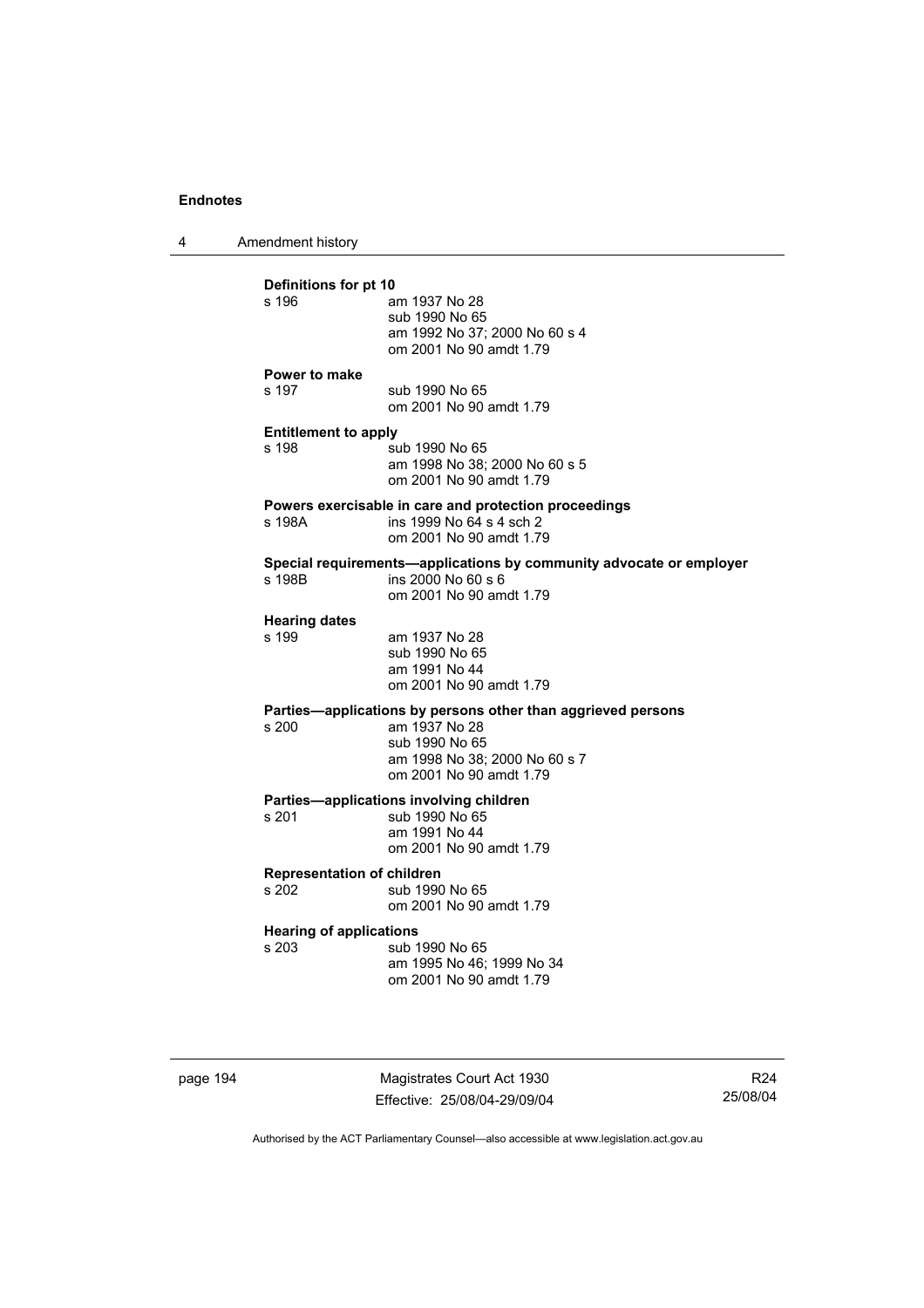Amendment history 4

**Matters to be taken into account**<br>s 204 sub 1990 No 6 sub 1990 No 65 om 2001 No 90 amdt 1.79 **Restrictions in orders**  am 1986 No 74 sub 1990 No 65 om 2001 No 90 amdt 1.79 **Consent orders**  sub 1990 No 65 om 2001 No 90 amdt 1.79 **Jurisdiction under s 206**  ins 1999 No 34 om 2001 No 90 amdt 1.79 **Service of applications**  s 206A ins 1990 No 65 am 1991 No 44; 2000 No 60 s 8; 2001 No 44 amdt 1.2757 om 2001 No 90 amdt 1.79 **Procedure in absence of respondent**  ins 1990 No 65 om 2001 No 90 amdt 1.79 **Interim restraining orders**  s 206C ins 1990 No 65 om 2001 No 90 amdt 1.79 **Seizure of firearms**  s 206D ins 1990 No 65 am 1991 No 9; 1996 No 74; 1997 No 25 om 2001 No 90 amdt 1.79 **Explaining proposed orders**  ins 1990 No 65 am 1992 No 37 om 2001 No 90 amdt 1.79 **Counselling**  ins 1990 No 65 om 2001 No 90 amdt 1.79 **Power of court to make orders where person charged**  s 206G ins 1990 No 65 om 2001 No 90 amdt 1.79 **Duration of orders**  s 206H ins 1990 No 65 om 2001 No 90 amdt 1.79

R24 25/08/04

Magistrates Court Act 1930 Effective: 25/08/04-29/09/04 page 195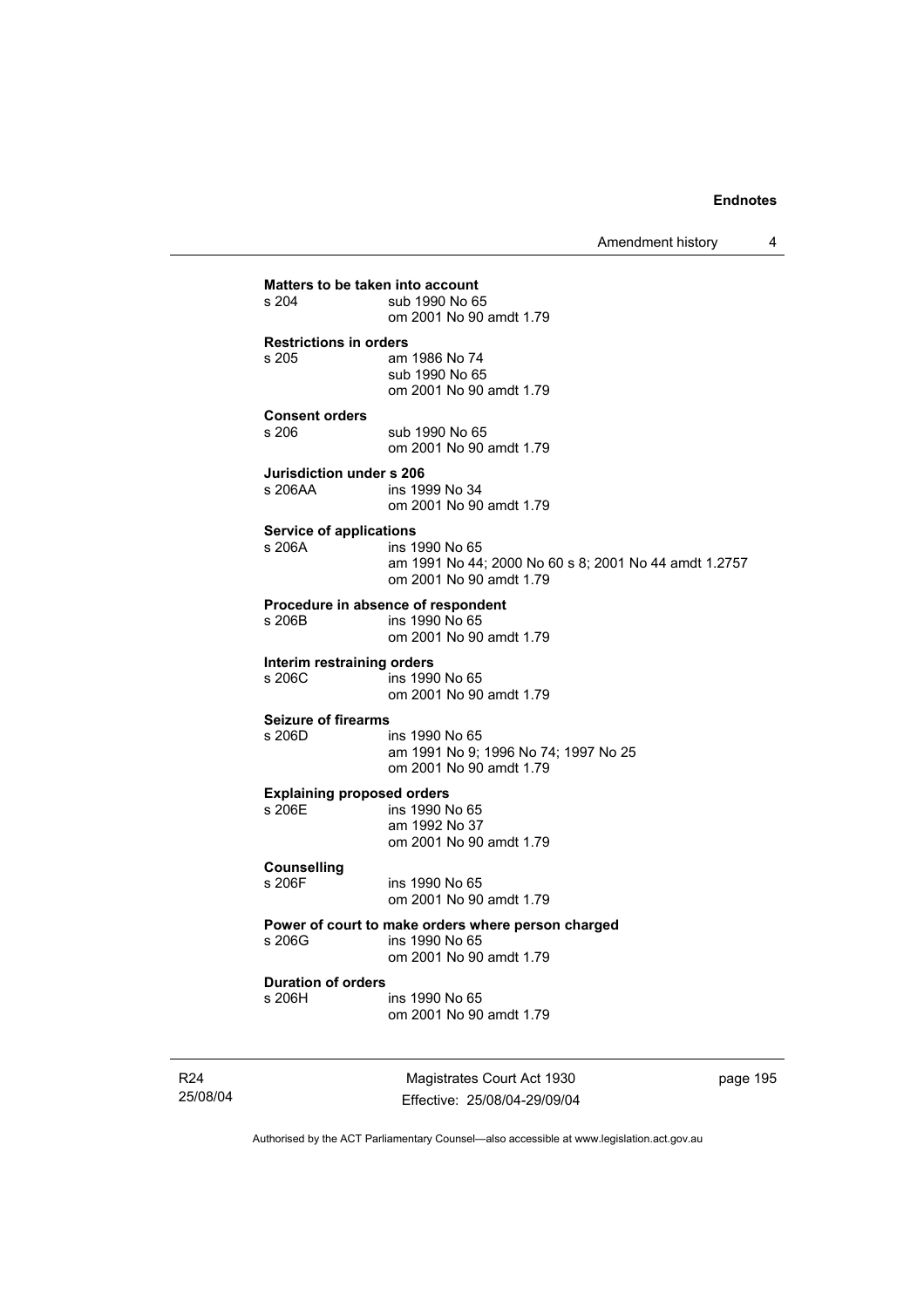4 Amendment history

| s 2061                                     | Exercise of certain powers by registrar<br>ins 2001 No 70 amdt 1.67<br>om 2001 No 90 amdt 1.79                                    |
|--------------------------------------------|-----------------------------------------------------------------------------------------------------------------------------------|
| s 206J                                     | Variation and revocation of orders<br>ins 1990 No 65<br>am 1991 No 44; 1999 No 64 s 4 sch 2<br>om 2001 No 90 amdt 1.79            |
| Service etc of orders<br>s 206K            | ins 1990 No 65<br>am 1991 No 44; 1996 No 51; 2001 No 44 amdt 1.2758,<br>amdt 1.2759<br>om 2001 No 90 amdt 1.79                    |
| <b>Offence</b><br>s 206L                   | ins 1990 No 65<br>am 1992 No 37; 1994 No 81; 1997 No 25<br>om 2001 No 90 amdt 1.79                                                |
| s 206M                                     | Service other than personal service<br>ins 1990 No 65<br>om 2001 No 90 amdt 1.79                                                  |
| Service by police officers<br>s 206N       | ins 1990 No 65<br>am 1991 No 44<br>om 2001 No 90 amdt 1.79                                                                        |
| s 206P                                     | Restriction on publication of reports of proceedings<br>ins 1990 No 65<br>am 1994 No 81; 1998 No 38<br>om 2001 No 90 amdt 1.79    |
| s 206PA                                    | Limits of restriction on publication<br>ins 1998 No 38                                                                            |
| s 206PB                                    | om 2001 No 90 amdt 1.79<br>Application not invalid only because made under wrong Act<br>ins 1998 No 38<br>om 2001 No 90 amdt 1.79 |
| <b>Appeals</b><br>s 206Q                   | ins 1990 No 65<br>am 1995 No 46<br>om 2001 No 90 amdt 1.79                                                                        |
| <b>Application of Crimes Act</b><br>s 206R | ins 1990 No 65<br>om 2001 No 90 amdt 1.79                                                                                         |
|                                            |                                                                                                                                   |

page 196 Magistrates Court Act 1930 Effective: 25/08/04-29/09/04

R24 25/08/04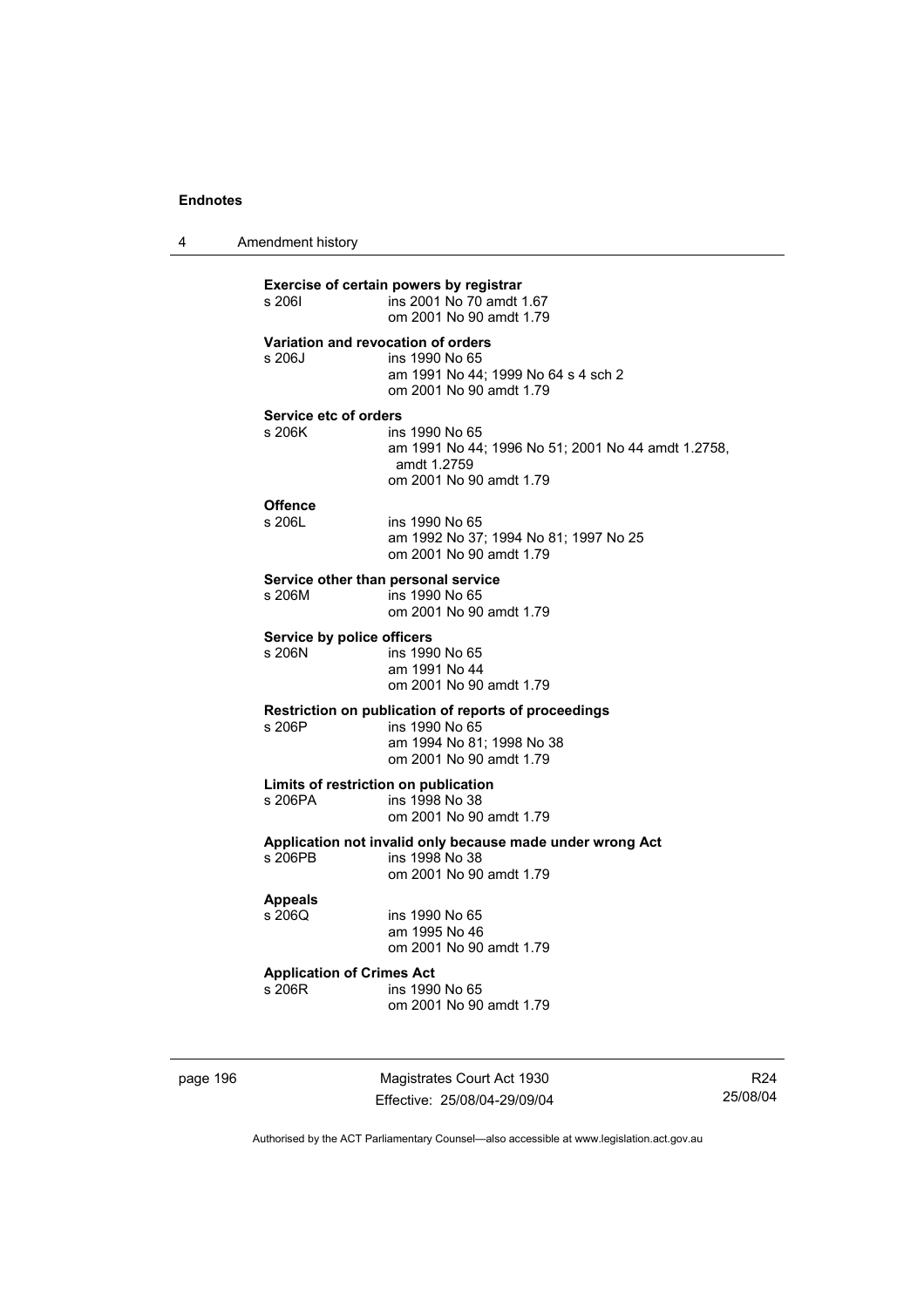# **Appeals to Supreme Court**  sub 1972 No 37 **Appellate jurisdiction of Supreme Court**  div 11.1 hdg (prev pt 11 div 1 hdg) ins 1972 No 37 renum R8 LA **Jurisdiction of Supreme Court**  s 207 sub 1937 No 28 am 1967 No 1; 1968 No 25 sub 1972 No 37 am 1985 No 67; 1990 No 65; 2001 No 90 amdt 1.80 **Appeals**  (prev pt 11 div 2 hdg) ins 1972 No 37 renum R8 LA **Appeals to which div 11.2 applies**  s 208 sub 1937 No 28 am 1953 No 14; 1958 No 12; 1968 No 25 sub 1972 No 37 am 1984 No 16; 1985 Nos 41 and 67; 1986 Nos 33 and 74; 1990 No 65; 1992 No 9; 1994 No 61; 1996 No 6 **Appeals in other cases**  s 208A ins 1958 No 12 am 1967 No 1; 1968 No 25 om 1972 No 37 **Substituted service of notice of appeal**  ins 1958 No 12 om 1972 No 37 **Institution of appeal**  s 209 am 1934 No 17 sub 1937 No 28 am 1967 No 1 sub 1972 No 37 am 1984 No 61; 1985 No 67 sub 1986 No 74 **Substituted service of notice of appeal**  s 210 am 1934 No 17 sub 1937 No 28; 1972 No 37 **When appeal deemed to be duly instituted**  s 211 sub 1937 No 28; 1972 No 37; 1985 No 18 om 1986 No 74

R24 25/08/04

Magistrates Court Act 1930 Effective: 25/08/04-29/09/04 page 197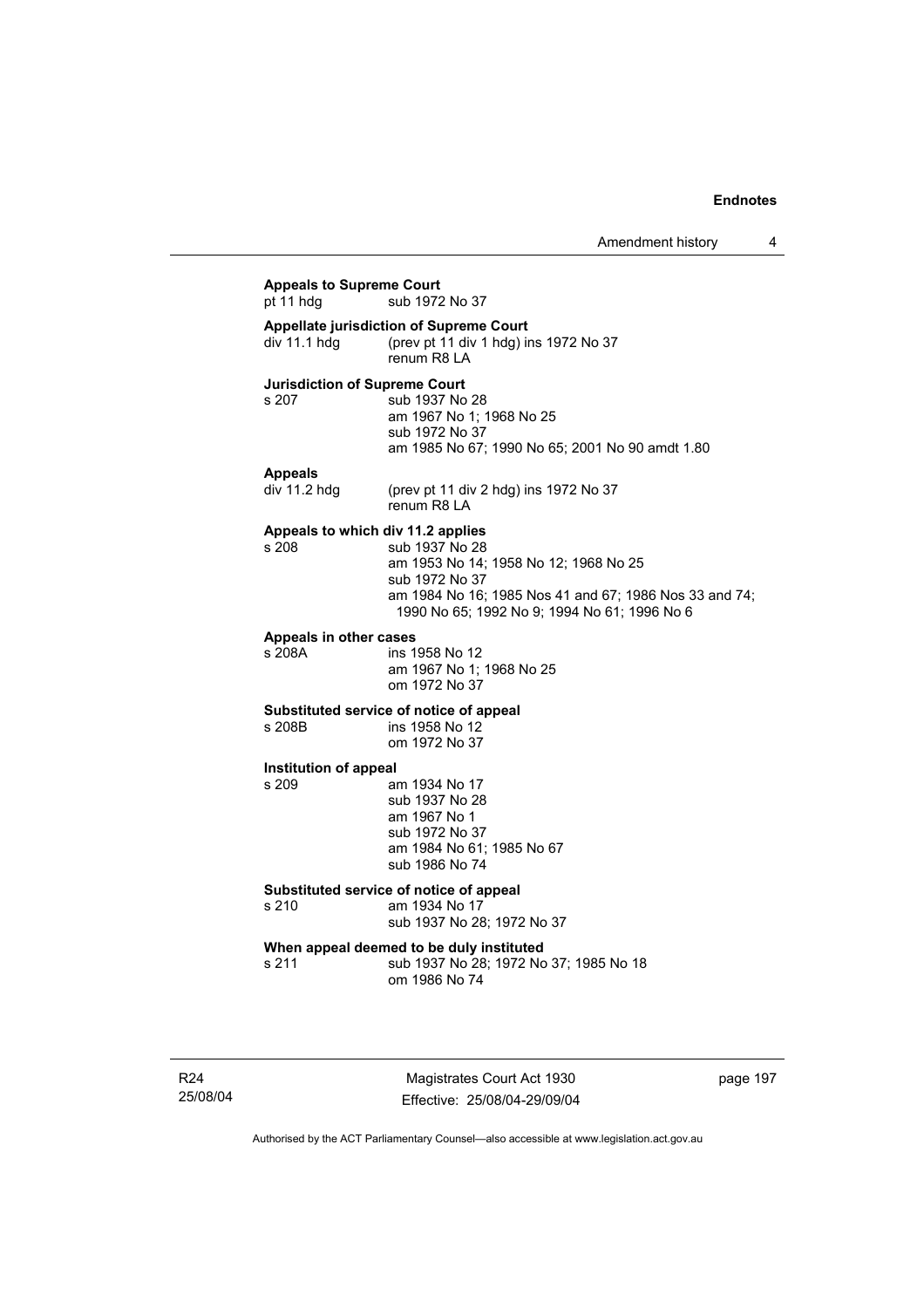4 Amendment history

# page 198 Magistrates Court Act 1930 **When appeal deemed to be duly instituted**  s 212 sub 1937 No 28: 1958 No 12 am 1967 No 1 sub 1972 No 37 om 1985 No 18 **Increase in amount of security**  s 213 sub 1937 No 28; 1972 No 37 om 1985 No 18 **Appeals in cases other than civil cases**  s 214 sub 1937 No 28 am 1967 No 1 sub 1972 No 37 am 1984 No 61; 1990 No 65 **Appeals in relation to grant of bail**  ins 1986 No 33 om 1992 No 9 **Appeals in civil cases**  s 215 om 1937 No 28 ins 1972 No 37 am 1985 No 67 om 1986 No 74 **Stay of execution pending appeal in certain cases**  s 216 om 1937 No 28 ins 1972 No 37 am 1984 No 62; 1986 No 74; 1992 No 9; 1995 No 41 **Execution not to be stayed in other cases except by order of Supreme Court s 217** om 1937 No 28 om 1937 No 28 ins 1972 No 37 om 1986 No 74 **Orders by Supreme Court on appeals**  s 218 om 1937 No 28 ins 1972 No 37 sub 1984 No 61 am 1985 No 67 **Barring of right of appeal under div 11.2 if order to review granted**  s 219 om 1937 No 28 ins 1972 No 37 am 1985 No 67; 1986 No 74 **Orders to review**  (prev pt 11 div 3 hdg) ins 1972 No 37 renum R8 LA

Effective: 25/08/04-29/09/04

R24 25/08/04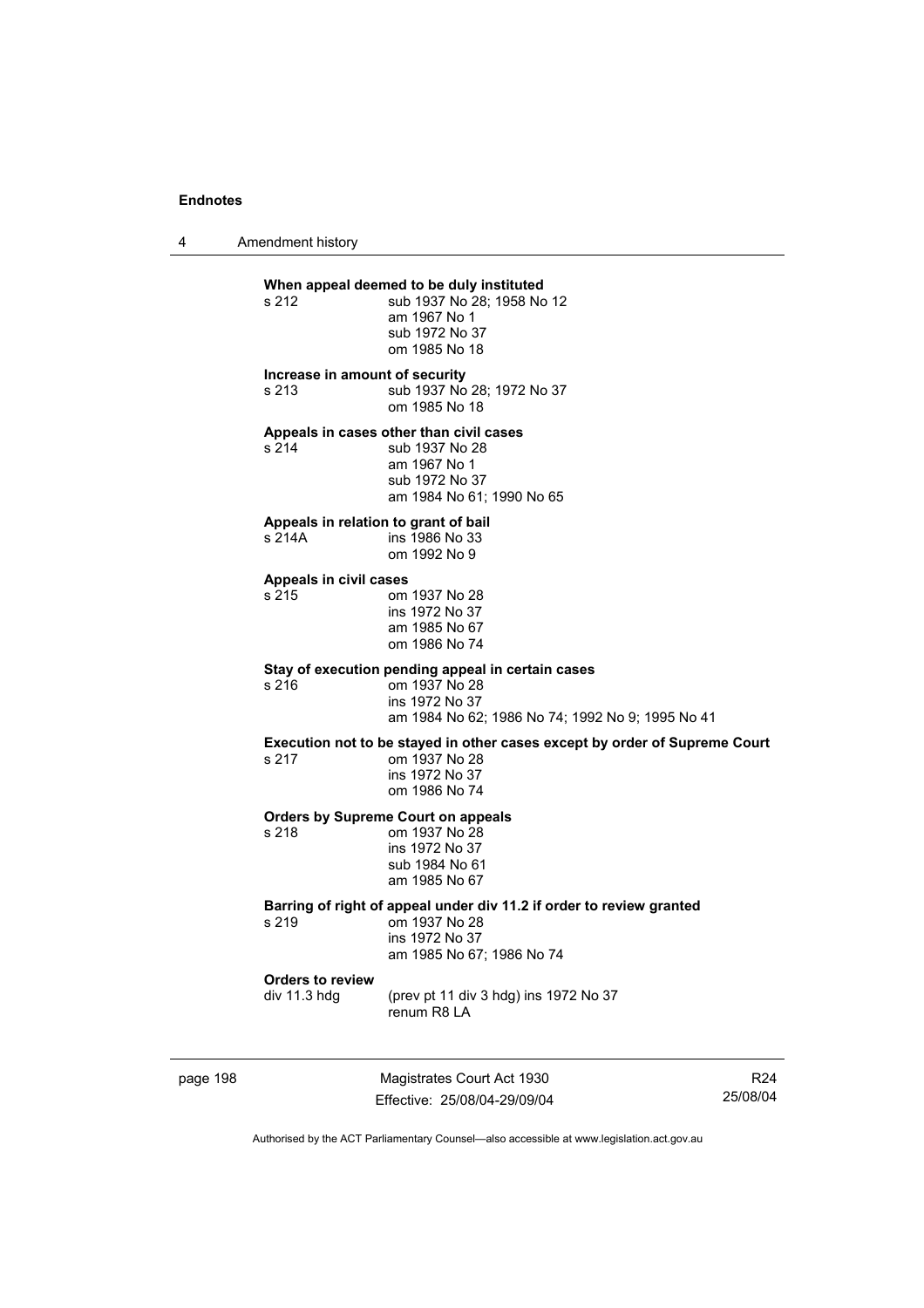# **Interpretation**  ins 1972 No 37 om 1994 No 61 **Appeals by way of orders to review**  s 219B ins 1972 No 37 am 1974 No 14; 1979 No 41; 1984 No 16; 1985 Nos 41 and 67; ord 1990 No 9; 1994 No 61; 1996 No 6; pars renum R10 LA **Grant of order nisi to review**  s 219C ins 1972 No 37 am 1974 No 14; 1979 No 41; 1984 No 61; 1985 Nos 41 and 67; ord 1990 No 9; 1996 No 6; pars renum R10 LA **Security for costs and stay of execution**  s 219D ins 1972 No 37 am 1985 Nos 41 and 67; ord 1990 No 9; 1992 No 9; 1996 No 6; ss renum R10 LA **Non-appearance of applicant**  s 219E ins 1972 No 37 am 1996 No 6 **Powers of Supreme Court**  s 219F ins 1972 No 37 am 1974 No 14; 1979 No 41; 1985 Nos 41 and 67; ord 1990 No 9; ss and pars renum R10 LA Absconding appellants<br>
pt 11 div 3A hdg ins 1984 No 62 pt 11 div  $3A$  hdg om 1992 No 9 **Interpretation**  s 219G ins 1984 No 62 am 1986 No 74 om 1992 No 9 **Warrant of apprehension of appellant**  s 219H ins 1984 No 62 om 1992 No 9 **Power of Court where person apprehended**  s 219J ins 1984 No 62 om 1992 No 9 **Effect of apprehension of appellant**  s 219K ins 1984 No 62 om 1992 No 9

R24 25/08/04

Magistrates Court Act 1930 Effective: 25/08/04-29/09/04 page 199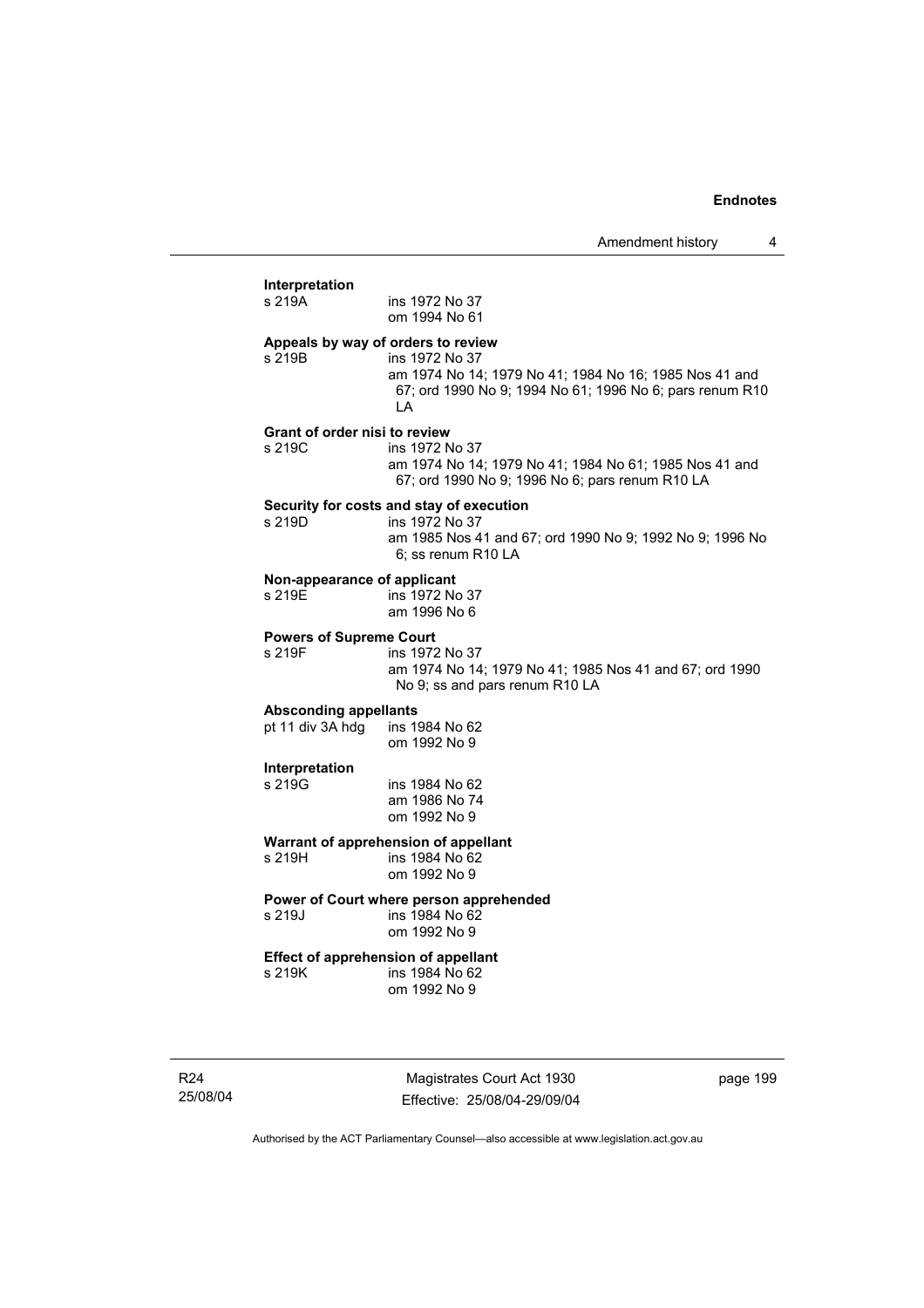4 Amendment history

**Stay of execution not affected**<br>s 219L **ins 1984** No ins 1984 No 62 om 1992 No 9 **General Provisions**  div 11.4 hdg (prev pt 11 div 4 hdg) ins 1972 No 37 renum R8 LA **Forfeiture of recognisance**  s 220 am 1937 No 28; 1972 No 37 sub 1984 No 62 om 1992 No 9 **Magistrate may order appellant to be liberated**  s 221 om 1937 No 28 **Control of Supreme Court over summary convictions**  s 222 am 1937 No 28; 1985 No 67; 1986 No 74 **Amendment**  am 1937 No 28; 1985 No 67; 1986 No 74 **In cases of certiorari**  s 224 am 1937 No 28 **Notice dispensed with**  am 1937 No 28; 1967 No 1; 1985 No 17 **Power of court to admit to bail**  s 226 am 1937 No 28; 1992 No 9 **Respecting the amendment of convictions etc**  s 227 am 1937 No 28; 1985 No 67; 1996 No 6 **Want of summons or information**  s 228 am 1986 No 74 **Provisions applicable in relation to security given for costs of appeal**  s 230 am 1937 No 28 sub 1972 No 37 am 1985 No 18; 1991 No 44 **Magistrate sued for act not within jurisdiction**  s 231 am 1937 No 28; 1953 No 14; 1994 No 61 **Warrant or writ by magistrate on order of court**  s 233 am 1994 No 61 **No action for acts done under order of Supreme Court**  s 234 am 1937 No 28 **No action where proceedings confirmed on appeal**  s 235 am 1994 No 61

page 200 Magistrates Court Act 1930 Effective: 25/08/04-29/09/04

R24 25/08/04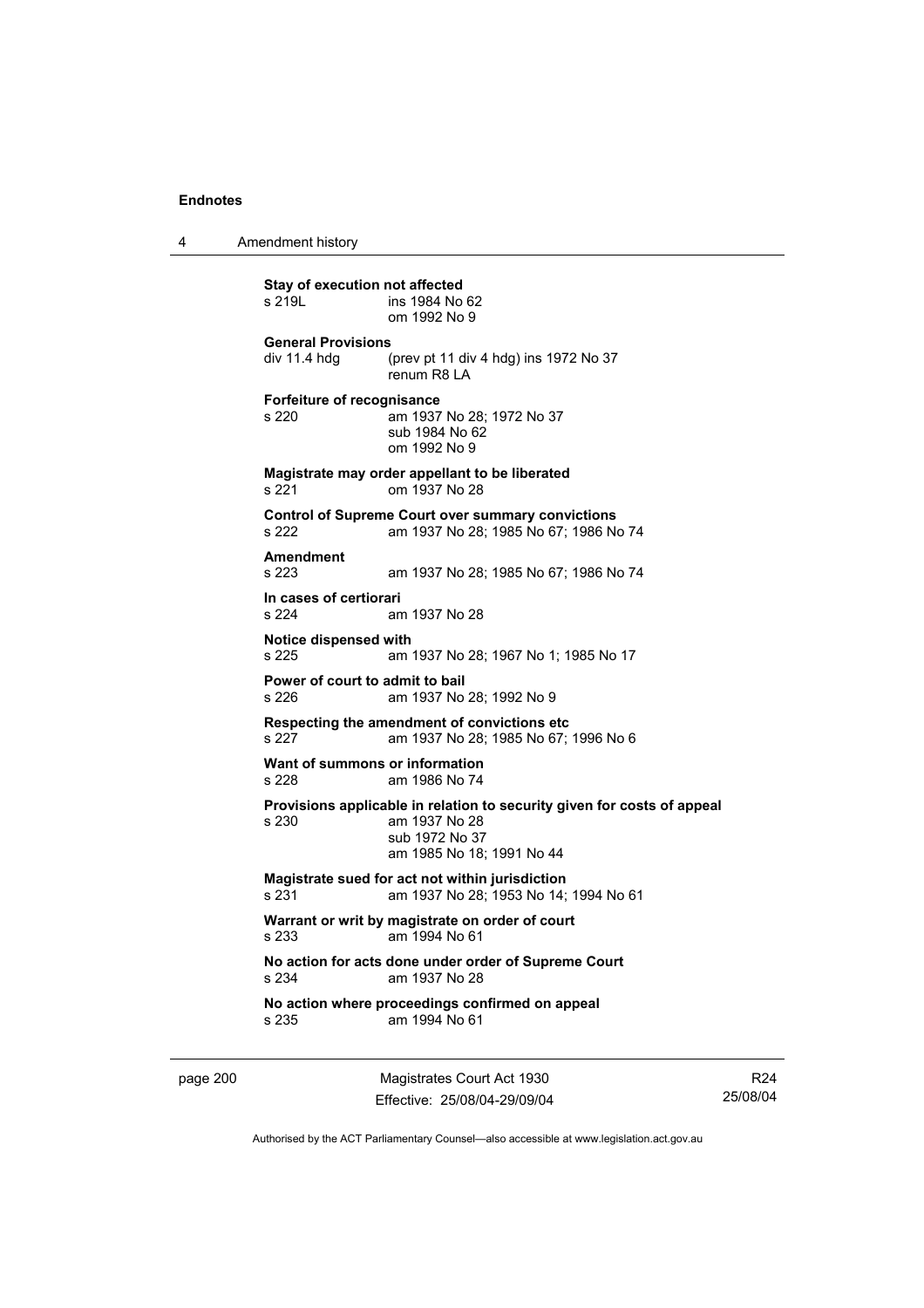Amendment history 4

**Actions in cases prohibited**  am 1937 No 28 **Limitation of actions**  om 1985 No 66 **Notice of actions**  om 1985 No 66 **Payment of money into court**  s 239 am 1937 No 28; 1986 No 74 **No action against magistrate for judicial acts in Magistrates Court**   $am$  1985 No 67 **Verdict for defendant**  s 242 am 1937 No 28; 1986 No 74 sub 1996 No 6 **Damages**  s 243 am 1966 No 2 sub 1994 No 61 **Costs**  sub 1953 No 14 am 1994 No 4 **Award of costs**  am 1937 No 28; 1953 No 14; 1986 No 74; 1994 No 61 **Court fees**  s 245 sub 1953 No 14; 1980 No 10 am 1991 Nos 38 and 44 om 1994 No 4 **Remission of fees**  s 245A ins 1937 No 28 sub 1986 No 83 am 1989 No 55; ord 1990 No 5; 1991 No 44; 1993 No 4 om 1994 No 4 **Solicitor's costs**  sub 1937 No 28 om 1986 No 74 **Witnesses expenses**  sub 1953 No 14; 1967 No 1 am 1996 No 6

Magistrates Court Act 1930 Effective: 25/08/04-29/09/04 page 201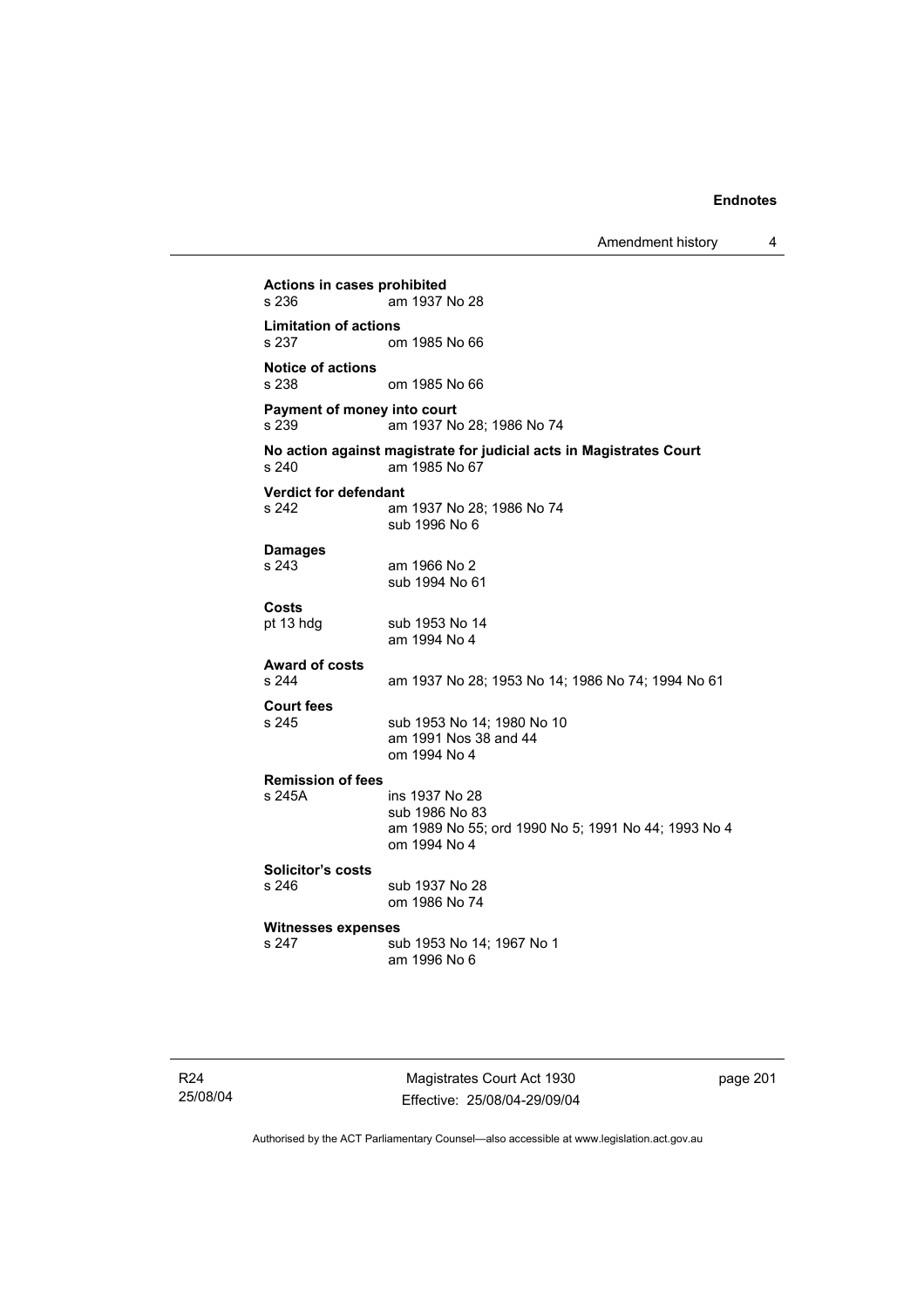4 Amendment history

**Court and tribunal fees**  prig pt 13A hdg ins 1974 No 14 om 1992 No 9 ins 1994 No 4 sub 2000 No 1 s 3 sch **Definitions for pt 13A**  s 248 om 1994 No 61 s 49 ins 2001 No 1 s 3 sch am 2001 No 18 s 174 **Determination of fees**  ins 1974 No 14 am 1986 No 53; ord 1990 No 5 om 1992 No 9 ins 1994 No 4 am 1997 No 94; 1998 No 25 sub 2000 No 1 s 3 sch am 2001 No 44 amdt 1.2760 **Payment of fees**  ins 1974 No 14 am 1986 No 53; ord 1990 No 5 om 1992 No 9 ins 1994 No 4 sub 2000 No 1 s 3 sch am 2001 No 44 amdt 1.2761 **Remission, refund, deferral, waiver and exemption of fees**  ins 1974 No 14 om 1992 No 9 ins 1994 No 4 am 1994 No 45; No. 1995 No 46; 1997 No 96; 1999 No 66 sch 3; 1999 No 64 s 4 sch 2 sub 2000 No 1 s 3 sch am 2002 No 36 s 4 (4), (5) exp 11 October 2003 (s 248C (5)) **Recovery of fees in non-criminal proceedings if fees otherwise not payable**  ins 1974 No 14 am 1986 No 53 om 1992 No 9 ins 1994 No 4 sub 2000 No 1 s 3 sch **Recovery of fees in criminal proceedings if fees not otherwise payable**  s 248E ins 1994 No 4 sub 2000 No 1 s 3 sch

page 202 Magistrates Court Act 1930 Effective: 25/08/04-29/09/04

R24 25/08/04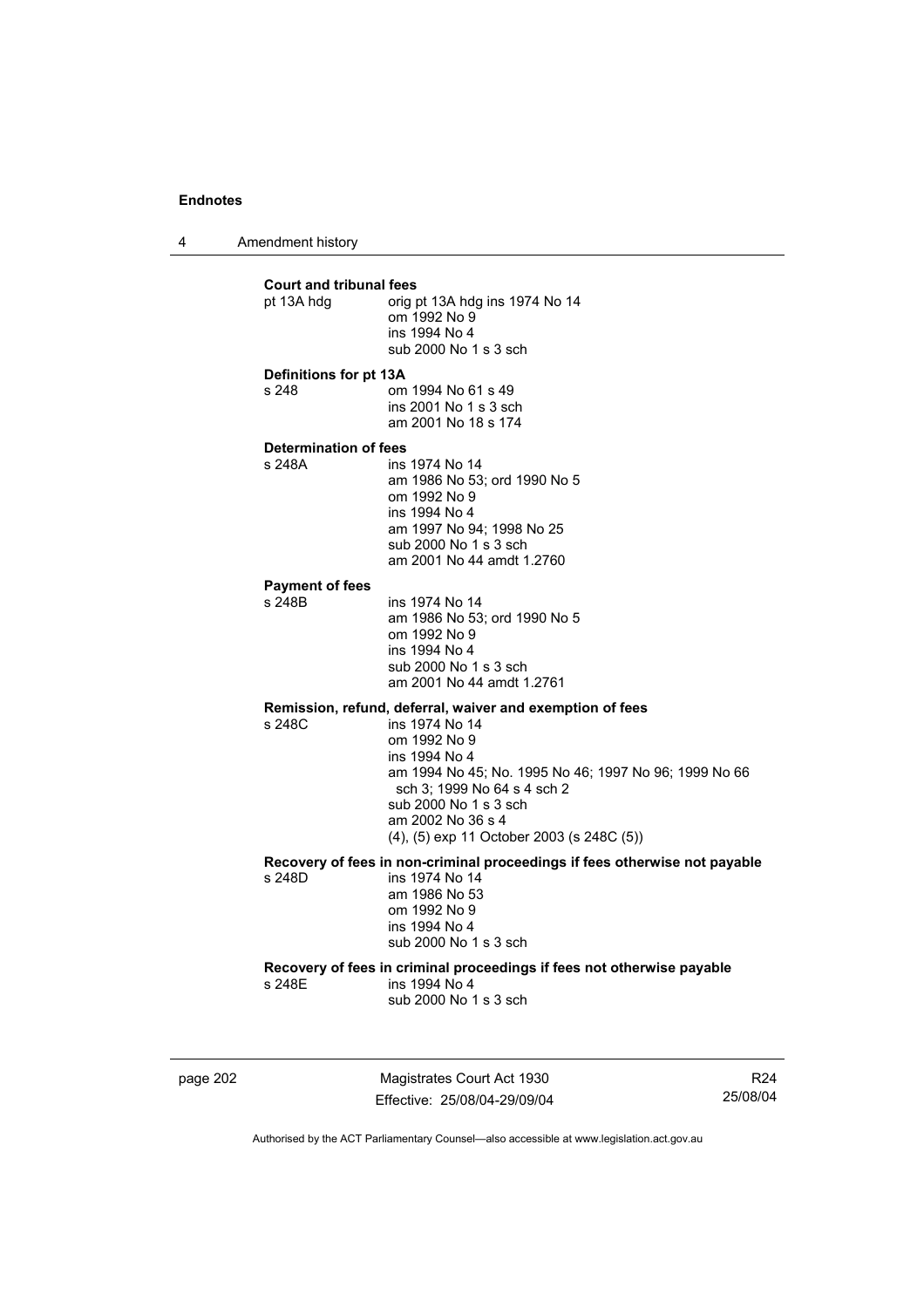**Review of decisions**  ins 1994 No 4 am 1996 No 6 sub 2000 No 1 s 3 sch **Securities taken under Act**  s 249 am 1991 No 44 **Recovery of sum due under security**  s 250 ins 1937 No 28 am 1986 No 74; 1991 No 44; 1992 No 9 **Enforcement of payment of sum due by principal**  s 251 om 1937 No 28 **Sums paid by surety may be recovered from principal**  s 252 am 1937 No 28; 1986 No 74; 1992 No 9 **Payment enforced by security**  s 253 am 1992 No 9 **Enforcement of recognisance**  s 254 sub 1974 No 14 am 1986 Nos 53 and 74; ord 1990 No 5; 1991 No 44; 1992 No 9; 1994 No 61 **Directions as to procedure**  ins 1989 No 59 **Appearance by audiovisual or audio links**  s 254B ins 1999 No 22 s 22 am 2000 No 17 s 3 sch 1; A2003-48 amdt 2.11 **Contempt in face of court**  s 255 am 1967 No 1; 1972 No 37; ord 1990 No 5 sub 1993 No 4 am 1994 Nos 66 and 81; 1999 No 22 s 23; ss renum R10 LA **Refusal or failure to give evidence—offence**   $ins$  1994 No 61 am 1995 No 46; 1996 No 6; 1998 Nos 25 and 54 **Refusal or failure to give evidence—committal**  s 255AB ins 1994 No 61 am 1995 No 46 **Commitment to remand centre**<br>s 255A **ins** 1976 No ins 1976 No 42 am 1995 No 41; 1996 No 6; 1998 No 25

R24 25/08/04

Magistrates Court Act 1930 Effective: 25/08/04-29/09/04 page 203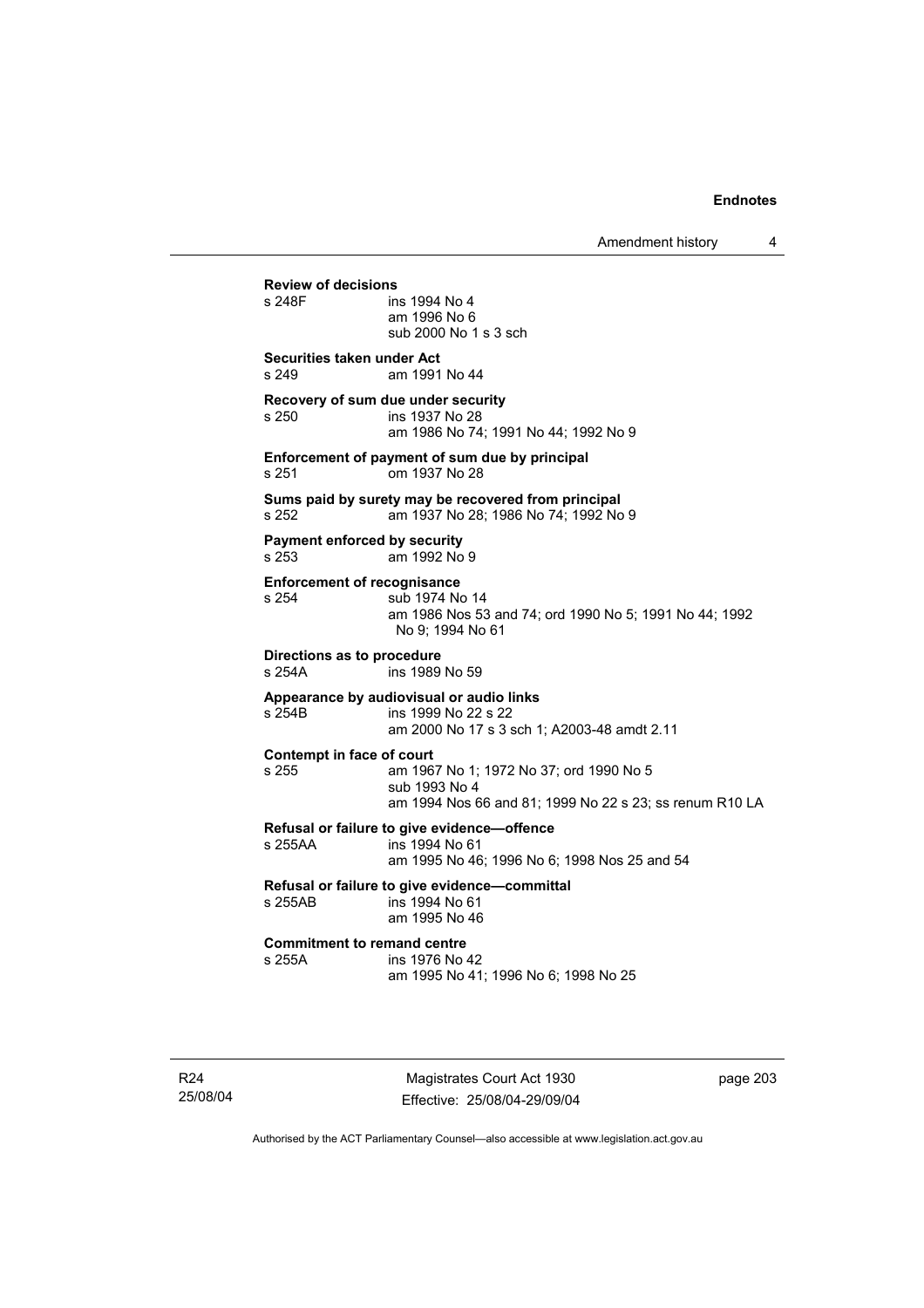| 4        | Amendment history                             |                                                                                                                                                                                                                                                                                                                                                                                                                                                                                                                                                                    |                 |
|----------|-----------------------------------------------|--------------------------------------------------------------------------------------------------------------------------------------------------------------------------------------------------------------------------------------------------------------------------------------------------------------------------------------------------------------------------------------------------------------------------------------------------------------------------------------------------------------------------------------------------------------------|-----------------|
|          | s 255B hdg<br>s 255B                          | Registrar to give directions for preparation of transcript<br>am 1991 No 44<br>ins 1980 No 4<br>am 1986 No 71; 1991 No 44                                                                                                                                                                                                                                                                                                                                                                                                                                          |                 |
|          | <b>Applications for transcripts</b><br>s 255C | ins 1980 No 4<br>am 1986 Nos 71 and 83; 1988 No 45; 1991 Nos 38 and 44;<br>1993 No 4; 1994 No 4; 1999 No 22 s 24                                                                                                                                                                                                                                                                                                                                                                                                                                                   |                 |
|          | <b>Forms</b><br>s 256                         | am 1967 No 1; 1970 No 15; 1974 No 14; 1979 No 33; 1993 No<br>4; 2001 No 44 amdts 1.2762-1.2764<br>(8)-(11) exp 12 September 2002 (s 256 (11))                                                                                                                                                                                                                                                                                                                                                                                                                      |                 |
|          | s 257                                         | <b>Power of Minister to determine fees</b><br>am 1937 No 28<br>om 1986 No 74<br>ins 1991 No 38<br>om 1994 No 4                                                                                                                                                                                                                                                                                                                                                                                                                                                     |                 |
|          | s 258                                         | Power to make rules or regulations<br>am 1932 No 21; 1937 No 28; 1953 No 14; 1986 No 74; ord<br>1990 No 5; 1991 No 44; 2001 No 44 amdts 1.2765-1.2768                                                                                                                                                                                                                                                                                                                                                                                                              |                 |
|          | Transitional<br>pt 16 hdg                     | ins 1999 No 34<br>om 2001 No 90 amdt 1.81                                                                                                                                                                                                                                                                                                                                                                                                                                                                                                                          |                 |
|          | s 259                                         | Application of s 203 (as amended) and s 206AA<br>ins 1999 No 34<br>om 2001 No 90 amdt 1.81                                                                                                                                                                                                                                                                                                                                                                                                                                                                         |                 |
|          | Oath<br>sch 1<br>Oath<br>sch <sub>2</sub>     | orig sch 1 am 1937 No 28; 1938 No 25 (as am 1938 No 35);<br>1938 No 35; 1953 No 14; 1958 No 12; 1966 No 2; 1967 No 1;<br>1968 No 25; 1972 No 37; 1974 No 14; 1976 No 42; 1977 Nos<br>34 and 61; 1978 No 46; 1979 No 33; 1984 No 62; 1985 No<br>67; 1986 No 74; 1989 No 59; 1990 No 65; 1991 No 44; 1992<br>Nos 9 and 37; 1993 No 4; 1994 No 61; 1996 Nos 6 and 82;<br>1998 No 67<br>om 2001 No 44 amdt 1.2769<br>(prev sch 2) am 1938 No 25 (as am 1938 No 35)<br>om 1977 No 4<br>ins 1977 No 4<br>am 1997 No 94<br>renum 2001 No 44 amdt 1.2770<br>renum as sch 1 |                 |
| page 204 |                                               | Magistrates Court Act 1930                                                                                                                                                                                                                                                                                                                                                                                                                                                                                                                                         | R <sub>24</sub> |
|          |                                               | Effective: 25/08/04-29/09/04                                                                                                                                                                                                                                                                                                                                                                                                                                                                                                                                       | 25/08/04        |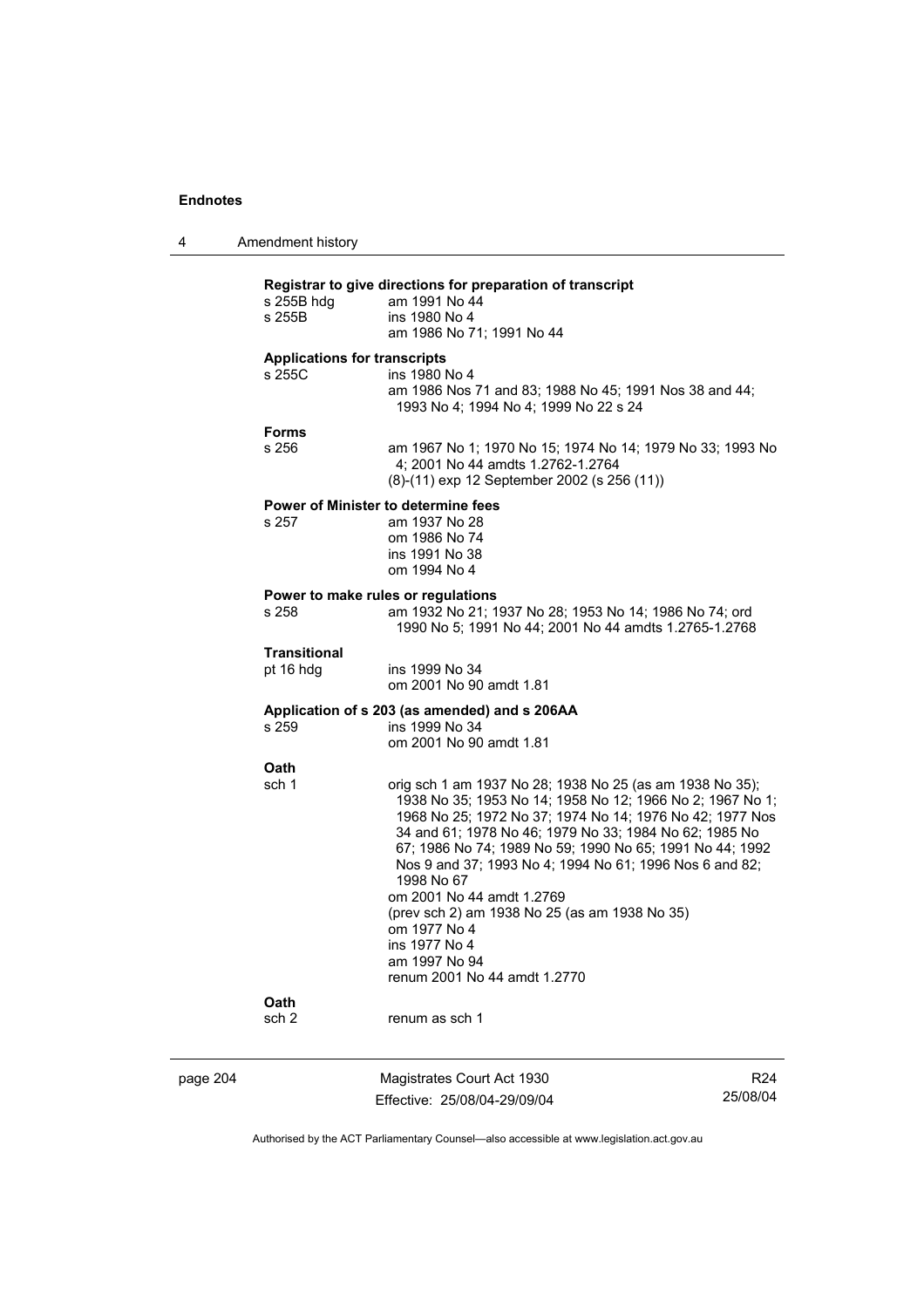Earlier republications 5

| sch <sub>3</sub>    | am 1938 No 25 (as am 1938 No 35); 1976 No 42; 1985 No 67;<br>1991 No 44<br>om 2001 No 44 amdt 1.2771 |
|---------------------|------------------------------------------------------------------------------------------------------|
| Fees                |                                                                                                      |
| sch 4               | am 1937 Nos 5 and 28                                                                                 |
|                     | om 1953 No 14                                                                                        |
| sch 5               | om 1953 No 14                                                                                        |
| Witnesses' expenses |                                                                                                      |
|                     |                                                                                                      |
| sch 6               | om 1953 No 14                                                                                        |

**5 Earlier republications** 

Some earlier republications were not numbered. The number in column 1 refers to the publication order.

Since 12 September 2001 every authorised republication has been published in electronic pdf format on the ACT legislation register. A selection of authorised republications have also been published in printed format. These republications are marked with an asterisk (\*) in column 1. Except for the footer, electronic and printed versions of an authorised republication are identical.

| <b>Republication No Amendments to</b> |                | <b>Republication date</b> |
|---------------------------------------|----------------|---------------------------|
| 1                                     | Act 1992 No 37 | 3 August 1992             |
| $\overline{2}$                        | Act 1993 No 91 | 31 December 1993          |
| 3                                     | Act 1994 No 81 | 10 April 1995             |
| 4                                     | Act 1997 No 25 | 30 May 1997               |
| 5                                     | Act 1997 No 96 | 1 June 1998               |
| 6                                     | Act 1999 No 12 | 31 March 1999             |
| 7                                     | Act 2000 No 60 | 20 November 2000          |
| 8                                     | Act 2001 No 90 | 12 September 2001         |
| 9                                     | Act 2001 No 90 | 3 December 2001           |
| 10                                    | Act 2002 No 2  | 14 March 2002             |
| $11*$                                 | Act 2002 No 2  | 27 March 2002             |
| 12                                    | Act 2002 No 2  | 1 July 2002               |
|                                       |                |                           |

Magistrates Court Act 1930 Effective: 25/08/04-29/09/04 page 205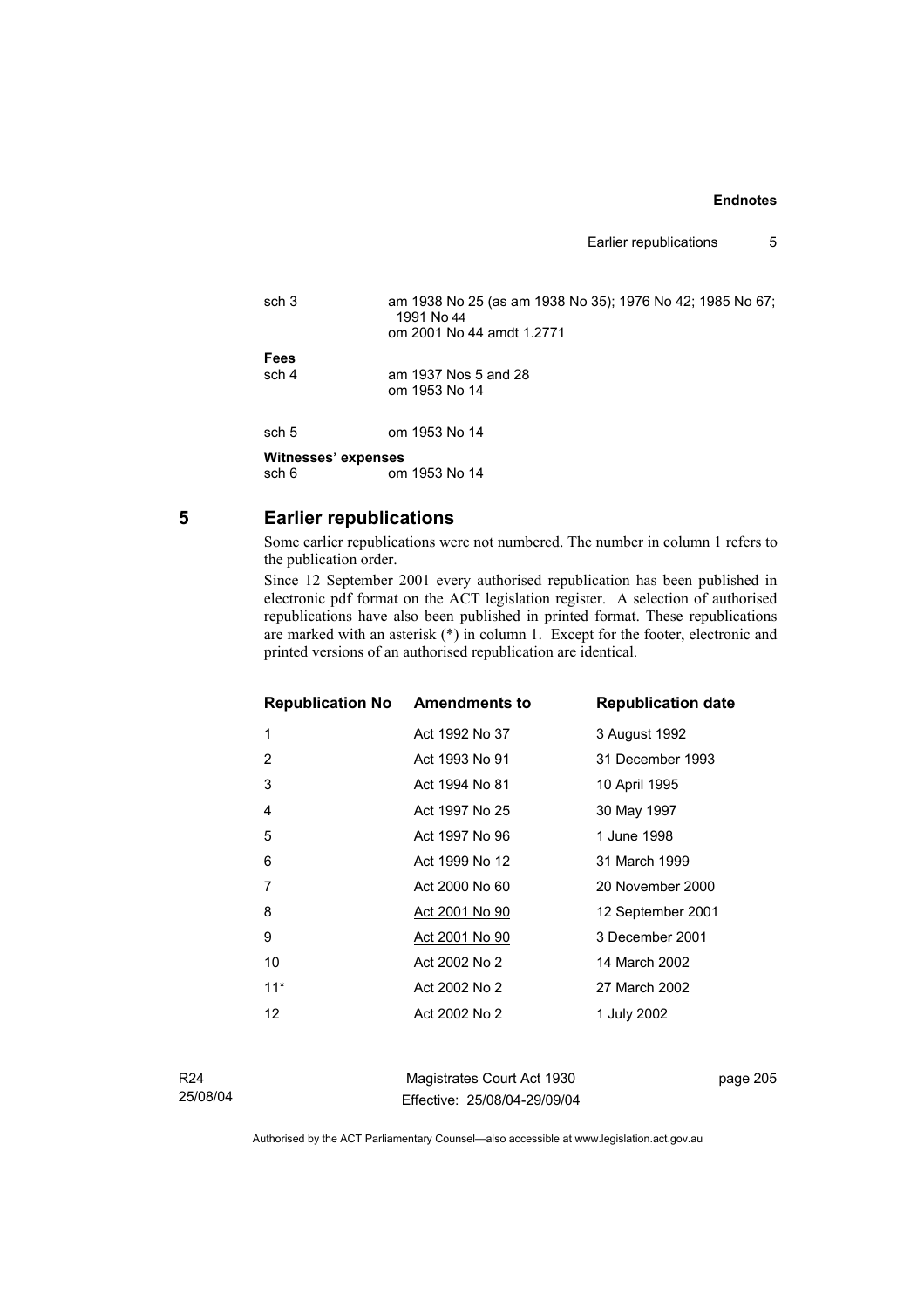| <b>Republication No Amendments to</b> |                  | <b>Republication date</b> |
|---------------------------------------|------------------|---------------------------|
| 13                                    | Act 2002 No 2    | 13 September 2002         |
| 14                                    | Act 2002 No 30   | 17 September 2002         |
| 15                                    | Act 2002 No 36   | 11 October 2002           |
| 16                                    | Act 2002 No 36   | 1 January 2003            |
| 16 (RI)                               | Act 2002 No 49 ± | 12 February 2003          |
| 17                                    | A2003-2          | 31 March 2003             |
| 18                                    | A2003-2          | 12 October 2003           |
| 19                                    | A2003-56         | 19 December 2003          |
| 20                                    | A2004-2          | 22 March 2004             |
| 21                                    | A2004-15         | 9 April 2004              |
| 22                                    | A2004-15         | 30 April 2004             |
| 23                                    | A2004-15         | 26 June 2004              |

6 Uncommenced amendments

‡ includes retrospective amendments by Act 2002 No 49

## **6 Uncommenced amendments**

The following amendments have not been included in this republication because they were uncommenced at the republication date:

## **Litter Act 2004 A2004-47 sch 1**

# **Schedule 1 Consequential amendments— Magistrates Court Act 1930**

(see s 29)

## **[1.1] Section 117, new definitions**

#### *insert*

*another jurisdiction* means a jurisdiction other than the ACT.

*driver*, of a vehicle, means the person who is driving the vehicle.

| page 206 | Magistrates Court Act 1930   | R24      |
|----------|------------------------------|----------|
|          | Effective: 25/08/04-29/09/04 | 25/08/04 |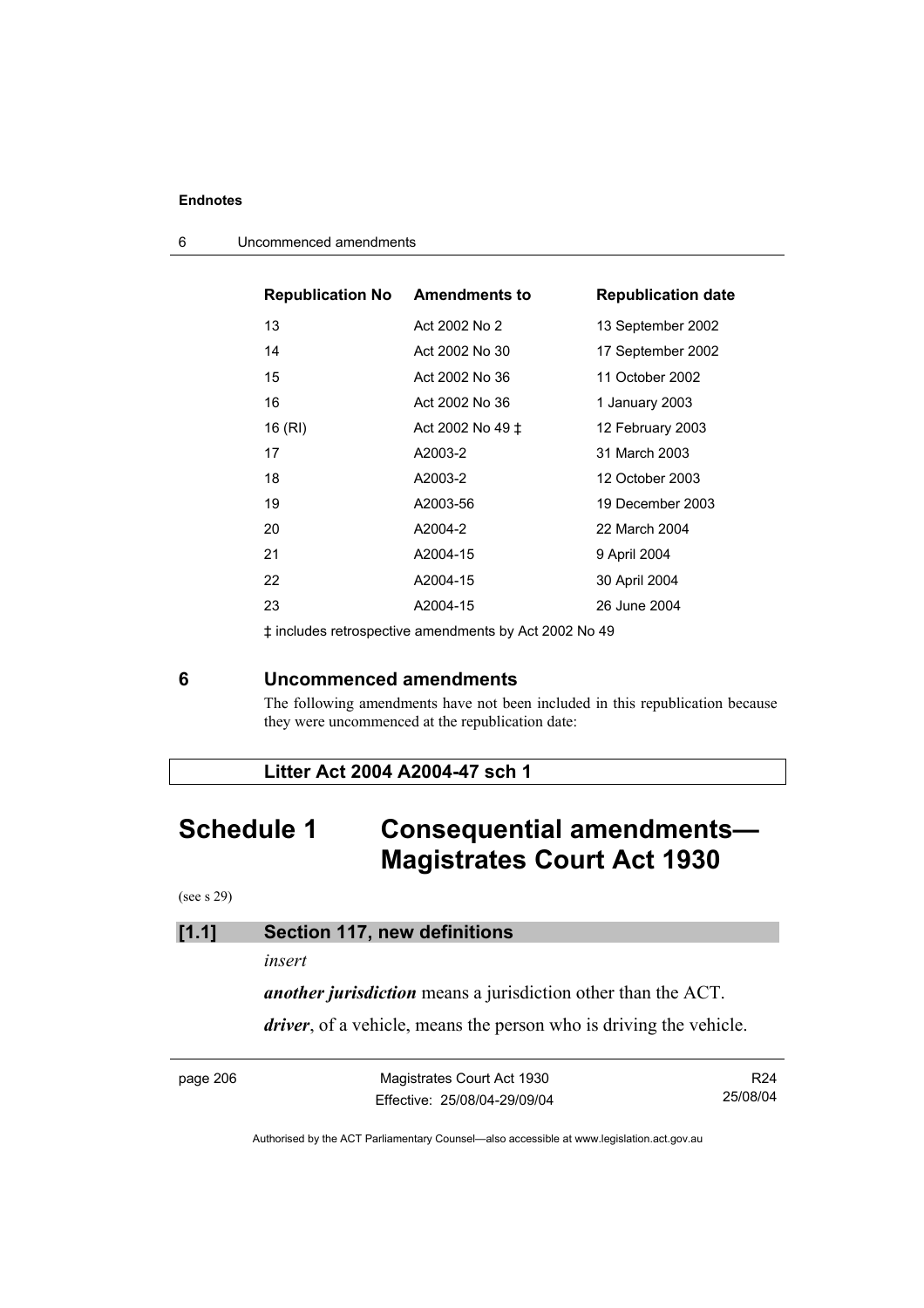*home address*, of a person, means the address of the place where the person usually lives.

*illegal user declaration*—see section 131D.

*known offender declaration*—see section 131E.

*registered*, for a vehicle, means registered under the *Road Transport (Vehicle Registration) Act 1999*.

*registered operator*—see the *Road Transport (Vehicle Registration) Act 1999*, dictionary.

*responsible person*, for a vehicle—see the *Road Transport (General) Act 1999*, section 10 and section 11.

*sold vehicle declaration*—see section 131F.

*trader's plate*—see the *Road Transport (Vehicle Registration) Act 1999*, dictionary.

*unknown offender declaration*—see section 131G.

*vehicle*—see the *Road Transport (Vehicle Registration) Act 1999*, dictionary.

*vehicle-related offence* means an infringement notice offence that—

- (a) involves a vehicle; and
- (b) is declared under the regulations to be an offence to which division 8.2A applies.

#### **[1.2] Section 120**

*substitute* 

## **120 Service of infringement notices**

 (1) If an authorised person believes, on reasonable grounds, that a person has committed an infringement notice offence, the authorised person may serve a notice (an *infringement notice*) on the person for the offence.

| R24      | Magistrates Court Act 1930   | page 207 |
|----------|------------------------------|----------|
| 25/08/04 | Effective: 25/08/04-29/09/04 |          |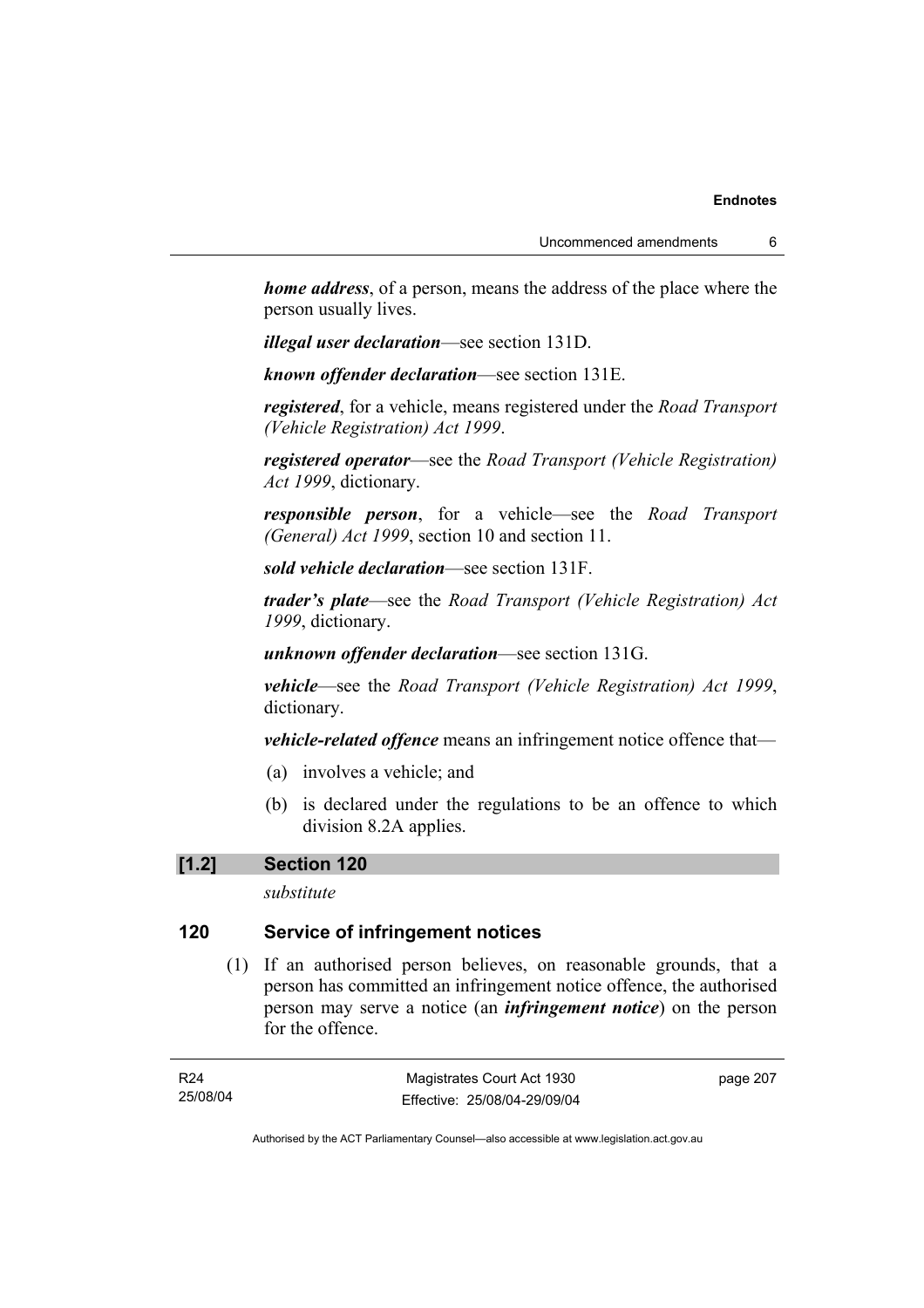- 6 Uncommenced amendments
	- (2) To remove any doubt, an authorised person may not serve an infringement notice on a person under this section for an offence after the end of the time within which a prosecution may be brought for the offence.
	- (3) This section does not prevent an infringement notice for a vehiclerelated offence being served on a person under section 131B (Service of infringement notice on responsible person for vehicle).

## **[1.3] New division 8.2A**

*insert* 

## **Division 8.2A Additional provisions for vehiclerelated offences**

## **131A Meaning of** *infringement notice*

In this division:

*infringement notice* means an infringement notice for a vehicle-related offence.

## **131B Service of infringement notice on responsible person for vehicles**

- (1) This section applies if an authorised person believes, on reasonable grounds, that a vehicle-related offence has been committed.
- (2) The authorised person may serve an infringement notice for the offence on—
	- (a) the responsible person for the vehicle at the time of the offence; or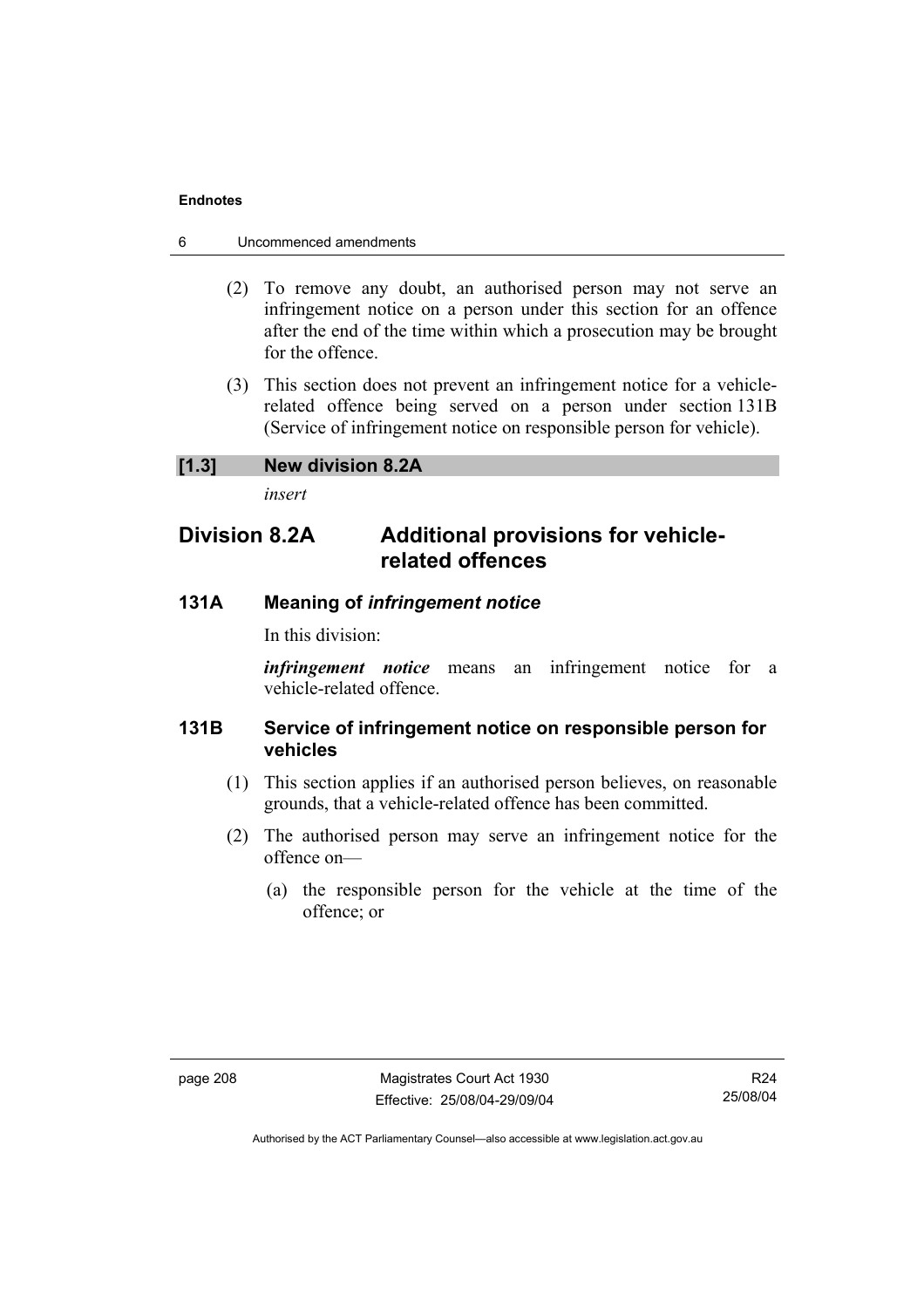- (b) if there is more than 1 responsible person for the vehicle at that time—each or any of them.
- *Note 1* For how documents may be served, see Legislation Act, pt 19.5
- *Note 2* Subsections (3) and (4) provide additional ways for serving infringement notices (see Legislation Act, s 251 (1)).
- (3) If the infringement notice is to be served on a person under this section by post and the vehicle is registered under a law of another jurisdiction corresponding to the *Road Transport (Vehicle Registration) Act 1999*, the notice may be served by sending it by prepaid post, addressed to the person, to the latest address of the person in the registration records kept under that law.
- (4) An infringement notice for a vehicle-related offence may be served by securely placing or attaching the notice, addressed to the responsible person (without further description), on or to the vehicle in a conspicuous position.
- (5) If an infringement notice is served in the way mentioned in subsection (4), it is taken to have been served, on the day that it is placed on or attached to the vehicle, on—
	- (a) the responsible person for the vehicle; or
	- (b) if there is more than 1 responsible person for the vehicle at that time—each of them.
- (6) A person must not remove, deface or interfere with an infringement notice placed on, or attached to, a vehicle unless the person is the driver of the vehicle or the responsible person (or a responsible person) for the vehicle.

Maximum penalty: 20 penalty units.

 (7) The regulations may provide that an infringement notice for a vehicle-related offence may only be served on a person under this section within the prescribed period after the day the offence was committed.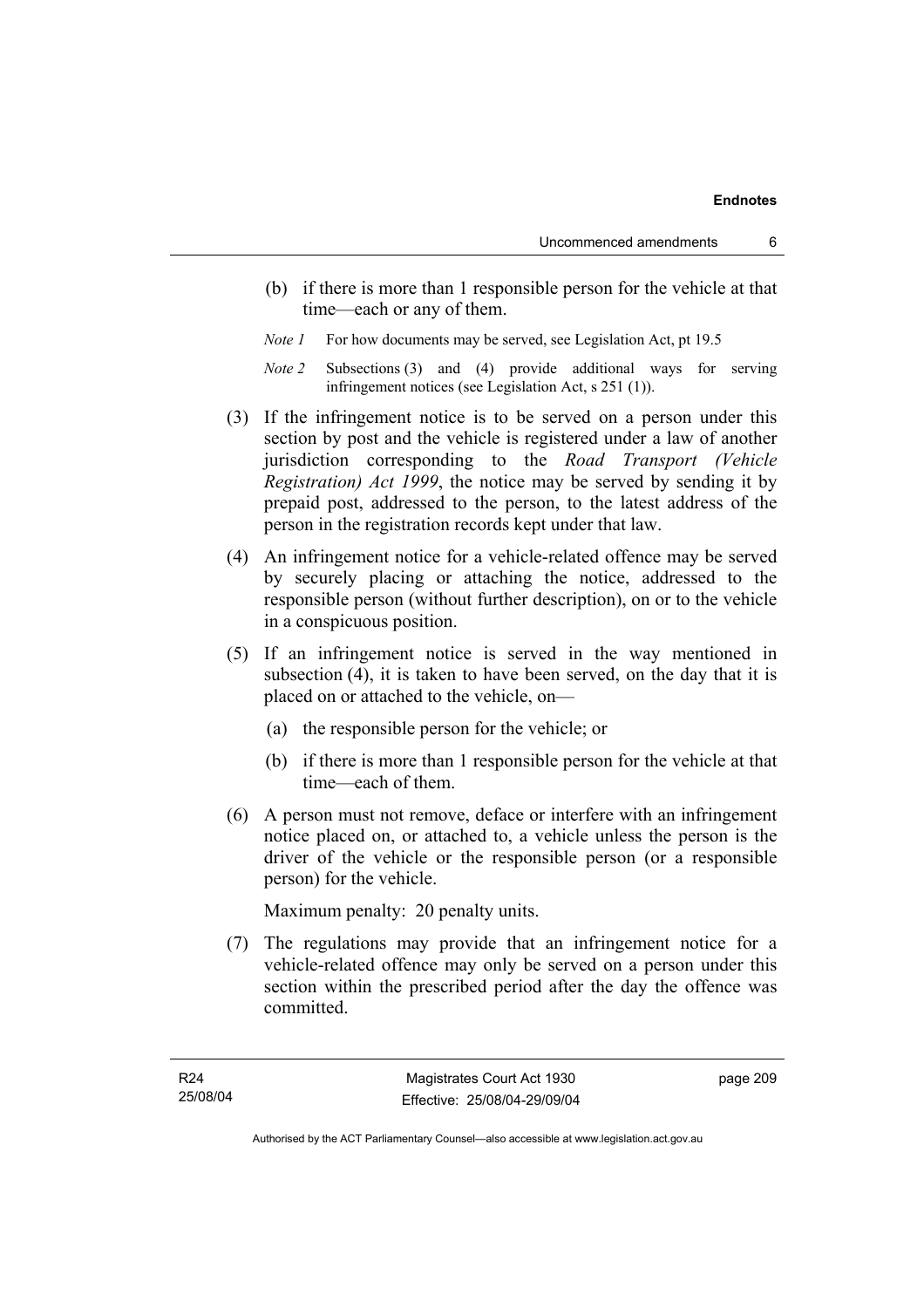- 6 Uncommenced amendments
	- (8) This section does not prevent an infringement notice for a vehiclerelated offence being served on a person under section 120 (Service of infringement notices).

## **131C Liability for vehicle-related offences**

- (1) If an infringement notice for a vehicle-related offence is served on a person under section 131B, the person is liable for the offence, and may be convicted of and punished for the offence, even though the person who actually committed the offence (the *actual offender*) may have been someone else.
- (2) If the actual offender is not the responsible person (or a responsible person) for the vehicle at the time of the offence, subsection (1) does not affect the liability of the actual offender, but—
	- (a) an additional penalty for the offence may not be recovered from or imposed on the actual offender if an infringement notice penalty for the offence has been paid by, or a penalty has been imposed on, the responsible person (or a responsible person) for the vehicle at that time; and
	- (b) an additional penalty for the offence may not be recovered from or imposed on the responsible person (or a responsible person) for the vehicle at that time if an infringement notice penalty for the offence has been paid by, or a penalty has been imposed on, the actual offender.
- (3) However, in a prosecution against a responsible person for a vehicle-related offence, it is a defence if the responsible person establishes—
	- (a) that the vehicle was stolen, or illegally taken or used, at the time of the offence; or
	- (b) that the person made and gave to the administering authority a known offender declaration in accordance with section 131E (Known offender declaration) for the offence; or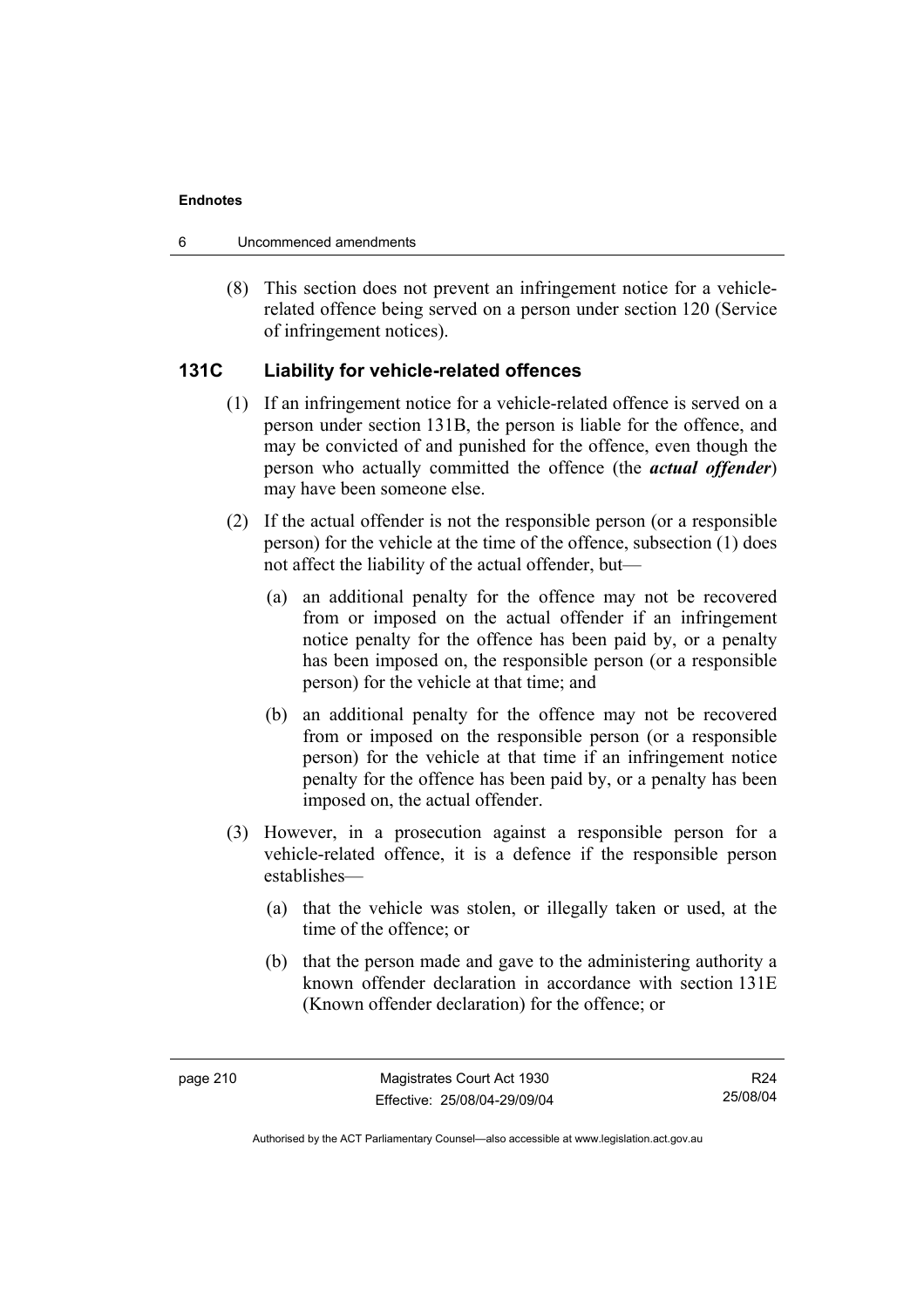- (c) that the vehicle (or all of the person's interest in the vehicle) had been sold or disposed of by the person before the time of the offence, and that at that time the person did not have an interest in the vehicle; or
- (d) that the person—
	- (i) was not the driver of the vehicle at the time of the offence; and
	- (ii) does not know, and could not with reasonable diligence have found out, the name and address of the driver of the vehicle at that time.

## **131D Illegal user declarations**

- (1) This section applies if—
	- (a) an infringement notice for a vehicle-related offence is served on a person under section 131B (Service of infringement notice on responsible person for vehicles); and
	- (b) the person makes a statutory declaration (an *illegal user declaration*) stating that the vehicle was stolen, or illegally taken or used, at the time of the offence and providing all relevant facts supporting that statement, including details of where and when the matter was reported to the police; and
	- (c) the person gives the illegal user declaration to the administering authority within 28 days after the day when the infringement notice, or a reminder notice for the offence, is served on the person (or any additional time allowed by the administering authority).
- (2) An infringement notice for the offence may be served under section 120 (Service of infringement notices) on the person (if any) stated in the illegal user declaration as the person (the *named offender*) who was illegally in charge of the vehicle at the time of the offence.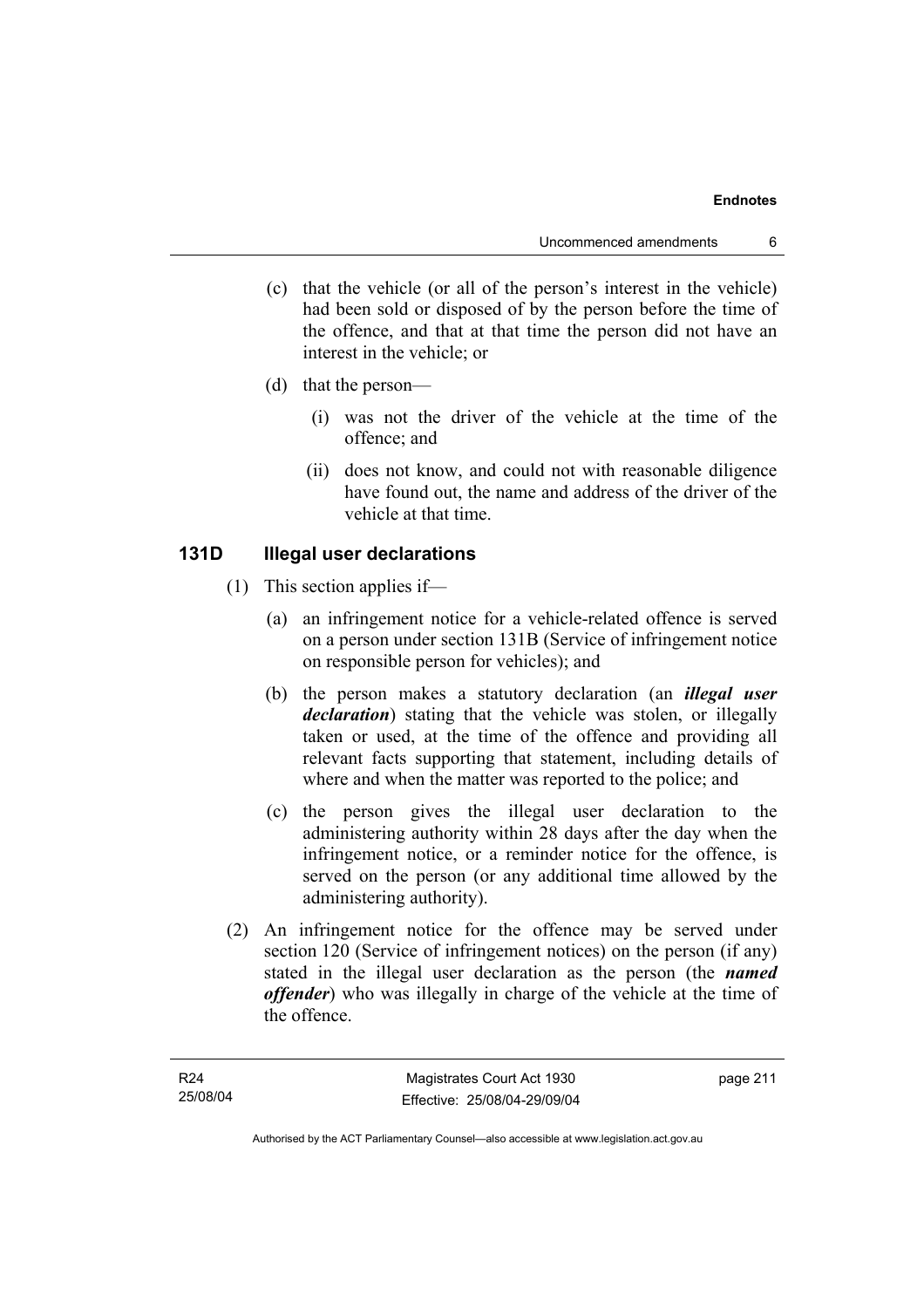- 6 Uncommenced amendments
	- (3) If a document (including an infringement notice or reminder notice) is to be served on the named offender under this part by post in relation to the offence, the document may be addressed to the named offender at his or her home or business address stated in the illegal user declaration.
	- (4) Sections 131C (Liability for vehicle-related offences) and 131E (Known offender declarations) apply as if the named offender were the responsible person for the vehicle at the time of the offence and the infringement notice had been served on the named offender under section 131B.
	- (5) However, a proceeding for the offence may be brought in a court against the named offender only if a copy of the illegal user declaration has been served on the named offender by an authorised person.
	- (6) In a proceeding against the named offender for the offence, the illegal user declaration is evidence that the named offender was the driver of the vehicle at the time of the offence.

## **131E Known offender declarations**

- (1) This section applies if—
	- (a) an infringement notice for a vehicle-related offence is served on a person under section 131B (Service of infringement notice on responsible person for vehicles); and
	- (b) the person makes a statutory declaration (a *known offender declaration*) stating—
		- (i) if the person is an individual—
			- (A) that the person was not the driver of the vehicle at the time of the offence and did not commit the offence; and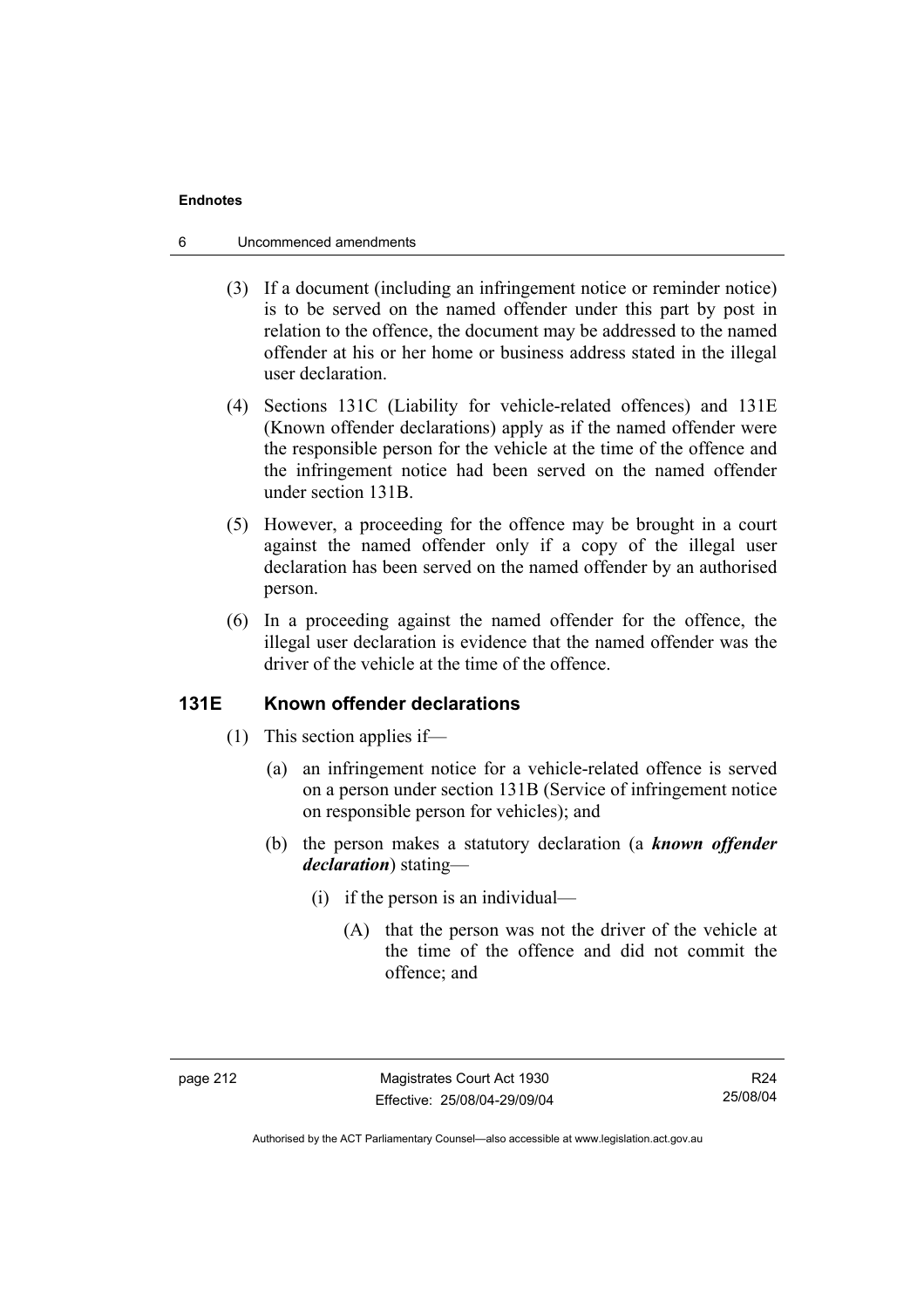- (B) the name and home or business address of the person (the *named offender*) who was the driver of the vehicle at that time; and
- (C) all relevant facts supporting those statements; or
- (ii) if the person is a corporation—the name and home or business address of the person (also the *named offender*) who was the driver of the vehicle at the time of the offence and all relevant facts supporting that statement; or
- (iii) for a vehicle-related offence under an Act declared under the regulations to be an Act to which this subparagraph applies—the person saw another named person (also the *named offender*) do the act the subject of the offence and stating—
	- (A) the address of the named offender; and
	- (B) if the person does not know the other person's address—the reasons why the person does not know the address; and
- (c) the person gives the known offender declaration to the administering authority within 28 days after the day when the infringement notice, or a reminder notice for the offence, is served on the person (or any additional time allowed by the administering authority).
- (2) An infringement notice for the offence may be served under section 120 (Service of infringement notices) on the named offender.
- (3) If a document (including an infringement notice or reminder notice) is to be served on the named offender under this part by post in relation to the offence, the document may be addressed to the named offender at his or her home or business address stated in the known offender declaration.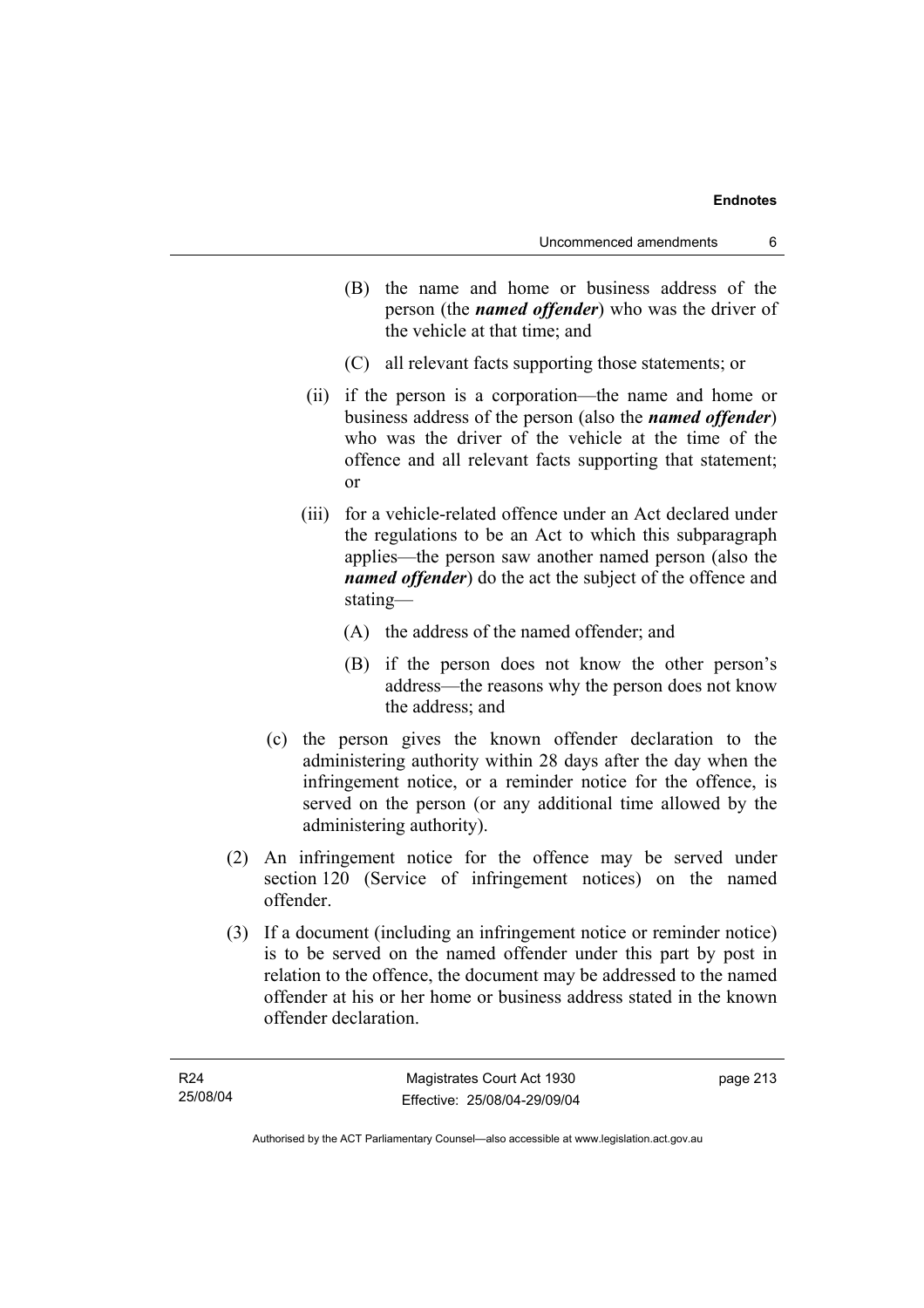- 6 Uncommenced amendments
	- (4) Section 131C (Liability for vehicle-related offences), this section and section 131F apply as if the named offender were the responsible person for the vehicle at the time of the offence and the infringement notice had been served on the named offender under section 131B.
	- (5) However, a proceeding for the offence may be brought in a court against the named offender only if a copy of the known offender declaration has been served on the named offender by an authorised person.
	- (6) In a proceeding against the named offender for the offence, the known offender declaration is evidence that the named offender was the offender at the time of the offence.

## **131F Sold vehicle declarations**

- (1) This section applies if—
	- (a) an infringement notice for a vehicle-related offence is served on a person under section 131B (Service of infringement notice on responsible person for vehicles); and
	- (b) the person makes a statutory declaration (a *sold vehicle declaration*) stating that the vehicle (or all of the person's interest in the vehicle) had been sold or otherwise disposed of by the person before the time of the offence and providing all relevant facts supporting that statement, including—
		- (i) the name and home or business address of the person (the *buyer*) to whom the vehicle (or the person's interest in the vehicle) was sold or disposed of by the person; and
		- (ii) the date and, if relevant to the offence, time of the sale or disposal; and
		- (iii) if an agent made the sale or disposal for the person—the name and home or business address of the agent; and

R24 25/08/04

Authorised by the ACT Parliamentary Counsel—also accessible at www.legislation.act.gov.au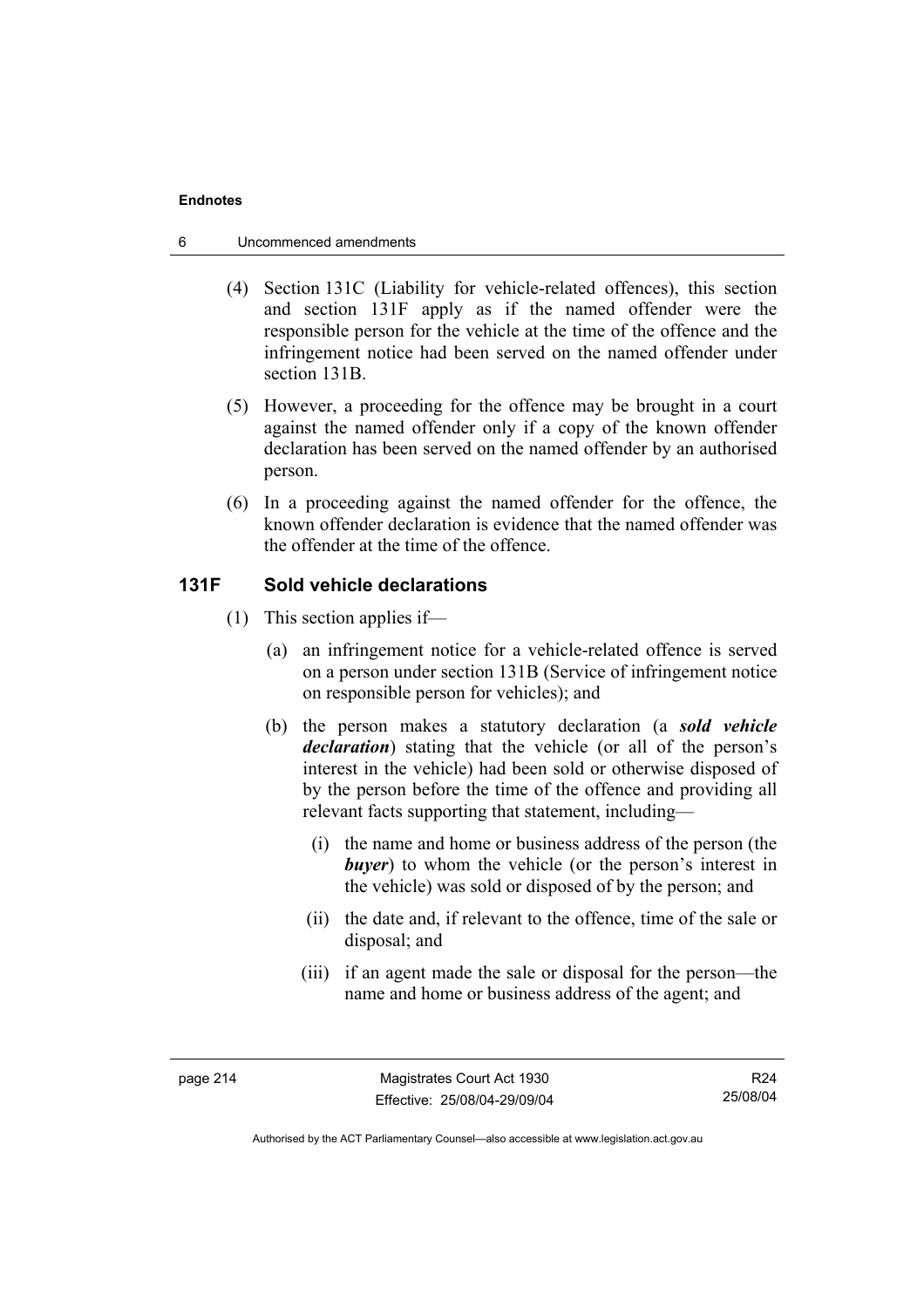- (iv) whether the person had any interest in the vehicle at the time of the offence; and
- (c) the person gives the sold vehicle declaration to the administering authority within 28 days after the day when the infringement notice, or a reminder notice for the offence, is served on the person (or any additional time allowed by the administering authority).
- (2) An infringement notice for the offence may be served under section 120 (Service of infringement notices) on the buyer.
- (3) If a document (including an infringement notice or reminder notice) is to be served on the buyer under this part by post in relation to the offence, the document may be addressed to the buyer at his or her home or business address stated in the sold vehicle declaration.
- (4) Sections 131C (Liability for vehicle-related offences), 131E and this section apply as if the buyer were a responsible person for the vehicle at the time of the offence and the infringement notice had been served on the buyer under section 131B.
- (5) However, a proceeding for the offence may be brought in a court against the buyer only if a copy of the sold vehicle declaration has been served on the buyer by an authorised person.
- (6) In a proceeding against the buyer for the offence, the sold vehicle declaration is evidence that the buyer was the responsible person for the vehicle at the time of the offence.

## **131G Unknown offender declarations**

If an infringement notice for a vehicle-related offence is served on a person under section 131B (Service of infringement notice on responsible person for vehicles), the person may—

- (a) make a statutory declaration (an *unknown offender declaration*) stating—
	- $(i)$  that—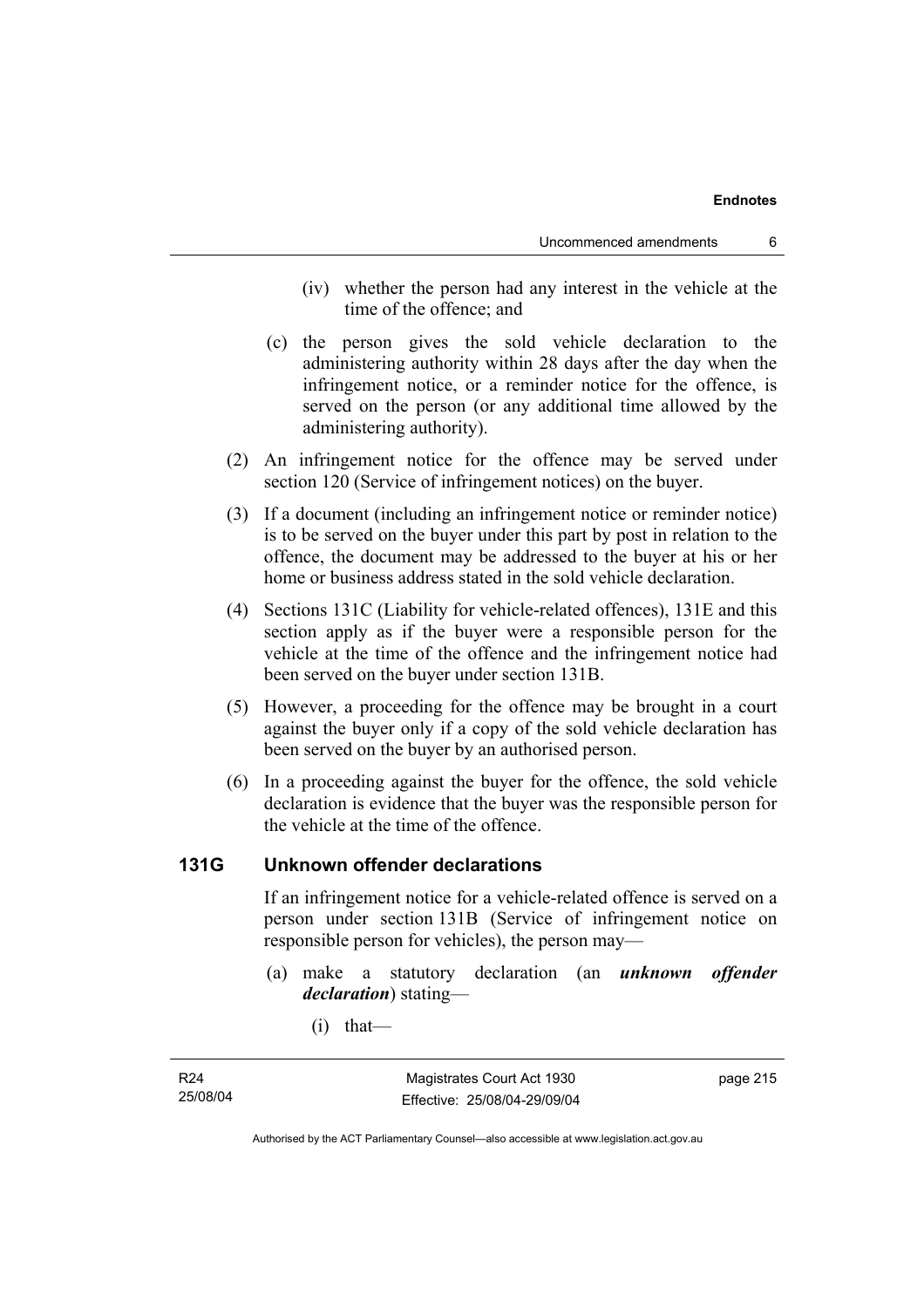| 6<br>Uncommenced amendments |  |
|-----------------------------|--|
|-----------------------------|--|

- (A) if the person is an individual—the person was not the driver of the vehicle at the time of the offence and did not commit the offence; or
- (B) if the person is a corporation—the vehicle was not being used for the corporation's purposes at the time of the offence; and
- (ii) that the person has made inquiries to find out who was—
	- (A) the driver of the vehicle at that time; or
	- (B) for a vehicle-related offence under an Act declared under the regulations to be an Act to which this subparagraph applies—the offender was at that time; and
- (iii) that the person does not know, and has not been able to find out, who was the driver of the vehicle, or the offender, at that time; and
- (iv) the nature and extent of the inquiries made by the person; and
- (b) give the unknown offender declaration to the administering authority within 28 days after the day when the infringement notice, or a reminder notice for the offence, is served on the person (or any additional time allowed by the administering authority).

## **Statute Law Amendment Act 2004 A2004-42 amdt 1.10, amdt 1.11**

## **[1.10] New section 131B (7A)**

## *insert*

 (7A) To remove any doubt, an authorised person may not serve an infringement notice on a person under this section for an offence after—

| page 216 |
|----------|
|----------|

page 216 Magistrates Court Act 1930 Effective: 25/08/04-29/09/04

R24 25/08/04